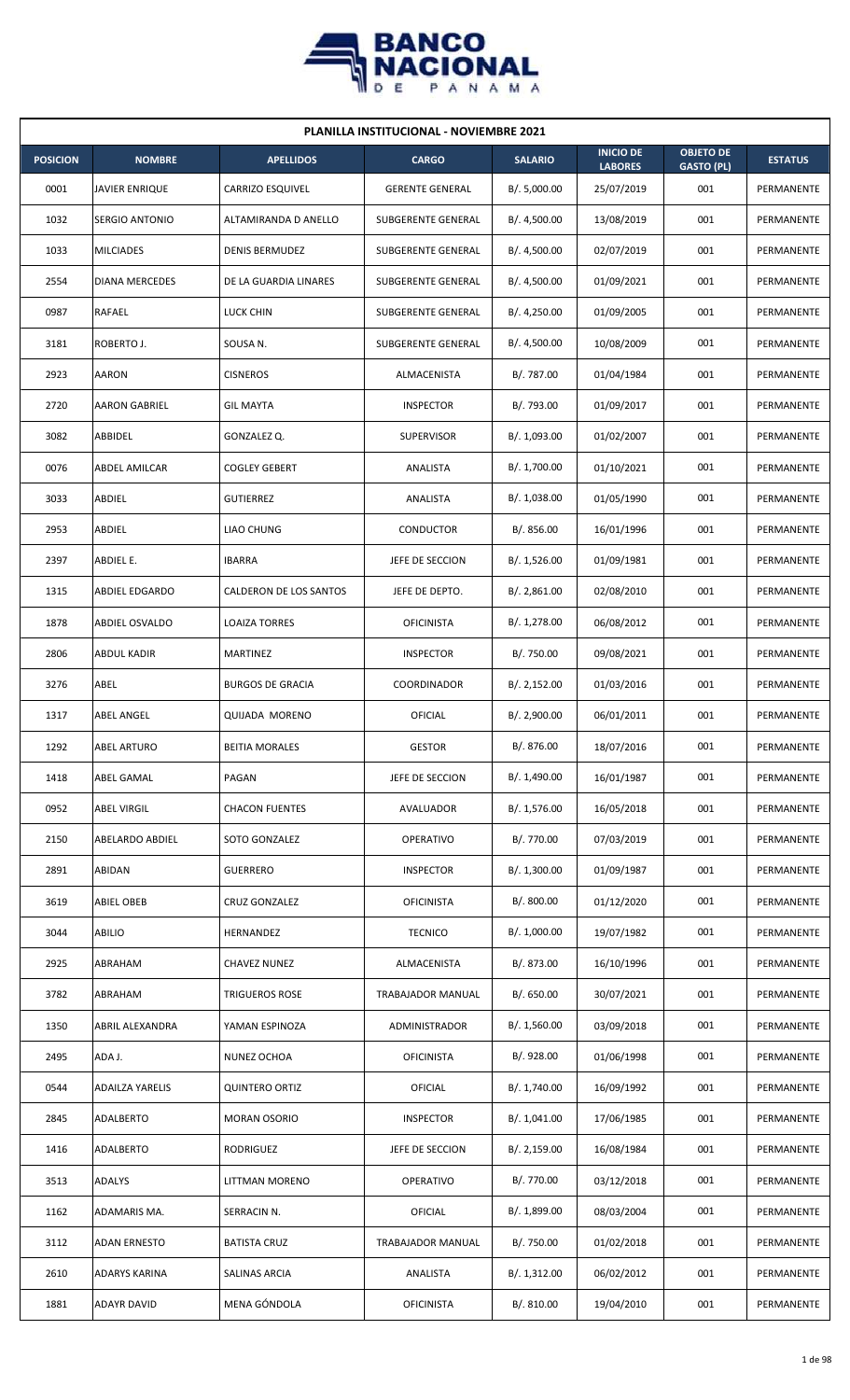

| <b>PLANILLA INSTITUCIONAL - NOVIEMBRE 2021</b> |                          |                         |                   |                |                                    |                                       |                |  |  |  |
|------------------------------------------------|--------------------------|-------------------------|-------------------|----------------|------------------------------------|---------------------------------------|----------------|--|--|--|
| <b>POSICION</b>                                | <b>NOMBRE</b>            | <b>APELLIDOS</b>        | <b>CARGO</b>      | <b>SALARIO</b> | <b>INICIO DE</b><br><b>LABORES</b> | <b>OBJETO DE</b><br><b>GASTO (PL)</b> | <b>ESTATUS</b> |  |  |  |
| 3592                                           | ADELINA                  | CHAVARRIA BATISTA       | <b>GERENTE</b>    | B/. 4,000.00   | 16/01/2020                         | 001                                   | PERMANENTE     |  |  |  |
| 0422                                           | <b>ADGANY STEPHANIE</b>  | <b>IGLESIAS PENALBA</b> | ANALISTA          | B/. 893.00     | 16/05/2018                         | 001                                   | PERMANENTE     |  |  |  |
| 3038                                           | <b>ADIANETH ESTRELLA</b> | GÓMEZ LEZCANO           | ANALISTA          | B/. 850.00     | 16/04/2021                         | 001                                   | PERMANENTE     |  |  |  |
| 0029                                           | ADILIA                   | CASTAÑEDA VALDES        | ASISTENTE         | B/.1,177.00    | 17/03/2014                         | 001                                   | PERMANENTE     |  |  |  |
| 0450                                           | ADONIS S.                | DE LA CRUZ              | TRAMITADOR        | B/.1,300.00    | 16/10/2000                         | 001                                   | PERMANENTE     |  |  |  |
| 3042                                           | <b>ADRIA ITZEL</b>       | MELENDEZ S.             | JEFE DE DEPTO.    | B/.2,900.00    | 01/03/2002                         | 001                                   | PERMANENTE     |  |  |  |
| 1244                                           | ADRIAN JOEL              | PEREZ MELGAR            | OFICIAL           | B/. 1,767.00   | 01/06/2018                         | 001                                   | PERMANENTE     |  |  |  |
| 0433                                           | ADRIANA                  | ZAMBRANO BARRERA        | ASISTENTE         | B/.3,278.00    | 16/08/2010                         | 001                                   | PERMANENTE     |  |  |  |
| 0225                                           | ADRIANA MARIA            | <b>GORDON CAMARGO</b>   | OFICIAL           | B/.2,266.00    | 17/02/1994                         | 001                                   | PERMANENTE     |  |  |  |
| 2635                                           | <b>AECIO LUIS</b>        | ANGULO V.               | JEFE DE SECCION   | B/. 1,707.00   | 17/06/1985                         | 001                                   | PERMANENTE     |  |  |  |
| 2193                                           | AGEO E.                  | PINZON S.               | JEFE DE SECCION   | B/. 1,954.00   | 16/03/1982                         | 001                                   | PERMANENTE     |  |  |  |
| 2566                                           | AGNES Y.                 | REAL D.                 | ASISTENTE         | B/. 3,324.00   | 17/11/2008                         | 001                                   | PERMANENTE     |  |  |  |
| 1448                                           | AGUSTIN                  | VASQUEZ DE G.           | JEFE DE SECCION   | B/. 1,497.00   | 21/06/1982                         | 001                                   | PERMANENTE     |  |  |  |
| 0013                                           | AGUSTIN                  | PINZON HERRERA          | ASISTENTE         | B/.3,500.00    | 01/11/2020                         | 001                                   | PERMANENTE     |  |  |  |
| 2282                                           | <b>AGUSTIN</b>           | <b>MACHAZEK ROMERO</b>  | <b>GERENTE</b>    | B/.3,000.00    | 01/08/2019                         | 001                                   | PERMANENTE     |  |  |  |
| 3015                                           | AGUSTIN                  | RAMOS MARIN             | TRABAJADOR MANUAL | B/. 680.00     | 01/06/2016                         | 001                                   | PERMANENTE     |  |  |  |
| 1087                                           | <b>AGUSTIN ALBERTO</b>   | SANCHEZ SANMARTIN       | OFICIAL           | B/.2,035.00    | 06/11/2012                         | 001                                   | PERMANENTE     |  |  |  |
| 0011                                           | <b>AGUSTIN ALBERTO</b>   | PINZON LUNA             | <b>GERENTE</b>    | B/. 3,200.00   | 16/09/2020                         | 001                                   | PERMANENTE     |  |  |  |
| 1550                                           | AGUSTIN E.               | <b>GIRON</b>            | OPERATIVO         | B/. 1,500.00   | 16/04/1984                         | 001                                   | PERMANENTE     |  |  |  |
| 0949                                           | <b>AGUSTIN ERNESTO</b>   | PALMA MADRIZ            | JEFE DE DEPTO.    | B/.2,163.00    | 16/06/2010                         | 001                                   | PERMANENTE     |  |  |  |
| 1064                                           | <b>AGUSTIN FRANCISCO</b> | <b>BARRIA ORTEGA</b>    | <b>OFICIAL</b>    | B/. 2,025.00   | 02/01/2015                         | 001                                   | PERMANENTE     |  |  |  |
| 1522                                           | <b>AGUSTIN RODRIGO</b>   | SANCHEZ ATENCIO         | OPERATIVO         | B/. 790.00     | 01/03/2018                         | 001                                   | PERMANENTE     |  |  |  |
| 1779                                           | AIDA DELFINA             | CEDEÑO ODA              | <b>OFICINISTA</b> | B/. 750.00     | 21/06/2021                         | 001                                   | PERMANENTE     |  |  |  |
| 0391                                           | AIDA L. DE               | PEREZ                   | <b>TECNICO</b>    | B/. 1,057.00   | 01/07/2005                         | 001                                   | PERMANENTE     |  |  |  |
| 1414                                           | AIDA MARIA               | SANCHEZ L.              | JEFE DE SECCION   | B/. 1,522.00   | 16/04/1984                         | 001                                   | PERMANENTE     |  |  |  |
| 1973                                           | <b>AIDA ROSMERY</b>      | SANTANA SANCHEZ         | <b>OFICINISTA</b> | B/. 820.00     | 16/07/2013                         | 001                                   | PERMANENTE     |  |  |  |
| 1607                                           | AIDABETH YARIELA         | CARRASCO CEDEÑO         | OPERATIVO         | B/.816.00      | 06/11/2015                         | 001                                   | PERMANENTE     |  |  |  |
| 1751                                           | AIDETH JOSEFINA          | DELGADO GONZALEZ        | <b>OFICINISTA</b> | B/. 790.00     | 16/01/2018                         | 001                                   | PERMANENTE     |  |  |  |
| 1835                                           | AILEEN ADELINA           | TELLO CAMARGO           | <b>OFICINISTA</b> | B/. 818.00     | 16/07/2013                         | 001                                   | PERMANENTE     |  |  |  |
| 1785                                           | AILEEN ANALIDA           | BECKFORD DE LOS RIOS    | <b>OFICINISTA</b> | B/. 850.00     | 16/01/2020                         | 001                                   | PERMANENTE     |  |  |  |
| 1062                                           | AILEEN YELISSA           | <b>GONZALEZ PINEDA</b>  | <b>OFICIAL</b>    | B/. 1,700.00   | 16/10/2020                         | 001                                   | PERMANENTE     |  |  |  |
| 1651                                           | AILIN Y.                 | ROMAN C.                | OPERATIVO         | B/. 1,037.00   | 01/10/2008                         | 001                                   | PERMANENTE     |  |  |  |
| 1145                                           | AILYN DEL CARMEN         | <b>ATENCIO RIOS</b>     | OFICIAL           | B/. 1,584.00   | 01/04/2017                         | 001                                   | PERMANENTE     |  |  |  |
| 3562                                           | AILYN MARLENIS           | PINTO ORTEGA            | OPERATIVO         | B/. 770.00     | 16/05/2019                         | 001                                   | PERMANENTE     |  |  |  |
| 2239                                           | AILYN NICOLE             | STANLEY ALVARADO        | ASISTENTE         | B/. 1,093.00   | 03/12/2013                         | 001                                   | PERMANENTE     |  |  |  |
| 0920                                           | AIMETH DEL CARMEN        | <b>FALCON ESCLOPIS</b>  | <b>OFICINISTA</b> | B/. 800.00     | 16/04/2021                         | 001                                   | PERMANENTE     |  |  |  |
| 2538                                           | AIMETH NEYDEE            | RAMOS LORENZO           | OPERATIVO         | B/. 793.00     | 02/05/2018                         | 001                                   | PERMANENTE     |  |  |  |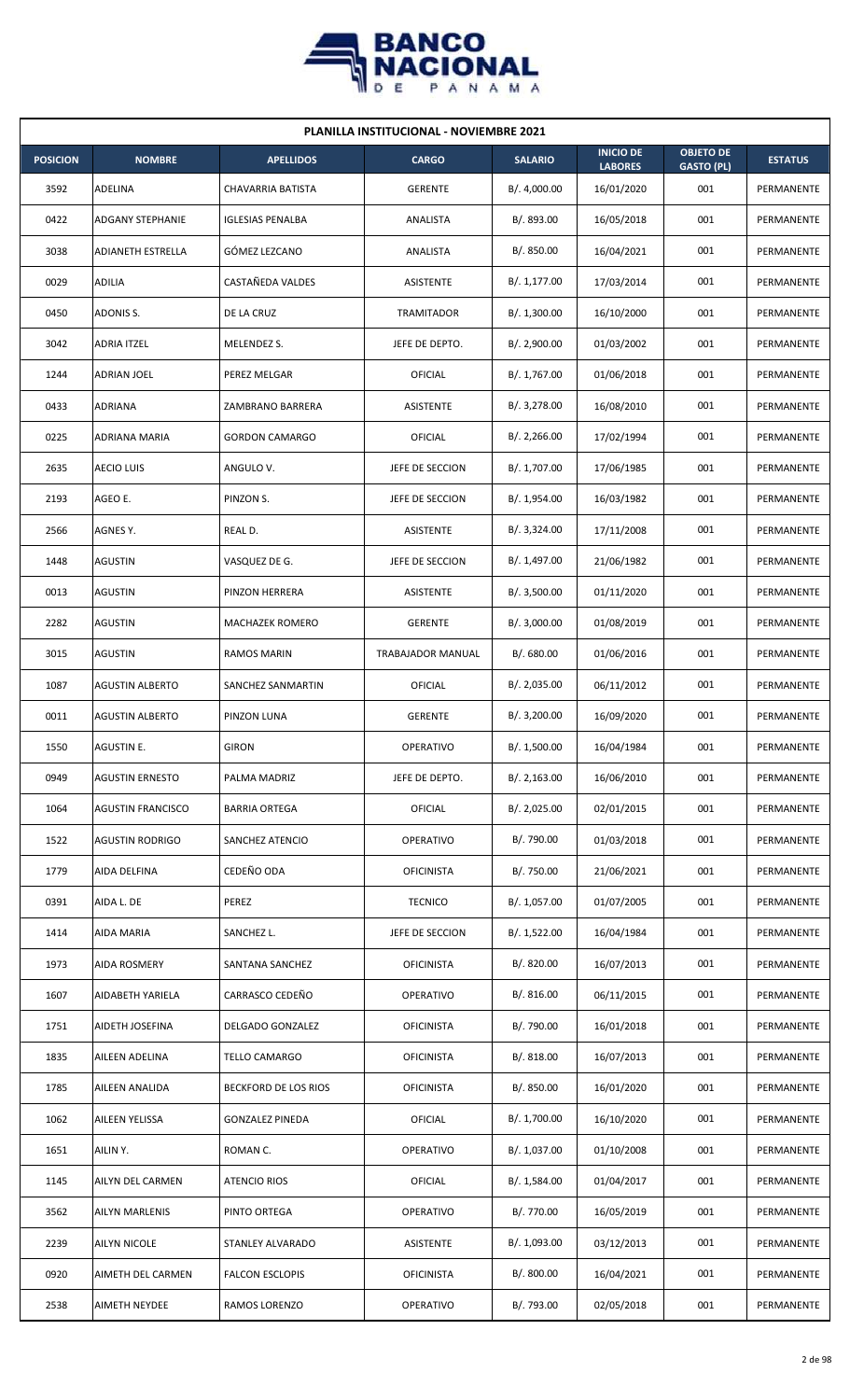

| <b>PLANILLA INSTITUCIONAL - NOVIEMBRE 2021</b> |                         |                                       |                   |                |                                    |                                       |                |  |  |  |
|------------------------------------------------|-------------------------|---------------------------------------|-------------------|----------------|------------------------------------|---------------------------------------|----------------|--|--|--|
| <b>POSICION</b>                                | <b>NOMBRE</b>           | <b>APELLIDOS</b>                      | <b>CARGO</b>      | <b>SALARIO</b> | <b>INICIO DE</b><br><b>LABORES</b> | <b>OBJETO DE</b><br><b>GASTO (PL)</b> | <b>ESTATUS</b> |  |  |  |
| 3099                                           | <b>AISURYS ROCHELLE</b> | <b>GUERRA PEREZ</b>                   | <b>GERENTE</b>    | B/. 2,704.00   | 14/04/2010                         | 001                                   | PERMANENTE     |  |  |  |
| 1254                                           | AIXA NADEZDA            | <b>AGNEW CABALLERO</b>                | ANALISTA          | B/. 2,000.00   | 02/05/2017                         | 001                                   | PERMANENTE     |  |  |  |
| 3570                                           | AIXEL DANELLYS          | <b>QUINTERO SOLÍS</b>                 | OPERATIVO         | B/. 770.00     | 03/06/2019                         | 001                                   | PERMANENTE     |  |  |  |
| 0297                                           | AKAIRA LIZBETH          | PLICETT ASPRILLA DE SANCHEZ           | ADMINISTRADOR     | B/. 859.00     | 16/03/2015                         | 001                                   | PERMANENTE     |  |  |  |
| 0448                                           | <b>ALAN IVAN</b>        | CHAMBERS MENDOZA                      | <b>TRAMITADOR</b> | B/. 949.00     | 16/09/2013                         | 001                                   | PERMANENTE     |  |  |  |
| 0316                                           | ALAN KAIR               | PLICET GUERRA                         | ANALISTA          | B/.850.00      | 16/05/2016                         | 001                                   | PERMANENTE     |  |  |  |
| 1452                                           | ALANA DEL CARMEN        | BARSALLO NUÑEZ DE<br>APARICIO         | <b>SUPERVISOR</b> | B/. 1,032.00   | 16/08/2013                         | 001                                   | PERMANENTE     |  |  |  |
| 0953                                           | <b>ALANIS REBECA</b>    | SANTOS CAMARENA                       | AVALUADOR         | B/. 1,500.00   | 16/04/2021                         | 001                                   | PERMANENTE     |  |  |  |
| 0159                                           | ALBA Y.                 | OSORIO R.                             | <b>ABOGADO</b>    | B/. 1,494.00   | 01/02/2007                         | 001                                   | PERMANENTE     |  |  |  |
| 2542                                           | ALBERTINA ESTHER        | <b>QUINTERO FRANCO</b>                | <b>OPERATIVO</b>  | B/. 793.00     | 02/07/2018                         | 001                                   | PERMANENTE     |  |  |  |
| 1275                                           | <b>ALBERTO</b>          | GONZALEZ O.                           | ADMINISTRATIVO    | B/. 1,639.00   | 16/06/1986                         | 001                                   | PERMANENTE     |  |  |  |
| 1694                                           | <b>ALBERTO</b>          | MELA C.                               | OPERATIVO         | B/. 1,157.00   | 01/12/1986                         | 001                                   | PERMANENTE     |  |  |  |
| 0201                                           | <b>ALBERTO</b>          | VASQUEZ V.                            | JEFE DE DEPTO.    | B/. 1,275.00   | 01/05/1990                         | 001                                   | PERMANENTE     |  |  |  |
| 2222                                           | <b>ALBERTO</b>          | LUNA CERRUD                           | OFICIAL           | B/.2,500.00    | 09/08/2021                         | 001                                   | PERMANENTE     |  |  |  |
| 2015                                           | ALBERTO ANTONIO         | <b>GARCIA DE PAREDES</b><br>AROSEMENA | <b>OFICINISTA</b> | B/. 770.00     | 02/07/2019                         | 001                                   | PERMANENTE     |  |  |  |
| 0083                                           | <b>ALBERTO ELIAS</b>    | MORENO LORENZO                        | JEFE DE DEPTO.    | B/.2,500.00    | 22/11/2021                         | 001                                   | PERMANENTE     |  |  |  |
| 0439                                           | ALBERTO H.              | POVEDA H.                             | JEFE DE DEPTO.    | B/. 1,971.00   | 01/02/2007                         | 001                                   | PERMANENTE     |  |  |  |
| 0864                                           | <b>ALBERTO JESUS</b>    | ALVARADO WOLFRIES                     | <b>OFICINISTA</b> | B/. 817.00     | 16/05/2011                         | 001                                   | PERMANENTE     |  |  |  |
| 2905                                           | <b>ALBERTO RICARDO</b>  | TUÑON DE LEON                         | <b>TECNICO</b>    | B/. 895.00     | 18/08/2014                         | 001                                   | PERMANENTE     |  |  |  |
| 2794                                           | ALBIN CONSTANTINO       | MURILLO ROMERO                        | <b>INSPECTOR</b>  | B/. 814.00     | 17/04/2017                         | 001                                   | PERMANENTE     |  |  |  |
| 3361                                           | ALBIN ELEXIS            | LOPEZ                                 | OPERATIVO         | B/. 793.00     | 02/01/2018                         | 001                                   | PERMANENTE     |  |  |  |
| 3277                                           | ALBIN Y.                | DIAZ SOLIS                            | JEFE DE SECCION   | B/. 1,476.00   | 11/08/2008                         | 001                                   | PERMANENTE     |  |  |  |
| 0982                                           | ALBIS A.                | <b>GUERRA GUERRA</b>                  | <b>GERENTE</b>    | B/. 2,979.00   | 02/07/2003                         | 001                                   | PERMANENTE     |  |  |  |
| 3161                                           | ALBIS D.                | <b>TELLO</b>                          | ASISTENTE         | B/. 1,128.00   | 01/01/2008                         | 001                                   | PERMANENTE     |  |  |  |
| 1543                                           | ALBIS JAIR              | MENDOZA CUMBRERA                      | OPERATIVO         | B/. 926.00     | 08/01/2008                         | 001                                   | PERMANENTE     |  |  |  |
| 0104                                           | ALBRED OBERTO           | <b>BERRIO ROJAS</b>                   | <b>GERENTE</b>    | B/. 2,207.00   | 02/05/2001                         | 001                                   | PERMANENTE     |  |  |  |
| 0403                                           | ALCIADES RODERICK       | <b>VEGA CABALLERO</b>                 | COORDINADOR       | B/. 1,535.00   | 01/10/2010                         | 001                                   | PERMANENTE     |  |  |  |
| 2763                                           | <b>ALCIBIADES</b>       | URIETA CEDENO                         | <b>INSPECTOR</b>  | B/. 935.00     | 03/03/1986                         | 001                                   | PERMANENTE     |  |  |  |
| 1652                                           | ALCIBIADES A.           | CIGARRUISTA H.                        | OPERATIVO         | B/. 1,039.00   | 01/06/1993                         | 001                                   | PERMANENTE     |  |  |  |
| 3018                                           | ALCIBIADES A.           | <b>NIETO</b>                          | TRABAJADOR MANUAL | B/. 691.00     | 03/01/2005                         | 001                                   | PERMANENTE     |  |  |  |
| 3546                                           | ALCIBIADES ALEXIS       | <b>BONILLA ARROCHA</b>                | <b>OFICINISTA</b> | B/. 750.00     | 03/08/2020                         | 001                                   | PERMANENTE     |  |  |  |
| 2807                                           | <b>ALCIDES</b>          | <b>BATISTA</b>                        | <b>INSPECTOR</b>  | B/.1,086.00    | 01/12/1983                         | 001                                   | PERMANENTE     |  |  |  |
| 0830                                           | <b>ALCIDES</b>          | <b>CORTES AGUIRRE</b>                 | <b>OFICINISTA</b> | B/. 790.00     | 16/12/2004                         | 001                                   | PERMANENTE     |  |  |  |
| 2864                                           | ALCIDES JAIR            | ORTEGA FONG                           | <b>INSPECTOR</b>  | B/. 1,027.00   | 16/09/1997                         | 001                                   | PERMANENTE     |  |  |  |
| 0451                                           | <b>ALDON ALEX</b>       | <b>CORRALES TUNON</b>                 | TRAMITADOR        | B/. 1,157.00   | 02/05/2000                         | 001                                   | PERMANENTE     |  |  |  |
| 0836                                           | ALEIKA M.               | TEJADA SOSA                           | <b>OFICINISTA</b> | B/. 903.00     | 16/03/1994                         | 001                                   | PERMANENTE     |  |  |  |
| 0540                                           | ALEJANDRA               | <b>VERGARA CASTILLERO</b>             | OFICIAL           | B/. 1,764.00   | 05/10/1999                         | 001                                   | PERMANENTE     |  |  |  |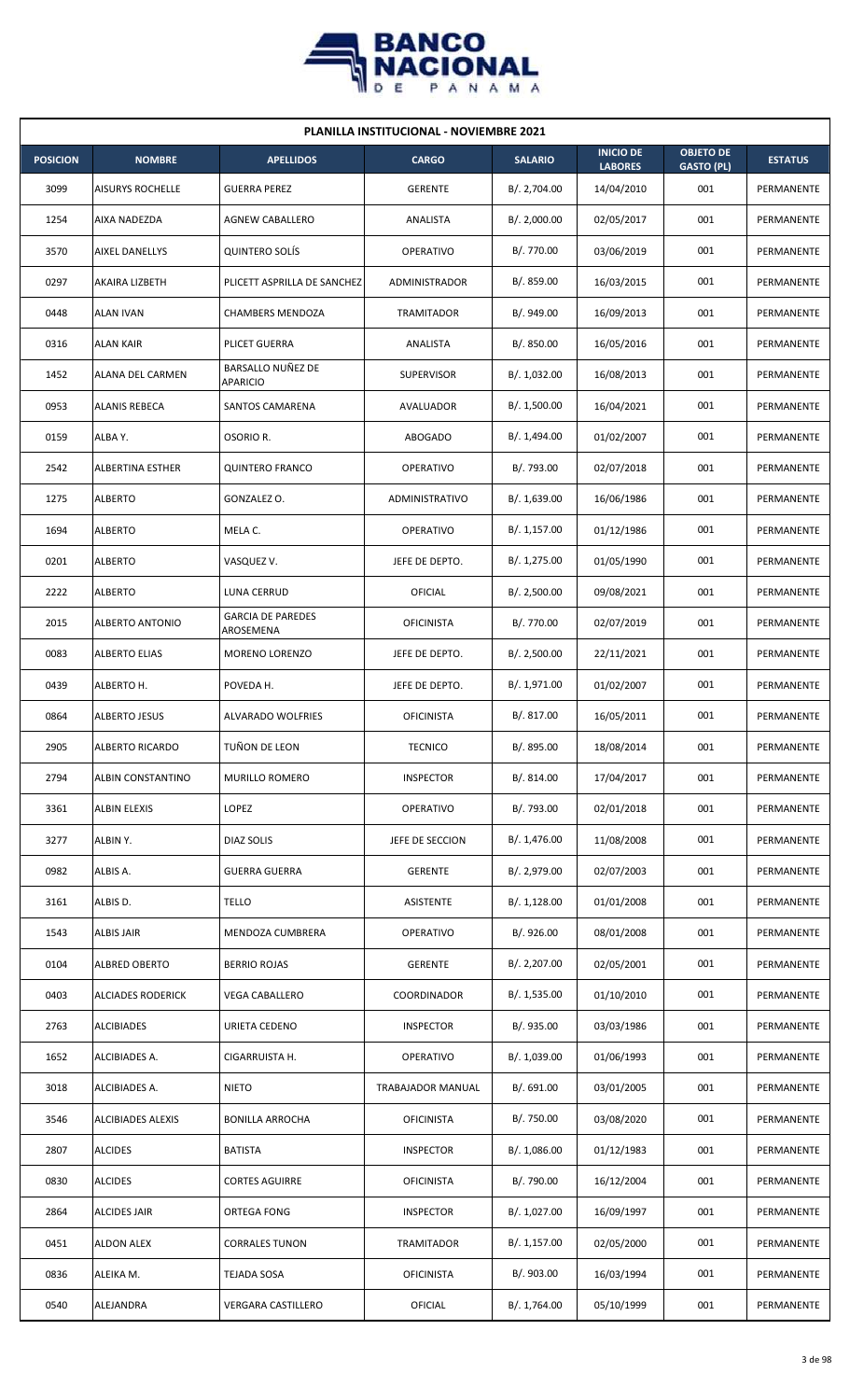

| <b>PLANILLA INSTITUCIONAL - NOVIEMBRE 2021</b> |                       |                           |                   |                |                                    |                                       |                |  |  |  |
|------------------------------------------------|-----------------------|---------------------------|-------------------|----------------|------------------------------------|---------------------------------------|----------------|--|--|--|
| <b>POSICION</b>                                | <b>NOMBRE</b>         | <b>APELLIDOS</b>          | <b>CARGO</b>      | <b>SALARIO</b> | <b>INICIO DE</b><br><b>LABORES</b> | <b>OBJETO DE</b><br><b>GASTO (PL)</b> | <b>ESTATUS</b> |  |  |  |
| 3062                                           | ALEJANDRA DEL CARMEN  | HERRERA GONZALEZ          | TRABAJADOR MANUAL | B/. 731.00     | 01/07/2015                         | 001                                   | PERMANENTE     |  |  |  |
| 2393                                           | ALEJANDRA E.          | MIRANDA                   | JEFE DE SECCION   | B/. 1,500.00   | 23/04/2004                         | 001                                   | PERMANENTE     |  |  |  |
| 2480                                           | ALEJANDRA ELIZABETH   | <b>GONZALEZ BATISTA</b>   | <b>OFICINISTA</b> | B/. 817.00     | 16/09/2016                         | 001                                   | PERMANENTE     |  |  |  |
| 1528                                           | ALEJANDRA GINETTE     | <b>LASSO GARUZ</b>        | <b>OFICINISTA</b> | B/. 813.00     | 16/08/2016                         | 001                                   | PERMANENTE     |  |  |  |
| 3571                                           | ALEJANDRA ISABEL      | <b>BATISTA SOLIS</b>      | <b>OFICINISTA</b> | B/. 770.00     | 03/06/2019                         | 001                                   | PERMANENTE     |  |  |  |
| 2268                                           | ALEJANDRO             | MORALES M.                | ASISTENTE         | B/. 1,617.00   | 02/07/1980                         | 001                                   | PERMANENTE     |  |  |  |
| 3219                                           | ALEJANDRO A.          | PRADO I.                  | JEFE DE DEPTO.    | B/. 1,876.00   | 16/03/1994                         | 001                                   | PERMANENTE     |  |  |  |
| 3164                                           | ALEJANDRO MIGUEL      | SALGADO MONTALVO          | COORDINADOR       | B/. 1,089.00   | 18/07/2011                         | 001                                   | PERMANENTE     |  |  |  |
| 3091                                           | ALEK A.               | HERRERA R.                | <b>SUPERVISOR</b> | B/. 1,467.00   | 12/08/1996                         | 001                                   | PERMANENTE     |  |  |  |
| 1737                                           | ALESSANDRA MAIREE     | RODRIGUEZ CASTILLERO      | <b>ASISTENTE</b>  | B/. 1,000.00   | 10/10/2011                         | 001                                   | PERMANENTE     |  |  |  |
| 1776                                           | <b>ALEX ARMANDO</b>   | LARGAESPADA NAVARRO       | <b>OFICINISTA</b> | B/. 893.00     | 16/06/2014                         | 001                                   | PERMANENTE     |  |  |  |
| 2936                                           | <b>ALEX ARTURO</b>    | REYNA MARTINEZ            | TRABAJADOR MANUAL | B/. 620.00     | 03/09/2018                         | 001                                   | PERMANENTE     |  |  |  |
| 2164                                           | <b>ALEX IVAN</b>      | <b>GOMEZ VERGARA</b>      | JEFE DE DEPTO.    | B/. 1,700.00   | 17/04/2017                         | 001                                   | PERMANENTE     |  |  |  |
| 1429                                           | <b>ALEX RENE</b>      | WITTGREEN RODRIGUEZ       | JEFE DE SECCION   | B/. 1,518.00   | 16/08/2016                         | 001                                   | PERMANENTE     |  |  |  |
| 3023                                           | ALEXA YELENIS         | LUCIANO MONTILLA          | <b>TECNICO</b>    | B/. 994.00     | 01/04/2016                         | 001                                   | PERMANENTE     |  |  |  |
| 3548                                           | ALEXANDER             | OSPINA REYNA              | <b>SUPERVISOR</b> | B/. 1,000.00   | 16/04/2019                         | 001                                   | PERMANENTE     |  |  |  |
| 3685                                           | ALEXANDER             | <b>GONZALEZ ALONZO</b>    | <b>OPERATIVO</b>  | B/. 750.00     | 16/04/2021                         | 001                                   | PERMANENTE     |  |  |  |
| 2075                                           | ALEXANDER             | <b>GARCIA</b>             | JEFE DE SECCION   | B/. 1,839.00   | 16/01/2007                         | 001                                   | PERMANENTE     |  |  |  |
| 3158                                           | ALEXANDER ARAMI       | <b>QUIEL MIRANDA</b>      | ADMINISTRADOR     | B/. 1,170.00   | 06/11/2008                         | 001                                   | PERMANENTE     |  |  |  |
| 1136                                           | ALEXANDER ARTURO      | BEYTIA CONCEPCIÓN         | <b>OFICIAL</b>    | B/. 1,804.00   | 16/02/2016                         | 001                                   | PERMANENTE     |  |  |  |
| 2860                                           | ALEXANDER AUGUSTO     | <b>URENA</b>              | <b>INSPECTOR</b>  | B/. 820.00     | 16/03/2016                         | 001                                   | PERMANENTE     |  |  |  |
| 1380                                           | ALEXANDER E.          | CARRASQUILLA I            | JEFE DE DEPTO.    | B/.2,682.00    | 01/09/2000                         | 001                                   | PERMANENTE     |  |  |  |
| 0319                                           | ALEXANDER EDGARDO     | PIMENTEL SANCHEZ          | <b>SUPERVISOR</b> | B/. 1,000.00   | 01/06/2017                         | 001                                   | PERMANENTE     |  |  |  |
| 0366                                           | ALEXANDER FIDEL       | SANCHEZ APARICIO          | COORDINADOR       | B/. 1,419.00   | 16/08/2017                         | 001                                   | PERMANENTE     |  |  |  |
| 1765                                           | ALEXANDER ISAAC       | CAMARENA MORAN            | <b>OFICINISTA</b> | B/. 790.00     | 16/02/2018                         | 001                                   | PERMANENTE     |  |  |  |
| 3704                                           | ALEXANDER JAVIER      | RODRIGUEZ                 | <b>INSPECTOR</b>  | B/. 750.00     | 07/04/2021                         | 001                                   | PERMANENTE     |  |  |  |
| 0769                                           | ALEXANDER JAVIER      | <b>BARBA PEREZ</b>        | TRAMITADOR        | B/. 911.00     | 16/01/2018                         | 001                                   | PERMANENTE     |  |  |  |
| 0598                                           | ALEXANDER RAFAEL      | DE LEON OBALDIA           | ADMINISTRATIVO    | B/. 1,600.00   | 16/04/2021                         | 001                                   | PERMANENTE     |  |  |  |
| 2581                                           | ALEXANDER XAVIER      | <b>BODEGAS MENDOZA</b>    | <b>TECNICO</b>    | B/. 1,406.00   | 16/02/2011                         | 001                                   | PERMANENTE     |  |  |  |
| 2228                                           | ALEXANDRA ANTONELA    | ABREGO DOMINGUEZ          | <b>GESTOR</b>     | B/. 850.00     | 04/01/2021                         | 001                                   | PERMANENTE     |  |  |  |
| 0206                                           | <b>ALEXIS</b>         | <b>ESCARTIN CALDERON</b>  | JEFE DE SECCION   | B/. 1,433.00   | 01/08/2013                         | 001                                   | PERMANENTE     |  |  |  |
| 2450                                           | <b>ALEXIS</b>         | <b>GONZALEZ IGLESIAS</b>  | TRABAJADOR MANUAL | B/. 620.00     | 02/01/2019                         | 001                                   | PERMANENTE     |  |  |  |
| 2826                                           | <b>ALEXIS</b>         | RODRIGUEZ                 | <b>INSPECTOR</b>  | B/. 814.00     | 16/10/2015                         | 001                                   | PERMANENTE     |  |  |  |
| 2196                                           | <b>ALEXIS</b>         | PEREA CORDOBA             | <b>SUPERVISOR</b> | B/. 1,275.00   | 03/01/2005                         | 001                                   | PERMANENTE     |  |  |  |
| 0367                                           | <b>ALEXIS</b>         | <b>QUINTERO HERNANDEZ</b> | JEFE DE SECCION   | B/. 1,391.00   | 16/01/2019                         | 001                                   | PERMANENTE     |  |  |  |
| 0305                                           | <b>ALEXIS ALBERTO</b> | SALCEDO ARROYO            | <b>OFICINISTA</b> | B/. 762.00     | 01/04/2010                         | 001                                   | PERMANENTE     |  |  |  |
| 1759                                           | <b>ALEXIS JAVIER</b>  | <b>ORTEGA PIMENTEL</b>    | <b>SUPERVISOR</b> | B/.1,103.00    | 08/11/2010                         | 001                                   | PERMANENTE     |  |  |  |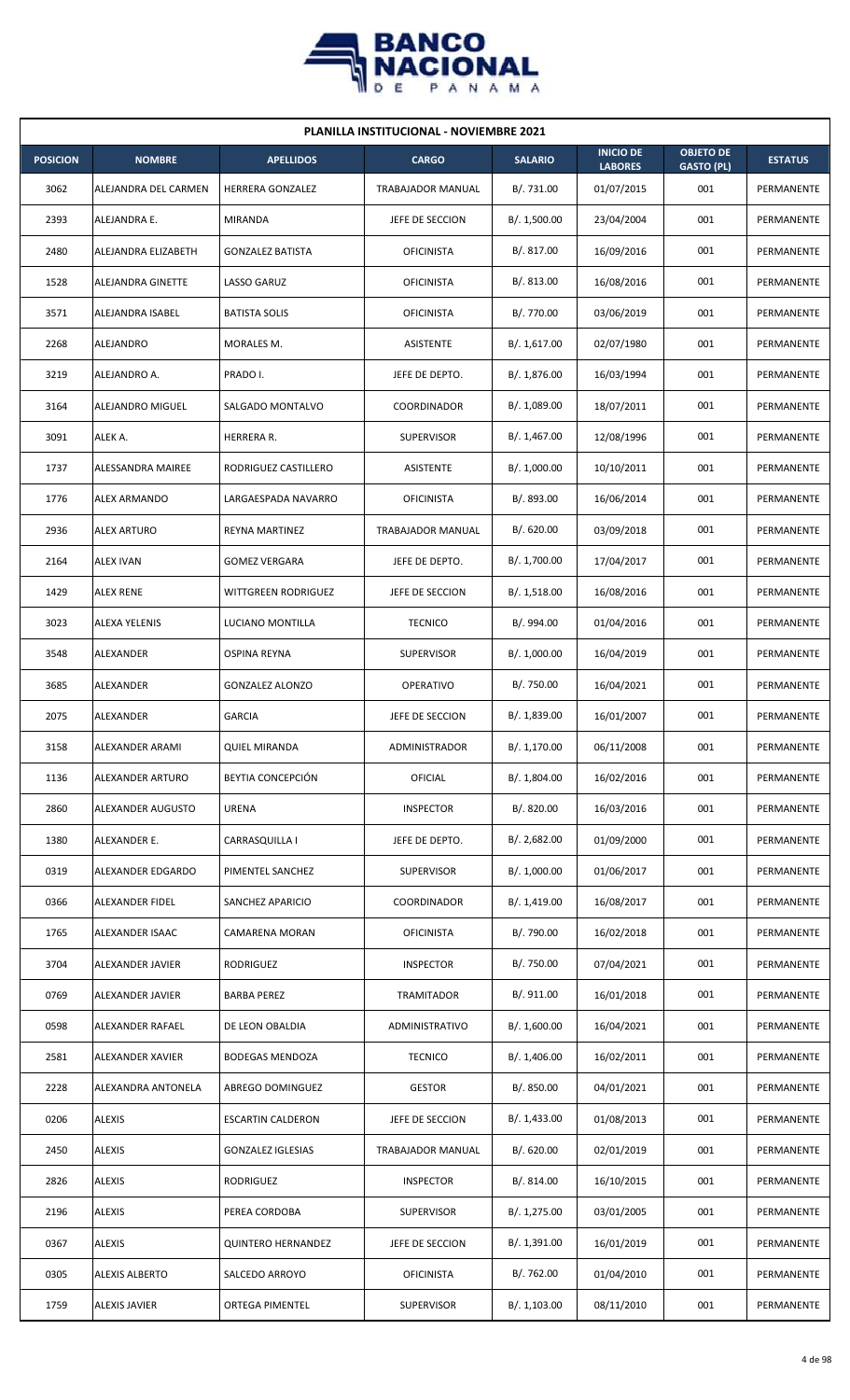

| <b>PLANILLA INSTITUCIONAL - NOVIEMBRE 2021</b> |                        |                                   |                   |                |                                    |                                       |                |  |  |  |
|------------------------------------------------|------------------------|-----------------------------------|-------------------|----------------|------------------------------------|---------------------------------------|----------------|--|--|--|
| <b>POSICION</b>                                | <b>NOMBRE</b>          | <b>APELLIDOS</b>                  | <b>CARGO</b>      | <b>SALARIO</b> | <b>INICIO DE</b><br><b>LABORES</b> | <b>OBJETO DE</b><br><b>GASTO (PL)</b> | <b>ESTATUS</b> |  |  |  |
| 2725                                           | <b>ALEXIS NORIEL</b>   | BARBA                             | <b>INSPECTOR</b>  | B/.817.00      | 16/06/2017                         | 001                                   | PERMANENTE     |  |  |  |
| 1610                                           | <b>ALEXIS OSCAR</b>    | <b>QUIROZ RODRIGUEZ</b>           | <b>OFICINISTA</b> | B/. 817.00     | 01/04/2014                         | 001                                   | PERMANENTE     |  |  |  |
| 0464                                           | ALEYDA DAMARIS         | MELO C.                           | JEFE DE DEPTO.    | B/. 3,000.00   | 17/09/2001                         | 001                                   | PERMANENTE     |  |  |  |
| 2444                                           | <b>ALFA NAIROBYS</b>   | <b>ACUNA CORDOBA</b>              | <b>OFICINISTA</b> | B/. 793.00     | 01/12/2017                         | 001                                   | PERMANENTE     |  |  |  |
| 0334                                           | <b>ALFONSO</b>         | CHEN VÁSQUEZ                      | COORDINADOR       | B/. 1,575.00   | 07/11/2017                         | 001                                   | PERMANENTE     |  |  |  |
| 0502                                           | <b>ALFONSO REGNER</b>  | ARAUZ S.                          | <b>SUPERVISOR</b> | B/. 1,740.00   | 01/02/1993                         | 001                                   | PERMANENTE     |  |  |  |
| 3172                                           | <b>ALFREDO</b>         | CORTES C.                         | JEFE DE DEPTO.    | B/. 2,750.00   | 19/01/1981                         | 001                                   | PERMANENTE     |  |  |  |
| 0283                                           | <b>ALFREDO</b>         | GRIMAS CH.                        | <b>GESTOR</b>     | B/. 794.00     | 16/06/2005                         | 001                                   | PERMANENTE     |  |  |  |
| 3319                                           | <b>ALFREDO</b>         | ORILLAC ICAZA                     | <b>GERENTE</b>    | B/.3,500.00    | 05/01/2009                         | 001                                   | PERMANENTE     |  |  |  |
| 2583                                           | <b>ALFREDO</b>         | QUINTERO                          | <b>TECNICO</b>    | B/. 1,550.00   | 18/02/2010                         | 001                                   | PERMANENTE     |  |  |  |
| 0322                                           | <b>ALFREDO ENRIQUE</b> | <b>TAYLOR KAPELL</b>              | <b>OFICINISTA</b> | B/. 950.00     | 03/02/1986                         | 001                                   | PERMANENTE     |  |  |  |
| 2494                                           | ALFREDO ENRIQUE        | <b>GORDON AYALA</b>               | <b>OFICINISTA</b> | B/. 793.00     | 18/06/2018                         | 001                                   | PERMANENTE     |  |  |  |
| 3036                                           | <b>ALGIS JAVIER</b>    | VILLARREAL VERGARA                | <b>OFICINISTA</b> | B/. 893.00     | 01/08/2017                         | 001                                   | PERMANENTE     |  |  |  |
| 2499                                           | ALICIA DE LOS MILAGROS | <b>VARGAS DIAZ</b>                | <b>OFICINISTA</b> | B/. 770.00     | 01/11/2018                         | 001                                   | PERMANENTE     |  |  |  |
| 1197                                           | <b>ALICIA ENEIDA</b>   | MENDOZA RODRIGUEZ DE<br>SAMANIEGO | ADMINISTRATIVO    | B/. 1,509.00   | 16/02/2007                         | 001                                   | PERMANENTE     |  |  |  |
| 3630                                           | ALIS JULISSA           | <b>FERNANDEZ PEREZ</b>            | <b>OPERATIVO</b>  | B/. 750.00     | 01/02/2021                         | 001                                   | PERMANENTE     |  |  |  |
| 0811                                           | ALLAMANDA AYLEN        | AGUILAR MIRANDA                   | <b>OFICINISTA</b> | B/. 773.00     | 16/07/2018                         | 001                                   | PERMANENTE     |  |  |  |
| 3302                                           | <b>ALLAN</b>           | <b>HAWKINS DUCASA</b>             | JEFE DE SECCION   | B/. 1,478.00   | 18/08/2014                         | 001                                   | PERMANENTE     |  |  |  |
| 3800                                           | <b>ALLAN DEREK</b>     | RODRIGUEZ BATISTA                 | OFICIAL           | B/. 1,350.00   | 16/07/2021                         | 001                                   | PERMANENTE     |  |  |  |
| 1293                                           | ALLEN A.               | <b>DOMINGUEZ</b>                  | ASISTENTE         | B/. 1,103.00   | 05/05/2008                         | 001                                   | PERMANENTE     |  |  |  |
| 2472                                           | ALMA IVIS              | HURTADO GOMEZ                     | <b>OFICINISTA</b> | B/. 865.00     | 02/04/2012                         | 001                                   | PERMANENTE     |  |  |  |
| 3536                                           | ALPINO ZEPTIMO         | ZURITA DOMINGUEZ                  | <b>INSPECTOR</b>  | B/. 750.00     | 03/08/2020                         | 001                                   | PERMANENTE     |  |  |  |
| 1530                                           | ALVARO ABDIEL          | DIXON DOWNER                      | <b>OPERATIVO</b>  | B/. 770.00     | 02/10/2017                         | 001                                   | PERMANENTE     |  |  |  |
| 3711                                           | ALVARO DENIS           | <b>GARRIDO CASTILLO</b>           | <b>INSPECTOR</b>  | B/. 750.00     | 10/05/2021                         | 001                                   | PERMANENTE     |  |  |  |
| 2561                                           | <b>ALVARO ERNESTO</b>  | ZUNIGA G.                         | JEFE DE DEPTO.    | B/. 3,375.00   | 08/06/1998                         | 001                                   | PERMANENTE     |  |  |  |
| 0844                                           | ALVARO LUIS            | <b>VASQUEZ FLORES</b>             | <b>OFICINISTA</b> | B/. 750.00     | 16/11/2020                         | 001                                   | PERMANENTE     |  |  |  |
| 3325                                           | <b>ALVIN ALONSO</b>    | <b>BARNETT</b>                    | <b>GERENTE</b>    | B/. 4,000.00   | 08/06/2020                         | 001                                   | PERMANENTE     |  |  |  |
| 0528                                           | <b>ALVIN GERMAN</b>    | ORTIZ PÉREZ                       | OFICIAL           | B/. 1,955.00   | 02/04/2012                         | 001                                   | PERMANENTE     |  |  |  |
| 3593                                           | ALVIN LESLIE           | ORTEGA MCELROY                    | <b>GERENTE</b>    | B/. 3,375.00   | 16/01/2020                         | 001                                   | PERMANENTE     |  |  |  |
| 1057                                           | <b>ALVIN YOEL</b>      | CHENG RIVERA                      | <b>OFICIAL</b>    | B/. 1,795.00   | 01/06/2017                         | 001                                   | PERMANENTE     |  |  |  |
| 2342                                           | <b>ALVIS ABEL</b>      | CORDOBA BARRIOS                   | <b>OFICIAL</b>    | B/. 1,500.00   | 01/12/2020                         | 001                                   | PERMANENTE     |  |  |  |
| 3647                                           | AMABELIS ANABEL        | <b>AGUILAR APARICIO</b>           | OPERATIVO         | B/. 750.00     | 01/03/2021                         | 001                                   | PERMANENTE     |  |  |  |
| 1974                                           | AMADO                  | SOTO                              | <b>OFICINISTA</b> | B/. 1,293.00   | 01/12/1980                         | 001                                   | PERMANENTE     |  |  |  |
| 0144                                           | AMADO J.               | <b>GUILLEN MORENO</b>             | <b>GERENTE</b>    | B/.3,513.00    | 16/09/2003                         | 001                                   | PERMANENTE     |  |  |  |
| 2857                                           | AMAEL B.               | BECERRA MEDINA                    | <b>INSPECTOR</b>  | B/. 884.00     | 07/06/1993                         | 001                                   | PERMANENTE     |  |  |  |
| 2468                                           | <b>AMALIA ITZEL</b>    | RODRIGUEZ RODRIGUEZ               | OPERATIVO         | B/. 750.00     | 16/09/2019                         | 001                                   | PERMANENTE     |  |  |  |
| 1558                                           | AMALIA MILITZA         | MENDOZA VARGAS                    | JEFE DE SECCION   | B/.1,350.00    | 18/07/2005                         | 001                                   | PERMANENTE     |  |  |  |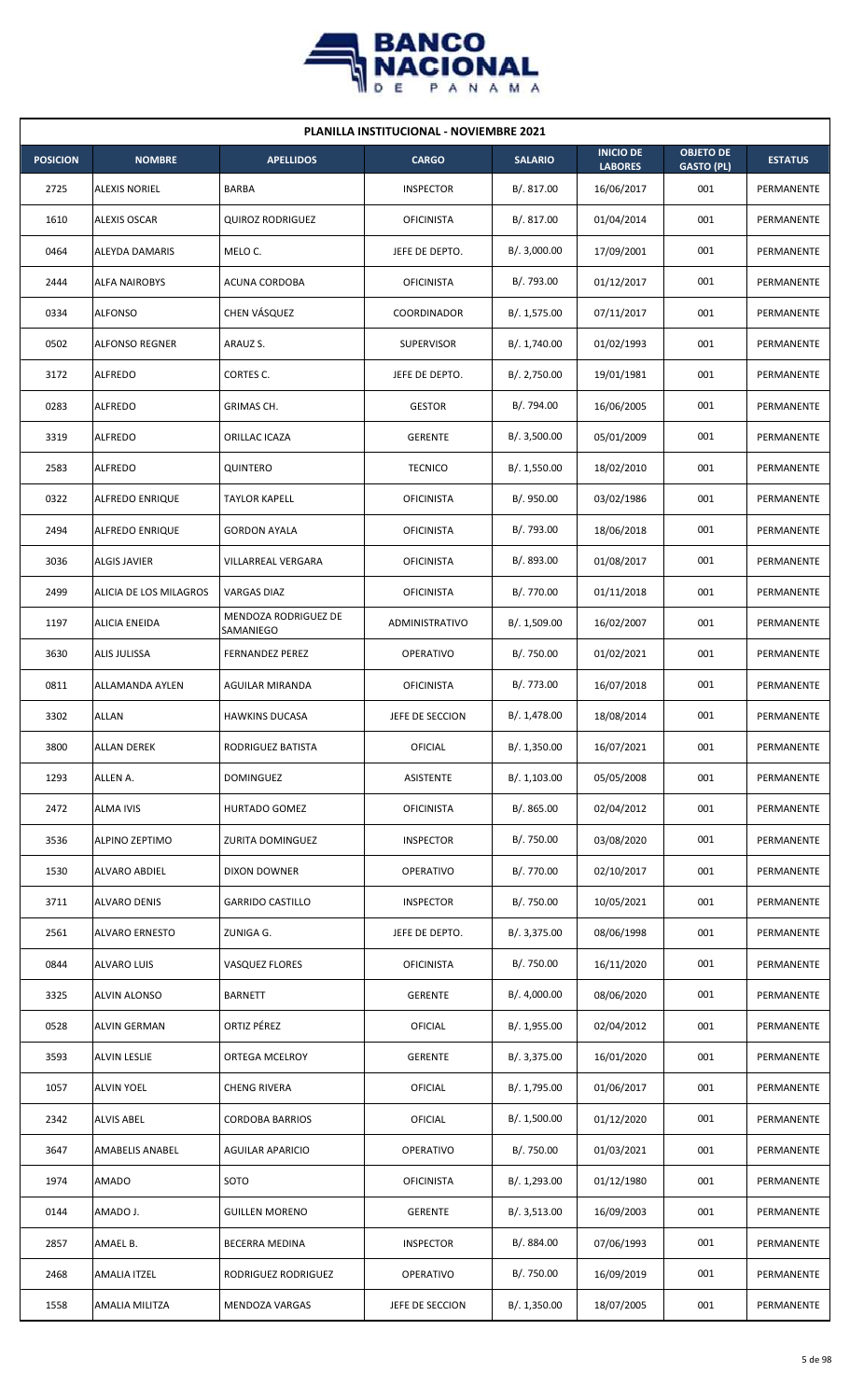

| <b>PLANILLA INSTITUCIONAL - NOVIEMBRE 2021</b> |                        |                                      |                   |                |                                    |                                       |                   |  |  |  |
|------------------------------------------------|------------------------|--------------------------------------|-------------------|----------------|------------------------------------|---------------------------------------|-------------------|--|--|--|
| <b>POSICION</b>                                | <b>NOMBRE</b>          | <b>APELLIDOS</b>                     | <b>CARGO</b>      | <b>SALARIO</b> | <b>INICIO DE</b><br><b>LABORES</b> | <b>OBJETO DE</b><br><b>GASTO (PL)</b> | <b>ESTATUS</b>    |  |  |  |
| 1821                                           | AMALIA ROSA            | ARAUZ ESTRADA                        | JEFE DE SECCION   | B/. 1,545.00   | 03/05/2010                         | 001                                   | PERMANENTE        |  |  |  |
| 2024                                           | AMARILIS J.            | CABRERA DEL CID DE MURILLO           | OFICIAL           | B/. 1,655.00   | 23/01/2008                         | 001                                   | PERMANENTE        |  |  |  |
| 2681                                           | AMED ALBERTO           | MALTEZ CEDEÑO                        | <b>TECNICO</b>    | B/. 1,211.00   | 01/03/2011                         | 001                                   | PERMANENTE        |  |  |  |
| 0851                                           | AMELI DE LOS ANGELES   | <b>BATISTA VALDES</b>                | <b>OFICINISTA</b> | B/. 770.00     | 01/02/2019                         | 001                                   | <b>PERMANENTE</b> |  |  |  |
| 1519                                           | AMELI GLORIEL          | MONTERO RODRIGUEZ                    | <b>OFICINISTA</b> | B/. 750.00     | 01/06/2020                         | 001                                   | PERMANENTE        |  |  |  |
| 1970                                           | AMELIA DE              | <b>BOTELLO</b>                       | <b>SUPERVISOR</b> | B/. 1,158.00   | 02/06/2003                         | 001                                   | PERMANENTE        |  |  |  |
| 1948                                           | AMERICA MARIA          | HERRERA VILLARREAL                   | <b>SUPERVISOR</b> | B/. 1,030.00   | 16/09/2014                         | 001                                   | PERMANENTE        |  |  |  |
| 2791                                           | AMET ABDEL             | GONZÁLEZ GONZÁLEZ                    | <b>INSPECTOR</b>  | B/.817.00      | 01/07/2016                         | 001                                   | PERMANENTE        |  |  |  |
| 2873                                           | <b>AMETH ARIEL</b>     | HERRERA BAIRNALS                     | <b>INSPECTOR</b>  | B/.810.00      | 03/12/2013                         | 001                                   | PERMANENTE        |  |  |  |
| 3022                                           | AMETH OLEGARIO         | MONTENEGRO CHAVEZ                    | ARQUITECTO        | B/. 1,693.00   | 01/02/2018                         | 001                                   | PERMANENTE        |  |  |  |
| 1065                                           | <b>AMETH ROBERTO</b>   | LARA                                 | OFICIAL           | B/.2,460.00    | 12/04/2011                         | 001                                   | PERMANENTE        |  |  |  |
| 1510                                           | <b>AMIDT MICHELLE</b>  | ALLEYNE HERRERA                      | <b>OFICINISTA</b> | B/. 810.00     | 18/08/2014                         | 001                                   | PERMANENTE        |  |  |  |
| 0431                                           | AMIRA JAZMIR           | SANJUR HERNANDEZ                     | <b>GERENTE</b>    | B/.3,500.00    | 03/02/2020                         | 001                                   | PERMANENTE        |  |  |  |
| 3153                                           | <b>AMYLEYSI ESTHER</b> | CARRILLO GUZMAN                      | ADMINISTRADOR     | B/. 1,093.00   | 16/05/2011                         | 001                                   | PERMANENTE        |  |  |  |
| 1299                                           | AMYLKAR RENE           | <b>VERGARA SANDOVAL</b>              | <b>CONDUCTOR</b>  | B/0.813.00     | 16/04/2013                         | 001                                   | PERMANENTE        |  |  |  |
| 0543                                           | ANA                    | MARTINEZ R.                          | OFICIAL           | B/.1,454.00    | 11/01/2000                         | 001                                   | PERMANENTE        |  |  |  |
| 1216                                           | ANA BETZY              | CEDEÑO NIETO                         | ADMINISTRATIVO    | B/.1,608.00    | 24/05/2011                         | 001                                   | PERMANENTE        |  |  |  |
| 0896                                           | ANA CAROLINA           | CORDOBA                              | <b>OFICINISTA</b> | B/. 770.00     | 18/02/2019                         | 001                                   | PERMANENTE        |  |  |  |
| 1531                                           | <b>ANA CRISTINA</b>    | <b>BOUCHE</b>                        | <b>OPERATIVO</b>  | B/. 790.00     | 18/06/2018                         | 001                                   | PERMANENTE        |  |  |  |
| 1885                                           | ANA DEL CARMEN         | RIOS DE BAZER                        | <b>OFICINISTA</b> | B/. 999.00     | 09/07/2012                         | 001                                   | PERMANENTE        |  |  |  |
| 3257                                           | ANA DEL CARMEN         | SALGUERA ACOSTA                      | JEFE DE SECCION   | B/. 1,671.00   | 01/01/2010                         | 001                                   | PERMANENTE        |  |  |  |
| 0770                                           | ANA E.                 | HERRERA S.                           | JEFE DE DEPTO.    | B/. 1,768.00   | 16/06/2008                         | 001                                   | PERMANENTE        |  |  |  |
| 0603                                           | <b>ANA ESTELA</b>      | SANCHEZ C.                           | <b>OFICIAL</b>    | B/. 1,522.00   | 03/01/2000                         | 001                                   | PERMANENTE        |  |  |  |
| 0308                                           | ANA G.                 | <b>MONTERO</b>                       | <b>OFICINISTA</b> | B/.916.00      | 01/05/1990                         | 001                                   | PERMANENTE        |  |  |  |
| 0456                                           | ANA HERMILA            | DIAZ LASSO                           | ABOGADO           | B/. 1,374.00   | 01/01/2011                         | 001                                   | PERMANENTE        |  |  |  |
| 2187                                           | ANA ISABEL             | <b>TELLO RODRIGUEZ</b>               | JEFE DE SECCION   | B/.1,300.00    | 04/04/2011                         | 001                                   | PERMANENTE        |  |  |  |
| 2465                                           | ANA ISABEL             | RODRIGUEZ                            | <b>SUPERVISOR</b> | B/. 826.00     | 08/01/2008                         | 001                                   | PERMANENTE        |  |  |  |
| 1677                                           | ANA KATHLEEN           | MC LEAN DELGADO                      | <b>OPERATIVO</b>  | B/. 917.00     | 16/01/2014                         | 001                                   | PERMANENTE        |  |  |  |
| 2477                                           | ANA KRISTELL           | SABIN CORREA                         | <b>OFICINISTA</b> | B/. 814.00     | 01/09/2016                         | 001                                   | PERMANENTE        |  |  |  |
| 1183                                           | ANA LILIANA            | <b>GIBBS MEDINA DE</b><br>SANTIMATEO | ADMINISTRATIVO    | B/. 1,419.00   | 01/08/2013                         | 001                                   | PERMANENTE        |  |  |  |
| 0402                                           | ANA LISS               | <b>BORRERO</b>                       | COORDINADOR       | B/. 1,653.00   | 01/09/2009                         | 001                                   | PERMANENTE        |  |  |  |
| 0519                                           | ANA LUISA              | <b>ACOSTA DE AIZPURUA</b>            | <b>OFICIAL</b>    | B/. 1,480.00   | 09/02/2009                         | 001                                   | PERMANENTE        |  |  |  |
| 2001                                           | ANA MARIA              | <b>GONZALEZ POLANCO</b>              | ASISTENTE         | B/.1,443.00    | 01/09/2008                         | 001                                   | PERMANENTE        |  |  |  |
| 0865                                           | ANA MASSIEL            | MENDEZ PINEDA                        | <b>OFICINISTA</b> | B/. 814.00     | 03/05/2016                         | 001                                   | PERMANENTE        |  |  |  |
| 1686                                           | ANA MAY                | LO POLITO ANGELO                     | <b>SUPERVISOR</b> | B/. 1,000.00   | 01/12/2010                         | 001                                   | PERMANENTE        |  |  |  |
| 2019                                           | ANA MELISSA            | MAYORA LABRADOR                      | TRAMITADOR        | B/. 980.00     | 01/08/2013                         | 001                                   | PERMANENTE        |  |  |  |
| 3391                                           | ANA MICHELL            | ORTEGA ESPINOSA                      | OPERATIVO         | B/. 750.00     | 16/09/2020                         | 001                                   | PERMANENTE        |  |  |  |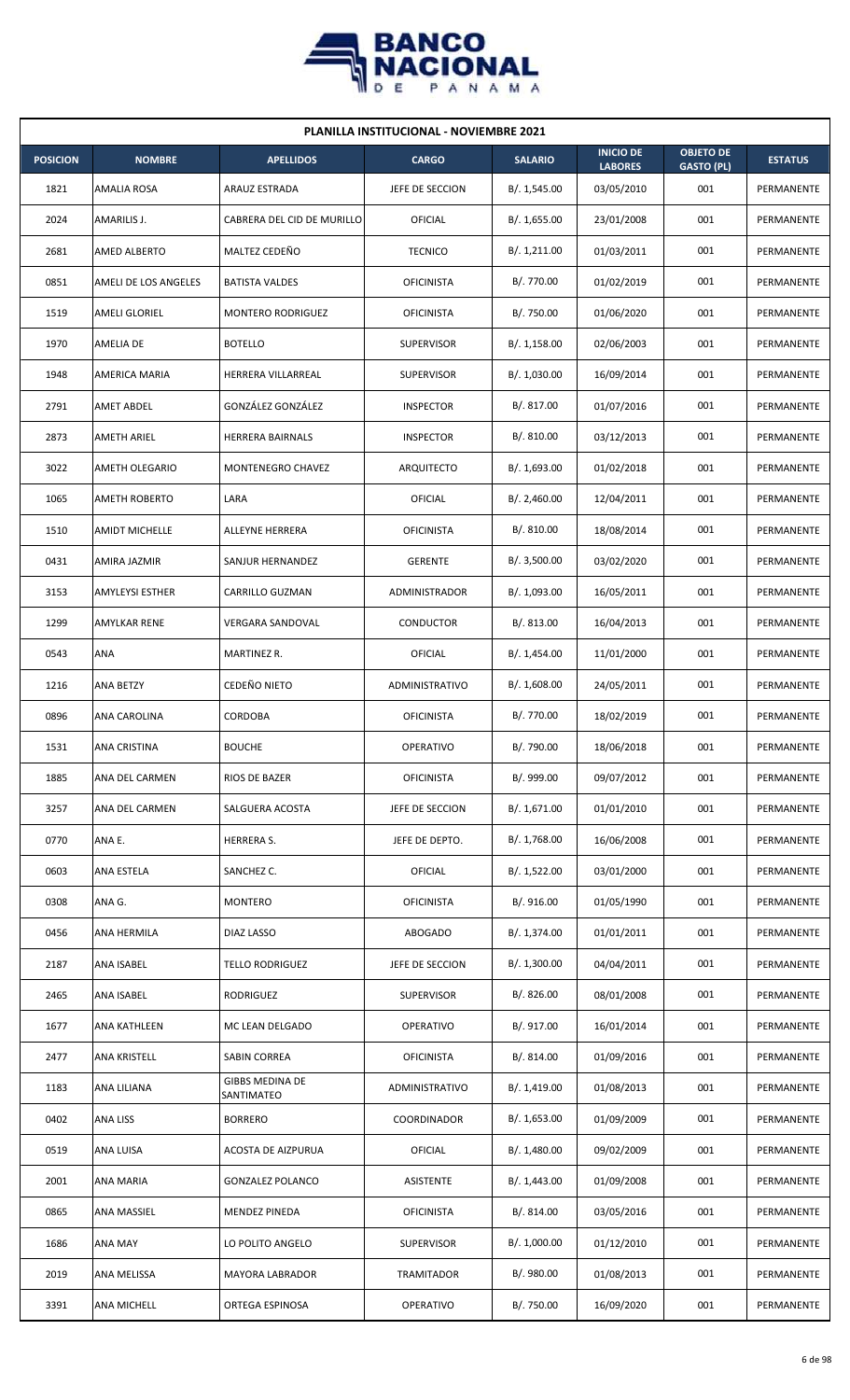

| <b>PLANILLA INSTITUCIONAL - NOVIEMBRE 2021</b> |                          |                           |                    |                |                                    |                                       |                |  |  |  |
|------------------------------------------------|--------------------------|---------------------------|--------------------|----------------|------------------------------------|---------------------------------------|----------------|--|--|--|
| <b>POSICION</b>                                | <b>NOMBRE</b>            | <b>APELLIDOS</b>          | <b>CARGO</b>       | <b>SALARIO</b> | <b>INICIO DE</b><br><b>LABORES</b> | <b>OBJETO DE</b><br><b>GASTO (PL)</b> | <b>ESTATUS</b> |  |  |  |
| 3551                                           | ANA NAVYTH               | YAU ASPRILLA              | OFICIAL            | B/.1,384.00    | 02/05/2019                         | 001                                   | PERMANENTE     |  |  |  |
| 0531                                           | ANA PAOLA                | RODRIGUEZ DELGADO         | ARQUITECTO         | B/. 1,400.00   | 16/09/2019                         | 001                                   | PERMANENTE     |  |  |  |
| 3369                                           | ANA RAFAELA              | RODRIGUEZ CASTILLO        | <b>OFICINISTA</b>  | B/. 750.00     | 01/04/2021                         | 001                                   | PERMANENTE     |  |  |  |
| 3209                                           | <b>ANA RAQUEL</b>        | ACUÑA HERRERA             | JEFE DE DEPTO.     | B/.2,334.00    | 15/06/2012                         | 001                                   | PERMANENTE     |  |  |  |
| 3292                                           | ANA TERESA DE            | <b>GUARDIA</b>            | <b>COORDINADOR</b> | B/.2,500.00    | 01/06/2000                         | 001                                   | PERMANENTE     |  |  |  |
| 2378                                           | ANABEL DEL ROSARIO       | ARAUZ GONZALEZ            | <b>SUPERVISOR</b>  | B/.2,000.00    | 14/06/2006                         | 001                                   | PERMANENTE     |  |  |  |
| 0967                                           | ANABELIA                 | <b>ARAUZ CHAVEZ</b>       | <b>SUPERVISOR</b>  | B/. 1,597.00   | 15/11/2010                         | 001                                   | PERMANENTE     |  |  |  |
| 2650                                           | ANABELL                  | CASTILLO                  | ANALISTA           | B/.2,106.00    | 02/12/2008                         | 001                                   | PERMANENTE     |  |  |  |
| 3615                                           | ANAGRACIELA              | <b>COFFRE RODRIGUEZ</b>   | <b>OPERATIVO</b>   | B/. 750.00     | 16/12/2020                         | 001                                   | PERMANENTE     |  |  |  |
| 3515                                           | <b>ANAIKA GISSELL</b>    | AMADO DELGADO             | <b>OPERATIVO</b>   | B/. 770.00     | 03/12/2018                         | 001                                   | PERMANENTE     |  |  |  |
| 0427                                           | <b>ANAIS ARIADNA</b>     | CARRION ARAUZ DE ECHEVERS | ANALISTA           | B/. 911.00     | 16/02/2018                         | 001                                   | PERMANENTE     |  |  |  |
| 0027                                           | <b>ANAIS JUSSELL</b>     | <b>GALVAN CALDERON</b>    | <b>TRAMITADOR</b>  | B/. 876.00     | 18/02/2019                         | 001                                   | PERMANENTE     |  |  |  |
| 1664                                           | <b>ANAIS NURIEL</b>      | <b>ACOSTA QUINTERO</b>    | OPERATIVO          | B/. 817.00     | 03/08/2015                         | 001                                   | PERMANENTE     |  |  |  |
| 0869                                           | <b>ANAIS SAYURIS</b>     | JAEN TUÑON                | JEFE DE SECCION    | B/.1,350.00    | 12/04/2012                         | 001                                   | PERMANENTE     |  |  |  |
| 3837                                           | <b>ANAIS YARLENE</b>     | PIMENTEL ZAMORANO         | <b>ASISTENTE</b>   | B/. 1,200.00   | 09/09/2021                         | 001                                   | PERMANENTE     |  |  |  |
| 0648                                           | ANALEYDA                 | <b>ARJONA TORRES</b>      | OFICIAL            | B/.1,549.00    | 08/11/2010                         | 001                                   | PERMANENTE     |  |  |  |
| 0824                                           | ANALIDA DEL C.           | ESCOBAR P.                | <b>OFICINISTA</b>  | B/0.825.00     | 16/05/1995                         | 001                                   | PERMANENTE     |  |  |  |
| 1138                                           | <b>ANALIO RENE</b>       | <b>MEDINA GUTIERREZ</b>   | OFICIAL            | B/. 1,804.00   | 04/05/2015                         | 001                                   | PERMANENTE     |  |  |  |
| 1405                                           | ANALISSA                 | CAMARANO CASTILLERO       | JEFE DE DEPTO.     | B/. 2,217.00   | 21/05/2012                         | 001                                   | PERMANENTE     |  |  |  |
| 1671                                           | ANANIAS                  | MARTINEZ V.               | OPERATIVO          | B/. 1,300.00   | 01/04/1984                         | 001                                   | PERMANENTE     |  |  |  |
| 0048                                           | ANARKELLYX               | SANDOVAL                  | ASISTENTE          | B/. 1,705.00   | 08/01/2008                         | 001                                   | PERMANENTE     |  |  |  |
| 0887                                           | <b>ANASTACIO</b>         | <b>BONILLA B.</b>         | <b>OFICINISTA</b>  | B/. 810.00     | 01/12/2005                         | 001                                   | PERMANENTE     |  |  |  |
| 1273                                           | <b>ANATOLIO</b>          | RODRIGUEZ FLORES          | ADMINISTRATIVO     | B/. 1,993.00   | 16/03/2011                         | 001                                   | PERMANENTE     |  |  |  |
| 2712                                           | ANAXI ILIANA             | DE GRACIA CASTRO          | <b>OPERATIVO</b>   | B/. 793.00     | 01/06/2018                         | 001                                   | PERMANENTE     |  |  |  |
| 1642                                           | <b>ANAYANCIS ELIBETH</b> | ROSARIO SANTOS            | <b>OPERATIVO</b>   | B/. 887.00     | 01/12/2010                         | 001                                   | PERMANENTE     |  |  |  |
| 0209                                           | ANAYANSI                 | <b>GONZALEZ RIVERA</b>    | <b>OFICINISTA</b>  | B/.1,446.00    | 07/11/1983                         | 001                                   | PERMANENTE     |  |  |  |
| 2345                                           | ANAYANSI                 | LEDEZMA VILLARREAL        | JEFE DE SECCION    | B/.1,350.00    | 16/07/2003                         | 001                                   | PERMANENTE     |  |  |  |
| 1330                                           | ANAYANSI                 | DIAZ LEREN                | JEFE DE DEPTO.     | B/.2,295.00    | 01/01/2011                         | 001                                   | PERMANENTE     |  |  |  |
| 2209                                           | ANAYANSI DEL C           | <b>OJO RUIZ</b>           | <b>GESTOR</b>      | B/. 1,170.00   | 15/04/2002                         | 001                                   | PERMANENTE     |  |  |  |
| 1780                                           | ANAYANSI L.              | CAMANO P.                 | <b>OFICINISTA</b>  | B/. 887.00     | 16/01/2001                         | 001                                   | PERMANENTE     |  |  |  |
| 1349                                           | ANDER ELIECER            | CASTRO HERNANDEZ          | ANALISTA           | B/. 1,591.00   | 01/06/2018                         | 001                                   | PERMANENTE     |  |  |  |
| 0264                                           | ANDERSON DONALD          | <b>FLORES PIMENTEL</b>    | <b>SUPERVISOR</b>  | B/. 1,000.00   | 17/10/2016                         | 001                                   | PERMANENTE     |  |  |  |
| 2805                                           | ANDRES                   | VILLARREAL BARBOZA        | <b>INSPECTOR</b>   | B/. 793.00     | 02/01/2018                         | 001                                   | PERMANENTE     |  |  |  |
| 0487                                           | ANDRES                   | SANTAMARIA LOPEZ          | ADMINISTRATIVO     | B/.1,469.00    | 01/06/2016                         | 001                                   | PERMANENTE     |  |  |  |
| 0961                                           | ANDRES AGUSTIN           | LIAO SANCHEZ              | ANALISTA           | B/.1,417.00    | 16/01/2013                         | 001                                   | PERMANENTE     |  |  |  |
| 1996                                           | <b>ANDRES ALBERTO</b>    | <b>GOMEZ MONTENEGRO</b>   | OFICIAL            | B/.1,350.00    | 01/09/2016                         | 001                                   | PERMANENTE     |  |  |  |
| 3104                                           | <b>ANDRES ALBERTO</b>    | SANTAMARIA FLORES         | <b>TECNICO</b>     | B/. 861.00     | 11/03/2013                         | 001                                   | PERMANENTE     |  |  |  |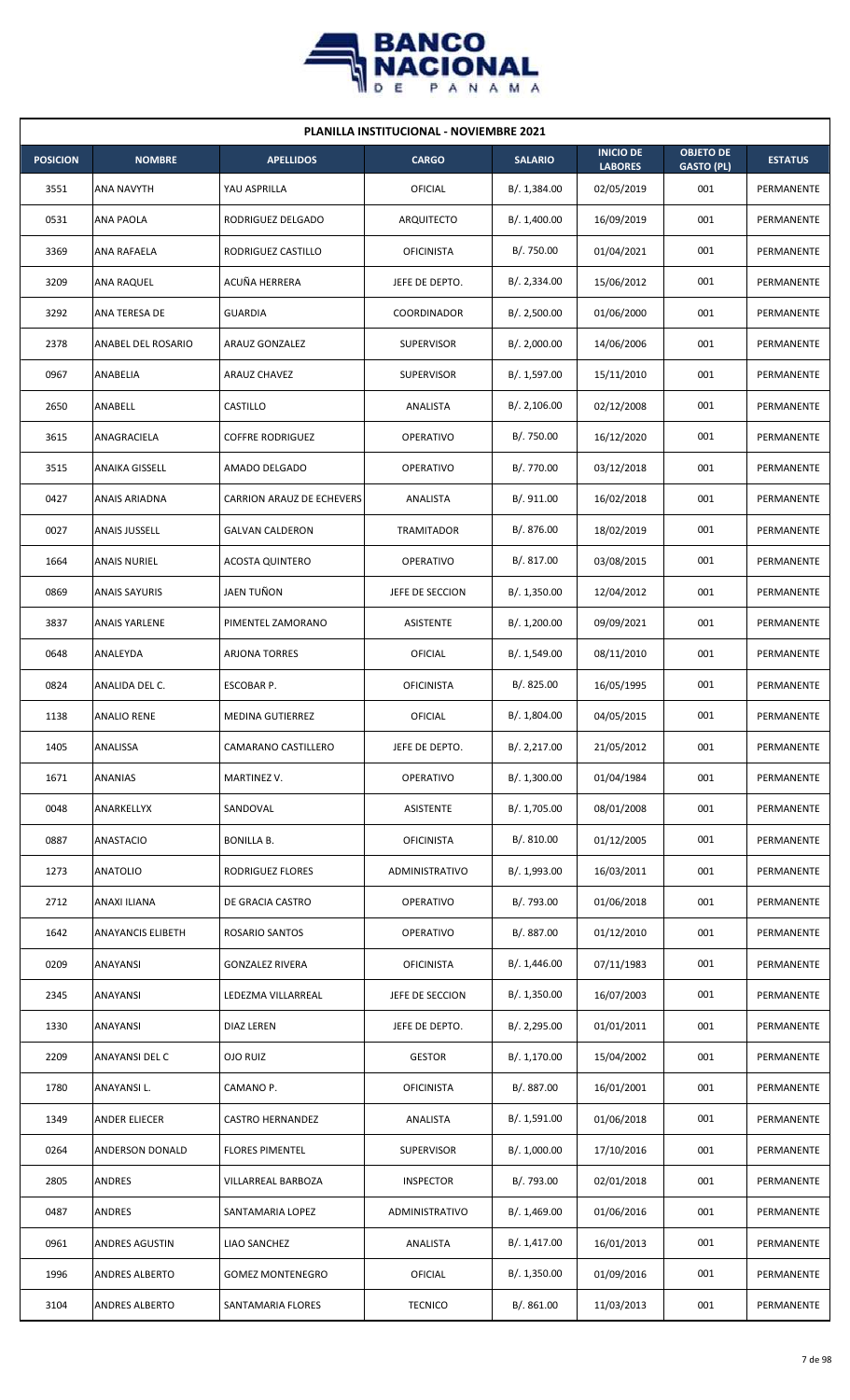

| <b>PLANILLA INSTITUCIONAL - NOVIEMBRE 2021</b> |                         |                                     |                   |                |                                    |                                       |                |  |  |  |
|------------------------------------------------|-------------------------|-------------------------------------|-------------------|----------------|------------------------------------|---------------------------------------|----------------|--|--|--|
| <b>POSICION</b>                                | <b>NOMBRE</b>           | <b>APELLIDOS</b>                    | <b>CARGO</b>      | <b>SALARIO</b> | <b>INICIO DE</b><br><b>LABORES</b> | <b>OBJETO DE</b><br><b>GASTO (PL)</b> | <b>ESTATUS</b> |  |  |  |
| 2614                                           | ANDRÉS ALEXIS           | CORCHO HUDSON                       | INGENIERO         | B/. 1,824.00   | 05/04/2010                         | 001                                   | PERMANENTE     |  |  |  |
| 0350                                           | ANDRES F.               | GOMEZ                               | JEFE DE SECCION   | B/.2,287.00    | 01/05/2008                         | 001                                   | PERMANENTE     |  |  |  |
| 0558                                           | <b>ANDRES RAUL</b>      | PINZON BOTELLO                      | <b>OFICIAL</b>    | B/. 1,419.00   | 02/07/2018                         | 001                                   | PERMANENTE     |  |  |  |
| 3648                                           | <b>ANDRYS DAYANA</b>    | PINZON VALERIN                      | TRAMITADOR        | B/. 1,000.00   | 01/03/2021                         | 001                                   | PERMANENTE     |  |  |  |
| 1143                                           | <b>ANDY JAVIER</b>      | SERRANO MARAÑA                      | <b>OFICIAL</b>    | B/. 1,839.00   | 01/04/2016                         | 001                                   | PERMANENTE     |  |  |  |
| 1321                                           | ANEL                    | <b>GUTIERREZ CONTRERAS</b>          | <b>ASISTENTE</b>  | B/.3,393.00    | 16/03/2011                         | 001                                   | PERMANENTE     |  |  |  |
| 2513                                           | ANEL                    | MONTENEGRO RIOS                     | <b>OFICINISTA</b> | B/. 863.00     | 02/01/2001                         | 001                                   | PERMANENTE     |  |  |  |
| 2790                                           | <b>ANEL ALBERTO</b>     | ORDOÑEZ RIVERA                      | <b>INSPECTOR</b>  | B/.813.00      | 16/10/2015                         | 001                                   | PERMANENTE     |  |  |  |
| 2840                                           | ANEL ISAC               | <b>BATISTA BENAVIDES</b>            | <b>OFICINISTA</b> | B/. 770.00     | 16/08/2018                         | 001                                   | PERMANENTE     |  |  |  |
| 2201                                           | <b>ANEL RUBIEL</b>      | <b>GONZALEZ MELENDEZ</b>            | ANALISTA          | B/. 1,000.00   | 06/10/2021                         | 001                                   | PERMANENTE     |  |  |  |
| 0082                                           | <b>ANELIS MILITZA</b>   | TREJOS VELASQUEZ                    | <b>GERENTE</b>    | B/. 2,834.00   | 16/07/2010                         | 001                                   | PERMANENTE     |  |  |  |
| 2252                                           | ANETH ENEIDA            | MONTENEGRO REYES DE<br><b>ROCHA</b> | <b>OFICIAL</b>    | B/. 1,350.00   | 02/06/2014                         | 001                                   | PERMANENTE     |  |  |  |
| 1493                                           | ANETH MELISSA           | <b>GILL VALDES</b>                  | <b>OFICINISTA</b> | B/. 817.00     | 01/01/2015                         | 001                                   | PERMANENTE     |  |  |  |
| 1352                                           | <b>ANETH MITZIRA</b>    | <b>MORAN TRUJILLO</b>               | OFICIAL           | B/.1,545.00    | 01/08/2018                         | 001                                   | PERMANENTE     |  |  |  |
| 0941                                           | ANGEL                   | URENA RODRIGUEZ                     | AVALUADOR         | B/.2,049.00    | 01/07/2013                         | 001                                   | PERMANENTE     |  |  |  |
| 2701                                           | ANGEL                   | <b>BETHANCOURT</b>                  | <b>SUPERVISOR</b> | B/. 1,213.00   | 22/10/1980                         | 001                                   | PERMANENTE     |  |  |  |
| 3501                                           | ANGEL ALBERTO           | <b>FUENTES</b>                      | <b>OFICIAL</b>    | B/. 1,404.00   | 01/11/2018                         | 001                                   | PERMANENTE     |  |  |  |
| 0849                                           | ANGEL ARIEL             | <b>VILLARREAL CERVANTES</b>         | OFICIAL           | B/.1,615.00    | 01/09/2003                         | 001                                   | PERMANENTE     |  |  |  |
| 0432                                           | ANGEL G.                | MARTINEZ                            | <b>ASISTENTE</b>  | B/. 3,100.00   | 16/12/2009                         | 001                                   | PERMANENTE     |  |  |  |
| 0285                                           | ANGEL JAVIER            | <b>CARRION RODRIGUEZ</b>            | OPERATIVO         | B/. 1,000.00   | 01/02/2019                         | 001                                   | PERMANENTE     |  |  |  |
| 0290                                           | <b>ANGEL MIGUEL</b>     | SAUCEDO VALDES                      | <b>OFICINISTA</b> | B/. 894.00     | 02/05/2003                         | 001                                   | PERMANENTE     |  |  |  |
| 3300                                           | ANGEL SANTO             | MENDOZA G.                          | JEFE DE SECCION   | B/. 1,714.00   | 02/01/2001                         | 001                                   | PERMANENTE     |  |  |  |
| 0675                                           | ANGEL SANTOS            | <b>CORRO LEMM</b>                   | COORDINADOR       | B/. 1,576.00   | 01/06/2018                         | 001                                   | PERMANENTE     |  |  |  |
| 2793                                           | <b>ANGEL ULISES</b>     | <b>OVALLE VARGAS</b>                | <b>INSPECTOR</b>  | B/. 817.00     | 16/03/2017                         | 001                                   | PERMANENTE     |  |  |  |
| 2804                                           | ANGEL URIEL             | <b>GUTIERREZ ESPINOSA</b>           | <b>INSPECTOR</b>  | B/. 770.00     | 16/09/2009                         | 001                                   | PERMANENTE     |  |  |  |
| 2185                                           | ANGELA I.               | <b>NIETO</b>                        | <b>SUPERVISOR</b> | B/. 1,093.00   | 08/01/2008                         | 001                                   | PERMANENTE     |  |  |  |
| 1548                                           | ANGELICA ARGELIS        | ANDRADE ALLEYNE                     | <b>OPERATIVO</b>  | B/. 790.00     | 16/08/2017                         | 001                                   | PERMANENTE     |  |  |  |
| 0743                                           | ANGELICA ITZEL          | FERNANDEZ HERALDEZ                  | OFICIAL           | B/. 1,447.00   | 16/08/2017                         | 001                                   | PERMANENTE     |  |  |  |
| 2669                                           | ANGELICA M.             | VEGA DE MENDIETA                    | ASISTENTE         | B/. 1,907.00   | 01/04/2009                         | 001                                   | PERMANENTE     |  |  |  |
| 0889                                           | ANGELINE G.             | NAVAS A.                            | <b>SUPERVISOR</b> | B/. 1,000.00   | 16/10/2014                         | 001                                   | PERMANENTE     |  |  |  |
| 1844                                           | ANGELIZ MAYLIN          | PEREZ QUIROS                        | <b>OFICINISTA</b> | B/. 902.00     | 04/05/2015                         | 001                                   | PERMANENTE     |  |  |  |
| 0533                                           | ANGELO J.               | <b>MONDRAGON</b>                    | <b>OFICIAL</b>    | B/. 1,419.00   | 01/10/2009                         | 001                                   | PERMANENTE     |  |  |  |
| 3524                                           | ANGELO JEAN-POOL        | OLEA DUARTE                         | <b>INSPECTOR</b>  | B/. 770.00     | 17/12/2018                         | 001                                   | PERMANENTE     |  |  |  |
| 2739                                           | ANGELO MARCELO          | <b>BOVELL GREEN</b>                 | <b>INSPECTOR</b>  | B/. 859.00     | 17/02/2014                         | 001                                   | PERMANENTE     |  |  |  |
| 0149                                           | ANGIE A.                | ALMANZA L.                          | ABOGADO           | B/.1,518.00    | 02/02/2004                         | 001                                   | PERMANENTE     |  |  |  |
| 2543                                           | <b>ANGIE EMPERATRIZ</b> | ACEVEDO VEGA                        | <b>OPERATIVO</b>  | B/. 814.00     | 03/10/2016                         | 001                                   | PERMANENTE     |  |  |  |
| 2842                                           | ANIBAL                  | SANTOS BONICHE                      | <b>INSPECTOR</b>  | B/. 893.00     | 06/11/2013                         | 001                                   | PERMANENTE     |  |  |  |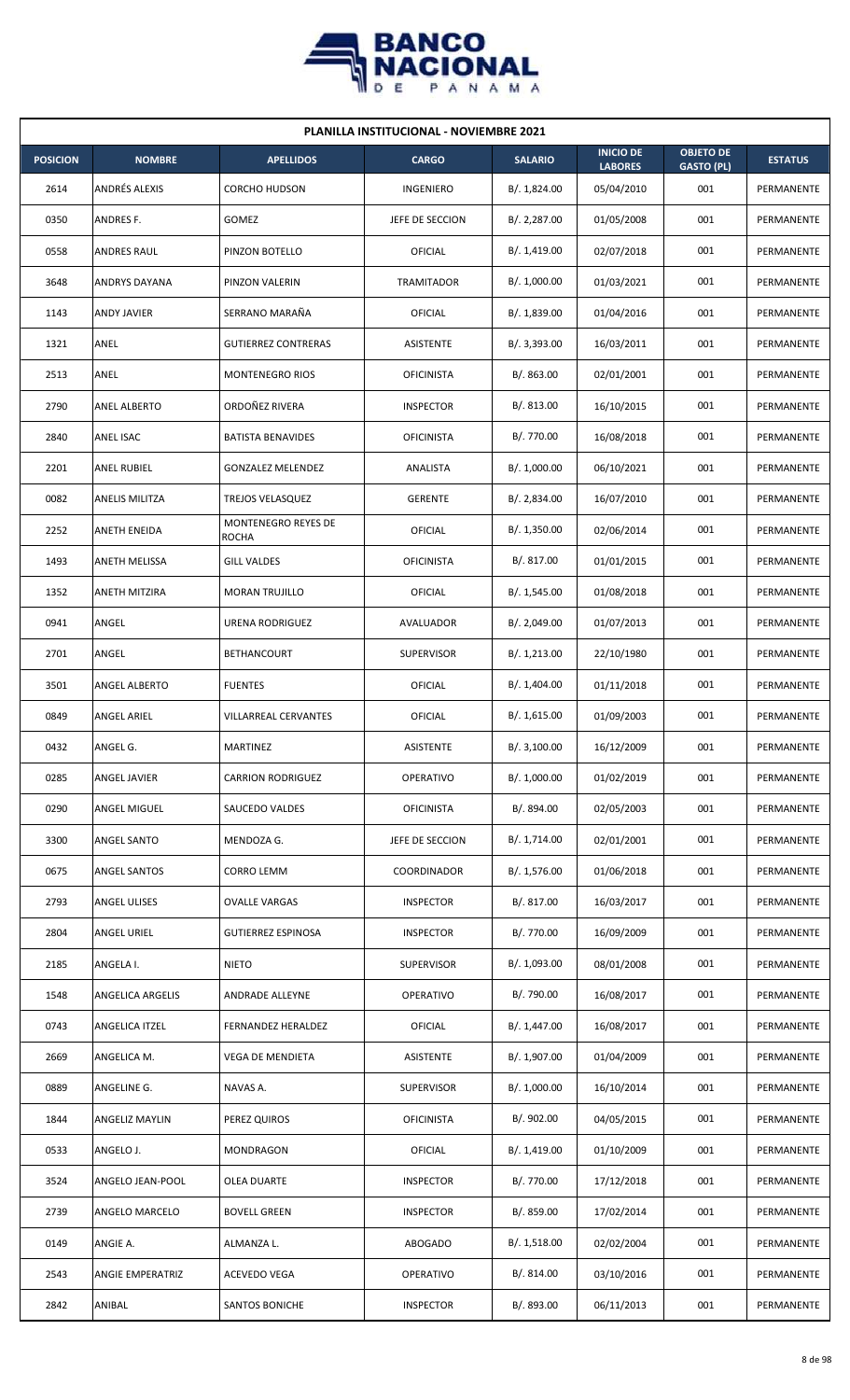

| <b>PLANILLA INSTITUCIONAL - NOVIEMBRE 2021</b> |                           |                           |                   |                |                                    |                                       |                |  |  |  |
|------------------------------------------------|---------------------------|---------------------------|-------------------|----------------|------------------------------------|---------------------------------------|----------------|--|--|--|
| <b>POSICION</b>                                | <b>NOMBRE</b>             | <b>APELLIDOS</b>          | <b>CARGO</b>      | <b>SALARIO</b> | <b>INICIO DE</b><br><b>LABORES</b> | <b>OBJETO DE</b><br><b>GASTO (PL)</b> | <b>ESTATUS</b> |  |  |  |
| 2235                                           | ANIER EDGARDO             | <b>APARICIO FLORES</b>    | <b>GESTOR</b>     | B/. 902.00     | 02/07/2018                         | 001                                   | PERMANENTE     |  |  |  |
| 2098                                           | <b>ANN MARIE</b>          | RIVIER LAVALLE DE SAENZ   | ANALISTA          | B/. 1,783.00   | 16/05/2014                         | 001                                   | PERMANENTE     |  |  |  |
| 1824                                           | ANNA MILEIDY              | SOLIS LORENZO             | <b>OFICINISTA</b> | B/.816.00      | 16/03/2016                         | 001                                   | PERMANENTE     |  |  |  |
| 0289                                           | <b>ANNELISE MARGARITA</b> | <b>GARCIA JAEN</b>        | <b>SUPERVISOR</b> | B/.1,364.00    | 02/09/2013                         | 001                                   | PERMANENTE     |  |  |  |
| 1621                                           | <b>ANNIE MICHELLE</b>     | <b>BRANDA YANGUEZ</b>     | <b>OFICINISTA</b> | B/. 818.00     | 17/06/2013                         | 001                                   | PERMANENTE     |  |  |  |
| 1841                                           | ANSELMO                   | CORREA                    | <b>OFICINISTA</b> | B/. 921.00     | 19/07/1982                         | 001                                   | PERMANENTE     |  |  |  |
| 2829                                           | ANSELMO ALEJANDRO         | SMALL SERRUTT             | <b>INSPECTOR</b>  | B/. 810.00     | 16/05/2012                         | 001                                   | PERMANENTE     |  |  |  |
| 3572                                           | <b>ANTHONY ALBERTO</b>    | RODRIGUEZ SANCHEZ         | <b>OFICINISTA</b> | B/. 770.00     | 17/06/2019                         | 001                                   | PERMANENTE     |  |  |  |
| 1832                                           | <b>ANTHONY ARTURO</b>     | DOMINGUEZ GONZALEZ        | JEFE DE SECCION   | B/. 1,088.00   | 04/05/2015                         | 001                                   | PERMANENTE     |  |  |  |
| 0430                                           | <b>ANTHONY DAYAN</b>      | <b>MARTINEZ RODRIGUEZ</b> | <b>GERENTE</b>    | B/.3,674.00    | 17/03/2014                         | 001                                   | PERMANENTE     |  |  |  |
| 3020                                           | <b>ANTHONY SCOTT</b>      | MURILLO ALVARADO          | TRABAJADOR MANUAL | B/. 660.00     | 16/05/2017                         | 001                                   | PERMANENTE     |  |  |  |
| 1872                                           | <b>ANTONELLY ENRIQUE</b>  | <b>BERNAL AGUILAR</b>     | <b>SUPERVISOR</b> | B/.1,131.00    | 16/11/2016                         | 001                                   | PERMANENTE     |  |  |  |
| 0537                                           | ANTONIETA                 | <b>LORD RAMOS</b>         | <b>OFICIAL</b>    | B/. 1,788.00   | 16/05/2011                         | 001                                   | PERMANENTE     |  |  |  |
| 1867                                           | <b>ANTONIO</b>            | VANEGAS B.                | <b>OFICINISTA</b> | B/. 931.00     | 01/04/1981                         | 001                                   | PERMANENTE     |  |  |  |
| 2657                                           | <b>ANTONIO</b>            | BARAHONA H.               | ADMINISTRADOR     | B/.3,231.00    | 07/02/2000                         | 001                                   | PERMANENTE     |  |  |  |
| 2727                                           | <b>ANTONIO CORNELIO</b>   | <b>CARGILL MORENO</b>     | <b>INSPECTOR</b>  | B/. 857.00     | 16/07/2010                         | 001                                   | PERMANENTE     |  |  |  |
| 2149                                           | ANTONIO E.                | SANFORD R.                | JEFE DE SECCION   | B/. 1,350.00   | 18/06/1984                         | 001                                   | PERMANENTE     |  |  |  |
| 1964                                           | ANTONIO EDUARDO           | <b>HERNÁNDEZ ORTEGA</b>   | <b>OFICINISTA</b> | B/. 828.00     | 07/04/2014                         | 001                                   | PERMANENTE     |  |  |  |
| 2774                                           | ANTONIO J.                | <b>JOU VEGA</b>           | <b>INSPECTOR</b>  | B/. 881.00     | 02/03/2009                         | 001                                   | PERMANENTE     |  |  |  |
| 3750                                           | ANTONIO JOSE              | LEDEZMA SALAS             | ARQUITECTO        | B/. 1,400.00   | 03/05/2021                         | 001                                   | PERMANENTE     |  |  |  |
| 2783                                           | <b>ANYELO ORIEL</b>       | <b>CARDENAS VARGAS</b>    | <b>INSPECTOR</b>  | B/.814.00      | 18/06/2007                         | 001                                   | PERMANENTE     |  |  |  |
| 3649                                           | <b>ANYURI NAIROBYS</b>    | SEVILLANO CASTILLO        | <b>GESTOR</b>     | B/. 850.00     | 01/03/2021                         | 001                                   | PERMANENTE     |  |  |  |
| 2713                                           | <b>AQUILEO</b>            | <b>HERAZO CUESTA</b>      | <b>OPERADOR</b>   | B/. 831.00     | 01/04/2011                         | 001                                   | PERMANENTE     |  |  |  |
| 3047                                           | <b>AQUILINO</b>           | SANTOS                    | TRABAJADOR MANUAL | B/. 1,000.00   | 11/05/1984                         | 001                                   | PERMANENTE     |  |  |  |
| 3246                                           | ARACELIS                  | QUIJADA R.                | COORDINADOR       | B/. 2,500.00   | 18/08/1997                         | 001                                   | PERMANENTE     |  |  |  |
| 3309                                           | <b>ARACELIS</b>           | <b>BONILLA GARCIA</b>     | JEFE DE SECCION   | B/. 1,670.00   | 16/12/1999                         | 001                                   | PERMANENTE     |  |  |  |
| 0812                                           | ARACELIS DEL CARMEN       | <b>CEDENO DE HERRERA</b>  | JEFE DE SECCION   | B/.1,350.00    | 01/07/2015                         | 001                                   | PERMANENTE     |  |  |  |
| 1693                                           | <b>ARACELLYS ESTHER</b>   | <b>SANCHEZ RIVERA</b>     | OPERATIVO         | B/0.869.00     | 16/03/2010                         | 001                                   | PERMANENTE     |  |  |  |
| 2192                                           | ARACELY                   | SAENZ G.                  | JEFE DE SECCION   | B/.1,350.00    | 03/04/2006                         | 001                                   | PERMANENTE     |  |  |  |
| 1606                                           | <b>ARACELYS ANETH</b>     | <b>CASTILLO MATOS</b>     | OPERATIVO         | B/. 820.00     | 16/09/2013                         | 001                                   | PERMANENTE     |  |  |  |
| 0914                                           | ARACELYS EDITH            | <b>SAEZ PINTO</b>         | <b>SUPERVISOR</b> | B/. 1,000.00   | 14/11/2011                         | 001                                   | PERMANENTE     |  |  |  |
| 2296                                           | ARAM B.                   | GONZALEZ H.               | <b>SUPERVISOR</b> | B/. 1,342.00   | 02/01/2007                         | 001                                   | PERMANENTE     |  |  |  |
| 2399                                           | ARAMELIS Y.               | DIAZ G.                   | JEFE DE SECCION   | B/.1,386.00    | 01/09/2006                         | 001                                   | PERMANENTE     |  |  |  |
| 2766                                           | <b>ARCADIO</b>            | GONZALEZ                  | <b>INSPECTOR</b>  | B/. 827.00     | 03/02/2014                         | 001                                   | PERMANENTE     |  |  |  |
| 1444                                           | <b>ARCADIO</b>            | <b>MARTINEZ ARIAS</b>     | JEFE DE DEPTO.    | B/. 2,011.00   | 01/02/1999                         | 001                                   | PERMANENTE     |  |  |  |
| 0218                                           | ARCADIO MODESTO           | VILLALAZ ALONSO           | SUPERVISOR        | B/. 1,623.00   | 16/09/2010                         | 001                                   | PERMANENTE     |  |  |  |
| 2675                                           | ARCENIO ALBERTO           | AMAYA G.                  | JEFE DE DEPTO.    | B/. 3,278.00   | 01/07/1980                         | 001                                   | PERMANENTE     |  |  |  |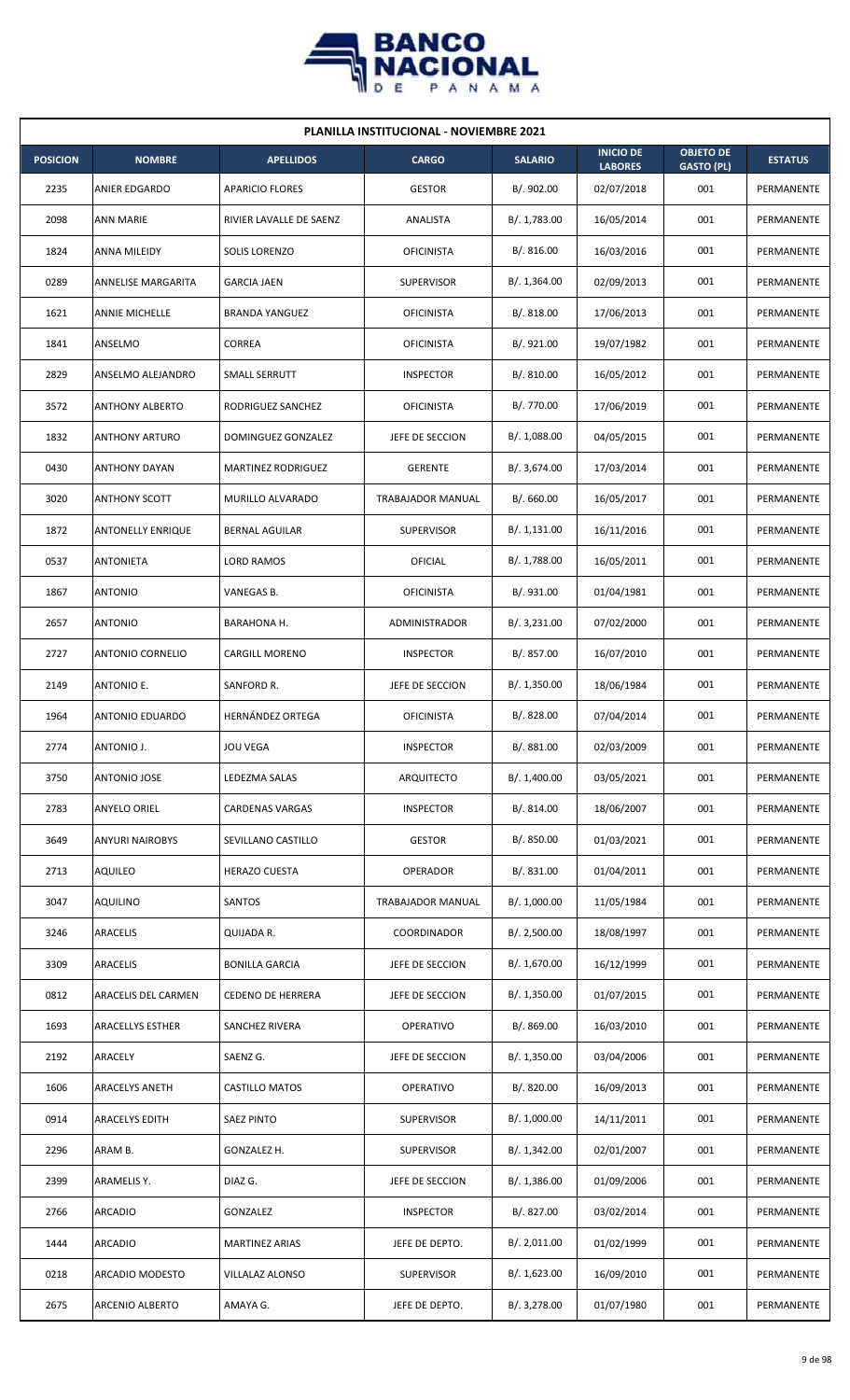

| <b>PLANILLA INSTITUCIONAL - NOVIEMBRE 2021</b> |                        |                         |                      |                |                                    |                                       |                |  |  |  |
|------------------------------------------------|------------------------|-------------------------|----------------------|----------------|------------------------------------|---------------------------------------|----------------|--|--|--|
| <b>POSICION</b>                                | <b>NOMBRE</b>          | <b>APELLIDOS</b>        | <b>CARGO</b>         | <b>SALARIO</b> | <b>INICIO DE</b><br><b>LABORES</b> | <b>OBJETO DE</b><br><b>GASTO (PL)</b> | <b>ESTATUS</b> |  |  |  |
| 2708                                           | ARELIS                 | CASTILLO MENDOZA        | <b>OPERATIVO</b>     | B/. 790.00     | 01/06/2018                         | 001                                   | PERMANENTE     |  |  |  |
| 3214                                           | ARELIS E.              | <b>BATISTA</b>          | JEFE DE DEPTO.       | B/. 1,671.00   | 06/06/2006                         | 001                                   | PERMANENTE     |  |  |  |
| 3232                                           | ARELIS I.              | SAMANIEGO S.            | <b>OFICINISTA</b>    | B/. 866.00     | 02/02/2015                         | 001                                   | PERMANENTE     |  |  |  |
| 0581                                           | ARELIS M.              | GONZALEZ DE L.          | OFICIAL              | B/. 1,479.00   | 01/03/2002                         | 001                                   | PERMANENTE     |  |  |  |
| 1720                                           | <b>ARGELIS</b>         | HERNANDEZ A.            | <b>OPERATIVO</b>     | B/. 997.00     | 22/06/2006                         | 001                                   | PERMANENTE     |  |  |  |
| 2131                                           | <b>ARGELIS</b>         | <b>RODRIGUEZ</b>        | <b>GERENTE</b>       | B/. 3,000.00   | 04/05/2009                         | 001                                   | PERMANENTE     |  |  |  |
| 2140                                           | ARGELIS G.             | FERNANDEZ G.            | <b>SUPERVISOR</b>    | B/. 1,193.00   | 16/03/2000                         | 001                                   | PERMANENTE     |  |  |  |
| 0210                                           | ARGELIS J.             | <b>MUNOZ</b>            | <b>SUPERVISOR</b>    | B/.1,088.00    | 01/09/2008                         | 001                                   | PERMANENTE     |  |  |  |
| 1648                                           | ARGELIS M.             | RODRIGUEZ G.            | <b>OPERATIVO</b>     | B/. 1,009.00   | 01/09/2006                         | 001                                   | PERMANENTE     |  |  |  |
| 3530                                           | ARGELIS MARIA          | <b>HERRERA OJO</b>      | <b>OFICINISTA</b>    | B/. 750.00     | 17/12/2018                         | 001                                   | PERMANENTE     |  |  |  |
| 2550                                           | ARIADNA                | <b>ACEVEDO BATISTA</b>  | JEFE DE DEPTO.       | B/. 3,375.00   | 13/12/2010                         | 001                                   | PERMANENTE     |  |  |  |
| 3157                                           | ARIADNA                | <b>BUSTAMANTE</b>       | <b>SUPERVISOR</b>    | B/. 1,385.00   | 11/06/2008                         | 001                                   | PERMANENTE     |  |  |  |
| 2507                                           | ARIADNA R.             | <b>VEGA RAMOS</b>       | <b>OFICINISTA</b>    | B/. 1,050.00   | 16/09/1996                         | 001                                   | PERMANENTE     |  |  |  |
| 1829                                           | <b>ARIADNE YELITZA</b> | SILA VELASQUEZ          | <b>OFICINISTA</b>    | B/. 833.00     | 16/01/2013                         | 001                                   | PERMANENTE     |  |  |  |
| 2011                                           | ARIADNY L.             | RODRIGUEZ M.            | <b>ADMINISTRADOR</b> | B/.902.00      | 17/11/2014                         | 001                                   | PERMANENTE     |  |  |  |
| 0382                                           | ARIANIS ALEXANDRA      | SALOMON PEREZ           | JEFE DE SECCION      | B/. 1,790.00   | 06/11/2013                         | 001                                   | PERMANENTE     |  |  |  |
| 1643                                           | ARIANNY DEL CARMEN     | <b>GARCIA MEDINA</b>    | <b>OFICINISTA</b>    | B/. 750.00     | 17/02/2020                         | 001                                   | PERMANENTE     |  |  |  |
| 1134                                           | ARIEL                  | <b>BAILARIN MECHA</b>   | OFICIAL              | B/. 1,795.00   | 16/02/2016                         | 001                                   | PERMANENTE     |  |  |  |
| 1249                                           | ARIEL A.               | GONZALEZ E.             | OFICIAL              | B/. 1,768.00   | 02/03/2009                         | 001                                   | PERMANENTE     |  |  |  |
| 0820                                           | ARIEL EDUARDO          | MEDINA CORDOBA          | <b>OFICINISTA</b>    | B/. 773.00     | 01/08/2018                         | 001                                   | PERMANENTE     |  |  |  |
| 0182                                           | ARIEL HUMBERTO         | <b>GOMEZ CEDENO</b>     | ASISTENTE            | B/. 1,439.00   | 03/01/2005                         | 001                                   | PERMANENTE     |  |  |  |
| 3081                                           | <b>ARIOSTO</b>         | ALVARADO GONZALEZ       | SUPERVISOR           | B/.1,125.00    | 01/12/2006                         | 001                                   | PERMANENTE     |  |  |  |
| 3751                                           | <b>ARIS ABDIEL</b>     | <b>CASTRO PIMENTEL</b>  | TRAMITADOR           | B/. 1,000.00   | 16/06/2021                         | 001                                   | PERMANENTE     |  |  |  |
| 2622                                           | ARIS ARIEL             | HERRERA CAMAÑO          | ADMINISTRADOR        | B/. 1,000.00   | 19/04/2021                         | 001                                   | PERMANENTE     |  |  |  |
| 0771                                           | <b>ARIS JOHANNA</b>    | ADAMES RIVERA           | TRAMITADOR           | B/. 897.00     | 02/04/2018                         | 001                                   | PERMANENTE     |  |  |  |
| 0573                                           | ARIS MADELEINE         | RAMIREZ                 | OFICIAL              | B/. 1,642.00   | 16/04/2001                         | 001                                   | PERMANENTE     |  |  |  |
| 0695                                           | ARISTIDES A            | <b>CORRALES ATENCIO</b> | JEFE DE DEPTO.       | B/.2,426.00    | 04/08/2008                         | 001                                   | PERMANENTE     |  |  |  |
| 0957                                           | <b>ARLEN OMAIRA</b>    | CEDENO GOMEZ            | JEFE DE SECCION      | B/. 2,028.00   | 16/08/2000                         | 001                                   | PERMANENTE     |  |  |  |
| 0453                                           | ARLETH DE              | <b>DONADIO</b>          | TRAMITADOR           | B/. 1,300.00   | 01/06/2007                         | 001                                   | PERMANENTE     |  |  |  |
| 3425                                           | ARLYN LORENA           | AMAT QUIROZ             | <b>OFICINISTA</b>    | B/. 796.00     | 16/01/2018                         | 001                                   | PERMANENTE     |  |  |  |
| 2408                                           | ARMANDO                | HILL OLMEDO             | <b>SUPERVISOR</b>    | B/. 1,025.00   | 17/09/2018                         | 001                                   | PERMANENTE     |  |  |  |
| 1999                                           | ARMANDO AYAN           | VASQUEZ                 | OFICIAL              | B/. 1,489.00   | 07/02/2008                         | 001                                   | PERMANENTE     |  |  |  |
| 2817                                           | ARMANDO ERNESTO        | TEJEIRA CASTILLO        | <b>INSPECTOR</b>     | B/. 834.00     | 16/01/2009                         | 001                                   | PERMANENTE     |  |  |  |
| 1882                                           | ARMANDO OLMEDO         | <b>CASTILLO CARRION</b> | <b>OFICINISTA</b>    | B/0.823.00     | 19/04/2010                         | 001                                   | PERMANENTE     |  |  |  |
| 3614                                           | ARNULFO ARIEL          | MURILLO TIMANA          | <b>INSPECTOR</b>     | B/. 750.00     | 16/12/2020                         | 001                                   | PERMANENTE     |  |  |  |
| 2351                                           | <b>ARNULFO JUVELL</b>  | CASTRO SAEZ             | JEFE DE SECCION      | B/.1,460.00    | 01/04/2014                         | 001                                   | PERMANENTE     |  |  |  |
| 3599                                           | <b>ARTURO MANUEL</b>   | VIEJO QUEZADA           | <b>GERENTE</b>       | B/. 3,500.00   | 01/10/2020                         | 001                                   | PERMANENTE     |  |  |  |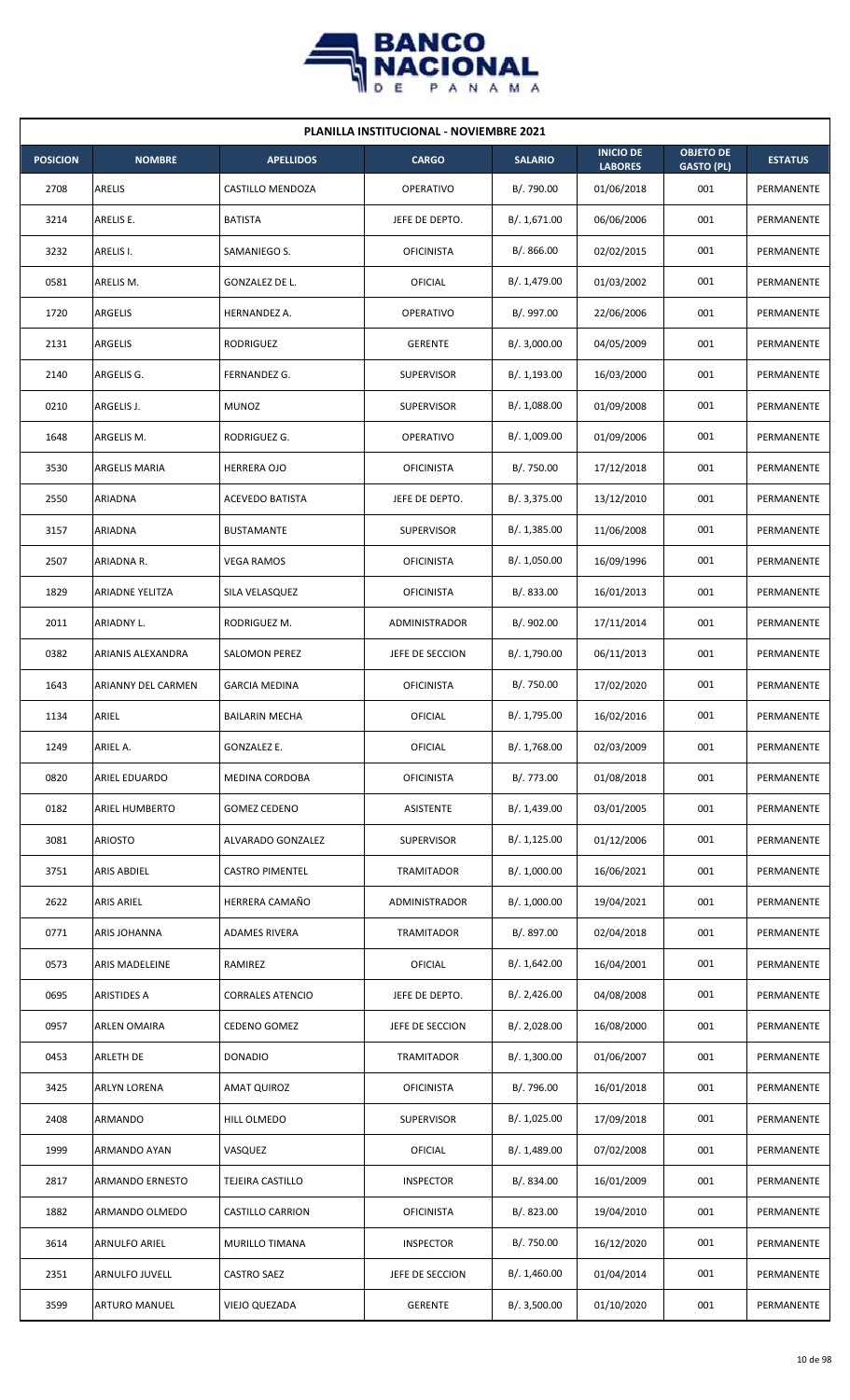

| <b>PLANILLA INSTITUCIONAL - NOVIEMBRE 2021</b> |                          |                                        |                          |                |                                    |                                       |                |  |  |  |
|------------------------------------------------|--------------------------|----------------------------------------|--------------------------|----------------|------------------------------------|---------------------------------------|----------------|--|--|--|
| <b>POSICION</b>                                | <b>NOMBRE</b>            | <b>APELLIDOS</b>                       | <b>CARGO</b>             | <b>SALARIO</b> | <b>INICIO DE</b><br><b>LABORES</b> | <b>OBJETO DE</b><br><b>GASTO (PL)</b> | <b>ESTATUS</b> |  |  |  |
| 1797                                           | <b>ASCANIO</b>           | VEGA PEREZ                             | <b>ASISTENTE</b>         | B/. 1,000.00   | 02/07/2018                         | 001                                   | PERMANENTE     |  |  |  |
| 1178                                           | <b>ASCANIO ENRIQUE</b>   | <b>VERGARA SANTOS</b>                  | OFICIAL                  | B/. 2,417.00   | 03/07/2017                         | 001                                   | PERMANENTE     |  |  |  |
| 0667                                           | ASENETTE                 | DEVILLE MATA                           | EVALUADOR                | B/. 2,097.00   | 16/04/2013                         | 001                                   | PERMANENTE     |  |  |  |
| 3841                                           | <b>ASHLY</b>             | <b>MARTINEZ MOSQUERA</b>               | <b>OFICINISTA</b>        | B/. 750.00     | 30/09/2021                         | 001                                   | PERMANENTE     |  |  |  |
| 0171                                           | ASLEY G.                 | RIVERA V.                              | <b>ABOGADO</b>           | B/. 1,782.00   | 18/06/2007                         | 001                                   | PERMANENTE     |  |  |  |
| 1647                                           | <b>ASTRID AILYN</b>      | MONTERO FRANCO                         | <b>OPERATIVO</b>         | B/.816.00      | 16/02/2016                         | 001                                   | PERMANENTE     |  |  |  |
| 0988                                           | ATENAS A.                | ACOSTA ARCIA DE RODRIGUEZ              | <b>SUPERVISOR</b>        | B/. 1,639.00   | 01/06/2011                         | 001                                   | PERMANENTE     |  |  |  |
| 2984                                           | <b>AUDIBERTO</b>         | <b>MORAN VILLARREAL</b>                | <b>TRABAJADOR MANUAL</b> | B/0.620.00     | 17/12/2018                         | 001                                   | PERMANENTE     |  |  |  |
| 0152                                           | <b>AUGUSTO EFRAIN</b>    | PALACIOS MUNOZ                         | ABOGADO                  | B/.1,576.00    | 18/04/2011                         | 001                                   | PERMANENTE     |  |  |  |
| 2113                                           | <b>AURA DEL CARMEN</b>   | GONZALEZ GONZALEZ DE<br>VARGAS         | ADMINISTRADOR            | B/.902.00      | 16/08/2017                         | 001                                   | PERMANENTE     |  |  |  |
| 0726                                           | AURA E.                  | CASTILLO ORTIZ                         | <b>OFICIAL</b>           | B/.2,046.00    | 16/04/1996                         | 001                                   | PERMANENTE     |  |  |  |
| 3205                                           | AURA E.                  | FERRER L.                              | <b>GERENTE</b>           | B/. 4,002.00   | 16/07/2009                         | 001                                   | PERMANENTE     |  |  |  |
| 0613                                           | AURA S.                  | APSITHE                                | <b>OFICIAL</b>           | B/.1,518.00    | 04/04/1994                         | 001                                   | PERMANENTE     |  |  |  |
| 0365                                           | <b>AURIS E.</b>          | <b>OLIVEROS</b>                        | OFICIAL                  | B/. 1,700.00   | 24/05/2011                         | 001                                   | PERMANENTE     |  |  |  |
| 1564                                           | <b>AURORA</b>            | GARCIA J.                              | <b>OPERATIVO</b>         | B/0.858.00     | 01/08/2008                         | 001                                   | PERMANENTE     |  |  |  |
| 3847                                           | <b>AUSTIN SANTANDER</b>  | DE LEON JAEN                           | <b>TECNICO</b>           | B/. 1,000.00   | 08/11/2021                         | 001                                   | PERMANENTE     |  |  |  |
| 1072                                           | <b>AUXENDO C</b>         | DOMINGUEZ P.                           | <b>OFICIAL</b>           | B/.2,216.00    | 03/02/2003                         | 001                                   | PERMANENTE     |  |  |  |
| 3469                                           | <b>AVELINO ANTONIO</b>   | <b>BATISTA RAMOS</b>                   | <b>OPERADOR</b>          | B/. 817.00     | 01/06/2017                         | 001                                   | PERMANENTE     |  |  |  |
| 1834                                           | <b>AYLIN MICHELL</b>     | <b>HARRIS BETHANCOURT</b>              | <b>OFICINISTA</b>        | B/. 816.00     | 01/07/2013                         | 001                                   | PERMANENTE     |  |  |  |
| 3521                                           | AYSHEL INDIRA            | VASQUEZ NAVARRO                        | <b>OFICINISTA</b>        | B/. 770.00     | 03/12/2018                         | 001                                   | PERMANENTE     |  |  |  |
| 0092                                           | BARBARA J.               | NAVARRO V.                             | <b>GERENTE</b>           | B/.2,317.00    | 17/11/2008                         | 001                                   | PERMANENTE     |  |  |  |
| 2487                                           | <b>BASILIO</b>           | ACOSTA M.                              | <b>OFICINISTA</b>        | B/. 813.00     | 01/09/2005                         | 001                                   | PERMANENTE     |  |  |  |
| 3141                                           | <b>BATILDA E.</b>        | PERALTA                                | JEFE DE DEPTO.           | B/. 2,485.00   | 01/11/2007                         | 001                                   | PERMANENTE     |  |  |  |
| 0799                                           | <b>BEIDA YARITZA</b>     | PRESTAN MENDOZA                        | <b>OFICINISTA</b>        | B/. 820.00     | 02/05/2013                         | 001                                   | PERMANENTE     |  |  |  |
| 1631                                           | <b>BELEN IVIANA</b>      | VALDES MENDOZA                         | <b>OPERATIVO</b>         | B/. 824.00     | 01/04/2014                         | 001                                   | PERMANENTE     |  |  |  |
| 0615                                           | <b>BELGICA IRENE</b>     | PHILLIPS CASTILLO                      | OFICIAL                  | B/.1,519.00    | 17/06/2013                         | 001                                   | PERMANENTE     |  |  |  |
| 2314                                           | <b>BELGICA IRENE</b>     | AGUILAR ARCIA                          | <b>OFICINISTA</b>        | B/. 770.00     | 01/04/2019                         | 001                                   | PERMANENTE     |  |  |  |
| 1006                                           | <b>BELINDA EMILIA</b>    | DE SALDANA CANDANEDO                   | ASISTENTE                | B/.3,321.00    | 03/02/1986                         | 001                                   | PERMANENTE     |  |  |  |
| 0739                                           | <b>BELISARIO ANTONIO</b> | MORENO CASTILLO                        | OFICIAL                  | B/. 1,863.00   | 18/07/2012                         | 001                                   | PERMANENTE     |  |  |  |
| 0536                                           | <b>BELISBETH BEDISKA</b> | CEDEÑO RODRÍGUEZ                       | OFICIAL                  | B/. 1,476.00   | 18/08/2014                         | 001                                   | PERMANENTE     |  |  |  |
| 0482                                           | <b>BELKIS L.</b>         | <b>BULTRON O.</b>                      | ADMINISTRATIVO           | B/. 924.00     | 02/12/2014                         | 001                                   | PERMANENTE     |  |  |  |
| 0694                                           | <b>BELKYSI.</b>          | <b>MAURE NAVARRO</b>                   | <b>GERENTE</b>           | B/.2,156.00    | 01/08/2005                         | 001                                   | PERMANENTE     |  |  |  |
| 0670                                           | <b>BELKYS ISABEL</b>     | CARRASCO GONZALEZ DE<br><b>BULTRON</b> | EVALUADOR                | B/.1,391.00    | 07/03/2019                         | 001                                   | PERMANENTE     |  |  |  |
| 1328                                           | <b>BELQUIS IVETH</b>     | GORDON C.                              | <b>GERENTE</b>           | B/. 3,860.00   | 10/01/1995                         | 001                                   | PERMANENTE     |  |  |  |
| 3650                                           | <b>BENEDICTO</b>         | CHAVARRIA ARAUZ                        | <b>OFICINISTA</b>        | B/. 750.00     | 16/03/2021                         | 001                                   | PERMANENTE     |  |  |  |
| 1934                                           | <b>BENIGNO ALEJANDRO</b> | SANCHEZ MENDOZA                        | <b>INSPECTOR</b>         | B/. 750.00     | 16/10/2020                         | 001                                   | PERMANENTE     |  |  |  |
| 0943                                           | <b>BENIGNO ANTONIO</b>   | <b>OSORIO MONTERREY</b>                | AVALUADOR                | B/. 1,846.00   | 01/02/2011                         | 001                                   | PERMANENTE     |  |  |  |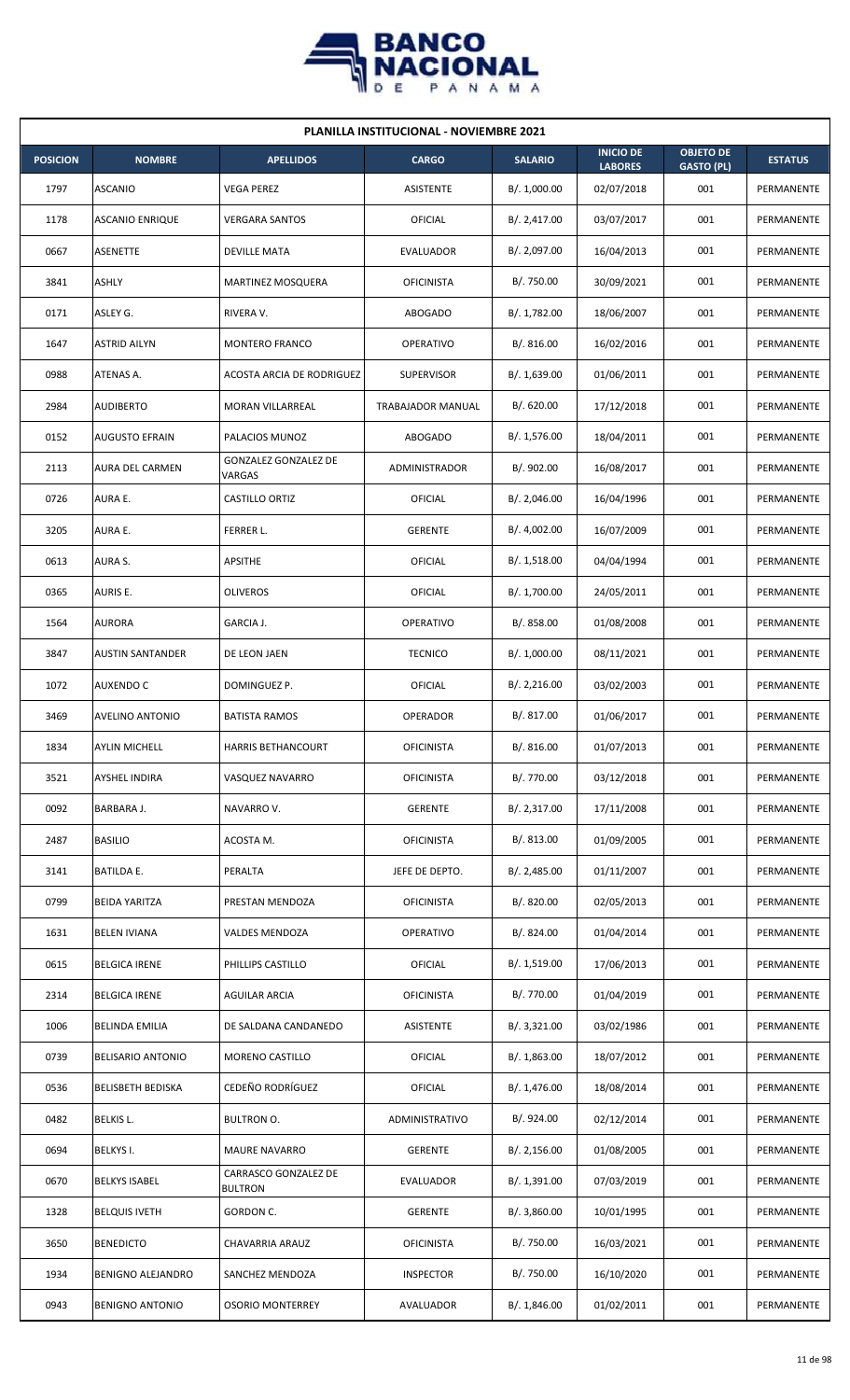

| <b>PLANILLA INSTITUCIONAL - NOVIEMBRE 2021</b> |                         |                               |                   |                |                                    |                                       |                |  |  |  |
|------------------------------------------------|-------------------------|-------------------------------|-------------------|----------------|------------------------------------|---------------------------------------|----------------|--|--|--|
| <b>POSICION</b>                                | <b>NOMBRE</b>           | <b>APELLIDOS</b>              | <b>CARGO</b>      | <b>SALARIO</b> | <b>INICIO DE</b><br><b>LABORES</b> | <b>OBJETO DE</b><br><b>GASTO (PL)</b> | <b>ESTATUS</b> |  |  |  |
| 2867                                           | BENJAMIN                | <b>TERAN OTERO</b>            | <b>SUPERVISOR</b> | B/. 1,098.00   | 05/09/2005                         | 001                                   | PERMANENTE     |  |  |  |
| 0981                                           | BENJAMIN                | CHAVEZ DE GRACIA              | <b>GERENTE</b>    | B/.2,572.00    | 01/09/2000                         | 001                                   | PERMANENTE     |  |  |  |
| 3383                                           | <b>BENJAMIN ISAAC</b>   | RODRIGUEZ VERGARA             | <b>INSPECTOR</b>  | B/. 750.00     | 16/09/2020                         | 001                                   | PERMANENTE     |  |  |  |
| 1555                                           | <b>BENY DE LA CRUZ</b>  | RANGEL RANGEL                 | <b>OPERATIVO</b>  | B/. 796.00     | 16/02/2018                         | 001                                   | PERMANENTE     |  |  |  |
| 1573                                           | <b>BERALIS MARUQUEL</b> | SANCHEZ JOVANE DE<br>TROESTCH | JEFE DE SECCION   | B/. 1,464.00   | 18/04/2005                         | 001                                   | PERMANENTE     |  |  |  |
| 2323                                           | <b>BERLIN ZULEMA</b>    | CORDOBA VERGARA               | <b>SUPERVISOR</b> | B/. 1,530.00   | 12/11/2013                         | 001                                   | PERMANENTE     |  |  |  |
| 1552                                           | <b>BERNARDO</b>         | RODRIGUEZ G.                  | <b>OPERATIVO</b>  | B/.1,248.00    | 01/10/1986                         | 001                                   | PERMANENTE     |  |  |  |
| 3509                                           | BERNICE DEL CARMEN      | RODRIGUEZ BENTLEY             | ASISTENTE         | B/.850.00      | 16/11/2018                         | 001                                   | PERMANENTE     |  |  |  |
| 1939                                           | <b>BERTA ALICIA</b>     | <b>FUENTES GARCIA</b>         | <b>SUPERVISOR</b> | B/.1,110.00    | 03/05/2016                         | 001                                   | PERMANENTE     |  |  |  |
| 2366                                           | <b>BERTA ALICIA</b>     | ANTIOCO JARAMILLO             | ASISTENTE         | B/. 1,725.00   | 22/03/2012                         | 001                                   | PERMANENTE     |  |  |  |
| 1513                                           | <b>BERTA ELIZABETH</b>  | MORENO GONZÁLEZ               | <b>SUPERVISOR</b> | B/. 1,202.00   | 17/03/2014                         | 001                                   | PERMANENTE     |  |  |  |
| 1408                                           | <b>BETHSABE RUTH</b>    | <b>JAEN CASTILLERO</b>        | JEFE DE SECCION   | B/.2,154.00    | 16/05/2016                         | 001                                   | PERMANENTE     |  |  |  |
| 1441                                           | <b>BETHZAIDA</b>        | <b>GONZALEZ ARAUZ</b>         | JEFE DE DEPTO.    | B/.2,325.00    | 01/03/2000                         | 001                                   | PERMANENTE     |  |  |  |
| 0056                                           | <b>BETSIBEL Y.</b>      | ESCUDERO A.                   | <b>ASISTENTE</b>  | B/. 1,563.00   | 02/12/2008                         | 001                                   | PERMANENTE     |  |  |  |
| 0235                                           | BETSY G MOSQUERA R. DE  | SAMANIEGO.                    | <b>ASISTENTE</b>  | B/. 1,370.00   | 02/07/2001                         | 001                                   | PERMANENTE     |  |  |  |
| 1563                                           | BETSY M.                | OLIVARREN                     | <b>OPERATIVO</b>  | B/. 964.00     | 19/06/2006                         | 001                                   | PERMANENTE     |  |  |  |
| 3616                                           | BETZAIDA ELIZABETH      | RODRIGUEZ BARRIOS             | <b>OFICINISTA</b> | B/. 850.00     | 16/12/2020                         | 001                                   | PERMANENTE     |  |  |  |
| 2605                                           | BETZAIDA YANETH         | MAGALLON HERNANDEZ            | ANALISTA          | B/.1,144.00    | 06/02/2012                         | 001                                   | PERMANENTE     |  |  |  |
| 0195                                           | <b>BETZY IVETTE</b>     | PIMENTEL DE ARAUZ             | SUPERVISOR        | B/. 1,453.00   | 03/01/2005                         | 001                                   | PERMANENTE     |  |  |  |
| 0238                                           | <b>BETZY JUDITH</b>     | SAMANIEGO N.                  | <b>OFICINISTA</b> | B/. 866.00     | 01/03/2001                         | 001                                   | PERMANENTE     |  |  |  |
| 0656                                           | <b>BEXANIA YARIELA</b>  | SANTAMARIA QUINTERO           | <b>OFICIAL</b>    | B/. 1,695.00   | 16/03/2012                         | 001                                   | PERMANENTE     |  |  |  |
| 2429                                           | BEYRA B.                | <b>BAULES</b>                 | <b>SUPERVISOR</b> | B/. 1,519.00   | 01/10/1986                         | 001                                   | PERMANENTE     |  |  |  |
| 2505                                           | <b>BIANSI CRISEL</b>    | PINO JUAREZ                   | <b>OFICINISTA</b> | B/. 770.00     | 16/08/2018                         | 001                                   | PERMANENTE     |  |  |  |
| 2211                                           | <b>BIENVENIDA</b>       | AROSEMENA GODOY               | OFICIAL           | B/.2,275.00    | 17/06/2021                         | 003                                   | CONTINGENTE    |  |  |  |
| 2776                                           | <b>BIENVENIDA EDITH</b> | <b>BARBA SERRANO DE RIOS</b>  | <b>INSPECTOR</b>  | B/. 827.00     | 02/03/2009                         | 001                                   | PERMANENTE     |  |  |  |
| 2699                                           | BILIS A.                | CEDENO S.                     | ADMINISTRADOR     | B/.2,400.00    | 03/04/2006                         | 001                                   | PERMANENTE     |  |  |  |
| 0254                                           | <b>BLANCA A.</b>        | GONZALEZ                      | ANALISTA          | B/. 1,088.00   | 02/02/2015                         | 001                                   | PERMANENTE     |  |  |  |
| 0570                                           | <b>BLANCA CASILDA</b>   | <b>BONILLA SANTOS</b>         | <b>OFICIAL</b>    | B/. 1,542.00   | 02/03/2009                         | 001                                   | PERMANENTE     |  |  |  |
| 3713                                           | <b>BLANCA LISBETH</b>   | <b>BONICHE GIL</b>            | OPERATIVO         | B/. 750.00     | 03/05/2021                         | 001                                   | PERMANENTE     |  |  |  |
| 0494                                           | <b>BLANCA M.</b>        | VEGA L.                       | <b>GERENTE</b>    | B/. 3,403.00   | 01/11/2006                         | 001                                   | PERMANENTE     |  |  |  |
| 2546                                           | <b>BLANCA NUBIA</b>     | LORIO MONTESINOS              | <b>GERENTE</b>    | B/.4,500.00    | 03/10/2016                         | 001                                   | PERMANENTE     |  |  |  |
| 2247                                           | <b>BLANCA ROSA</b>      | <b>FUENTES RIVERA</b>         | <b>GESTOR</b>     | B/. 924.00     | 04/05/2015                         | 001                                   | PERMANENTE     |  |  |  |
| 0311                                           | <b>BLANCA SABY</b>      | <b>ESPINOSA</b>               | ASISTENTE         | B/. 1,000.00   | 01/03/2017                         | 001                                   | PERMANENTE     |  |  |  |
| 3179                                           | <b>BLASINA ELIDA</b>    | <b>MARTINEZ MELO</b>          | ASISTENTE         | B/.2,591.00    | 16/07/1993                         | 001                                   | PERMANENTE     |  |  |  |
| 0397                                           | BLEIZEN C.              | VARGAS KLUMPP                 | <b>SUPERVISOR</b> | B/.2,400.00    | 16/01/1997                         | 001                                   | PERMANENTE     |  |  |  |
| 1068                                           | <b>BOLIVAR</b>          | SANJUR QUIROZ                 | <b>OFICIAL</b>    | B/.2,086.00    | 04/06/2012                         | 001                                   | PERMANENTE     |  |  |  |
| 1773                                           | <b>BOLIVAR</b>          | PASCUAL SUAREZ                | <b>OFICINISTA</b> | B/. 860.00     | 08/03/2004                         | 001                                   | PERMANENTE     |  |  |  |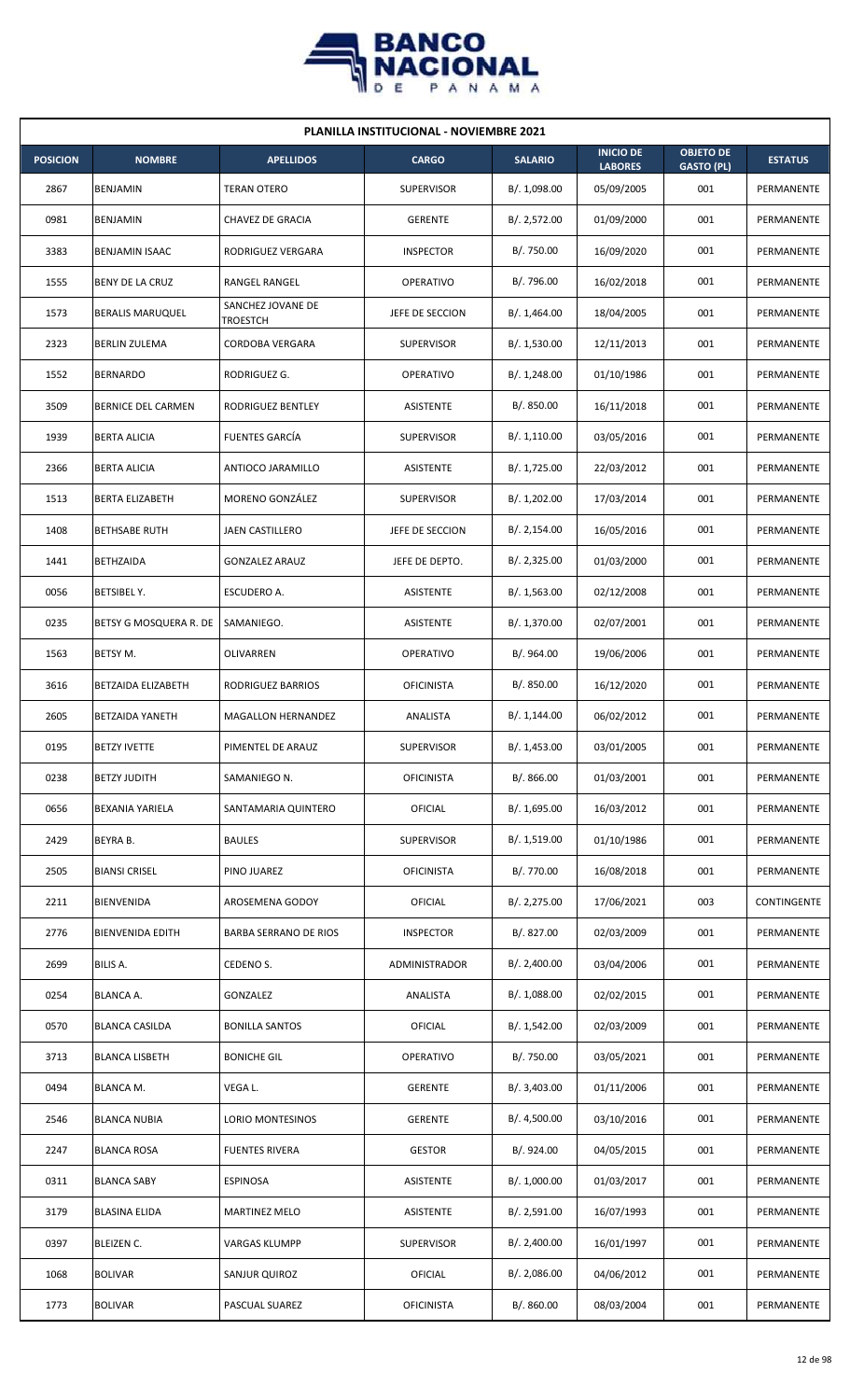

| <b>PLANILLA INSTITUCIONAL - NOVIEMBRE 2021</b> |                          |                           |                   |                |                                    |                                       |                |  |  |  |
|------------------------------------------------|--------------------------|---------------------------|-------------------|----------------|------------------------------------|---------------------------------------|----------------|--|--|--|
| <b>POSICION</b>                                | <b>NOMBRE</b>            | <b>APELLIDOS</b>          | <b>CARGO</b>      | <b>SALARIO</b> | <b>INICIO DE</b><br><b>LABORES</b> | <b>OBJETO DE</b><br><b>GASTO (PL)</b> | <b>ESTATUS</b> |  |  |  |
| 1571                                           | <b>BOLIVAR ANTONIO</b>   | <b>ACOSTA GONZALEZ</b>    | <b>OPERATIVO</b>  | B/. 790.00     | 16/05/2018                         | 001                                   | PERMANENTE     |  |  |  |
| 2585                                           | <b>BOLIVAR ERNESTO</b>   | <b>ALVEO MARTINEZ</b>     | <b>SUPERVISOR</b> | B/. 1,476.00   | 01/04/2013                         | 001                                   | PERMANENTE     |  |  |  |
| 1218                                           | <b>BONARGE ROBERTO</b>   | DIAZ ESCALONA             | ADMINISTRATIVO    | B/.1,454.00    | 16/10/1997                         | 001                                   | PERMANENTE     |  |  |  |
| 2959                                           | <b>BORIS A.</b>          | <b>HOLGUIN MELGAR</b>     | CONDUCTOR         | B/. 793.00     | 17/07/2000                         | 001                                   | PERMANENTE     |  |  |  |
| 1663                                           | <b>BRADYAN</b>           | SANCHEZ ARAÚZ             | <b>OFICINISTA</b> | B/0.813.00     | 17/11/2014                         | 001                                   | PERMANENTE     |  |  |  |
| 3801                                           | <b>BRANDON ALBERTO</b>   | <b>BARRIA PAREDES</b>     | CONDUCTOR         | B/0.650.00     | 16/07/2021                         | 001                                   | PERMANENTE     |  |  |  |
| 3631                                           | <b>BRANKIZA GABRIELA</b> | <b>ZIZIC PINTO</b>        | ASISTENTE         | B/. 850.00     | 18/02/2021                         | 001                                   | PERMANENTE     |  |  |  |
| 1478                                           | <b>BRENDA</b>            | <b>HARRIS</b>             | <b>SUPERVISOR</b> | B/. 1,456.00   | 24/11/1989                         | 001                                   | PERMANENTE     |  |  |  |
| 1961                                           | <b>BRICEIDA A.</b>       | SALADO                    | <b>OFICINISTA</b> | B/. 810.00     | 02/06/2008                         | 001                                   | PERMANENTE     |  |  |  |
| 0002                                           | <b>BRISEIDA G. DE</b>    | <b>ARCIA</b>              | ASISTENTE         | B/. 4,000.00   | 16/01/1979                         | 001                                   | PERMANENTE     |  |  |  |
| 3523                                           | <b>BRYAN</b>             | RODRIGUEZ RODRIGUEZ       | <b>OFICINISTA</b> | B/. 773.00     | 17/12/2018                         | 001                                   | PERMANENTE     |  |  |  |
| 1795                                           | BRYAN J.                 | CARRERA C.                | JEFE DE DEPTO.    | B/. 1,700.00   | 18/02/2010                         | 001                                   | PERMANENTE     |  |  |  |
| 3552                                           | <b>BUATDIL AMILKAR</b>   | RODRIGUEZ NIETO           | <b>TECNICO</b>    | B/. 1,000.00   | 02/05/2019                         | 001                                   | PERMANENTE     |  |  |  |
| 1045                                           | CAMILO A.                | CASTILLERO                | OFICIAL           | B/.2,339.00    | 18/04/1983                         | 001                                   | PERMANENTE     |  |  |  |
| 3714                                           | CAMILO ISAAC             | CHAVARRIA CASTILLO        | <b>OPERATIVO</b>  | B/. 750.00     | 24/05/2021                         | 001                                   | PERMANENTE     |  |  |  |
| 3684                                           | CAMILO RAFAEL            | CARLES CALVO              | OFICIAL           | B/. 1,700.00   | 16/04/2021                         | 001                                   | PERMANENTE     |  |  |  |
| 3252                                           | CANDELARIO               | MIRANDA BETHANCOURTH      | JEFE DE SECCION   | B/. 1,639.00   | 17/04/2000                         | 001                                   | PERMANENTE     |  |  |  |
| 0906                                           | CANDELARIO               | <b>BEJERANO RODRIGUEZ</b> | <b>INSPECTOR</b>  | B/. 750.00     | 16/11/2020                         | 001                                   | PERMANENTE     |  |  |  |
| 3715                                           | CARLA GABRIELA           | <b>CRUZ ROBLES</b>        | <b>OFICINISTA</b> | B/.800.00      | 14/05/2021                         | 003                                   | CONTINGENTE    |  |  |  |
| 2250                                           | CARLA YANORIS            | <b>OSORIO DE RAMOS</b>    | <b>GESTOR</b>     | B/. 924.00     | 18/05/2015                         | 001                                   | PERMANENTE     |  |  |  |
| 3262                                           | CARLITA R. DE            | <b>JURADO</b>             | JEFE DE SECCION   | B/. 1,632.00   | 05/08/1996                         | 001                                   | PERMANENTE     |  |  |  |
| 2899                                           | CARLOS                   | PEREA IBARGUE             | <b>INSPECTOR</b>  | B/. 893.00     | 02/09/1996                         | 001                                   | PERMANENTE     |  |  |  |
| 2934                                           | CARLOS                   | DE LEON HURTADO           | TRABAJADOR MANUAL | B/. 878.00     | 12/04/2012                         | 001                                   | PERMANENTE     |  |  |  |
| 1207                                           | CARLOS                   | RODRIGUEZ MONRROY         | ADMINISTRATIVO    | B/. 1,426.00   | 17/08/2015                         | 001                                   | PERMANENTE     |  |  |  |
| 1718                                           | CARLOS                   | DOMINICI P.               | <b>OPERATIVO</b>  | B/. 977.00     | 18/07/2005                         | 001                                   | PERMANENTE     |  |  |  |
| 3139                                           | CARLOS                   | ALTAMIRANDA C.            | JEFE DE DEPTO.    | B/. 2,900.00   | 16/02/2006                         | 001                                   | PERMANENTE     |  |  |  |
| 1757                                           | CARLOS                   | MONTENEGRO MENDEZ         | <b>SUPERVISOR</b> | B/.1,118.00    | 01/06/2016                         | 001                                   | PERMANENTE     |  |  |  |
| 2752                                           | CARLOS                   | CARRASQUILLA M.           | <b>INSPECTOR</b>  | B/. 905.00     | 16/06/2009                         | 001                                   | PERMANENTE     |  |  |  |
| 2686                                           | CARLOS A.                | MEDINA M.                 | ANALISTA          | B/. 3,075.00   | 05/08/1980                         | 001                                   | PERMANENTE     |  |  |  |
| 3098                                           | CARLOS A.                | VEGA                      | <b>SUPERVISOR</b> | B/. 1,476.00   | 01/10/1982                         | 001                                   | PERMANENTE     |  |  |  |
| 3304                                           | CARLOS A.                | <b>MORENO</b>             | <b>SUPERVISOR</b> | B/. 1,633.00   | 01/04/1979                         | 001                                   | PERMANENTE     |  |  |  |
| 2145                                           | CARLOS A.                | JARAMILLO                 | <b>SUPERVISOR</b> | B/. 1,126.00   | 27/10/1979                         | 001                                   | PERMANENTE     |  |  |  |
| 3282                                           | CARLOS A.                | DAVILA V.                 | JEFE DE SECCION   | B/.1,838.00    | 01/09/1980                         | 001                                   | PERMANENTE     |  |  |  |
| 1849                                           | CARLOS A.                | PERALTA G.                | <b>SUPERVISOR</b> | B/. 1,000.00   | 02/01/2015                         | 001                                   | PERMANENTE     |  |  |  |
| 2810                                           | CARLOS ALBERTO           | <b>WILSON</b>             | <b>INSPECTOR</b>  | B/. 961.00     | 03/06/1985                         | 001                                   | PERMANENTE     |  |  |  |
| 0101                                           | CARLOS ALBERTO           | <b>TROETSCH GUERRA</b>    | <b>GERENTE</b>    | B/. 2,839.00   | 19/05/1986                         | 001                                   | PERMANENTE     |  |  |  |
| 1699                                           | <b>CARLOS ALBERTO</b>    | ARANDA                    | <b>SUPERVISOR</b> | B/. 1,000.00   | 16/06/2014                         | 001                                   | PERMANENTE     |  |  |  |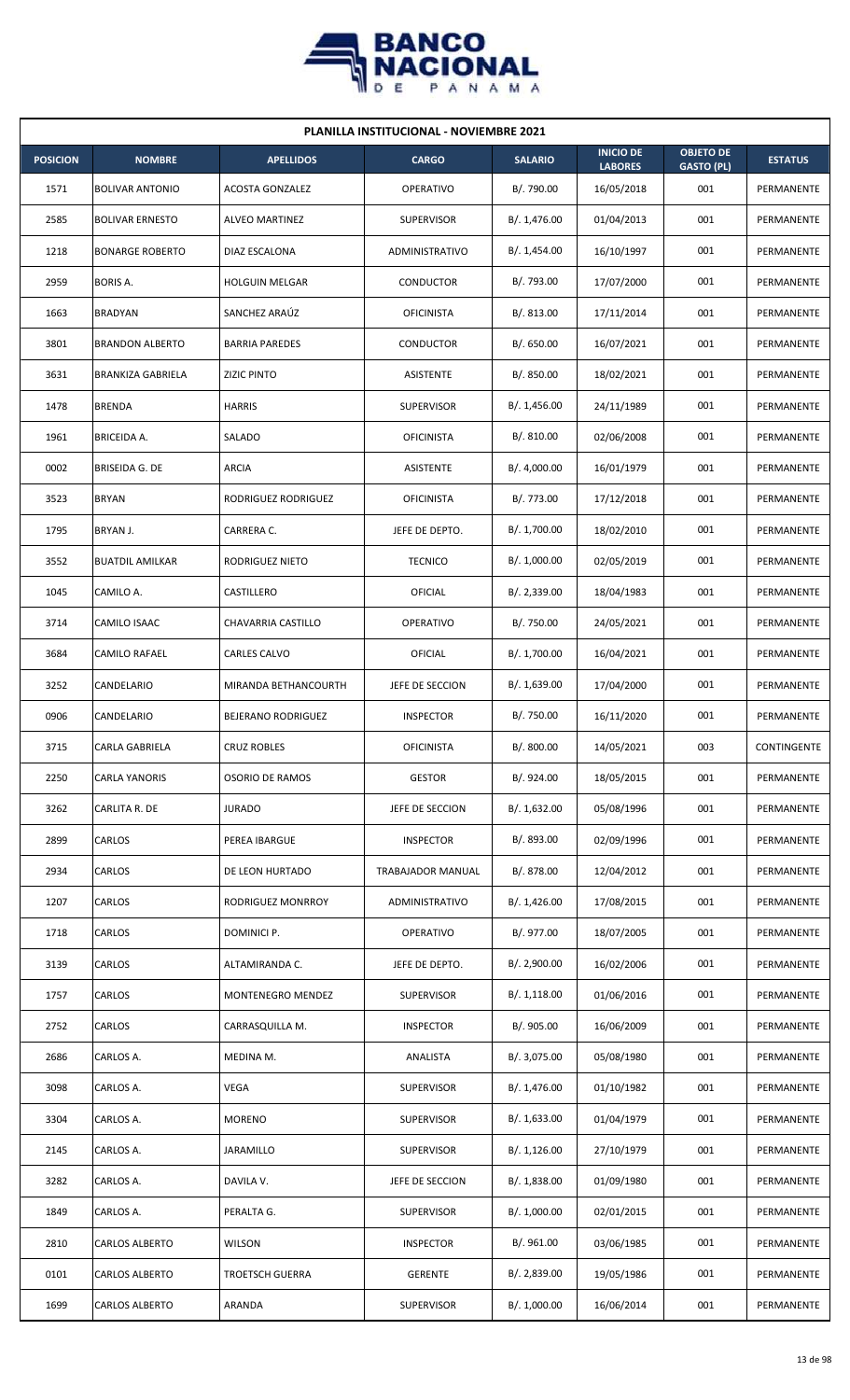

| <b>PLANILLA INSTITUCIONAL - NOVIEMBRE 2021</b> |                         |                            |                          |                |                                    |                                       |                |  |  |  |
|------------------------------------------------|-------------------------|----------------------------|--------------------------|----------------|------------------------------------|---------------------------------------|----------------|--|--|--|
| <b>POSICION</b>                                | <b>NOMBRE</b>           | <b>APELLIDOS</b>           | <b>CARGO</b>             | <b>SALARIO</b> | <b>INICIO DE</b><br><b>LABORES</b> | <b>OBJETO DE</b><br><b>GASTO (PL)</b> | <b>ESTATUS</b> |  |  |  |
| 1300                                           | <b>CARLOS ALBERTO</b>   | VILLARREAL ESPINOSA        | <b>GESTOR</b>            | B/. 793.00     | 01/09/2017                         | 001                                   | PERMANENTE     |  |  |  |
| 3553                                           | <b>CARLOS ALBERTO</b>   | CASTILLO VASQUEZ           | JEFE DE SECCION          | B/. 1,384.00   | 02/05/2019                         | 001                                   | PERMANENTE     |  |  |  |
| 1593                                           | CARLOS ALBERTO          | VASQUEZ GIRON              | <b>SUPERVISOR</b>        | B/. 1,050.00   | 01/08/2017                         | 001                                   | PERMANENTE     |  |  |  |
| 3471                                           | <b>CARLOS ALBERTO</b>   | <b>BRATHWAITE GONZALEZ</b> | <b>CONDUCTOR</b>         | B/. 690.00     | 21/08/2017                         | 001                                   | PERMANENTE     |  |  |  |
| 1595                                           | <b>CARLOS ALBERTO</b>   | MELHADO CEDEÑO             | <b>SUPERVISOR</b>        | B/. 1,000.00   | 16/06/2016                         | 001                                   | PERMANENTE     |  |  |  |
| 0737                                           | <b>CARLOS ALBERTO</b>   | MORALES CABALLERO          | <b>GERENTE</b>           | B/.3,250.00    | 03/08/2009                         | 001                                   | PERMANENTE     |  |  |  |
| 2834                                           | CARLOS ALEXANDER        | <b>VARGAS GUERRA</b>       | <b>INSPECTOR</b>         | B/.810.00      | 16/08/2016                         | 001                                   | PERMANENTE     |  |  |  |
| 1535                                           | <b>CARLOS ALEXIS</b>    | <b>MORENO QUINTERO</b>     | <b>SUPERVISOR</b>        | B/. 1,056.00   | 19/09/2012                         | 001                                   | PERMANENTE     |  |  |  |
| 0673                                           | CARLOS ALFREDO          | <b>AGUILAR MARTINEZ</b>    | <b>EVALUADOR</b>         | B/. 1,967.00   | 07/11/2016                         | 001                                   | PERMANENTE     |  |  |  |
| 1082                                           | CARLOS AMED             | <b>HERRERA SANCHEZ</b>     | <b>OFICIAL</b>           | B/.3,367.00    | 04/08/2008                         | 001                                   | PERMANENTE     |  |  |  |
| 2863                                           | <b>CARLOS ANTONIO</b>   | FLORES M.                  | <b>INSPECTOR</b>         | B/. 930.00     | 16/07/1997                         | 001                                   | PERMANENTE     |  |  |  |
| 2110                                           | <b>CARLOS ANTONIO</b>   | MARTINEZ GONZALEZ          | JEFE DE SECCION          | B/.1,460.00    | 12/12/2011                         | 001                                   | PERMANENTE     |  |  |  |
| 2617                                           | <b>CARLOS ARIEL</b>     | <b>MORALES MORENO</b>      | <b>SUPERVISOR</b>        | B/. 950.00     | 01/03/2011                         | 001                                   | PERMANENTE     |  |  |  |
| 1071                                           | CARLOS C.               | <b>MARTINEZ</b>            | OFICIAL                  | B/. 2,317.00   | 19/05/2008                         | 001                                   | PERMANENTE     |  |  |  |
| 3110                                           | CARLOS EDUARDO          | VILLARREAL FONG            | <b>GERENTE</b>           | B/.3,025.00    | 27/02/2012                         | 001                                   | PERMANENTE     |  |  |  |
| 3127                                           | <b>CARLOS ERNESTO</b>   | <b>MORATO SANCHEZ</b>      | <b>TRABAJADOR MANUAL</b> | B/. 726.00     | 02/05/2017                         | 001                                   | PERMANENTE     |  |  |  |
| 1820                                           | <b>CARLOS ERNESTO</b>   | MALDONADO PIGGOTT          | <b>OFICINISTA</b>        | B/. 880.00     | 11/07/2011                         | 001                                   | PERMANENTE     |  |  |  |
| 3472                                           | <b>CARLOS FRANCISCO</b> | <b>CASTILLO MARIN</b>      | <b>TRABAJADOR MANUAL</b> | B/. 740.00     | 02/10/2017                         | 001                                   | PERMANENTE     |  |  |  |
| 3573                                           | <b>CARLOS FREDERICK</b> | ARAUZ LARA                 | <b>OFICINISTA</b>        | B/. 770.00     | 17/06/2019                         | 001                                   | PERMANENTE     |  |  |  |
| 0751                                           | <b>CARLOS GUSTAVO</b>   | QUIEL SALDAÑA              | <b>TECNICO</b>           | B/. 1,000.00   | 01/09/2020                         | 001                                   | PERMANENTE     |  |  |  |
| 2103                                           | <b>CARLOS HUMBERTO</b>  | <b>HONGKEE REYES</b>       | <b>GERENTE</b>           | B/.2,100.00    | 26/03/2012                         | 001                                   | PERMANENTE     |  |  |  |
| 1228                                           | CARLOS IVAN             | RIVERA BARRERA             | ANALISTA                 | B/.2,391.00    | 19/07/2010                         | 001                                   | PERMANENTE     |  |  |  |
| 1658                                           | CARLOS IVAN             | <b>GONZALEZ RODRIGUEZ</b>  | OPERATIVO                | B/. 826.00     | 08/04/2013                         | 001                                   | PERMANENTE     |  |  |  |
| 0848                                           | CARLOS IVAN             | SANCHEZ VIQUEZ             | <b>OFICINISTA</b>        | B/.1,180.00    | 01/09/2003                         | 001                                   | PERMANENTE     |  |  |  |
| 2907                                           | CARLOS IVAN             | SANCHEZ MENDEZ             | <b>SUPERVISOR</b>        | B/. 1,000.00   | 02/10/2017                         | 001                                   | PERMANENTE     |  |  |  |
| 2802                                           | <b>CARLOS IVAN</b>      | RIVERA SALDANA             | <b>INSPECTOR</b>         | B/. 817.00     | 04/05/2009                         | 001                                   | PERMANENTE     |  |  |  |
| 0181                                           | CARLOS J.               | AROSEMENA                  | <b>ABOGADO</b>           | B/. 1,350.00   | 26/11/2008                         | 001                                   | PERMANENTE     |  |  |  |
| 2717                                           | CARLOS JAVIER           | CRUZ ALMANZA               | <b>INSPECTOR</b>         | B/. 817.00     | 16/10/2013                         | 001                                   | PERMANENTE     |  |  |  |
| 1633                                           | CARLOS JAVIER           | MENDOZA                    | OPERATIVO                | B/.813.00      | 03/04/2017                         | 001                                   | PERMANENTE     |  |  |  |
| 0435                                           | CARLOS JAVIER           | <b>JIMENEZ QUIROS</b>      | <b>GERENTE</b>           | B/.3,375.00    | 01/06/2000                         | 001                                   | PERMANENTE     |  |  |  |
| 1433                                           | CARLOS JAVIER           | NUNEZ V.                   | JEFE DE SECCION          | B/. 1,591.00   | 22/09/2003                         | 001                                   | PERMANENTE     |  |  |  |
| 0931                                           | CARLOS JOAQUIN          | VALDIVIESO BERNAL          | <b>OFICINISTA</b>        | B/. 849.00     | 02/05/2017                         | 001                                   | PERMANENTE     |  |  |  |
| 0161                                           | <b>CARLOS LEONIDAS</b>  | SAMUDIO MORENO             | <b>ABOGADO</b>           | B/.1,476.00    | 17/09/2013                         | 001                                   | PERMANENTE     |  |  |  |
| 2869                                           | CARLOS M.               | GONZALEZ M.                | <b>INSPECTOR</b>         | B/.818.00      | 06/11/2008                         | 001                                   | PERMANENTE     |  |  |  |
| 1950                                           | CARLOS M.               | BATISTA G.                 | <b>OFICINISTA</b>        | B/. 810.00     | 01/03/2005                         | 001                                   | PERMANENTE     |  |  |  |
| 1823                                           | <b>CARLOS MANUEL</b>    | <b>VASQUEZ PAUS</b>        | <b>OFICINISTA</b>        | B/. 817.00     | 16/03/2016                         | 001                                   | PERMANENTE     |  |  |  |
| 2965                                           | <b>CARLOS MANUEL</b>    | <b>TUNON</b>               | <b>CONDUCTOR</b>         | B/. 790.00     | 22/04/2002                         | 001                                   | PERMANENTE     |  |  |  |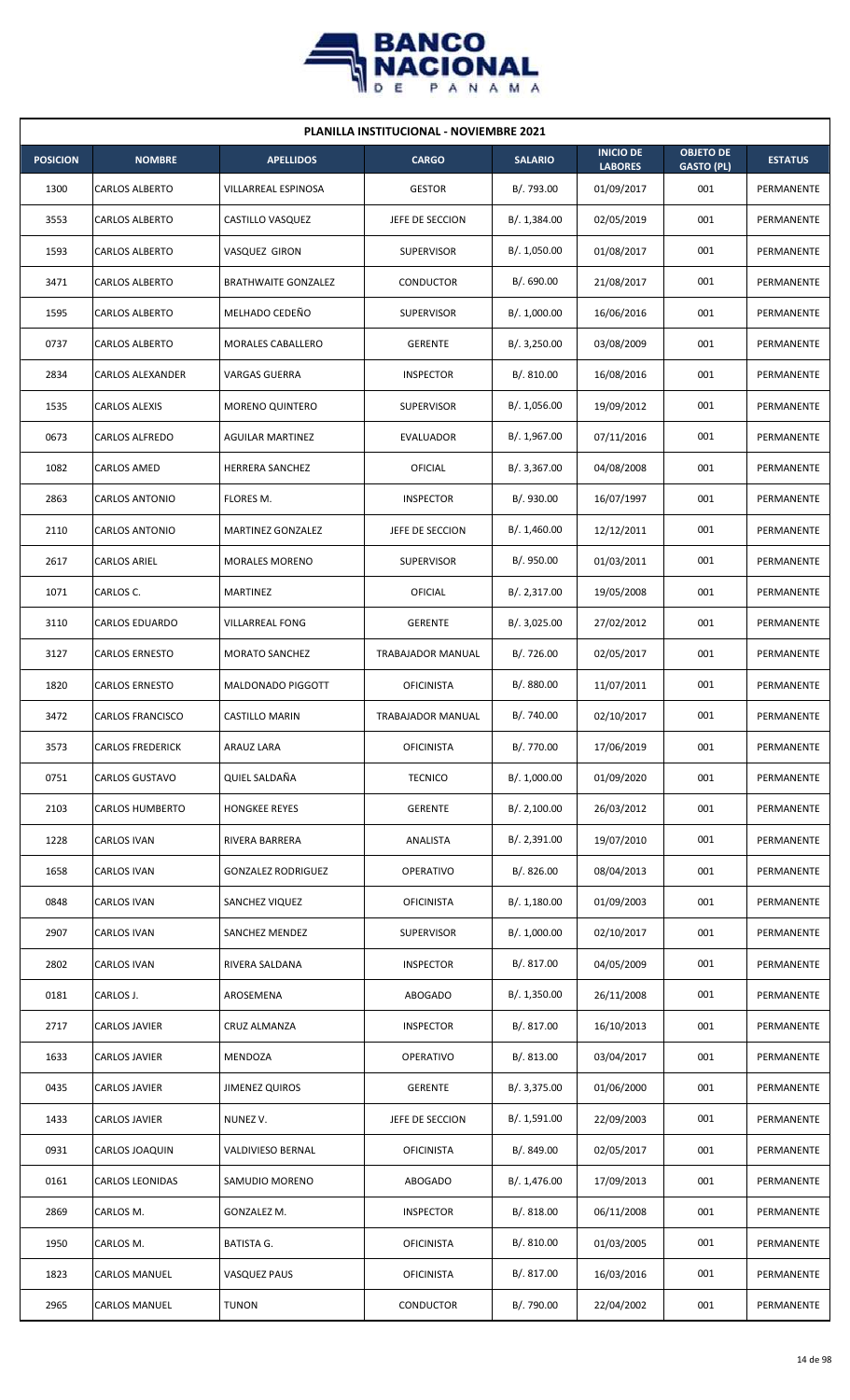

| <b>PLANILLA INSTITUCIONAL - NOVIEMBRE 2021</b> |                         |                                             |                   |                |                                    |                                       |                |  |  |  |
|------------------------------------------------|-------------------------|---------------------------------------------|-------------------|----------------|------------------------------------|---------------------------------------|----------------|--|--|--|
| <b>POSICION</b>                                | <b>NOMBRE</b>           | <b>APELLIDOS</b>                            | <b>CARGO</b>      | <b>SALARIO</b> | <b>INICIO DE</b><br><b>LABORES</b> | <b>OBJETO DE</b><br><b>GASTO (PL)</b> | <b>ESTATUS</b> |  |  |  |
| 1246                                           | <b>CARLOS ONOFRE</b>    | MORALES DE LEON                             | ANALISTA          | B/. 1,600.00   | 16/04/2018                         | 001                                   | PERMANENTE     |  |  |  |
| 2577                                           | CARLOS R.               | CALDERON                                    | <b>TECNICO</b>    | B/.1,481.00    | 20/08/2007                         | 001                                   | PERMANENTE     |  |  |  |
| 3072                                           | CARLOS TULIO            | <b>AGUILAR ARAUZ</b>                        | <b>TECNICO</b>    | B/. 1,071.00   | 01/08/2017                         | 001                                   | PERMANENTE     |  |  |  |
| 2128                                           | CARMEN B. DE            | RANGEL                                      | JEFE DE DEPTO.    | B/. 1,839.00   | 16/06/1993                         | 001                                   | PERMANENTE     |  |  |  |
| 1039                                           | <b>CARMEN BENEDICTA</b> | HERRERA TRISTAN                             | <b>GERENTE</b>    | B/.3,412.00    | 06/10/2011                         | 001                                   | PERMANENTE     |  |  |  |
| 2417                                           | <b>CARMEN EDITH</b>     | MENDOZA GONZALEZ                            | JEFE DE SECCION   | B/.1,426.00    | 08/11/2010                         | 001                                   | PERMANENTE     |  |  |  |
| 3716                                           | CARMEN ELENA            | CARRIZO RODRIGUEZ                           | OFICIAL           | B/.1,350.00    | 31/05/2021                         | 001                                   | PERMANENTE     |  |  |  |
| 2309                                           | CARMEN ESTELA           | <b>MENA PALACIOS</b>                        | <b>OPERATIVO</b>  | B/. 878.00     | 12/04/2011                         | 001                                   | PERMANENTE     |  |  |  |
| 1163                                           | CARMEN LISBETH          | CRUZ                                        | OFICIAL           | B/. 2,085.00   | 01/07/2005                         | 001                                   | PERMANENTE     |  |  |  |
| 0399                                           | CARMEN M.               | REAL L.                                     | COORDINADOR       | B/. 1,713.00   | 16/09/2014                         | 001                                   | PERMANENTE     |  |  |  |
| 2663                                           | CARMEN M.               | EPIFANIO P.                                 | <b>GERENTE</b>    | B/. 3,750.00   | 24/08/2009                         | 001                                   | PERMANENTE     |  |  |  |
| 0730                                           | <b>CARMEN MARLENY</b>   | LOPEZ ARAUZ                                 | ASISTENTE         | B/.3,217.00    | 02/08/1993                         | 001                                   | PERMANENTE     |  |  |  |
| 1689                                           | CARMEN MILAGROS         | MELO HOLGUIN                                | <b>OFICINISTA</b> | B/. 750.00     | 29/10/2021                         | 001                                   | PERMANENTE     |  |  |  |
| 0963                                           | <b>CARMEN YETZIBEL</b>  | ÁVILA CORRO                                 | ANALISTA          | B/.1,103.00    | 08/04/2013                         | 001                                   | PERMANENTE     |  |  |  |
| 1219                                           | CARMILA M. DE           | RODRIGUEZ                                   | ADMINISTRATIVO    | B/.1,481.00    | 16/06/2000                         | 001                                   | PERMANENTE     |  |  |  |
| 1584                                           | CAROL CATALINA          | RAMOS                                       | <b>OFICINISTA</b> | B/. 750.00     | 01/10/2020                         | 001                                   | PERMANENTE     |  |  |  |
| 3178                                           | CAROL ELIZABETH         | <b>GONZALEZ RODRIGUEZ</b>                   | OFICIAL           | B/. 1,850.00   | 16/09/2019                         | 001                                   | PERMANENTE     |  |  |  |
| 2544                                           | <b>CAROLAINE RACHEL</b> | AROSARENA BELANDRO                          | OPERATIVO         | B/. 820.00     | 16/11/2016                         | 001                                   | PERMANENTE     |  |  |  |
| 0116                                           | CAROLINA                | YU CHAVARRIA                                | ASISTENTE         | B/.3,500.00    | 04/01/2021                         | 001                                   | PERMANENTE     |  |  |  |
| 1014                                           | CAROLINA                | DIAZ MUNOZ                                  | <b>OFICIAL</b>    | B/. 1,526.00   | 02/06/2008                         | 001                                   | PERMANENTE     |  |  |  |
| 2121                                           | CAROLINA                | PALACIO DE LEON                             | <b>OFICIAL</b>    | B/. 1,384.00   | 16/04/2019                         | 001                                   | PERMANENTE     |  |  |  |
| 2545                                           | CAROLINA ALEJANDRA      | HERRERA CEDENO                              | ASISTENTE         | B/.2,184.00    | 01/04/2019                         | 001                                   | PERMANENTE     |  |  |  |
| 2522                                           | CAROLINA ELIZABETH      | <b>CASTRO HERRERA</b>                       | ANALISTA          | B/. 872.00     | 18/12/2017                         | 001                                   | PERMANENTE     |  |  |  |
| 0354                                           | CAROLINA MAILYN         | HERRERA ARAUZ                               | <b>OFICIAL</b>    | B/. 1,350.00   | 16/11/2020                         | 001                                   | PERMANENTE     |  |  |  |
| 0329                                           | CAROLINA MICHEL         | <b>BRINGAS CARDENAS DE</b><br>GRAELL        | ARQUITECTO        | B/. 1,531.00   | 07/11/2016                         | 001                                   | PERMANENTE     |  |  |  |
| 0823                                           | CAROLINA MICHELLE       | <b>TERRADO ORTEGA</b>                       | SUPERVISOR        | B/. 1,000.00   | 03/01/2017                         | 001                                   | PERMANENTE     |  |  |  |
| 0950                                           | CAROLINA STEPHANIE      | <b>CANO FRANCO</b>                          | AVALUADOR         | B/. 1,783.00   | 16/05/2011                         | 001                                   | PERMANENTE     |  |  |  |
| 1752                                           | <b>CAROLINE NICOLE</b>  | RODRIGUEZ SANTOYA                           | ANALISTA          | B/. 1,000.00   | 07/11/2016                         | 001                                   | PERMANENTE     |  |  |  |
| 2600                                           | CATERINA FRANCESCA      | <b>BRUGIATTI DOMINGUEZ</b>                  | TRAMITADOR        | B/. 850.00     | 16/08/2019                         | 001                                   | PERMANENTE     |  |  |  |
| 0521                                           | CATHERINE I.            | <b>NUNEZ VARGAS</b>                         | JEFE DE DEPTO.    | B/. 2,253.00   | 01/01/2008                         | 001                                   | PERMANENTE     |  |  |  |
| 0759                                           | CAYETANO                | <b>MARTINEZ REYES</b>                       | OFICIAL           | B/. 1,500.00   | 16/02/2017                         | 001                                   | PERMANENTE     |  |  |  |
| 3651                                           | CECILIA ELENA           | <b>CUNNINGHAM ARIAS DE</b><br><b>BERNAL</b> | TRAMITADOR        | B/. 1,000.00   | 01/03/2021                         | 001                                   | PERMANENTE     |  |  |  |
| 2775                                           | <b>CECILIO</b>          | FLORES B.                                   | <b>INSPECTOR</b>  | B/. 962.00     | 28/10/1999                         | 001                                   | PERMANENTE     |  |  |  |
| 1598                                           | CECYBEL DEL CARMEN      | URRUTIA DE POSAM                            | OPERATIVO         | B/. 1,083.00   | 10/01/1995                         | 001                                   | PERMANENTE     |  |  |  |
| 2748                                           | <b>CEFERINO</b>         | CEDENO A.                                   | <b>INSPECTOR</b>  | B/. 876.00     | 16/06/2006                         | 001                                   | PERMANENTE     |  |  |  |
| 2707                                           | <b>CELESTINO</b>        | RODRIGUEZ E.                                | OPERADOR          | B/. 925.00     | 01/10/1982                         | 001                                   | PERMANENTE     |  |  |  |
| 3113                                           | CELESTINO               | RODRIGUEZ R.                                | TRABAJADOR MANUAL | B/. 795.00     | 17/02/1994                         | 001                                   | PERMANENTE     |  |  |  |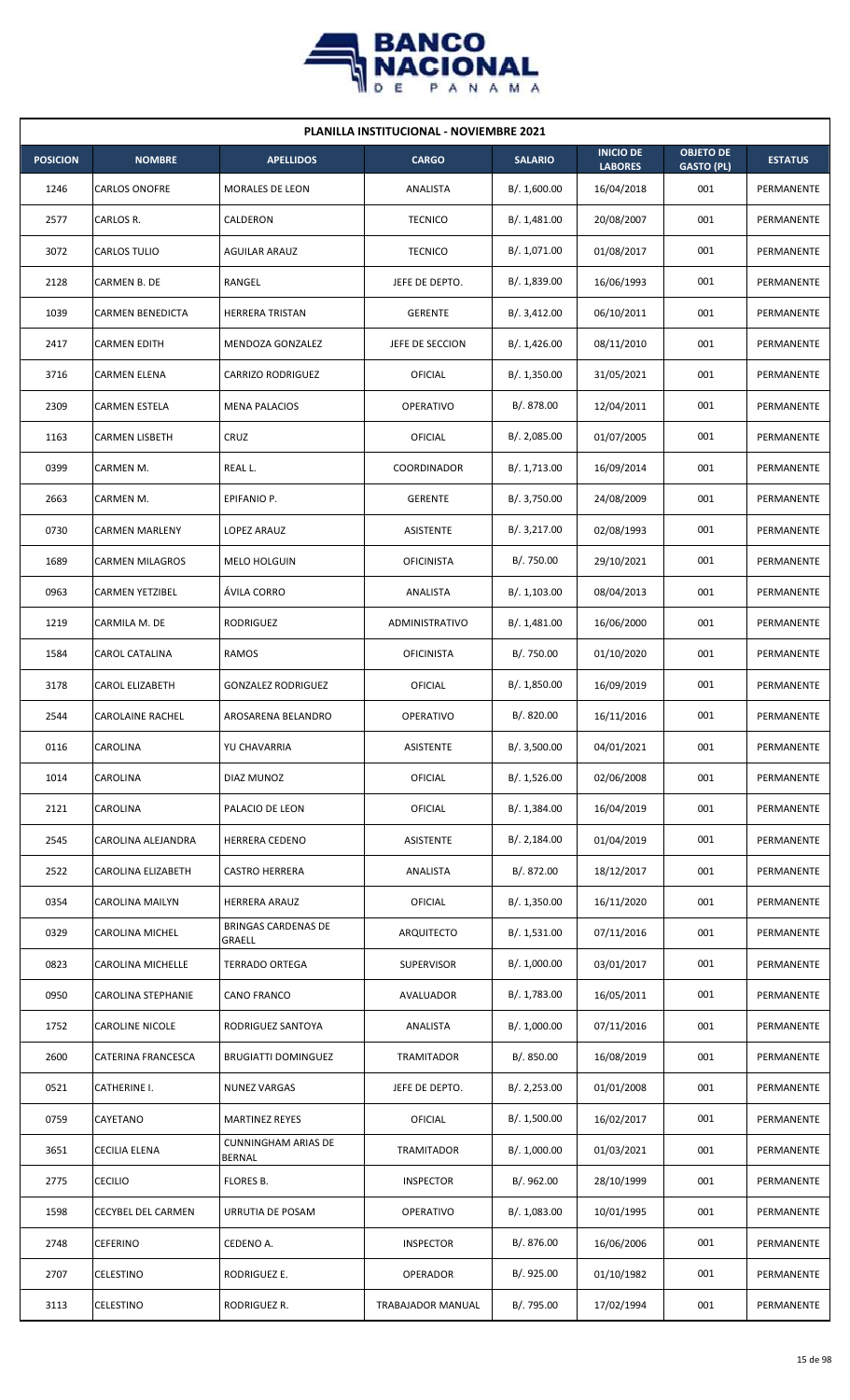

| <b>PLANILLA INSTITUCIONAL - NOVIEMBRE 2021</b> |                          |                           |                   |                |                                    |                                       |                |  |  |  |
|------------------------------------------------|--------------------------|---------------------------|-------------------|----------------|------------------------------------|---------------------------------------|----------------|--|--|--|
| <b>POSICION</b>                                | <b>NOMBRE</b>            | <b>APELLIDOS</b>          | <b>CARGO</b>      | <b>SALARIO</b> | <b>INICIO DE</b><br><b>LABORES</b> | <b>OBJETO DE</b><br><b>GASTO (PL)</b> | <b>ESTATUS</b> |  |  |  |
| 0755                                           | CELESTINO                | <b>GONZALEZ VELASQUEZ</b> | <b>OFICIAL</b>    | B/. 1,849.00   | 16/07/2010                         | 001                                   | PERMANENTE     |  |  |  |
| 0773                                           | CELIA MELIZA             | RIVERA VERGARA            | TRAMITADOR        | B/. 902.00     | 16/08/2017                         | 001                                   | PERMANENTE     |  |  |  |
| 1504                                           | CELICA BEATRIZ           | <b>CALDERON CADIZ</b>     | <b>OPERATIVO</b>  | B/. 816.00     | 16/10/2015                         | 001                                   | PERMANENTE     |  |  |  |
| 0606                                           | <b>CELIDETH</b>          | <b>GUILLEN</b>            | <b>OFICIAL</b>    | B/. 1,505.00   | 05/05/2008                         | 001                                   | PERMANENTE     |  |  |  |
| 0974                                           | CELINDA AURORA           | <b>GONZALEZ MENDIETA</b>  | <b>GERENTE</b>    | B/.3,388.00    | 16/11/2017                         | 001                                   | PERMANENTE     |  |  |  |
| 1860                                           | <b>CELINE ANNETH</b>     | GUARDIOLA UREÑA           | TRAMITADOR        | B/. 900.00     | 03/06/2021                         | 001                                   | PERMANENTE     |  |  |  |
| 0160                                           | CELIO ALFREDO            | SINCLAIR RIOS             | ABOGADO           | B/.1,462.00    | 01/06/2016                         | 001                                   | PERMANENTE     |  |  |  |
| 2063                                           | <b>CELSA BEATRIZ</b>     | FEIJOO PITTI              | JEFE DE SECCION   | B/. 1,589.00   | 10/03/2008                         | 001                                   | PERMANENTE     |  |  |  |
| 3297                                           | CESAR A.                 | GONZALEZ A.               | JEFE DE SECCION   | B/.1,841.00    | 03/09/2014                         | 001                                   | PERMANENTE     |  |  |  |
| 1192                                           | CESAR ALEXIS             | SAMANIEGO GARIBALDO       | ADMINISTRATIVO    | B/. 2,040.00   | 25/11/2010                         | 001                                   | PERMANENTE     |  |  |  |
| 1445                                           | <b>CESAR ALFONSO</b>     | <b>SANCHEZ PONCE</b>      | JEFE DE DEPTO.    | B/. 2,082.00   | 01/09/2010                         | 001                                   | PERMANENTE     |  |  |  |
| 1700                                           | <b>CESAR ANTONIO</b>     | VILLARREAL VEGA           | <b>SUPERVISOR</b> | B/. 1,025.00   | 01/11/2013                         | 001                                   | PERMANENTE     |  |  |  |
| 2287                                           | <b>CESAR ARIEL</b>       | BANFIELD CH.              | <b>SUPERVISOR</b> | B/. 1,289.00   | 03/05/1993                         | 001                                   | PERMANENTE     |  |  |  |
| 1726                                           | <b>CESAR AUGUSTO</b>     | LABIOSA RIVERA            | <b>OPERATIVO</b>  | B/.816.00      | 17/03/2014                         | 001                                   | PERMANENTE     |  |  |  |
| 3312                                           | <b>CESAR AUGUSTO</b>     | MORA MELENDEZ             | OFICIAL           | B/.1,426.00    | 01/12/2017                         | 001                                   | PERMANENTE     |  |  |  |
| 1241                                           | CESAR AUGUSTO            | <b>GUERRERO DE LEON</b>   | <b>SUPERVISOR</b> | B/.1,569.00    | 01/03/2018                         | 001                                   | PERMANENTE     |  |  |  |
| 1083                                           | <b>CESAR AUGUSTO</b>     | RUIZ SANTANA              | OFICIAL           | B/.2,222.00    | 18/04/2011                         | 001                                   | PERMANENTE     |  |  |  |
| 2814                                           | <b>CESAR CECILIO</b>     | <b>MORALES QUIROZ</b>     | <b>INSPECTOR</b>  | B/.1,126.00    | 17/06/1991                         | 001                                   | PERMANENTE     |  |  |  |
| 3068                                           | <b>CESAR ENRIQUE</b>     | SAMUDIO QUINTERO          | <b>TECNICO</b>    | B/. 827.00     | 16/06/2014                         | 001                                   | PERMANENTE     |  |  |  |
| 0339                                           | CESAR ISIDRO             | ARAUZ SERRANO             | <b>GERENTE</b>    | B/.3,600.00    | 16/01/2007                         | 001                                   | PERMANENTE     |  |  |  |
| 1209                                           | <b>CESAR IVAN</b>        | SANTILLANA CASTILLO       | INVESTIGADOR      | B/. 830.00     | 01/06/2016                         | 001                                   | PERMANENTE     |  |  |  |
| 0491                                           | CESAR JOSE               | <b>OSORIO SANCHEZ</b>     | <b>OFICINISTA</b> | B/. 773.00     | 16/04/2019                         | 001                                   | PERMANENTE     |  |  |  |
| 1109                                           | <b>CESAR JULIO</b>       | <b>NAVARRO PRINCE</b>     | <b>OFICIAL</b>    | B/.2,300.00    | 01/10/2008                         | 001                                   | PERMANENTE     |  |  |  |
| 2293                                           | CESAR MANUEL             | <b>FALCON CARRERA</b>     | ASISTENTE         | B/. 1,000.00   | 19/10/2021                         | 001                                   | PERMANENTE     |  |  |  |
| 1856                                           | <b>CESAR MIGUEL</b>      | SAMANIEGO MENDOZA         | <b>INSPECTOR</b>  | B/. 770.00     | 02/07/2019                         | 001                                   | PERMANENTE     |  |  |  |
| 2474                                           | CESAR N.                 | <b>CONTRERAS</b>          | <b>OFICINISTA</b> | B/. 1,014.00   | 16/02/2009                         | 001                                   | PERMANENTE     |  |  |  |
| 3652                                           | CHARIBETH BETINA         | VARGAS ARAUZ              | <b>OFICINISTA</b> | B/. 750.00     | 16/03/2021                         | 001                                   | PERMANENTE     |  |  |  |
| 1303                                           | CHARLINE DEL CARMEN      | SAMUDIO RIOS              | AVALUADOR         | B/. 1,639.00   | 07/11/2016                         | 001                                   | PERMANENTE     |  |  |  |
| 1923                                           | <b>CHARLY AUGUSTO</b>    | VILLARREAL GUTIÉRREZ      | ASISTENTE         | B/. 1,030.00   | 16/04/2019                         | 001                                   | PERMANENTE     |  |  |  |
| 3547                                           | <b>CHEROKE JUDITH</b>    | <b>MERA GUERRA</b>        | <b>INSPECTOR</b>  | B/. 750.00     | 03/08/2020                         | 001                                   | PERMANENTE     |  |  |  |
| 1911                                           | CHERYL VIANETT           | HERRERA CEDEÑO            | <b>SUPERVISOR</b> | B/. 1,000.00   | 06/11/2015                         | 001                                   | PERMANENTE     |  |  |  |
| 2274                                           | CHRISTIAN A.             | LOPEZ B.                  | <b>OFICIAL</b>    | B/. 1,476.00   | 01/10/2009                         | 001                                   | PERMANENTE     |  |  |  |
| 2960                                           | <b>CHRISTIAN AMERICO</b> | RIVERA DELGADO            | CONDUCTOR         | B/. 1,214.00   | 16/09/2015                         | 001                                   | PERMANENTE     |  |  |  |
| 0051                                           | CINDY AVILA DE           | VASQUEZ                   | <b>ASISTENTE</b>  | B/. 1,293.00   | 04/01/1982                         | 001                                   | PERMANENTE     |  |  |  |
| 1451                                           | CINDY MICHELL            | MARTINEZ SANCHEZ          | <b>GESTOR</b>     | B/. 850.00     | 16/03/2020                         | 001                                   | PERMANENTE     |  |  |  |
| 0631                                           | CINTHIA S.               | DE LA VICTORIA            | ANALISTA          | B/. 1,398.00   | 23/10/2014                         | 001                                   | PERMANENTE     |  |  |  |
| 0713                                           | <b>CIRCE</b>             | RODRIGUEZ A.              | <b>GERENTE</b>    | B/. 2,580.00   | 15/09/2009                         | 001                                   | PERMANENTE     |  |  |  |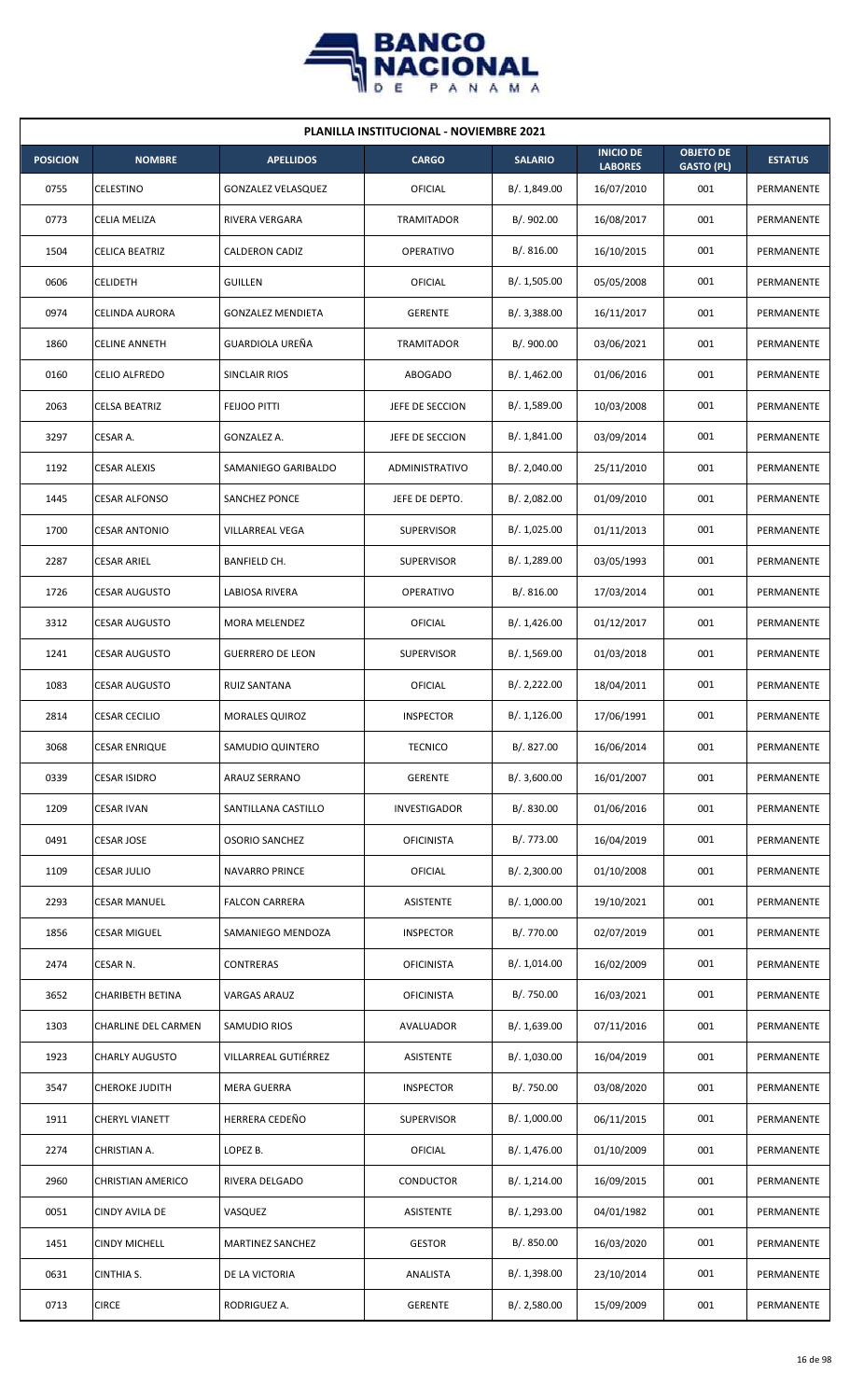

| <b>PLANILLA INSTITUCIONAL - NOVIEMBRE 2021</b> |                          |                          |                   |                |                                    |                                       |                |  |  |  |
|------------------------------------------------|--------------------------|--------------------------|-------------------|----------------|------------------------------------|---------------------------------------|----------------|--|--|--|
| <b>POSICION</b>                                | <b>NOMBRE</b>            | <b>APELLIDOS</b>         | <b>CARGO</b>      | <b>SALARIO</b> | <b>INICIO DE</b><br><b>LABORES</b> | <b>OBJETO DE</b><br><b>GASTO (PL)</b> | <b>ESTATUS</b> |  |  |  |
| 0522                                           | <b>CIRO ADRIAN</b>       | <b>BARRIA PIMENTEL</b>   | JEFE DE DEPTO.    | B/.2,506.00    | 22/11/2010                         | 001                                   | PERMANENTE     |  |  |  |
| 3537                                           | CLARISA JOSEFA           | CAMARGO CEDENO           | <b>OPERATIVO</b>  | B/. 750.00     | 17/08/2020                         | 001                                   | PERMANENTE     |  |  |  |
| 0157                                           | <b>CLARISSA CLARIBEL</b> | <b>CALDERON GARRIDO</b>  | <b>ABOGADO</b>    | B/. 1,607.00   | 06/11/2013                         | 001                                   | PERMANENTE     |  |  |  |
| 0678                                           | <b>CLARISSA LETICIA</b>  | <b>CASTILLO SILVERA</b>  | OFICIAL           | B/. 1,788.00   | 05/01/2009                         | 001                                   | PERMANENTE     |  |  |  |
| 3108                                           | <b>CLAUDIA</b>           | LOPEZ ALVEO              | OFICIAL           | B/. 2,089.00   | 16/02/2017                         | 001                                   | PERMANENTE     |  |  |  |
| 2523                                           | CLAUDIA ALEJANDRA        | DE LEON GARCIA           | <b>OFICINISTA</b> | B/.810.00      | 16/05/2017                         | 001                                   | PERMANENTE     |  |  |  |
| 2348                                           | CLAUDIA ESTELA           | VARGAS                   | JEFE DE SECCION   | B/.1,350.00    | 12/03/2012                         | 001                                   | PERMANENTE     |  |  |  |
| 2380                                           | CLEIRA ZOBEIDA           | <b>MENDOZA REYES</b>     | JEFE DE SECCION   | B/. 1,350.00   | 14/11/2011                         | 001                                   | PERMANENTE     |  |  |  |
| 2280                                           | CLELIA IDALY             | SOLIS AGUILAR MARTINEZ   | ADMINISTRATIVO    | B/. 1,700.00   | 16/08/2018                         | 001                                   | PERMANENTE     |  |  |  |
| 0607                                           | CLIMACO ANTONIO          | <b>ESPINO CORDOBA</b>    | <b>TECNICO</b>    | B/. 1,000.00   | 01/09/2020                         | 001                                   | PERMANENTE     |  |  |  |
| 0892                                           | <b>CLORINDA JANETT</b>   | <b>ABREGO RODRIGUEZ</b>  | <b>OFICINISTA</b> | B/. 820.00     | 16/09/2003                         | 001                                   | PERMANENTE     |  |  |  |
| 2504                                           | <b>CONNY ODETTE</b>      | <b>MELO PRETELT</b>      | <b>OFICINISTA</b> | B/. 813.00     | 16/08/2016                         | 001                                   | PERMANENTE     |  |  |  |
| 0232                                           | CORIN LA SALLE           | RODRIGUEZ FRANCO         | <b>SUPERVISOR</b> | B/. 1,093.00   | 05/11/1997                         | 001                                   | PERMANENTE     |  |  |  |
| 0500                                           | CORINA VANESSA           | <b>CAMPOS ORTEGA</b>     | JEFE DE DEPTO.    | B/.2,174.00    | 03/06/2013                         | 001                                   | PERMANENTE     |  |  |  |
| 3503                                           | <b>CRISTAL MASSIEL</b>   | <b>VARGAS PEREZ</b>      | <b>OFICINISTA</b> | B/. 773.00     | 01/11/2018                         | 001                                   | PERMANENTE     |  |  |  |
| 0012                                           | CRISTELA DEL CARMEN      | <b>CHACON GUERRA</b>     | <b>GERENTE</b>    | B/. 3,367.00   | 02/05/2018                         | 001                                   | PERMANENTE     |  |  |  |
| 2979                                           | CRISTHIAN                | MONTENEGRO Q.            | CONDUCTOR         | B/. 1,754.00   | 01/09/2006                         | 001                                   | PERMANENTE     |  |  |  |
| 3305                                           | <b>CRISTHIAN ALBERTO</b> | CASTILLO QUINTANA        | JEFE DE SECCION   | B/. 1,878.00   | 19/08/2013                         | 001                                   | PERMANENTE     |  |  |  |
| 3712                                           | <b>CRISTHIAN JAHIR</b>   | <b>GUERRA VILLARREAL</b> | <b>TECNICO</b>    | B/. 1,000.00   | 13/09/2021                         | 001                                   | PERMANENTE     |  |  |  |
| 3835                                           | CRISTHIAN JESUS          | SAMANIEGO DIAZ           | <b>INSPECTOR</b>  | B/. 750.00     | 06/09/2021                         | 001                                   | PERMANENTE     |  |  |  |
| 1094                                           | CRISTHIAN OMAR           | CASTILLO ALVARADO        | <b>OFICIAL</b>    | B/. 1,804.00   | 02/10/2017                         | 001                                   | PERMANENTE     |  |  |  |
| 1928                                           | <b>CRISTHIAN RAUL</b>    | PEREZ LOPEZ              | <b>GESTOR</b>     | B/. 850.00     | 01/10/2020                         | 001                                   | PERMANENTE     |  |  |  |
| 1496                                           | CRISTHIAN Y.             | <b>ESQUINA</b>           | OPERATIVO         | B/. 1,000.00   | 17/11/2014                         | 001                                   | PERMANENTE     |  |  |  |
| 3802                                           | CRISTIBEL TERESA         | CHAVEZ SALDAÑA           | OPERATIVO         | B/. 750.00     | 19/07/2021                         | 001                                   | PERMANENTE     |  |  |  |
| 3608                                           | CRISTINA                 | KIRKLAND NAVARRO         | <b>GERENTE</b>    | B/. 4,300.00   | 01/12/2020                         | 001                                   | PERMANENTE     |  |  |  |
| 3489                                           | CRISTINA                 | MIRANDA HERRERA          | <b>OFICINISTA</b> | B/. 770.00     | 01/11/2018                         | 001                                   | PERMANENTE     |  |  |  |
| 0015                                           | CRISTINA DEL CARMEN      | VERGARA RIVERA           | <b>GERENTE</b>    | B/.3,436.00    | 06/04/2015                         | 001                                   | PERMANENTE     |  |  |  |
| 1979                                           | <b>CRISTINA EDITH</b>    | <b>CABRERA RAMOS</b>     | ASISTENTE         | B/. 1,000.00   | 16/12/2016                         | 001                                   | PERMANENTE     |  |  |  |
| 0094                                           | CRISTINA EUGENIA         | ABAUNZA ARGUELLO         | <b>GERENTE</b>    | B/. 2,490.00   | 03/07/2017                         | 001                                   | PERMANENTE     |  |  |  |
| 2242                                           | CRISTINA KATHERYN        | POYATOS ALVARADO         | ASISTENTE         | B/. 1,077.00   | 01/07/2016                         | 001                                   | PERMANENTE     |  |  |  |
| 1509                                           | CRISTINA MARIA           | GONZÁLEZ VILLARREAL      | OPERATIVO         | B/. 899.00     | 18/08/2014                         | 001                                   | PERMANENTE     |  |  |  |
| 2157                                           | <b>CRISTY YANIRA</b>     | CAMARGO RODRIGUEZ        | ASISTENTE         | B/. 1,000.00   | 16/09/2020                         | 001                                   | PERMANENTE     |  |  |  |
| 0258                                           | <b>CRYSTEL DENISE</b>    | AMOR ACOSTA              | <b>OFICINISTA</b> | B/. 740.00     | 01/08/2014                         | 001                                   | PERMANENTE     |  |  |  |
| 2126                                           | CYNTHIA                  | VALDES L.                | ASISTENTE         | B/.3,025.00    | 01/07/2005                         | 001                                   | PERMANENTE     |  |  |  |
| 3752                                           | CYNTHIA KADINE           | SUAREZ HERNANDEZ         | <b>OFICINISTA</b> | B/. 800.00     | 01/06/2021                         | 001                                   | PERMANENTE     |  |  |  |
| 3624                                           | CYNTIA EUGENIA           | <b>GONZALEZ MEDRANO</b>  | <b>GERENTE</b>    | B/.3,500.00    | 04/01/2021                         | 001                                   | PERMANENTE     |  |  |  |
| 1632                                           | DAFANI ONELKYS           | LEUDO QUINONES           | <b>OPERATIVO</b>  | B/. 891.00     | 16/08/2013                         | 001                                   | PERMANENTE     |  |  |  |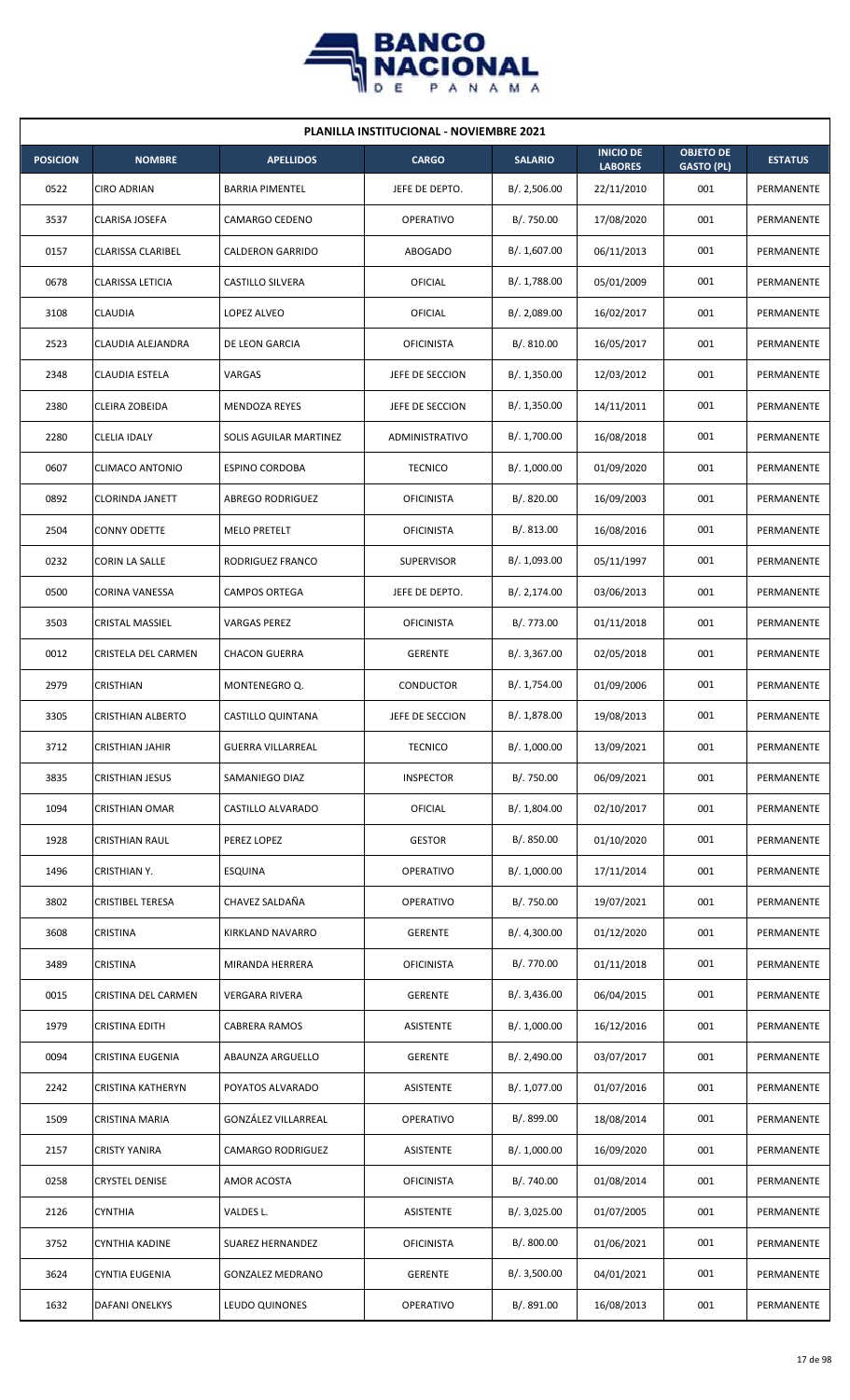

|                 | PLANILLA INSTITUCIONAL - NOVIEMBRE 2021 |                                        |                   |                |                                    |                                       |                |  |  |  |
|-----------------|-----------------------------------------|----------------------------------------|-------------------|----------------|------------------------------------|---------------------------------------|----------------|--|--|--|
| <b>POSICION</b> | <b>NOMBRE</b>                           | <b>APELLIDOS</b>                       | <b>CARGO</b>      | <b>SALARIO</b> | <b>INICIO DE</b><br><b>LABORES</b> | <b>OBJETO DE</b><br><b>GASTO (PL)</b> | <b>ESTATUS</b> |  |  |  |
| 1681            | <b>DAFNE ELIZABETH</b>                  | <b>BENEDITO GUTIERREZ</b>              | OPERATIVO         | B/. 793.00     | 16/04/2018                         | 001                                   | PERMANENTE     |  |  |  |
| 1015            | DAIMARA EMIR                            | BETHANCOURT BOSQUEZ                    | OFICIAL           | B/.1,822.00    | 03/05/2010                         | 001                                   | PERMANENTE     |  |  |  |
| 2470            | <b>DAIRA ITZEL</b>                      | <b>BARRIA GUERRA</b>                   | <b>OFICINISTA</b> | B/. 817.00     | 01/02/2017                         | 001                                   | PERMANENTE     |  |  |  |
| 1831            | DAIRA KATHERINE                         | MARTINEZ GUERRA DE<br><b>BERENGUER</b> | <b>SUPERVISOR</b> | B/. 1,061.00   | 19/02/2015                         | 001                                   | PERMANENTE     |  |  |  |
| 2326            | DAIRA M.                                | HERNANDEZ C.                           | JEFE DE SECCION   | B/. 1,476.00   | 21/07/2008                         | 001                                   | PERMANENTE     |  |  |  |
| 2155            | <b>DAISY DE</b>                         | CADDLE                                 | <b>SUPERVISOR</b> | B/. 1,260.00   | 16/04/1985                         | 001                                   | PERMANENTE     |  |  |  |
| 3288            | DALIA E.                                | GUERRERO C.                            | JEFE DE SECCION   | B/.1,475.00    | 01/08/2007                         | 001                                   | PERMANENTE     |  |  |  |
| 0898            | DALIA RAQUEL                            | <b>GONZALEZ DE GARCIA</b>              | <b>OFICINISTA</b> | B/. 813.00     | 16/02/2016                         | 001                                   | PERMANENTE     |  |  |  |
| 2052            | DALILA M.                               | MARTINEZ                               | JEFE DE SECCION   | B/. 1,584.00   | 16/07/1985                         | 001                                   | PERMANENTE     |  |  |  |
| 0740            | DALIS E.                                | PINILLA                                | OFICIAL           | B/. 1,476.00   | 18/05/1981                         | 001                                   | PERMANENTE     |  |  |  |
| 2679            | DALIS Q. DE                             | MEJIA                                  | OPERATIVO         | B/. 1,578.00   | 01/08/2005                         | 001                                   | PERMANENTE     |  |  |  |
| 2191            | DALLYS JOANY                            | VASQUEZ M.                             | JEFE DE SECCION   | B/. 1,469.00   | 02/02/1998                         | 001                                   | PERMANENTE     |  |  |  |
| 1212            | DALTON SAMUEL                           | PITTI ORTEGA                           | <b>OPERATIVO</b>  | B/. 770.00     | 01/08/2018                         | 001                                   | PERMANENTE     |  |  |  |
| 1582            | DALVYS ZULEYKA                          | CAMAÑO CHONG DE BELEÑO                 | OPERATIVO         | B/. 828.00     | 16/03/2015                         | 001                                   | PERMANENTE     |  |  |  |
| 1910            | <b>DALYS BEATRIZ</b>                    | PONCE AVILA                            | <b>SUPERVISOR</b> | B/. 1,000.00   | 16/09/2015                         | 001                                   | PERMANENTE     |  |  |  |
| 0093            | DALYS E.                                | RUIZ MARISCAL                          | <b>GERENTE</b>    | B/.2,443.00    | 10/05/1999                         | 001                                   | PERMANENTE     |  |  |  |
| 2423            | DALYS ENITH DE                          | SARRIA                                 | JEFE DE SECCION   | B/.1,350.00    | 01/02/1996                         | 001                                   | PERMANENTE     |  |  |  |
| 2358            | <b>DALYS IBETH</b>                      | <b>GIL LORENZO</b>                     | JEFE DE SECCION   | B/. 1,350.00   | 16/01/2013                         | 001                                   | PERMANENTE     |  |  |  |
| 1020            | DALYS M.                                | FERNANDEZ A.                           | OFICIAL           | B/.2,288.00    | 18/11/1996                         | 001                                   | PERMANENTE     |  |  |  |
| 1387            | DALYS N.                                | CASTILLO                               | JEFE DE DEPTO.    | B/.2,340.00    | 03/12/2007                         | 001                                   | PERMANENTE     |  |  |  |
| 3298            | DALYS RAQUEL                            | CEDENO RAMOS DE MORENO                 | JEFE DE SECCION   | B/. 1,469.00   | 01/07/2005                         | 001                                   | PERMANENTE     |  |  |  |
| 1674            | <b>DAMARIS</b>                          | ORTEGA C.                              | <b>OPERATIVO</b>  | B/. 847.00     | 17/12/2007                         | 001                                   | PERMANENTE     |  |  |  |
| 0780            | <b>DAMARIS</b>                          | GAITAN GAITAN                          | OPERATIVO         | B/. 770.00     | 16/01/2019                         | 001                                   | PERMANENTE     |  |  |  |
| 3426            | <b>DAMARIS</b>                          | GOMEZ PALMA                            | <b>OFICINISTA</b> | B/. 793.00     | 01/06/2017                         | 001                                   | PERMANENTE     |  |  |  |
| 0356            | DAMARIS DE                              | CASTILLERO                             | JEFE DE SECCION   | B/.3,000.00    | 16/10/2009                         | 001                                   | PERMANENTE     |  |  |  |
| 1205            | <b>DAMARIS ESTHER</b>                   | NAVARRO SANCHEZ                        | ADMINISTRATIVO    | B/. 1,597.00   | 02/08/1993                         | 001                                   | PERMANENTE     |  |  |  |
| 2114            | DAMARIS YIREL                           | CASTILLO VILLARREAL                    | <b>OFICINISTA</b> | B/. 956.00     | 16/06/2010                         | 001                                   | PERMANENTE     |  |  |  |
| 0228            | DAMARYS ITZEL                           | SANCHEZ QUINTERO                       | COORDINADOR       | B/.1,468.00    | 18/04/2005                         | 001                                   | PERMANENTE     |  |  |  |
| 1194            | DAMARYS LINETH                          | RAMIREZ REYES DE CANATE                | ANALISTA          | B/.1,511.00    | 18/09/2013                         | 001                                   | PERMANENTE     |  |  |  |
| 3531            | DANELYS DANETH                          | SAMANIEGO SAAVEDRA                     | OFICIAL           | B/. 1,384.00   | 17/12/2018                         | 001                                   | PERMANENTE     |  |  |  |
| 0436            | <b>DANIA</b>                            | <b>TUNON MADRID</b>                    | <b>ASISTENTE</b>  | B/. 2,812.00   | 17/03/2008                         | 001                                   | PERMANENTE     |  |  |  |
| 1159            | DANIA S. DE                             | <b>OSORIO</b>                          | <b>GERENTE</b>    | B/. 2,475.00   | 01/04/2002                         | 001                                   | PERMANENTE     |  |  |  |
| 0400            | DANIEL                                  | MORHAIM SERRANO                        | COORDINADOR       | B/. 1,547.00   | 02/04/2012                         | 001                                   | PERMANENTE     |  |  |  |
| 3121            | DANIEL                                  | <b>MIRANDA</b>                         | DISEÑADOR         | B/. 1,507.00   | 01/07/2008                         | 001                                   | PERMANENTE     |  |  |  |
| 3623            | DANIEL                                  | CASTILLO AGUILAR                       | OPERADOR          | B/. 750.00     | 01/12/2020                         | 001                                   | PERMANENTE     |  |  |  |
| 3717            | DANIEL ANDRES                           | SANCHEZ CASTILLO                       | OFICIAL           | B/. 1,700.00   | 20/05/2021                         | 001                                   | PERMANENTE     |  |  |  |
| 2881            | <b>DANIEL DE JESUS</b>                  | <b>CESPEDES DOMINGUEZ</b>              | <b>OFICINISTA</b> | B/. 750.00     | 01/12/2020                         | 001                                   | PERMANENTE     |  |  |  |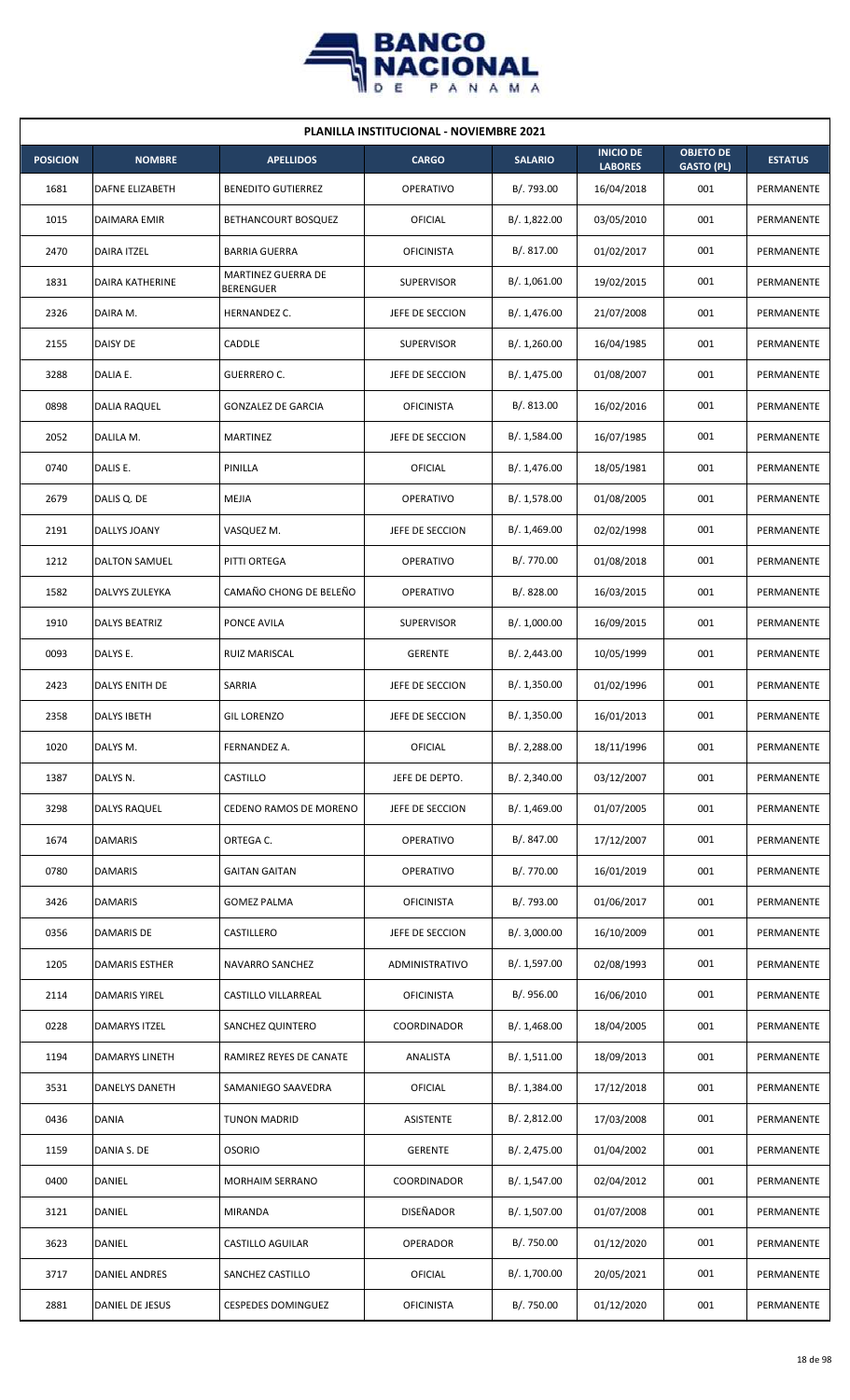

| PLANILLA INSTITUCIONAL - NOVIEMBRE 2021 |                          |                           |                          |                |                                    |                                       |                |  |  |  |
|-----------------------------------------|--------------------------|---------------------------|--------------------------|----------------|------------------------------------|---------------------------------------|----------------|--|--|--|
| <b>POSICION</b>                         | <b>NOMBRE</b>            | <b>APELLIDOS</b>          | <b>CARGO</b>             | <b>SALARIO</b> | <b>INICIO DE</b><br><b>LABORES</b> | <b>OBJETO DE</b><br><b>GASTO (PL)</b> | <b>ESTATUS</b> |  |  |  |
| 3753                                    | DANIEL EDUARDO           | <b>GIRALDO VALDES</b>     | <b>SUBDIRECTOR CAIPI</b> | B/. 1,600.00   | 01/06/2021                         | 001                                   | PERMANENTE     |  |  |  |
| 0929                                    | DANIEL ENRIQUE           | CASTILLERO JULIAO         | <b>OFICINISTA</b>        | B/.1,668.00    | 03/05/2010                         | 001                                   | PERMANENTE     |  |  |  |
| 1793                                    | DANIEL EZEQUIEL          | MELENDEZ FERNANDEZ        | <b>OFICINISTA</b>        | B/. 700.00     | 17/02/2020                         | 001                                   | PERMANENTE     |  |  |  |
| 1406                                    | DANIEL H.                | CHAVEZ                    | <b>OFICINISTA</b>        | B/. 1,485.00   | 16/05/1997                         | 001                                   | PERMANENTE     |  |  |  |
| 2125                                    | <b>DANIEL LAURENCE</b>   | CONNELL MOSQUERA          | ADMINISTRADOR            | B/. 1,350.00   | 16/03/2012                         | 001                                   | PERMANENTE     |  |  |  |
| 1536                                    | DANIEL O.                | <b>FUENTES</b>            | <b>OPERATIVO</b>         | B/. 1,005.00   | 01/12/1984                         | 001                                   | PERMANENTE     |  |  |  |
| 0245                                    | DANIELA LYNETTE          | DURÁN MATA                | ASISTENTE                | B/. 1,550.00   | 06/04/2015                         | 001                                   | PERMANENTE     |  |  |  |
| 2506                                    | <b>DANILO</b>            | MONTENEGRO PINTO          | <b>ADMINISTRADOR</b>     | B/. 955.00     | 18/02/2010                         | 001                                   | PERMANENTE     |  |  |  |
| 0578                                    | DANILO ABEL              | DELGADO ACOSTA            | OFICIAL                  | B/. 1,569.00   | 25/09/2006                         | 001                                   | PERMANENTE     |  |  |  |
| 2315                                    | DANILO ANTERO            | JARAMILLO CHEU            | ADMINISTRADOR            | B/.2,750.00    | 01/02/2011                         | 001                                   | PERMANENTE     |  |  |  |
| 2674                                    | DANILO CARLOS            | <b>TEJEDA MUNOZ</b>       | ARQUITECTO               | B/. 1,400.00   | 16/03/2018                         | 001                                   | PERMANENTE     |  |  |  |
| 2433                                    | DANIS AQUILINO           | <b>CORELLA AVILES</b>     | <b>SUPERVISOR</b>        | B/. 1,071.00   | 16/10/2017                         | 001                                   | PERMANENTE     |  |  |  |
| 0900                                    | DAPHNE LORRAINE          | <b>INGLISH CACERES</b>    | <b>SUPERVISOR</b>        | B/.1,168.00    | 01/07/2012                         | 001                                   | PERMANENTE     |  |  |  |
| 2908                                    | DARIEL JACINTO           | <b>GOMEZ BUSTAMANTE</b>   | <b>INSPECTOR</b>         | B/. 793.00     | 16/11/2017                         | 001                                   | PERMANENTE     |  |  |  |
| 2646                                    | DARINEL ANTONIO          | MONTENEGRO RAMIREZ        | OFICIAL                  | B/. 1,447.00   | 16/10/2017                         | 001                                   | PERMANENTE     |  |  |  |
| 1376                                    | <b>DARIO RAUL</b>        | <b>CASTILLO CABALLERO</b> | JEFE DE DEPTO.           | B/. 2,785.00   | 01/02/2018                         | 001                                   | PERMANENTE     |  |  |  |
| 2830                                    | DARVING ENRIQUE          | <b>GONZALEZ HERRERA</b>   | <b>INSPECTOR</b>         | B/. 989.00     | 01/02/2006                         | 001                                   | PERMANENTE     |  |  |  |
| 2525                                    | <b>DARYELIS YADITZEL</b> | <b>FRANCO PINZON</b>      | <b>OFICINISTA</b>        | B/. 793.00     | 02/05/2018                         | 001                                   | PERMANENTE     |  |  |  |
| 0829                                    | <b>DASHNA KETZALIRIS</b> | <b>GRENALD VALDEZ</b>     | <b>OFICINISTA</b>        | B/. 830.00     | 02/04/2012                         | 001                                   | PERMANENTE     |  |  |  |
| 2456                                    | DAVE LEZDIEL             | <b>ALFONSO</b>            | <b>INSPECTOR</b>         | B/. 750.00     | 16/12/2020                         | 001                                   | PERMANENTE     |  |  |  |
| 1170                                    | DAVID                    | VIQUEZ MEDINA             | <b>GERENTE</b>           | B/.3,064.00    | 16/01/2017                         | 001                                   | PERMANENTE     |  |  |  |
| 3718                                    | DAVID ALEJANDRO          | MONTOYA RODRIGUEZ         | ANALISTA                 | B/. 1,000.00   | 27/05/2021                         | 001                                   | PERMANENTE     |  |  |  |
| 2457                                    | DAVID ALFONSO            | DE GRACIA                 | <b>OFICINISTA</b>        | B/. 810.00     | 06/03/2014                         | 001                                   | PERMANENTE     |  |  |  |
| 0300                                    | DAVID ALFREDO            | CABALLERO APARICIO        | <b>OFICINISTA</b>        | B/. 880.00     | 16/05/2014                         | 001                                   | PERMANENTE     |  |  |  |
| 3690                                    | <b>DAVID ANTONIO</b>     | <b>REYNA MONTECER</b>     | MENSAJERO                | B/.600.00      | 16/04/2021                         | 001                                   | PERMANENTE     |  |  |  |
| 2971                                    | <b>DAVID EDER</b>        | TUÑON VALDES              | <b>GESTOR</b>            | B/. 1,030.00   | 02/01/2019                         | 001                                   | PERMANENTE     |  |  |  |
| 2732                                    | DAVID ENRIQUE            | VALDERRAMA A.             | AUXILIAR                 | B/. 920.00     | 04/03/1996                         | 001                                   | PERMANENTE     |  |  |  |
| 2439                                    | DAVID F.                 | TOSCANO H.                | <b>OFICINISTA</b>        | B/.1,116.00    | 01/02/2000                         | 001                                   | PERMANENTE     |  |  |  |
| 0476                                    | <b>DAYANA</b>            | DE GORDÓN                 | ADMINISTRATIVO           | B/. 1,044.00   | 17/11/2014                         | 001                                   | PERMANENTE     |  |  |  |
| 2516                                    | DAYANA E.                | CARVAJAL J.               | <b>OFICINISTA</b>        | B/. 820.00     | 01/12/2005                         | 001                                   | PERMANENTE     |  |  |  |
| 3457                                    | DAYANA ITZEL             | MUÑOZ SANCHEZ             | ADMINISTRADOR            | B/. 862.00     | 16/06/2017                         | 001                                   | PERMANENTE     |  |  |  |
| 3231                                    | DAYANA MARIELA           | <b>MORENO SAENZ</b>       | ANALISTA                 | B/. 1,061.00   | 10/10/2011                         | 001                                   | PERMANENTE     |  |  |  |
| 1250                                    | DAYANARA LEONORA         | <b>JAEN COOK</b>          | ANALISTA                 | B/. 1,986.00   | 16/06/2017                         | 001                                   | PERMANENTE     |  |  |  |
| 3754                                    | DAYLIN YAMILETH          | COBA ESPINOSA             | <b>OPERATIVO</b>         | B/. 750.00     | 29/06/2021                         | 001                                   | PERMANENTE     |  |  |  |
| 2434                                    | DAYRA IMELDA             | <b>MELENDEZ RIOS</b>      | JEFE DE DEPTO.           | B/. 1,030.00   | 16/08/2018                         | 001                                   | PERMANENTE     |  |  |  |
| 3307                                    | DAYRA M.                 | ORTEGA R.                 | JEFE DE SECCION          | B/. 1,476.00   | 10/02/2005                         | 001                                   | PERMANENTE     |  |  |  |
| 0701                                    | DAYRA M. DE              | SAURI                     | <b>GERENTE</b>           | B/. 3,750.00   | 13/06/2005                         | 001                                   | PERMANENTE     |  |  |  |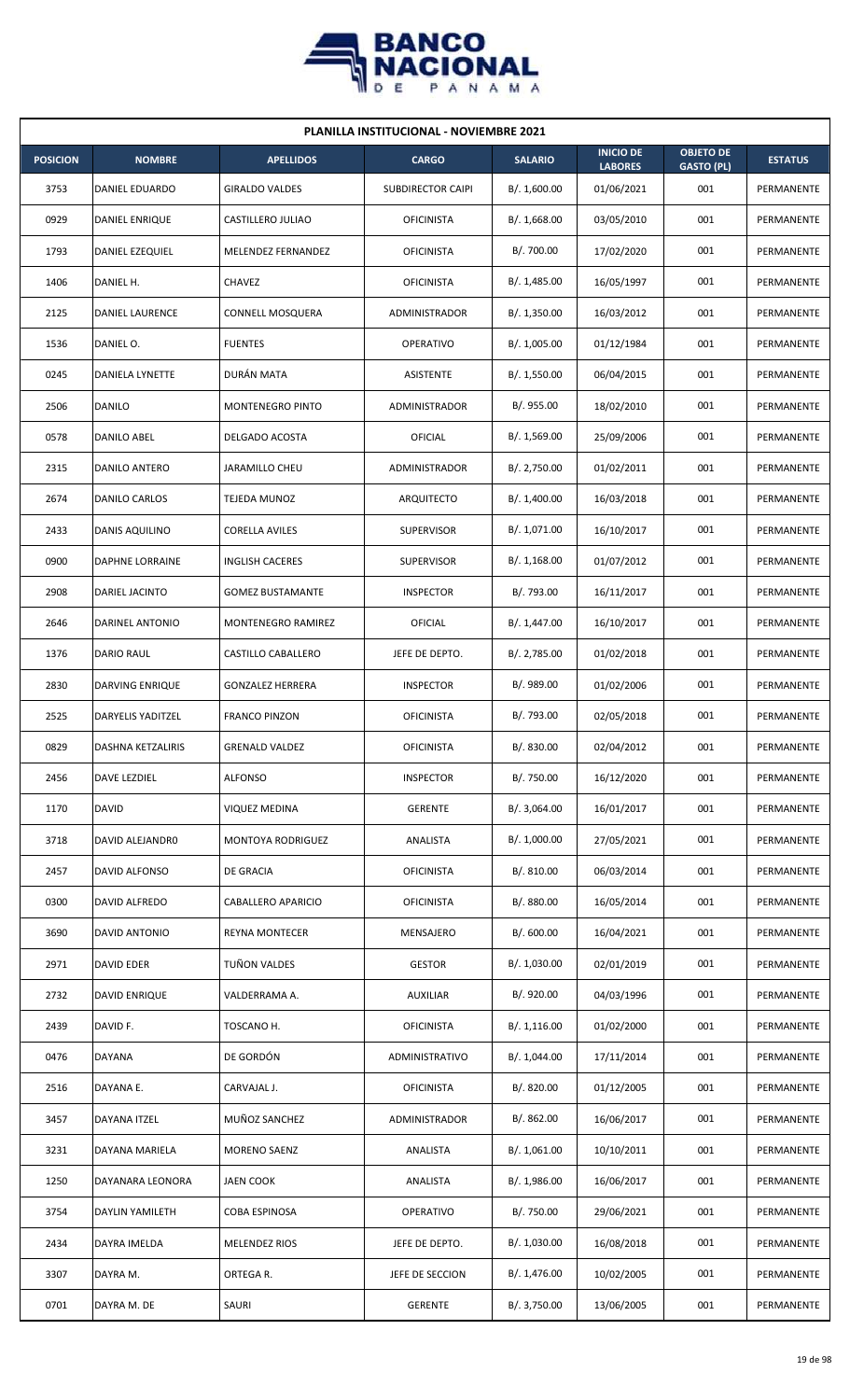

|                 | <b>PLANILLA INSTITUCIONAL - NOVIEMBRE 2021</b> |                          |                   |                |                                    |                                       |                |  |  |  |  |
|-----------------|------------------------------------------------|--------------------------|-------------------|----------------|------------------------------------|---------------------------------------|----------------|--|--|--|--|
| <b>POSICION</b> | <b>NOMBRE</b>                                  | <b>APELLIDOS</b>         | <b>CARGO</b>      | <b>SALARIO</b> | <b>INICIO DE</b><br><b>LABORES</b> | <b>OBJETO DE</b><br><b>GASTO (PL)</b> | <b>ESTATUS</b> |  |  |  |  |
| 1615            | DAYRO D.                                       | CAMPBELL                 | <b>OPERATIVO</b>  | B/. 882.00     | 20/11/2006                         | 001                                   | PERMANENTE     |  |  |  |  |
| 0697            | <b>DAYSI AMARILIS</b>                          | PEREZ CEDENO             | <b>GERENTE</b>    | B/.3,556.00    | 01/02/1996                         | 001                                   | PERMANENTE     |  |  |  |  |
| 2249            | DAYSI DEL CARMEN                               | <b>GUARDIA DUBOIS</b>    | <b>GESTOR</b>     | B/. 925.00     | 18/04/2016                         | 001                                   | PERMANENTE     |  |  |  |  |
| 0689            | DAYSI I.                                       | DE SEDAS                 | <b>ASISTENTE</b>  | B/. 1,300.00   | 01/10/2008                         | 001                                   | PERMANENTE     |  |  |  |  |
| 0392            | DAYSI M.                                       | MORENO M.                | ANALISTA          | B/. 1,051.00   | 24/04/2006                         | 001                                   | PERMANENTE     |  |  |  |  |
| 0588            | <b>DEANIN YARISMETH</b>                        | <b>BERROCAL CLARKE</b>   | OFICIAL           | B/.1,426.00    | 05/08/2013                         | 001                                   | PERMANENTE     |  |  |  |  |
| 0834            | <b>DEBORAH DEL CARMEN</b>                      | <b>LORENZO GUILLEN</b>   | <b>OFICINISTA</b> | B/. 770.00     | 17/09/2018                         | 001                                   | PERMANENTE     |  |  |  |  |
| 1210            | <b>DEIDAD LIRIANA</b>                          | <b>VALDES RODRIGUEZ</b>  | <b>OPERATIVO</b>  | B/. 790.00     | 16/04/2018                         | 001                                   | PERMANENTE     |  |  |  |  |
| 3574            | <b>DEIRA ITZEL</b>                             | CERRUD PEREZ             | <b>SUPERVISOR</b> | B/. 1,236.00   | 03/06/2019                         | 001                                   | PERMANENTE     |  |  |  |  |
| 2123            | <b>DELFINO</b>                                 | MARQUEZ R.               | <b>SUPERVISOR</b> | B/. 1,210.00   | 16/05/1984                         | 001                                   | PERMANENTE     |  |  |  |  |
| 0801            | <b>DELIA ITZEL</b>                             | ROVIRA AGUIRRE           | <b>SUPERVISOR</b> | B/. 836.00     | 19/09/2012                         | 001                                   | PERMANENTE     |  |  |  |  |
| 1147            | <b>DELIA YARIELA</b>                           | URRIOLA CORONADO         | JEFE DE SECCION   | B/. 1,391.00   | 02/07/2019                         | 001                                   | PERMANENTE     |  |  |  |  |
| 0577            | <b>DELIS ISABEL</b>                            | SUIRA SANCHEZ            | OFICIAL           | B/. 1,518.00   | 02/01/2014                         | 001                                   | PERMANENTE     |  |  |  |  |
| 3755            | <b>DELVIS DELANO</b>                           | <b>MAXWELL RODRIGUEZ</b> | <b>INSPECTOR</b>  | B/. 750.00     | 01/06/2021                         | 001                                   | PERMANENTE     |  |  |  |  |
| 2746            | <b>DEMETRIO ALFREDO</b>                        | <b>QUINTERO SANTOS</b>   | <b>INSPECTOR</b>  | B/.864.00      | 01/10/2010                         | 001                                   | PERMANENTE     |  |  |  |  |
| 0224            | DENIA E.                                       | SEGURA T.                | <b>OFICIAL</b>    | B/.1,350.00    | 23/07/2007                         | 001                                   | PERMANENTE     |  |  |  |  |
| 1393            | <b>DENIA VICTORIA</b>                          | MOSCOSO CASTILLO         | JEFE DE DEPTO.    | B/.2,500.00    | 01/03/2021                         | 001                                   | PERMANENTE     |  |  |  |  |
| 1577            | <b>DENIER</b>                                  | GALAGARZA                | <b>OPERATIVO</b>  | B/. 1,090.00   | 16/01/2004                         | 001                                   | PERMANENTE     |  |  |  |  |
| 0912            | DENIS A.                                       | CASTILLO V.              | <b>OFICINISTA</b> | B/. 1,133.00   | 24/04/2006                         | 001                                   | PERMANENTE     |  |  |  |  |
| 1806            | <b>DENIS MARIA</b>                             | <b>FLORES ODA</b>        | <b>OFICINISTA</b> | B/. 790.00     | 02/07/2018                         | 001                                   | PERMANENTE     |  |  |  |  |
| 1495            | <b>DENIS MILAGROS</b>                          | CASTILLO CASTILLO        | <b>OPERATIVO</b>  | B/. 902.00     | 19/02/2015                         | 001                                   | PERMANENTE     |  |  |  |  |
| 3142            | <b>DENIS YESENIA</b>                           | <b>UMANZOR ARCIA</b>     | ANALISTA          | B/. 2,207.00   | 02/10/2017                         | 001                                   | PERMANENTE     |  |  |  |  |
| 0917            | <b>DENISSE</b>                                 | <b>GUTIERREZ SUIRA</b>   | <b>SUPERVISOR</b> | B/. 1,000.00   | 01/09/2009                         | 001                                   | PERMANENTE     |  |  |  |  |
| 3777            | <b>DENYS NEREYDA</b>                           | JORDAN DE ORTIZ          | <b>OFICIAL</b>    | B/. 1,500.00   | 16/06/2021                         | 003                                   | CONTINGENTE    |  |  |  |  |
| 3202            | <b>DESSIREE</b>                                | DE LEON                  | ASISTENTE         | B/. 2,727.00   | 08/02/2007                         | 001                                   | PERMANENTE     |  |  |  |  |
| 1257            | <b>DESSIREE ZAYBETH</b>                        | CAMAÑO GUARDIA           | ANALISTA          | B/. 1,505.00   | 16/11/2010                         | 001                                   | PERMANENTE     |  |  |  |  |
| 1944            | <b>DEVICK JOENNY</b>                           | HIM PACHON               | <b>OFICINISTA</b> | B/. 810.00     | 01/02/2017                         | 001                                   | PERMANENTE     |  |  |  |  |
| 0568            | DEXI E.                                        | MARTINEZ Z.              | OFICIAL           | B/. 1,907.00   | 02/05/2000                         | 001                                   | PERMANENTE     |  |  |  |  |
| 0842            | DEYANIRA DEL CARMEN                            | SAMUDIO GONZALEZ         | <b>OFICINISTA</b> | B/. 843.00     | 02/03/2009                         | 001                                   | PERMANENTE     |  |  |  |  |
| 0843            | DEYLA ESTHER                                   | <b>VALDES QUINTERO</b>   | <b>OFICINISTA</b> | B/. 796.00     | 16/08/2017                         | 001                                   | PERMANENTE     |  |  |  |  |
| 1472            | DEYRA DEL C.                                   | ESPINO P.                | OPERATIVO         | B/. 1,254.00   | 06/08/2004                         | 001                                   | PERMANENTE     |  |  |  |  |
| 2479            | <b>DEYSI</b>                                   | <b>FLORES G.</b>         | <b>OFICINISTA</b> | B/. 850.00     | 08/01/2008                         | 001                                   | PERMANENTE     |  |  |  |  |
| 0885            | <b>DEYSI YAMILETH</b>                          | RODRIGUEZ TUÑON          | <b>OFICINISTA</b> | B/. 750.00     | 18/08/2021                         | 001                                   | PERMANENTE     |  |  |  |  |
| 1524            | DHARMA D.                                      | <b>BARKER</b>            | <b>OPERATIVO</b>  | B/. 993.00     | 01/12/2006                         | 001                                   | PERMANENTE     |  |  |  |  |
| 1023            | DIANA CAROLINA                                 | RIVERA PEREZ             | OFICIAL           | B/. 1,384.00   | 18/03/2019                         | 001                                   | PERMANENTE     |  |  |  |  |
| 0406            | <b>DIANA CLAIRESSE</b>                         | <b>CANIZALES HURTADO</b> | JEFE DE DEPTO.    | B/.2,455.00    | 12/04/2011                         | 001                                   | PERMANENTE     |  |  |  |  |
| 1601            | DIANABEL DEL CARMEN                            | <b>MARCIAGA TREJOS</b>   | OPERATIVO         | B/. 817.00     | 16/05/2014                         | 001                                   | PERMANENTE     |  |  |  |  |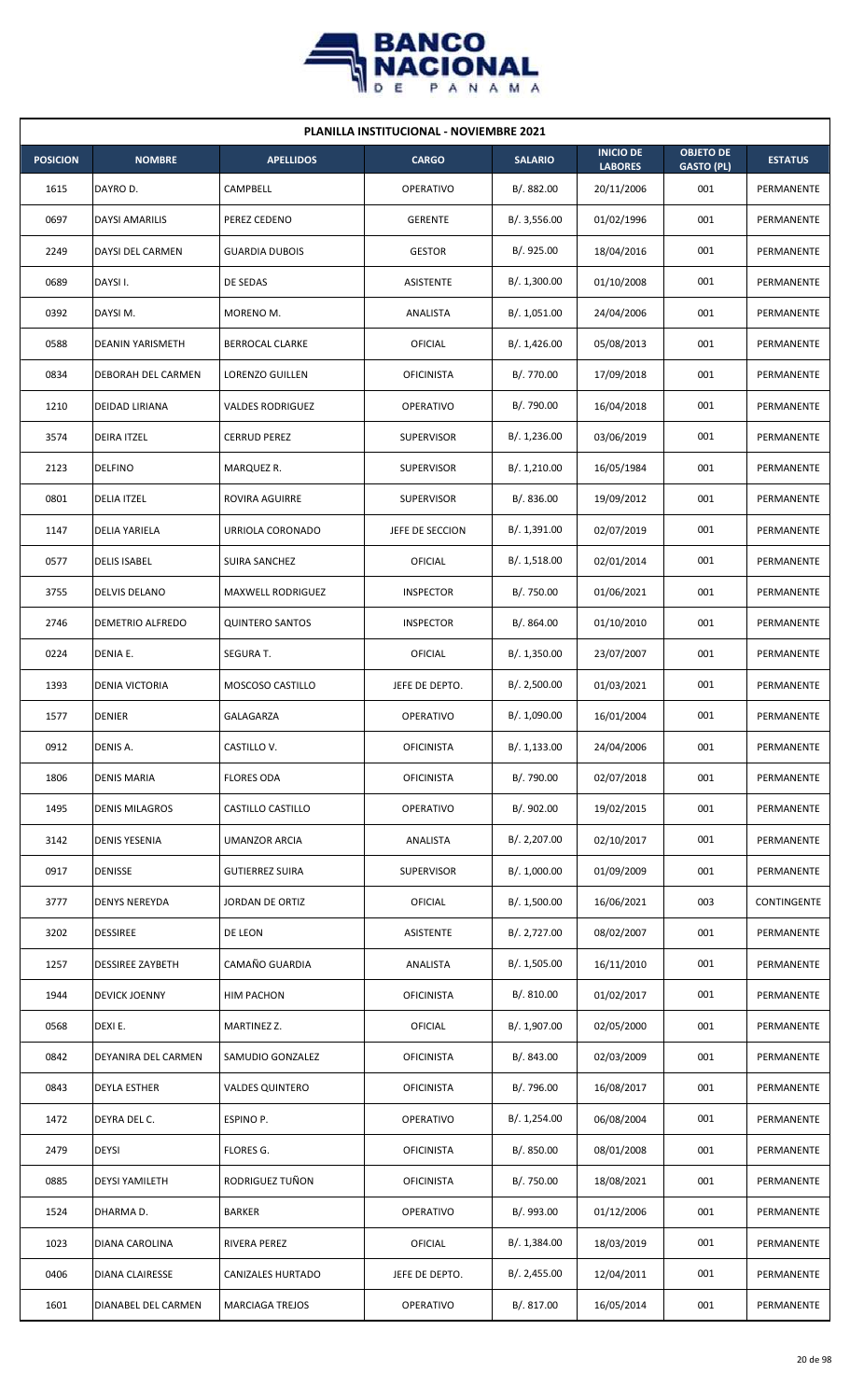

| <b>PLANILLA INSTITUCIONAL - NOVIEMBRE 2021</b> |                          |                          |                   |                |                                    |                                       |                |  |  |  |
|------------------------------------------------|--------------------------|--------------------------|-------------------|----------------|------------------------------------|---------------------------------------|----------------|--|--|--|
| <b>POSICION</b>                                | <b>NOMBRE</b>            | <b>APELLIDOS</b>         | <b>CARGO</b>      | <b>SALARIO</b> | <b>INICIO DE</b><br><b>LABORES</b> | <b>OBJETO DE</b><br><b>GASTO (PL)</b> | <b>ESTATUS</b> |  |  |  |
| 0884                                           | <b>DIANELVIS STEFANY</b> | <b>GUEVARA GONZALEZ</b>  | <b>OFICINISTA</b> | B/. 793.00     | 01/03/2018                         | 001                                   | PERMANENTE     |  |  |  |
| 0131                                           | DIBETH D. DE             | <b>ISOS</b>              | <b>GERENTE</b>    | B/.2,625.00    | 16/01/1996                         | 001                                   | PERMANENTE     |  |  |  |
| 0047                                           | DIDIMO JUAN CARLOS       | DONOSO DELGADO           | <b>OFICINISTA</b> | B/. 750.00     | 16/06/2020                         | 001                                   | PERMANENTE     |  |  |  |
| 0138                                           | DIDIMO ROLDAN            | SIERRA AVILA             | JEFE DE DEPTO.    | B/. 2,878.00   | 16/05/2018                         | 001                                   | PERMANENTE     |  |  |  |
| 0804                                           | DIEGO ALBERTO            | RIOS GONZALEZ            | <b>SUPERVISOR</b> | B/0.813.00     | 18/04/2011                         | 001                                   | PERMANENTE     |  |  |  |
| 2909                                           | DIEGO GABRIEL            | <b>MORRISON MORALES</b>  | <b>INSPECTOR</b>  | B/. 790.00     | 01/12/2017                         | 001                                   | PERMANENTE     |  |  |  |
| 3791                                           | DIEGO IVAN               | ZUÑIGA OLIVEROS          | <b>OFICINISTA</b> | B/. 750.00     | 08/07/2021                         | 001                                   | PERMANENTE     |  |  |  |
| 3804                                           | DIEGO ROMAN              | <b>MORAN CARRION</b>     | INGENIERO         | B/. 1,350.00   | 30/07/2021                         | 001                                   | PERMANENTE     |  |  |  |
| 2108                                           | DIENIKA ESTHER           | RIVEROL DE JUSTO         | JEFE DE SECCION   | B/. 1,623.00   | 17/10/2016                         | 001                                   | PERMANENTE     |  |  |  |
| 1986                                           | <b>DIGNA ABELIDETH</b>   | ALBERDA PEREZ            | <b>ASISTENTE</b>  | B/. 1,000.00   | 01/12/2016                         | 001                                   | PERMANENTE     |  |  |  |
| 1713                                           | <b>DILCIA EDITH</b>      | WONG BLANCO              | <b>OPERATIVO</b>  | B/. 796.00     | 07/11/2017                         | 001                                   | PERMANENTE     |  |  |  |
| 1794                                           | DILEIKA DAYASMIRA        | HERRERA DE MUÑOZ         | <b>OFICINISTA</b> | B/.1,066.00    | 06/06/2013                         | 001                                   | PERMANENTE     |  |  |  |
| 0041                                           | DILIA DEL C.             | <b>REYES</b>             | ASISTENTE         | B/. 1,769.00   | 03/07/2006                         | 001                                   | PERMANENTE     |  |  |  |
| 2473                                           | DILVIA RAFAELA           | <b>CORONEL RIOS</b>      | <b>OFICINISTA</b> | B/. 927.00     | 01/09/2003                         | 001                                   | PERMANENTE     |  |  |  |
| 2281                                           | <b>DIMAS</b>             | VARONA CACERES           | JEFE DE DEPTO.    | B/.2,209.00    | 01/09/1983                         | 001                                   | PERMANENTE     |  |  |  |
| 0564                                           | DIMAS ANTONIO            | RODRIGUEZ DIAZ           | OFICIAL           | B/.1,384.00    | 01/08/2018                         | 001                                   | PERMANENTE     |  |  |  |
| 2792                                           | DIMAS GABRIEL            | <b>GONZALEZ GONZALEZ</b> | <b>INSPECTOR</b>  | B/. 817.00     | 16/12/2016                         | 001                                   | PERMANENTE     |  |  |  |
| 0373                                           | DINA JACKELINE           | <b>CERVERA DOMINGUEZ</b> | JEFE DE SECCION   | B/. 1,476.00   | 16/09/2011                         | 001                                   | PERMANENTE     |  |  |  |
| 2958                                           | <b>DIOMEDES</b>          | <b>CAMPOS WATTS</b>      | <b>GESTOR</b>     | B/. 790.00     | 18/04/2016                         | 001                                   | PERMANENTE     |  |  |  |
| 1768                                           | <b>DIONICIA</b>          | <b>CRUZ NAVARRO</b>      | <b>OFICINISTA</b> | B/. 868.00     | 18/04/2005                         | 001                                   | PERMANENTE     |  |  |  |
| 0861                                           | <b>DIOSELINA</b>         | PIMENTEL HERRERA         | JEFE DE SECCION   | B/.1,350.00    | 16/08/2012                         | 001                                   | PERMANENTE     |  |  |  |
| 1893                                           | DOLCA IRASEMA            | PINZON DE GONZALEZ       | <b>OFICINISTA</b> | B/. 1,060.00   | 01/02/2013                         | 001                                   | PERMANENTE     |  |  |  |
| 3539                                           | DOMINGO ALEXIS           | TEJEIRA VEGA             | OFICIAL           | B/. 1,500.00   | 16/04/2019                         | 001                                   | PERMANENTE     |  |  |  |
| 0055                                           | DORALIS LILIBETH         | ARROYO MORENO            | <b>GERENTE</b>    | B/. 2,450.00   | 06/09/2010                         | 001                                   | PERMANENTE     |  |  |  |
| 1659                                           | DORALIS YANETH           | MARCIAGA ORTEGA DE LOPEZ | <b>OFICINISTA</b> | B/. 822.00     | 16/08/2013                         | 001                                   | PERMANENTE     |  |  |  |
| 3833                                           | <b>DORIAGNA</b>          | RENTERIA TROYA           | <b>OPERATIVO</b>  | B/. 650.00     | 06/09/2021                         | 001                                   | PERMANENTE     |  |  |  |
| 1473                                           | DORIS E.                 | <b>BATISTA S.</b>        | <b>OPERATIVO</b>  | B/.1,310.00    | 01/08/1994                         | 001                                   | PERMANENTE     |  |  |  |
| 2214                                           | DORIS E.                 | CALDERON AVILA           | OFICIAL           | B/. 1,731.00   | 17/04/2000                         | 001                                   | PERMANENTE     |  |  |  |
| 2638                                           | <b>DORIS ENITH</b>       | <b>MADRID SANCHEZ</b>    | <b>SUPERVISOR</b> | B/.1,640.00    | 02/07/2019                         | 001                                   | PERMANENTE     |  |  |  |
| 0096                                           | <b>DORIS ITZEL</b>       | SANTAMARIA GAITAN        | <b>GERENTE</b>    | B/. 2,701.00   | 16/07/1993                         | 001                                   | PERMANENTE     |  |  |  |
| 0169                                           | DORIS IVONE              | SALVATIERRA ARREDONDO    | <b>ABOGADO</b>    | B/. 1,530.00   | 02/09/2013                         | 001                                   | PERMANENTE     |  |  |  |
| 3483                                           | DORIS MARYLIN            | <b>GONZALEZ GONZALEZ</b> | <b>OFICINISTA</b> | B/. 770.00     | 01/10/2018                         | 001                                   | PERMANENTE     |  |  |  |
| 1206                                           | <b>DORIS YARINETH</b>    | <b>BATISTA MORENO</b>    | ADMINISTRATIVO    | B/.1,622.00    | 13/12/2004                         | 001                                   | PERMANENTE     |  |  |  |
| 1665                                           | <b>DORISELL</b>          | LUCERO VILLARREAL        | <b>OPERATIVO</b>  | B/. 820.00     | 01/02/2014                         | 001                                   | PERMANENTE     |  |  |  |
| 1814                                           | DORIVEL DEL CARMEN       | SAENZ VERGARA            | <b>OFICINISTA</b> | B/. 796.00     | 16/02/2018                         | 001                                   | PERMANENTE     |  |  |  |
| 2767                                           | <b>DUAYD DANIEEL</b>     | SAAVEDRA NORIEGA         | <b>INSPECTOR</b>  | B/. 828.00     | 17/03/2014                         | 001                                   | PERMANENTE     |  |  |  |
| 1587                                           | DUNESHTKA JOANE          | <b>MONGE</b>             | <b>SUPERVISOR</b> | B/. 1,000.00   | 01/07/2010                         | 001                                   | PERMANENTE     |  |  |  |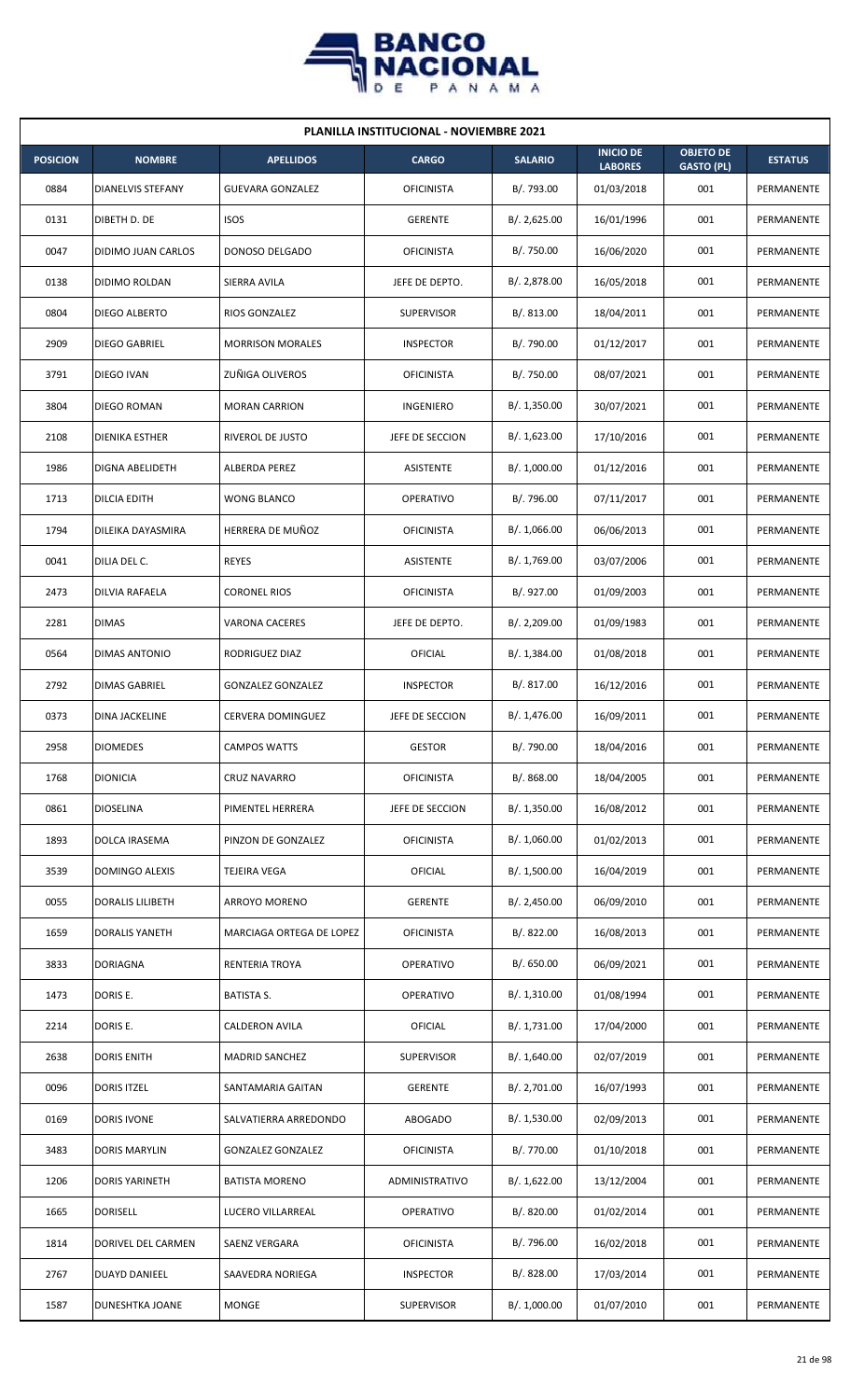

| <b>PLANILLA INSTITUCIONAL - NOVIEMBRE 2021</b> |                         |                           |                   |                |                                    |                                       |                |  |  |  |
|------------------------------------------------|-------------------------|---------------------------|-------------------|----------------|------------------------------------|---------------------------------------|----------------|--|--|--|
| <b>POSICION</b>                                | <b>NOMBRE</b>           | <b>APELLIDOS</b>          | <b>CARGO</b>      | <b>SALARIO</b> | <b>INICIO DE</b><br><b>LABORES</b> | <b>OBJETO DE</b><br><b>GASTO (PL)</b> | <b>ESTATUS</b> |  |  |  |
| 3238                                           | <b>EBONY ITZEL</b>      | PENA CASTILLO             | <b>OFICINISTA</b> | B/. 793.00     | 16/04/2018                         | 001                                   | PERMANENTE     |  |  |  |
| 0249                                           | EDA                     | <b>ARIAS PRECIADO</b>     | ADMINISTRATIVO    | B/.925.00      | 08/04/1985                         | 001                                   | PERMANENTE     |  |  |  |
| 0344                                           | EDANELLY                | CABALLERO GAITÁN          | <b>GERENTE</b>    | B/. 3,405.00   | 01/02/2013                         | 001                                   | PERMANENTE     |  |  |  |
| 1994                                           | EDDA Y.                 | GARCIA G.                 | ASISTENTE         | B/.1,103.00    | 16/09/2003                         | 001                                   | PERMANENTE     |  |  |  |
| 2338                                           | EDDA YARIBETH           | PINZON JUAREZ DE GALLARDO | <b>SUPERVISOR</b> | B/. 1,536.00   | 01/03/2002                         | 001                                   | PERMANENTE     |  |  |  |
| 0580                                           | <b>EDGAR ABDIEL</b>     | <b>GONZALEZ VELASQUEZ</b> | OFICIAL           | B/.1,426.00    | 16/05/2018                         | 001                                   | PERMANENTE     |  |  |  |
| 2754                                           | <b>EDGAR ANTONIO</b>    | CASTILLO GUZMAN           | <b>INSPECTOR</b>  | B/. 820.00     | 18/07/2016                         | 001                                   | PERMANENTE     |  |  |  |
| 2856                                           | <b>EDGAR EDIER</b>      | ALVAREZ GONZALEZ          | <b>INSPECTOR</b>  | B/. 817.00     | 12/04/2011                         | 001                                   | PERMANENTE     |  |  |  |
| 0944                                           | <b>EDGAR ENRIQUE</b>    | CHAVEZ ESPINOZA           | AVALUADOR         | B/. 1,704.00   | 16/10/2000                         | 001                                   | PERMANENTE     |  |  |  |
| 1826                                           | EDGAR FABIO             | <b>APARICIO ESPINOSA</b>  | ASISTENTE         | B/. 1,000.00   | 16/05/2017                         | 001                                   | PERMANENTE     |  |  |  |
| 2697                                           | <b>EDGAR GENEROSO</b>   | <b>OBON TOSCANO</b>       | ADMINISTRADOR     | B/. 2,516.00   | 18/10/2010                         | 001                                   | PERMANENTE     |  |  |  |
| 2966                                           | EDGAR J.                | <b>IVALDY</b>             | OPERADOR          | B/. 820.00     | 03/12/2007                         | 001                                   | PERMANENTE     |  |  |  |
| 2895                                           | <b>EDGAR NORIEL</b>     | <b>MARIN WEST</b>         | <b>INSPECTOR</b>  | B/. 976.00     | 02/01/1992                         | 001                                   | PERMANENTE     |  |  |  |
| 2017                                           | <b>EDGAR ORIEL</b>      | <b>HERRERA SANCHEZ</b>    | OFICIAL           | B/.1,518.00    | 01/09/2016                         | 001                                   | PERMANENTE     |  |  |  |
| 3092                                           | <b>EDGARDO</b>          | <b>FIGUEROA MORENO</b>    | JEFE DE DEPTO.    | B/.1,848.00    | 02/05/2000                         | 001                                   | PERMANENTE     |  |  |  |
| 2946                                           | EDGARDO A.              | AVILA M.                  | CONDUCTOR         | B/. 816.00     | 19/05/1986                         | 001                                   | PERMANENTE     |  |  |  |
| 0340                                           | EDGARDO A.              | PINZON C.                 | <b>GERENTE</b>    | B/. 3,391.00   | 01/11/1989                         | 001                                   | PERMANENTE     |  |  |  |
| 2801                                           | <b>EDGARDO ALCIDES</b>  | DELGADO LOPEZ             | <b>INSPECTOR</b>  | B/. 842.00     | 02/03/2009                         | 001                                   | PERMANENTE     |  |  |  |
| 3653                                           | <b>EDGARDO ANTONIO</b>  | <b>GARCIA FIGUEROA</b>    | ANALISTA          | B/. 2,350.00   | 16/03/2021                         | 001                                   | PERMANENTE     |  |  |  |
| 1542                                           | EDGARDO DAVID           | YOUNG MARIN               | <b>OFICINISTA</b> | B/. 965.00     | 16/08/2002                         | 001                                   | PERMANENTE     |  |  |  |
| 0933                                           | <b>EDGARDO ELIESER</b>  | <b>ESPINOSA SANTOS</b>    | ASISTENTE         | B/. 1,500.00   | 17/03/2014                         | 001                                   | PERMANENTE     |  |  |  |
| 0552                                           | EDGARDO JAVIER          | <b>ESPINO GONZALEZ</b>    | OFICIAL           | B/. 1,483.00   | 16/03/2009                         | 001                                   | PERMANENTE     |  |  |  |
| 2579                                           | <b>EDILBERTO</b>        | <b>GONZALEZ SANDOVAL</b>  | <b>TECNICO</b>    | B/. 1,421.00   | 16/11/2007                         | 001                                   | PERMANENTE     |  |  |  |
| 2602                                           | <b>EDILBERTO ABDIEL</b> | CEDEÑO LOMBA              | ANALISTA          | B/. 1,082.00   | 01/07/2015                         | 001                                   | PERMANENTE     |  |  |  |
| 2643                                           | <b>EDILBERTO ABEL</b>   | <b>TAPIERO ROBINSON</b>   | <b>GERENTE</b>    | B/.3,500.00    | 04/10/2021                         | 001                                   | PERMANENTE     |  |  |  |
| 1862                                           | <b>EDILBERTO ISMAEL</b> | MACRE TEJEIRA             | OFICINISTA        | B/. 813.00     | 13/05/2013                         | 001                                   | PERMANENTE     |  |  |  |
| 1403                                           | EDILMA                  | CHÁVEZ DE VASQUEZ         | ADMINISTRATIVO    | B/.1,672.00    | 01/06/2016                         | 001                                   | PERMANENTE     |  |  |  |
| 0781                                           | EDILMA MARLENIS         | <b>GONZALEZ MARTINEZ</b>  | <b>OFICINISTA</b> | B/. 827.00     | 03/06/2013                         | 001                                   | PERMANENTE     |  |  |  |
| 3306                                           | <b>EDILSAMALIS</b>      | <b>CORTEZ MEDINA</b>      | JEFE DE SECCION   | B/. 1,592.00   | 16/02/2000                         | 001                                   | PERMANENTE     |  |  |  |
| 2592                                           | EDISA ENEREIDA          | DOMINGUEZ GUTIERREZ       | ADMINISTRATIVO    | B/. 1,584.00   | 16/01/2018                         | 001                                   | PERMANENTE     |  |  |  |
| 1120                                           | <b>EDISON ABDIEL</b>    | <b>MARTINEZ CEBALLOS</b>  | <b>OFICIAL</b>    | B/. 3,000.00   | 18/04/2011                         | 001                                   | PERMANENTE     |  |  |  |
| 1351                                           | <b>EDITH ARACELIS</b>   | SALAZAR GUEVARA           | JEFE DE DEPTO.    | B/.2,100.00    | 07/11/2017                         | 001                                   | PERMANENTE     |  |  |  |
| 1769                                           | EDITH EDILMA            | LOPEZ ATENCIO             | <b>OFICINISTA</b> | B/. 843.00     | 01/12/2005                         | 001                                   | PERMANENTE     |  |  |  |
| 0879                                           | <b>EDITH ESTHER</b>     | DE LA CRUZ ESCUDERO       | JEFE DE SECCION   | B/.1,350.00    | 25/03/2013                         | 001                                   | PERMANENTE     |  |  |  |
| 1453                                           | <b>EDITH ISOLINA</b>    | NAVARRO SAEZ              | OPERATIVO         | B/. 1,427.00   | 01/03/1995                         | 001                                   | PERMANENTE     |  |  |  |
| 1998                                           | <b>EDMILY JOSSELIN</b>  | <b>MORALES TORRES</b>     | ASISTENTE         | B/. 1,093.00   | 01/07/2016                         | 001                                   | PERMANENTE     |  |  |  |
| 0706                                           | <b>EDMUNDO RAFAEL</b>   | <b>QUIROZ BEITIA</b>      | <b>GERENTE</b>    | B/. 3,750.00   | 16/09/2013                         | 001                                   | PERMANENTE     |  |  |  |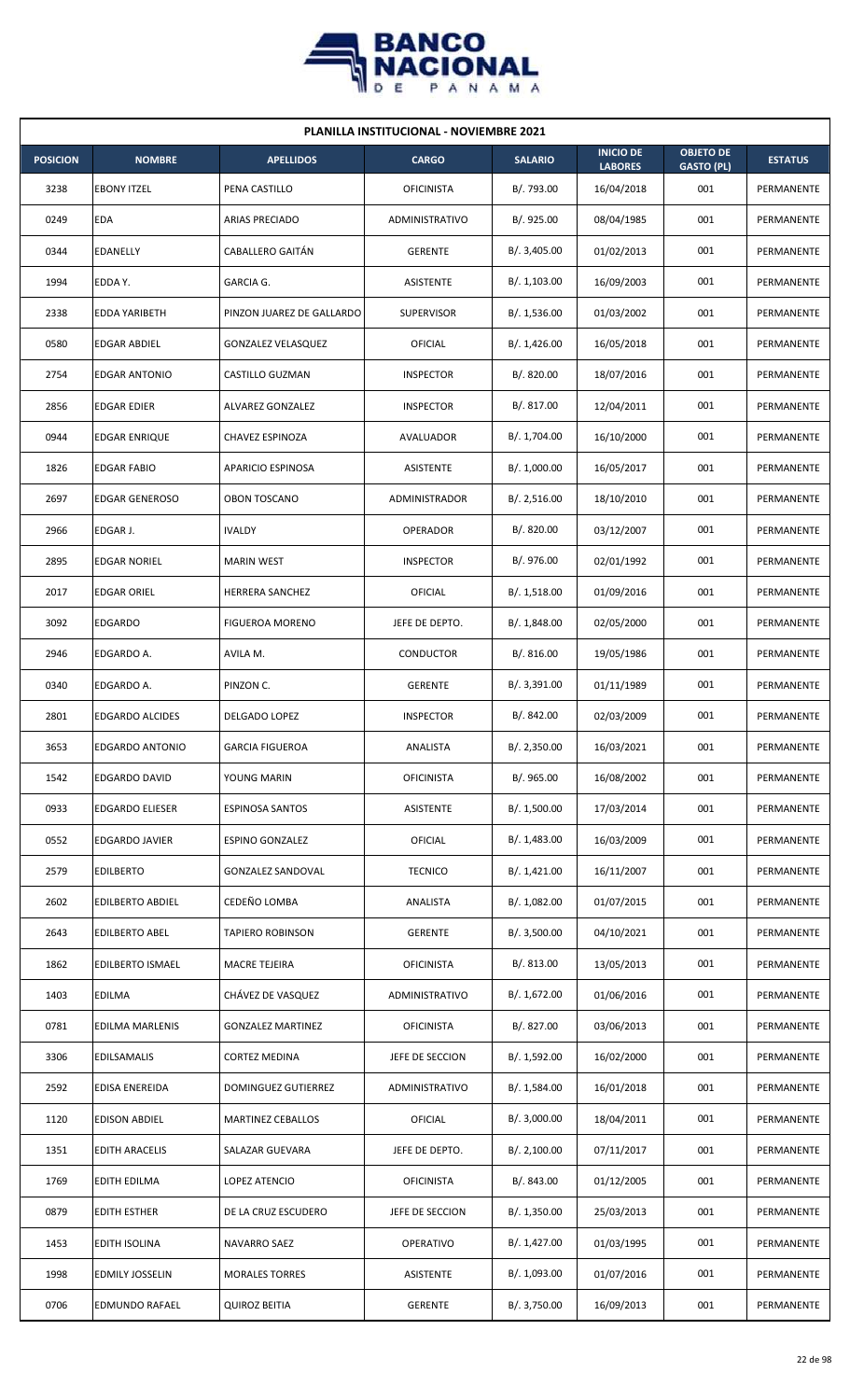

| <b>PLANILLA INSTITUCIONAL - NOVIEMBRE 2021</b> |                         |                            |                     |                |                                    |                                       |                   |  |  |  |
|------------------------------------------------|-------------------------|----------------------------|---------------------|----------------|------------------------------------|---------------------------------------|-------------------|--|--|--|
| <b>POSICION</b>                                | <b>NOMBRE</b>           | <b>APELLIDOS</b>           | <b>CARGO</b>        | <b>SALARIO</b> | <b>INICIO DE</b><br><b>LABORES</b> | <b>OBJETO DE</b><br><b>GASTO (PL)</b> | <b>ESTATUS</b>    |  |  |  |
| 1150                                           | <b>EDNITA NEREYDA</b>   | BEDOYA WILSON DE PINZON    | <b>GERENTE</b>      | B/.3,000.00    | 12/04/2011                         | 001                                   | PERMANENTE        |  |  |  |
| 3016                                           | EDUARD ALEXANDER        | DE LEON CASTILLO           | <b>TECNICO</b>      | B/.721.00      | 01/11/2018                         | 001                                   | PERMANENTE        |  |  |  |
| 0036                                           | EDUARDA S. DE           | <b>FLORES</b>              | ASISTENTE           | B/. 1,531.00   | 16/06/1997                         | 001                                   | PERMANENTE        |  |  |  |
| 3654                                           | <b>EDUARDO</b>          | <b>CACERES PEREZ</b>       | <b>ESPECIALISTA</b> | B/.2,000.00    | 16/03/2021                         | 001                                   | PERMANENTE        |  |  |  |
| 0057                                           | <b>EDUARDO</b>          | ALVARADO DEL ROSARIO       | <b>TECNICO</b>      | B/. 1,000.00   | 26/08/2021                         | 001                                   | PERMANENTE        |  |  |  |
| 3289                                           | EDUARDO A.              | QUIJANO C.                 | JEFE DE SECCION     | B/. 1,685.00   | 04/05/1981                         | 001                                   | PERMANENTE        |  |  |  |
| 1051                                           | EDUARDO ANTONIO         | PASCUAL JAEN               | OFICIAL             | B/.2,177.00    | 03/05/2011                         | 001                                   | PERMANENTE        |  |  |  |
| 0975                                           | EDUARDO ANTONIO         | ORTEGA LUNA                | <b>GERENTE</b>      | B/. 3,750.00   | 01/12/2015                         | 001                                   | PERMANENTE        |  |  |  |
| 3575                                           | EDUARDO ANTONIO         | <b>RODRIGUEZ BRYAN</b>     | <b>INSPECTOR</b>    | B/. 770.00     | 17/06/2019                         | 001                                   | PERMANENTE        |  |  |  |
| 1827                                           | EDUARDO ANTONIO         | PEREZ DAWSON               | <b>OFICINISTA</b>   | B/. 790.00     | 16/03/2018                         | 001                                   | PERMANENTE        |  |  |  |
| 2887                                           | EDUARDO ANTONIO         | ADAMSON HUDSON             | <b>INSPECTOR</b>    | B/. 902.00     | 03/05/2010                         | 001                                   | PERMANENTE        |  |  |  |
| 0259                                           | <b>EDUARDO C</b>        | <b>ALLEN</b>               | <b>OFICINISTA</b>   | B/. 1,035.00   | 01/04/1981                         | 001                                   | PERMANENTE        |  |  |  |
| 0016                                           | EDUARDO E.              | ARIAS ALVAREZ              | <b>GERENTE</b>      | B/. 3,471.00   | 27/10/2004                         | 001                                   | PERMANENTE        |  |  |  |
| 3245                                           | <b>EDUARDO ENRIQUE</b>  | CABALLERO CAMARGO          | AVALUADOR           | B/. 1,640.00   | 01/06/2017                         | 001                                   | PERMANENTE        |  |  |  |
| 2787                                           | <b>EDUARDO ENRIQUE</b>  | <b>GONZALEZ CEDENO</b>     | <b>OFICINISTA</b>   | B/. 876.00     | 01/09/2003                         | 001                                   | PERMANENTE        |  |  |  |
| 3251                                           | <b>EDUARDO ENRIQUE</b>  | <b>MENDEZ SPENCER</b>      | ANALISTA            | B/. 1,700.00   | 16/12/2020                         | 001                                   | PERMANENTE        |  |  |  |
| 2877                                           | <b>EDUARDO GILBERTO</b> | SANTIMATEO PEREZ           | <b>AUXILIAR</b>     | B/.800.00      | 01/10/2013                         | 001                                   | PERMANENTE        |  |  |  |
| 3719                                           | <b>EDUARDO MIGUEL</b>   | DE MENA RUFFO              | ANALISTA            | B/. 1,750.00   | 03/05/2021                         | 001                                   | PERMANENTE        |  |  |  |
| 0175                                           | EDUARDO RICARDO         | <b>FERGUSON CHAMBONNET</b> | JEFE DE DEPTO.      | B/.3,000.00    | 01/01/2011                         | 001                                   | PERMANENTE        |  |  |  |
| 2620                                           | <b>EDUARDO WINSTON</b>  | ASH RODRIGUEZ              | <b>OFICIAL</b>      | B/. 1,505.00   | 06/11/2012                         | 001                                   | PERMANENTE        |  |  |  |
| 2910                                           | EDUARDO YOEL            | MONTILLA LOPEZ             | <b>INSPECTOR</b>    | B/. 793.00     | 16/08/2017                         | 001                                   | PERMANENTE        |  |  |  |
| 2782                                           | EDWAR I.                | RODRIGUEZ P.               | <b>INSPECTOR</b>    | B/. 824.00     | 18/05/2009                         | 001                                   | PERMANENTE        |  |  |  |
| 0318                                           | EDWARD ALEXANDER        | <b>AVILA RODRIGUEZ</b>     | ANALISTA            | B/. 850.00     | 16/02/2016                         | 001                                   | PERMANENTE        |  |  |  |
| 3011                                           | EDWARD E.               | SANCHEZ C.                 | TRABAJADOR MANUAL   | B/. 680.00     | 07/09/2009                         | 001                                   | PERMANENTE        |  |  |  |
| 1056                                           | EDWARD E.               | ARAUZ S.                   | <b>OFICIAL</b>      | B/. 1,899.00   | 17/11/2008                         | 001                                   | PERMANENTE        |  |  |  |
| 0643                                           | EDWIN                   | ARROCHA M.                 | SUPERVISOR          | B/.1,880.00    | 16/09/2009                         | 001                                   | PERMANENTE        |  |  |  |
| 2661                                           | EDWIN ALBERTO           | MARTÍNEZ MORÓN             | ADMINISTRADOR       | B/.3,000.00    | 16/11/2017                         | 001                                   | PERMANENTE        |  |  |  |
| 1185                                           | EDWIN ALBERTO           | CORDOBA GONZALEZ           | ADMINISTRATIVO      | B/. 1,739.00   | 01/03/2011                         | 001                                   | PERMANENTE        |  |  |  |
| 2772                                           | EDWIN ARIEL             | ARROYO E.                  | <b>INSPECTOR</b>    | B/. 1,050.00   | 17/04/1995                         | 001                                   | PERMANENTE        |  |  |  |
| 0239                                           | <b>EDWIN AXEL</b>       | MARTINEZ VILLARREAL        | INVESTIGADOR        | B/. 670.00     | 16/10/2018                         | 001                                   | PERMANENTE        |  |  |  |
| 2994                                           | EDWIN CARLOS            | GUEVARA                    | MENSAJERO           | B/. 680.00     | 16/04/2001                         | 001                                   | PERMANENTE        |  |  |  |
| 3784                                           | EDWIN ELIAS             | DOMINGUEZ DIAZ             | ADMINISTRADOR       | B/. 2,700.00   | 12/07/2021                         | 001                                   | PERMANENTE        |  |  |  |
| 0863                                           | <b>EDWIN ISAIAS</b>     | CALDERON A.                | <b>OFICINISTA</b>   | B/. 1,263.00   | 01/09/2003                         | 001                                   | PERMANENTE        |  |  |  |
| 1174                                           | EDWIN J.                | FRANCO M.                  | OFICIAL             | B/.2,160.00    | 01/10/2009                         | 001                                   | PERMANENTE        |  |  |  |
| 3811                                           | <b>EDWIN JAVIER</b>     | GONZALEZ PEREZ             | <b>GESTOR</b>       | B/. 850.00     | 09/08/2021                         | 001                                   | PERMANENTE        |  |  |  |
| 1372                                           | EDWIN JOEL              | HERRERA GONZALEZ           | <b>GERENTE</b>      | B/. 3,513.00   | 15/08/2012                         | 001                                   | PERMANENTE        |  |  |  |
| 1951                                           | <b>EDWIN MOISES</b>     | <b>JIMENEZ GRAJALES</b>    | <b>OFICINISTA</b>   | B/. 770.00     | 02/05/2019                         | 001                                   | <b>PERMANENTE</b> |  |  |  |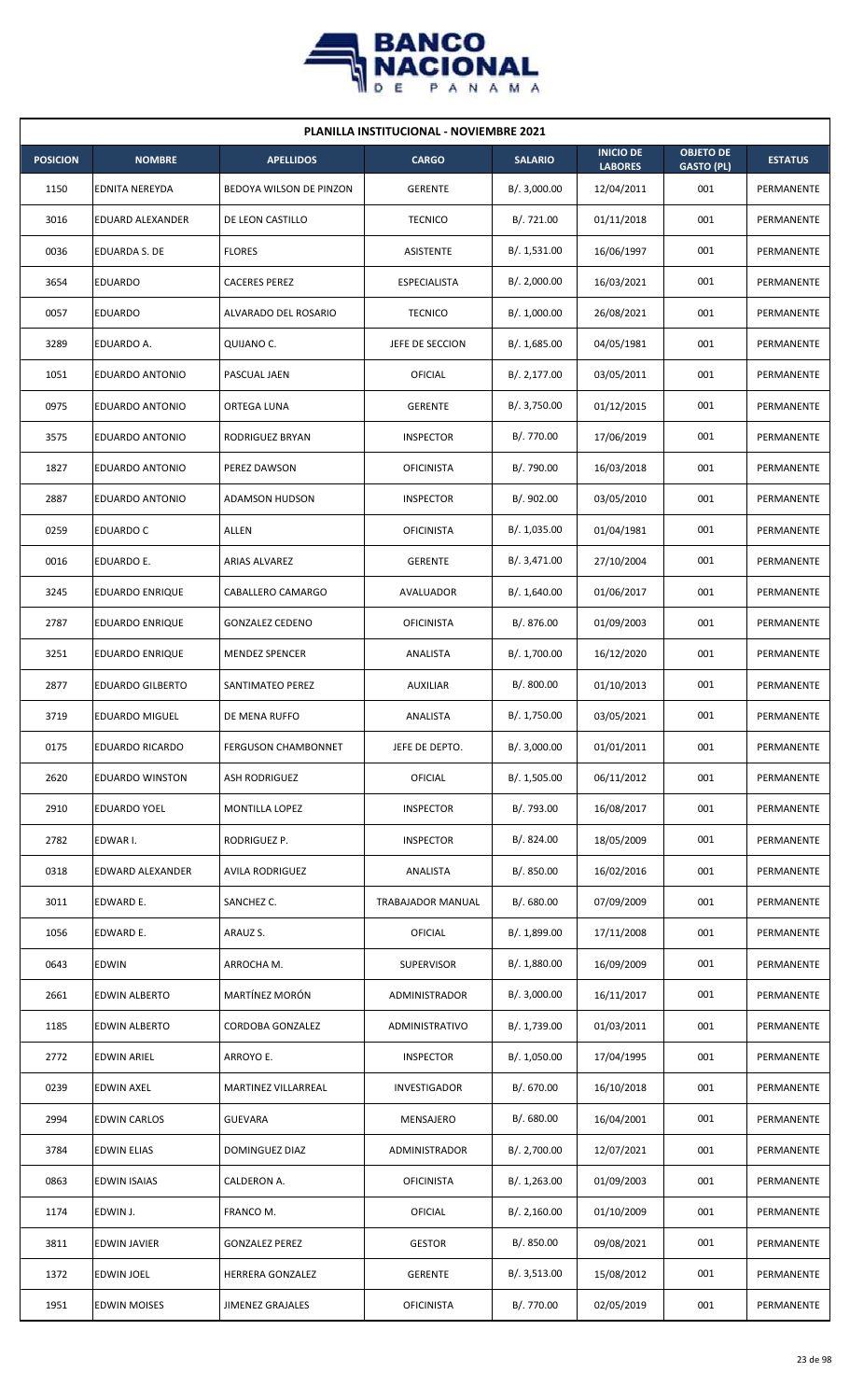

|                 | <b>PLANILLA INSTITUCIONAL - NOVIEMBRE 2021</b> |                            |                   |                |                                    |                                       |                |  |  |  |  |
|-----------------|------------------------------------------------|----------------------------|-------------------|----------------|------------------------------------|---------------------------------------|----------------|--|--|--|--|
| <b>POSICION</b> | <b>NOMBRE</b>                                  | <b>APELLIDOS</b>           | <b>CARGO</b>      | <b>SALARIO</b> | <b>INICIO DE</b><br><b>LABORES</b> | <b>OBJETO DE</b><br><b>GASTO (PL)</b> | <b>ESTATUS</b> |  |  |  |  |
| 3667            | <b>EDWIN RAUL</b>                              | AGUILAR TEJADA             | OFICIAL           | B/. 1,350.00   | 11/11/2021                         | 001                                   | PERMANENTE     |  |  |  |  |
| 1680            | EDWIN RAUL                                     | <b>VALVERDE BECERRA</b>    | OPERATIVO         | B/. 820.00     | 03/10/2016                         | 001                                   | PERMANENTE     |  |  |  |  |
| 2178            | EDWIN RODOLFO                                  | CEBALLOS JULIO             | <b>OFICINISTA</b> | B/. 810.00     | 16/11/2016                         | 001                                   | PERMANENTE     |  |  |  |  |
| 3234            | <b>EDWIN SANTIAGO</b>                          | <b>VALDES TERRERO</b>      | ANALISTA          | B/. 1,056.00   | 01/03/2016                         | 001                                   | PERMANENTE     |  |  |  |  |
| 3702            | <b>EDWIN YUNIOR</b>                            | SANTANA MARCIAGA           | <b>INSPECTOR</b>  | B/. 750.00     | 21/04/2021                         | 001                                   | PERMANENTE     |  |  |  |  |
| 3795            | <b>EDWIN ZABIER</b>                            | <b>ESPINOSA</b>            | OPERATIVO         | B/. 750.00     | 09/07/2021                         | 001                                   | PERMANENTE     |  |  |  |  |
| 3212            | <b>EFFIE</b>                                   | LATOUCHE R.                | ANALISTA          | B/.1,454.00    | 16/06/2009                         | 001                                   | PERMANENTE     |  |  |  |  |
| 2419            | EFIGENIA                                       | CHIARI ORTEGA              | JEFE DE SECCION   | B/. 1,350.00   | 08/06/1998                         | 001                                   | PERMANENTE     |  |  |  |  |
| 2526            | EFIGENIA MILITZA                               | NAVARRO NUÑEZ              | <b>OFICINISTA</b> | B/. 770.00     | 01/08/2018                         | 001                                   | PERMANENTE     |  |  |  |  |
| 2884            | <b>EFIGENIO</b>                                | RODRIGUEZ PEREZ            | <b>INSPECTOR</b>  | B/. 850.00     | 04/04/2011                         | 001                                   | PERMANENTE     |  |  |  |  |
| 2808            | <b>EFRAIN</b>                                  | <b>GUERRA BARROSO</b>      | <b>INSPECTOR</b>  | B/. 1,011.00   | 01/09/1983                         | 001                                   | PERMANENTE     |  |  |  |  |
| 2902            | EFRAIN ENRIQUE                                 | MUDARRA HERNANDEZ          | <b>OFICINISTA</b> | B/. 750.00     | 16/04/2021                         | 001                                   | PERMANENTE     |  |  |  |  |
| 1742            | <b>EGGI YOHIS</b>                              | MENDOZA BARRERA            | ASISTENTE         | B/. 1,056.00   | 16/02/2016                         | 001                                   | PERMANENTE     |  |  |  |  |
| 1714            | <b>EGGNOR JOHANA</b>                           | ROMERO RACINE              | OPERATIVO         | B/.810.00      | 03/07/2017                         | 001                                   | PERMANENTE     |  |  |  |  |
| 3229            | EIDA DEL C.                                    | VEGA G.                    | <b>OFICINISTA</b> | B/.851.00      | 02/02/2015                         | 001                                   | PERMANENTE     |  |  |  |  |
| 0973            | <b>EIDIS IBETH</b>                             | VALDES                     | ASISTENTE         | B/. 911.00     | 01/09/2017                         | 001                                   | PERMANENTE     |  |  |  |  |
| 0022            | <b>EILINE HELEN</b>                            | ESPINOZA GUERRA            | <b>ASISTENTE</b>  | B/.1,125.00    | 03/08/2015                         | 001                                   | PERMANENTE     |  |  |  |  |
| 1627            | <b>EIMY STEPHANY</b>                           | BETHANCOURTT SANCHEZ       | <b>OPERATIVO</b>  | B/. 817.00     | 06/04/2015                         | 001                                   | PERMANENTE     |  |  |  |  |
| 0394            | EIRA I.                                        | MENDEZ                     | ADMINISTRATIVO    | B/. 788.00     | 01/03/1990                         | 001                                   | PERMANENTE     |  |  |  |  |
| 1537            | <b>EIRA MAGDALEY</b>                           | SANCHEZ CAMARENA           | OPERATIVO         | B/. 854.00     | 01/12/2010                         | 001                                   | PERMANENTE     |  |  |  |  |
| 0006            | EIVILYN M.                                     | DA LUZ P.                  | ASISTENTE         | B/. 3,510.00   | 16/07/2009                         | 001                                   | PERMANENTE     |  |  |  |  |
| 0390            | <b>ELADIA</b>                                  | RIVERA MUNOZ               | <b>TECNICO</b>    | B/. 1,062.00   | 05/04/2004                         | 001                                   | PERMANENTE     |  |  |  |  |
| 3017            | <b>ELADIO</b>                                  | <b>AGUILAR GONZALEZ</b>    | TRABAJADOR MANUAL | B/. 686.00     | 16/10/2007                         | 001                                   | PERMANENTE     |  |  |  |  |
| 3470            | ELADIO ALFONSO                                 | <b>CORREA CERDA</b>        | <b>SUPERVISOR</b> | B/. 951.00     | 16/03/2018                         | 001                                   | PERMANENTE     |  |  |  |  |
| 0624            | ELAINE A. DE                                   | <b>BATISTA APARICIO</b>    | OFICIAL           | B/. 1,476.00   | 03/01/1995                         | 001                                   | PERMANENTE     |  |  |  |  |
| 0860            | ELENA ARANI                                    | NAVARRO VELASCO            | <b>OFICINISTA</b> | B/. 830.00     | 18/09/2013                         | 001                                   | PERMANENTE     |  |  |  |  |
| 1809            | ELENA YANIVEL                                  | CAICEDO CARRION            | <b>OFICINISTA</b> | B/. 850.00     | 17/02/2020                         | 001                                   | PERMANENTE     |  |  |  |  |
| 2926            | <b>ELEUTERIO</b>                               | ARBAY PEREZ                | ALMACENISTA       | B/. 900.00     | 16/11/1987                         | 001                                   | PERMANENTE     |  |  |  |  |
| 1239            | <b>ELEUTERIO FELIPE</b>                        | AROSEMENA CRUZ             | ANALISTA          | B/. 1,549.00   | 11/10/2010                         | 001                                   | PERMANENTE     |  |  |  |  |
| 1373            | <b>ELIA ESTHER</b>                             | VALENCIA T.                | ANALISTA          | B/. 2,534.00   | 01/03/1995                         | 001                                   | PERMANENTE     |  |  |  |  |
| 3756            | <b>ELIA VICKY</b>                              | ARROCHA SANCHEZ            | OFICIAL           | B/. 1,350.00   | 17/06/2021                         | 003                                   | CONTINGENTE    |  |  |  |  |
| 2377            | <b>ELIANIS MAILIN</b>                          | VILLARREAL NAVARRO         | JEFE DE SECCION   | B/. 1,350.00   | 01/04/2014                         | 001                                   | PERMANENTE     |  |  |  |  |
| 1043            | <b>ELIANYS MERCEDES</b>                        | <b>ESPINO CORDOBA</b>      | OFICIAL           | B/.2,230.00    | 18/04/2011                         | 001                                   | PERMANENTE     |  |  |  |  |
| 2078            | ELIAS ALFONSO                                  | <b>VERGARA SOLIS</b>       | ASISTENTE         | B/. 1,000.00   | 01/12/2020                         | 001                                   | PERMANENTE     |  |  |  |  |
| 1048            | <b>ELIAS SAMUEL</b>                            | <b>BENAVIDES DOMINGUEZ</b> | OFICIAL           | B/.2,134.00    | 01/02/2007                         | 001                                   | PERMANENTE     |  |  |  |  |
| 3475            | <b>ELICDO YOEL</b>                             | DOMINGUEZ CORTEZ           | TRABAJADOR MANUAL | B/. 870.00     | 16/03/2016                         | 001                                   | PERMANENTE     |  |  |  |  |
| 0004            | <b>ELIDA MARIA</b>                             | ALCEDO GUARDIA             | GERENTE           | B/. 3,735.00   | 01/08/2017                         | 001                                   | PERMANENTE     |  |  |  |  |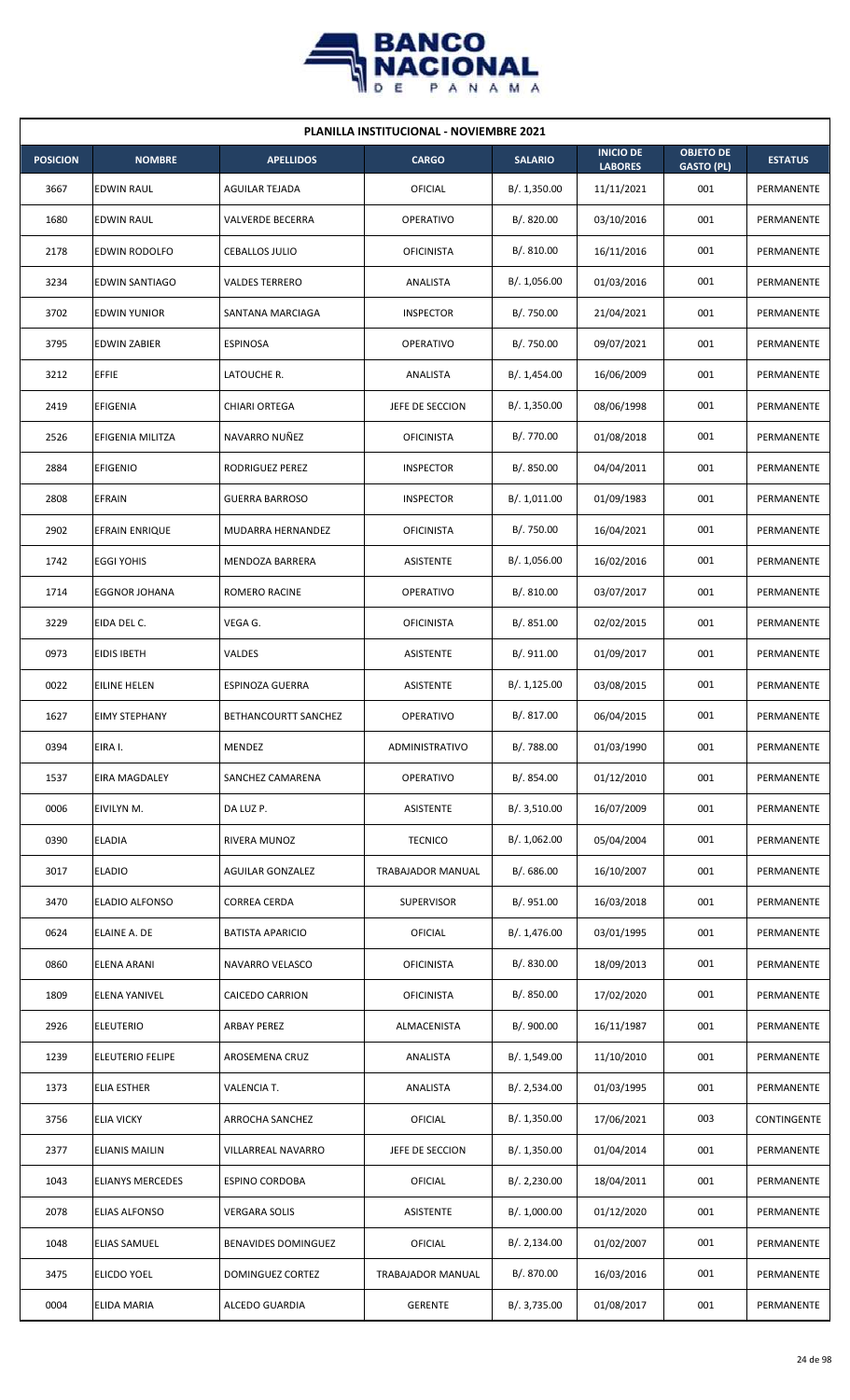

| <b>PLANILLA INSTITUCIONAL - NOVIEMBRE 2021</b> |                      |                            |                   |                |                                    |                                       |                |  |  |
|------------------------------------------------|----------------------|----------------------------|-------------------|----------------|------------------------------------|---------------------------------------|----------------|--|--|
| <b>POSICION</b>                                | <b>NOMBRE</b>        | <b>APELLIDOS</b>           | <b>CARGO</b>      | <b>SALARIO</b> | <b>INICIO DE</b><br><b>LABORES</b> | <b>OBJETO DE</b><br><b>GASTO (PL)</b> | <b>ESTATUS</b> |  |  |
| 0630                                           | ELIDIA ESTHER        | CAMARENA GONZALEZ          | OFICIAL           | B/. 1,497.00   | 07/10/2008                         | 001                                   | PERMANENTE     |  |  |
| 1461                                           | <b>ELIECER</b>       | PINEDA                     | OPERATIVO         | B/. 1,447.00   | 02/06/1980                         | 001                                   | PERMANENTE     |  |  |
| 2670                                           | <b>ELIECER</b>       | <b>RIOS PEREZ</b>          | OFICIAL           | B/. 1,742.00   | 01/08/2017                         | 001                                   | PERMANENTE     |  |  |
| 0805                                           | <b>ELIECER</b>       | MARTINEZ R.                | <b>OFICINISTA</b> | B/.1,124.00    | 01/02/1995                         | 001                                   | PERMANENTE     |  |  |
| 0262                                           | <b>ELIECER</b>       | CARRASCO ATENCIO           | <b>OFICINISTA</b> | B/. 773.00     | 03/05/2016                         | 001                                   | PERMANENTE     |  |  |
| 2911                                           | ELIECER DIDIER       | AVILA ZUNIGA               | <b>INSPECTOR</b>  | B/. 868.00     | 16/05/2018                         | 001                                   | PERMANENTE     |  |  |
| 2800                                           | ELIECER ENMANUEL     | VERGARA                    | <b>INSPECTOR</b>  | B/. 823.00     | 02/12/2008                         | 001                                   | PERMANENTE     |  |  |
| 3512                                           | ELIECER ENRIQUE      | AIZPRUA AIZPRUA            | <b>INSPECTOR</b>  | B/. 770.00     | 03/12/2018                         | 001                                   | PERMANENTE     |  |  |
| 3812                                           | ELIECER JAVIER       | DUEÑAS MUÑOZ               | <b>TECNICO</b>    | B/. 700.00     | 06/08/2021                         | 001                                   | PERMANENTE     |  |  |
| 3576                                           | ELIECER OMAR         | <b>MORENO ROSALES</b>      | <b>GESTOR</b>     | B/. 871.00     | 17/06/2019                         | 001                                   | PERMANENTE     |  |  |
| 2912                                           | <b>ELIFAS ARON</b>   | <b>GONZALEZ CASTRO</b>     | <b>INSPECTOR</b>  | B/. 770.00     | 17/09/2018                         | 001                                   | PERMANENTE     |  |  |
| 1220                                           | ELIGIA E.            | CASTILLERO LOMBARDO        | ADMINISTRATIVO    | B/. 1,454.00   | 02/01/2007                         | 001                                   | PERMANENTE     |  |  |
| 3327                                           | <b>ELILKA</b>        | RODRÍGUEZ MOLINAR          | OPERATIVO         | B/. 750.00     | 01/09/2020                         | 001                                   | PERMANENTE     |  |  |
| 3218                                           | ELINKA EDITH         | VICTORIA CEDEÑO            | <b>OFICINISTA</b> | B/. 1,538.00   | 14/03/2011                         | 001                                   | PERMANENTE     |  |  |
| 3070                                           | <b>ELIO</b>          | MURILLO CAMAÑO             | <b>TECNICO</b>    | B/. 987.00     | 12/04/2011                         | 001                                   | PERMANENTE     |  |  |
| 0971                                           | ELIS E.              | ANRIA                      | ANALISTA          | B/. 1,895.00   | 01/05/1984                         | 001                                   | PERMANENTE     |  |  |
| 1181                                           | <b>ELISA</b>         | VILLALAZ MONTILLA          | JEFE DE DEPTO.    | B/. 1,700.00   | 11/10/2012                         | 001                                   | PERMANENTE     |  |  |
| 2022                                           | <b>ELISA ESTHER</b>  | <b>MONTERO PEREZ</b>       | OFICIAL           | B/. 1,433.00   | 16/06/2016                         | 001                                   | PERMANENTE     |  |  |
| 1802                                           | <b>ELISA LISET</b>   | CARRASCO HIGUERA           | OPERATIVO         | B/. 770.00     | 02/01/2019                         | 001                                   | PERMANENTE     |  |  |
| 0825                                           | ELISA MARIELA        | <b>MORAN RODRIGUEZ</b>     | JEFE DE SECCION   | B/. 1,093.00   | 16/09/2012                         | 001                                   | PERMANENTE     |  |  |
| 3834                                           | ELIUSKA CAROLINA     | RODRIGUEZ PINEDA           | TRAMITADOR        | B/. 850.00     | 13/09/2021                         | 001                                   | PERMANENTE     |  |  |
| 0602                                           | ELIZABETH            | <b>QUINTERO DE JARQUIN</b> | OFICIAL           | B/. 1,743.00   | 16/04/1997                         | 001                                   | PERMANENTE     |  |  |
| 0795                                           | <b>ELIZABETH</b>     | VEGA AGUILAR               | <b>OFICINISTA</b> | B/. 820.00     | 01/04/2016                         | 001                                   | PERMANENTE     |  |  |
| 1384                                           | ELIZABETH            | COSSU VELASQUEZ            | ASISTENTE         | B/. 3,712.00   | 18/02/2010                         | 001                                   | PERMANENTE     |  |  |
| 1028                                           | <b>ELIZABETH</b>     | <b>REYES MARTINEZ</b>      | OFICIAL           | B/. 1,469.00   | 03/05/2011                         | 001                                   | PERMANENTE     |  |  |
| 2392                                           | ELIZABETH D. DE      | <b>ROMERO</b>              | <b>SUPERVISOR</b> | B/.1,463.00    | 01/02/1999                         | 001                                   | PERMANENTE     |  |  |
| 1333                                           | ELIZABETH DEL C      | ALZAMORA                   | <b>GERENTE</b>    | B/.2,746.00    | 01/04/1984                         | 001                                   | PERMANENTE     |  |  |
| 0192                                           | ELIZABETH DEL CARMEN | ARAUZ HERRERA              | <b>PSICOLOGO</b>  | B/. 1,114.00   | 16/10/2015                         | 001                                   | PERMANENTE     |  |  |
| 1605                                           | ELIZABETH FRANCISCA  | <b>BARRIA ZAMORA</b>       | OPERATIVO         | B/. 841.00     | 01/02/2013                         | 001                                   | PERMANENTE     |  |  |
| 1562                                           | ELIZABETH M.         | HIGUERA S.                 | OPERATIVO         | B/. 1,107.00   | 10/05/1999                         | 001                                   | PERMANENTE     |  |  |
| 0187                                           | ELIZABETH M.         | CEDENO M.                  | <b>ASISTENTE</b>  | B/. 1,276.00   | 01/03/2005                         | 001                                   | PERMANENTE     |  |  |
| 1685                                           | <b>ELKIS MARCELA</b> | RODRIGUEZ OSES             | OPERATIVO         | B/. 1,051.00   | 16/04/2015                         | 001                                   | PERMANENTE     |  |  |
| 0653                                           | <b>ELKY LUSHED</b>   | URRUTIA ARAUZ              | OFICIAL           | B/. 1,505.00   | 01/12/2015                         | 001                                   | PERMANENTE     |  |  |
| 0705                                           | ELMER                | <b>ACOSTA GONZALEZ</b>     | <b>GERENTE</b>    | B/.3,342.00    | 03/05/2010                         | 001                                   | PERMANENTE     |  |  |
| 0541                                           | <b>ELOISA</b>        | MORELOS M.                 | OFICIAL           | B/. 1,497.00   | 17/02/1994                         | 001                                   | PERMANENTE     |  |  |
| 2337                                           | <b>ELOISA</b>        | TORRES J.                  | JEFE DE SECCION   | B/.1,460.00    | 02/12/2003                         | 001                                   | PERMANENTE     |  |  |
| 1723                                           | ELOYDA LISSETH       | PEREZ RODRIGUEZ            | OPERATIVO         | B/. 793.00     | 02/10/2017                         | 001                                   | PERMANENTE     |  |  |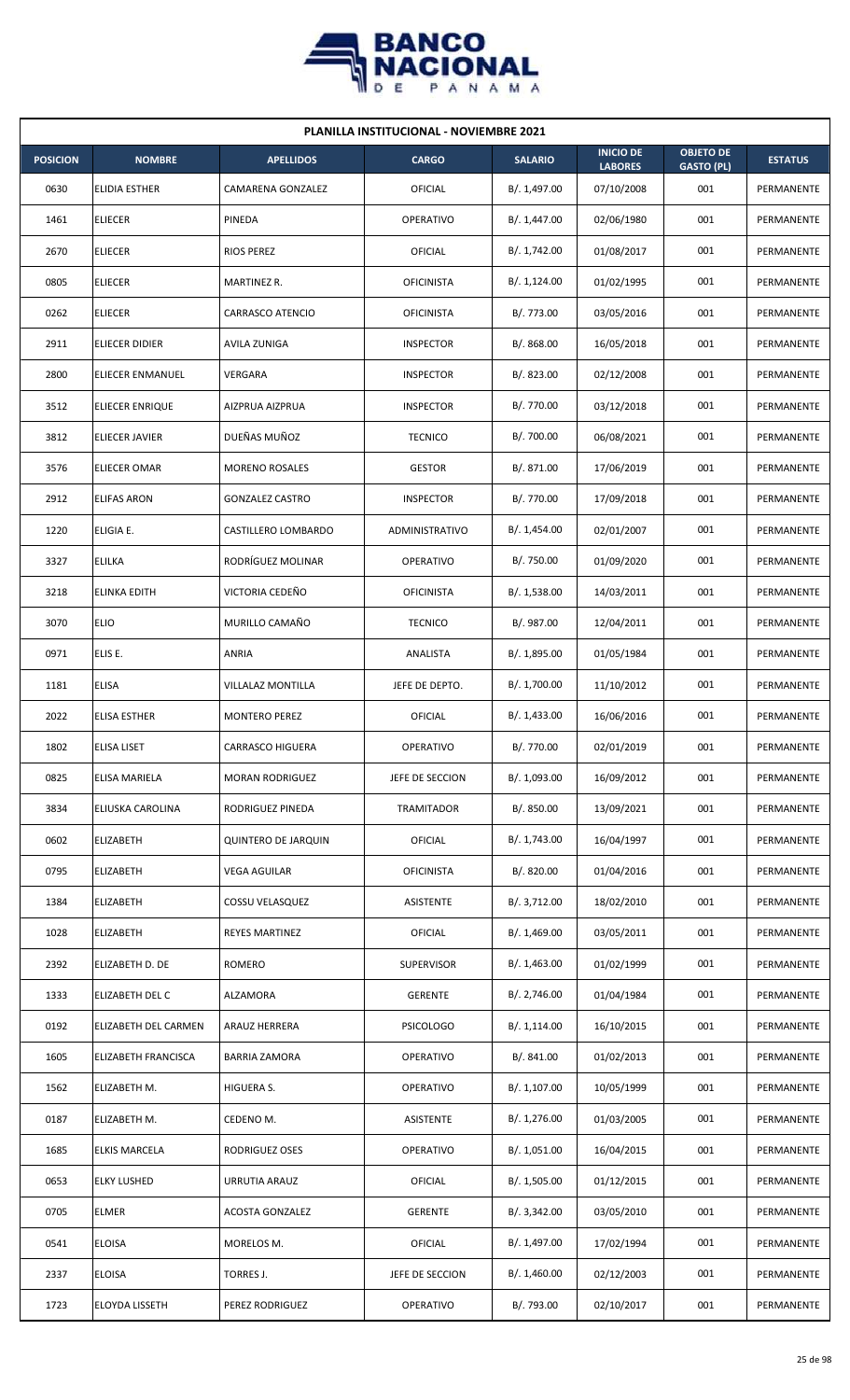

| <b>PLANILLA INSTITUCIONAL - NOVIEMBRE 2021</b> |                         |                                      |                   |                |                                    |                                       |                |  |  |
|------------------------------------------------|-------------------------|--------------------------------------|-------------------|----------------|------------------------------------|---------------------------------------|----------------|--|--|
| <b>POSICION</b>                                | <b>NOMBRE</b>           | <b>APELLIDOS</b>                     | <b>CARGO</b>      | <b>SALARIO</b> | <b>INICIO DE</b><br><b>LABORES</b> | <b>OBJETO DE</b><br><b>GASTO (PL)</b> | <b>ESTATUS</b> |  |  |
| 3180                                           | ELSA A. DE              | <b>BROUWER</b>                       | ASISTENTE         | B/.2,192.00    | 02/05/1997                         | 001                                   | PERMANENTE     |  |  |
| 0148                                           | <b>ELSA DE</b>          | ALVAREZ                              | ABOGADO           | B/. 1,664.00   | 01/10/1982                         | 001                                   | PERMANENTE     |  |  |
| 0735                                           | <b>ELSA DE</b>          | DEL CID                              | ADMINISTRADOR     | B/.3,247.00    | 16/11/2007                         | 001                                   | PERMANENTE     |  |  |
| 2564                                           | <b>ELSA ESTHER</b>      | NG CRUZ                              | ANALISTA          | B/. 2,307.00   | 16/02/2011                         | 001                                   | PERMANENTE     |  |  |
| 3720                                           | <b>ELSA PATRICIA</b>    | CABEZA BARRIA                        | TRAMITADOR        | B/. 850.00     | 24/05/2021                         | 001                                   | PERMANENTE     |  |  |
| 1604                                           | ELSA VERONICA           | <b>BERNAL LOPEZ</b>                  | JEFE DE SECCION   | B/. 1,350.00   | 18/11/2002                         | 001                                   | PERMANENTE     |  |  |
| 1840                                           | <b>ELSIE ELEIDA</b>     | <b>GUZMAN ALVAREZ</b>                | <b>OFICINISTA</b> | B/.810.00      | 01/10/2013                         | 001                                   | PERMANENTE     |  |  |
| 2200                                           | <b>ELSY ROSANA</b>      | NUNEZ R.                             | ASISTENTE         | B/. 1,295.00   | 06/11/2008                         | 001                                   | PERMANENTE     |  |  |
| 3241                                           | <b>ELSYS IBETH</b>      | SANCHEZ S.                           | JEFE DE SECCION   | B/. 1,687.00   | 18/08/1997                         | 001                                   | PERMANENTE     |  |  |
| 0194                                           | ELVIA A.                | OJO IBARRA                           | <b>SUPERVISOR</b> | B/. 1,374.00   | 06/11/2008                         | 001                                   | PERMANENTE     |  |  |
| 0719                                           | <b>ELVIA DEL CARMEN</b> | FERNANDEZ STANZIOLA                  | <b>GERENTE</b>    | B/. 3,623.00   | 03/05/2011                         | 001                                   | PERMANENTE     |  |  |
| 2373                                           | <b>ELVIA IRENE</b>      | FONT DE SEDAS                        | JEFE DE SECCION   | B/. 1,476.00   | 03/05/2011                         | 001                                   | PERMANENTE     |  |  |
| 0752                                           | <b>ELVIN AMETH</b>      | <b>VILLARREAL RIOS</b>               | <b>TECNICO</b>    | B/. 1,088.00   | 03/10/2016                         | 001                                   | PERMANENTE     |  |  |
| 2765                                           | <b>ELVIS ABDIEL</b>     | PINEDA GONZALEZ                      | <b>INSPECTOR</b>  | B/.810.00      | 16/10/2013                         | 001                                   | PERMANENTE     |  |  |
| 1059                                           | <b>ELVIS ARIEL</b>      | <b>MONTERO NIETO</b>                 | OFICIAL           | B/.2,148.00    | 02/04/2012                         | 001                                   | PERMANENTE     |  |  |
| 2789                                           | <b>ELVIS ARNALDO</b>    | CASTILLO                             | <b>INSPECTOR</b>  | B/. 877.00     | 01/12/2006                         | 001                                   | PERMANENTE     |  |  |
| 2832                                           | <b>ELVIS JAVIER</b>     | SANJUR CHACON                        | <b>INSPECTOR</b>  | B/. 817.00     | 16/06/2016                         | 001                                   | PERMANENTE     |  |  |
| 3437                                           | <b>ELVIS MANUEL</b>     | <b>ALFONSO RAMOS</b>                 | <b>INSPECTOR</b>  | B/. 750.00     | 02/03/2020                         | 001                                   | PERMANENTE     |  |  |
| 1710                                           | <b>ELVIS XAVIER</b>     | TAMAYO CORDOBA                       | <b>OPERATIVO</b>  | B/. 816.00     | 01/01/2016                         | 001                                   | PERMANENTE     |  |  |
| 2116                                           | ELVYS ALEXANDER         | <b>TAMAYO ROMERO</b>                 | ADMINISTRATIVO    | B/. 1,419.00   | 16/01/2013                         | 001                                   | PERMANENTE     |  |  |
| 1982                                           | ELYSELL DEL ROSARIO     | <b>COCHERAN GAITAN</b>               | <b>OFICIAL</b>    | B/.1,483.00    | 01/01/2013                         | 001                                   | PERMANENTE     |  |  |
| 1855                                           | ELYZENERA DEL CARMEN    | MARTINEZ SAAVEDRA                    | <b>OFICINISTA</b> | B/. 810.00     | 01/12/2016                         | 001                                   | PERMANENTE     |  |  |
| 1635                                           | ELZEBIL                 | RODRIGUEZ DE NUNEZ                   | OPERATIVO         | B/. 817.00     | 18/07/2016                         | 001                                   | PERMANENTE     |  |  |
| 3721                                           | <b>EMANUEL</b>          | DEL CID CABALLERO                    | <b>OPERATIVO</b>  | B/. 750.00     | 03/05/2021                         | 001                                   | PERMANENTE     |  |  |
| 0292                                           | <b>EMANUEL ISAI</b>     | LEZCANO FRANCO                       | SUPERVISOR        | B/. 1,000.00   | 16/05/2016                         | 001                                   | PERMANENTE     |  |  |
| 1864                                           | <b>EMELYN JAZURY</b>    | URBINA VILLALAZ                      | <b>OFICINISTA</b> | B/. 790.00     | 16/08/2017                         | 001                                   | PERMANENTE     |  |  |
| 0994                                           | EMERITA L.              | DE FRIAS CANO                        | <b>GERENTE</b>    | B/. 2,524.00   | 01/05/1998                         | 001                                   | PERMANENTE     |  |  |
| 3388                                           | <b>EMILIS ESCARLET</b>  | VARGAS TUÑON                         | <b>OPERATIVO</b>  | B/. 750.00     | 01/09/2020                         | 001                                   | PERMANENTE     |  |  |
| 0179                                           | <b>EMMA MICHELLE</b>    | ORTEGA PINZON                        | ANALISTA          | B/. 850.00     | 02/01/2020                         | 001                                   | PERMANENTE     |  |  |
| 0650                                           | EMNA MELISSA            | CABALLERO BARBA DE<br><b>ATENCIO</b> | OFICIAL           | B/. 1,489.00   | 09/10/2013                         | 001                                   | PERMANENTE     |  |  |
| 0601                                           | <b>EMPERATRIZ IBETH</b> | NUÑEZ RODRIGUEZ                      | <b>OFICIAL</b>    | B/. 1,486.00   | 18/06/2010                         | 001                                   | PERMANENTE     |  |  |
| 0479                                           | <b>ENEDIGNA NICHOLL</b> | <b>JUAREZ MARTINEZ</b>               | ADMINISTRATIVO    | B/. 929.00     | 03/05/2016                         | 001                                   | PERMANENTE     |  |  |
| 2369                                           | ENEIDA                  | <b>SMITH</b>                         | JEFE DE SECCION   | B/. 1,447.00   | 01/03/2007                         | 001                                   | PERMANENTE     |  |  |
| 0847                                           | <b>ENEIDA DALYS</b>     | PITTI GONZALEZ                       | <b>OFICINISTA</b> | B/. 820.00     | 02/03/2009                         | 001                                   | PERMANENTE     |  |  |
| 2097                                           | ENEIDA O.               | <b>REYES</b>                         | <b>GERENTE</b>    | B/.2,100.00    | 19/06/2006                         | 001                                   | PERMANENTE     |  |  |
| 1732                                           | ENEILA JOSEFINA         | <b>BATISTA GOMEZ</b>                 | OPERATIVO         | B/. 830.00     | 02/09/2013                         | 001                                   | PERMANENTE     |  |  |
| 0764                                           | <b>ENELIA</b>           | <b>ESCUDERO OSORIO</b>               | TRAMITADOR        | B/. 924.00     | 01/03/2016                         | 001                                   | PERMANENTE     |  |  |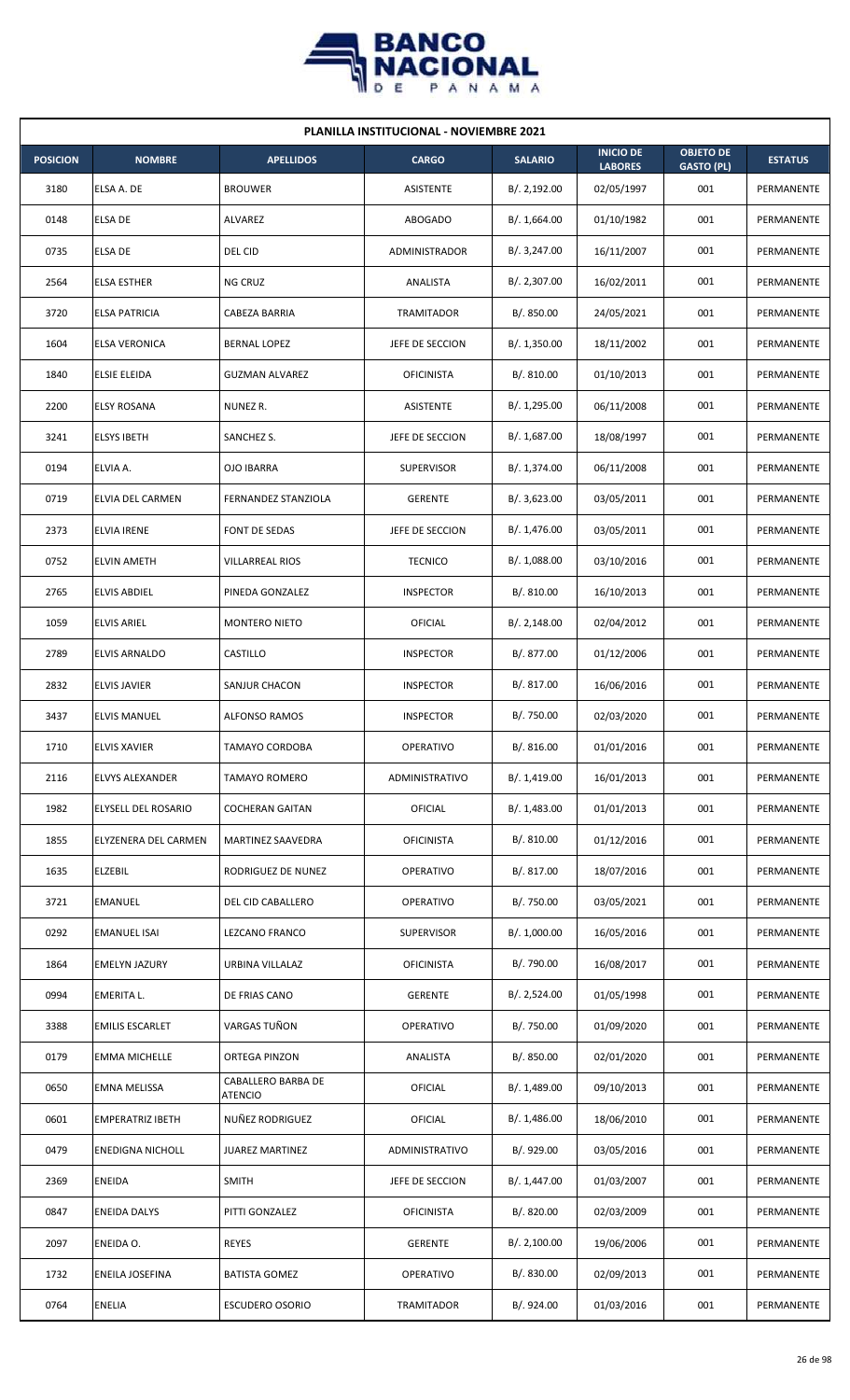

| <b>PLANILLA INSTITUCIONAL - NOVIEMBRE 2021</b> |                         |                          |                   |                |                                    |                                       |                |  |  |
|------------------------------------------------|-------------------------|--------------------------|-------------------|----------------|------------------------------------|---------------------------------------|----------------|--|--|
| <b>POSICION</b>                                | <b>NOMBRE</b>           | <b>APELLIDOS</b>         | <b>CARGO</b>      | <b>SALARIO</b> | <b>INICIO DE</b><br><b>LABORES</b> | <b>OBJETO DE</b><br><b>GASTO (PL)</b> | <b>ESTATUS</b> |  |  |
| 1012                                           | ENELISA ISABEL          | <b>BULTRON MARCIAGA</b>  | <b>OFICIAL</b>    | B/.1,469.00    | 01/06/2013                         | 001                                   | PERMANENTE     |  |  |
| 0030                                           | ENEREIDA E.             | MORENO S.                | ASISTENTE         | B/. 1,566.00   | 01/04/2005                         | 001                                   | PERMANENTE     |  |  |
| 1600                                           | ENIDIA R.               | NIETO C.                 | OPERATIVO         | B/. 861.00     | 20/11/2006                         | 001                                   | PERMANENTE     |  |  |
| 3286                                           | <b>ENITH DALILA</b>     | <b>ARAUZ VARGAS</b>      | JEFE DE SECCION   | B/. 1,454.00   | 01/02/2000                         | 001                                   | PERMANENTE     |  |  |
| 1852                                           | <b>ENRIQUE ARSENIO</b>  | LAU GOMEZ                | JEFE DE DEPTO.    | B/. 1,539.00   | 16/10/2013                         | 001                                   | PERMANENTE     |  |  |
| 3247                                           | <b>ENRIQUE RAUL</b>     | <b>GARRIDO CRUZ</b>      | OFICIAL           | B/. 1,500.00   | 13/07/2021                         | 001                                   | PERMANENTE     |  |  |
| 1740                                           | <b>ENRIQUE YARIEL</b>   | <b>CACERES WRIGHT</b>    | OPERATIVO         | B/. 790.00     | 01/06/2018                         | 001                                   | PERMANENTE     |  |  |
| 3069                                           | <b>ENRIQUE YULIXCER</b> | <b>MARTINEZ MIRANDA</b>  | <b>TECNICO</b>    | B/.918.00      | 03/01/2006                         | 001                                   | PERMANENTE     |  |  |
| 3722                                           | <b>EPIMEDES</b>         | JAEN MORENO              | <b>GERENTE</b>    | B/.3,500.00    | 03/05/2021                         | 001                                   | PERMANENTE     |  |  |
| 0904                                           | <b>ERELYS ELIBETH</b>   | <b>BARRIOS RAMOS</b>     | <b>SUPERVISOR</b> | B/. 1,000.00   | 01/08/2018                         | 001                                   | PERMANENTE     |  |  |
| 2422                                           | <b>ERIBERTO</b>         | <b>CARRILLO PEREZ</b>    | <b>SUPERVISOR</b> | B/.1,385.00    | 01/10/1980                         | 001                                   | PERMANENTE     |  |  |
| 3058                                           | ERIBERTO A.             | <b>BARRIA G.</b>         | <b>SUPERVISOR</b> | B/. 1,100.00   | 16/01/1997                         | 001                                   | PERMANENTE     |  |  |
| 1368                                           | <b>ERIC</b>             | <b>HERRERA</b>           | ANALISTA          | B/.2,400.00    | 16/02/2007                         | 001                                   | PERMANENTE     |  |  |
| 0496                                           | ERIC A.                 | PRADO                    | JEFE DE DEPTO.    | B/.2,206.00    | 17/02/1986                         | 001                                   | PERMANENTE     |  |  |
| 2573                                           | <b>ERIC ABDIEL</b>      | <b>CORTES AGUILAR</b>    | <b>TECNICO</b>    | B/.1,427.00    | 16/02/2011                         | 001                                   | PERMANENTE     |  |  |
| 1358                                           | <b>ERIC ALBERTO</b>     | SERRANO BARBA            | OFICIAL           | B/.1,538.00    | 03/09/2018                         | 001                                   | PERMANENTE     |  |  |
| 3609                                           | <b>ERIC ALBERTO</b>     | <b>MACIAS MAYORGA</b>    | <b>GERENTE</b>    | B/.4,500.00    | 16/12/2020                         | 001                                   | PERMANENTE     |  |  |
| 2079                                           | <b>ERIC AMET</b>        | RANGEL MONTIEL           | <b>GERENTE</b>    | B/. 2,100.00   | 02/01/2018                         | 001                                   | PERMANENTE     |  |  |
| 2733                                           | <b>ERIC ANTONIO</b>     | <b>MONTERO TAYLOR</b>    | <b>INSPECTOR</b>  | B/. 910.00     | 10/06/1996                         | 001                                   | PERMANENTE     |  |  |
| 2589                                           | <b>ERIC ENRIQUE</b>     | QUIRÓS                   | JEFE DE DEPTO.    | B/. 1,696.00   | 18/08/2014                         | 001                                   | PERMANENTE     |  |  |
| 2651                                           | <b>ERIC ERNESTO</b>     | ORDONEZ GONZALEZ         | ANALISTA          | B/. 2,475.00   | 27/12/2010                         | 001                                   | PERMANENTE     |  |  |
| 0493                                           | <b>ERIC JAVIER</b>      | AMAYA SANCHEZ            | <b>GERENTE</b>    | B/.3,500.00    | 17/08/2020                         | 001                                   | PERMANENTE     |  |  |
| 2611                                           | <b>ERIC JOEL</b>        | <b>HERRERA MORAN</b>     | ANALISTA          | B/. 1,082.00   | 03/07/2017                         | 001                                   | PERMANENTE     |  |  |
| 0923                                           | <b>ERIC RAMON</b>       | <b>CHEN DUTARI</b>       | <b>OFICINISTA</b> | B/. 1,009.00   | 01/06/1995                         | 001                                   | PERMANENTE     |  |  |
| 0409                                           | <b>ERIC RAUL</b>        | PINZON GONZALEZ          | <b>GERENTE</b>    | B/.3,358.00    | 04/05/2015                         | 001                                   | PERMANENTE     |  |  |
| 1790                                           | <b>ERICK</b>            | <b>VASQUEZ GUILLEN</b>   | <b>OFICINISTA</b> | B/. 1,053.00   | 02/07/2012                         | 001                                   | PERMANENTE     |  |  |
| 2715                                           | <b>ERICK</b>            | <b>GARCIA AMORES</b>     | <b>INSPECTOR</b>  | B/. 818.00     | 18/02/2013                         | 001                                   | PERMANENTE     |  |  |
| 3046                                           | <b>ERICK ALBERTO</b>    | VASQUEZ T.               | <b>TECNICO</b>    | B/. 897.00     | 01/11/2001                         | 001                                   | PERMANENTE     |  |  |
| 1259                                           | <b>ERICK ALBERTO</b>    | <b>BERRIO ORTEGA</b>     | ANALISTA          | B/.2,000.00    | 18/07/2016                         | 001                                   | PERMANENTE     |  |  |
| 1102                                           | <b>ERICK ALBERTO</b>    | <b>GONZALEZ GONZALEZ</b> | <b>OFICIAL</b>    | B/. 1,849.00   | 04/05/2015                         | 001                                   | PERMANENTE     |  |  |
| 3488                                           | <b>ERICK ALFREDO</b>    | PEREZ SANCHEZ            | <b>OPERATIVO</b>  | B/. 770.00     | 01/11/2018                         | 001                                   | PERMANENTE     |  |  |
| 1106                                           | <b>ERICK AMILCAR</b>    | <b>BEITIA VISSUETTI</b>  | <b>OFICIAL</b>    | B/. 2,173.00   | 04/06/2012                         | 001                                   | PERMANENTE     |  |  |
| 3056                                           | <b>ERICK ARIEL</b>      | ROMERO HERNANDEZ         | TRABAJADOR MANUAL | B/. 765.00     | 16/08/2016                         | 001                                   | PERMANENTE     |  |  |
| 0579                                           | <b>ERICK ARTURO</b>     | RIOS PINEDA              | OFICIAL           | B/. 1,518.00   | 06/11/2012                         | 001                                   | PERMANENTE     |  |  |
| 1175                                           | <b>ERICK JAVIER</b>     | MARQUINEZ MARTINEZ       | <b>OFICINISTA</b> | B/. 750.00     | 16/07/2019                         | 001                                   | PERMANENTE     |  |  |
| 3021                                           | ERICK MAGDIEL           | DE GRACIA HENRIQUEZ      | <b>AUXILIAR</b>   | B/0.640.00     | 02/10/2017                         | 001                                   | PERMANENTE     |  |  |
| 2955                                           | <b>ERICK OVIDIO</b>     | SANCHEZ R.               | <b>CONDUCTOR</b>  | B/. 1,000.00   | 16/09/1997                         | 001                                   | PERMANENTE     |  |  |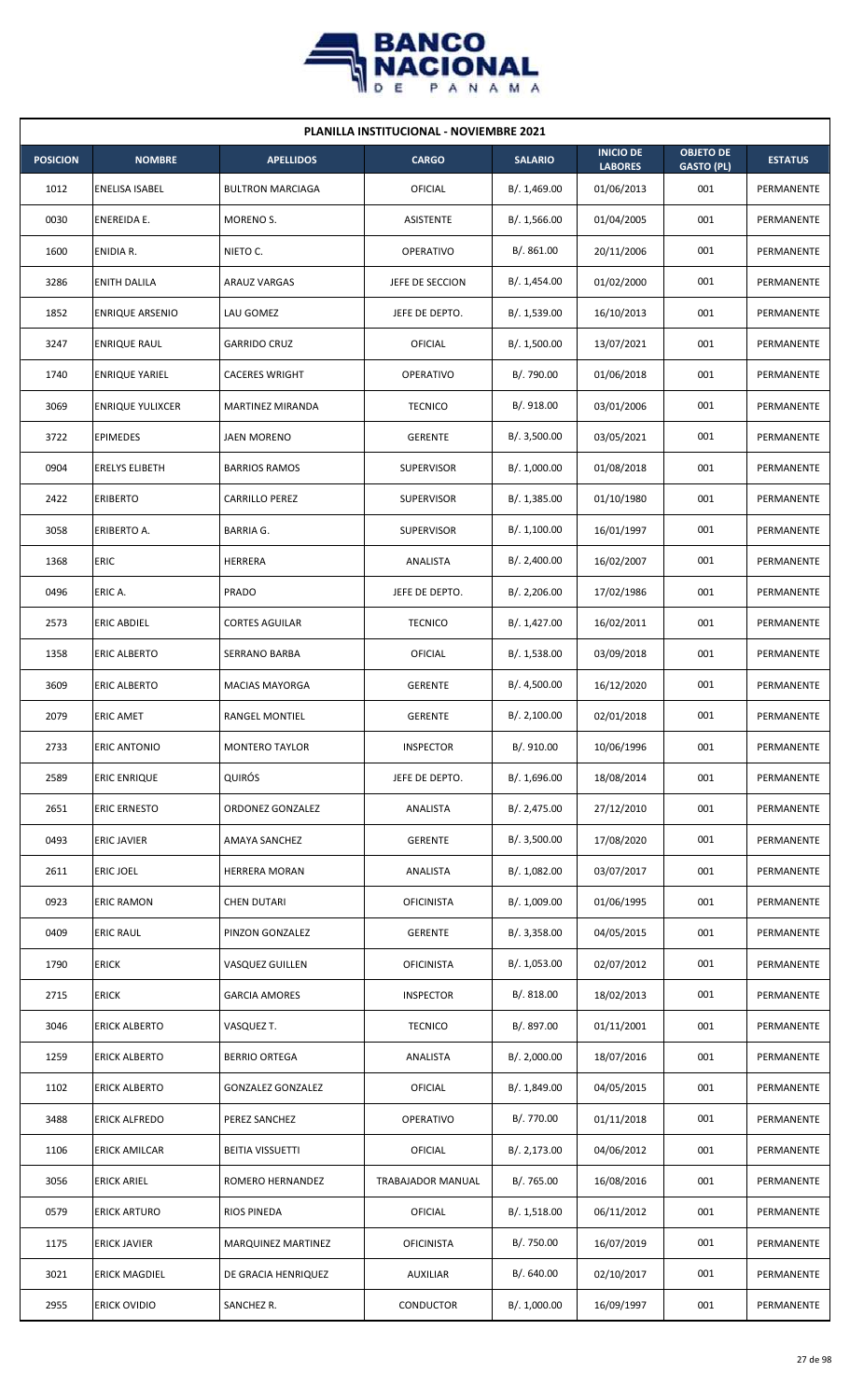

| <b>PLANILLA INSTITUCIONAL - NOVIEMBRE 2021</b> |                         |                                      |                   |                |                                    |                                       |                |  |  |  |
|------------------------------------------------|-------------------------|--------------------------------------|-------------------|----------------|------------------------------------|---------------------------------------|----------------|--|--|--|
| <b>POSICION</b>                                | <b>NOMBRE</b>           | <b>APELLIDOS</b>                     | <b>CARGO</b>      | <b>SALARIO</b> | <b>INICIO DE</b><br><b>LABORES</b> | <b>OBJETO DE</b><br><b>GASTO (PL)</b> | <b>ESTATUS</b> |  |  |  |
| 0035                                           | ERICKA BRICEIDA         | MONTEZA PADILLA                      | <b>ASISTENTE</b>  | B/. 1,260.00   | 16/07/2010                         | 001                                   | PERMANENTE     |  |  |  |
| 1260                                           | ERICKA Y.               | HENRY CUNNINGHAM                     | ANALISTA          | B/. 1,986.00   | 04/01/1993                         | 001                                   | PERMANENTE     |  |  |  |
| 2501                                           | <b>ERIKA</b>            | CERRUD CORTEZ DE SALCEDO             | <b>OFICINISTA</b> | B/. 1,028.00   | 01/03/2002                         | 001                                   | PERMANENTE     |  |  |  |
| 3183                                           | ERIKA ARACELLY          | GONZALEZ C.                          | ASISTENTE         | B/.2,958.00    | 16/07/1997                         | 001                                   | PERMANENTE     |  |  |  |
| 0341                                           | ERIKA C.                | VARGAS T.                            | <b>GERENTE</b>    | B/.3,340.00    | 17/08/2009                         | 001                                   | PERMANENTE     |  |  |  |
| 1361                                           | ERIKA D. DE             | BARAHONA                             | ANALISTA          | B/. 1,925.00   | 01/06/1998                         | 001                                   | PERMANENTE     |  |  |  |
| 1540                                           | <b>ERIKA EDITH</b>      | <b>CORRO PERALTA</b>                 | OPERATIVO         | B/.810.00      | 18/04/2016                         | 001                                   | PERMANENTE     |  |  |  |
| 0523                                           | ERIKA GABRIELA          | CALDERON DE LEON                     | <b>ARQUITECTO</b> | B/.1,350.00    | 01/09/2021                         | 001                                   | PERMANENTE     |  |  |  |
| 0445                                           | ERIKA JULIET            | <b>JANFAN GONZALEZ</b>               | TRAMITADOR        | B/. 790.00     | 18/09/2017                         | 001                                   | PERMANENTE     |  |  |  |
| 0862                                           | <b>ERIKA PAOLA</b>      | ROVIRA ZUÑIGA                        | <b>OFICINISTA</b> | B/. 820.00     | 01/04/2016                         | 001                                   | PERMANENTE     |  |  |  |
| 1669                                           | ERIKA Z.                | <b>MIRANDA</b>                       | <b>SUPERVISOR</b> | B/.1,115.00    | 13/01/2010                         | 001                                   | PERMANENTE     |  |  |  |
| 3680                                           | <b>ERNESTO</b>          | <b>BAEZ SIRITT</b>                   | <b>GERENTE</b>    | B/.3,500.00    | 01/04/2021                         | 001                                   | PERMANENTE     |  |  |  |
| 2995                                           | ERNESTO                 | MORALES Q.                           | MENSAJERO         | B/0.680.00     | 01/09/2006                         | 001                                   | PERMANENTE     |  |  |  |
| 1399                                           | <b>ERNESTO JOSE</b>     | HERON H.                             | ADMINISTRATIVO    | B/. 1,767.00   | 05/11/1986                         | 001                                   | PERMANENTE     |  |  |  |
| 2977                                           | ERNESTO O.              | MELGAR BATISTA                       | JEFE DE SECCION   | B/.2,200.00    | 16/06/2000                         | 001                                   | PERMANENTE     |  |  |  |
| 3484                                           | ERNESTO ORIEL           | DE GRACIA RODRIGUEZ                  | <b>INSPECTOR</b>  | B/. 750.00     | 03/08/2020                         | 001                                   | PERMANENTE     |  |  |  |
| 2139                                           | <b>ERNESTO SEGUNDO</b>  | <b>GUEVARA JORDAN</b>                | JEFE DE SECCION   | B/. 1,426.00   | 16/11/1999                         | 001                                   | PERMANENTE     |  |  |  |
| 1861                                           | <b>ERWIN NORIEL</b>     | MOJICA HURTADO                       | <b>SUPERVISOR</b> | B/. 773.00     | 16/01/2019                         | 001                                   | PERMANENTE     |  |  |  |
| 1869                                           | <b>ERWING CLAUDIO</b>   | MIRANDA GOMEZ                        | <b>OFICIAL</b>    | B/.1,545.00    | 02/04/2018                         | 001                                   | PERMANENTE     |  |  |  |
| 1902                                           | <b>ESMERALDA ESTHER</b> | ESPINOSA HERNANDEZ                   | <b>OFICINISTA</b> | B/. 810.00     | 08/04/2013                         | 001                                   | PERMANENTE     |  |  |  |
| 3310                                           | ESPERANZA               | <b>BERBEY</b>                        | JEFE DE SECCION   | B/. 1,907.00   | 16/05/2003                         | 001                                   | PERMANENTE     |  |  |  |
| 1518                                           | <b>ESTEBAN</b>          | CAMARENA MENDOZA                     | <b>OPERATIVO</b>  | B/. 820.00     | 17/10/2016                         | 001                                   | PERMANENTE     |  |  |  |
| 0514                                           | <b>ESTEBAN</b>          | <b>CANTO HENRIQUEZ</b>               | ADMINISTRATIVO    | B/. 1,957.00   | 16/05/2017                         | 001                                   | PERMANENTE     |  |  |  |
| 2833                                           | <b>ESTEBAN</b>          | <b>CUBILLA CASTILLO</b>              | <b>INSPECTOR</b>  | B/. 810.00     | 18/07/2016                         | 001                                   | PERMANENTE     |  |  |  |
| 2982                                           | <b>ESTEBAN ANTONIO</b>  | PINZON ARAUZ                         | <b>OFICINISTA</b> | B/. 900.00     | 01/07/2015                         | 001                                   | PERMANENTE     |  |  |  |
| 3620                                           | <b>ESTEFANY</b>         | <b>GRAY MORALES</b>                  | <b>OPERATIVO</b>  | B/. 750.00     | 01/12/2020                         | 001                                   | PERMANENTE     |  |  |  |
| 1884                                           | ESTELA MARIA            | <b>CUEVAS SANCHEZ DE</b><br>CALDERON | <b>OFICINISTA</b> | B/. 824.00     | 16/07/2018                         | 001                                   | PERMANENTE     |  |  |  |
| 0361                                           | ESTHER M. DE            | ABREGO                               | <b>OFICIAL</b>    | B/. 1,911.00   | 18/03/1982                         | 001                                   | PERMANENTE     |  |  |  |
| 2431                                           | <b>ESTHER MARIA</b>     | <b>GRAHAM VILLALAZ</b>               | JEFE DE SECCION   | B/.1,350.00    | 03/07/2017                         | 001                                   | PERMANENTE     |  |  |  |
| 0328                                           | <b>ESTHER MARIA</b>     | <b>GONZALEZ ULLOA</b>                | JEFE DE DEPTO.    | B/. 1,476.00   | 02/05/2017                         | 001                                   | PERMANENTE     |  |  |  |
| 1599                                           | ESTRELLA EDITH          | TORRES VILLAMONTE                    | OPERATIVO         | B/. 870.00     | 11/07/2011                         | 001                                   | PERMANENTE     |  |  |  |
| 3087                                           | <b>ETHENOLDO</b>        | ALVAREZ                              | <b>SUPERVISOR</b> | B/. 1,083.00   | 17/02/1994                         | 001                                   | PERMANENTE     |  |  |  |
| 0470                                           | ETILDA M.               | <b>CISNEROS</b>                      | JEFE DE DEPTO.    | B/.1,969.00    | 06/11/2014                         | 001                                   | PERMANENTE     |  |  |  |
| 0557                                           | ETSY LARITZA            | LIMA PEREZ                           | <b>OFICIAL</b>    | B/. 1,447.00   | 01/06/2016                         | 001                                   | PERMANENTE     |  |  |  |
| 0126                                           | EUCARIS E.              | MONTENEGRO                           | <b>GERENTE</b>    | B/.3,326.00    | 01/06/1984                         | 001                                   | PERMANENTE     |  |  |  |
| 2812                                           | <b>EUCLIDES</b>         | <b>CONCEPCION PRADO</b>              | <b>INSPECTOR</b>  | B/. 810.00     | 03/02/2014                         | 001                                   | PERMANENTE     |  |  |  |
| 3095                                           | <b>EUCLIDES</b>         | <b>BARRIOS G</b>                     | GERENTE           | B/. 2,915.00   | 13/07/2009                         | 001                                   | PERMANENTE     |  |  |  |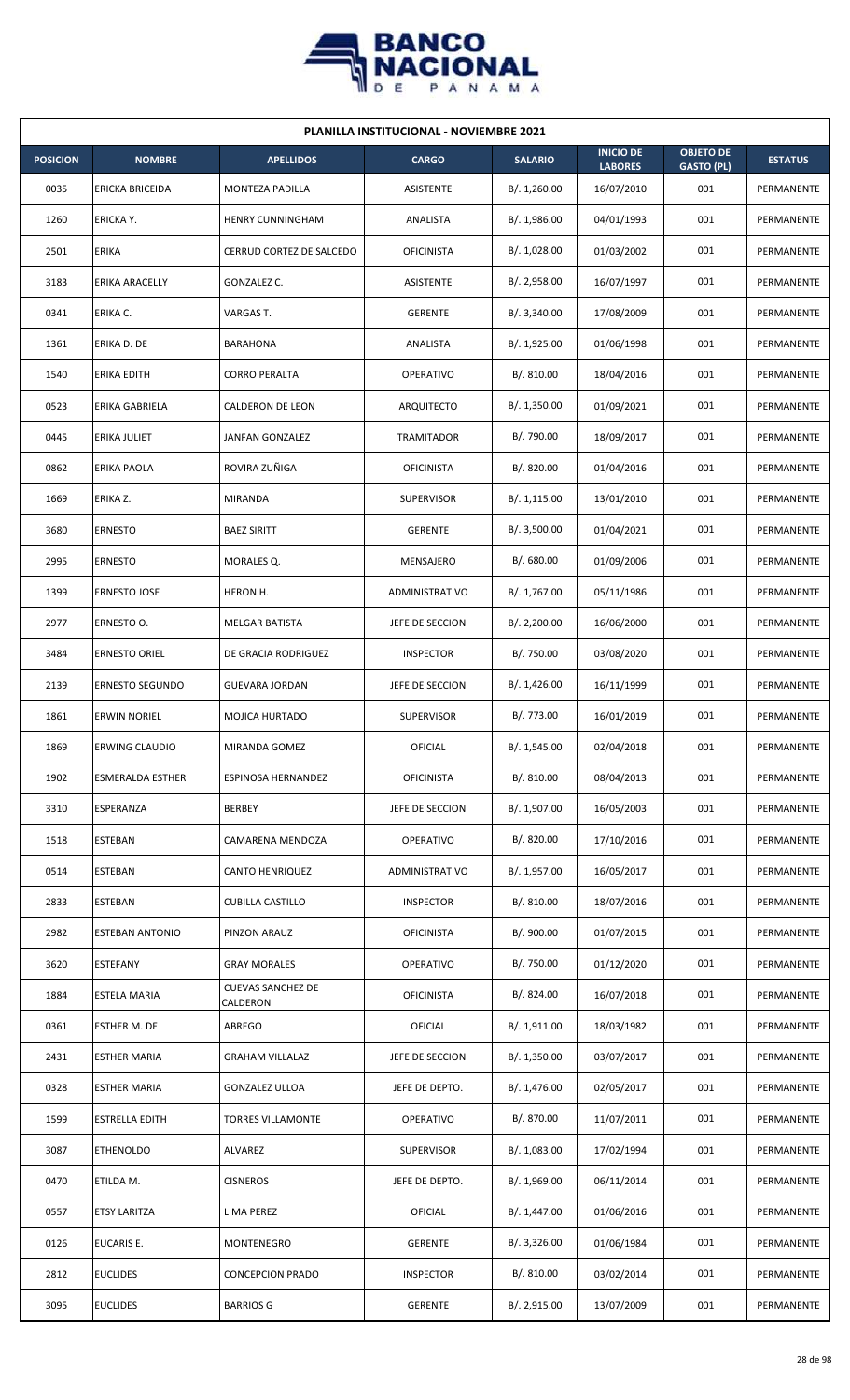

| <b>PLANILLA INSTITUCIONAL - NOVIEMBRE 2021</b> |                          |                        |                   |                |                                    |                                       |                   |  |  |  |
|------------------------------------------------|--------------------------|------------------------|-------------------|----------------|------------------------------------|---------------------------------------|-------------------|--|--|--|
| <b>POSICION</b>                                | <b>NOMBRE</b>            | <b>APELLIDOS</b>       | <b>CARGO</b>      | <b>SALARIO</b> | <b>INICIO DE</b><br><b>LABORES</b> | <b>OBJETO DE</b><br><b>GASTO (PL)</b> | <b>ESTATUS</b>    |  |  |  |
| 0257                                           | <b>EUFEMIA</b>           | <b>MADRID MEDINA</b>   | <b>OFICINISTA</b> | B/. 919.00     | 03/10/2015                         | 001                                   | PERMANENTE        |  |  |  |
| 0025                                           | <b>EUFEMIA YESIBEL</b>   | <b>TORRES BARRIA</b>   | ASISTENTE         | B/. 1,103.00   | 01/09/2015                         | 001                                   | PERMANENTE        |  |  |  |
| 2218                                           | <b>EUGENIO</b>           | <b>TEJADA PINILLO</b>  | OFICIAL           | B/. 1,700.00   | 17/02/1997                         | 001                                   | PERMANENTE        |  |  |  |
| 0639                                           | EUGENIO ENRIQUE          | <b>REYES MORAN</b>     | OFICIAL           | B/. 1,350.00   | 17/02/2020                         | 001                                   | PERMANENTE        |  |  |  |
| 0984                                           | <b>EURIBIADES</b>        | MONTENEGRO ARROYO      | <b>GERENTE</b>    | B/.2,627.00    | 16/07/2003                         | 001                                   | PERMANENTE        |  |  |  |
| 0757                                           | EURIVIADES AURELIO       | DE LEON MARTINEZ       | <b>TECNICO</b>    | B/. 1,103.00   | 05/09/2013                         | 001                                   | PERMANENTE        |  |  |  |
| 0401                                           | <b>EVA ITZI</b>          | CASTILLO DE LEON       | COORDINADOR       | B/.1,641.00    | 16/10/2007                         | 001                                   | PERMANENTE        |  |  |  |
| 1744                                           | <b>EVA MARIA</b>         | SALAZAR GONZALEZ       | <b>OFICINISTA</b> | B/. 946.00     | 16/09/2009                         | 001                                   | PERMANENTE        |  |  |  |
| 3757                                           | <b>EVA PATRICIA</b>      | <b>GONZALEZ DIAZ</b>   | ASISTENTE         | B/. 1,000.00   | 14/09/2021                         | 001                                   | PERMANENTE        |  |  |  |
| 2757                                           | <b>EVALITO</b>           | AJI DOGIRAMA           | <b>INSPECTOR</b>  | B/. 837.00     | 16/06/2010                         | 001                                   | PERMANENTE        |  |  |  |
| 0247                                           | EVANY Z.                 | AGUILAR H.             | ASISTENTE         | B/. 1,550.00   | 02/12/2014                         | 001                                   | <b>PERMANENTE</b> |  |  |  |
| 1676                                           | <b>EVARISTO</b>          | FRIAS C.               | OPERATIVO         | B/. 963.00     | 16/07/1985                         | 001                                   | PERMANENTE        |  |  |  |
| 3829                                           | <b>EVARISTO HUMBERTO</b> | <b>BONILLA JIMENEZ</b> | <b>OPERATIVO</b>  | B/0.650.00     | 16/09/2021                         | 001                                   | PERMANENTE        |  |  |  |
| 1749                                           | <b>EVELIA ESTHER</b>     | ALVARADO PINZON        | ASISTENTE         | B/.1,125.00    | 18/08/2014                         | 001                                   | PERMANENTE        |  |  |  |
| 1778                                           | <b>EVELIN</b>            | IPIÑA LASSO            | <b>OFICINISTA</b> | B/0.813.00     | 02/03/2015                         | 001                                   | PERMANENTE        |  |  |  |
| 1108                                           | <b>EVELYN</b>            | CORDOBA T.             | <b>OFICIAL</b>    | B/.2,678.00    | 16/12/2008                         | 001                                   | PERMANENTE        |  |  |  |
| 2430                                           | EVELYN                   | SALAZAR E.             | <b>OFICINISTA</b> | B/. 1,300.00   | 16/07/2003                         | 001                                   | PERMANENTE        |  |  |  |
| 3655                                           | <b>EVELYN BEATRIZ</b>    | MARTINEZ NÚÑEZ         | <b>OFICINISTA</b> | B/. 750.00     | 16/03/2021                         | 001                                   | PERMANENTE        |  |  |  |
| 1690                                           | EVELYN C.                | AGUILAR P.             | OPERATIVO         | B/. 820.00     | 16/09/2014                         | 001                                   | PERMANENTE        |  |  |  |
| 0736                                           | EVELYN G.                | GUERRA M.              | ADMINISTRADOR     | B/.2,544.00    | 16/02/2009                         | 001                                   | PERMANENTE        |  |  |  |
| 1716                                           | EVELYN I.                | <b>QUINTANA B.</b>     | OPERATIVO         | B/. 1,000.00   | 01/09/2014                         | 001                                   | PERMANENTE        |  |  |  |
| 2047                                           | EVELYN J.                | RODRIGUEZ              | JEFE DE SECCION   | B/. 1,505.00   | 21/11/2006                         | 001                                   | PERMANENTE        |  |  |  |
| 0846                                           | EVELYN JOHANIS           | MARTINEZ GUERRA        | <b>OFICINISTA</b> | B/. 820.00     | 16/09/2016                         | 001                                   | PERMANENTE        |  |  |  |
| 0886                                           | <b>EVELYN NARYL</b>      | DOMINGUEZ CARRERA      | <b>OFICINISTA</b> | B/. 817.00     | 16/02/2016                         | 001                                   | PERMANENTE        |  |  |  |
| 0895                                           | EVELYN VANESA            | NÚÑEZ DELGADO          | <b>OFICINISTA</b> | B/. 817.00     | 01/01/2014                         | 001                                   | PERMANENTE        |  |  |  |
| 0110                                           | EVELYN YARIZA            | ESPINOSA DOMINGUEZ     | <b>GERENTE</b>    | B/. 3,088.00   | 16/05/2018                         | 001                                   | PERMANENTE        |  |  |  |
| 2913                                           | <b>EVER ERNESTO</b>      | GOMEZ                  | <b>INSPECTOR</b>  | B/. 810.00     | 16/02/2017                         | 001                                   | PERMANENTE        |  |  |  |
| 2948                                           | <b>EVERARDO</b>          | CASTILLO V.            | CONDUCTOR         | B/. 1,000.00   | 01/01/1990                         | 001                                   | PERMANENTE        |  |  |  |
| 2329                                           | <b>EVERLIN</b>           | MENDOZA MORENO         | <b>SUPERVISOR</b> | B/. 1,103.00   | 18/02/2010                         | 001                                   | PERMANENTE        |  |  |  |
| 0526                                           | EVIDELIA DEL SOCORRO     | RODRIGUEZ PINEDA       | <b>OFICIAL</b>    | B/. 1,800.00   | 16/09/2020                         | 001                                   | PERMANENTE        |  |  |  |
| 2069                                           | EVIDELIA S. DE           | CARRION                | JEFE DE SECCION   | B/. 1,490.00   | 08/03/2004                         | 001                                   | PERMANENTE        |  |  |  |
| 0777                                           | <b>EVIS MAURETH</b>      | GONZALEZ               | <b>OFICIAL</b>    | B/.1,446.00    | 01/04/2013                         | 001                                   | PERMANENTE        |  |  |  |
| 2588                                           | EVY MIGDALIA             | <b>ESQUIVEL PARDO</b>  | ANALISTA          | B/.2,237.00    | 22/11/2010                         | 001                                   | PERMANENTE        |  |  |  |
| 0302                                           | <b>EXCIDIO</b>           | GALLARDO               | <b>OFICINISTA</b> | B/. 880.00     | 16/01/2014                         | 001                                   | PERMANENTE        |  |  |  |
| 2466                                           | EXPEDITO JR.             | ARAUZ ARAUZ            | SUPERVISOR        | B/. 838.00     | 23/03/1998                         | 001                                   | PERMANENTE        |  |  |  |
| 3490                                           | <b>EYLIN YURIAN</b>      | MOSQUERA CAICEDO       | <b>OFICINISTA</b> | B/. 770.00     | 01/11/2018                         | 001                                   | PERMANENTE        |  |  |  |
| 0855                                           | <b>EYLIS NAZARETH</b>    | ORTEGA QUIROS          | <b>SUPERVISOR</b> | B/. 1,000.00   | 01/09/2016                         | 001                                   | PERMANENTE        |  |  |  |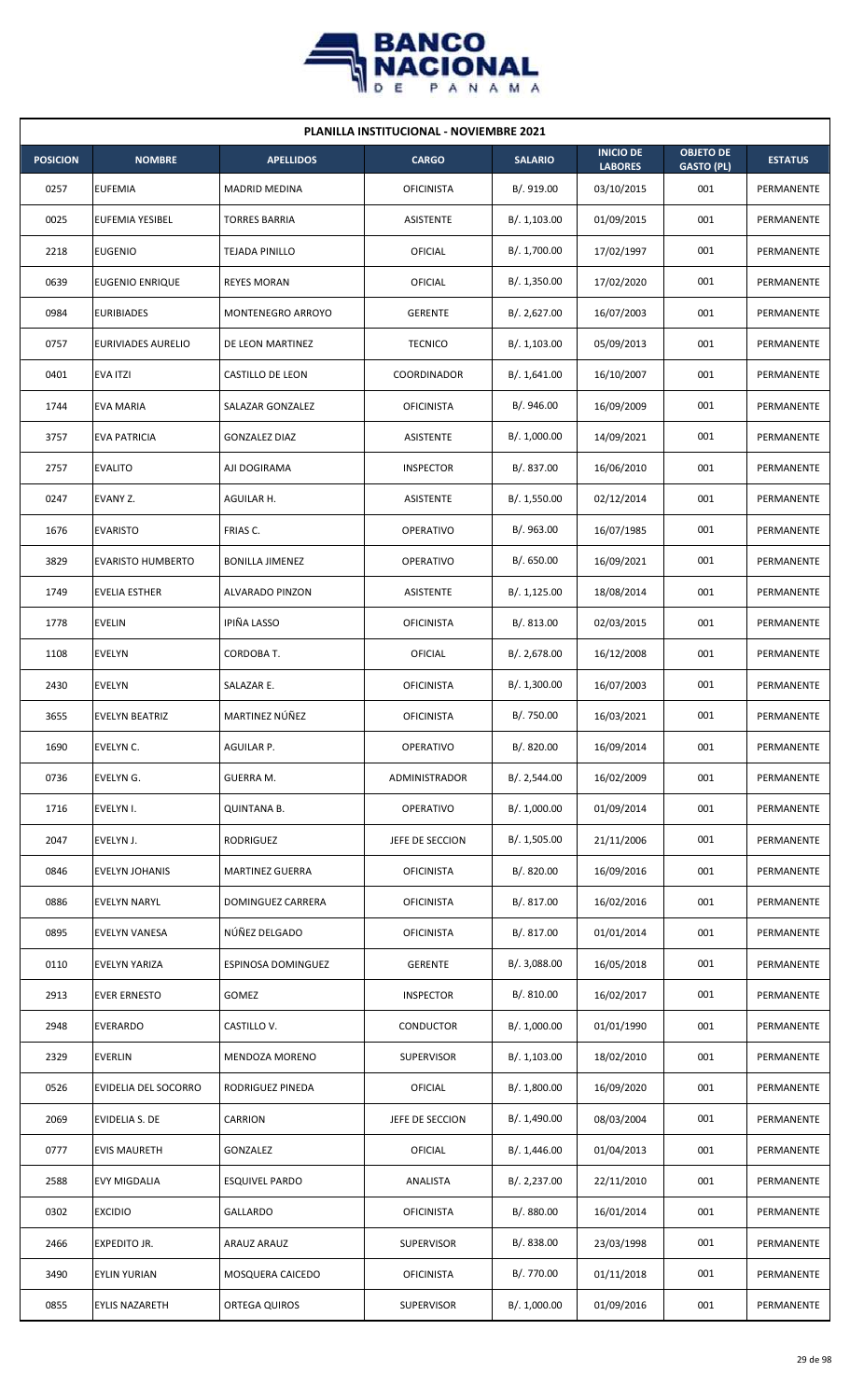

|                 | <b>PLANILLA INSTITUCIONAL - NOVIEMBRE 2021</b> |                           |                   |                |                                    |                                       |                   |  |  |  |  |
|-----------------|------------------------------------------------|---------------------------|-------------------|----------------|------------------------------------|---------------------------------------|-------------------|--|--|--|--|
| <b>POSICION</b> | <b>NOMBRE</b>                                  | <b>APELLIDOS</b>          | <b>CARGO</b>      | <b>SALARIO</b> | <b>INICIO DE</b><br><b>LABORES</b> | <b>OBJETO DE</b><br><b>GASTO (PL)</b> | <b>ESTATUS</b>    |  |  |  |  |
| 1644            | <b>EYRA AMARILIS</b>                           | MARTINEZ DE CARDOZE       | <b>OPERATIVO</b>  | B/. 820.00     | 03/05/2016                         | 001                                   | PERMANENTE        |  |  |  |  |
| 3002            | <b>EYRE GUSTAVO</b>                            | <b>GUTIERREZ LASSO</b>    | <b>AUXILIAR</b>   | B/. 640.00     | 02/10/2017                         | 001                                   | PERMANENTE        |  |  |  |  |
| 1517            | EZAIDA MARIA                                   | <b>BRITTON GEORGE</b>     | <b>OPERATIVO</b>  | B/. 1,186.00   | 16/05/2001                         | 001                                   | PERMANENTE        |  |  |  |  |
| 1086            | <b>EZEQUIEL</b>                                | <b>BARRIOS BONILLA</b>    | JEFE DE SECCION   | B/. 1,350.00   | 16/10/2018                         | 001                                   | <b>PERMANENTE</b> |  |  |  |  |
| 2914            | <b>EZEQUIEL</b>                                | <b>SANTOS ABRIGO</b>      | <b>INSPECTOR</b>  | B/. 790.00     | 16/03/2018                         | 001                                   | PERMANENTE        |  |  |  |  |
| 2058            | <b>EZEQUIEL ENRIQUE</b>                        | AGUIRRE DE LA CRUZ        | OFICIAL           | B/. 1,350.00   | 01/04/2021                         | 001                                   | PERMANENTE        |  |  |  |  |
| 1142            | <b>FABIAN AQUILES</b>                          | RODRIGUEZ MUNOZ           | <b>GERENTE</b>    | B/. 1,804.00   | 04/05/2015                         | 001                                   | PERMANENTE        |  |  |  |  |
| 1842            | <b>FANIRIS KATRINA</b>                         | PRADO SERRANO             | <b>OFICINISTA</b> | B/. 750.00     | 17/02/2020                         | 001                                   | PERMANENTE        |  |  |  |  |
| 1167            | FANNY G. DE                                    | SALAZAR                   | <b>GERENTE</b>    | B/.2,300.00    | 01/08/2007                         | 001                                   | PERMANENTE        |  |  |  |  |
| 1021            | <b>FATIMA ELENA</b>                            | <b>MARIN QUINTERO</b>     | COORDINADOR       | B/.1,469.00    | 21/09/2011                         | 001                                   | PERMANENTE        |  |  |  |  |
| 2608            | FATIMA JOVANA                                  | PEREZ GOMEZ DE SEPULVEDA  | ANALISTA          | B/. 1,216.00   | 12/04/2011                         | 001                                   | PERMANENTE        |  |  |  |  |
| 2332            | <b>FATIMA JULISSA</b>                          | <b>BARRIA MENDOZA</b>     | OFICIAL           | B/. 1,404.00   | 01/01/2014                         | 001                                   | PERMANENTE        |  |  |  |  |
| 1392            | FATIMA L.                                      | RODRIGUEZ G.              | JEFE DE DEPTO.    | B/.2,317.00    | 26/12/2006                         | 001                                   | PERMANENTE        |  |  |  |  |
| 2412            | FATIMA ROSALIA                                 | <b>CORTES</b>             | JEFE DE SECCION   | B/. 1,476.00   | 02/03/2009                         | 001                                   | PERMANENTE        |  |  |  |  |
| 2143            | <b>FAUSTINO</b>                                | GONZALEZ M.               | <b>SUPERVISOR</b> | B/.1,082.00    | 17/09/2007                         | 001                                   | PERMANENTE        |  |  |  |  |
| 3439            | <b>FEDERICO</b>                                | <b>BARRERA GORDON</b>     | <b>INSPECTOR</b>  | B/. 1,000.00   | 16/01/2018                         | 001                                   | PERMANENTE        |  |  |  |  |
| 3255            | <b>FELICIANO</b>                               | ROSAS RODRIGUEZ           | JEFE DE SECCION   | B/. 1,631.00   | 17/09/2013                         | 001                                   | PERMANENTE        |  |  |  |  |
| 0352            | <b>FELIPE</b>                                  | TABORDA CEDENO            | JEFE DE DEPTO.    | B/. 1,945.00   | 16/03/1982                         | 001                                   | PERMANENTE        |  |  |  |  |
| 3700            | FELIPE DE JESUS                                | RODRIGUEZ BATISTA         | <b>INSPECTOR</b>  | B/. 750.00     | 21/04/2021                         | 001                                   | PERMANENTE        |  |  |  |  |
| 3051            | <b>FELIPE JUAN</b>                             | ESCOBAR DE LEON           | <b>SUPERVISOR</b> | B/. 1,000.00   | 17/03/2014                         | 001                                   | PERMANENTE        |  |  |  |  |
| 2389            | <b>FELIX</b>                                   | SAAVEDRA SANCHEZ          | ANALISTA          | B/. 902.00     | 01/08/2017                         | 001                                   | PERMANENTE        |  |  |  |  |
| 2837            | <b>FELIX ANTONIO</b>                           | MIRANDA RAMIREZ           | <b>INSPECTOR</b>  | B/. 835.00     | 04/05/2009                         | 001                                   | PERMANENTE        |  |  |  |  |
| 0928            | <b>FELIX ENRIQUE</b>                           | <b>MORAN GONZALEZ</b>     | <b>OFICINISTA</b> | B/. 813.00     | 17/02/2014                         | 001                                   | PERMANENTE        |  |  |  |  |
| 0337            | FÉLIX GABRIEL                                  | <b>JOSEZ CORRO</b>        | JEFE DE DEPTO.    | B/. 1,876.00   | 04/01/2016                         | 001                                   | PERMANENTE        |  |  |  |  |
| 0266            | <b>FELIX RUBEN</b>                             | ATENCIO CRUZ              | <b>OFICINISTA</b> | B/. 836.00     | 01/06/2015                         | 001                                   | PERMANENTE        |  |  |  |  |
| 3144            | <b>FERNANDO</b>                                | ORTEGA                    | JEFE DE DEPTO.    | B/.2,143.00    | 01/09/1983                         | 001                                   | PERMANENTE        |  |  |  |  |
| 0142            | FERNANDO                                       | PATIÑO ESPINOZA           | <b>GERENTE</b>    | B/.2,352.00    | 01/03/2014                         | 001                                   | PERMANENTE        |  |  |  |  |
| 0465            | FERNANDO                                       | <b>LEE LEE</b>            | COORDINADOR       | B/. 1,199.00   | 16/04/2014                         | 001                                   | PERMANENTE        |  |  |  |  |
| 2276            | FERNANDO A.                                    | FERNANDEZ                 | ASISTENTE         | B/.1,083.00    | 21/01/2008                         | 001                                   | PERMANENTE        |  |  |  |  |
| 1295            | FERNANDO ABDIEL                                | MURILLO RODRIGUEZ         | <b>GESTOR</b>     | B/. 816.00     | 17/03/2014                         | 001                                   | PERMANENTE        |  |  |  |  |
| 2758            | FERNANDO ALBERTO                               | LEIRA RODRIGUEZ           | <b>INSPECTOR</b>  | B/.822.00      | 18/02/2013                         | 001                                   | PERMANENTE        |  |  |  |  |
| 1886            | FERNANDO ALBERTO                               | CORRO VEJERANO            | ASISTENTE         | B/. 1,000.00   | 16/02/2018                         | 001                                   | PERMANENTE        |  |  |  |  |
| 0529            | <b>FERNANDO ANDRES</b>                         | <b>BRICENO CARMICHAEL</b> | INGENIERO         | B/. 1,350.00   | 16/03/2020                         | 001                                   | PERMANENTE        |  |  |  |  |
| 0191            | <b>FERNANDO ENRIQUE</b>                        | RODRIGUEZ SANTAMARIA      | <b>PSICOLOGO</b>  | B/.1,114.00    | 16/09/2014                         | 001                                   | PERMANENTE        |  |  |  |  |
| 2144            | FERNANDO ENRIQUE                               | ESPINOSA DE GRACIA        | <b>OPERATIVO</b>  | B/. 1,000.00   | 02/01/2019                         | 001                                   | PERMANENTE        |  |  |  |  |
| 2170            | FERNANDO JAVIER                                | <b>ALVARADO RAMOS</b>     | ANALISTA          | B/. 1,500.00   | 19/04/2021                         | 001                                   | PERMANENTE        |  |  |  |  |
| 2945            | FERNANDO NICANOR                               | NAVARRO RODRIGUEZ         | <b>CONDUCTOR</b>  | B/. 1,113.00   | 05/11/1985                         | 001                                   | PERMANENTE        |  |  |  |  |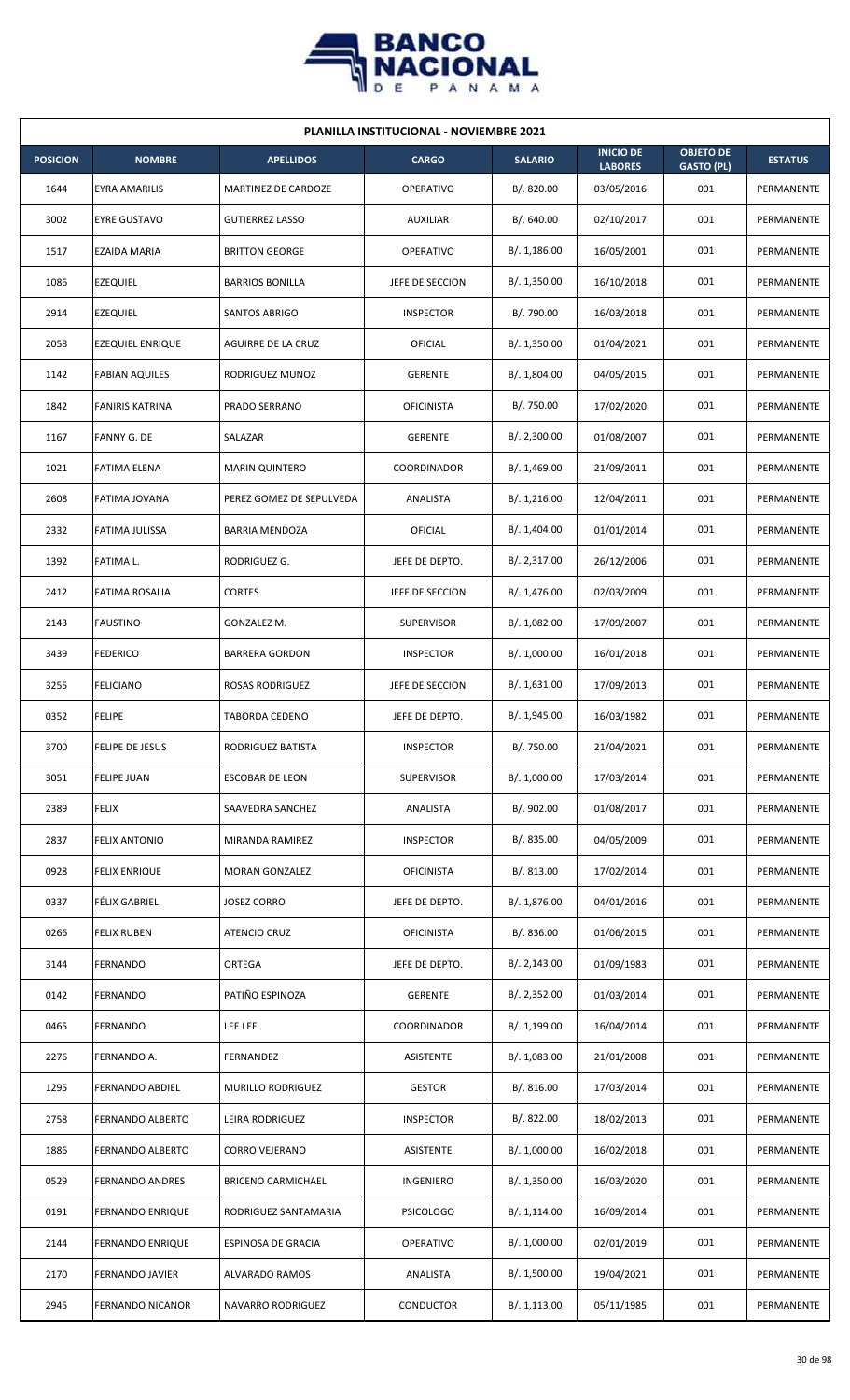

| <b>PLANILLA INSTITUCIONAL - NOVIEMBRE 2021</b> |                          |                          |                   |                |                                    |                                       |                |  |  |  |
|------------------------------------------------|--------------------------|--------------------------|-------------------|----------------|------------------------------------|---------------------------------------|----------------|--|--|--|
| <b>POSICION</b>                                | <b>NOMBRE</b>            | <b>APELLIDOS</b>         | <b>CARGO</b>      | <b>SALARIO</b> | <b>INICIO DE</b><br><b>LABORES</b> | <b>OBJETO DE</b><br><b>GASTO (PL)</b> | <b>ESTATUS</b> |  |  |  |
| 0272                                           | <b>FIDEL</b>             | PEREZ CALZADI            | <b>OFICINISTA</b> | B/. 1,100.00   | 18/05/1981                         | 001                                   | PERMANENTE     |  |  |  |
| 2662                                           | <b>FIDEL JOSE</b>        | VEGA GAGO                | ADMINISTRADOR     | B/.2,803.00    | 12/03/2012                         | 001                                   | PERMANENTE     |  |  |  |
| 1972                                           | <b>FILOMENA</b>          | PEREZ DE GONZALEZ        | <b>OFICINISTA</b> | B/. 830.00     | 16/03/2012                         | 001                                   | PERMANENTE     |  |  |  |
| 3190                                           | <b>FLOR MARIA</b>        | DE HOYO                  | JEFE DE DEPTO.    | B/. 1,958.00   | 16/07/1997                         | 001                                   | PERMANENTE     |  |  |  |
| 0576                                           | <b>FLOR YACQUELIN</b>    | RAMIREZ BARROSO DE PITTI | OFICIAL           | B/. 1,469.00   | 17/02/1994                         | 001                                   | PERMANENTE     |  |  |  |
| 1391                                           | <b>FLORENCIA</b>         | GARCIA C.                | JEFE DE DEPTO.    | B/.2,652.00    | 18/08/1980                         | 001                                   | PERMANENTE     |  |  |  |
| 2930                                           | <b>FLORENCIA</b>         | PINEDA                   | OFICIAL           | B/. 1,490.00   | 16/11/2004                         | 001                                   | PERMANENTE     |  |  |  |
| 2724                                           | <b>FLORENCIO</b>         | <b>GUERRERO</b>          | <b>INSPECTOR</b>  | B/. 892.00     | 16/10/1987                         | 001                                   | PERMANENTE     |  |  |  |
| 3705                                           | <b>FRANCIS EDWARDS</b>   | SALINAS DIAZ             | <b>INSPECTOR</b>  | B/. 750.00     | 07/04/2021                         | 001                                   | PERMANENTE     |  |  |  |
| 0587                                           | <b>FRANCISCA EDITH</b>   | <b>RUIZ MORALES</b>      | OFICIAL           | B/. 1,717.00   | 01/02/2006                         | 001                                   | PERMANENTE     |  |  |  |
| 2166                                           | <b>FRANCISCO</b>         | VERGARA                  | <b>SUPERVISOR</b> | B/. 1,093.00   | 16/04/1984                         | 001                                   | PERMANENTE     |  |  |  |
| 2975                                           | <b>FRANCISCO</b>         | SANCHEZ G.               | JEFE DE DEPTO.    | B/. 1,500.00   | 02/05/1991                         | 001                                   | PERMANENTE     |  |  |  |
| 2730                                           | <b>FRANCISCO</b>         | AROSEMENA U.             | <b>INSPECTOR</b>  | B/. 899.00     | 08/07/1996                         | 001                                   | PERMANENTE     |  |  |  |
| 0219                                           | <b>FRANCISCO</b>         | URIETA S.                | <b>SUPERVISOR</b> | B/.2,323.00    | 01/01/2008                         | 001                                   | PERMANENTE     |  |  |  |
| 1397                                           | <b>FRANCISCO</b>         | DE SEDAS LAY             | JEFE DE SECCION   | B/.1,384.00    | 18/02/2019                         | 001                                   | PERMANENTE     |  |  |  |
| 1880                                           | <b>FRANCISCO</b>         | GONGORA                  | <b>OFICINISTA</b> | B/. 845.00     | 25/09/2006                         | 001                                   | PERMANENTE     |  |  |  |
| 3758                                           | <b>FRANCISCO</b>         | SANCHEZ VASQUEZ          | TRABAJADOR MANUAL | B/0.600.00     | 14/06/2021                         | 001                                   | PERMANENTE     |  |  |  |
| 0293                                           | <b>FRANCISCO ADOLFO</b>  | <b>ESCOBAR FERNANDEZ</b> | <b>OFICINISTA</b> | B/. 1,100.00   | 01/04/1978                         | 001                                   | PERMANENTE     |  |  |  |
| 3060                                           | <b>FRANCISCO ANTONIO</b> | <b>FRANCIS WILSON</b>    | TRABAJADOR MANUAL | B/. 902.00     | 01/03/2013                         | 001                                   | PERMANENTE     |  |  |  |
| 2852                                           | <b>FRANCISCO ELIEZER</b> | <b>GONZALEZ GONZALEZ</b> | <b>OFICINISTA</b> | B/. 750.00     | 18/02/2021                         | 001                                   | PERMANENTE     |  |  |  |
| 1818                                           | FRANCISCO J.             | <b>GUERREL</b>           | <b>SUPERVISOR</b> | B/. 1,000.00   | 01/08/1997                         | 001                                   | PERMANENTE     |  |  |  |
| 3632                                           | <b>FRANCISCO JAVIER</b>  | <b>MORALES GERBAUD</b>   | <b>GERENTE</b>    | B/. 4,050.00   | 01/02/2021                         | 001                                   | PERMANENTE     |  |  |  |
| 0692                                           | <b>FRANCISCO JOSE</b>    | PENA PINILLA             | AVALUADOR         | B/. 1,538.00   | 07/03/2019                         | 001                                   | PERMANENTE     |  |  |  |
| 1701                                           | <b>FRANCISCO MIGUEL</b>  | CASTILLO JAEN            | <b>OPERATIVO</b>  | B/. 820.00     | 18/07/2016                         | 001                                   | PERMANENTE     |  |  |  |
| 1891                                           | <b>FRANCISCO ROLANDO</b> | <b>CHEN PANCHANA</b>     | <b>OFICINISTA</b> | B/. 790.00     | 16/03/2018                         | 001                                   | PERMANENTE     |  |  |  |
| 0499                                           | FRANKLIN A.              | SERRANO B.               | ASISTENTE         | B/. 3,376.00   | 01/12/1994                         | 001                                   | PERMANENTE     |  |  |  |
| 2441                                           | <b>FRANKLIN ERNESTO</b>  | SALDAÑA CASTILLO         | ASISTENTE         | B/. 1,025.00   | 02/07/2019                         | 001                                   | PERMANENTE     |  |  |  |
| 1935                                           | FRANKLIN EULALIO         | <b>GONZALEZ CASTILLO</b> | JEFE DE SECCION   | B/. 1,462.00   | 16/07/2003                         | 001                                   | PERMANENTE     |  |  |  |
| 2370                                           | FRANKLIN GUZMAN          | <b>CUEVAS BARRIA</b>     | SUPERVISOR        | B/. 1,088.00   | 11/04/2012                         | 001                                   | PERMANENTE     |  |  |  |
| 1898                                           | FRANKLIN ISMAEL          | NUNEZ BOTACIO            | <b>OFICINISTA</b> | B/. 790.00     | 17/07/2017                         | 001                                   | PERMANENTE     |  |  |  |
| 3362                                           | <b>FRANKLIN JAVIER</b>   | <b>MORENO ROQUE</b>      | OPERATIVO         | B/. 850.00     | 16/10/2017                         | 001                                   | PERMANENTE     |  |  |  |
| 0513                                           | FRED HARMODIO            | <b>QUIROZ LARA</b>       | ADMINISTRATIVO    | B/. 1,462.00   | 17/04/2017                         | 001                                   | PERMANENTE     |  |  |  |
| 2658                                           | FREDDY ALBERT            | QUIROZ SOLANO            | <b>OPERATIVO</b>  | B/.3,375.00    | 01/02/2013                         | 001                                   | PERMANENTE     |  |  |  |
| 2736                                           | <b>FREDY BENJAMIN</b>    | DEGAIZA ISATEBA          | <b>INSPECTOR</b>  | B/. 827.00     | 08/08/2011                         | 001                                   | PERMANENTE     |  |  |  |
| 1030                                           | <b>FREDY ENRIQUE</b>     | SANCHEZ CRUZ             | JEFE DE SECCION   | B/.2,273.00    | 16/03/1994                         | 001                                   | PERMANENTE     |  |  |  |
| 0980                                           | FRIXILA L.               | <b>ESPINOSA ROSS</b>     | JEFE DE DEPTO.    | B/. 2,070.00   | 16/01/1997                         | 001                                   | PERMANENTE     |  |  |  |
| 2072                                           | FULVIA M.                | <b>FUENTES G.</b>        | JEFE DE SECCION   | B/. 1,496.00   | 16/07/2001                         | 001                                   | PERMANENTE     |  |  |  |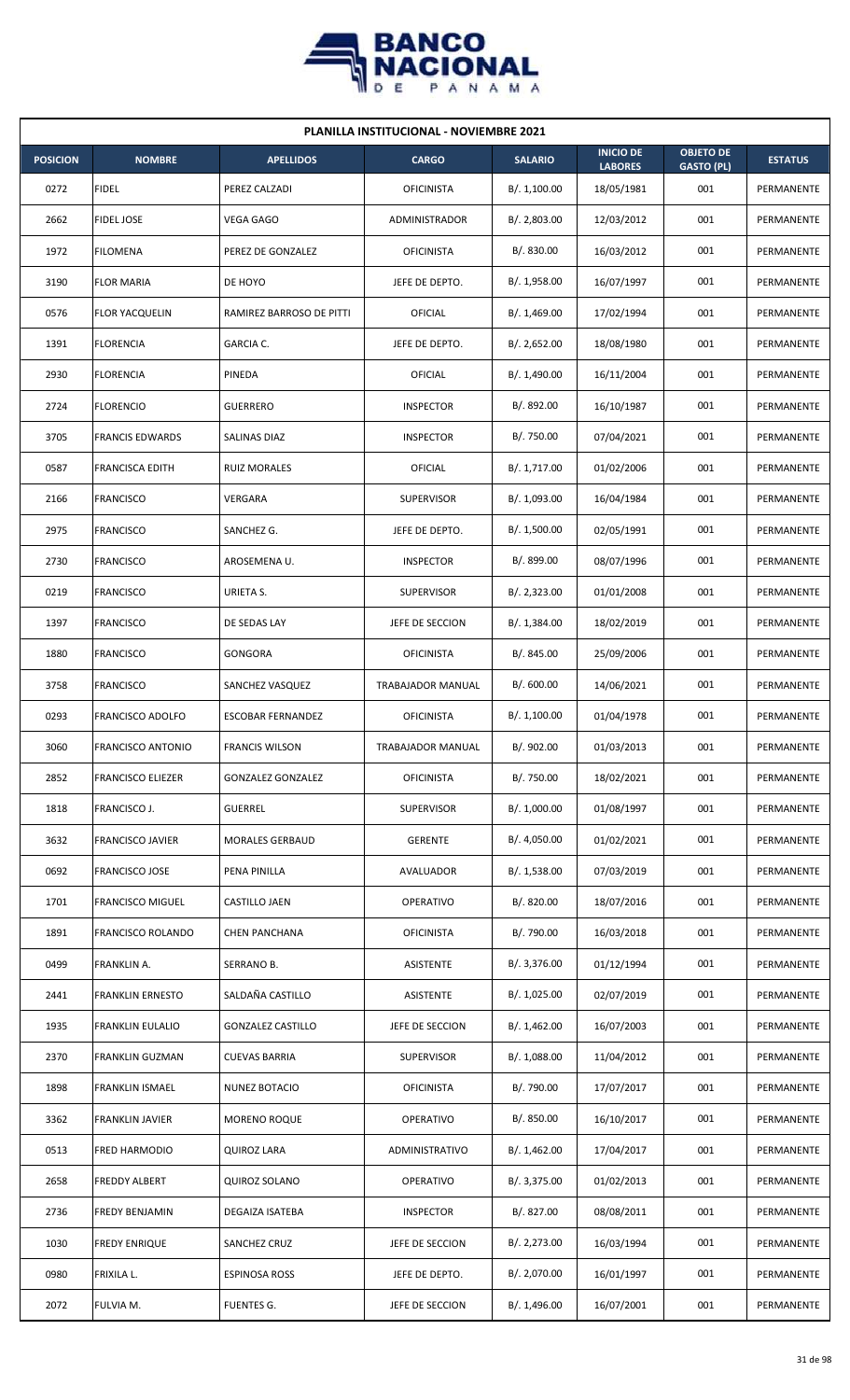

| <b>PLANILLA INSTITUCIONAL - NOVIEMBRE 2021</b> |                            |                            |                   |                |                                    |                                       |                |  |  |
|------------------------------------------------|----------------------------|----------------------------|-------------------|----------------|------------------------------------|---------------------------------------|----------------|--|--|
| <b>POSICION</b>                                | <b>NOMBRE</b>              | <b>APELLIDOS</b>           | <b>CARGO</b>      | <b>SALARIO</b> | <b>INICIO DE</b><br><b>LABORES</b> | <b>OBJETO DE</b><br><b>GASTO (PL)</b> | <b>ESTATUS</b> |  |  |
| 0709                                           | GABRIEL                    | <b>DELGADO</b>             | <b>GERENTE</b>    | B/. 3,278.00   | 01/06/1995                         | 001                                   | PERMANENTE     |  |  |
| 1144                                           | GABRIEL                    | ROVIRA QUINTERO            | OFICIAL           | B/. 1,787.00   | 18/04/2016                         | 001                                   | PERMANENTE     |  |  |
| 1054                                           | <b>GABRIEL ALFONSO</b>     | RODRÍGUEZ GONZÁLEZ         | OFICIAL           | B/.1,841.00    | 01/09/2016                         | 001                                   | PERMANENTE     |  |  |
| 2319                                           | <b>GABRIEL ANTONIO</b>     | <b>DOMINGUEZ MARTINEZ</b>  | JEFE DE DEPTO.    | B/. 1,985.00   | 16/09/2013                         | 001                                   | PERMANENTE     |  |  |
| 1121                                           | <b>GABRIEL CECILIO</b>     | <b>GONZALEZ GONZALEZ</b>   | OFICIAL           | B/. 2,198.00   | 16/06/2010                         | 001                                   | PERMANENTE     |  |  |
| 1590                                           | <b>GABRIEL EDUARDO</b>     | <b>GONZALEZ MONTENEGRO</b> | <b>SUPERVISOR</b> | B/. 1,000.00   | 03/02/2014                         | 001                                   | PERMANENTE     |  |  |
| 1442                                           | <b>GABRIEL EDWIN</b>       | CASTILLO A.                | COORDINADOR       | B/.2,100.00    | 18/05/1998                         | 001                                   | PERMANENTE     |  |  |
| 2916                                           | <b>GABRIEL ENRIQUE</b>     | <b>ARMIEN NAZAS</b>        | <b>INSPECTOR</b>  | B/. 790.00     | 16/03/2018                         | 001                                   | PERMANENTE     |  |  |
| 2146                                           | GABRIEL H.                 | MADRID                     | JEFE DE DEPTO.    | B/. 1,500.00   | 17/09/2007                         | 001                                   | PERMANENTE     |  |  |
| 0877                                           | <b>GABRIEL OMAR</b>        | <b>BARRIA TERRADO</b>      | OPERATIVO         | B/. 790.00     | 18/06/2018                         | 001                                   | PERMANENTE     |  |  |
| 1733                                           | <b>GABRIEL SAMUEL</b>      | CASTILLO SAM               | ADMINISTRATIVO    | B/. 1,433.00   | 04/04/2011                         | 001                                   | PERMANENTE     |  |  |
| 3204                                           | GABRIELA                   | PASTOR TIJERO              | <b>GERENTE</b>    | B/. 3,500.00   | 23/11/2015                         | 001                                   | PERMANENTE     |  |  |
| 0813                                           | <b>GABRIELA ENITH</b>      | <b>GARCIA BARRIOS</b>      | JEFE DE SECCION   | B/. 1,350.00   | 01/06/2016                         | 001                                   | PERMANENTE     |  |  |
| 3813                                           | <b>GABRIELA MARIA</b>      | MONTENEGRO                 | <b>OFICINISTA</b> | B/. 800.00     | 03/08/2021                         | 001                                   | PERMANENTE     |  |  |
| 1613                                           | <b>GAEL YAMILETH</b>       | <b>BRYAN ONEILL</b>        | <b>OFICINISTA</b> | B/.817.00      | 16/10/2015                         | 001                                   | PERMANENTE     |  |  |
| 1286                                           | <b>GASPAR ABEL</b>         | ESPINOSA PITTI             | JEFE DE DEPTO.    | B/. 2,530.00   | 18/05/1981                         | 001                                   | PERMANENTE     |  |  |
| 0700                                           | GEMINI A.                  | CRUZ DE GRACIA             | <b>GERENTE</b>    | B/. 3,750.00   | 12/04/1999                         | 001                                   | PERMANENTE     |  |  |
| 3012                                           | <b>GENARINO</b>            | <b>MARTINEZ</b>            | TRABAJADOR MANUAL | B/. 686.00     | 03/01/2005                         | 001                                   | PERMANENTE     |  |  |
| 2402                                           | <b>GENARO</b>              | ABREGO ABREGO              | <b>SUPERVISOR</b> | B/. 1,306.00   | 01/12/1981                         | 001                                   | PERMANENTE     |  |  |
| 0355                                           | GENARO                     | DE LA ESPADA               | JEFE DE SECCION   | B/. 1,694.00   | 16/04/1982                         | 001                                   | PERMANENTE     |  |  |
| 3024                                           | <b>GENESIS ELIZABETH</b>   | ADAMES GONZALEZ            | AVALUADOR         | B/. 1,584.00   | 01/10/2015                         | 001                                   | PERMANENTE     |  |  |
| 0853                                           | <b>GENESIS JOHANA</b>      | <b>HERNANDEZ GONZALEZ</b>  | SUPERVISOR        | B/. 1,082.00   | 07/04/2014                         | 001                                   | PERMANENTE     |  |  |
| 0248                                           | GENESSIS M.                | SANDOVAL D.                | <b>OFICIAL</b>    | B/. 1,350.00   | 17/11/2014                         | 001                                   | PERMANENTE     |  |  |
| 3564                                           | <b>GENESSIS MARIA</b>      | RODRIGUEZ NIETO            | OPERATIVO         | B/. 770.00     | 16/05/2019                         | 001                                   | PERMANENTE     |  |  |
| 1913                                           | <b>GENESSIS YULISA</b>     | <b>FLORES HERRERA</b>      | <b>OFICINISTA</b> | B/. 804.00     | 01/02/2018                         | 001                                   | PERMANENTE     |  |  |
| 3565                                           | <b>GEORGE LOUIS</b>        | LOHMANN ESPINOSA           | OFICINISTA        | B/. 750.00     | 16/05/2019                         | 001                                   | PERMANENTE     |  |  |
| 2488                                           | GEORGINA                   | <b>BORBUA</b>              | <b>OFICINISTA</b> | B/. 859.00     | 02/04/2007                         | 001                                   | PERMANENTE     |  |  |
| 0921                                           | <b>GEORGINA NICOL</b>      | <b>QUIROZ DIXON</b>        | <b>OFICINISTA</b> | B/. 790.00     | 01/03/2018                         | 001                                   | PERMANENTE     |  |  |
| 2991                                           | <b>GEOVANI ENRIQUE</b>     | <b>GUTIERREZ MARTINEZ</b>  | ANALISTA          | B/. 1,350.00   | 03/05/2016                         | 001                                   | PERMANENTE     |  |  |
| 2861                                           | GEOVANNI A.                | <b>ACHURRA RAMOS</b>       | <b>TECNICO</b>    | B/. 1,102.00   | 01/10/1996                         | 001                                   | PERMANENTE     |  |  |
| 2976                                           | GEOVANNI A.                | ALMENGOR                   | <b>CONDUCTOR</b>  | B/. 1,188.00   | 16/12/1999                         | 001                                   | PERMANENTE     |  |  |
| 2519                                           | <b>GEOVANY ALBERTO</b>     | PINTO CABALLERO            | <b>OFICINISTA</b> | B/. 871.00     | 19/12/1994                         | 001                                   | PERMANENTE     |  |  |
| 0894                                           | <b>GERALD ANTONIO</b>      | VILLARREAL                 | <b>OFICINISTA</b> | B/. 820.00     | 01/06/2016                         | 001                                   | PERMANENTE     |  |  |
| 3485                                           | <b>GERALDINNE LISSETTE</b> | <b>GONZALEZ CASTILLO</b>   | <b>OFICINISTA</b> | B/. 750.00     | 18/02/2021                         | 001                                   | PERMANENTE     |  |  |
| 2118                                           | GERARDO                    | GONZALEZ M.                | ADMINISTRADOR     | B/. 981.00     | 06/10/2008                         | 001                                   | PERMANENTE     |  |  |
| 2756                                           | GERARDO                    | <b>BATISTA C.</b>          | <b>INSPECTOR</b>  | B/.860.00      | 04/05/2009                         | 001                                   | PERMANENTE     |  |  |
| 1343                                           | <b>GERARDO ANTONIO</b>     | <b>GUANTI CONSTABLE</b>    | JEFE DE DEPTO.    | B/. 2,000.00   | 02/09/2019                         | 001                                   | PERMANENTE     |  |  |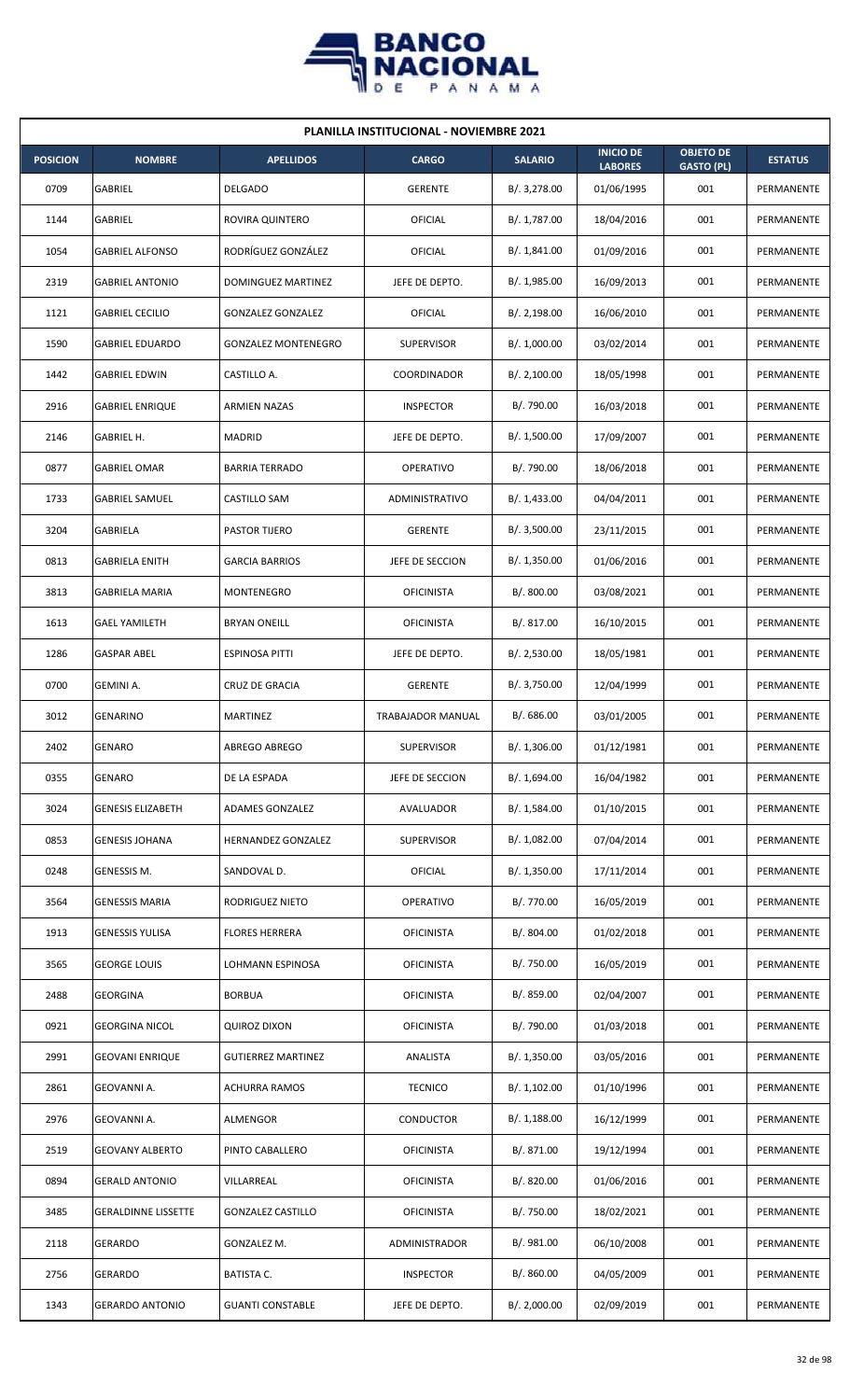

| <b>PLANILLA INSTITUCIONAL - NOVIEMBRE 2021</b> |                           |                               |                     |                |                                    |                                       |                |  |  |  |
|------------------------------------------------|---------------------------|-------------------------------|---------------------|----------------|------------------------------------|---------------------------------------|----------------|--|--|--|
| <b>POSICION</b>                                | <b>NOMBRE</b>             | <b>APELLIDOS</b>              | <b>CARGO</b>        | <b>SALARIO</b> | <b>INICIO DE</b><br><b>LABORES</b> | <b>OBJETO DE</b><br><b>GASTO (PL)</b> | <b>ESTATUS</b> |  |  |  |
| 2576                                           | <b>GERARDO ENRIQUE</b>    | <b>GOMEZ GONZALEZ</b>         | <b>TECNICO</b>      | B/.2,000.00    | 24/10/2002                         | 001                                   | PERMANENTE     |  |  |  |
| 1870                                           | GERARDO L.                | URRUNAGA G.                   | <b>OFICINISTA</b>   | B/0.813.00     | 02/12/2014                         | 001                                   | PERMANENTE     |  |  |  |
| 1839                                           | <b>GERMAN</b>             | <b>JULIO VIDAL</b>            | <b>OFICINISTA</b>   | B/. 829.00     | 01/09/2011                         | 001                                   | PERMANENTE     |  |  |  |
| 1873                                           | <b>GERMAN</b>             | <b>GUERRA</b>                 | <b>OFICINISTA</b>   | B/. 849.00     | 01/03/2010                         | 001                                   | PERMANENTE     |  |  |  |
| 2364                                           | <b>GERTRUDIS</b>          | <b>GRAJALES</b>               | <b>SUPERVISOR</b>   | B/. 1,097.00   | 02/05/1985                         | 001                                   | PERMANENTE     |  |  |  |
| 3759                                           | <b>GERTRUDIS MARIA</b>    | AVILA CASTRO                  | <b>OFICINISTA</b>   | B/. 750.00     | 16/06/2021                         | 001                                   | PERMANENTE     |  |  |  |
| 2999                                           | <b>GESHWIN ANTONIO</b>    | <b>FORERO CAMPOS</b>          | <b>OPERADOR</b>     | B/. 900.00     | 16/11/2020                         | 001                                   | PERMANENTE     |  |  |  |
| 2042                                           | GIANCARLO                 | <b>FRANCO VEGA</b>            | <b>OFICINISTA</b>   | B/. 750.00     | 19/04/2021                         | 001                                   | PERMANENTE     |  |  |  |
| 2384                                           | GIANCARLO GUSTAVO         | <b>GUIZADO CORREA</b>         | <b>SUPERVISOR</b>   | B/. 1,088.00   | 01/03/2011                         | 001                                   | PERMANENTE     |  |  |  |
| 0184                                           | GIANCARLO O.              | ALONSO MADRIGALEZ             | <b>ABOGADO</b>      | B/. 1,391.00   | 17/09/2007                         | 001                                   | PERMANENTE     |  |  |  |
| 1327                                           | GIANNA E.                 | COGLEY M.                     | <b>GERENTE</b>      | B/.4,211.00    | 02/05/2000                         | 001                                   | PERMANENTE     |  |  |  |
| 0746                                           | <b>GICELA MARISOL</b>     | HERNANDEZ VILLARREAL          | <b>OFICIAL</b>      | B/.1,460.00    | 02/01/2018                         | 001                                   | PERMANENTE     |  |  |  |
| 3780                                           | <b>GIL ELIGIO</b>         | ARAUZ CIANCA                  | ANALISTA            | B/. 2,500.00   | 01/07/2021                         | 003                                   | CONTINGENTE    |  |  |  |
| 1866                                           | <b>GILBERTO</b>           | RODRIGUEZ C.                  | <b>OFICINISTA</b>   | B/.1,167.00    | 01/04/1984                         | 001                                   | PERMANENTE     |  |  |  |
| 0074                                           | <b>GILBERTO</b>           | GONZALEZ M.                   | <b>GERENTE</b>      | B/.2,812.00    | 01/11/2006                         | 001                                   | PERMANENTE     |  |  |  |
| 1523                                           | <b>GILBERTO</b>           | MORALES ESCOBAR               | <b>OPERATIVO</b>    | B/. 837.00     | 01/04/2016                         | 001                                   | PERMANENTE     |  |  |  |
| 3814                                           | <b>GILBERTO ANTONIO</b>   | CAMANO DEAGO                  | <b>INSPECTOR</b>    | B/. 750.00     | 09/08/2021                         | 001                                   | PERMANENTE     |  |  |  |
| 1242                                           | <b>GILBERTO ANTONIO</b>   | <b>FERNANDEZ PELICOT</b>      | ANALISTA            | B/. 1,433.00   | 01/09/2020                         | 001                                   | PERMANENTE     |  |  |  |
| 2616                                           | <b>GILBERTO MARTIN</b>    | <b>HARRIS LEWIS</b>           | <b>SUPERVISOR</b>   | B/.1,125.00    | 01/03/2011                         | 001                                   | PERMANENTE     |  |  |  |
| 0827                                           | <b>GILLIAM STEPHANIE</b>  | <b>GUARDIA QUIROZ</b>         | <b>SUPERVISOR</b>   | B/. 1,000.00   | 16/11/2016                         | 001                                   | PERMANENTE     |  |  |  |
| 0345                                           | <b>GINA TATIANA</b>       | ZAMORANO APARICIO             | COORDINADOR         | B/.2,400.00    | 18/07/2011                         | 001                                   | PERMANENTE     |  |  |  |
| 1370                                           | <b>GINELA YASBELL</b>     | RAMOS E.                      | ANALISTA            | B/. 1,462.00   | 02/06/2003                         | 001                                   | PERMANENTE     |  |  |  |
| 0866                                           | <b>GINEVA GINETH</b>      | <b>CASTRO HERRERA</b>         | JEFE DE DEPTO.      | B/. 876.00     | 01/08/2016                         | 001                                   | PERMANENTE     |  |  |  |
| 0935                                           | <b>GIORDANELIS AIMARA</b> | <b>BARRANTES GUERRA</b>       | <b>OFICINISTA</b>   | B/. 813.00     | 16/06/2017                         | 001                                   | PERMANENTE     |  |  |  |
| 2234                                           | GIOVANA A.                | <b>AVION OSORIO</b>           | <b>OFICIAL</b>      | B/. 1,894.00   | 10/06/1996                         | 001                                   | PERMANENTE     |  |  |  |
| 1541                                           | <b>GIOVANA LISBETH</b>    | <b>GALLARDO DE SAMANIEGO</b>  | <b>SUPERVISOR</b>   | B/. 1,000.00   | 16/05/2011                         | 001                                   | PERMANENTE     |  |  |  |
| 2076                                           | <b>GIOVANNA</b>           | <b>OROZCO</b>                 | <b>GERENTE</b>      | B/.2,100.00    | 01/07/2003                         | 001                                   | PERMANENTE     |  |  |  |
| 3625                                           | GIOVANNA GABRIELA         | SINISTERRA CEDENO             | <b>GERENTE</b>      | B/. 4,500.00   | 04/01/2021                         | 001                                   | PERMANENTE     |  |  |  |
| 2492                                           | <b>GIOVANNA ITZEL</b>     | <b>CHANIS GONZALEZ</b>        | <b>OFICINISTA</b>   | B/. 828.00     | 16/08/2016                         | 001                                   | PERMANENTE     |  |  |  |
| 1252                                           | <b>GISCARD ALEXANDER</b>  | ARAUZ ZAMORA                  | ANALISTA            | B/. 1,963.00   | 01/09/2017                         | 001                                   | PERMANENTE     |  |  |  |
| 3122                                           | <b>GISELA</b>             | ROMERO A.                     | <b>GERENTE</b>      | B/. 3,625.00   | 01/10/2009                         | 001                                   | PERMANENTE     |  |  |  |
| 0217                                           | GISELA I. DE              | RAMOS                         | JEFE DE DEPTO.      | B/.2,200.00    | 06/03/2008                         | 001                                   | PERMANENTE     |  |  |  |
| 1371                                           | <b>GISELA JUDITH</b>      | <b>CORDOBA MONTENEGRO</b>     | <b>GERENTE</b>      | B/. 2,781.00   | 16/04/2019                         | 001                                   | PERMANENTE     |  |  |  |
| 0404                                           | GISELA L.                 | COHEN S.                      | <b>ESPECIALISTA</b> | B/. 2,487.00   | 16/09/2003                         | 001                                   | PERMANENTE     |  |  |  |
| 3459                                           | <b>GISELA YAMILETH</b>    | DE LEON ACEVEDO               | OPERATIVO           | B/. 770.00     | 16/08/2018                         | 001                                   | PERMANENTE     |  |  |  |
| 3220                                           | GISELE DEL C.             | RICORD                        | <b>OFICIAL</b>      | B/.2,020.00    | 16/01/2007                         | 001                                   | PERMANENTE     |  |  |  |
| 0888                                           | <b>GISELLE DEL CARMEN</b> | <b>GONZALEZ DIAZ DE TUNON</b> | OPERATIVO           | B/. 793.00     | 18/06/2018                         | 001                                   | PERMANENTE     |  |  |  |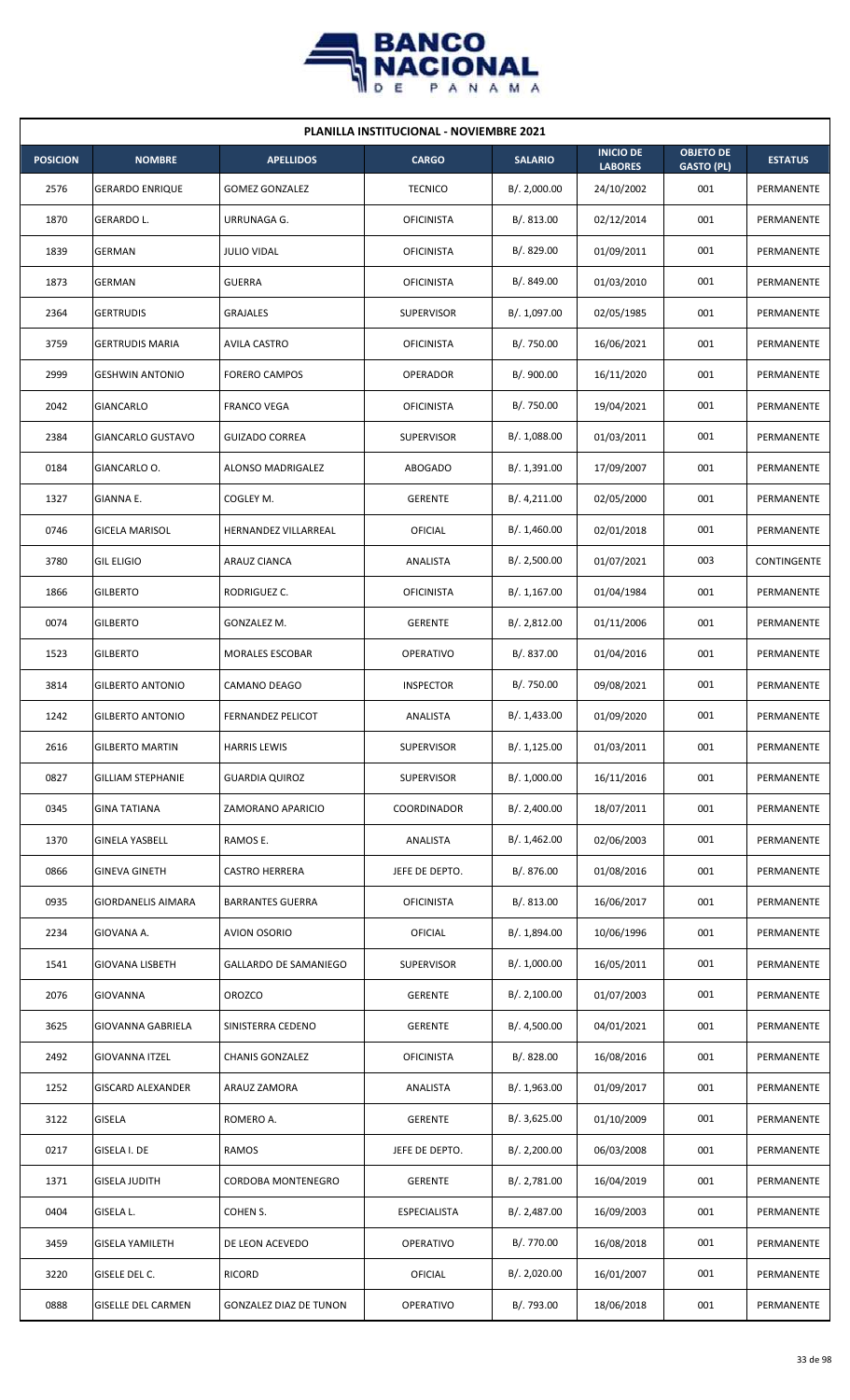

| <b>PLANILLA INSTITUCIONAL - NOVIEMBRE 2021</b> |                            |                        |                   |                |                                    |                                       |                |  |  |
|------------------------------------------------|----------------------------|------------------------|-------------------|----------------|------------------------------------|---------------------------------------|----------------|--|--|
| <b>POSICION</b>                                | <b>NOMBRE</b>              | <b>APELLIDOS</b>       | <b>CARGO</b>      | <b>SALARIO</b> | <b>INICIO DE</b><br><b>LABORES</b> | <b>OBJETO DE</b><br><b>GASTO (PL)</b> | <b>ESTATUS</b> |  |  |
| 0472                                           | <b>GISELLE EDITH</b>       | ORTEGA B.              | JEFE DE DEPTO.    | B/. 2,871.00   | 06/08/2001                         | 001                                   | PERMANENTE     |  |  |
| 3460                                           | <b>GISELLE ELISA</b>       | <b>GUERRA RIOS</b>     | <b>OPERATIVO</b>  | B/. 770.00     | 17/09/2018                         | 001                                   | PERMANENTE     |  |  |
| 0936                                           | <b>GISSEL JULIETH</b>      | PINEDA NAVARRO         | <b>OFICINISTA</b> | B/. 773.00     | 03/09/2018                         | 001                                   | PERMANENTE     |  |  |
| 2693                                           | <b>GISSELLE ANNETT</b>     | KOURUKLIS GONZALEZ     | <b>GERENTE</b>    | B/.3,643.00    | 21/02/2011                         | 001                                   | PERMANENTE     |  |  |
| 1363                                           | GITZEL Y.                  | GONZALEZ V.            | <b>ANALISTA</b>   | B/.1,418.00    | 03/07/2003                         | 001                                   | PERMANENTE     |  |  |
| 0937                                           | <b>GLADIS NEREIDA</b>      | OREJUELA MARQUEZ       | <b>SUPERVISOR</b> | B/. 770.00     | 17/09/2018                         | 001                                   | PERMANENTE     |  |  |
| 0542                                           | GLADYS DEL C.              | MOREIRA R.             | <b>OFICIAL</b>    | B/. 1,789.00   | 01/08/1994                         | 001                                   | PERMANENTE     |  |  |
| 0956                                           | <b>GLADYS ESTER</b>        | <b>CUERO GAITAN</b>    | ANALISTA          | B/. 1,639.00   | 16/02/2017                         | 001                                   | PERMANENTE     |  |  |
| 0960                                           | <b>GLADYS RAQUEL</b>       | VEGA ATENCIO           | <b>TRAMITADOR</b> | B/. 911.00     | 16/10/2017                         | 001                                   | PERMANENTE     |  |  |
| 2518                                           | <b>GLADYS Y.</b>           | ORTEGA A.              | <b>OFICINISTA</b> | B/. 839.00     | 16/01/2008                         | 001                                   | PERMANENTE     |  |  |
| 0038                                           | <b>GLINNIS</b>             | ORTIZ                  | ABOGADO           | B/. 1,741.00   | 02/05/2000                         | 001                                   | PERMANENTE     |  |  |
| 0359                                           | <b>GLORIA E. DE</b>        | <b>CHANG</b>           | JEFE DE SECCION   | B/. 1,752.00   | 01/03/1982                         | 001                                   | PERMANENTE     |  |  |
| 2153                                           | <b>GLORIA J.</b>           | SANCHEZ BARRIA         | <b>SUPERVISOR</b> | B/. 1,093.00   | 17/06/1991                         | 001                                   | PERMANENTE     |  |  |
| 2597                                           | <b>GLORIA M.</b>           | DE LEON G.             | ANALISTA          | B/. 1,088.00   | 17/11/2014                         | 001                                   | PERMANENTE     |  |  |
| 0374                                           | <b>GLORIA M.</b>           | ARTEAGA V.             | JEFE DE DEPTO.    | B/.2,196.00    | 16/02/2000                         | 001                                   | PERMANENTE     |  |  |
| 0817                                           | <b>GLORIA STHEFANIE</b>    | <b>GONZALEZ GOMEZ</b>  | JEFE DE SECCION   | B/.1,350.00    | 01/01/2016                         | 001                                   | PERMANENTE     |  |  |
| 0215                                           | <b>GLORIELA</b>            | QUEZADA DE ORTIZ       | <b>SUPERVISOR</b> | B/. 1,395.00   | 13/11/2000                         | 001                                   | PERMANENTE     |  |  |
| 0065                                           | <b>GLORIELA DEL CARMEN</b> | <b>SOLIS JIMENEZ</b>   | <b>ASISTENTE</b>  | B/. 1,309.00   | 02/02/1981                         | 001                                   | PERMANENTE     |  |  |
| 3809                                           | <b>GLORIELA EDITH</b>      | SANJUR JIMENEZ         | OFICIAL           | B/. 1,500.00   | 16/07/2021                         | 001                                   | PERMANENTE     |  |  |
| 3520                                           | <b>GLORYS ESTELA</b>       | <b>BONILLA ABREGO</b>  | <b>OFICIAL</b>    | B/. 1,384.00   | 03/12/2018                         | 001                                   | PERMANENTE     |  |  |
| 1011                                           | <b>GRACIELA C. DE</b>      | ARROCHA                | <b>GERENTE</b>    | B/. 3,368.00   | 02/10/2006                         | 001                                   | PERMANENTE     |  |  |
| 0034                                           | <b>GRACIELA DE</b>         | <b>BURGOS</b>          | ASISTENTE         | B/.2,000.00    | 16/06/2008                         | 001                                   | PERMANENTE     |  |  |
| 0644                                           | <b>GRACIELA ELAINE</b>     | <b>CHANG ARDINES</b>   | <b>OFICIAL</b>    | B/. 1,483.00   | 04/05/2015                         | 001                                   | PERMANENTE     |  |  |
| 3279                                           | <b>GRECIA</b>              | VARGAS C.              | JEFE DE SECCION   | B/. 1,599.00   | 01/09/2000                         | 001                                   | PERMANENTE     |  |  |
| 1357                                           | <b>GREGORIO EUGENIO</b>    | <b>VALDES BATISTA</b>  | <b>OFICIAL</b>    | B/. 1,584.00   | 16/02/2018                         | 001                                   | PERMANENTE     |  |  |
| 2491                                           | <b>GREISY EXMID</b>        | CHAVARRIA ESTRIBI      | <b>OFICINISTA</b> | B/. 813.00     | 16/07/2013                         | 001                                   | PERMANENTE     |  |  |
| 1969                                           | GRELYS E.                  | VERGARA C.             | <b>OFICINISTA</b> | B/. 816.00     | 01/06/2011                         | 001                                   | PERMANENTE     |  |  |
| 0420                                           | <b>GRETCHEN KENICH</b>     | RODRIGUEZ RODRIGUEZ    | <b>SUPERVISOR</b> | B/. 1,550.00   | 30/09/2021                         | 001                                   | PERMANENTE     |  |  |
| 3656                                           | <b>GRICELDA MURIELL</b>    | <b>GUERRA SERRANO</b>  | <b>OFICINISTA</b> | B/. 750.00     | 16/03/2021                         | 001                                   | PERMANENTE     |  |  |
| 2165                                           | GRISELDA A.                | PEREZ OVALLE           | <b>SUPERVISOR</b> | B/. 1,669.00   | 03/07/2000                         | 001                                   | PERMANENTE     |  |  |
| 1938                                           | <b>GRISMEL</b>             | SANTANA MORAN          | <b>SUPERVISOR</b> | B/. 1,000.00   | 03/06/2013                         | 001                                   | PERMANENTE     |  |  |
| 2158                                           | <b>GUADALUPE EDITH</b>     | <b>VANEGAS VANEGAS</b> | <b>SUPERVISOR</b> | B/. 1,200.00   | 16/08/2019                         | 001                                   | PERMANENTE     |  |  |
| 3200                                           | <b>GUIANELLA G.</b>        | ALVARADO               | JEFE DE DEPTO.    | B/.2,450.00    | 18/06/2007                         | 001                                   | PERMANENTE     |  |  |
| 2284                                           | <b>GUILLERMO</b>           | <b>RODRIGUEZ</b>       | <b>OPERATIVO</b>  | B/. 1,333.00   | 01/07/1982                         | 001                                   | PERMANENTE     |  |  |
| 1069                                           | <b>GUILLERMO</b>           | BEITIA D.              | <b>GERENTE</b>    | B/. 3,300.00   | 01/08/2007                         | 001                                   | PERMANENTE     |  |  |
| 1812                                           | <b>GUILLERMO</b>           | QUINTANA O.            | <b>OFICINISTA</b> | B/.1,114.00    | 03/01/2005                         | 001                                   | PERMANENTE     |  |  |
| 2161                                           | <b>GUILLERMO</b>           | <b>CANO RIVERA</b>     | <b>SUPERVISOR</b> | B/. 1,200.00   | 02/09/2019                         | 001                                   | PERMANENTE     |  |  |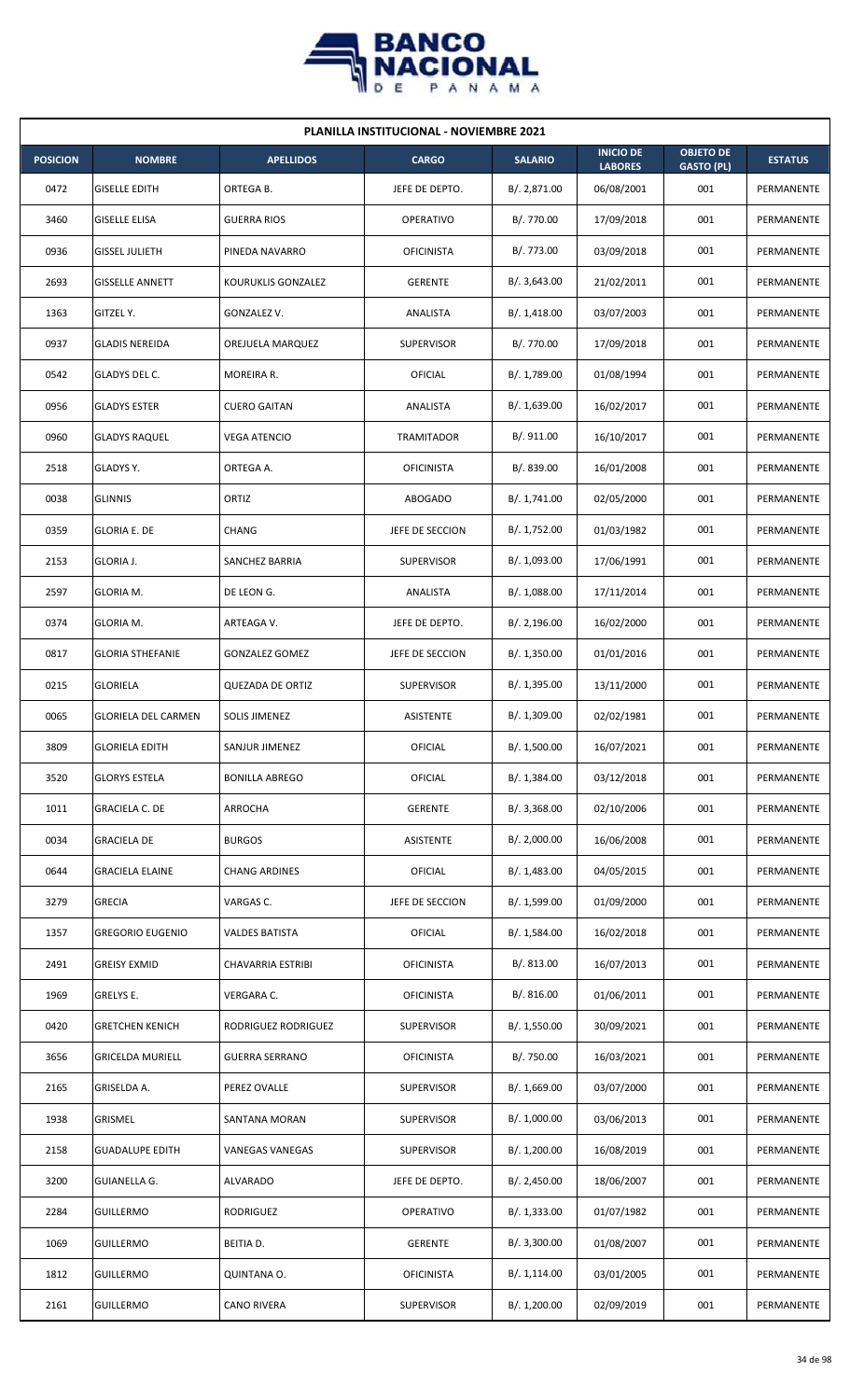

| <b>PLANILLA INSTITUCIONAL - NOVIEMBRE 2021</b> |                           |                           |                          |                |                                    |                                       |                |  |  |  |
|------------------------------------------------|---------------------------|---------------------------|--------------------------|----------------|------------------------------------|---------------------------------------|----------------|--|--|--|
| <b>POSICION</b>                                | <b>NOMBRE</b>             | <b>APELLIDOS</b>          | <b>CARGO</b>             | <b>SALARIO</b> | <b>INICIO DE</b><br><b>LABORES</b> | <b>OBJETO DE</b><br><b>GASTO (PL)</b> | <b>ESTATUS</b> |  |  |  |
| 3079                                           | <b>GUILLERMO</b>          | <b>HERRERA BAENA</b>      | <b>SUPERVISOR</b>        | B/. 1,114.00   | 01/09/2010                         | 001                                   | PERMANENTE     |  |  |  |
| 2077                                           | GUILLERMO ALEJANDRO       | DIAZ ALVAREZ              | OFICIAL                  | B/. 1,350.00   | 18/02/2021                         | 001                                   | PERMANENTE     |  |  |  |
| 2180                                           | <b>GUILLERMO ANTONIO</b>  | ORO HERRERA               | COORDINADOR              | B/. 1,026.00   | 01/06/2017                         | 001                                   | PERMANENTE     |  |  |  |
| 2780                                           | <b>GUILLERMO HUMBERTO</b> | TAPIA MENDOZA             | <b>INSPECTOR</b>         | B/. 916.00     | 03/07/2000                         | 001                                   | PERMANENTE     |  |  |  |
| 0063                                           | GUILLERMO J.              | QUINTERO                  | ASISTENTE                | B/. 1,809.00   | 16/06/2005                         | 001                                   | PERMANENTE     |  |  |  |
| 1494                                           | <b>GUILLERMO RAMON</b>    | <b>GONZALEZ VANNUCCHI</b> | OPERATIVO                | B/. 810.00     | 01/06/2017                         | 001                                   | PERMANENTE     |  |  |  |
| 0938                                           | <b>GUIVIOLA RAQUEL</b>    | <b>TURNER AVILA</b>       | <b>OFICINISTA</b>        | B/. 790.00     | 16/04/2018                         | 001                                   | PERMANENTE     |  |  |  |
| 2107                                           | <b>GUMERCINDA DE</b>      | VARGAS                    | <b>SUPERVISOR</b>        | B/. 1,781.00   | 13/08/1990                         | 001                                   | PERMANENTE     |  |  |  |
| 2828                                           | <b>GUMERCINDO</b>         | <b>GONZALEZ MORALES</b>   | <b>INSPECTOR</b>         | B/. 855.00     | 04/05/2009                         | 001                                   | PERMANENTE     |  |  |  |
| 0265                                           | <b>GUSTAVO</b>            | <b>CUCALON Z.</b>         | <b>SUPERVISOR</b>        | B/.1,456.00    | 01/09/2009                         | 001                                   | PERMANENTE     |  |  |  |
| 2568                                           | <b>GUSTAVO A.</b>         | RIVERA D.                 | JEFE DE DEPTO.           | B/.3,289.00    | 16/11/2009                         | 001                                   | PERMANENTE     |  |  |  |
| 1905                                           | <b>GUSTAVO ALBERTO</b>    | <b>ACOSTA TROCH</b>       | <b>OFICINISTA</b>        | B/. 750.00     | 01/08/2019                         | 001                                   | PERMANENTE     |  |  |  |
| 0760                                           | <b>GUSTAVO ALEXANDER</b>  | RAMOS CACERES             | <b>TECNICO</b>           | B/. 1,082.00   | 01/09/2017                         | 001                                   | PERMANENTE     |  |  |  |
| 1177                                           | <b>GUSTAVO ANTONIO</b>    | PITTI GONZALEZ            | OFICIAL                  | B/.2,200.00    | 06/04/2015                         | 001                                   | PERMANENTE     |  |  |  |
| 2815                                           | <b>GUSTAVO EMILIO</b>     | RODRIGUEZ CASTILLO        | <b>TECNICO</b>           | B/. 1,004.00   | 16/03/1992                         | 001                                   | PERMANENTE     |  |  |  |
| 3760                                           | <b>GUSTAVO EMILIO</b>     | <b>WONG CABALLERO</b>     | <b>INSPECTOR</b>         | B/. 750.00     | 01/06/2021                         | 001                                   | PERMANENTE     |  |  |  |
| 1957                                           | <b>GUSTAVO ENRIQUE</b>    | <b>GUTIERREZ MOSQUERA</b> | OPERATIVO                | B/. 850.00     | 02/01/2019                         | 001                                   | PERMANENTE     |  |  |  |
| 2013                                           | GUSTAVO W.                | <b>MORALES PAZ</b>        | <b>OFICINISTA</b>        | B/. 820.00     | 16/09/1986                         | 001                                   | PERMANENTE     |  |  |  |
| 0647                                           | HANNY DEL CARMEN          | MENDOZA BETHANCOURTH      | OFICIAL                  | B/. 1,544.00   | 02/09/2013                         | 001                                   | PERMANENTE     |  |  |  |
| 1232                                           | <b>HARMODIO</b>           | DEL ROSARIO CRUZ          | ANALISTA                 | B/. 1,762.00   | 18/06/2012                         | 001                                   | PERMANENTE     |  |  |  |
| 1113                                           | HARMODIO ISAAC            | SANTAMARIA ABREGO         | OFICIAL                  | B/. 2,472.00   | 16/10/2007                         | 001                                   | PERMANENTE     |  |  |  |
| 2866                                           | <b>HARRY AMADO</b>        | RIVERA PINEDA             | <b>INSPECTOR</b>         | B/. 844.00     | 01/09/2011                         | 001                                   | PERMANENTE     |  |  |  |
| 3848                                           | <b>HASSED DAVID</b>       | CASTILLO VERGARA          | OFICIAL                  | B/. 1,350.00   | 11/11/2021                         | 001                                   | PERMANENTE     |  |  |  |
| 2219                                           | HAYDEE DEL C.             | REYES P.                  | OFICIAL                  | B/. 1,421.00   | 20/10/2004                         | 001                                   | PERMANENTE     |  |  |  |
| 2454                                           | HAYMEE Z.                 | <b>CORDOBA</b>            | <b>OFICINISTA</b>        | B/. 946.00     | 01/08/2005                         | 001                                   | PERMANENTE     |  |  |  |
| 1958                                           | <b>HECTOR</b>             | <b>BATISTA RIOS</b>       | <b>OFICINISTA</b>        | B/. 1,051.00   | 16/05/1979                         | 001                                   | PERMANENTE     |  |  |  |
| 3088                                           | <b>HECTOR</b>             | MOSQUERA                  | <b>SUPERVISOR</b>        | B/. 1,272.00   | 16/05/1997                         | 001                                   | PERMANENTE     |  |  |  |
| 2781                                           | HECTOR A.                 | LOPEZ A.                  | <b>INSPECTOR</b>         | B/. 793.00     | 16/06/2009                         | 001                                   | PERMANENTE     |  |  |  |
| 2760                                           | <b>HECTOR ANTOLIN</b>     | SANJUR SEGUNDO            | <b>INSPECTOR</b>         | B/.821.00      | 01/03/2013                         | 001                                   | PERMANENTE     |  |  |  |
| 0782                                           | <b>HECTOR ANTONIO</b>     | <b>BELTRAN MESA</b>       | TRABAJADOR MANUAL        | B/. 650.00     | 18/05/2020                         | 001                                   | PERMANENTE     |  |  |  |
| 0461                                           | <b>HECTOR ARTURO</b>      | RODRIGUEZ                 | <b>INSPECTOR</b>         | B/. 770.00     | 02/05/2019                         | 001                                   | PERMANENTE     |  |  |  |
| 3600                                           | <b>HECTOR CELSO</b>       | PANEZO RENTERIA           | OPERATIVO                | B/. 750.00     | 16/10/2020                         | 001                                   | PERMANENTE     |  |  |  |
| 2796                                           | HECTOR E.                 | GOVEA                     | <b>INSPECTOR</b>         | B/. 868.00     | 01/09/2008                         | 001                                   | PERMANENTE     |  |  |  |
| 0147                                           | <b>HECTOR ENRIQUE</b>     | AGUILAR                   | <b>ABOGADO</b>           | B/.2,130.00    | 01/11/1978                         | 001                                   | PERMANENTE     |  |  |  |
| 1865                                           | <b>HECTOR GARY</b>        | <b>QUINTERO MORENO</b>    | <b>INSPECTOR</b>         | B/. 770.00     | 16/04/2019                         | 001                                   | PERMANENTE     |  |  |  |
| 0710                                           | HECTOR M.                 | ROSARIO M.                | <b>GERENTE</b>           | B/.2,906.00    | 01/07/2005                         | 001                                   | PERMANENTE     |  |  |  |
| 3019                                           | HEDIBERTO A.              | JAEN R.                   | <b>TRABAJADOR MANUAL</b> | B/. 686.00     | 16/08/2005                         | 001                                   | PERMANENTE     |  |  |  |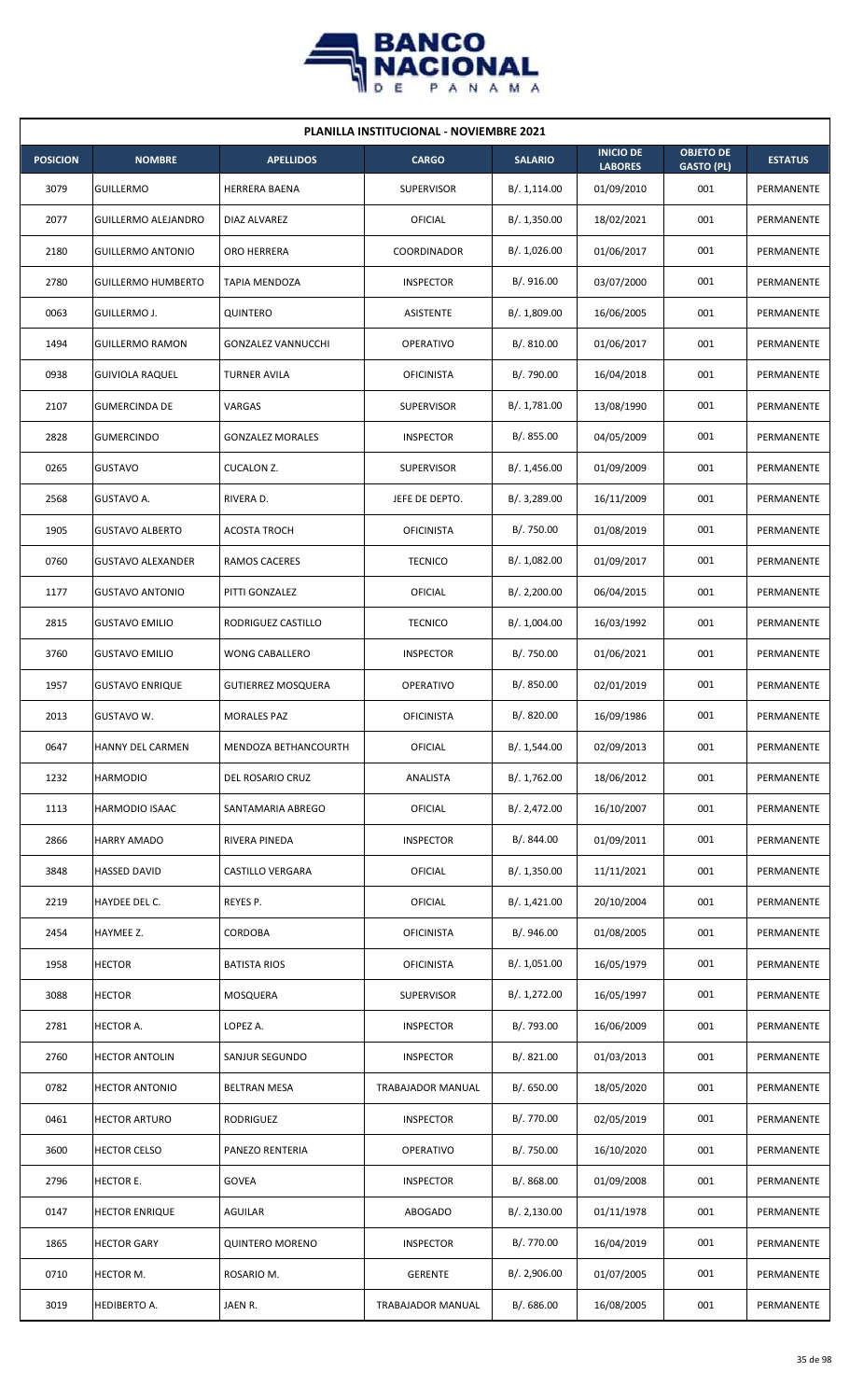

| <b>PLANILLA INSTITUCIONAL - NOVIEMBRE 2021</b> |                       |                          |                   |                |                                    |                                       |                    |  |  |
|------------------------------------------------|-----------------------|--------------------------|-------------------|----------------|------------------------------------|---------------------------------------|--------------------|--|--|
| <b>POSICION</b>                                | <b>NOMBRE</b>         | <b>APELLIDOS</b>         | <b>CARGO</b>      | <b>SALARIO</b> | <b>INICIO DE</b><br><b>LABORES</b> | <b>OBJETO DE</b><br><b>GASTO (PL)</b> | <b>ESTATUS</b>     |  |  |
| 0088                                           | <b>HEIDI MALEN</b>    | RODRIGUEZ SANCHEZ        | <b>GERENTE</b>    | B/.2,754.00    | 03/09/2007                         | 001                                   | PERMANENTE         |  |  |
| 0620                                           | <b>HEIDY LINETH</b>   | MUÑOZ BASMESON           | OFICIAL           | B/.1,426.00    | 16/03/2012                         | 001                                   | PERMANENTE         |  |  |
| 2134                                           | <b>HEIDY LOREIDA</b>  | <b>DEL CID GUERRA</b>    | <b>SUPERVISOR</b> | B/.1,893.00    | 01/09/2008                         | 001                                   | PERMANENTE         |  |  |
| 0696                                           | HELIODORO M.          | ALONSO F.                | <b>GERENTE</b>    | B/. 3,806.00   | 09/03/1998                         | 001                                   | PERMANENTE         |  |  |
| 3366                                           | <b>HENRY EDWARD</b>   | CABRERA NUÑEZ            | <b>OPERATIVO</b>  | B/. 790.00     | 01/09/2017                         | 001                                   | PERMANENTE         |  |  |
| 1487                                           | <b>HERACLIO</b>       | RUIZ B.                  | <b>OPERATIVO</b>  | B/. 1,279.00   | 01/10/1990                         | 001                                   | PERMANENTE         |  |  |
| 3657                                           | <b>HERBERT JOHN</b>   | <b>SCHMIDT HERBRUGER</b> | ANALISTA          | B/. 1,800.00   | 16/03/2021                         | 001                                   | PERMANENTE         |  |  |
| 1489                                           | HERENIA E.            | CASTILLO A.              | <b>OPERATIVO</b>  | B/. 1,293.00   | 04/10/1999                         | 001                                   | PERMANENTE         |  |  |
| 1304                                           | HERMEL A.             | GUARDIA J.               | AVALUADOR         | B/.2,750.00    | 17/11/2008                         | 001                                   | PERMANENTE         |  |  |
| 0240                                           | HERMELINDA            | <b>MORENO RODRIGUEZ</b>  | ADMINISTRATIVO    | B/. 1,100.00   | 02/03/2006                         | 001                                   | PERMANENTE         |  |  |
| 0945                                           | <b>HERNAN IRISNEL</b> | <b>MACIAS ANINO</b>      | AVALUADOR         | B/.2,426.00    | 01/09/2015                         | 001                                   | PERMANENTE         |  |  |
| 0125                                           | HERNESTINA            | ZUNIGA MOSQUERA          | <b>GERENTE</b>    | B/. 2,217.00   | 02/07/2003                         | 001                                   | PERMANENTE         |  |  |
| 3761                                           | HILARIE LISETH        | <b>REYES HAY</b>         | <b>GESTOR</b>     | B/. 850.00     | 07/06/2021                         | 001                                   | PERMANENTE         |  |  |
| 1506                                           | HILDA LINETH          | ARANCIBIA GONZALEZ       | <b>SUPERVISOR</b> | B/. 911.00     | 01/10/2013                         | 001                                   | PERMANENTE         |  |  |
| 2094                                           | <b>HILDAURA</b>       | SUAZO GOMEZ DE APARICIO  | ANALISTA          | B/. 1,789.00   | 16/12/2010                         | 001                                   | PERMANENTE         |  |  |
| 2046                                           | HIPOLITO E.           | RODRIGUEZ CARRION        | JEFE DE SECCION   | B/. 1,539.00   | 02/06/2003                         | 001                                   | PERMANENTE         |  |  |
| 1318                                           | <b>HUMBERTO</b>       | PENALBA GUEVARA          | AVALUADOR         | B/. 1,584.00   | 02/05/2018                         | 001                                   | PERMANENTE         |  |  |
| 1117                                           | HUMBERTO ANTONIO      | PEREZ DE GRACIA          | OFICIAL           | B/. 1,849.00   | 04/05/2015                         | 001                                   | PERMANENTE         |  |  |
| 1619                                           | HYLZA DEL C.          | ARIAS                    | <b>OPERATIVO</b>  | B/. 991.00     | 15/09/2003                         | 001                                   | PERMANENTE         |  |  |
| 1050                                           | IAN EDUARDO           | <b>MUNOZ ROBLES</b>      | <b>OFICIAL</b>    | B/.2,045.00    | 01/04/2013                         | 001                                   | PERMANENTE         |  |  |
| 3762                                           | IANMARY DEL CARMEN    | PINZON MARTINEZ          | ASISTENTE         | B/. 900.00     | 16/06/2021                         | 002                                   | <b>TRANSITORIO</b> |  |  |
| 0610                                           | ICILIA NATALIA        | ARCHIBOLD                | <b>OFICIAL</b>    | B/. 1,490.00   | 12/12/1994                         | 001                                   | PERMANENTE         |  |  |
| 0507                                           | <b>IDALMIS</b>        | CALDERON O.              | <b>SUPERVISOR</b> | B/. 1,813.00   | 19/11/2003                         | 001                                   | PERMANENTE         |  |  |
| 1678                                           | IDALYN ESTHER         | SALAZAR DE GRACIA        | OPERATIVO         | B/. 928.00     | 01/08/2012                         | 001                                   | PERMANENTE         |  |  |
| 0691                                           | IDANIA H. DE          | RODRIGUEZ                | OFICIAL           | B/. 1,360.00   | 16/07/2003                         | 001                                   | PERMANENTE         |  |  |
| 2273                                           | IDELSA N.             | CHACON                   | <b>GESTOR</b>     | B/. 919.00     | 21/11/2006                         | 001                                   | PERMANENTE         |  |  |
| 0854                                           | IDETH JUDITH          | DE LEON CARRASCO         | <b>OFICINISTA</b> | B/. 838.00     | 16/05/2012                         | 001                                   | PERMANENTE         |  |  |
| 2105                                           | IDIELKA LISLEYDIS     | PINO ARROYO              | JEFE DE SECCION   | B/. 1,490.00   | 04/04/2011                         | 001                                   | PERMANENTE         |  |  |
| 2993                                           | <b>IDOCLESIANO</b>    | <b>MIRONES ROBLES</b>    | MENSAJERO         | B/. 763.00     | 16/04/2001                         | 001                                   | PERMANENTE         |  |  |
| 2398                                           | IGSARIS LINETH        | CABALLERO SANCHEZ        | ASISTENTE         | B/. 1,000.00   | 01/04/2021                         | 001                                   | PERMANENTE         |  |  |
| 1331                                           | IGSARIS LISNETH       | CHAVARRIA SANTANA        | <b>AUDITOR</b>    | B/. 1,749.00   | 01/03/2011                         | 001                                   | PERMANENTE         |  |  |
| 1767                                           | ILADIS ESTHER         | <b>BERNAL MOJICA</b>     | SUPERVISOR        | B/. 1,061.00   | 17/03/2014                         | 001                                   | PERMANENTE         |  |  |
| 0261                                           | ILDA ESMERALDA        | FERNANDEZ CASTILLO       | <b>OFICINISTA</b> | B/. 808.00     | 07/04/2014                         | 001                                   | PERMANENTE         |  |  |
| 1636                                           | ILEANA I.             | GONZALEZ P.              | OPERATIVO         | B/. 820.00     | 16/10/2014                         | 001                                   | PERMANENTE         |  |  |
| 2186                                           | <b>ILEANA ODIVIS</b>  | SANCHEZ C.               | SUPERVISOR        | B/. 1,264.00   | 18/09/1995                         | 001                                   | PERMANENTE         |  |  |
| 1161                                           | ILEANA P. DE          | <b>GUEVARA</b>           | OFICIAL           | B/.2,163.00    | 16/06/1997                         | 001                                   | PERMANENTE         |  |  |
| 3367                                           | <b>ILEANA YANETH</b>  | LOAIZA VALENCIA          | OPERATIVO         | B/. 790.00     | 17/07/2017                         | 001                                   | PERMANENTE         |  |  |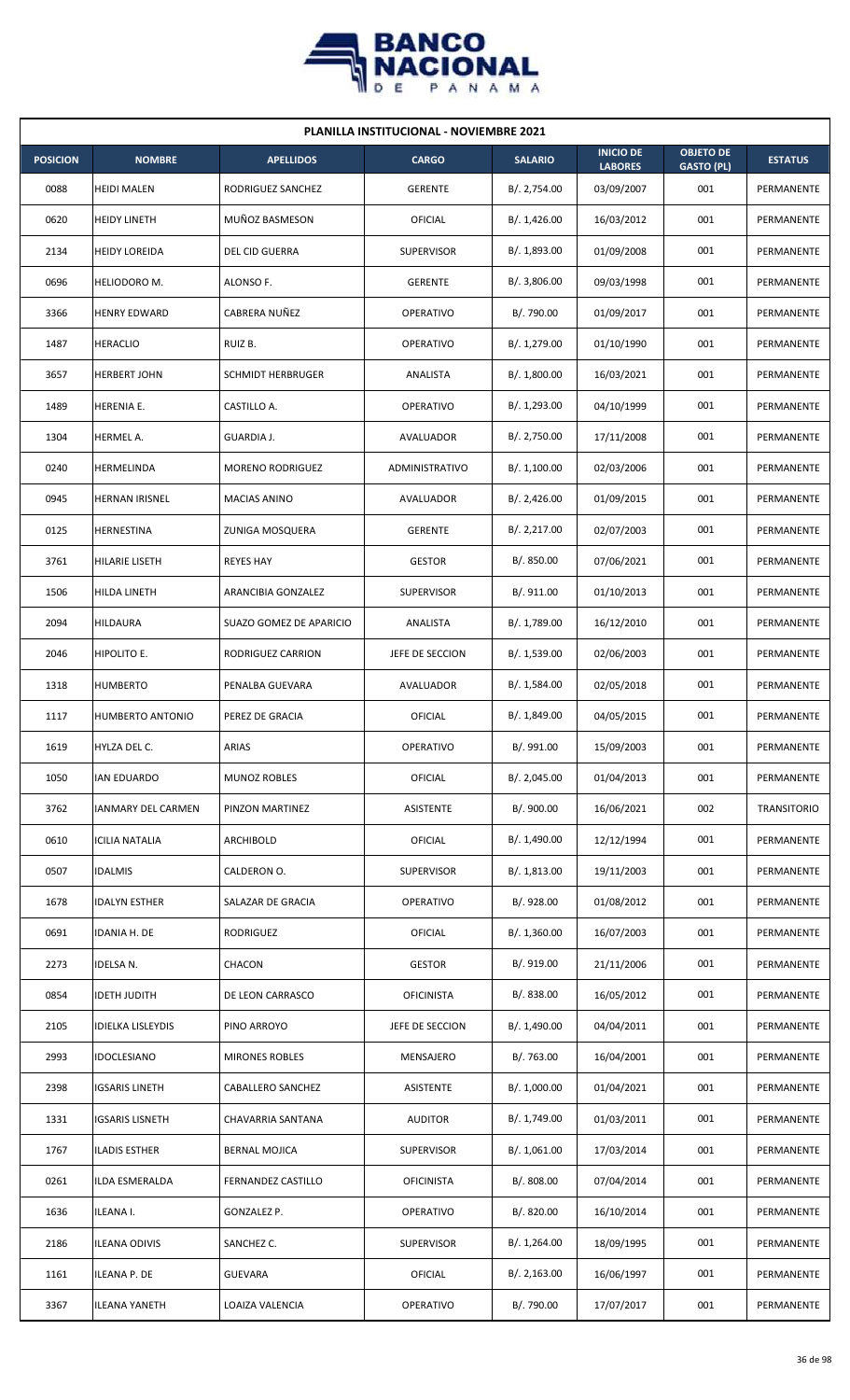

| <b>PLANILLA INSTITUCIONAL - NOVIEMBRE 2021</b> |                        |                           |                   |                |                                    |                                       |                |  |  |
|------------------------------------------------|------------------------|---------------------------|-------------------|----------------|------------------------------------|---------------------------------------|----------------|--|--|
| <b>POSICION</b>                                | <b>NOMBRE</b>          | <b>APELLIDOS</b>          | <b>CARGO</b>      | <b>SALARIO</b> | <b>INICIO DE</b><br><b>LABORES</b> | <b>OBJETO DE</b><br><b>GASTO (PL)</b> | <b>ESTATUS</b> |  |  |
| 3481                                           | <b>ILEM JANTHAL</b>    | <b>MEDINA VILLAVERDE</b>  | <b>OPERATIVO</b>  | B/. 770.00     | 01/10/2018                         | 001                                   | PERMANENTE     |  |  |
| 3633                                           | ILIANA DEL CARMEN      | <b>ALMENGOR PAREJA</b>    | ANALISTA          | B/. 1,000.00   | 01/02/2021                         | 001                                   | PERMANENTE     |  |  |
| 1682                                           | ILIANA ESIDELA         | DOMINGUEZ BAQUEDO         | OPERATIVO         | B/. 820.00     | 16/01/2014                         | 001                                   | PERMANENTE     |  |  |
| 1709                                           | <b>ILIANA IBETH</b>    | <b>ESPINOSA GUERRA</b>    | <b>OPERATIVO</b>  | B/0.854.00     | 01/11/2010                         | 001                                   | PERMANENTE     |  |  |
| 0962                                           | <b>ILIANA NAVIL</b>    | SANCHEZ RAMIREZ DE MACIAS | ANALISTA          | B/.1,109.00    | 01/12/2015                         | 001                                   | PERMANENTE     |  |  |
| 3566                                           | ILSA ANALIDA           | <b>BATALLA RUIZ</b>       | <b>OFICINISTA</b> | B/. 770.00     | 16/05/2019                         | 001                                   | PERMANENTE     |  |  |
| 0242                                           | <b>ILSA YANETH</b>     | MONTENEGRO F.             | ADMINISTRATIVO    | B/. 880.00     | 17/02/1994                         | 001                                   | PERMANENTE     |  |  |
| 0569                                           | <b>IMELDA</b>          | <b>GOMEZ ROOK</b>         | OFICIAL           | B/. 1,553.00   | 16/04/1997                         | 001                                   | PERMANENTE     |  |  |
| 3368                                           | <b>INDIRA ADELAIDA</b> | <b>WILLIAMS GONDOLA</b>   | <b>OPERATIVO</b>  | B/. 817.00     | 16/03/2017                         | 001                                   | PERMANENTE     |  |  |
| 2475                                           | INDIRA DEL SOCORRO     | <b>OROZCO GUERRERO</b>    | <b>OFICINISTA</b> | B/. 827.00     | 16/06/2010                         | 001                                   | PERMANENTE     |  |  |
| 2175                                           | <b>INDIRA F. DE</b>    | <b>BAZAN</b>              | JEFE DE SECCION   | B/. 1,848.00   | 18/05/1998                         | 001                                   | PERMANENTE     |  |  |
| 3387                                           | <b>INDIRA NOEMI</b>    | FERNANDEZ ZAMBRANO        | <b>OFICINISTA</b> | B/. 750.00     | 16/09/2020                         | 001                                   | PERMANENTE     |  |  |
| 1995                                           | <b>INDIRA Z.</b>       | RODRIGUEZ                 | OFICIAL           | B/. 1,489.00   | 01/11/2007                         | 001                                   | PERMANENTE     |  |  |
| 0071                                           | <b>INES MAYELA</b>     | LOMBA PEREZ               | ASISTENTE         | B/. 1,236.00   | 17/09/2018                         | 001                                   | PERMANENTE     |  |  |
| 1646                                           | <b>INES YAZMINA</b>    | LATINEZ CHACON            | <b>OPERATIVO</b>  | B/0.813.00     | 16/06/2015                         | 001                                   | PERMANENTE     |  |  |
| 1009                                           | INGRI I.               | <b>DIAZ</b>               | OFICIAL           | B/.1,469.00    | 05/01/2009                         | 001                                   | PERMANENTE     |  |  |
| 0831                                           | <b>INGRID DAMARIS</b>  | SMALL WHITAKER            | <b>OFICINISTA</b> | B/. 827.00     | 01/03/2016                         | 001                                   | PERMANENTE     |  |  |
| 3723                                           | <b>INGRID DAYLIN</b>   | <b>RIOS MONTENEGRO</b>    | <b>OPERATIVO</b>  | B/. 750.00     | 24/05/2021                         | 001                                   | PERMANENTE     |  |  |
| 0790                                           | <b>INGRID INGARD</b>   | PUGA SCHIFINO             | <b>OFICINISTA</b> | B/. 865.00     | 01/04/2016                         | 001                                   | PERMANENTE     |  |  |
| 2330                                           | <b>INGRID LORENA</b>   | CASTILLO LEZCANO          | <b>GERENTE</b>    | B/.2,100.00    | 02/03/2009                         | 001                                   | PERMANENTE     |  |  |
| 0779                                           | <b>INGRID SHYSLENG</b> | URRIOLA MIRANDA           | JEFE DE SECCION   | B/.2,155.00    | 05/09/2013                         | 001                                   | PERMANENTE     |  |  |
| 2292                                           | INGRID Y.              | VASQUEZ G.                | <b>OPERATIVO</b>  | B/.1,083.00    | 10/02/2005                         | 001                                   | PERMANENTE     |  |  |
| 2216                                           | <b>INGRID YANELA</b>   | URRIOLA ROJAS             | JEFE DE DEPTO.    | B/.2,100.00    | 23/04/2012                         | 001                                   | PERMANENTE     |  |  |
| 1156                                           | <b>IRADELLA DE</b>     | <b>BETHANCOURT</b>        | <b>GERENTE</b>    | B/. 2,691.00   | 01/04/1984                         | 001                                   | PERMANENTE     |  |  |
| 2521                                           | <b>IRAIDA IBETH</b>    | TORRES OCANA DE SIMMONS   | <b>OFICINISTA</b> | B/. 859.00     | 01/09/2005                         | 001                                   | PERMANENTE     |  |  |
| 2998                                           | IRAIDA M.              | <b>BARRIA</b>             | <b>OFICINISTA</b> | B/. 836.00     | 05/05/2008                         | 001                                   | PERMANENTE     |  |  |
| 2486                                           | <b>IRANIA IBETH</b>    | RIVERA TUÑON              | <b>OFICINISTA</b> | B/. 820.00     | 17/10/2016                         | 001                                   | PERMANENTE     |  |  |
| 3522                                           | <b>IRASELI INES</b>    | <b>GUTIERREZ BAKER</b>    | <b>OFICINISTA</b> | B/. 770.00     | 03/12/2018                         | 001                                   | PERMANENTE     |  |  |
| 0312                                           | <b>IRASEMA MABEL</b>   | ARANDA R.                 | <b>OFICINISTA</b> | B/. 891.00     | 01/10/1996                         | 001                                   | PERMANENTE     |  |  |
| 1435                                           | <b>IRENE E.</b>        | ECHEVERS M.               | OFICIAL           | B/. 2,487.00   | 17/01/2000                         | 001                                   | PERMANENTE     |  |  |
| 3594                                           | <b>IRENE VIRGINIA</b>  | PEDRESCHI MELGAR          | <b>GERENTE</b>    | B/. 3,500.00   | 21/01/2020                         | 001                                   | PERMANENTE     |  |  |
| 1819                                           | IRIELA J.              | VERGARA DE KARAMANITES    | <b>OFICINISTA</b> | B/. 767.00     | 16/07/2003                         | 001                                   | PERMANENTE     |  |  |
| 1753                                           | IRINA DEL CARMEN       | <b>GRAY SANCHEZ</b>       | <b>OFICINISTA</b> | B/. 883.00     | 07/11/2016                         | 001                                   | PERMANENTE     |  |  |
| 1804                                           | IRINA MILDRETH         | ROSAS B.                  | <b>SUPERVISOR</b> | B/. 1,000.00   | 16/09/1997                         | 001                                   | PERMANENTE     |  |  |
| 1553                                           | <b>IRIS DE</b>         | <b>CESPEDES</b>           | OPERATIVO         | B/. 873.00     | 02/05/2002                         | 001                                   | PERMANENTE     |  |  |
| 0331                                           | <b>IRIS DELCARMEN</b>  | LIM YUENG EDMUNDS         | AVALUADOR         | B/. 1,922.00   | 02/07/2012                         | 001                                   | PERMANENTE     |  |  |
| 2353                                           | IRIS E.                | CALDERON G.               | JEFE DE SECCION   | B/. 1,350.00   | 16/08/2000                         | 001                                   | PERMANENTE     |  |  |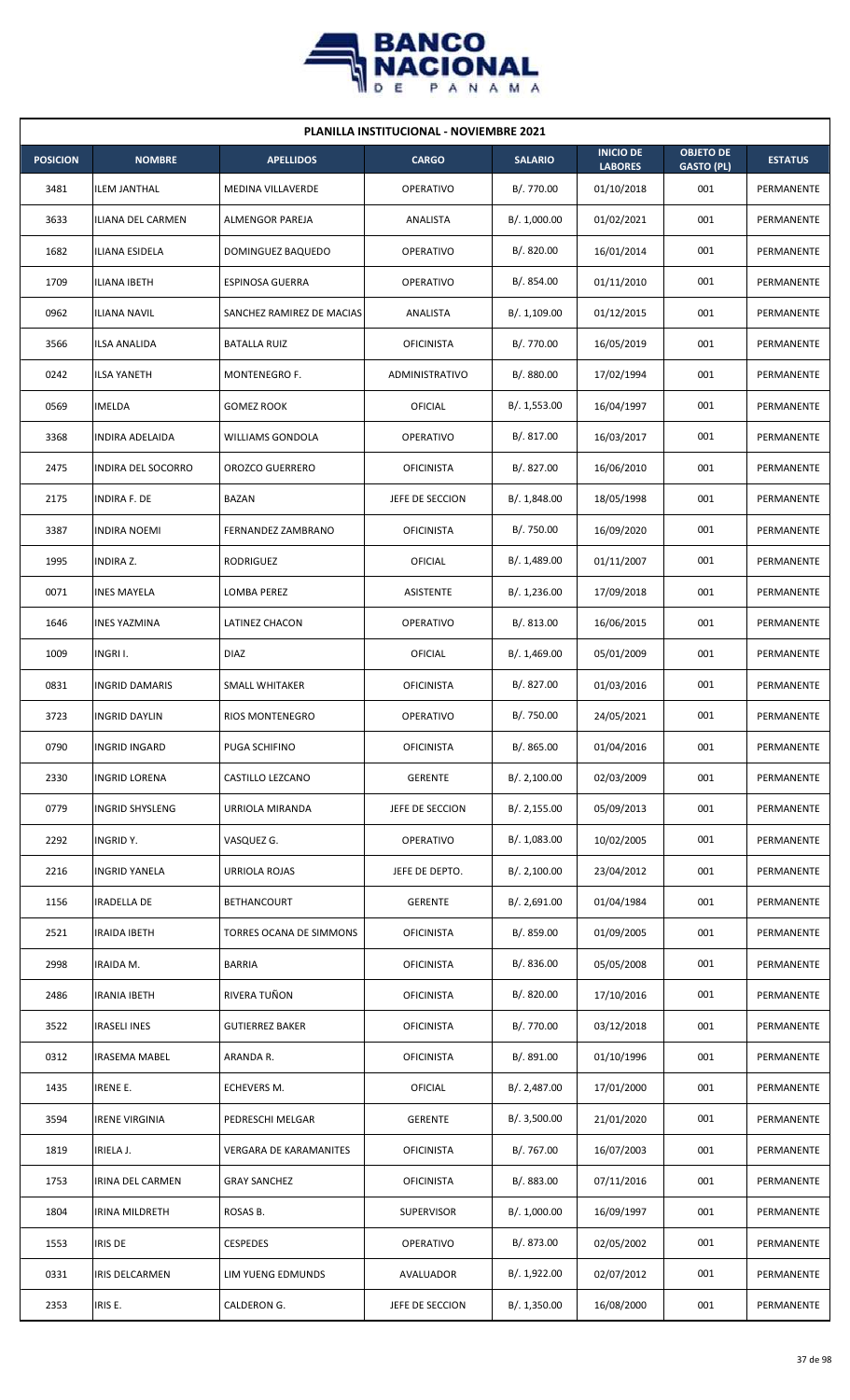

| <b>PLANILLA INSTITUCIONAL - NOVIEMBRE 2021</b> |                           |                                    |                   |                |                                    |                                       |                |  |  |
|------------------------------------------------|---------------------------|------------------------------------|-------------------|----------------|------------------------------------|---------------------------------------|----------------|--|--|
| <b>POSICION</b>                                | <b>NOMBRE</b>             | <b>APELLIDOS</b>                   | <b>CARGO</b>      | <b>SALARIO</b> | <b>INICIO DE</b><br><b>LABORES</b> | <b>OBJETO DE</b><br><b>GASTO (PL)</b> | <b>ESTATUS</b> |  |  |
| 2391                                           | <b>IRIS ELIBETH</b>       | SANCHEZ DIAZ                       | JEFE DE DEPTO.    | B/. 1,976.00   | 03/01/2005                         | 001                                   | PERMANENTE     |  |  |
| 2278                                           | <b>IRIS LISSETTE</b>      | OW GOMEZ DE TORRES                 | ASISTENTE         | B/. 1,022.00   | 01/06/2017                         | 001                                   | PERMANENTE     |  |  |
| 0903                                           | <b>IRIS MABEL</b>         | VEJARANO GONZALEZ                  | <b>SUPERVISOR</b> | B/. 1,000.00   | 16/06/2016                         | 001                                   | PERMANENTE     |  |  |
| 0033                                           | <b>IRIS YAIZETH</b>       | <b>ARAUZ PEREN</b>                 | ASISTENTE         | B/. 1,947.00   | 01/09/2003                         | 001                                   | PERMANENTE     |  |  |
| 3028                                           | <b>IRIS YANETH</b>        | <b>MORENO</b>                      | ANALISTA          | B/. 938.00     | 12/04/2011                         | 001                                   | PERMANENTE     |  |  |
| 0597                                           | <b>IRLANDA IVETTE</b>     | <b>ESCOBAR SOLIS</b>               | OFICIAL           | B/. 1,529.00   | 02/01/2001                         | 001                                   | PERMANENTE     |  |  |
| 0372                                           | <b>IRMA</b>               | CHAVANZ                            | JEFE DE SECCION   | B/.2,295.00    | 01/10/1987                         | 001                                   | PERMANENTE     |  |  |
| 2240                                           | <b>IRMA JUDITH</b>        | RODRIGUEZ GONZALEZ                 | <b>ASISTENTE</b>  | B/. 1,093.00   | 02/05/2014                         | 001                                   | PERMANENTE     |  |  |
| 1319                                           | <b>IRMA LIZBETH</b>       | ORTIZ GUEVARA                      | JEFE DE DEPTO.    | B/. 1,950.00   | 10/05/1999                         | 001                                   | PERMANENTE     |  |  |
| 0375                                           | <b>IRUMIS MILENA</b>      | <b>MEDINA RIVAS</b>                | JEFE DE DEPTO.    | B/.2,217.00    | 20/09/2010                         | 001                                   | PERMANENTE     |  |  |
| 3478                                           | <b>IRVING ABDIEL</b>      | <b>GUERRA RODRIGUEZ</b>            | <b>AUXILIAR</b>   | B/. 620.00     | 17/09/2018                         | 001                                   | PERMANENTE     |  |  |
| 1409                                           | <b>IRVING E.</b>          | CEDENO B.                          | JEFE DE SECCION   | B/.2,400.00    | 17/06/1985                         | 001                                   | PERMANENTE     |  |  |
| 3135                                           | <b>IRVING JAIR</b>        | PEREZ RAMIREZ                      | CONDUCTOR         | B/. 650.00     | 16/09/2019                         | 001                                   | PERMANENTE     |  |  |
| 0298                                           | <b>ISAAC</b>              | <b>DEL MAR</b>                     | <b>SUPERVISOR</b> | B/. 1,232.00   | 16/04/1986                         | 001                                   | PERMANENTE     |  |  |
| 2316                                           | <b>ISAAC NOEL</b>         | <b>VALENZUELA CHONG</b>            | ADMINISTRADOR     | B/.2,750.00    | 25/10/2010                         | 001                                   | PERMANENTE     |  |  |
| 1904                                           | <b>ISAAC VIRGILIO</b>     | <b>GUERRERO GIRÓN</b>              | <b>OFICINISTA</b> | B/. 750.00     | 17/02/2020                         | 001                                   | PERMANENTE     |  |  |
| 2071                                           | <b>ISABEL DEL CARMEN</b>  | DOUBLEDAY LOPEZ                    | JEFE DE SECCION   | B/. 1,967.00   | 01/07/2012                         | 001                                   | PERMANENTE     |  |  |
| 1342                                           | <b>ISABEL E.</b>          | <b>GARCIA N.</b>                   | JEFE DE DEPTO.    | B/.3,064.00    | 25/09/2006                         | 001                                   | PERMANENTE     |  |  |
| 2300                                           | <b>ISABEL MILEYDA</b>     | OBALDIA C.                         | <b>GERENTE</b>    | B/. 3,300.00   | 08/05/2000                         | 001                                   | PERMANENTE     |  |  |
| 0939                                           | ISAHI MELISSA             | <b>REID GARCIA</b>                 | <b>OFICINISTA</b> | B/. 810.00     | 03/07/2017                         | 001                                   | PERMANENTE     |  |  |
| 0940                                           | <b>ISAIRIS ALESSANDRA</b> | VALDES ATENCIO                     | <b>OFICINISTA</b> | B/. 814.00     | 16/06/2017                         | 001                                   | PERMANENTE     |  |  |
| 0609                                           | <b>ISAMAR IDANIA</b>      | MEDINA AGRAZAL DE<br>SANCHEZ       | COORDINADOR       | B/. 1,500.00   | 16/10/2020                         | 001                                   | PERMANENTE     |  |  |
| 1165                                           | ISANIA H. DE              | CASTILLO                           | OFICIAL           | B/. 1,996.00   | 16/10/2001                         | 001                                   | PERMANENTE     |  |  |
| 1314                                           | <b>ISBETH GUISEL</b>      | ROMERO MORENO DE<br><b>BARRIOS</b> | SUPERVISOR        | B/.2,532.00    | 01/09/2010                         | 001                                   | PERMANENTE     |  |  |
| 2405                                           | <b>ISIS IZETH</b>         | GANDULLA DE LA ROSA                | ASISTENTE         | B/. 900.00     | 16/12/2020                         | 001                                   | PERMANENTE     |  |  |
| 0156                                           | <b>ISIS MARLENE</b>       | PEREZ SAMANIEGO                    | ABOGADO           | B/. 1,476.00   | 18/02/2013                         | 001                                   | PERMANENTE     |  |  |
| 2331                                           | <b>ISLENE LUCETTEE</b>    | MENDEZ RODRIGUEZ                   | JEFE DE SECCION   | B/.1,518.00    | 07/11/2011                         | 001                                   | PERMANENTE     |  |  |
| 1141                                           | <b>ISMAEL</b>             | CORDOBA CABALLERO                  | OFICIAL           | B/. 1,803.00   | 03/04/2017                         | 001                                   | PERMANENTE     |  |  |
| 3549                                           | <b>ISMAEL ENRIQUE</b>     | JAEN                               | OPERATIVO         | B/. 750.00     | 18/11/2019                         | 001                                   | PERMANENTE     |  |  |
| 2448                                           | <b>ISNA MAYULEY</b>       | ADAMES CABALLERO                   | <b>SUPERVISOR</b> | B/. 816.00     | 11/04/2014                         | 001                                   | PERMANENTE     |  |  |
| 0336                                           | <b>ISOLDA DE</b>          | <b>GUTIERREZ</b>                   | <b>GERENTE</b>    | B/. 3,500.00   | 13/07/2009                         | 001                                   | PERMANENTE     |  |  |
| 2109                                           | <b>ISOLDA IRENE</b>       | <b>PAZ RODRIGUEZ</b>               | <b>OFICIAL</b>    | B/. 1,433.00   | 01/03/2018                         | 001                                   | PERMANENTE     |  |  |
| 1002                                           | <b>ISOLINA</b>            | <b>BATISTA DE RAMIREZ</b>          | JEFE DE DEPTO.    | B/.3,000.00    | 21/03/2011                         | 001                                   | PERMANENTE     |  |  |
| 0389                                           | ISORI E. DE               | HERNANDEZ                          | <b>TECNICO</b>    | B/.1,172.00    | 01/03/1999                         | 001                                   | PERMANENTE     |  |  |
| 3136                                           | <b>ISRAEL</b>             | RAMOS GONZALEZ                     | <b>TECNICO</b>    | B/. 1,430.00   | 06/12/1991                         | 001                                   | PERMANENTE     |  |  |
| 1135                                           | <b>ISRAEL EDGARDO</b>     | GONZÁLEZ LARA                      | OFICIAL           | B/.1,866.00    | 04/05/2015                         | 001                                   | PERMANENTE     |  |  |
| 2265                                           | <b>ITZA JANETH</b>        | <b>MARTINEZ SERRANO</b>            | ASISTENTE         | B/. 1,082.00   | 18/08/2014                         | 001                                   | PERMANENTE     |  |  |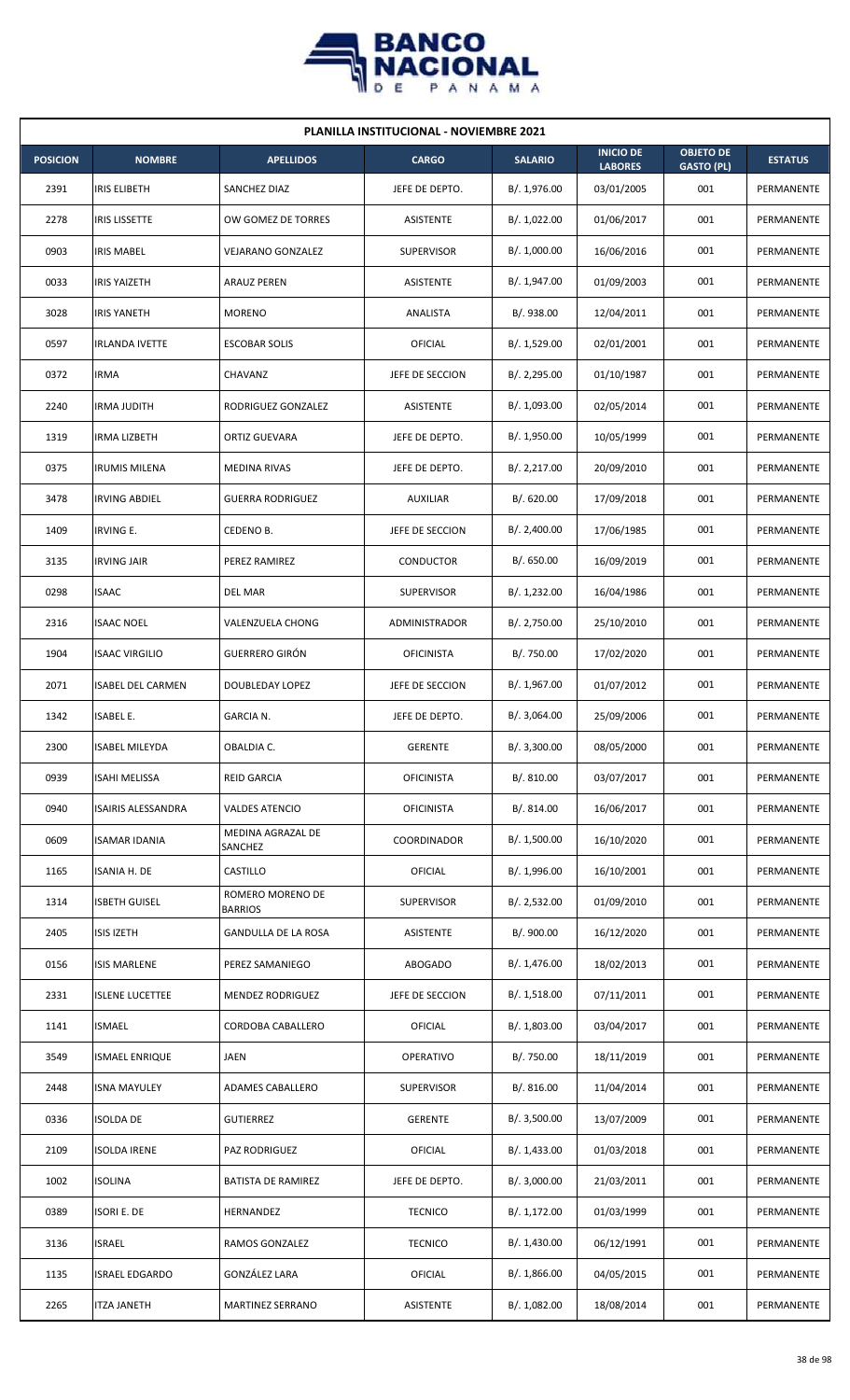

| <b>PLANILLA INSTITUCIONAL - NOVIEMBRE 2021</b> |                          |                               |                   |                |                                    |                                       |                |  |  |  |
|------------------------------------------------|--------------------------|-------------------------------|-------------------|----------------|------------------------------------|---------------------------------------|----------------|--|--|--|
| <b>POSICION</b>                                | <b>NOMBRE</b>            | <b>APELLIDOS</b>              | <b>CARGO</b>      | <b>SALARIO</b> | <b>INICIO DE</b><br><b>LABORES</b> | <b>OBJETO DE</b><br><b>GASTO (PL)</b> | <b>ESTATUS</b> |  |  |  |
| 0748                                           | <b>ITZA ZULEMA</b>       | SANCHEZ SEVILLANO             | JEFE DE DEPTO.    | B/.2,128.00    | 20/08/2013                         | 001                                   | PERMANENTE     |  |  |  |
| 2445                                           | <b>ITZAMAR YISEL</b>     | PEÑA SANJUR                   | <b>OFICINISTA</b> | B/. 814.00     | 16/09/2016                         | 001                                   | PERMANENTE     |  |  |  |
| 0622                                           | <b>ITZEL</b>             | HENRIQUEZ M.                  | OFICIAL           | B/. 1,543.00   | 16/10/2003                         | 001                                   | PERMANENTE     |  |  |  |
| 0867                                           | <b>ITZEL</b>             | <b>RUIZ SANJUR</b>            | <b>OPERATIVO</b>  | B/. 770.00     | 01/02/2019                         | 001                                   | PERMANENTE     |  |  |  |
| 3187                                           | <b>ITZEL A.</b>          | CRUZ S.                       | <b>GERENTE</b>    | B/.3,109.00    | 03/07/2006                         | 001                                   | PERMANENTE     |  |  |  |
| 0455                                           | <b>ITZEL DEL CARMEN</b>  | MENDIETA MARTINEZ             | <b>TRAMITADOR</b> | B/. 790.00     | 02/05/2018                         | 001                                   | PERMANENTE     |  |  |  |
| 2354                                           | <b>ITZEL IRAY</b>        | VALDESPINO J.                 | <b>SUPERVISOR</b> | B/. 1,187.00   | 16/06/1997                         | 001                                   | PERMANENTE     |  |  |  |
| 1568                                           | <b>ITZEL IVETH</b>       | PITTERSON PITTY DE<br>NAVARRO | <b>OPERATIVO</b>  | B/. 813.00     | 03/08/2015                         | 001                                   | PERMANENTE     |  |  |  |
| 0998                                           | <b>ITZEL LARIZA</b>      | DIAMANTOPULOS UREÑA           | JEFE DE DEPTO.    | B/. 3,000.00   | 01/03/2016                         | 001                                   | PERMANENTE     |  |  |  |
| 1570                                           | <b>ITZEL M. DE</b>       | SAM                           | OPERATIVO         | B/.1,105.00    | 01/02/2000                         | 001                                   | PERMANENTE     |  |  |  |
| 0140                                           | <b>ITZEL MARIA</b>       | RAMOS GARCIA                  | <b>GERENTE</b>    | B/. 4,000.00   | 01/12/2020                         | 001                                   | PERMANENTE     |  |  |  |
| 1017                                           | <b>ITZEL MASSIEL</b>     | TREJOS LEMOS                  | ANALISTA          | B/. 1,295.00   | 12/04/2011                         | 001                                   | PERMANENTE     |  |  |  |
| 3707                                           | <b>ITZEL MIRELI</b>      | <b>CANTO CAMPOS</b>           | <b>GERENTE</b>    | B/. 2,500.00   | 21/04/2021                         | 001                                   | PERMANENTE     |  |  |  |
| 1706                                           | <b>ITZEL XIOMARA</b>     | <b>BERRY CARRION</b>          | <b>OFICINISTA</b> | B/. 770.00     | 02/05/2014                         | 001                                   | PERMANENTE     |  |  |  |
| 2424                                           | <b>ITZOMARA E.</b>       | CONCEPCION O.                 | <b>OFICINISTA</b> | B/.913.00      | 03/08/1992                         | 001                                   | PERMANENTE     |  |  |  |
| 2718                                           | <b>IVAN</b>              | ABREGO R.                     | <b>INSPECTOR</b>  | B/. 894.00     | 01/04/1984                         | 001                                   | PERMANENTE     |  |  |  |
| 0504                                           | <b>IVAN</b>              | <b>TEM SANCHEZ</b>            | <b>GERENTE</b>    | B/. 2,607.00   | 08/11/2010                         | 001                                   | PERMANENTE     |  |  |  |
| 3677                                           | <b>IVAN</b>              | <b>RODRIGUEZ</b>              | <b>TECNICO</b>    | B/.3,300.00    | 16/04/2021                         | 001                                   | PERMANENTE     |  |  |  |
| 3815                                           | <b>IVAN ALEXIS</b>       | <b>FLORES HERNANDEZ</b>       | <b>INSPECTOR</b>  | B/. 750.00     | 09/08/2021                         | 001                                   | PERMANENTE     |  |  |  |
| 2698                                           | <b>IVAN EDUARDO</b>      | <b>GORDON GARCIA</b>          | ADMINISTRADOR     | B/. 2,900.00   | 01/02/2000                         | 001                                   | PERMANENTE     |  |  |  |
| 0893                                           | <b>IVANA</b>             | RIOS OTERO                    | <b>OFICINISTA</b> | B/. 817.00     | 16/10/2000                         | 001                                   | PERMANENTE     |  |  |  |
| 0649                                           | <b>IVELIS MERIELIS</b>   | LLERENA GARCIA                | JEFE DE SECCION   | B/. 1,518.00   | 06/04/2015                         | 001                                   | PERMANENTE     |  |  |  |
| 0715                                           | <b>IVELYS GOMEZ DE</b>   | <b>FALCON</b>                 | <b>GERENTE</b>    | B/. 3,052.00   | 19/05/1986                         | 001                                   | PERMANENTE     |  |  |  |
| 2346                                           | <b>IVETH ROCIO</b>       | <b>BARRIA BAL</b>             | <b>SUPERVISOR</b> | B/. 1,093.00   | 16/02/2011                         | 001                                   | PERMANENTE     |  |  |  |
| 3125                                           | <b>IVETTE A.</b>         | MILLAN MELENDEZ               | <b>GERENTE</b>    | B/. 3,750.00   | 11/01/2010                         | 001                                   | PERMANENTE     |  |  |  |
| 3724                                           | <b>IVETTE DEL CARMEN</b> | DE GRACIA SALDANA             | <b>OFICIAL</b>    | B/.1,350.00    | 24/05/2021                         | 003                                   | CONTINGENTE    |  |  |  |
| 2559                                           | <b>IVIS ANAYKA</b>       | MORENO MELENDEZ               | JEFE DE DEPTO.    | B/.3,152.00    | 16/08/2010                         | 001                                   | PERMANENTE     |  |  |  |
| 1279                                           | <b>IVIS YANETH</b>       | <b>TAYLOR MENDOZA</b>         | <b>GERENTE</b>    | B/.3,500.00    | 08/04/2013                         | 001                                   | PERMANENTE     |  |  |  |
| 1173                                           | <b>IVONNE</b>            | VILLARREAL                    | <b>OFICIAL</b>    | B/. 1,984.00   | 16/12/2008                         | 001                                   | PERMANENTE     |  |  |  |
| 2099                                           | <b>IVONNE ELENA</b>      | RETTALLY MARIN                | <b>SUPERVISOR</b> | B/. 1,650.00   | 04/01/2021                         | 001                                   | PERMANENTE     |  |  |  |
| 0477                                           | <b>IVONNE ENITH</b>      | CASTILLERO PINEDA DE JAEN     | <b>SUPERVISOR</b> | B/. 1,200.00   | 16/09/2019                         | 001                                   | PERMANENTE     |  |  |  |
| 2484                                           | <b>IVONNE J.</b>         | <b>BERNAL S.</b>              | <b>OFICINISTA</b> | B/. 993.00     | 01/02/2005                         | 001                                   | PERMANENTE     |  |  |  |
| 2403                                           | IVYS L.                  | CASTILLO S.                   | JEFE DE SECCION   | B/.1,426.00    | 19/05/2008                         | 001                                   | PERMANENTE     |  |  |  |
| 1498                                           | <b>IXA YANETTE</b>       | <b>JUAREZ MENDOZA</b>         | OPERATIVO         | B/. 813.00     | 03/10/2015                         | 001                                   | PERMANENTE     |  |  |  |
| 3254                                           | <b>IZAEL HERNAN</b>      | <b>FUENTES ESQUIVEL</b>       | <b>OFICIAL</b>    | B/. 1,650.00   | 04/01/2021                         | 001                                   | PERMANENTE     |  |  |  |
| 2755                                           | <b>IZAMEL ISMAEL</b>     | HINESTROZA GALVEZ             | <b>INSPECTOR</b>  | B/. 813.00     | 03/08/2015                         | 001                                   | PERMANENTE     |  |  |  |
| 0462                                           | <b>IZHAR ESAUD</b>       | AROSEMENA GONZALEZ            | <b>OFICINISTA</b> | B/. 814.00     | 16/02/2017                         | 001                                   | PERMANENTE     |  |  |  |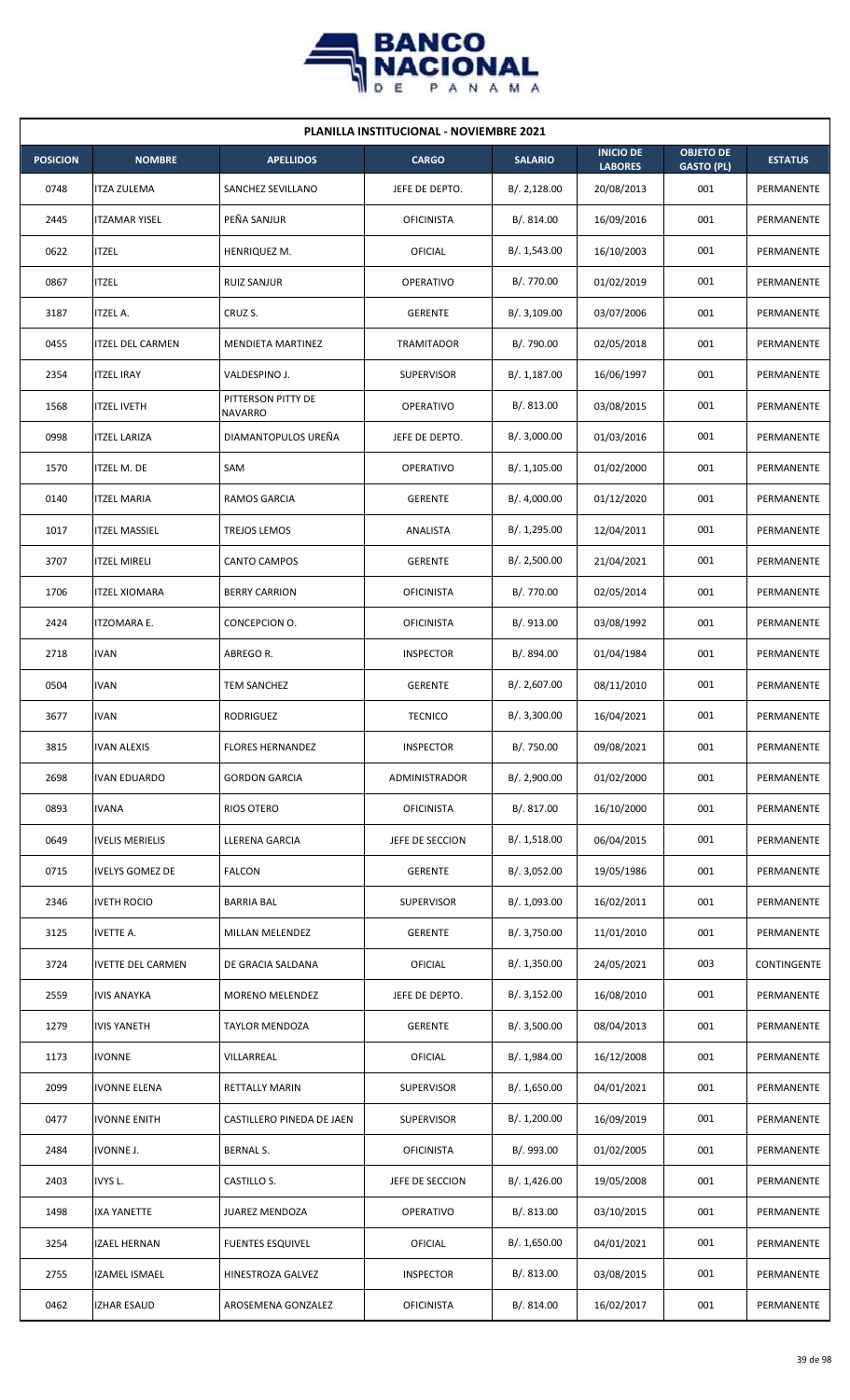

|                 | <b>PLANILLA INSTITUCIONAL - NOVIEMBRE 2021</b> |                                 |                   |                |                                    |                                       |                |  |  |  |
|-----------------|------------------------------------------------|---------------------------------|-------------------|----------------|------------------------------------|---------------------------------------|----------------|--|--|--|
| <b>POSICION</b> | <b>NOMBRE</b>                                  | <b>APELLIDOS</b>                | <b>CARGO</b>      | <b>SALARIO</b> | <b>INICIO DE</b><br><b>LABORES</b> | <b>OBJETO DE</b><br><b>GASTO (PL)</b> | <b>ESTATUS</b> |  |  |  |
| 1952            | <b>JACINTA</b>                                 | PEREZ ESPINOSA                  | <b>OFICINISTA</b> | B/. 967.00     | 17/04/2003                         | 001                                   | PERMANENTE     |  |  |  |
| 3191            | <b>JACINTO</b>                                 | JIMENEZ C.                      | JEFE DE DEPTO.    | B/. 1,756.00   | 04/03/1996                         | 001                                   | PERMANENTE     |  |  |  |
| 2410            | JACKELINE                                      | DELGADO RIVERA DE TOUS          | JEFE DE SECCION   | B/.1,350.00    | 18/10/1999                         | 001                                   | PERMANENTE     |  |  |  |
| 3601            | <b>JACKELINE</b>                               | <b>BARRIA GAITAN</b>            | <b>OPERATIVO</b>  | B/. 750.00     | 01/10/2020                         | 001                                   | PERMANENTE     |  |  |  |
| 1171            | JACKELINE                                      | LEZCANO DE GONZALEZ             | OFICIAL           | B/.2,267.00    | 05/01/2009                         | 001                                   | PERMANENTE     |  |  |  |
| 2212            | JACKELINE E.                                   | MADRID V.                       | OFICIAL           | B/. 1,735.00   | 01/07/1997                         | 001                                   | PERMANENTE     |  |  |  |
| 3843            | JACKELINE JOHANA                               | TORIBIO GONZALEZ                | <b>OFICINISTA</b> | B/. 750.00     | 29/10/2021                         | 001                                   | PERMANENTE     |  |  |  |
| 0837            | <b>JACKELINE MASSIEL</b>                       | <b>GONZALEZ DE LA TORRE</b>     | JEFE DE SECCION   | B/. 1,350.00   | 22/10/2012                         | 001                                   | PERMANENTE     |  |  |  |
| 0778            | JACQUELIN C.                                   | HERNANDEZ O.                    | <b>TRAMITADOR</b> | B/. 1,315.00   | 22/03/2005                         | 001                                   | PERMANENTE     |  |  |  |
| 0685            | <b>JACQUELINE</b>                              | FORBES H.                       | <b>ASISTENTE</b>  | B/.1,321.00    | 16/07/1997                         | 001                                   | PERMANENTE     |  |  |  |
| 3725            | <b>JACQUELINE</b>                              | <b>GONZALEZ CARBALLEDA</b>      | ANALISTA          | B/. 1,000.00   | 17/05/2021                         | 001                                   | PERMANENTE     |  |  |  |
| 1381            | JACQUELINE KAY                                 | OSIGIAN GUERRA DE<br>CONCEPCION | OFICIAL           | B/. 2,594.00   | 04/09/2000                         | 001                                   | PERMANENTE     |  |  |  |
| 1258            | JACQUELINE L.                                  | DIAZ M.                         | ANALISTA          | B/. 1,731.00   | 18/01/2005                         | 001                                   | PERMANENTE     |  |  |  |
| 0423            | JACQUELINE QUERUBE                             | <b>GARCIA GONZALEZ</b>          | ASISTENTE         | B/. 1,234.00   | 08/04/2013                         | 001                                   | PERMANENTE     |  |  |  |
| 1833            | JAHAR ABDUL                                    | MENDIETA SAENZ                  | <b>OFICINISTA</b> | B/. 898.00     | 19/08/2016                         | 001                                   | PERMANENTE     |  |  |  |
| 3074            | JAIME                                          | LOPEZ CAMPOS                    | <b>SUPERVISOR</b> | B/. 1,173.00   | 01/08/1985                         | 001                                   | PERMANENTE     |  |  |  |
| 3658            | JAIME ALBERTO                                  | <b>CABRE ESPINO</b>             | ANALISTA          | B/. 900.00     | 16/03/2021                         | 001                                   | PERMANENTE     |  |  |  |
| 1466            | JAIME DOMINGO                                  | <b>MONTENEGRO QUIEL</b>         | <b>SUPERVISOR</b> | B/. 1,104.00   | 19/05/2008                         | 001                                   | PERMANENTE     |  |  |  |
| 3664            | <b>JAIME ELIAS</b>                             | SANTAMARIA ORTEGA               | <b>OFICINISTA</b> | B/. 750.00     | 01/07/2021                         | 001                                   | PERMANENTE     |  |  |  |
| 0145            | JAIME ENRIQUE                                  | <b>QUIEL ANGUIZOLA</b>          | <b>GERENTE</b>    | B/. 3,347.00   | 04/07/1994                         | 001                                   | PERMANENTE     |  |  |  |
| 3120            | JAIME ENRIQUE                                  | ARMSTRONG HIDALGO               | <b>DISEÑADOR</b>  | B/. 1,600.00   | 23/03/2011                         | 001                                   | PERMANENTE     |  |  |  |
| 2137            | <b>JAIME JULIO</b>                             | JAEN ROBERTSON                  | ASISTENTE         | B/.2,000.00    | 01/02/2011                         | 001                                   | PERMANENTE     |  |  |  |
| 2879            | JAIME ORLANDO                                  | <b>GONZALEZ VISUETE</b>         | <b>INSPECTOR</b>  | B/. 877.00     | 16/05/2011                         | 001                                   | PERMANENTE     |  |  |  |
| 0997            | <b>JAIME OSVALDO</b>                           | <b>HEILBRON ORTEGA</b>          | JEFE DE DEPTO.    | B/. 2,000.00   | 04/01/2021                         | 001                                   | PERMANENTE     |  |  |  |
| 2359            | <b>JAIR ALBERTO</b>                            | NUÑEZ SANCHEZ                   | <b>SUPERVISOR</b> | B/. 1,051.00   | 16/12/2016                         | 001                                   | PERMANENTE     |  |  |  |
| 3155            | JAIR RADAMES                                   | PEREZ PEREZ                     | ASISTENTE         | B/. 1,600.00   | 01/06/2012                         | 001                                   | PERMANENTE     |  |  |  |
| 2142            | JAISETH TATIANI                                | AIZPRUA DE MORENO               | JEFE DE SECCION   | B/. 2,200.00   | 03/05/2010                         | 001                                   | PERMANENTE     |  |  |  |
| 1514            | JAISIBETH ISELA                                | MORALES CARRANZA                | <b>SUPERVISOR</b> | B/.1,061.00    | 16/06/2015                         | 001                                   | PERMANENTE     |  |  |  |
| 2367            | JAJAIRA A. DE                                  | CEDENO                          | <b>SUPERVISOR</b> | B/.1,088.00    | 01/04/1998                         | 001                                   | PERMANENTE     |  |  |  |
| 0642            | JAMAL ABDUL                                    | RAMSEY VILLARREAL               | JEFE DE DEPTO.    | B/.2,500.00    | 25/04/2011                         | 001                                   | PERMANENTE     |  |  |  |
| 3105            | JAMES C                                        | TOSCANO C.                      | <b>SUPERVISOR</b> | B/. 881.00     | 03/07/2006                         | 001                                   | PERMANENTE     |  |  |  |
| 2532            | JAMES FIDGERALD                                | SERRANO JUSTAVINO               | OPERATIVO         | B/. 810.00     | 03/10/2016                         | 001                                   | PERMANENTE     |  |  |  |
| 2917            | <b>JAMES JOHAN</b>                             | RODRIGUEZ GUERRA                | <b>INSPECTOR</b>  | B/. 793.00     | 01/08/2017                         | 001                                   | PERMANENTE     |  |  |  |
| 0440            | JAMILETH MELISSA                               | TUÑON BRID                      | JEFE DE DEPTO.    | B/. 2,300.00   | 03/08/2021                         | 001                                   | PERMANENTE     |  |  |  |
| 1748            | <b>JANETH</b>                                  | HERRERA M. DE SALAZAR           | <b>OFICINISTA</b> | B/. 896.00     | 16/04/2009                         | 001                                   | PERMANENTE     |  |  |  |
| 2162            | JANETH DEL C.                                  | VALENCIA                        | <b>SUPERVISOR</b> | B/. 1,322.00   | 01/03/2000                         | 001                                   | PERMANENTE     |  |  |  |
| 1634            | JANETH NATALIA                                 | <b>GIRON</b>                    | <b>OFICINISTA</b> | B/. 817.00     | 01/06/2016                         | 001                                   | PERMANENTE     |  |  |  |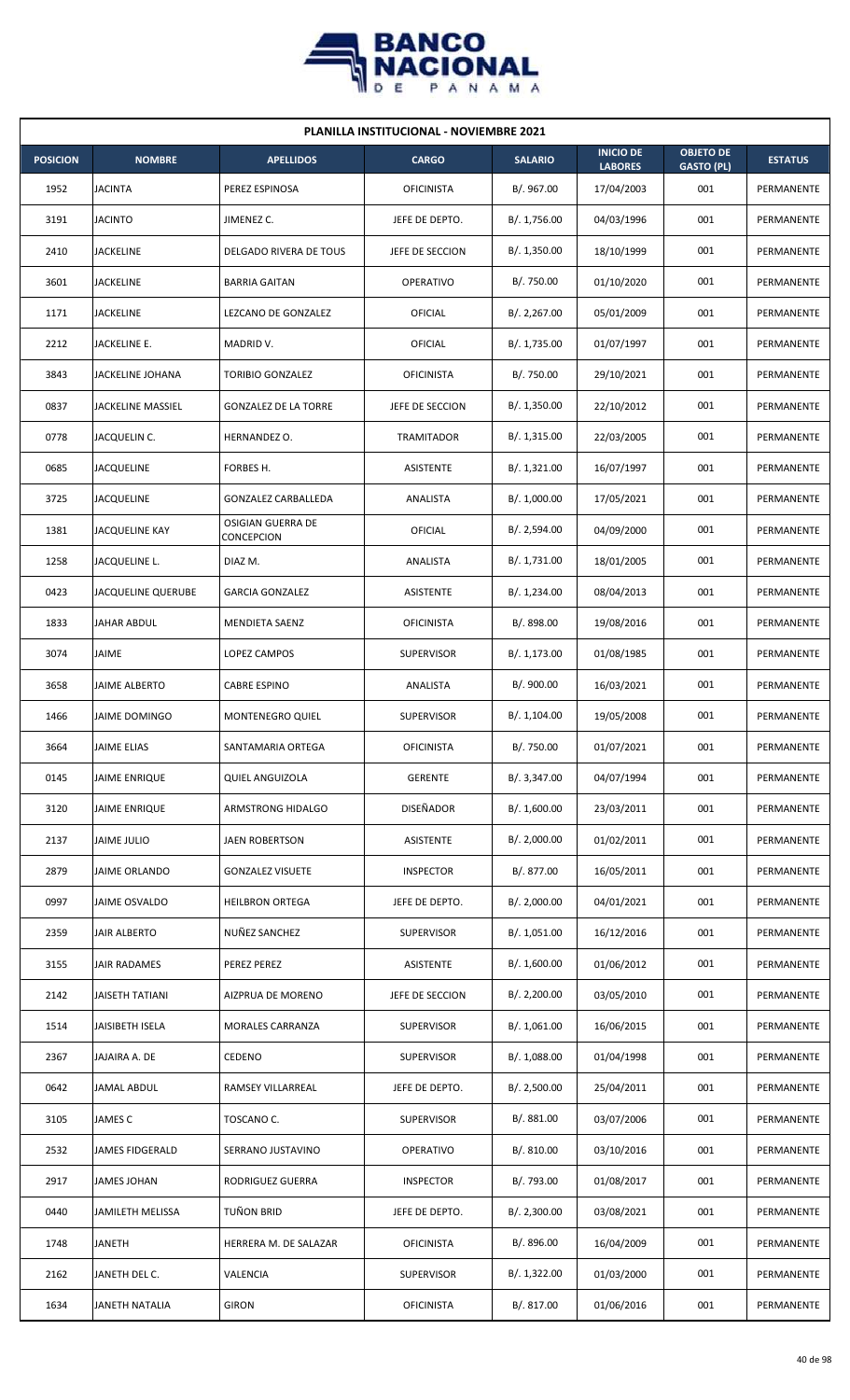

| <b>PLANILLA INSTITUCIONAL - NOVIEMBRE 2021</b> |                         |                               |                   |                |                                    |                                       |                |  |  |
|------------------------------------------------|-------------------------|-------------------------------|-------------------|----------------|------------------------------------|---------------------------------------|----------------|--|--|
| <b>POSICION</b>                                | <b>NOMBRE</b>           | <b>APELLIDOS</b>              | <b>CARGO</b>      | <b>SALARIO</b> | <b>INICIO DE</b><br><b>LABORES</b> | <b>OBJETO DE</b><br><b>GASTO (PL)</b> | <b>ESTATUS</b> |  |  |
| 2446                                           | JANETT JOANA            | <b>GROVES MARTINEAU</b>       | <b>OFICINISTA</b> | B/. 840.00     | 17/02/2014                         | 001                                   | PERMANENTE     |  |  |
| 0495                                           | JANIA GISELLE           | MANN LECHUGA                  | <b>GERENTE</b>    | B/. 3,334.00   | 16/05/2016                         | 001                                   | PERMANENTE     |  |  |
| 1688                                           | JANIA MELISANDRA        | DELGADO DIAZ                  | OPERATIVO         | B/. 814.00     | 02/05/2013                         | 001                                   | PERMANENTE     |  |  |
| 0080                                           | <b>JANINA</b>           | FERNANDEZ GONZALEZ DE<br>CANO | <b>GERENTE</b>    | B/. 3,163.00   | 01/06/2006                         | 001                                   | PERMANENTE     |  |  |
| 0765                                           | JANISKA ZASKYA          | <b>WAITHE SMITH</b>           | <b>TECNICO</b>    | B/. 850.00     | 03/02/2020                         | 001                                   | PERMANENTE     |  |  |
| 1653                                           | JANITZEL MIGDALIA       | <b>CERVANTES ZAPATA</b>       | <b>OFICINISTA</b> | B/. 773.00     | 02/07/2019                         | 001                                   | PERMANENTE     |  |  |
| 1422                                           | JANMAR T.               | BERNARD H.                    | JEFE DE DEPTO.    | B/. 1,876.00   | 06/11/2008                         | 001                                   | PERMANENTE     |  |  |
| 0516                                           | JANNETH M.              | <b>BERNAL</b>                 | <b>OFICIAL</b>    | B/.1,510.00    | 01/08/2008                         | 001                                   | PERMANENTE     |  |  |
| 1089                                           | JANNINE M.              | SANCHEZ P.                    | OFICIAL           | B/. 2,099.00   | 18/04/2005                         | 001                                   | PERMANENTE     |  |  |
| 2418                                           | JANSIS LIZBETH          | DIAZ RODRIGUEZ                | JEFE DE SECCION   | B/. 1,350.00   | 22/04/2013                         | 001                                   | PERMANENTE     |  |  |
| 2174                                           | JARIELA JAZIRI          | JIMENEZ DE LEON               | JEFE DE SECCION   | B/.1,350.00    | 16/01/2013                         | 001                                   | PERMANENTE     |  |  |
| 3103                                           | JARRIS WILLIAM          | MARTINEZ                      | <b>TECNICO</b>    | B/. 867.00     | 26/07/2011                         | 001                                   | PERMANENTE     |  |  |
| 1614                                           | JASMIN JUDITH           | <b>RECORD BINNS</b>           | <b>SUPERVISOR</b> | B/. 1,082.00   | 01/12/2005                         | 001                                   | PERMANENTE     |  |  |
| 0288                                           | <b>JASON FRANCIS</b>    | MUNOZ JURADO                  | <b>OPERATIVO</b>  | B/. 650.00     | 16/08/2021                         | 001                                   | PERMANENTE     |  |  |
| 2217                                           | <b>JASSILKA IVETH</b>   | DIAZ HERNANDEZ                | OFICIAL           | B/. 1,670.00   | 16/02/2009                         | 001                                   | PERMANENTE     |  |  |
| 0753                                           | JASSON JOSHEP           | VANEGAS                       | <b>TECNICO</b>    | B/.1,109.00    | 03/01/2017                         | 001                                   | PERMANENTE     |  |  |
| 1538                                           | <b>JAVIER</b>           | <b>VEGA PINTO</b>             | OPERATIVO         | B/0.822.00     | 01/11/2013                         | 001                                   | PERMANENTE     |  |  |
| 1551                                           | <b>JAVIER</b>           | DOMINGUEZ G.                  | OPERATIVO         | B/. 954.00     | 01/08/1985                         | 001                                   | PERMANENTE     |  |  |
| 2952                                           | <b>JAVIER</b>           | CAMARENA RODRIGUEZ            | CONDUCTOR         | B/. 710.00     | 16/06/2011                         | 001                                   | PERMANENTE     |  |  |
| 2556                                           | JAVIER ALBERTO          | DELGADO DE LA CRUZ            | <b>GERENTE</b>    | B/. 3,347.00   | 01/06/2010                         | 001                                   | PERMANENTE     |  |  |
| 3831                                           | JAVIER ALEJANDRO        | JIMENEZ VARELA                | OPERATIVO         | B/. 650.00     | 06/09/2021                         | 001                                   | PERMANENTE     |  |  |
| 0068                                           | JAVIER ALFONSO          | <b>NAVARRO ECHEVERS</b>       | INGENIERO         | B/. 1,901.00   | 01/10/2015                         | 001                                   | PERMANENTE     |  |  |
| 2750                                           | JAVIER ENRIQUE          | <b>GUTIERREZ ACEVEDO</b>      | <b>INSPECTOR</b>  | B/. 1,061.00   | 16/12/2016                         | 001                                   | PERMANENTE     |  |  |
| 2918                                           | <b>JAVIER ENRIQUE</b>   | RUIZ CASTILLO                 | <b>INSPECTOR</b>  | B/. 790.00     | 17/07/2017                         | 001                                   | PERMANENTE     |  |  |
| 2870                                           | <b>JAVIER FRANCISCO</b> | RODRIGUEZ PEREZ               | <b>INSPECTOR</b>  | B/. 826.00     | 16/06/2014                         | 001                                   | PERMANENTE     |  |  |
| 0153                                           | JAVIER ISAAC            | RUIZ AROSEMENA                | ABOGADO           | B/.2,400.00    | 05/04/2010                         | 001                                   | PERMANENTE     |  |  |
| 3659                                           | JAVIER IVAN             | <b>GONZALEZ GONZALEZ</b>      | ASISTENTE         | B/.2,500.00    | 25/03/2021                         | 001                                   | PERMANENTE     |  |  |
| 1608                                           | JAZMIN DEL CARMEN       | PAJARO PEREZ                  | OPERATIVO         | B/. 902.00     | 06/11/2015                         | 001                                   | PERMANENTE     |  |  |
| 0214                                           | JAZMIN E.               | <b>BROWN WEEKS</b>            | <b>SUPERVISOR</b> | B/. 1,521.00   | 16/11/1994                         | 001                                   | PERMANENTE     |  |  |
| 2671                                           | JAZMINY.                | CASTILLO S.                   | <b>GERENTE</b>    | B/.3,000.00    | 18/09/2000                         | 001                                   | PERMANENTE     |  |  |
| 1946                                           | JAZMIN YASIEL           | <b>GONZALEZ FERNANDEZ</b>     | ASISTENTE         | B/. 1,000.00   | 17/07/2017                         | 001                                   | PERMANENTE     |  |  |
| 3364                                           | <b>JEAN CARLO</b>       | ALVARADO ROMERO               | <b>OFICINISTA</b> | B/. 750.00     | 18/01/2021                         | 001                                   | PERMANENTE     |  |  |
| 3816                                           | <b>JEAN CARLOS</b>      | <b>HERNANDEZ NUNEZ</b>        | <b>INSPECTOR</b>  | B/. 750.00     | 09/08/2021                         | 001                                   | PERMANENTE     |  |  |
| 3146                                           | <b>JEAN DAVIS</b>       | MARTÍNEZ GRAJALES             | JEFE DE DEPTO.    | B/. 2,191.00   | 06/11/2013                         | 001                                   | PERMANENTE     |  |  |
| 2996                                           | <b>JEAN EVANS</b>       | <b>CHANG PRADO</b>            | <b>OFICINISTA</b> | B/. 726.00     | 16/02/2017                         | 001                                   | PERMANENTE     |  |  |
| 2266                                           | JEANIE DEL ROSARIO      | CABALLERO CANTO               | ASISTENTE         | B/. 1,093.00   | 16/09/2003                         | 001                                   | PERMANENTE     |  |  |
| 1907                                           | JEANNETTE GABRIELA      | <b>QUINTERO LAÑON</b>         | <b>OFICINISTA</b> | B/. 810.00     | 06/03/2014                         | 001                                   | PERMANENTE     |  |  |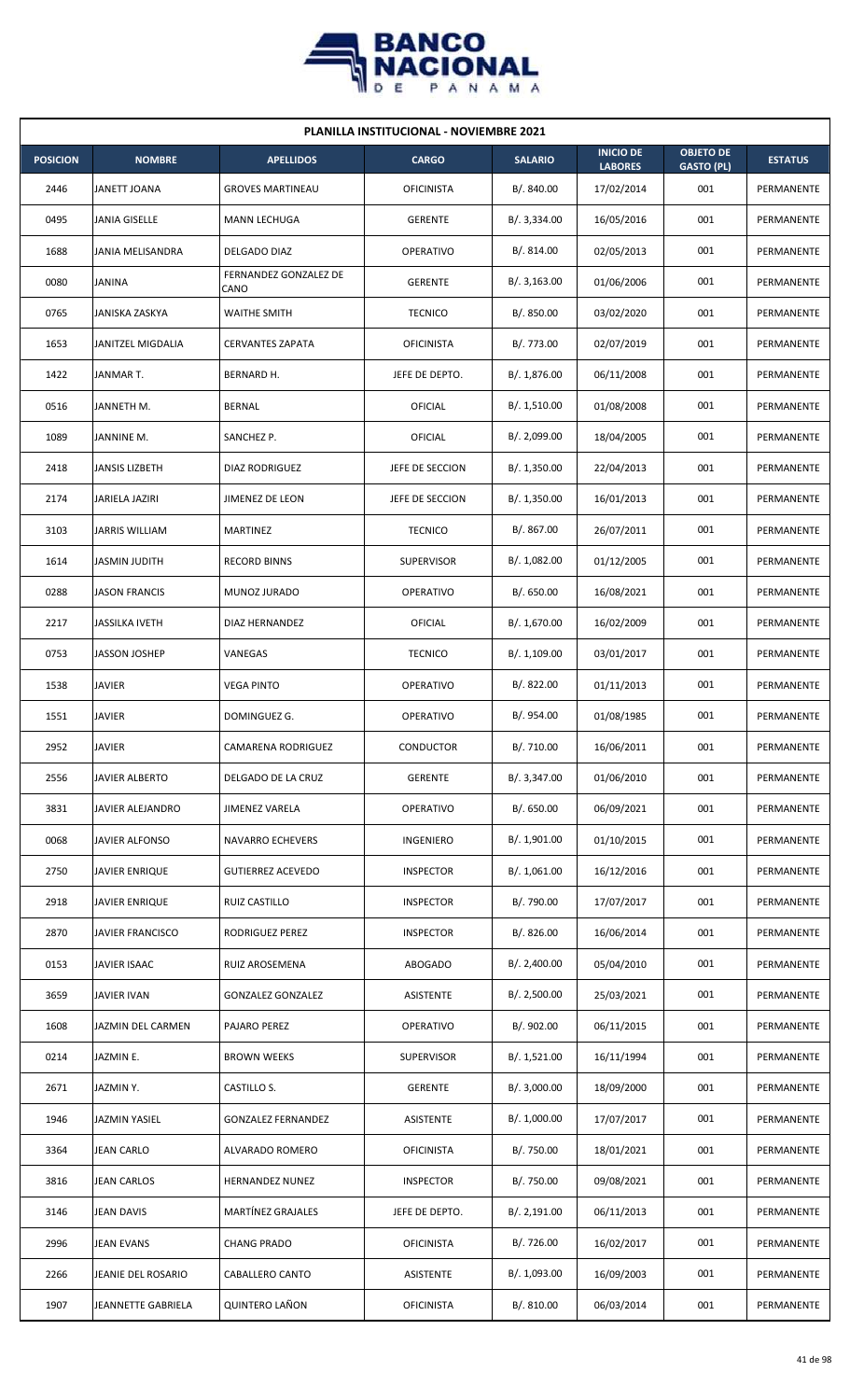

| <b>PLANILLA INSTITUCIONAL - NOVIEMBRE 2021</b> |                           |                          |                   |                |                                    |                                       |                |  |  |
|------------------------------------------------|---------------------------|--------------------------|-------------------|----------------|------------------------------------|---------------------------------------|----------------|--|--|
| <b>POSICION</b>                                | <b>NOMBRE</b>             | <b>APELLIDOS</b>         | <b>CARGO</b>      | <b>SALARIO</b> | <b>INICIO DE</b><br><b>LABORES</b> | <b>OBJETO DE</b><br><b>GASTO (PL)</b> | <b>ESTATUS</b> |  |  |
| 0747                                           | <b>JEANNETTE GISELA</b>   | <b>MORAIS RODRIGUEZ</b>  | OFICIAL           | B/. 1,426.00   | 16/04/2018                         | 001                                   | PERMANENTE     |  |  |
| 0979                                           | <b>JEANNETTE YANIREE</b>  | VASQUEZ BRENNAN          | <b>GERENTE</b>    | B/. 4,900.00   | 02/09/2019                         | 001                                   | PERMANENTE     |  |  |
| 3840                                           | JELMY JAISELL             | DE JANON ALVARADO        | <b>OFICINISTA</b> | B/. 750.00     | 30/09/2021                         | 001                                   | PERMANENTE     |  |  |
| 1800                                           | <b>JENDERY TATIANA</b>    | RAMIREZ BERNAT           | <b>OFICINISTA</b> | B/. 790.00     | 01/07/2013                         | 001                                   | PERMANENTE     |  |  |
| 2609                                           | <b>JENE</b>               | DE LA CRUZ               | ANALISTA          | B/.1,396.00    | 24/01/2008                         | 001                                   | PERMANENTE     |  |  |
| 2173                                           | JENEE KEYAH               | SILVA VASQUEZ DE ROWLEY  | OPERATIVO         | B/. 770.00     | 07/03/2019                         | 001                                   | PERMANENTE     |  |  |
| 3370                                           | JENIDA ELIZABETH          | JAEN PALACIO DE WORTHY   | <b>OPERATIVO</b>  | B/. 804.00     | 16/10/2017                         | 001                                   | PERMANENTE     |  |  |
| 3492                                           | <b>JENIFFER AYBETH</b>    | RIVERA                   | <b>OPERATIVO</b>  | B/. 770.00     | 01/11/2018                         | 001                                   | PERMANENTE     |  |  |
| 3482                                           | JENISSA ISABEL            | <b>OJEDA LADERA</b>      | <b>OFICINISTA</b> | B/. 770.00     | 16/10/2018                         | 001                                   | PERMANENTE     |  |  |
| 2598                                           | <b>JENNIFER</b>           | KINGLOW G.               | ANALISTA          | B/. 1,876.00   | 02/01/2015                         | 001                                   | PERMANENTE     |  |  |
| 0793                                           | <b>JENNIFER</b>           | ANDERSON                 | <b>OFICINISTA</b> | B/. 817.00     | 09/03/2009                         | 001                                   | PERMANENTE     |  |  |
| 1883                                           | <b>JENNIFER LOURDES</b>   | MELENDEZ FOSSATTI        | <b>OFICINISTA</b> | B/. 770.00     | 03/12/2018                         | 001                                   | PERMANENTE     |  |  |
| 1990                                           | JENNIFER MABEL            | HERNANDEZ DE FIEUJEAN    | <b>OFICINISTA</b> | B/. 770.00     | 01/08/2018                         | 001                                   | PERMANENTE     |  |  |
| 2595                                           | JENNIFER W.               | TAPIA P.                 | ANALISTA          | B/. 1,088.00   | 16/10/2014                         | 001                                   | PERMANENTE     |  |  |
| 0117                                           | JENNIFFER BARBRA          | <b>ZERNA FARLEY</b>      | <b>GERENTE</b>    | B/.2,706.00    | 01/02/2017                         | 001                                   | PERMANENTE     |  |  |
| 2631                                           | JENNIFFER DEL CARMEN      | <b>COLUCCI SANCHEZ</b>   | ANALISTA          | B/. 1,197.00   | 16/02/2017                         | 001                                   | PERMANENTE     |  |  |
| 3634                                           | JENNIPHER MARIE           | DE GRACIA VIGIL          | OFICIAL           | B/. 1,350.00   | 18/02/2021                         | 001                                   | PERMANENTE     |  |  |
| 3726                                           | <b>JENNY MILENA</b>       | <b>CARLES RODRIGUEZ</b>  | OFICIAL           | B/. 1,700.00   | 10/05/2021                         | 001                                   | PERMANENTE     |  |  |
| 2694                                           | JENNY Y.                  | VASQUEZ                  | JEFE DE DEPTO.    | B/. 2,001.00   | 12/11/2008                         | 001                                   | PERMANENTE     |  |  |
| 3228                                           | <b>JERAL JHONSET</b>      | <b>BATISTA SAMANIEGO</b> | OFICIAL           | B/.1,545.00    | 16/02/2018                         | 001                                   | PERMANENTE     |  |  |
| 2509                                           | JERALDINE ARIADNE         | VARGAS BUCKRIDGE         | <b>SUPERVISOR</b> | B/. 1,071.00   | 16/12/2013                         | 001                                   | PERMANENTE     |  |  |
| 0742                                           | <b>JESINETH</b>           | DOMINGUEZ MADRID         | OFICIAL           | B/. 1,591.00   | 16/03/2012                         | 001                                   | PERMANENTE     |  |  |
| 1038                                           | JESKA YAMILETH            | KILLINGBECK VALDERRAMA   | <b>GERENTE</b>    | B/. 4,500.00   | 01/06/2010                         | 001                                   | PERMANENTE     |  |  |
| 1645                                           | <b>JESSENIA ELINETH</b>   | CARVALLOS HENRIQUEZ      | <b>OPERATIVO</b>  | B/. 919.00     | 06/11/2013                         | 001                                   | PERMANENTE     |  |  |
| 0383                                           | <b>JESSENIA HERLINDA</b>  | PEREZ LANDIRES           | JEFE DE SECCION   | B/. 1,384.00   | 02/07/2019                         | 001                                   | PERMANENTE     |  |  |
| 2365                                           | <b>JESSICA</b>            | LAM MC FARLANE           | <b>SUPERVISOR</b> | B/.1,126.00    | 16/02/2000                         | 001                                   | PERMANENTE     |  |  |
| 0762                                           | <b>JESSICA ANNETTE</b>    | <b>REYES ESPINO</b>      | <b>SUPERVISOR</b> | B/. 1,560.00   | 10/03/2011                         | 001                                   | PERMANENTE     |  |  |
| 0039                                           | <b>JESSICA INES</b>       | <b>RIVAS</b>             | <b>ASISTENTE</b>  | B/.2,000.00    | 01/08/2003                         | 001                                   | PERMANENTE     |  |  |
| 0766                                           | JESSICA JUDITH            | RODRIGUEZ RODRIGUEZ      | TRAMITADOR        | B/.1,450.00    | 23/04/2012                         | 001                                   | PERMANENTE     |  |  |
| 1965                                           | JESSICA L.                | <b>AVILA QUINTERO</b>    | <b>OFICINISTA</b> | B/. 852.00     | 03/07/2000                         | 001                                   | PERMANENTE     |  |  |
| 0574                                           | JESSICA LISBETH           | DE LEON BARRIA           | OFICIAL           | B/. 1,462.00   | 16/10/2015                         | 001                                   | PERMANENTE     |  |  |
| 0498                                           | <b>JESSICA LIZBETH</b>    | <b>ALVEO ZAPATA</b>      | <b>OFICIAL</b>    | B/. 1,404.00   | 18/02/2019                         | 001                                   | PERMANENTE     |  |  |
| 3394                                           | <b>JESSICA LIZETH</b>     | <b>SPARKS SAEZ</b>       | <b>GESTOR</b>     | B/. 700.00     | 16/10/2020                         | 001                                   | PERMANENTE     |  |  |
| 0381                                           | <b>JESSICA MAYVELLINE</b> | OSORIO UREÑA             | JEFE DE SECCION   | B/.1,856.00    | 12/04/2010                         | 001                                   | PERMANENTE     |  |  |
| 2453                                           | JESSICA VANESSA           | DOMINGUEZ BOLAÑOS        | <b>SUPERVISOR</b> | B/. 1,066.00   | 01/02/2012                         | 001                                   | PERMANENTE     |  |  |
| 0473                                           | JESSYCA MABEL             | ESPINO A.                | JEFE DE DEPTO.    | B/.3,000.00    | 02/07/2001                         | 001                                   | PERMANENTE     |  |  |
| 3727                                           | <b>JESUS ALEXIS</b>       | SAMUDIO TAYLOR           | <b>OFICINISTA</b> | B/. 750.00     | 03/05/2021                         | 001                                   | PERMANENTE     |  |  |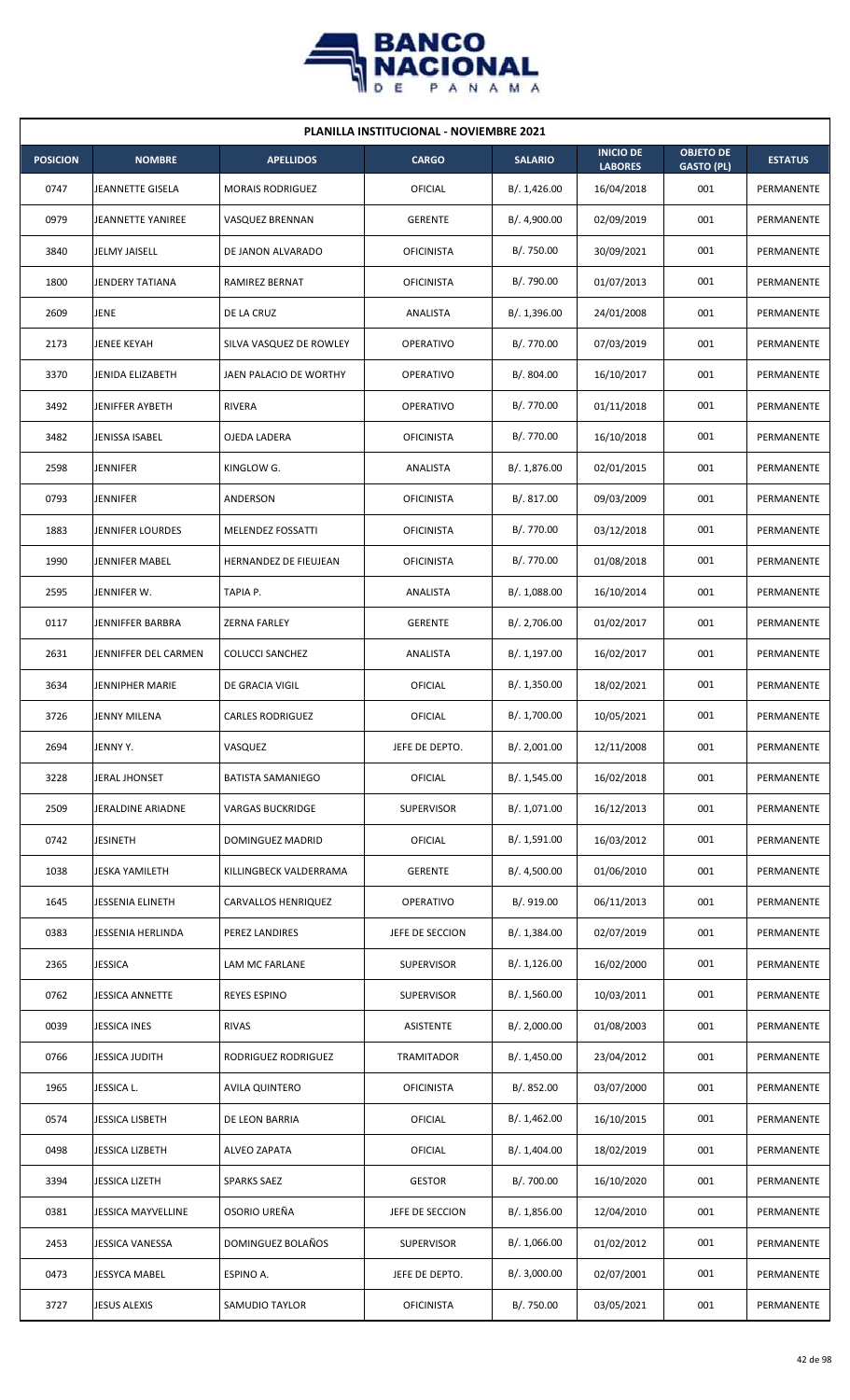

| PLANILLA INSTITUCIONAL - NOVIEMBRE 2021 |                        |                                       |                   |                |                                    |                                       |                   |  |  |
|-----------------------------------------|------------------------|---------------------------------------|-------------------|----------------|------------------------------------|---------------------------------------|-------------------|--|--|
| <b>POSICION</b>                         | <b>NOMBRE</b>          | <b>APELLIDOS</b>                      | <b>CARGO</b>      | <b>SALARIO</b> | <b>INICIO DE</b><br><b>LABORES</b> | <b>OBJETO DE</b><br><b>GASTO (PL)</b> | <b>ESTATUS</b>    |  |  |
| 1256                                    | <b>JESUS ANTONIO</b>   | <b>QUINTERO MARRONE</b>               | OFICIAL           | B/. 1,700.00   | 01/03/2021                         | 001                                   | PERMANENTE        |  |  |
| 3660                                    | <b>JESUS ANTONIO</b>   | <b>GONZALEZ SANTAMARIA</b>            | <b>INSPECTOR</b>  | B/. 750.00     | 01/03/2021                         | 001                                   | PERMANENTE        |  |  |
| 2688                                    | <b>JESUS ANTONIO</b>   | PALMA ORTEGA                          | OFICIAL           | B/. 1,545.00   | 16/05/2019                         | 001                                   | PERMANENTE        |  |  |
| 2818                                    | <b>JESUS DANIEL</b>    | <b>MARIN PITTY</b>                    | <b>INSPECTOR</b>  | B/. 827.00     | 17/12/2007                         | 001                                   | PERMANENTE        |  |  |
| 2517                                    | JESUS DEL C.           | LASSO G.                              | <b>OFICINISTA</b> | B/. 833.00     | 16/09/1997                         | 001                                   | PERMANENTE        |  |  |
| 1055                                    | JESUS DEMETRIO         | RIVERA NAVARRO                        | <b>OFICIAL</b>    | B/.2,496.00    | 16/06/2005                         | 001                                   | PERMANENTE        |  |  |
| 0716                                    | <b>JESUS EMILIO</b>    | ORTEGA M.                             | <b>GERENTE</b>    | B/.2,369.00    | 03/03/1997                         | 001                                   | PERMANENTE        |  |  |
| 2599                                    | <b>JESUS ENRIQUE</b>   | LABRADOR CAMARGO                      | ANALISTA          | B/.1,088.00    | 06/07/2015                         | 001                                   | PERMANENTE        |  |  |
| 2002                                    | <b>JEZREEL ALBERTO</b> | <b>BRAGHTLY SOLIS</b>                 | <b>OFICIAL</b>    | B/. 1,072.00   | 02/05/2018                         | 001                                   | PERMANENTE        |  |  |
| 2279                                    | <b>JHONATAN JOEL</b>   | <b>BATISTA TELLO</b>                  | <b>GESTOR</b>     | B/. 893.00     | 01/08/2017                         | 001                                   | PERMANENTE        |  |  |
| 1956                                    | JIESMARA J.            | ESPINOSA B.                           | <b>OFICINISTA</b> | B/. 813.00     | 01/12/2005                         | 001                                   | PERMANENTE        |  |  |
| 3213                                    | JILMA DEL C.           | ORTEGA R.                             | <b>GERENTE</b>    | B/.3,190.00    | 19/10/2009                         | 001                                   | PERMANENTE        |  |  |
| 0207                                    | <b>JIMMY</b>           | JIMENEZ G.                            | <b>SUPERVISOR</b> | B/. 1,195.00   | 03/01/2005                         | 001                                   | PERMANENTE        |  |  |
| 1993                                    | JIOVANA VANESSA        | VARGAS V.                             | OFICIAL           | B/. 1,656.00   | 01/11/1999                         | 001                                   | PERMANENTE        |  |  |
| 1439                                    | JOANNI L.              | PINO M.                               | OFICIAL           | B/.1,469.00    | 01/08/2008                         | 001                                   | PERMANENTE        |  |  |
| 1697                                    | <b>JOAQUIN</b>         | ROMERO ROBLES                         | <b>OFICINISTA</b> | B/. 816.00     | 18/04/2016                         | 001                                   | PERMANENTE        |  |  |
| 3661                                    | JOCELYN JANETH         | RODRIGUEZ SANCHEZ                     | OPERATIVO         | B/. 750.00     | 01/03/2021                         | 001                                   | PERMANENTE        |  |  |
| 3567                                    | JOEL ANTONIO           | <b>VEGA POTES</b>                     | OPERATIVO         | B/. 720.00     | 16/05/2019                         | 001                                   | PERMANENTE        |  |  |
| 0745                                    | <b>JOEL ARQUIMEDES</b> | CABALLERO OJO                         | <b>OFICIAL</b>    | B/. 1,522.00   | 01/08/2013                         | 001                                   | PERMANENTE        |  |  |
| 2710                                    | JOEL ENRIQUE           | <b>BARRIA OSPINO</b>                  | <b>OPERADOR</b>   | B/. 888.00     | 01/07/2016                         | 001                                   | <b>PERMANENTE</b> |  |  |
| 0744                                    | JOEL FLORENCIO         | OTHON MURILLO                         | JEFE DE DEPTO.    | B/. 2,000.00   | 02/09/2013                         | 001                                   | PERMANENTE        |  |  |
| 3073                                    | JOEL ISAAC             | <b>OVALLES</b>                        | <b>TECNICO</b>    | B/. 857.00     | 01/09/2017                         | 001                                   | PERMANENTE        |  |  |
| 1449                                    | JOEL JAFET             | <b>GUARDIA GONZALEZ</b>               | OFICIAL           | B/. 1,489.00   | 16/02/2017                         | 001                                   | PERMANENTE        |  |  |
| 2851                                    | JOHANA                 | DEGRACIA MORALES                      | <b>OFICINISTA</b> | B/. 750.00     | 18/01/2021                         | 001                                   | PERMANENTE        |  |  |
| 2003                                    | JOHANA DESIREE         | SANCHEZ SALAZAR                       | <b>OFICINISTA</b> | B/. 790.00     | 07/11/2017                         | 001                                   | PERMANENTE        |  |  |
| 1255                                    | JOHANA GISSELLE        | <b>CASTILLO RODRIGUEZ DE</b><br>URENA | ANALISTA          | B/. 1,645.00   | 18/04/2011                         | 001                                   | PERMANENTE        |  |  |
| 1784                                    | JOHANA I.              | GUTIERREZ A.                          | <b>OFICINISTA</b> | B/. 817.00     | 02/07/2009                         | 001                                   | PERMANENTE        |  |  |
| 1243                                    | JOHANA ICELA           | DELGADO GONZALEZ                      | ANALISTA          | B/.2,200.00    | 16/04/2015                         | 001                                   | PERMANENTE        |  |  |
| 2478                                    | JOHANA J.              | <b>MERCADO</b>                        | JEFE DE SECCION   | B/. 1,462.00   | 17/12/2007                         | 001                                   | PERMANENTE        |  |  |
| 3479                                    | JOHANA ZULEIKA         | <b>CONCEPCION CUBILLA</b>             | JEFE DE DEPTO.    | B/.2,100.00    | 01/10/2018                         | 001                                   | PERMANENTE        |  |  |
| 3030                                    | JOHANNA B. DE          | ADAMES                                | <b>ASISTENTE</b>  | B/. 1,218.00   | 02/01/2003                         | 001                                   | PERMANENTE        |  |  |
| 2152                                    | JOHANNA E.             | CHIRU SANCHEZ                         | <b>OFICINISTA</b> | B/. 1,300.00   | 01/06/2000                         | 001                                   | PERMANENTE        |  |  |
| 2238                                    | JOHANNA LINNETH        | SANTOS VARGAS DE<br><b>GUTIERREZ</b>  | ADMINISTRATIVO    | B/. 1,462.00   | 17/06/2013                         | 001                                   | PERMANENTE        |  |  |
| 2396                                    | JOHANS ALBERTO         | MOLINA V.                             | JEFE DE SECCION   | B/.1,716.00    | 18/01/1999                         | 001                                   | PERMANENTE        |  |  |
| 0785                                    | JOHANY K.              | <b>QUINTERO B.</b>                    | <b>SUPERVISOR</b> | B/. 1,000.00   | 01/09/2014                         | 001                                   | PERMANENTE        |  |  |
| 1248                                    | JOHANY LIZBETH         | RODRIGUEZ HERNANDEZ                   | <b>SUPERVISOR</b> | B/. 1,000.00   | 16/01/2020                         | 001                                   | PERMANENTE        |  |  |
| 1532                                    | <b>JOHANY RAQUEL</b>   | <b>QUINTERO FLORES</b>                | <b>TECNICO</b>    | B/. 850.00     | 19/04/2021                         | 001                                   | PERMANENTE        |  |  |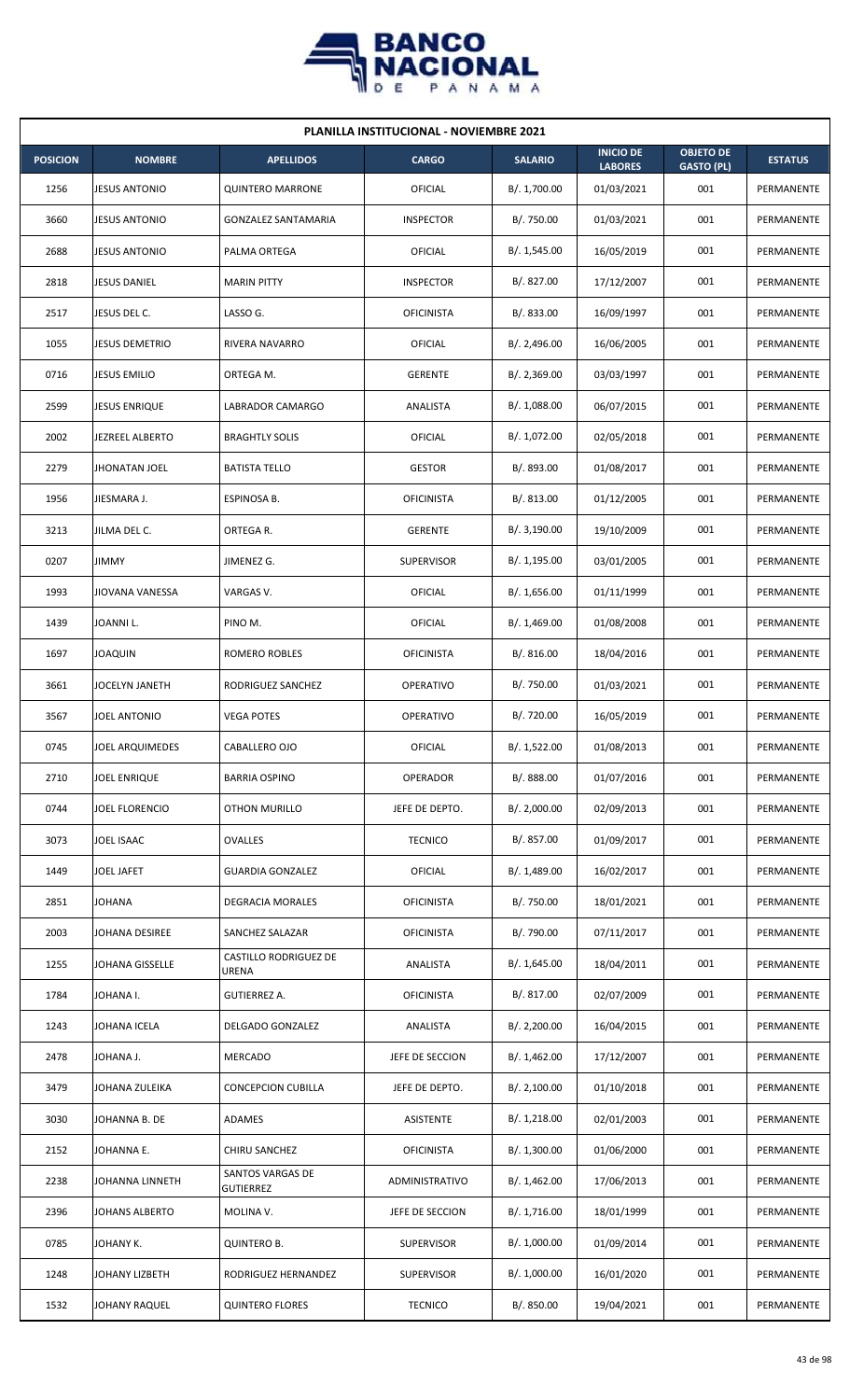

| <b>PLANILLA INSTITUCIONAL - NOVIEMBRE 2021</b> |                         |                          |                      |                |                                    |                                       |                |  |  |  |
|------------------------------------------------|-------------------------|--------------------------|----------------------|----------------|------------------------------------|---------------------------------------|----------------|--|--|--|
| <b>POSICION</b>                                | <b>NOMBRE</b>           | <b>APELLIDOS</b>         | <b>CARGO</b>         | <b>SALARIO</b> | <b>INICIO DE</b><br><b>LABORES</b> | <b>OBJETO DE</b><br><b>GASTO (PL)</b> | <b>ESTATUS</b> |  |  |  |
| 2301                                           | JOHN NICOLAS            | <b>NEARON GONZALEZ</b>   | COORDINADOR          | B/. 2,974.00   | 02/02/2015                         | 001                                   | PERMANENTE     |  |  |  |
| 2935                                           | JOHNNY IVAN             | <b>IBARGUEN MOSQUERA</b> | <b>SUPERVISOR</b>    | B/.1,162.00    | 04/08/2008                         | 001                                   | PERMANENTE     |  |  |  |
| 0358                                           | <b>JONATHAN</b>         | HERNANDEZ O.             | JEFE DE DEPTO.       | B/. 1,655.00   | 17/07/2000                         | 001                                   | PERMANENTE     |  |  |  |
| 0600                                           | JONATHAN ABRAHAM        | <b>DELGADO GODDARD</b>   | OFICIAL              | B/. 1,384.00   | 16/08/2018                         | 001                                   | PERMANENTE     |  |  |  |
| 1073                                           | <b>JONATHAN ALBERTO</b> | <b>CHEVEZ VIAL</b>       | <b>ABOGADO</b>       | B/. 1,350.00   | 16/08/2019                         | 001                                   | PERMANENTE     |  |  |  |
| 0460                                           | JONATHAN ALBERTO        | <b>JAEN MOJICA</b>       | <b>OFICINISTA</b>    | B/. 790.00     | 01/12/2017                         | 001                                   | PERMANENTE     |  |  |  |
| 0263                                           | JONATHAN ANDRES         | <b>GUTIERREZ BERNAL</b>  | <b>OFICINISTA</b>    | B/. 750.00     | 12/07/2021                         | 001                                   | PERMANENTE     |  |  |  |
| 3126                                           | JONATHAN DWEN           | SANCHEZ MENDIETA         | <b>ADMINISTRADOR</b> | B/. 1,500.00   | 16/09/2020                         | 001                                   | PERMANENTE     |  |  |  |
| 2716                                           | JONATHAN JOEL           | <b>BENNETT KINCH</b>     | <b>INSPECTOR</b>     | B/. 827.00     | 16/10/2013                         | 001                                   | PERMANENTE     |  |  |  |
| 3198                                           | JONATHAN RICAURTE       | ROMERO OCAÑA             | ANALISTA             | B/. 1,391.00   | 01/04/2019                         | 001                                   | PERMANENTE     |  |  |  |
| 0787                                           | JONATHAN RICHARD        | <b>GONZALEZ MORALES</b>  | <b>SUPERVISOR</b>    | B/. 1,000.00   | 16/02/2016                         | 001                                   | PERMANENTE     |  |  |  |
| 3372                                           | <b>JORDI JARECK</b>     | PIMENTEL VILLARREAL      | <b>OPERATIVO</b>     | B/. 793.00     | 01/02/2018                         | 001                                   | PERMANENTE     |  |  |  |
| 1764                                           | <b>JORGE</b>            | TELLO                    | <b>OFICINISTA</b>    | B/. 1,300.00   | 01/02/1975                         | 001                                   | PERMANENTE     |  |  |  |
| 2889                                           | JORGE A.                | <b>LOPEZ PEREZ</b>       | <b>INSPECTOR</b>     | B/. 1,100.00   | 05/01/1987                         | 001                                   | PERMANENTE     |  |  |  |
| 1189                                           | JORGE A.                | VASQUEZ R.               | ANALISTA             | B/.1,492.00    | 20/10/2014                         | 001                                   | PERMANENTE     |  |  |  |
| 1084                                           | JORGE A.                | SOLIS B.                 | OFICIAL              | B/. 1,971.00   | 16/06/2005                         | 001                                   | PERMANENTE     |  |  |  |
| 0291                                           | JORGE A.                | SAMANIEGO                | <b>OFICINISTA</b>    | B/. 775.00     | 17/09/2007                         | 001                                   | PERMANENTE     |  |  |  |
| 1095                                           | <b>JORGE ABEL</b>       | CABALLERO MONTILLA       | OFICIAL              | B/. 1,840.00   | 01/06/2017                         | 001                                   | PERMANENTE     |  |  |  |
| 1401                                           | <b>JORGE ALBERTO</b>    | <b>WILSON PIMIENTA</b>   | ADMINISTRATIVO       | B/. 1,088.00   | 17/04/2017                         | 001                                   | PERMANENTE     |  |  |  |
| 0686                                           | <b>JORGE ALEXANDER</b>  | <b>WAINT PINZON</b>      | <b>ASISTENTE</b>     | B/. 929.00     | 03/04/2017                         | 001                                   | PERMANENTE     |  |  |  |
| 3373                                           | JORGE ANTONIO           | <b>VEGA AVILA</b>        | <b>OPERATIVO</b>     | B/. 813.00     | 03/04/2017                         | 001                                   | PERMANENTE     |  |  |  |
| 0413                                           | <b>JORGE CESAR</b>      | GAMBOA DIAZ              | OPERATIVO            | B/. 1,172.00   | 01/02/2012                         | 001                                   | PERMANENTE     |  |  |  |
| 3102                                           | <b>JORGE ENRIQUE</b>    | RODRIGUEZ MARTINEZ       | <b>TECNICO</b>       | B/. 937.00     | 01/10/2013                         | 001                                   | PERMANENTE     |  |  |  |
| 2901                                           | JORGE ENRIQUE           | VASQUEZ R.               | <b>INSPECTOR</b>     | B/. 894.00     | 02/09/1996                         | 001                                   | PERMANENTE     |  |  |  |
| 0122                                           | JORGE ENRIQUE           | MORALES OLMEDO           | <b>GERENTE</b>       | B/. 2,705.00   | 01/06/2017                         | 001                                   | PERMANENTE     |  |  |  |
| 2004                                           | JORGE ENRIQUE           | VILLARREAL CALDERON      | ASISTENTE            | B/. 1,000.00   | 16/04/2018                         | 001                                   | PERMANENTE     |  |  |  |
| 1483                                           | <b>JORGE EURIBIADES</b> | DOMINGUEZ OSORIO         | <b>OPERATIVO</b>     | B/. 1,283.00   | 20/07/1982                         | 001                                   | PERMANENTE     |  |  |  |
| 0303                                           | <b>JORGE FRANCISCO</b>  | DUNCAN LOPEZ             | <b>OFICINISTA</b>    | B/. 998.00     | 03/05/2011                         | 001                                   | PERMANENTE     |  |  |  |
| 0958                                           | JORGE G.                | ESTRADA C.               | ANALISTA             | B/. 1,492.00   | 30/11/2009                         | 001                                   | PERMANENTE     |  |  |  |
| 3799                                           | JORGE ISAAC             | DONOSO CAMPOS            | <b>CONDUCTOR</b>     | B/. 650.00     | 16/07/2021                         | 001                                   | PERMANENTE     |  |  |  |
| 2831                                           | JORGE IVAN              | <b>MIRANDA</b>           | <b>INSPECTOR</b>     | B/. 873.00     | 18/09/2006                         | 001                                   | PERMANENTE     |  |  |  |
| 2880                                           | JORGE J.                | <b>ROGERS</b>            | <b>INSPECTOR</b>     | B/. 810.00     | 01/02/2007                         | 001                                   | PERMANENTE     |  |  |  |
| 2871                                           | JORGE L.                | PRASCA                   | <b>INSPECTOR</b>     | B/0.818.00     | 06/06/2005                         | 001                                   | PERMANENTE     |  |  |  |
| 0546                                           | JORGE L.                | LEZCANO J.               | OFICIAL              | B/.1,384.00    | 02/03/2009                         | 001                                   | PERMANENTE     |  |  |  |
| 2753                                           | JORGE L.                | VILLARREAL               | <b>INSPECTOR</b>     | B/. 952.00     | 03/09/2007                         | 001                                   | PERMANENTE     |  |  |  |
| 1592                                           | <b>JORGE LUIS</b>       | <b>TORRES TENORIO</b>    | OPERATIVO            | B/. 813.00     | 01/04/2016                         | 001                                   | PERMANENTE     |  |  |  |
| 0679                                           | <b>JORGE LUIS</b>       | HERRERA S.               | <b>OFICIAL</b>       | B/. 2,005.00   | 02/02/1981                         | 001                                   | PERMANENTE     |  |  |  |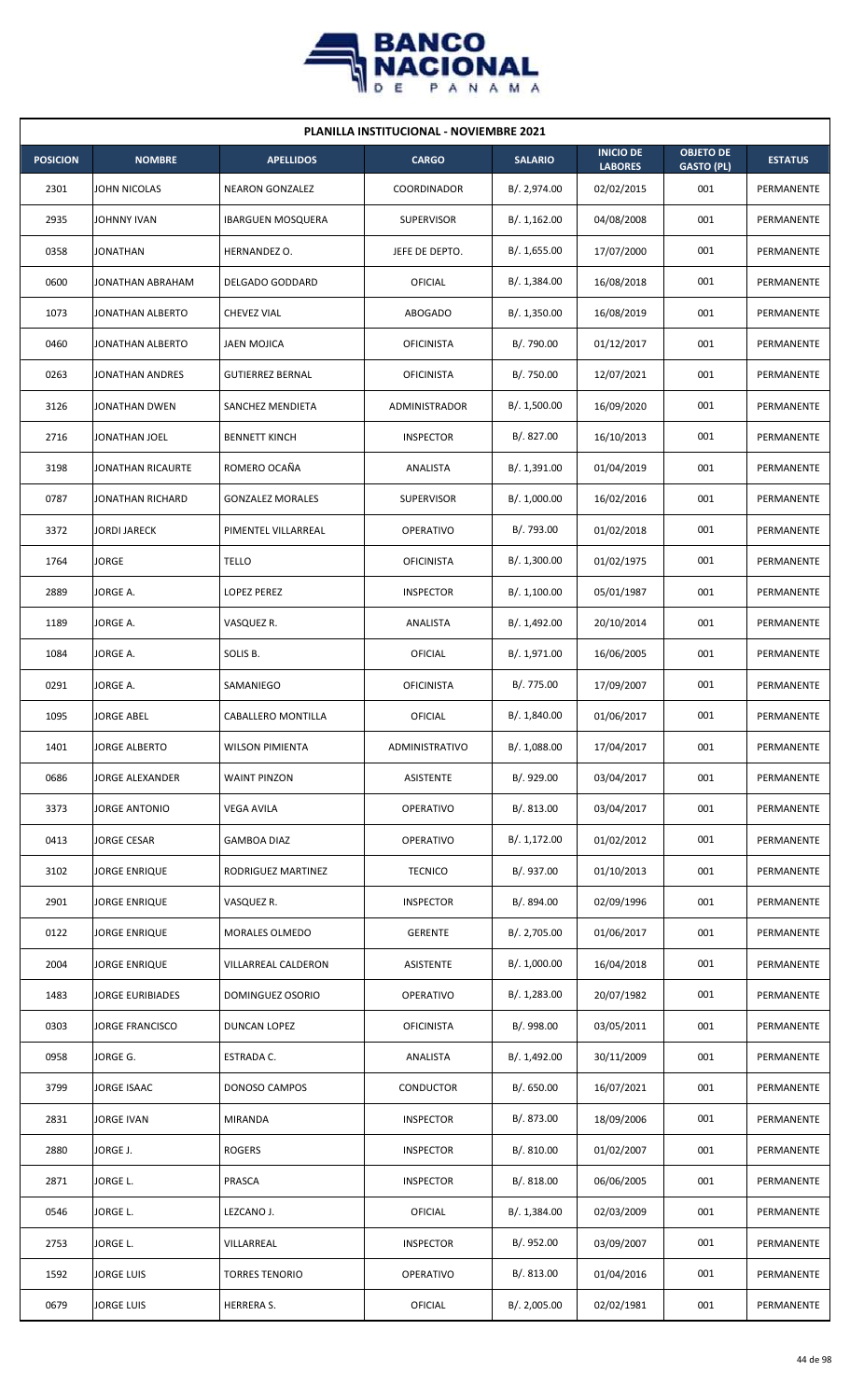

| <b>PLANILLA INSTITUCIONAL - NOVIEMBRE 2021</b> |                     |                            |                      |                |                                    |                                       |                |  |  |  |
|------------------------------------------------|---------------------|----------------------------|----------------------|----------------|------------------------------------|---------------------------------------|----------------|--|--|--|
| <b>POSICION</b>                                | <b>NOMBRE</b>       | <b>APELLIDOS</b>           | <b>CARGO</b>         | <b>SALARIO</b> | <b>INICIO DE</b><br><b>LABORES</b> | <b>OBJETO DE</b><br><b>GASTO (PL)</b> | <b>ESTATUS</b> |  |  |  |
| 2705                                           | <b>JORGE LUIS</b>   | SANCHEZ MARQUEZ            | <b>OPERATIVO</b>     | B/. 750.00     | 30/07/2021                         | 001                                   | PERMANENTE     |  |  |  |
| 1237                                           | <b>JORGE LUIS</b>   | RODRIGUEZ P.               | <b>SUPERVISOR</b>    | B/. 1,731.00   | 06/07/1998                         | 001                                   | PERMANENTE     |  |  |  |
| 1297                                           | JORGE LUIS          | <b>GOMEZ NAVAS</b>         | <b>GESTOR</b>        | B/. 820.00     | 25/10/2011                         | 001                                   | PERMANENTE     |  |  |  |
| 2383                                           | JORGE LUIS          | URENA POLANCO              | <b>INSPECTOR</b>     | B/. 770.00     | 16/11/2018                         | 001                                   | PERMANENTE     |  |  |  |
| 1968                                           | JORGE LUIS          | CASTILLO GOMEZ             | <b>OFICINISTA</b>    | B/. 770.00     | 07/03/2019                         | 001                                   | PERMANENTE     |  |  |  |
| 3709                                           | JORGE LUIS          | JIMENEZ MUÑOZ              | <b>AUXILIAR</b>      | B/. 600.00     | 23/04/2021                         | 001                                   | PERMANENTE     |  |  |  |
| 2919                                           | <b>JORGE LUIS</b>   | ALMENGOR                   | <b>INSPECTOR</b>     | B/.825.00      | 16/05/2017                         | 001                                   | PERMANENTE     |  |  |  |
| 1476                                           | JORGE R.            | JIRON C.                   | <b>OPERATIVO</b>     | B/. 1,401.00   | 16/12/2004                         | 001                                   | PERMANENTE     |  |  |  |
| 2117                                           | JORGE Y.            | QUEZADA M.                 | <b>ADMINISTRADOR</b> | B/. 920.00     | 17/11/2003                         | 001                                   | PERMANENTE     |  |  |  |
| 0393                                           | JORLENNY JESKENY    | DELGADO MEDINA             | <b>GESTOR</b>        | B/. 850.00     | 16/04/2021                         | 001                                   | PERMANENTE     |  |  |  |
| 2868                                           | JOSE                | <b>GARCIA PERALTA</b>      | <b>INSPECTOR</b>     | B/. 894.00     | 03/07/2000                         | 001                                   | PERMANENTE     |  |  |  |
| 2785                                           | JOSE                | ALBAEZ ALBAEZ              | <b>INSPECTOR</b>     | B/.825.00      | 02/06/2003                         | 001                                   | PERMANENTE     |  |  |  |
| 2885                                           | JOSE                | VALVERDE DIAZ              | <b>INSPECTOR</b>     | B/. 888.00     | 06/11/2008                         | 001                                   | PERMANENTE     |  |  |  |
| 1482                                           | JOSE A.             | <b>BARRIA</b>              | OPERATIVO            | B/. 1,553.00   | 02/12/1985                         | 001                                   | PERMANENTE     |  |  |  |
| 1454                                           | JOSE A.             | MENDOZA C.                 | OPERATIVO            | B/. 1,122.00   | 22/06/2006                         | 001                                   | PERMANENTE     |  |  |  |
| 1148                                           | JOSE A.             | LAU H.                     | <b>GERENTE</b>       | B/.3,546.00    | 06/11/2007                         | 001                                   | PERMANENTE     |  |  |  |
| 2878                                           | JOSE A.             | CHECA R.                   | <b>SUPERVISOR</b>    | B/. 1,076.00   | 01/02/2007                         | 001                                   | PERMANENTE     |  |  |  |
| 1730                                           | JOSE A.             | VASQUEZ H.                 | <b>OPERATIVO</b>     | B/. 948.00     | 06/11/2008                         | 001                                   | PERMANENTE     |  |  |  |
| 2233                                           | <b>JOSE ABDIEL</b>  | LARA SANTAMARIA            | ASISTENTE            | B/. 1,088.00   | 16/05/2013                         | 001                                   | PERMANENTE     |  |  |  |
| 0509                                           | JOSE ABEL           | MONTERO DEL CID            | <b>SUPERVISOR</b>    | B/. 1,878.00   | 15/11/2011                         | 001                                   | PERMANENTE     |  |  |  |
| 2920                                           | JOSE ALBERTO        | MOLINA CASTILLO            | <b>INSPECTOR</b>     | B/. 790.00     | 18/12/2017                         | 001                                   | PERMANENTE     |  |  |  |
| 0459                                           | JOSE ALBERTO        | <b>GONZALEZ ABREGO</b>     | <b>OFICINISTA</b>    | B/. 814.00     | 16/06/2017                         | 001                                   | PERMANENTE     |  |  |  |
| 0925                                           | JOSE ALEJANDRO      | SERRANO CRUZ               | <b>OFICINISTA</b>    | B/. 1,055.00   | 25/03/2013                         | 001                                   | PERMANENTE     |  |  |  |
| 2827                                           | <b>JOSE ALEX</b>    | DIXON MACHADO              | <b>INSPECTOR</b>     | B/. 833.00     | 16/06/2009                         | 001                                   | PERMANENTE     |  |  |  |
| 2709                                           | <b>JOSE ANDRES</b>  | CARRILLO A.                | OPERADOR             | B/. 884.00     | 01/06/1992                         | 001                                   | PERMANENTE     |  |  |  |
| 1101                                           | <b>JOSE ANEL</b>    | <b>GUTIERREZ GUTIERREZ</b> | <b>OFICIAL</b>       | B/. 1,876.00   | 01/06/2017                         | 001                                   | PERMANENTE     |  |  |  |
| 2018                                           | JOSE ANGEL          | TEJADA H.                  | <b>OFICINISTA</b>    | B/. 1,094.00   | 01/02/1979                         | 001                                   | PERMANENTE     |  |  |  |
| 2850                                           | <b>JOSE ANGEL</b>   | ORTIZ LASSO                | <b>OFICINISTA</b>    | B/. 810.00     | 21/03/2011                         | 001                                   | PERMANENTE     |  |  |  |
| 2160                                           | JOSE ANGEL          | <b>REYNA NAVARRO</b>       | ADMINISTRATIVO       | B/. 1,950.00   | 03/05/1999                         | 001                                   | PERMANENTE     |  |  |  |
| 3545                                           | JOSE ANSELMO        | CASTILLO SERRANO           | OPERATIVO            | B/. 750.00     | 18/11/2019                         | 001                                   | PERMANENTE     |  |  |  |
| 2677                                           | JOSE ANTONIO        | SANJUR YAU                 | OPERATIVO            | B/. 1,428.00   | 18/08/1997                         | 001                                   | PERMANENTE     |  |  |  |
| 2751                                           | JOSE ANTONIO        | PARDO CALDERON             | <b>OFICINISTA</b>    | B/. 750.00     | 04/01/2021                         | 001                                   | PERMANENTE     |  |  |  |
| 0467                                           | <b>JOSE ANTONIO</b> | CARRASCO ALVAREZ           | <b>GERENTE</b>       | B/. 3,750.00   | 02/07/2019                         | 001                                   | PERMANENTE     |  |  |  |
| 3785                                           | JOSE ANTONIO        | RODRIGUEZ MUÑOZ            | <b>OFICIAL</b>       | B/. 1,350.00   | 06/07/2021                         | 001                                   | PERMANENTE     |  |  |  |
| 3003                                           | <b>JOSE ANTONIO</b> | <b>DIMAS REYES</b>         | AUXILIAR             | B/. 640.00     | 02/10/2017                         | 001                                   | PERMANENTE     |  |  |  |
| 0951                                           | JOSE ANTONIO        | RODRIGUEZ TUÑON            | AVALUADOR            | B/. 1,655.00   | 01/09/2015                         | 001                                   | PERMANENTE     |  |  |  |
| 1338                                           | JOSE ARMANDO        | SANCHEZ R.                 | OFICIAL              | B/. 2,618.00   | 18/04/2005                         | 001                                   | PERMANENTE     |  |  |  |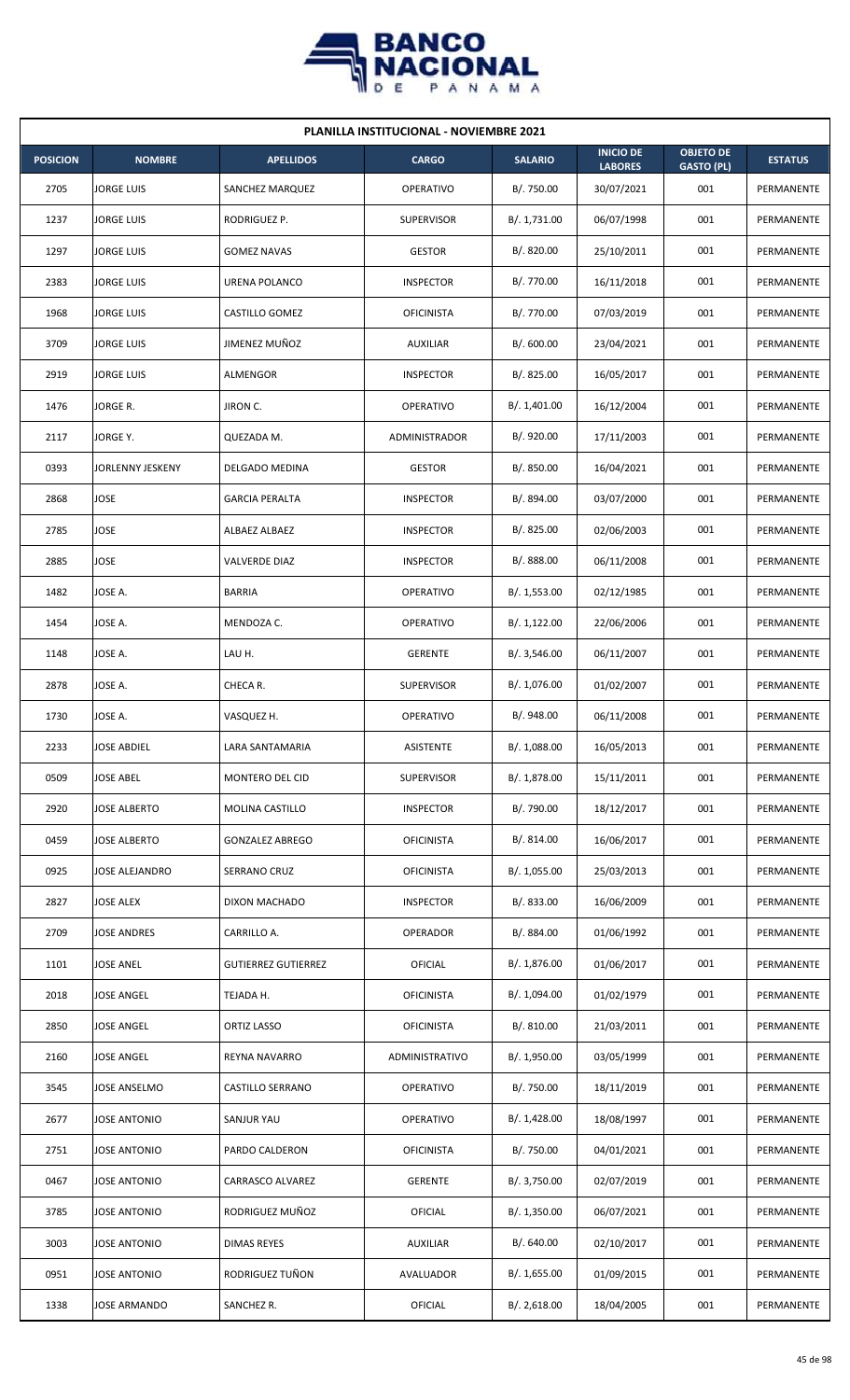

| <b>PLANILLA INSTITUCIONAL - NOVIEMBRE 2021</b> |                         |                           |                   |                |                                    |                                       |                |  |  |  |
|------------------------------------------------|-------------------------|---------------------------|-------------------|----------------|------------------------------------|---------------------------------------|----------------|--|--|--|
| <b>POSICION</b>                                | <b>NOMBRE</b>           | <b>APELLIDOS</b>          | <b>CARGO</b>      | <b>SALARIO</b> | <b>INICIO DE</b><br><b>LABORES</b> | <b>OBJETO DE</b><br><b>GASTO (PL)</b> | <b>ESTATUS</b> |  |  |  |
| 3681                                           | JOSE ARMANDO            | ARBOLEDA WALCOTT          | MENSAJERO         | B/.600.00      | 01/04/2021                         | 001                                   | PERMANENTE     |  |  |  |
| 1112                                           | JOSE ARTURO             | ARJONA                    | OFICIAL           | B/.2,247.00    | 07/08/2006                         | 001                                   | PERMANENTE     |  |  |  |
| 3396                                           | JOSE CARLOS             | ARMUELLES RODRIGUEZ       | <b>OPERATIVO</b>  | B/. 750.00     | 02/09/2019                         | 001                                   | PERMANENTE     |  |  |  |
| 3610                                           | <b>JOSE CARLOS</b>      | RODRIGUEZ ORTIZ           | <b>OPERATIVO</b>  | B/. 750.00     | 01/12/2020                         | 001                                   | PERMANENTE     |  |  |  |
| 2769                                           | JOSÉ CARLOS             | <b>MEDINA BONILLA</b>     | <b>INSPECTOR</b>  | B/. 845.00     | 01/08/2014                         | 001                                   | PERMANENTE     |  |  |  |
| 1080                                           | JOSE CONCEPCION         | VILLARREAL POVEDA         | OFICIAL           | B/. 2,064.00   | 01/01/2011                         | 001                                   | PERMANENTE     |  |  |  |
| 3005                                           | JOSE D.                 | NUNEZ G.                  | <b>OPERATIVO</b>  | B/. 1,051.00   | 01/03/2005                         | 001                                   | PERMANENTE     |  |  |  |
| 3612                                           | <b>JOSE DARIO</b>       | JIMENEZ SAMUDIO           | <b>OPERATIVO</b>  | B/. 750.00     | 01/12/2020                         | 001                                   | PERMANENTE     |  |  |  |
| 2788                                           | JOSE DAVID              | BAULE R.                  | <b>INSPECTOR</b>  | B/. 834.00     | 01/09/2003                         | 001                                   | PERMANENTE     |  |  |  |
| 1919                                           | JOSE DAVID              | <b>ARIPE TOUS</b>         | JEFE DE SECCION   | B/.1,350.00    | 16/08/2016                         | 001                                   | PERMANENTE     |  |  |  |
| 1077                                           | JOSE DE J.              | <b>DOMINGUEZ</b>          | OFICIAL           | B/. 3,367.00   | 10/02/2005                         | 001                                   | PERMANENTE     |  |  |  |
| 3476                                           | JOSE DE JESUS           | <b>GONZALEZ REBOLLEDO</b> | TRABAJADOR MANUAL | B/. 640.00     | 18/09/2017                         | 001                                   | PERMANENTE     |  |  |  |
| 2570                                           | JOSE DE LA CRUZ         | <b>GARRIDO GALVEZ</b>     | <b>TECNICO</b>    | B/. 1,084.00   | 01/04/2013                         | 001                                   | PERMANENTE     |  |  |  |
| 3374                                           | JOSE DE LA CRUZ         | <b>MARTINEZ BARRIA</b>    | <b>SUPERVISOR</b> | B/. 825.00     | 16/05/2017                         | 001                                   | PERMANENTE     |  |  |  |
| 0115                                           | JOSE DE LOS SANTOS      | <b>BARRETT ACOSTA</b>     | <b>GERENTE</b>    | B/.2,785.00    | 18/07/2012                         | 001                                   | PERMANENTE     |  |  |  |
| 2942                                           | JOSE DEL C.             | VILLARREAL                | CONDUCTOR         | B/. 1,200.00   | 01/12/1987                         | 001                                   | PERMANENTE     |  |  |  |
| 3662                                           | JOSE DEL CARMEN         | <b>BRIAS LASSO</b>        | <b>INSPECTOR</b>  | B/. 750.00     | 16/03/2021                         | 001                                   | PERMANENTE     |  |  |  |
| 3054                                           | JOSE EDUARDO            | <b>BAULE T.</b>           | <b>SUPERVISOR</b> | B/. 1,225.00   | 16/04/1985                         | 001                                   | PERMANENTE     |  |  |  |
| 3635                                           | <b>JOSE ENCARNACION</b> | <b>MOLINA MARTINEZ</b>    | <b>INSPECTOR</b>  | B/. 750.00     | 18/02/2021                         | 001                                   | PERMANENTE     |  |  |  |
| 3083                                           | JOSE ENCARNACION        | <b>GONZALEZ HERRERA</b>   | <b>SUPERVISOR</b> | B/.1,125.00    | 02/03/2009                         | 001                                   | PERMANENTE     |  |  |  |
| 2555                                           | JOSE ERNESTO            | CABALLERO ESCOBAR         | <b>GERENTE</b>    | B/. 3,522.00   | 16/08/2010                         | 001                                   | PERMANENTE     |  |  |  |
| 3817                                           | JOSE ESTEBAN            | <b>SOLIS PEREZ</b>        | <b>OFICINISTA</b> | B/. 750.00     | 16/08/2021                         | 001                                   | PERMANENTE     |  |  |  |
| 2711                                           | <b>JOSE EUSEBIO</b>     | LOMBARDO GUERRERO         | <b>OPERADOR</b>   | B/. 957.00     | 01/04/2016                         | 001                                   | PERMANENTE     |  |  |  |
| 0021                                           | JOSE F.                 | MEDINA                    | ASISTENTE         | B/. 1,453.00   | 16/08/2005                         | 001                                   | PERMANENTE     |  |  |  |
| 3440                                           | <b>JOSE FELIX</b>       | DE LEON FLORES            | CONDUCTOR         | B/. 1,000.00   | 18/12/2017                         | 001                                   | PERMANENTE     |  |  |  |
| 3001                                           | JOSE FELIX              | REINOSO                   | <b>OFICINISTA</b> | B/. 750.00     | 16/04/2018                         | 001                                   | PERMANENTE     |  |  |  |
| 1311                                           | JOSE FELIX              | AISPRUA VILLARREAL        | AVALUADOR         | B/. 1,599.00   | 16/04/2018                         | 001                                   | PERMANENTE     |  |  |  |
| 2065                                           | JOSE FIDAN              | <b>REYES GARCIA</b>       | <b>OFICINISTA</b> | B/. 796.00     | 16/02/2018                         | 001                                   | PERMANENTE     |  |  |  |
| 2771                                           | JOSE G.                 | <b>GARCIA S.</b>          | <b>INSPECTOR</b>  | B/. 860.00     | 01/09/2008                         | 001                                   | PERMANENTE     |  |  |  |
| 0452                                           | JOSE G.                 | CONTE L.                  | ANALISTA          | B/. 1,339.00   | 11/04/2005                         | 001                                   | PERMANENTE     |  |  |  |
| 3249                                           | JOSE G.                 | VELASQUEZ A.              | JEFE DE SECCION   | B/. 1,697.00   | 02/06/2003                         | 001                                   | PERMANENTE     |  |  |  |
| 0280                                           | JOSE GABRIEL            | ARAUZ O.                  | <b>OFICINISTA</b> | B/. 788.00     | 03/01/2005                         | 001                                   | PERMANENTE     |  |  |  |
| 1641                                           | <b>JOSE GABRIEL</b>     | SANJUR                    | <b>SUPERVISOR</b> | B/. 1,555.00   | 16/07/2003                         | 001                                   | PERMANENTE     |  |  |  |
| 3781                                           | JOSE GERARDO            | ALVAREZ DE GRACIA         | OPERATIVO         | B/. 650.00     | 30/07/2021                         | 001                                   | PERMANENTE     |  |  |  |
| 2220                                           | JOSE H.                 | SANCHEZ                   | <b>SUPERVISOR</b> | B/. 1,956.00   | 16/02/1979                         | 001                                   | PERMANENTE     |  |  |  |
| 1879                                           | JOSE HUMBERTO           | NAVARRO M.                | <b>SUPERVISOR</b> | B/. 1,014.00   | 02/07/2001                         | 001                                   | PERMANENTE     |  |  |  |
| 3064                                           | JOSE I.                 | SANCHEZ C.                | <b>TECNICO</b>    | B/. 1,295.00   | 17/05/1982                         | 001                                   | PERMANENTE     |  |  |  |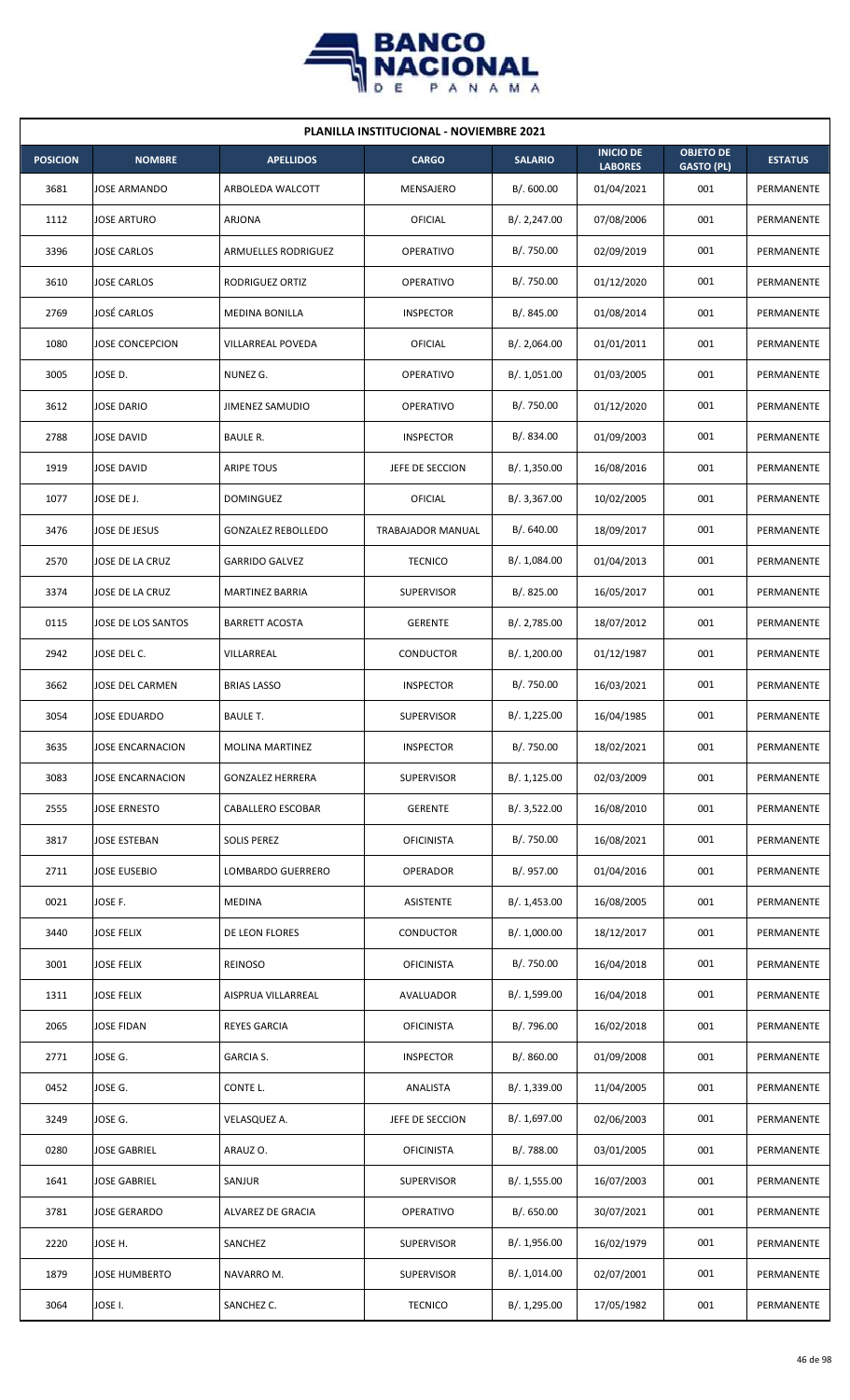

| <b>PLANILLA INSTITUCIONAL - NOVIEMBRE 2021</b> |                        |                                    |                   |                |                                    |                                       |                |  |  |  |
|------------------------------------------------|------------------------|------------------------------------|-------------------|----------------|------------------------------------|---------------------------------------|----------------|--|--|--|
| <b>POSICION</b>                                | <b>NOMBRE</b>          | <b>APELLIDOS</b>                   | <b>CARGO</b>      | <b>SALARIO</b> | <b>INICIO DE</b><br><b>LABORES</b> | <b>OBJETO DE</b><br><b>GASTO (PL)</b> | <b>ESTATUS</b> |  |  |  |
| 2886                                           | JOSE I.                | CORDOBA M.                         | <b>INSPECTOR</b>  | B/. 817.00     | 16/06/2009                         | 001                                   | PERMANENTE     |  |  |  |
| 0186                                           | <b>JOSE JOAQUIN</b>    | <b>MORENO</b>                      | ASISTENTE         | B/. 1,569.00   | 17/09/1990                         | 001                                   | PERMANENTE     |  |  |  |
| 3242                                           | JOSE JOEL              | RIVERA YANGUEZ                     | AVALUADOR         | B/. 1,591.00   | 01/12/2017                         | 001                                   | PERMANENTE     |  |  |  |
| 1975                                           | JOSE L.                | VALENCIA M.                        | <b>OFICINISTA</b> | B/. 813.00     | 01/09/2005                         | 001                                   | PERMANENTE     |  |  |  |
| 2759                                           | <b>JOSE LUIS</b>       | <b>JIMENEZ</b>                     | <b>INSPECTOR</b>  | B/. 826.00     | 16/01/2013                         | 001                                   | PERMANENTE     |  |  |  |
| 1876                                           | JOSE LUIS              | GONZALEZ SANTAMARIA                | <b>OFICINISTA</b> | B/. 1,023.00   | 01/07/2013                         | 001                                   | PERMANENTE     |  |  |  |
| 3075                                           | <b>JOSE LUIS</b>       | <b>GUTIERREZ S.</b>                | <b>SUPERVISOR</b> | B/.1,158.00    | 08/07/1996                         | 001                                   | PERMANENTE     |  |  |  |
| 1909                                           | <b>JOSE LUIS</b>       | <b>BURBANO ESPINOSA</b>            | <b>OPERATIVO</b>  | B/. 1,000.00   | 01/10/2015                         | 001                                   | PERMANENTE     |  |  |  |
| 1871                                           | JOSE LUIS              | FONSECA M.                         | <b>OFICINISTA</b> | B/. 890.00     | 17/04/2003                         | 001                                   | PERMANENTE     |  |  |  |
| 3050                                           | JOSE LUIS              | TAYLOR M.                          | TRABAJADOR MANUAL | B/. 741.00     | 01/07/2003                         | 001                                   | PERMANENTE     |  |  |  |
| 3441                                           | <b>JOSE LUIS</b>       | SANCHEZ PALOMINO                   | <b>INSPECTOR</b>  | B/. 790.00     | 01/09/2017                         | 001                                   | PERMANENTE     |  |  |  |
| 2206                                           | JOSE M.                | <b>MURGAS</b>                      | JEFE DE DEPTO.    | B/.2,100.00    | 09/03/2009                         | 001                                   | PERMANENTE     |  |  |  |
| 1277                                           | JOSE MANUEL            | <b>TERAN PINO</b>                  | <b>GERENTE</b>    | B/. 3,387.00   | 03/08/2015                         | 001                                   | PERMANENTE     |  |  |  |
| 2689                                           | JOSE MANUEL            | BERMUDEZ DEL CID                   | JEFE DE SECCION   | B/.1,384.00    | 01/04/2019                         | 001                                   | PERMANENTE     |  |  |  |
| 2455                                           | JOSE MANUEL            | <b>TORRES VARGAS</b>               | <b>GERENTE</b>    | B/.3,500.00    | 16/07/2020                         | 001                                   | PERMANENTE     |  |  |  |
| 3227                                           | <b>JOSE MANUEL</b>     | VEGA OREJUELA                      | <b>TECNICO</b>    | B/. 1,056.00   | 01/03/2018                         | 001                                   | PERMANENTE     |  |  |  |
| 2005                                           | <b>JOSE MANUEL</b>     | <b>BATISTA OSORIO</b>              | <b>ASISTENTE</b>  | B/. 1,000.00   | 01/06/2018                         | 001                                   | PERMANENTE     |  |  |  |
| 1217                                           | <b>JOSE MARIA</b>      | <b>ALVARADO</b>                    | OFICIAL           | B/. 1,958.00   | 16/09/1980                         | 001                                   | PERMANENTE     |  |  |  |
| 2462                                           | <b>JOSE MARIA</b>      | <b>MORALES ARCIA</b>               | <b>SUPERVISOR</b> | B/. 976.00     | 23/06/2004                         | 001                                   | PERMANENTE     |  |  |  |
| 2957                                           | JOSE MARIA             | <b>RUIZ ORTEGA</b>                 | CONDUCTOR         | B/. 927.00     | 16/06/1998                         | 001                                   | PERMANENTE     |  |  |  |
| 3013                                           | <b>JOSE MARIANO</b>    | <b>VERGARA ATENCIO</b>             | TRABAJADOR MANUAL | B/. 680.00     | 02/01/2014                         | 001                                   | PERMANENTE     |  |  |  |
| 1229                                           | JOSE MERCEDES          | MUÑOZ TEJEIRA                      | ANALISTA          | B/. 1,546.00   | 01/03/2012                         | 001                                   | PERMANENTE     |  |  |  |
| 1745                                           | <b>JOSE MIGUEL</b>     | VEGA ESPINOZA                      | <b>OFICINISTA</b> | B/. 770.00     | 16/01/2019                         | 001                                   | PERMANENTE     |  |  |  |
| 3636                                           | JOSE MIGUEL            | CABALLERO CASTILLO                 | <b>OFICINISTA</b> | B/. 800.00     | 18/02/2021                         | 001                                   | PERMANENTE     |  |  |  |
| 2262                                           | <b>JOSE MIGUEL</b>     | <b>FARRAGUTT</b>                   | OFICIAL           | B/. 1,350.00   | 01/02/2016                         | 001                                   | PERMANENTE     |  |  |  |
| 3360                                           | JOSE NATIVIDAD         | MOSQUERA MADRID                    | <b>GESTOR</b>     | B/. 773.00     | 02/07/2018                         | 001                                   | PERMANENTE     |  |  |  |
| 3156                                           | JOSE NIEVES            | <b>SOLIS RUIZ</b>                  | <b>SUPERVISOR</b> | B/. 1,000.00   | 16/08/2018                         | 001                                   | PERMANENTE     |  |  |  |
| 3708                                           | JOSE OBED              | <b>ESTRADA CASTILLO</b>            | <b>INSPECTOR</b>  | B/. 750.00     | 23/04/2021                         | 001                                   | PERMANENTE     |  |  |  |
| 2334                                           | JOSE OCTAVIO           | <b>AIZPRUA ROBLES</b>              | JEFE DE SECCION   | B/. 1,505.00   | 01/10/2014                         | 001                                   | PERMANENTE     |  |  |  |
| 2270                                           | JOSE R.                | <b>REYNA</b>                       | ASISTENTE         | B/. 1,218.00   | 01/01/2008                         | 001                                   | PERMANENTE     |  |  |  |
| 2563                                           | JOSE RAMON             | VASQUEZ TORRES                     | ANALISTA          | B/. 2,273.00   | 12/04/2011                         | 001                                   | PERMANENTE     |  |  |  |
| 2874                                           | <b>JOSÉ REYNALDO</b>   | URRIOLA JULIO                      | <b>SUPERVISOR</b> | B/.1,061.00    | 18/05/2015                         | 001                                   | PERMANENTE     |  |  |  |
| 3442                                           | <b>JOSE ROBERTO</b>    | HENRIQUEZ MARTINEZ                 | <b>INSPECTOR</b>  | B/. 790.00     | 01/02/2018                         | 001                                   | PERMANENTE     |  |  |  |
| 3798                                           | JOSELYN DEL CARMEN     | <b>RAMOS RODRIGUEZ</b>             | <b>OFICINISTA</b> | B/. 700.00     | 16/07/2021                         | 001                                   | PERMANENTE     |  |  |  |
| 0457                                           | JOSELYN IRENE          | <b>DUARTE AVILA</b>                | <b>ABOGADO</b>    | B/. 1,476.00   | 01/01/2011                         | 001                                   | PERMANENTE     |  |  |  |
| 3602                                           | <b>JOSELYN NERYETH</b> | SAMANIEGO CONTRERAS DE<br>CASTILLO | <b>OPERATIVO</b>  | B/. 750.00     | 01/01/2021                         | 001                                   | PERMANENTE     |  |  |  |
| 3763                                           | JOSEPH ALEXANDER       | SINCLAIR                           | OPERATIVO         | B/.2,500.00    | 28/06/2021                         | 001                                   | PERMANENTE     |  |  |  |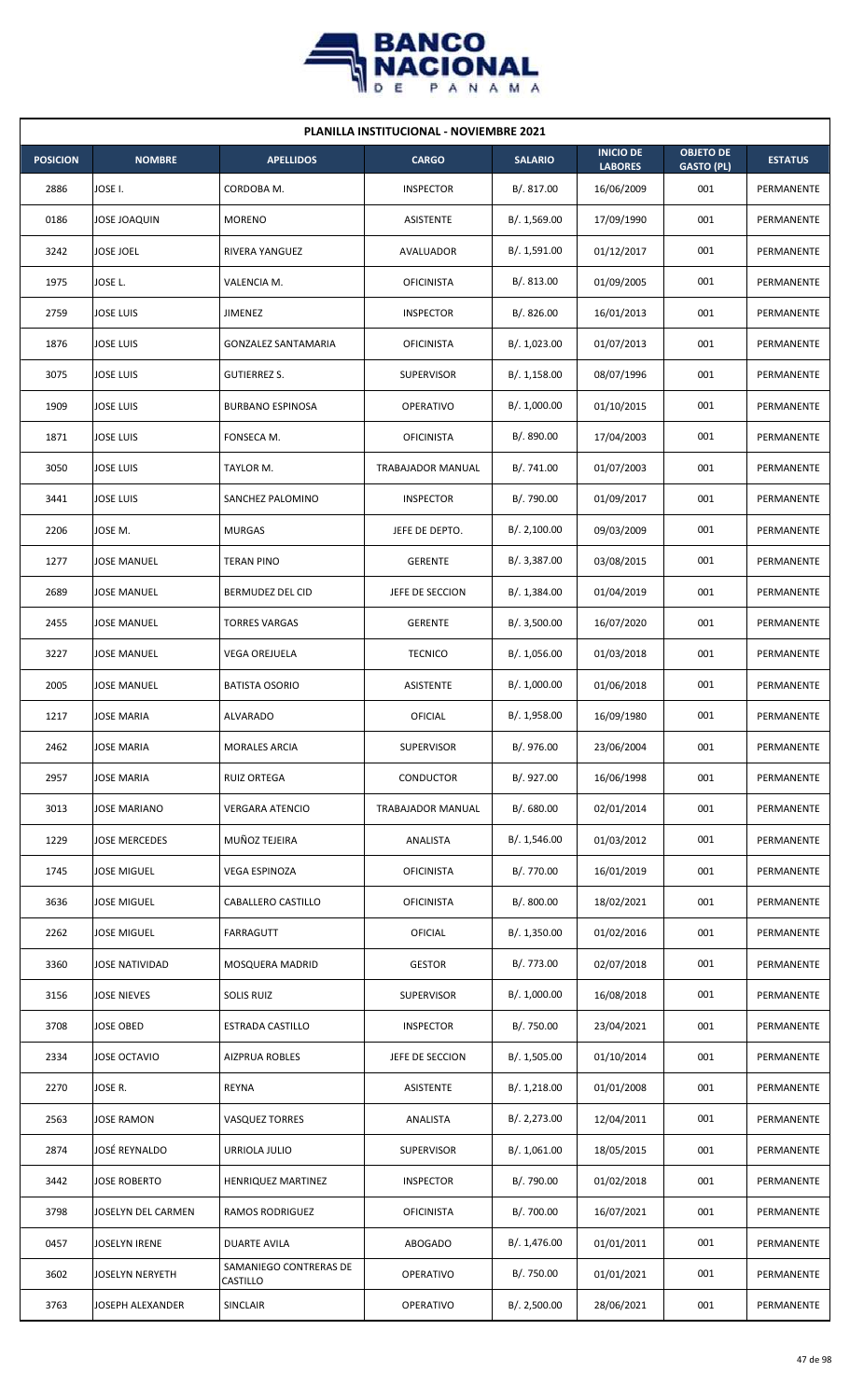

| <b>PLANILLA INSTITUCIONAL - NOVIEMBRE 2021</b> |                        |                        |                   |                |                                    |                                       |                |  |  |
|------------------------------------------------|------------------------|------------------------|-------------------|----------------|------------------------------------|---------------------------------------|----------------|--|--|
| <b>POSICION</b>                                | <b>NOMBRE</b>          | <b>APELLIDOS</b>       | <b>CARGO</b>      | <b>SALARIO</b> | <b>INICIO DE</b><br><b>LABORES</b> | <b>OBJETO DE</b><br><b>GASTO (PL)</b> | <b>ESTATUS</b> |  |  |
| 2676                                           | JOSHUA JAVIER          | <b>BONILLA DIAZ</b>    | <b>TRAMITADOR</b> | B/. 876.00     | 02/01/2019                         | 001                                   | PERMANENTE     |  |  |
| 0841                                           | JOSHUA JUSEF           | PITTI                  | <b>SUPERVISOR</b> | B/. 1,000.00   | 01/03/2017                         | 001                                   | PERMANENTE     |  |  |
| 3221                                           | JOSHUA NEFTALI         | DE LEON CAMPBELL       | AVALUADOR         | B/. 1,584.00   | 16/03/2018                         | 001                                   | PERMANENTE     |  |  |
| 0530                                           | <b>JOSHUA RUBEN</b>    | CHAVEZ POLANCO         | <b>OFICINISTA</b> | B/. 773.00     | 03/09/2018                         | 001                                   | PERMANENTE     |  |  |
| 1431                                           | <b>JOSIMAR LEANDRO</b> | AIZPU LONG             | OFICIAL           | B/. 1,830.00   | 16/07/2018                         | 001                                   | PERMANENTE     |  |  |
| 3329                                           | JOSLANA ALIANE         | DE GRACIA SANJUR       | <b>OFICINISTA</b> | B/. 790.00     | 16/08/2017                         | 001                                   | PERMANENTE     |  |  |
| 3006                                           | <b>JOSSELIN ESTHER</b> | ALONSO DOMINGUEZ       | <b>OPERATIVO</b>  | B/. 770.00     | 01/11/2018                         | 001                                   | PERMANENTE     |  |  |
| 1126                                           | <b>JOSUE ALEXANDER</b> | NUÑEZ ROSAS            | <b>OFICIAL</b>    | B/. 2,732.00   | 18/08/2011                         | 001                                   | PERMANENTE     |  |  |
| 2006                                           | JOSUE ANDRES           | <b>GARCIA DE LEON</b>  | <b>OFICINISTA</b> | B/. 810.00     | 16/06/2017                         | 001                                   | PERMANENTE     |  |  |
| 0072                                           | JOSUE ARIEL            | SILVERA DE GRACIA      | <b>SUPERVISOR</b> | B/. 1,071.00   | 01/09/2017                         | 001                                   | PERMANENTE     |  |  |
| 3676                                           | <b>JOSUE ARTURO</b>    | CEDEÑO GONZALEZ        | <b>GERENTE</b>    | B/.3,300.00    | 16/04/2021                         | 001                                   | PERMANENTE     |  |  |
| 1348                                           | <b>JOSUE ISRAEL</b>    | ARENALES MARCIAGA      | ANALISTA          | B/.2,016.00    | 16/05/2018                         | 001                                   | PERMANENTE     |  |  |
| 1649                                           | JOVANA JUDITH          | MIRANDA DIXON          | <b>OPERATIVO</b>  | B/. 828.00     | 16/09/2015                         | 001                                   | PERMANENTE     |  |  |
| 3066                                           | JOVANIS A.             | URRIOLA G.             | <b>TECNICO</b>    | B/.1,138.00    | 03/06/1990                         | 001                                   | PERMANENTE     |  |  |
| 2553                                           | JOVANNA MICHELLE       | SANTIAGO FERNANDEZ     | JEFE DE DEPTO.    | B/.3,220.00    | 12/04/2011                         | 001                                   | PERMANENTE     |  |  |
| 0604                                           | JOVINA ESTHER          | LOZANO PINZÓN          | <b>SUPERVISOR</b> | B/. 1,670.00   | 01/09/2016                         | 001                                   | PERMANENTE     |  |  |
| 3495                                           | JOYCE WALESCA          | RAMOS DE LA ROSA       | <b>OPERATIVO</b>  | B/. 770.00     | 16/11/2018                         | 001                                   | PERMANENTE     |  |  |
| 3330                                           | <b>JOZSEF ANDONY</b>   | <b>RIOS RODRIGUEZ</b>  | <b>OFICINISTA</b> | B/. 770.00     | 17/09/2018                         | 001                                   | PERMANENTE     |  |  |
| 2355                                           | <b>JUAN</b>            | SALAZAR SERONI         | <b>SUPERVISOR</b> | B/. 1,186.00   | 05/11/1997                         | 001                                   | PERMANENTE     |  |  |
| 3086                                           | JUAN A.                | <b>GUEVARA HIDALGO</b> | JEFE DE SECCION   | B/. 1,497.00   | 01/02/1982                         | 001                                   | PERMANENTE     |  |  |
| 2865                                           | JUAN A.                | TORRES V.              | <b>INSPECTOR</b>  | B/. 903.00     | 02/02/1998                         | 001                                   | PERMANENTE     |  |  |
| 2855                                           | <b>JUAN ADOLFO</b>     | <b>ROSE PAZ</b>        | <b>INSPECTOR</b>  | B/. 801.00     | 16/01/2014                         | 001                                   | PERMANENTE     |  |  |
| 0205                                           | <b>JUAN ALBERTO</b>    | ALVAREZ A.             | <b>SUPERVISOR</b> | B/. 1,143.00   | 01/06/2000                         | 001                                   | PERMANENTE     |  |  |
| 3272                                           | <b>JUAN ALBERTO</b>    | <b>QUINTERO CIANCA</b> | JEFE DE SECCION   | B/. 1,426.00   | 16/02/2018                         | 001                                   | PERMANENTE     |  |  |
| 3443                                           | <b>JUAN ALBERTO</b>    | DURAN ROSARIO          | <b>INSPECTOR</b>  | B/. 790.00     | 16/10/2017                         | 001                                   | PERMANENTE     |  |  |
| 1276                                           | <b>JUAN ANTONIO</b>    | <b>VICTOR VIETO</b>    | <b>SUPERVISOR</b> | B/.1,864.00    | 16/02/1983                         | 001                                   | PERMANENTE     |  |  |
| 1097                                           | <b>JUAN ANTONIO</b>    | <b>GIONO MONTALVO</b>  | OFICIAL           | B/. 1,867.00   | 04/05/2015                         | 001                                   | PERMANENTE     |  |  |
| 1438                                           | <b>JUAN ANTONIO</b>    | HERRERA RIVERA         | OFICIAL           | B/. 1,350.00   | 16/09/2020                         | 001                                   | PERMANENTE     |  |  |
| 1092                                           | <b>JUAN ANTONIO</b>    | <b>LEON HERRERA</b>    | <b>OFICIAL</b>    | B/. 1,913.00   | 07/04/2014                         | 001                                   | PERMANENTE     |  |  |
| 3173                                           | <b>JUAN ANTONIO</b>    | ARAUZ GONZALEZ         | JEFE DE DEPTO.    | B/. 2,737.00   | 19/09/2012                         | 001                                   | PERMANENTE     |  |  |
| 2811                                           | <b>JUAN ASAEL</b>      | <b>BACKER ABREGO</b>   | <b>INSPECTOR</b>  | B/. 770.00     | 02/05/2019                         | 001                                   | PERMANENTE     |  |  |
| 0408                                           | JUAN B.                | <b>URENA</b>           | <b>GERENTE</b>    | B/. 3,825.00   | 02/03/2009                         | 001                                   | PERMANENTE     |  |  |
| 0814                                           | <b>JUAN B.</b>         | SATURNO R.             | <b>OFICINISTA</b> | B/. 810.00     | 01/03/2005                         | 001                                   | PERMANENTE     |  |  |
| 1971                                           | <b>JUAN BAUTISTA</b>   | GONZALEZ               | <b>OFICINISTA</b> | B/.1,255.00    | 17/03/1980                         | 001                                   | PERMANENTE     |  |  |
| 1603                                           | <b>JUAN BAUTISTA</b>   | <b>MARTIN</b>          | OPERATIVO         | B/.1,110.00    | 05/03/1987                         | 001                                   | PERMANENTE     |  |  |
| 0139                                           | JUAN C.                | NIETO C.               | JEFE DE DEPTO.    | B/.2,851.00    | 08/10/2009                         | 001                                   | PERMANENTE     |  |  |
| 2761                                           | <b>JUAN CARLOS</b>     | <b>JORDAN</b>          | <b>INSPECTOR</b>  | B/. 988.00     | 16/07/1985                         | 001                                   | PERMANENTE     |  |  |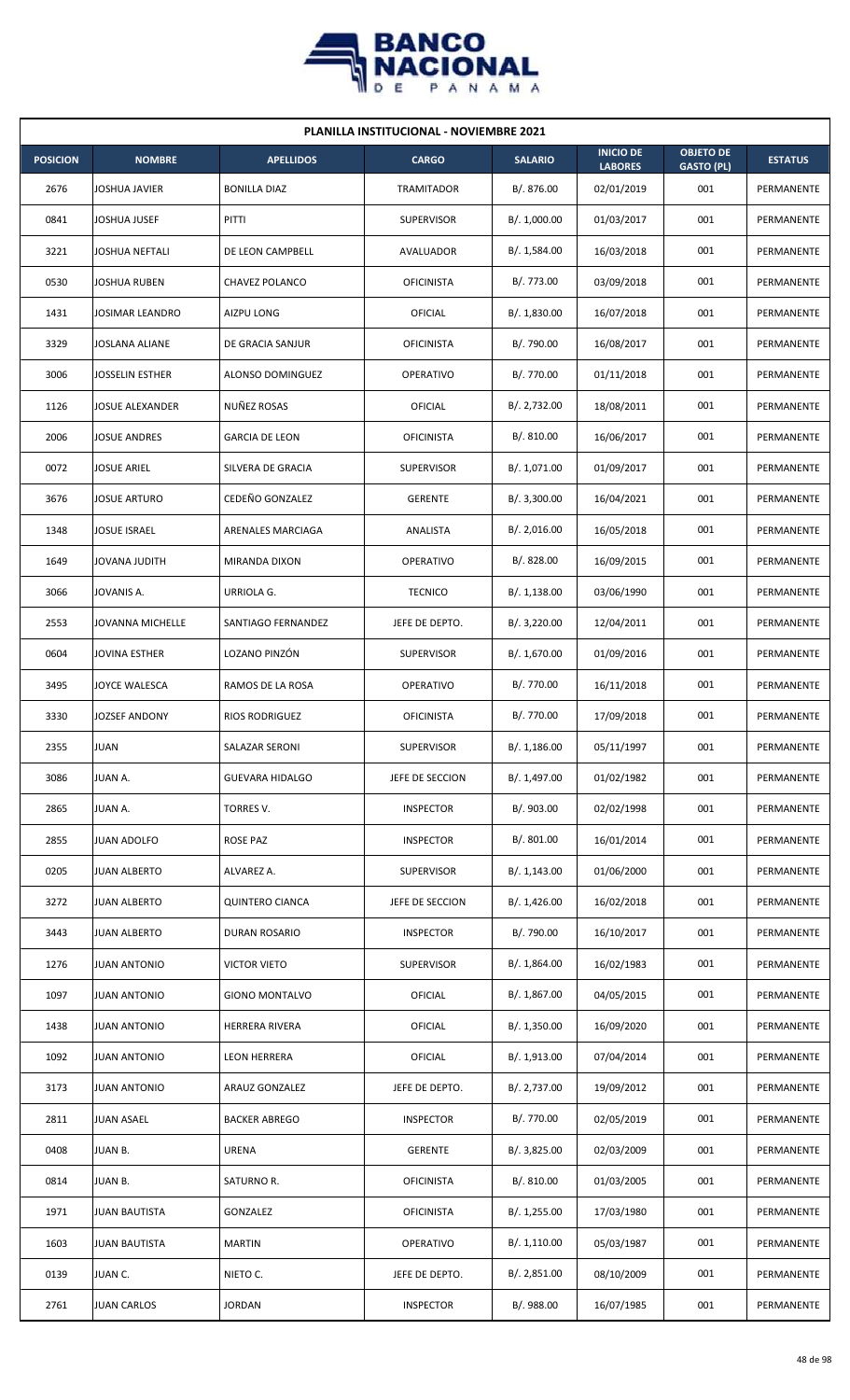

| <b>PLANILLA INSTITUCIONAL - NOVIEMBRE 2021</b> |                       |                              |                   |                |                                    |                                       |                |  |  |
|------------------------------------------------|-----------------------|------------------------------|-------------------|----------------|------------------------------------|---------------------------------------|----------------|--|--|
| <b>POSICION</b>                                | <b>NOMBRE</b>         | <b>APELLIDOS</b>             | <b>CARGO</b>      | <b>SALARIO</b> | <b>INICIO DE</b><br><b>LABORES</b> | <b>OBJETO DE</b><br><b>GASTO (PL)</b> | <b>ESTATUS</b> |  |  |
| 2896                                           | <b>JUAN CARLOS</b>    | PHILLIPS A.                  | <b>INSPECTOR</b>  | B/.1,158.00    | 08/07/1996                         | 001                                   | PERMANENTE     |  |  |
| 2951                                           | <b>JUAN CARLOS</b>    | ABREGO R.                    | CONDUCTOR         | B/. 762.00     | 02/08/1993                         | 001                                   | PERMANENTE     |  |  |
| 0009                                           | <b>JUAN CARLOS</b>    | NÚÑEZ JÁUREGUI               | <b>GERENTE</b>    | B/. 3,414.00   | 15/07/2015                         | 001                                   | PERMANENTE     |  |  |
| 3331                                           | <b>JUAN CARLOS</b>    | RIVERA RODRIGUEZ             | <b>OFICINISTA</b> | B/. 773.00     | 01/08/2018                         | 001                                   | PERMANENTE     |  |  |
| 2033                                           | <b>JUAN CARLOS</b>    | <b>AVILA FRANCIS</b>         | <b>OFICINISTA</b> | B/. 770.00     | 18/03/2019                         | 001                                   | PERMANENTE     |  |  |
| 2893                                           | <b>JUAN CARLOS</b>    | <b>SEALEY MADRID</b>         | <b>OFICINISTA</b> | B/. 750.00     | 01/01/2021                         | 001                                   | PERMANENTE     |  |  |
| 2921                                           | <b>JUAN FRANCISCO</b> | <b>GARCÍA JARVIS</b>         | <b>GESTOR</b>     | B/. 798.00     | 19/02/2015                         | 001                                   | PERMANENTE     |  |  |
| 3554                                           | <b>JUAN FRANCISCO</b> | MURRAY GONZALEZ              | <b>ANALISTA</b>   | B/. 871.00     | 02/05/2019                         | 001                                   | PERMANENTE     |  |  |
| 3000                                           | <b>JUAN FRANCISCO</b> | CASTILLO SANCHEZ             | <b>OPERATIVO</b>  | B/. 750.00     | 09/11/2020                         | 001                                   | PERMANENTE     |  |  |
| 1624                                           | <b>JUAN GABRIEL</b>   | ORTEGA MORA                  | JEFE DE SECCION   | B/. 1,398.00   | 16/12/1999                         | 001                                   | PERMANENTE     |  |  |
| 1464                                           | JUAN J.               | <b>RIOS</b>                  | <b>OPERATIVO</b>  | B/. 1,324.00   | 17/02/1986                         | 001                                   | PERMANENTE     |  |  |
| 3534                                           | <b>JUAN JAVIER</b>    | <b>IBARRA MENDOZA</b>        | <b>OPERATIVO</b>  | B/. 750.00     | 16/03/2020                         | 001                                   | PERMANENTE     |  |  |
| 2569                                           | <b>JUAN JESUS</b>     | MONTENEGRO PEREZ             | <b>TECNICO</b>    | B/. 2,273.00   | 11/05/2012                         | 001                                   | PERMANENTE     |  |  |
| 0167                                           | <b>JUAN JOSE</b>      | <b>MARIN ROSS</b>            | <b>ABOGADO</b>    | B/. 1,496.00   | 16/06/2008                         | 001                                   | PERMANENTE     |  |  |
| 1967                                           | JUAN L.               | DIAZ HUERTA                  | <b>OFICINISTA</b> | B/. 990.00     | 01/04/2005                         | 001                                   | PERMANENTE     |  |  |
| 1103                                           | JUAN M.               | ESPINOSA L.                  | <b>OFICIAL</b>    | B/.2,518.00    | 01/12/2006                         | 001                                   | PERMANENTE     |  |  |
| 2618                                           | JUAN M.               | LEON C.                      | <b>SUPERVISOR</b> | B/. 1,012.00   | 16/10/2008                         | 001                                   | PERMANENTE     |  |  |
| 2639                                           | <b>JUAN MANUEL</b>    | <b>GARRIDO AZCARRAGA</b>     | JEFE DE DEPTO.    | B/. 2,640.00   | 16/06/2010                         | 001                                   | PERMANENTE     |  |  |
| 2648                                           | <b>JUAN MANUEL</b>    | <b>CORDOBA FUNG</b>          | ANALISTA          | B/. 1,841.00   | 10/08/2015                         | 001                                   | PERMANENTE     |  |  |
| 2640                                           | <b>JUAN MANUEL</b>    | ROJAS DELGADO                | OPERATIVO         | B/. 2,825.00   | 08/11/2010                         | 001                                   | PERMANENTE     |  |  |
| 1772                                           | <b>JUAN MANUEL</b>    | CASTILLO ESPINOSA            | <b>SUPERVISOR</b> | B/. 1,056.00   | 02/06/2003                         | 001                                   | PERMANENTE     |  |  |
| 3603                                           | <b>JUAN MANUEL</b>    | VILLARREAL BERNAL            | <b>GERENTE</b>    | B/. 3,400.00   | 16/10/2020                         | 001                                   | PERMANENTE     |  |  |
| 3375                                           | <b>JUAN MANUEL</b>    | <b>GONZALEZ GONZALEZ</b>     | OPERATIVO         | B/. 790.00     | 16/04/2018                         | 001                                   | PERMANENTE     |  |  |
| 3508                                           | <b>JUAN MIGUEL</b>    | HERRERA AGUILAR              | TRAMITADOR        | B/. 770.00     | 16/11/2018                         | 001                                   | PERMANENTE     |  |  |
| 3511                                           | <b>JUAN MIGUEL</b>    | HAYOT NUÑEZ                  | ADMINISTRATIVO    | B/.1,743.00    | 03/12/2018                         | 001                                   | PERMANENTE     |  |  |
| 3115                                           | <b>JUAN MIGUEL</b>    | <b>GIRON VILLARREAL</b>      | TRABAJADOR MANUAL | B/. 964.00     | 02/08/2010                         | 001                                   | PERMANENTE     |  |  |
| 2591                                           | <b>JUAN MIGUEL</b>    | CORTEZ CASTRO                | OFICIAL           | B/. 1,700.00   | 18/08/2014                         | 001                                   | PERMANENTE     |  |  |
| 0077                                           | JUAN P.               | ARISMENDIZ G.                | COORDINADOR       | B/. 1,349.00   | 16/03/2000                         | 001                                   | PERMANENTE     |  |  |
| 0532                                           | <b>JUAN PABLO</b>     | ORTEGA                       | <b>TECNICO</b>    | B/. 871.00     | 16/07/2018                         | 001                                   | PERMANENTE     |  |  |
| 1061                                           | <b>JUAN PABLO</b>     | SANTAMARIA ARAUZ             | <b>OFICIAL</b>    | B/.2,323.00    | 01/06/2010                         | 001                                   | PERMANENTE     |  |  |
| 1874                                           | <b>JUAN PAULO</b>     | CARPIO ISMARE                | CONDUCTOR         | B/. 670.00     | 18/02/2019                         | 001                                   | PERMANENTE     |  |  |
| 3076                                           | JUAN V.               | <b>GUARIN ABADIA</b>         | <b>SUPERVISOR</b> | B/. 1,103.00   | 01/02/2000                         | 001                                   | PERMANENTE     |  |  |
| 0085                                           | <b>JUDIE MARLENE</b>  | MARSHALL PINEDA              | <b>GERENTE</b>    | B/.3,183.00    | 03/01/2011                         | 001                                   | PERMANENTE     |  |  |
| 1616                                           | <b>JUDY ESTHER</b>    | <b>GUTIERREZ DE AIZPURUA</b> | OPERATIVO         | B/. 850.00     | 01/01/2016                         | 001                                   | PERMANENTE     |  |  |
| 1344                                           | JULIA AMANDA          | CASTILLO AGUILAR             | OFICIAL           | B/. 1,700.00   | 16/09/2020                         | 001                                   | PERMANENTE     |  |  |
| 0505                                           | <b>JULIA B.</b>       | MOWATT P.                    | <b>SUPERVISOR</b> | B/.2,068.00    | 19/01/2010                         | 001                                   | PERMANENTE     |  |  |
| 0605                                           | JULIA DEL CARMEN      | <b>MELAIS RIVERA</b>         | OFICIAL           | B/. 1,497.00   | 01/03/2017                         | 001                                   | PERMANENTE     |  |  |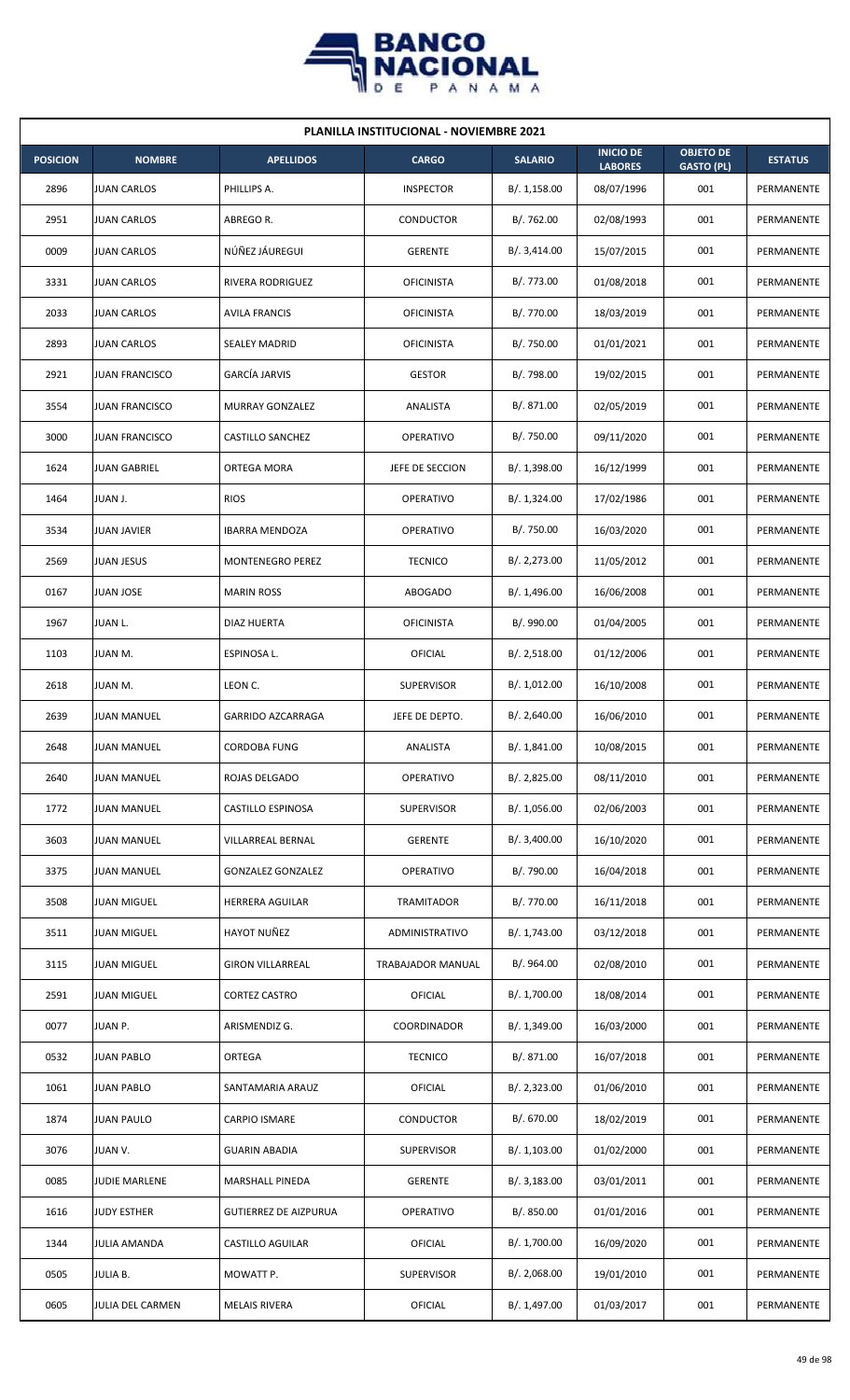

| <b>PLANILLA INSTITUCIONAL - NOVIEMBRE 2021</b> |                         |                                |                   |                |                                    |                                       |                   |  |  |
|------------------------------------------------|-------------------------|--------------------------------|-------------------|----------------|------------------------------------|---------------------------------------|-------------------|--|--|
| <b>POSICION</b>                                | <b>NOMBRE</b>           | <b>APELLIDOS</b>               | <b>CARGO</b>      | <b>SALARIO</b> | <b>INICIO DE</b><br><b>LABORES</b> | <b>OBJETO DE</b><br><b>GASTO (PL)</b> | <b>ESTATUS</b>    |  |  |
| 1715                                           | <b>JULIA ESTELA</b>     | RIVERA CEDEÑO                  | <b>OFICINISTA</b> | B/. 854.00     | 16/08/2010                         | 001                                   | PERMANENTE        |  |  |
| 2310                                           | <b>JULIA LORENA</b>     | VEGA ALVAREZ                   | <b>OFICINISTA</b> | B/. 839.00     | 19/02/2015                         | 001                                   | PERMANENTE        |  |  |
| 2085                                           | JULIA V.                | GONDOLA A.                     | JEFE DE SECCION   | B/. 1,584.00   | 17/02/1994                         | 001                                   | PERMANENTE        |  |  |
| 3679                                           | <b>JULIAN MANUEL</b>    | AMAYA CABEZA                   | TRABAJADOR MANUAL | B/. 750.00     | 01/04/2021                         | 001                                   | <b>PERMANENTE</b> |  |  |
| 2321                                           | JULIANNE JULIETTE       | DUARTE GRIMALDO                | ADMINISTRADOR     | B/.2,184.00    | 16/10/2018                         | 001                                   | PERMANENTE        |  |  |
| 2929                                           | <b>JULIETA CATALINA</b> | SOLIS                          | ASISTENTE         | B/.1,088.00    | 20/12/2013                         | 001                                   | PERMANENTE        |  |  |
| 0086                                           | <b>JULIETA ESTHER</b>   | SANTOS HERNANDEZ               | <b>GERENTE</b>    | B/. 2,999.00   | 01/10/1997                         | 001                                   | PERMANENTE        |  |  |
| 1362                                           | <b>JULIETA ITZEL</b>    | AGUILAR M.                     | ANALISTA          | B/.1,854.00    | 10/05/1999                         | 001                                   | PERMANENTE        |  |  |
| 1801                                           | <b>JULIO</b>            | AROSEMENA D.                   | <b>OFICINISTA</b> | B/. 1,300.00   | 01/12/1983                         | 001                                   | PERMANENTE        |  |  |
| 3728                                           | <b>JULIO</b>            | <b>BARRIOS PIMENTEL</b>        | CONDUCTOR         | B/. 650.00     | 03/05/2021                         | 001                                   | PERMANENTE        |  |  |
| 0913                                           | <b>JULIO</b>            | MURILLO H.                     | <b>OFICINISTA</b> | B/. 813.00     | 16/08/2005                         | 001                                   | PERMANENTE        |  |  |
| 0708                                           | <b>JULIO ABDIEL</b>     | <b>MACIAS ANINO</b>            | <b>GERENTE</b>    | B/. 3,278.00   | 01/03/2002                         | 001                                   | PERMANENTE        |  |  |
| 3332                                           | <b>JULIO ANTONIO</b>    | <b>GOMEZ QUINTERO</b>          | <b>OFICINISTA</b> | B/. 773.00     | 01/08/2018                         | 001                                   | PERMANENTE        |  |  |
| 3049                                           | JULIO C.                | ADAMES J.                      | TRABAJADOR MANUAL | B/. 1,000.00   | 16/02/1983                         | 001                                   | PERMANENTE        |  |  |
| 1182                                           | <b>JULIO CESAR</b>      | UREÑA ZAMORA                   | <b>SUPERVISOR</b> | B/.1,358.00    | 13/11/2013                         | 001                                   | PERMANENTE        |  |  |
| 1310                                           | <b>JULIO CESAR</b>      | RODRIGUEZ ROBLES               | AVALUADOR         | B/. 1,607.00   | 02/05/2018                         | 001                                   | PERMANENTE        |  |  |
| 1223                                           | <b>JULIO CESAR</b>      | <b>GIRON PINTO</b>             | ADMINISTRATIVO    | B/. 1,538.00   | 16/08/2018                         | 001                                   | PERMANENTE        |  |  |
| 0095                                           | <b>JULIO ENRIQUE</b>    | POTES NAVARRO                  | <b>GERENTE</b>    | B/.2,306.00    | 16/06/1987                         | 001                                   | PERMANENTE        |  |  |
| 2571                                           | JULIO GUSTAVO           | <b>MORENO</b>                  | <b>TECNICO</b>    | B/. 1,307.00   | 01/06/1982                         | 001                                   | PERMANENTE        |  |  |
| 2122                                           | <b>JULIO ISIDRO</b>     | <b>TENORIO TORRES</b>          | OPERADOR          | B/. 1,054.00   | 17/05/2010                         | 001                                   | PERMANENTE        |  |  |
| 0114                                           | <b>JULIO VALTENIO</b>   | <b>QUINTERO ORTEGA</b>         | <b>OFICIAL</b>    | B/. 1,700.00   | 16/07/2019                         | 001                                   | PERMANENTE        |  |  |
| 1918                                           | <b>JULISSA ARGELIS</b>  | DE LA ROSA FLORES DE<br>ZAMORA | <b>OFICINISTA</b> | B/. 813.00     | 01/08/2016                         | 001                                   | PERMANENTE        |  |  |
| 3223                                           | JULISSA DEL CARMEN      | TUÑON MATURANA                 | ANALISTA          | B/. 1,114.00   | 01/06/2013                         | 001                                   | PERMANENTE        |  |  |
| 0081                                           | JULISSA DEL CARMEN      | DE LA OSSA DE FARAH            | <b>GERENTE</b>    | B/. 2,273.00   | 17/02/2010                         | 001                                   | PERMANENTE        |  |  |
| 0133                                           | <b>JULISSA EUGENIA</b>  | <b>CORREA CUAN</b>             | <b>GERENTE</b>    | B/.2,575.00    | 07/03/2019                         | 001                                   | PERMANENTE        |  |  |
| 1036                                           | <b>JULISSA ISABEL</b>   | MORAN HERNANDEZ                | <b>GERENTE</b>    | B/.4,200.00    | 16/11/2016                         | 001                                   | PERMANENTE        |  |  |
| 1269                                           | JULISSA ISAMAR          | <b>GALVEZ GARCIA</b>           | ANALISTA          | B/. 893.00     | 01/08/2017                         | 001                                   | PERMANENTE        |  |  |
| 2067                                           | <b>JULISSA LINETH</b>   | AYALA CLARK                    | <b>GERENTE</b>    | B/.2,163.00    | 26/10/2011                         | 001                                   | PERMANENTE        |  |  |
| 2130                                           | JULISSA M.              | MORAN M.                       | <b>GERENTE</b>    | B/.3,343.00    | 03/07/2008                         | 001                                   | PERMANENTE        |  |  |
| 2368                                           | JULISSA MASSIEL         | <b>GONZALEZ MONTENEGRO</b>     | JEFE DE SECCION   | B/. 1,712.00   | 10/03/2011                         | 001                                   | PERMANENTE        |  |  |
| 1929                                           | JULITZA DEL CARMEN      | <b>GUERRA ORTIZ</b>            | <b>SUPERVISOR</b> | B/. 1,088.00   | 07/02/2012                         | 001                                   | PERMANENTE        |  |  |
| 2322                                           | <b>JULITZEL</b>         | RODRIGUEZ JAEN                 | <b>SUPERVISOR</b> | B/. 1,267.00   | 02/07/2018                         | 001                                   | PERMANENTE        |  |  |
| 0253                                           | <b>JULY DANIXA</b>      | <b>BATISTA SOLIS</b>           | ADMINISTRADOR     | B/.2,272.00    | 08/02/2010                         | 001                                   | PERMANENTE        |  |  |
| 1980                                           | <b>JULY ESTHER</b>      | <b>FRIAS JAEN</b>              | ASISTENTE         | B/. 1,088.00   | 22/10/2012                         | 001                                   | PERMANENTE        |  |  |
| 2237                                           | <b>JULY YULEYKA</b>     | ALVARADO JULIO                 | ASISTENTE         | B/. 1,022.00   | 06/06/2012                         | 001                                   | PERMANENTE        |  |  |
| 2436                                           | <b>JUSARA FIANETH</b>   | <b>CAICEDO RUDAS</b>           | <b>SUPERVISOR</b> | B/. 1,093.00   | 11/07/2011                         | 001                                   | PERMANENTE        |  |  |
| 0774                                           | <b>JUVEL MAYANIS</b>    | SANCHEZ CAMPBELL               | <b>TECNICO</b>    | B/. 850.00     | 03/02/2020                         | 001                                   | PERMANENTE        |  |  |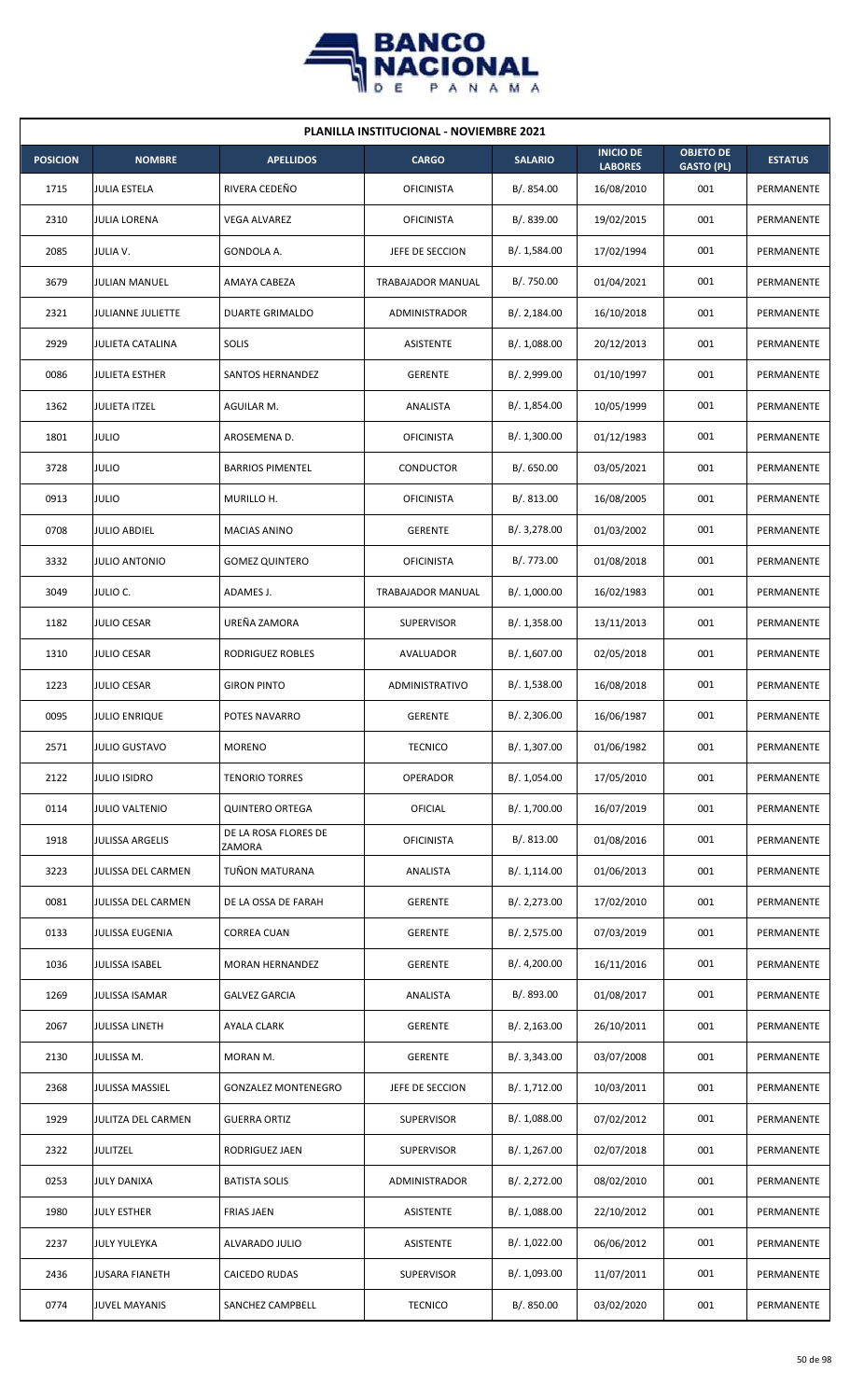

| <b>PLANILLA INSTITUCIONAL - NOVIEMBRE 2021</b> |                         |                              |                   |                |                                    |                                       |                |  |  |
|------------------------------------------------|-------------------------|------------------------------|-------------------|----------------|------------------------------------|---------------------------------------|----------------|--|--|
| <b>POSICION</b>                                | <b>NOMBRE</b>           | <b>APELLIDOS</b>             | <b>CARGO</b>      | <b>SALARIO</b> | <b>INICIO DE</b><br><b>LABORES</b> | <b>OBJETO DE</b><br><b>GASTO (PL)</b> | <b>ESTATUS</b> |  |  |
| 2154                                           | <b>JUVENTINA</b>        | <b>NUNEZ MARTINE</b>         | <b>SUPERVISOR</b> | B/. 1,088.00   | 13/02/2008                         | 001                                   | PERMANENTE     |  |  |
| 3729                                           | <b>JYMIR CRISTINA</b>   | <b>GOULDBOURNE HERNANDEZ</b> | ANALISTA          | B/. 850.00     | 20/05/2021                         | 001                                   | PERMANENTE     |  |  |
| 1813                                           | <b>KARELIA INES</b>     | <b>BARRIA MC CLYMONT</b>     | <b>SUPERVISOR</b> | B/. 1,051.00   | 01/06/2011                         | 001                                   | PERMANENTE     |  |  |
| 0019                                           | <b>KAREM ARLETT</b>     | VILLARREAL DONADO            | <b>OFICIAL</b>    | B/. 1,821.00   | 03/01/2017                         | 001                                   | PERMANENTE     |  |  |
| 3555                                           | KAREM DEL CARMEN        | MELENDEZ MOSCOSO             | <b>GERENTE</b>    | B/.2,100.00    | 02/05/2019                         | 001                                   | PERMANENTE     |  |  |
| 0052                                           | KAREM M.                | MIRANDA                      | ASISTENTE         | B/.1,332.00    | 01/07/2008                         | 001                                   | PERMANENTE     |  |  |
| 3376                                           | <b>KAREN ANNETH</b>     | <b>RUIZ CHAVEZ</b>           | <b>OPERATIVO</b>  | B/. 793.00     | 18/06/2018                         | 001                                   | PERMANENTE     |  |  |
| 0671                                           | <b>KAREN GISELA</b>     | CORDOBA DE GOMEZ             | JEFE DE DEPTO.    | B/.2,362.00    | 02/05/1991                         | 001                                   | PERMANENTE     |  |  |
| 0188                                           | KAREN JESSELL           | SAMUDIO SERRANO              | <b>ABOGADO</b>    | B/. 1,350.00   | 18/06/2018                         | 001                                   | PERMANENTE     |  |  |
| 0548                                           | <b>KAREN LISETH</b>     | JIMENEZ CABALLERO            | OFICIAL           | B/. 1,700.00   | 03/01/2006                         | 001                                   | PERMANENTE     |  |  |
| 3514                                           | <b>KAREN TATIANA</b>    | <b>GONZALEZ CABRERA</b>      | <b>OPERATIVO</b>  | B/. 770.00     | 03/12/2018                         | 001                                   | PERMANENTE     |  |  |
| 2295                                           | KAREN Y. DE             | GOMEZ                        | <b>OPERATIVO</b>  | B/.1,128.00    | 02/01/2007                         | 001                                   | PERMANENTE     |  |  |
| 0627                                           | <b>KAREN YISEL</b>      | OJO MOCK                     | OFICIAL           | B/. 1,439.00   | 02/07/2018                         | 001                                   | PERMANENTE     |  |  |
| 0275                                           | KARIMA Y.               | <b>MORAN MANZANO</b>         | <b>OFICINISTA</b> | B/. 760.00     | 16/05/1997                         | 001                                   | PERMANENTE     |  |  |
| 2181                                           | <b>KARINA</b>           | <b>TRUJILLO URIETA</b>       | <b>SUPERVISOR</b> | B/. 770.00     | 07/03/2019                         | 001                                   | PERMANENTE     |  |  |
| 2320                                           | KARINA J.               | ALVAREZ                      | JEFE DE DEPTO.    | B/.1,751.00    | 09/03/2009                         | 001                                   | PERMANENTE     |  |  |
| 0800                                           | KARINA LISBETH          | CASTILLO RIVERA              | <b>SUPERVISOR</b> | B/. 1,000.00   | 02/03/2009                         | 001                                   | PERMANENTE     |  |  |
| 2528                                           | <b>KARINA NAIROVYS</b>  | <b>TELLO RIQUELME</b>        | <b>OFICINISTA</b> | B/. 804.00     | 01/08/2017                         | 001                                   | PERMANENTE     |  |  |
| 0044                                           | KARINA R. DE            | <b>GUARDIA</b>               | <b>ASISTENTE</b>  | B/. 1,348.00   | 16/08/2000                         | 001                                   | PERMANENTE     |  |  |
| 0628                                           | KARINA Y.               | KELLY C. DE GUERRERO         | <b>OFICIAL</b>    | B/. 1,497.00   | 16/09/2003                         | 001                                   | PERMANENTE     |  |  |
| 1533                                           | KARLA DANETH            | <b>GALLARDO GAITAN</b>       | OPERATIVO         | B/. 814.00     | 16/09/2016                         | 001                                   | PERMANENTE     |  |  |
| 0932                                           | KARLA ISABEL            | MOODIE AGUILAR               | <b>SUPERVISOR</b> | B/. 1,000.00   | 18/04/2016                         | 001                                   | PERMANENTE     |  |  |
| 1667                                           | KARLA JULISSA           | MENDOZA SANCHEZ              | OPERATIVO         | B/. 902.00     | 06/11/2015                         | 001                                   | PERMANENTE     |  |  |
| 2059                                           | <b>KARLA MARIA</b>      | MULINO HENRIQUEZ             | JEFE DE SECCION   | B/.1,462.00    | 24/04/2006                         | 001                                   | PERMANENTE     |  |  |
| 0164                                           | KARLA MELISSA           | <b>BEITIA SAMUDIO</b>        | ABOGADO           | B/. 1,737.00   | 08/01/2008                         | 001                                   | PERMANENTE     |  |  |
| 3844                                           | <b>KARLA TAMARA</b>     | DE LEON                      | <b>OFICINISTA</b> | B/. 750.00     | 05/10/2021                         | 001                                   | PERMANENTE     |  |  |
| 3687                                           | KARLA VANESSA           | ANDAZOLA MARIN               | <b>GERENTE</b>    | B/.3,000.00    | 01/04/2021                         | 001                                   | PERMANENTE     |  |  |
| 3377                                           | KAROL DESIRE            | ROSAS CARRERA                | <b>OPERATIVO</b>  | B/. 793.00     | 16/11/2017                         | 001                                   | PERMANENTE     |  |  |
| 0838                                           | <b>KAROL MASSIEL</b>    | OTERO JURADO                 | SUPERVISOR        | B/. 1,000.00   | 12/04/2011                         | 001                                   | PERMANENTE     |  |  |
| 0349                                           | <b>KAROLINA</b>         | <b>GONZALEZ ORTIZ</b>        | <b>ABOGADO</b>    | B/. 1,765.00   | 18/02/2010                         | 001                                   | PERMANENTE     |  |  |
| 0547                                           | KATHERINE               | PINZON DE MIRANDA            | <b>OFICIAL</b>    | B/. 1,462.00   | 06/11/2008                         | 001                                   | PERMANENTE     |  |  |
| 1853                                           | KATHERINE               | GOMEZ                        | ADMINISTRATIVO    | B/.1,426.00    | 08/01/2008                         | 001                                   | PERMANENTE     |  |  |
| 1146                                           | KATHERINE DAGMAR        | <b>IBARRA ARJONA</b>         | <b>GERENTE</b>    | B/.2,121.00    | 14/03/2011                         | 001                                   | PERMANENTE     |  |  |
| 0881                                           | KATHERINE DIANELIZ      | <b>RUIZ PEDROZA</b>          | JEFE DE SECCION   | B/.1,350.00    | 01/01/2014                         | 001                                   | PERMANENTE     |  |  |
| 0143                                           | KATHERINE DIANETH       | VILLARREAL AGRAZALES         | ASISTENTE         | B/.3,500.00    | 02/01/2019                         | 001                                   | PERMANENTE     |  |  |
| 0524                                           | KATHERINE EREXIS        | VIGIL MONTENEGRO             | ANALISTA          | B/. 1,439.00   | 01/06/2018                         | 001                                   | PERMANENTE     |  |  |
| 3578                                           | <b>KATHERINE ESTHER</b> | VASQUEZ DE JIMENEZ           | <b>SUPERVISOR</b> | B/. 1,230.00   | 03/06/2019                         | 001                                   | PERMANENTE     |  |  |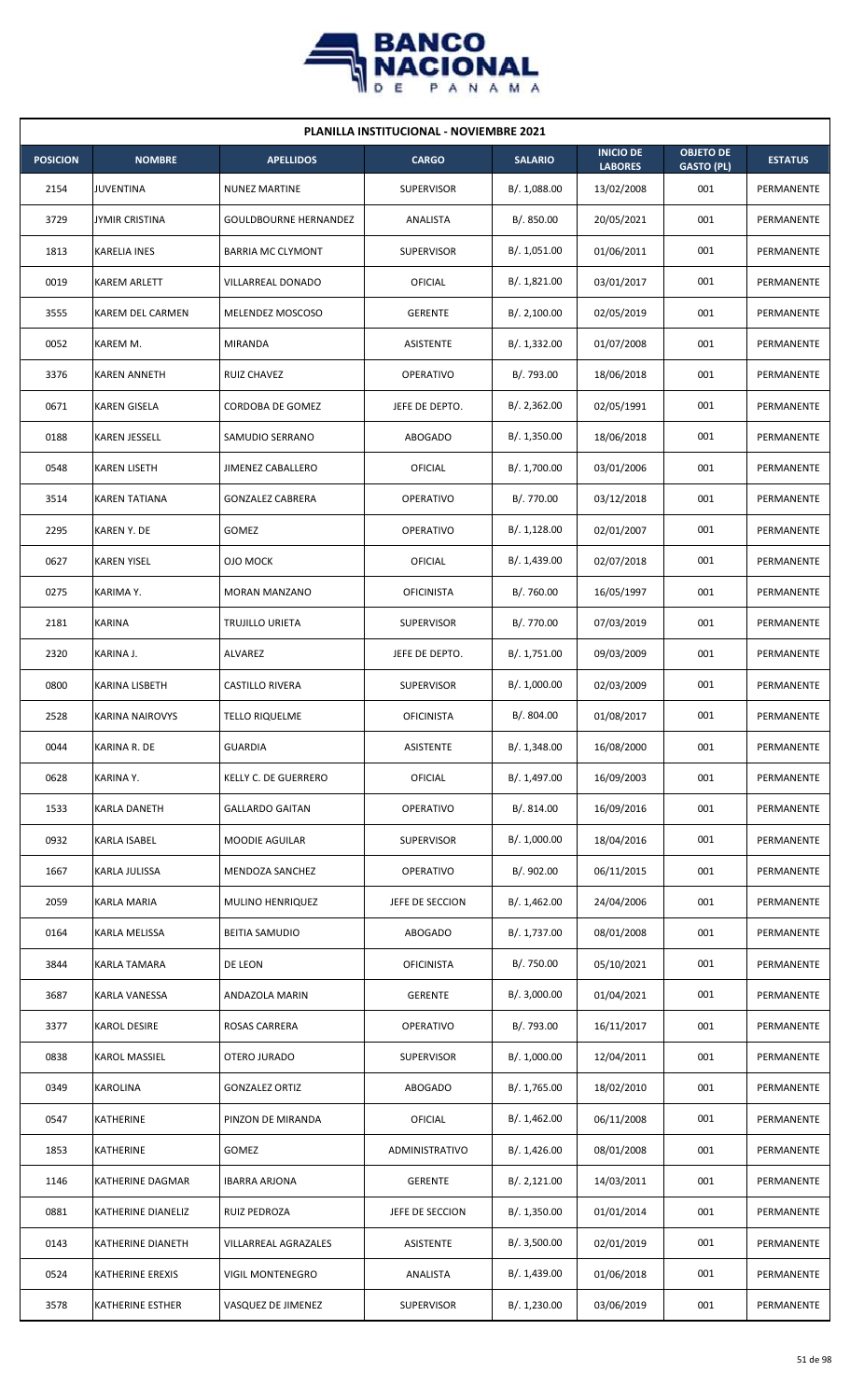

| <b>PLANILLA INSTITUCIONAL - NOVIEMBRE 2021</b> |                          |                            |                   |                |                                    |                                       |                |  |  |
|------------------------------------------------|--------------------------|----------------------------|-------------------|----------------|------------------------------------|---------------------------------------|----------------|--|--|
| <b>POSICION</b>                                | <b>NOMBRE</b>            | <b>APELLIDOS</b>           | <b>CARGO</b>      | <b>SALARIO</b> | <b>INICIO DE</b><br><b>LABORES</b> | <b>OBJETO DE</b><br><b>GASTO (PL)</b> | <b>ESTATUS</b> |  |  |
| 2188                                           | <b>KATHERINE GISELL</b>  | <b>GONZALEZ GUEVARA</b>    | <b>ASISTENTE</b>  | B/. 1,000.00   | 13/10/2021                         | 001                                   | PERMANENTE     |  |  |
| 3818                                           | <b>KATHERINE GISELLE</b> | TUÑON ORTEGA               | <b>OFICINISTA</b> | B/. 700.00     | 30/08/2021                         | 001                                   | PERMANENTE     |  |  |
| 0802                                           | KATHERINE GRACIELA       | RIVERA QUINTERO            | <b>GERENTE</b>    | B/.2,130.00    | 13/10/2010                         | 001                                   | PERMANENTE     |  |  |
| 1226                                           | KATHERINE ISABEL         | <b>ALVENDAS GUTIÉRREZ</b>  | ANALISTA          | B/. 1,592.00   | 01/10/2012                         | 001                                   | PERMANENTE     |  |  |
| 1520                                           | KATHERINE K.             | GAITAN A.                  | OPERATIVO         | B/. 828.00     | 17/11/2014                         | 001                                   | PERMANENTE     |  |  |
| 2386                                           | KATHERINE KARELYS        | COBA ATENCIO DE ROSALES    | <b>TECNICO</b>    | B/. 934.00     | 02/04/2018                         | 001                                   | PERMANENTE     |  |  |
| 2627                                           | KATHERINE LISSETH        | NIETO BATISTA              | ASISTENTE         | B/. 1,025.00   | 18/06/2018                         | 001                                   | PERMANENTE     |  |  |
| 1557                                           | KATHERINE LORENA         | PEREZ MEDINA               | <b>OPERATIVO</b>  | B/. 750.00     | 02/01/2019                         | 001                                   | PERMANENTE     |  |  |
| 1786                                           | <b>KATHERINE MABEL</b>   | <b>GONZALEZ ALVENDRAS</b>  | <b>OFICINISTA</b> | B/. 838.00     | 06/11/2015                         | 001                                   | PERMANENTE     |  |  |
| 2245                                           | KATHERINE MARLENE        | CANO PERALTA               | <b>GESTOR</b>     | B/. 929.00     | 10/12/2013                         | 001                                   | PERMANENTE     |  |  |
| 3188                                           | KATHERINE MITCHEL        | <b>CAROL MORENO</b>        | <b>GERENTE</b>    | B/.3,245.00    | 06/01/2011                         | 001                                   | PERMANENTE     |  |  |
| 3333                                           | KATHERINE MITCHELL       | CAMARGO VASQUEZ            | <b>OFICINISTA</b> | B/. 770.00     | 03/09/2018                         | 001                                   | PERMANENTE     |  |  |
| 2440                                           | KATHERINE N.             | FONSECA A.                 | <b>OFICINISTA</b> | B/. 820.00     | 16/09/2014                         | 001                                   | PERMANENTE     |  |  |
| 3797                                           | KATHERINE STEPHANIE      | AGRAZAL BATISTA            | <b>OFICINISTA</b> | B/. 800.00     | 13/07/2021                         | 001                                   | PERMANENTE     |  |  |
| 2476                                           | <b>KATHERINE YANETH</b>  | RODRIGUEZ JULIO            | <b>SUPERVISOR</b> | B/. 1,000.00   | 03/05/2016                         | 001                                   | PERMANENTE     |  |  |
| 1741                                           | KATHERINE YISSEL         | CALVO TEJADA               | OFICIAL           | B/. 1,490.00   | 25/07/2007                         | 001                                   | PERMANENTE     |  |  |
| 0463                                           | <b>KATHIA</b>            | <b>BLANDON DE AYALA</b>    | ASISTENTE         | B/.3,312.00    | 16/07/2009                         | 001                                   | PERMANENTE     |  |  |
| 1901                                           | KATHIA ELIZABETH         | RIOS CASTILLERO DE RIOS    | <b>OPERATIVO</b>  | B/. 820.00     | 18/02/2019                         | 001                                   | PERMANENTE     |  |  |
| 2194                                           | KATHIA KARINA            | <b>BULTRON MARCIAGA</b>    | OPERATIVO         | B/. 750.00     | 01/10/2020                         | 001                                   | PERMANENTE     |  |  |
| 1673                                           | KATHIA LISSETTE          | <b>JIMENEZ BETHANCOURT</b> | <b>OPERATIVO</b>  | B/. 1,005.00   | 01/04/2016                         | 001                                   | PERMANENTE     |  |  |
| 1837                                           | KATHRINA YESINY          | <b>DELGADO MORALES</b>     | <b>OFICINISTA</b> | B/0.813.00     | 17/04/2017                         | 001                                   | PERMANENTE     |  |  |
| 0411                                           | KATHYA Q. DE             | CORDOBA                    | <b>GERENTE</b>    | B/. 3,500.00   | 01/09/1999                         | 001                                   | PERMANENTE     |  |  |
| 3201                                           | KATIA L. DE              | RIVERA                     | JEFE DE DEPTO.    | B/. 3,000.00   | 01/03/2005                         | 001                                   | PERMANENTE     |  |  |
| 1908                                           | KATIUSHKA IVETT          | <b>QUIROS GORDON</b>       | JEFE DE SECCION   | B/. 1,350.00   | 16/03/2015                         | 001                                   | PERMANENTE     |  |  |
| 3579                                           | KATIUSHKA LUCIANY        | <b>GALINDO HARRISON</b>    | <b>OFICINISTA</b> | B/. 770.00     | 03/06/2019                         | 001                                   | PERMANENTE     |  |  |
| 2016                                           | <b>KATIUSKA</b>          | <b>BARRIA</b>              | <b>OFICINISTA</b> | B/. 770.00     | 01/08/2018                         | 001                                   | PERMANENTE     |  |  |
| 1977                                           | KATIUSKA DEL CARMEN      | <b>RUJANO RIVERA</b>       | <b>OFICINISTA</b> | B/. 884.00     | 01/08/2013                         | 001                                   | PERMANENTE     |  |  |
| 2467                                           | KATREENA SUZETTE         | ARAUZ SAMUDIO              | <b>OFICINISTA</b> | B/.814.00      | 01/12/2016                         | 001                                   | PERMANENTE     |  |  |
| 3819                                           | KATRINA BEATRIZ          | SANCHEZ MALCOM             | OPERATIVO         | B/. 750.00     | 13/08/2021                         | 001                                   | PERMANENTE     |  |  |
| 2256                                           | KATRINA GUADALUPE        | <b>AVILA GOMEZ</b>         | ASISTENTE         | B/. 1,082.00   | 16/05/2014                         | 001                                   | PERMANENTE     |  |  |
| 1382                                           | KATRINA MICHELLE         | VARGAS CISNEROS            | ASISTENTE         | B/. 2,812.00   | 02/10/2017                         | 001                                   | PERMANENTE     |  |  |
| 2416                                           | KATTIA KARINA            | CANO MADRID                | JEFE DE SECCION   | B/. 1,350.00   | 27/09/2010                         | 001                                   | PERMANENTE     |  |  |
| 3378                                           | <b>KATY</b>              | <b>STEVENS</b>             | <b>OPERATIVO</b>  | B/. 790.00     | 01/09/2017                         | 001                                   | PERMANENTE     |  |  |
| 2221                                           | <b>KATY MICHELL</b>      | CEDENO SANCHEZ             | <b>OFICINISTA</b> | B/. 871.00     | 07/03/2019                         | 001                                   | PERMANENTE     |  |  |
| 0572                                           | KATYA E.                 | BETHANCOURTH GOMEZ         | OFICIAL           | B/.1,518.00    | 02/01/1986                         | 001                                   | PERMANENTE     |  |  |
| 0480                                           | KATYA GISELA             | <b>ESPINO GONZALEZ</b>     | ADMINISTRATIVO    | B/. 970.00     | 16/11/2016                         | 001                                   | PERMANENTE     |  |  |
| 0902                                           | <b>KATYA LORENA</b>      | PATINO BONILLA             | <b>SUPERVISOR</b> | B/. 1,000.00   | 16/07/2010                         | 001                                   | PERMANENTE     |  |  |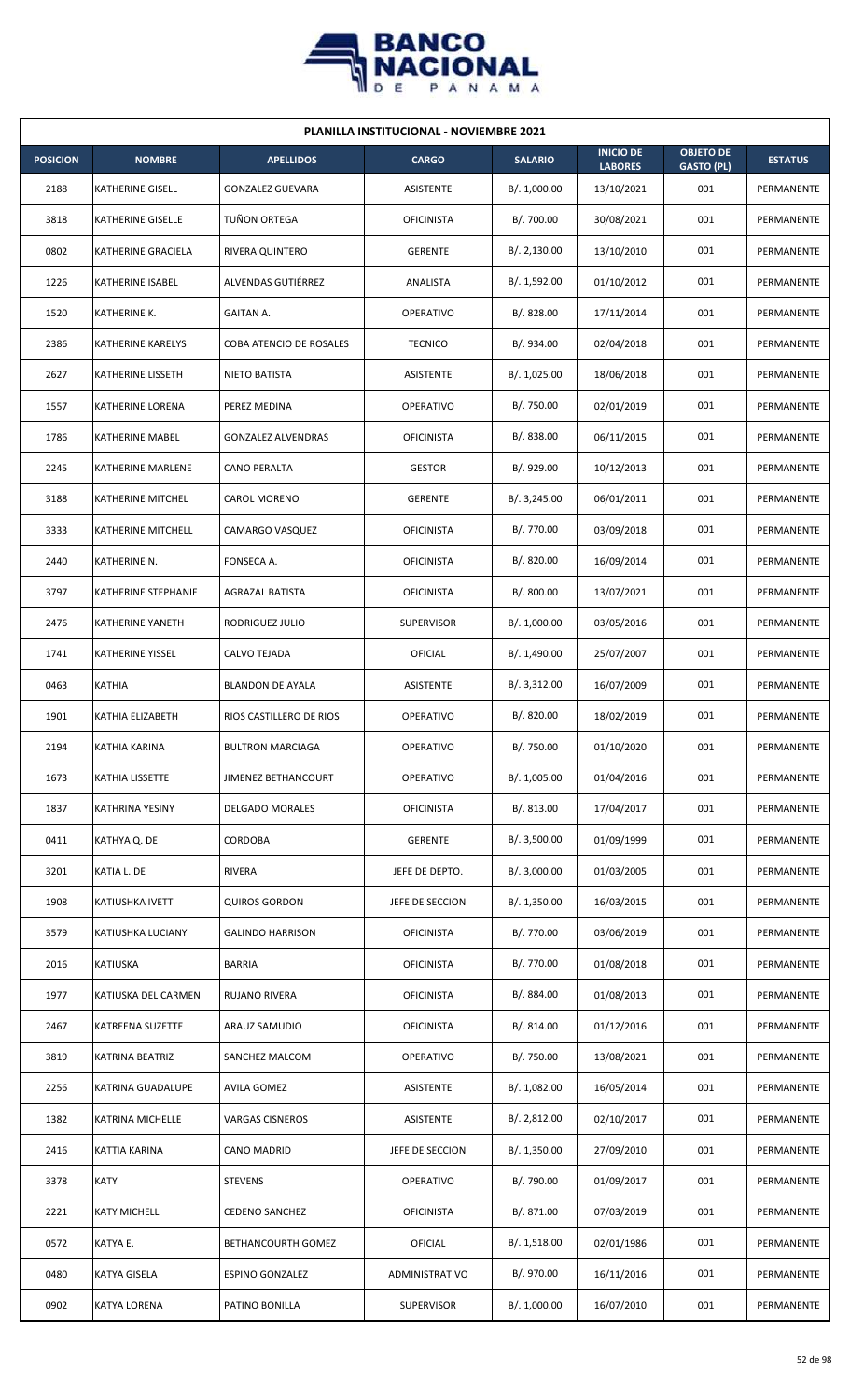

| <b>PLANILLA INSTITUCIONAL - NOVIEMBRE 2021</b> |                          |                          |                   |                |                                    |                                       |                |  |  |
|------------------------------------------------|--------------------------|--------------------------|-------------------|----------------|------------------------------------|---------------------------------------|----------------|--|--|
| <b>POSICION</b>                                | <b>NOMBRE</b>            | <b>APELLIDOS</b>         | <b>CARGO</b>      | <b>SALARIO</b> | <b>INICIO DE</b><br><b>LABORES</b> | <b>OBJETO DE</b><br><b>GASTO (PL)</b> | <b>ESTATUS</b> |  |  |
| 2208                                           | KAYRA YARIKA             | <b>CASTRO GONZALEZ</b>   | ASISTENTE         | B/.1,088.00    | 03/06/2013                         | 001                                   | PERMANENTE     |  |  |
| 3101                                           | <b>KAYSIE YASSIR</b>     | HERNÁNDEZ ACOSTA         | OPERATIVO         | B/. 750.00     | 18/01/2021                         | 001                                   | PERMANENTE     |  |  |
| 3535                                           | <b>KAZAKOK NOEMI</b>     | <b>ESPINOSA ARROCHA</b>  | <b>OPERATIVO</b>  | B/. 750.00     | 02/03/2020                         | 001                                   | PERMANENTE     |  |  |
| 2511                                           | KEILA L.                 | <b>QUINTERO F.</b>       | <b>OFICINISTA</b> | B/. 859.00     | 01/07/2005                         | 001                                   | PERMANENTE     |  |  |
| 2629                                           | <b>KEISY LIRIETH</b>     | VERGARA REYES            | ANALISTA          | B/. 1,056.00   | 18/06/2018                         | 001                                   | PERMANENTE     |  |  |
| 1703                                           | <b>KELANIS MITCHELLE</b> | ROSARIO BATISTA          | OPERATIVO         | B/.810.00      | 01/03/2016                         | 001                                   | PERMANENTE     |  |  |
| 1383                                           | KELKYRA                  | <b>FRAGUEIRO ROSAS</b>   | ANALISTA          | B/.2,000.00    | 18/10/2021                         | 001                                   | PERMANENTE     |  |  |
| 0815                                           | <b>KEMBERLIE RACHUEL</b> | <b>CENTELLA SOLIS</b>    | <b>SUPERVISOR</b> | B/. 1,000.00   | 01/08/2016                         | 001                                   | PERMANENTE     |  |  |
| 3444                                           | <b>KENER ALEXANDER</b>   | <b>GUERRA ROBLES</b>     | <b>INSPECTOR</b>  | B/. 793.00     | 16/05/2018                         | 001                                   | PERMANENTE     |  |  |
| 3580                                           | <b>KENETH BRIAN</b>      | FAMANIA JURADO           | <b>OPERATIVO</b>  | B/. 770.00     | 17/06/2019                         | 001                                   | PERMANENTE     |  |  |
| 0566                                           | <b>KENIA ESTHER</b>      | AGUILAR B.               | OFICIAL           | B/. 1,575.00   | 16/03/2004                         | 001                                   | PERMANENTE     |  |  |
| 3461                                           | KENIVA LISBETH           | <b>DOMINGUEZ</b>         | <b>OPERATIVO</b>  | B/. 770.00     | 03/09/2018                         | 001                                   | PERMANENTE     |  |  |
| 2654                                           | KENNETH                  | MIRANDA D.               | ANALISTA          | B/. 2,782.00   | 01/06/2007                         | 001                                   | PERMANENTE     |  |  |
| 1265                                           | <b>KENNETH DAVE</b>      | ORTIZ VINDA              | <b>OFICINISTA</b> | B/. 770.00     | 17/09/2018                         | 001                                   | PERMANENTE     |  |  |
| 2023                                           | <b>KENNETH JOSUE</b>     | <b>VASQUEZ RIOS</b>      | <b>ASISTENTE</b>  | B/. 1,000.00   | 16/07/2018                         | 001                                   | PERMANENTE     |  |  |
| 1889                                           | <b>KERIMA MICHELL</b>    | VASQUEZ ESPINOSA         | <b>SUPERVISOR</b> | B/. 1,093.00   | 19/02/2015                         | 001                                   | PERMANENTE     |  |  |
| 1597                                           | <b>KERINA GRISEL</b>     | ALEGRIA PEDROZA          | OPERATIVO         | B/.810.00      | 16/12/2013                         | 001                                   | PERMANENTE     |  |  |
| 0734                                           | <b>KETLEEN ZURIEL</b>    | RODRIGUEZ RODRIGUEZ      | JEFE DE DEPTO.    | B/. 2,704.00   | 17/09/2018                         | 001                                   | PERMANENTE     |  |  |
| 0553                                           | KETY Y.                  | TEJADA P.                | JEFE DE DEPTO.    | B/. 1,910.00   | 02/01/2004                         | 001                                   | PERMANENTE     |  |  |
| 2428                                           | <b>KETZY MAYLIN</b>      | <b>LAWS GONZALEZ</b>     | JEFE DE SECCION   | B/. 1,350.00   | 03/09/2007                         | 001                                   | PERMANENTE     |  |  |
| 1640                                           | <b>KEVIN ALARICH</b>     | FUENTES DE GRACIA        | OPERATIVO         | B/. 814.00     | 16/08/2016                         | 001                                   | PERMANENTE     |  |  |
| 3473                                           | <b>KEVIN AUGUSTO</b>     | <b>GONZALEZ MIRANDA</b>  | TRABAJADOR MANUAL | B/. 740.00     | 16/04/2018                         | 001                                   | PERMANENTE     |  |  |
| 3820                                           | <b>KEVIN BRANDON</b>     | SAMUDIO GUERRA           | <b>INSPECTOR</b>  | B/. 750.00     | 02/08/2021                         | 001                                   | PERMANENTE     |  |  |
| 3445                                           | <b>KEVIN EDUARDO</b>     | SANTOS CABALLERO         | <b>INSPECTOR</b>  | B/.810.00      | 03/07/2017                         | 001                                   | PERMANENTE     |  |  |
| 0424                                           | <b>KEVIN ENRIQUE</b>     | APARICIO ALONSO          | <b>SUPERVISOR</b> | B/. 1,655.00   | 02/01/2015                         | 001                                   | PERMANENTE     |  |  |
| 0492                                           | <b>KEVIN EZEQUIEL</b>    | PHILLIPS NUNEZ           | <b>SUPERVISOR</b> | B/. 1,545.00   | 01/08/2018                         | 001                                   | PERMANENTE     |  |  |
| 3379                                           | <b>KEVIN GERARDO</b>     | ORTEGA VELASQUEZ         | OPERATIVO         | B/. 793.00     | 18/06/2018                         | 001                                   | PERMANENTE     |  |  |
| 2702                                           | <b>KEVIN JOSE</b>        | RIVERA MORA              | <b>TECNICO</b>    | B/. 813.00     | 16/12/2016                         | 001                                   | PERMANENTE     |  |  |
| 0296                                           | <b>KEVIN KEN</b>         | SERRACIN MIRANDA         | <b>OFICINISTA</b> | B/. 765.00     | 01/09/2016                         | 001                                   | PERMANENTE     |  |  |
| 3637                                           | <b>KEVIN MICHEAL</b>     | WING PEREZ               | <b>OFICIAL</b>    | B/.1,350.00    | 01/02/2021                         | 001                                   | PERMANENTE     |  |  |
| 3663                                           | <b>KEVIN RAINIER</b>     | OBANDO MENDOZA           | ANALISTA          | B/.850.00      | 16/03/2021                         | 001                                   | PERMANENTE     |  |  |
| 3500                                           | KEYLA IZAMARA            | <b>AGUILAR PINZON</b>    | <b>OFICIAL</b>    | B/. 1,391.00   | 01/11/2018                         | 001                                   | PERMANENTE     |  |  |
| 1129                                           | KEYLA VERUZKA            | <b>BEDOYA HINESTROZA</b> | JEFE DE SECCION   | B/. 1,795.00   | 01/06/2018                         | 001                                   | PERMANENTE     |  |  |
| 3807                                           | <b>KEYSI LISSETT</b>     | PIMENTEL RODRIGUEZ       | OPERATIVO         | B/. 750.00     | 09/07/2021                         | 001                                   | PERMANENTE     |  |  |
| 2665                                           | KHADINE DEL C            | BERNAL D.                | ADMINISTRADOR     | B/. 1,523.00   | 08/03/2004                         | 001                                   | PERMANENTE     |  |  |
| 0883                                           | <b>KHRYS ELLEN</b>       | <b>OBANDO SUIRA</b>      | <b>OFICINISTA</b> | B/. 750.00     | 04/01/2021                         | 001                                   | PERMANENTE     |  |  |
| 1672                                           | KIARA IVETTE             | <b>GONZALEZ QUINTANA</b> | OPERATIVO         | B/. 814.00     | 17/08/2015                         | 001                                   | PERMANENTE     |  |  |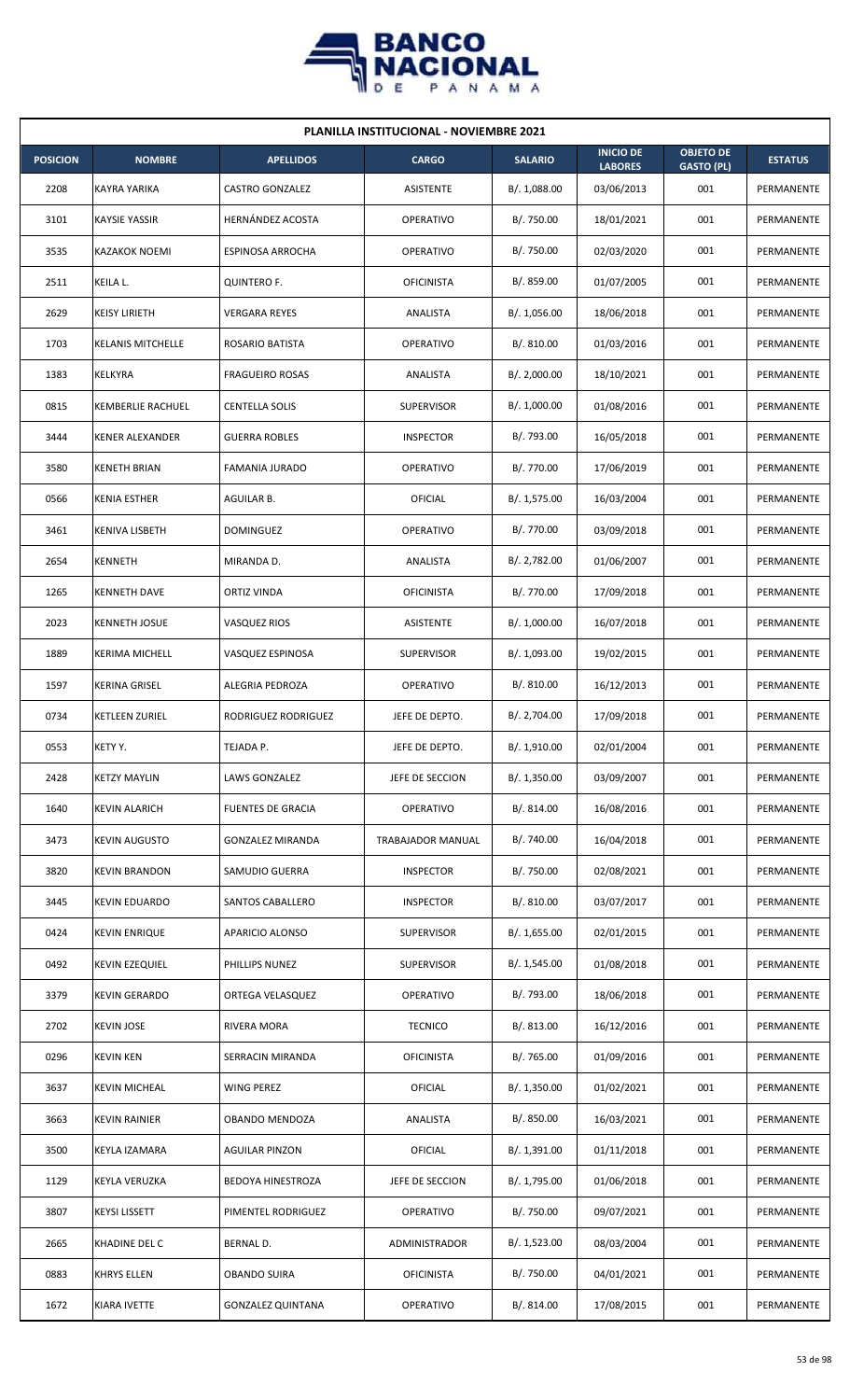

|                 | <b>PLANILLA INSTITUCIONAL - NOVIEMBRE 2021</b> |                             |                   |                |                                    |                                       |                |  |  |  |
|-----------------|------------------------------------------------|-----------------------------|-------------------|----------------|------------------------------------|---------------------------------------|----------------|--|--|--|
| <b>POSICION</b> | <b>NOMBRE</b>                                  | <b>APELLIDOS</b>            | <b>CARGO</b>      | <b>SALARIO</b> | <b>INICIO DE</b><br><b>LABORES</b> | <b>OBJETO DE</b><br><b>GASTO (PL)</b> | <b>ESTATUS</b> |  |  |  |
| 0986            | KILEREYMA I.                                   | SENTMAT ARAUZ               | <b>GERENTE</b>    | B/.3,453.00    | 19/04/2010                         | 001                                   | PERMANENTE     |  |  |  |
| 0878            | KIMBERLY                                       | SAAVEDRA                    | <b>OFICINISTA</b> | B/0.833.00     | 16/06/2016                         | 001                                   | PERMANENTE     |  |  |  |
| 3556            | KIMBERLY IVETH                                 | <b>TORRES NIETO</b>         | <b>OPERATIVO</b>  | B/. 770.00     | 02/05/2019                         | 001                                   | PERMANENTE     |  |  |  |
| 2267            | KIMBERLY JEANETH                               | SICILIA ARAUZ               | <b>GESTOR</b>     | B/. 929.00     | 18/07/2016                         | 001                                   | PERMANENTE     |  |  |  |
| 1410            | <b>KIRBY YOEL</b>                              | DE GRACIA MELGAR            | <b>OFICIAL</b>    | B/. 1,350.00   | 16/09/2020                         | 001                                   | PERMANENTE     |  |  |  |
| 2111            | KIRIAN M.                                      | <b>AVILA</b>                | ADMINISTRADOR     | B/. 981.00     | 16/03/1993                         | 001                                   | PERMANENTE     |  |  |  |
| 0657            | <b>KRISHNA YERALDINE</b>                       | <b>ORDONEZ</b>              | <b>OFICIAL</b>    | B/. 1,497.00   | 16/06/2017                         | 001                                   | PERMANENTE     |  |  |  |
| 0442            | <b>KRISTHINE OSIRIS</b>                        | <b>CASTILLO ARAUZ</b>       | OFICIAL           | B/. 1,700.00   | 01/04/2021                         | 001                                   | PERMANENTE     |  |  |  |
| 3386            | KRISTY EILING                                  | ORTEGA MARCIAGA             | <b>OFICINISTA</b> | B/. 750.00     | 16/09/2020                         | 001                                   | PERMANENTE     |  |  |  |
| 1580            | KRYSTELL ZUGEAME                               | <b>SOLIS ROSAS</b>          | <b>OPERATIVO</b>  | B/.820.00      | 04/05/2015                         | 001                                   | PERMANENTE     |  |  |  |
| 0234            | <b>KRYSTHEL JHOANNA</b>                        | <b>GONZALEZ CARABALLO</b>   | TRAMITADOR        | B/. 893.00     | 16/04/2018                         | 001                                   | PERMANENTE     |  |  |  |
| 2606            | LAIZA RACHEL                                   | <b>BARCENAS GARCIA</b>      | ANALISTA          | B/.1,152.00    | 02/04/2012                         | 001                                   | PERMANENTE     |  |  |  |
| 0268            | LARISA ELIZABETH                               | SANCHEZ CONCEPCION          | <b>PSICOLOGO</b>  | B/. 1,000.00   | 02/01/2019                         | 001                                   | PERMANENTE     |  |  |  |
| 0559            | LARISEL Y.                                     | MORENO D.                   | OFICIAL           | B/.2,215.00    | 16/03/1998                         | 001                                   | PERMANENTE     |  |  |  |
| 3505            | LARISSA LORENA                                 | CASTANEDA DOMINGUEZ         | <b>SUPERVISOR</b> | B/.1,648.00    | 16/11/2018                         | 001                                   | PERMANENTE     |  |  |  |
| 0458            | LARISSA MADELINE                               | CABALLERO COBA              | <b>ABOGADO</b>    | B/. 1,071.00   | 16/08/2017                         | 001                                   | PERMANENTE     |  |  |  |
| 3034            | LARIZA LINETH                                  | <b>HERNANDEZ VALDERRAMA</b> | ANALISTA          | B/. 1,025.00   | 18/10/2010                         | 001                                   | PERMANENTE     |  |  |  |
| 3165            | <b>LASLEY MICHAEL</b>                          | SANCHEZ HENRIQUEZ           | <b>OFICINISTA</b> | B/. 893.00     | 16/03/2018                         | 001                                   | PERMANENTE     |  |  |  |
| 0621            | LASTENIA DEL C                                 | VILLARREAL G.               | OFICIAL           | B/. 1,497.00   | 02/04/2001                         | 001                                   | PERMANENTE     |  |  |  |
| 3215            | LAURA                                          | ROMERO CASTILLERO           | <b>GERENTE</b>    | B/. 3,336.00   | 01/10/2013                         | 001                                   | PERMANENTE     |  |  |  |
| 0989            | LAURA AILYN                                    | ORTIZ CASTILLO              | JEFE DE DEPTO.    | B/.2,192.00    | 06/04/2015                         | 001                                   | PERMANENTE     |  |  |  |
| 0488            | LAURA JEAN                                     | PEREZ                       | <b>GERENTE</b>    | B/. 4,000.00   | 16/03/2015                         | 001                                   | PERMANENTE     |  |  |  |
| 3692            | LAURA LENNYS                                   | <b>APARICIO SANCHEZ</b>     | ANALISTA          | B/.1,350.00    | 01/09/2021                         | 001                                   | PERMANENTE     |  |  |  |
| 3385            | LAURA RAQUEL                                   | DOMINGUEZ QUINTANA          | <b>OFICINISTA</b> | B/. 750.00     | 16/09/2020                         | 001                                   | PERMANENTE     |  |  |  |
| 1201            | <b>LAURO ANEL</b>                              | CORREA M.                   | ADMINISTRATIVO    | B/. 1,516.00   | 27/10/2004                         | 001                                   | PERMANENTE     |  |  |  |
| 0594            | LAYLA LARISSA                                  | <b>SUCRE DIAZ</b>           | <b>OFICIAL</b>    | B/.1,518.00    | 01/10/2012                         | 001                                   | PERMANENTE     |  |  |  |
| 2061            | LAYNEZ JUDITH                                  | <b>GONZALEZ MATTA</b>       | JEFE DE SECCION   | B/. 1,704.00   | 22/11/1999                         | 001                                   | PERMANENTE     |  |  |  |
| 2903            | LEANDRO                                        | <b>GUAITO MARTINEZ</b>      | <b>INSPECTOR</b>  | B/. 872.00     | 02/05/2003                         | 001                                   | PERMANENTE     |  |  |  |
| 2803            | LEANDRO                                        | <b>VALDEZ QUINTERO</b>      | <b>INSPECTOR</b>  | B/. 827.00     | 02/04/2012                         | 001                                   | PERMANENTE     |  |  |  |
| 3525            | LEIDIS LISNETH                                 | <b>TORRES</b>               | ADMINISTRATIVO    | B/. 820.00     | 17/12/2018                         | 001                                   | PERMANENTE     |  |  |  |
| 3730            | LEIDY DIANA                                    | NOVIO URRIOLA               | <b>OFICINISTA</b> | B/. 800.00     | 14/05/2021                         | 003                                   | CONTINGENTE    |  |  |  |
| 0727            | LEIDY ISELDA                                   | ARROYO G.                   | <b>OFICIAL</b>    | B/. 2,750.00   | 01/02/2000                         | 001                                   | PERMANENTE     |  |  |  |
| 1787            | LEIDY L.                                       | VALDES R.                   | <b>OFICINISTA</b> | B/. 836.00     | 18/02/2013                         | 001                                   | PERMANENTE     |  |  |  |
| 3134            | LEILA YADINIR                                  | PRADO PINTO                 | JEFE DE DEPTO.    | B/. 1,650.00   | 16/05/2016                         | 001                                   | PERMANENTE     |  |  |  |
| 0426            | LEILYS OSIRIS                                  | ACOSTA ARAUZ DE ORTEGA      | ANALISTA          | B/. 919.00     | 18/04/2016                         | 001                                   | PERMANENTE     |  |  |  |
| 2045            | LEISY M.                                       | CASTILLO C.                 | JEFE DE SECCION   | B/.1,518.00    | 16/01/2007                         | 001                                   | PERMANENTE     |  |  |  |
| 1262            | LEISY MELISSA                                  | CASTILLO JIMENEZ            | ANALISTA          | B/. 1,768.00   | 07/11/2017                         | 001                                   | PERMANENTE     |  |  |  |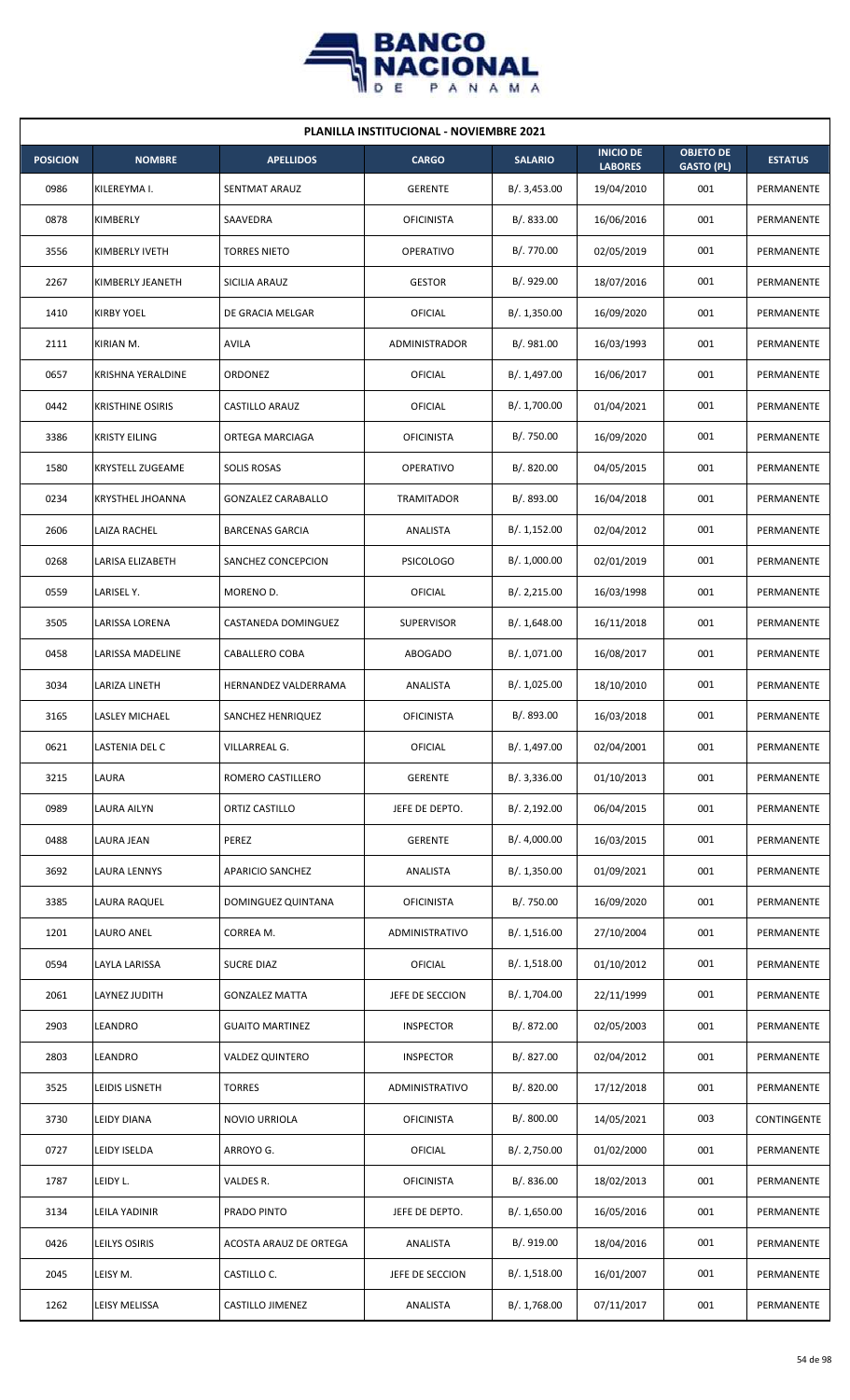

| <b>PLANILLA INSTITUCIONAL - NOVIEMBRE 2021</b> |                        |                                |                       |                |                                    |                                       |                |  |  |
|------------------------------------------------|------------------------|--------------------------------|-----------------------|----------------|------------------------------------|---------------------------------------|----------------|--|--|
| <b>POSICION</b>                                | <b>NOMBRE</b>          | <b>APELLIDOS</b>               | <b>CARGO</b>          | <b>SALARIO</b> | <b>INICIO DE</b><br><b>LABORES</b> | <b>OBJETO DE</b><br><b>GASTO (PL)</b> | <b>ESTATUS</b> |  |  |
| 3240                                           | LELIA ENITH            | <b>MEDICA ARAUZ</b>            | JEFE DE DEPTO.        | B/.2,042.00    | 02/04/2001                         | 001                                   | PERMANENTE     |  |  |
| 0172                                           | LENDY GIULLIANA        | <b>MORALES BARRERA</b>         | OFICIAL               | B/.1,350.00    | 04/05/2020                         | 001                                   | PERMANENTE     |  |  |
| 2340                                           | LENIS DEL CARMEN       | SANJUR MORALES                 | <b>SUPERVISOR</b>     | B/. 1,093.00   | 01/02/2017                         | 001                                   | PERMANENTE     |  |  |
| 2028                                           | LEONARDO SAMUEL        | PINTO SOLIS                    | <b>OFICINISTA</b>     | B/. 810.00     | 01/06/2017                         | 001                                   | PERMANENTE     |  |  |
| 3582                                           | <b>LEONEL ENRIQUE</b>  | PEREZ MENDOZA                  | ANALISTA              | B/. 1,743.00   | 17/06/2019                         | 001                                   | PERMANENTE     |  |  |
| 3731                                           | <b>LEONIDAS JOHEL</b>  | ALMANZA ARCIA                  | <b>OFICIAL</b>        | B/. 1,350.00   | 10/05/2021                         | 001                                   | PERMANENTE     |  |  |
| 2836                                           | LEONILDE               | CORELLA JUSTAVINO              | <b>INSPECTOR</b>      | B/0.828.00     | 16/01/2014                         | 001                                   | PERMANENTE     |  |  |
| 2821                                           | <b>LEOPOLDO</b>        | <b>BLANFORD H.</b>             | <b>INSPECTOR</b>      | B/. 872.00     | 03/01/2005                         | 001                                   | PERMANENTE     |  |  |
| 0274                                           | LEOPOLDO M.            | CASTILLO P.                    | <b>OFICINISTA</b>     | B/. 822.00     | 16/02/1998                         | 001                                   | PERMANENTE     |  |  |
| 1078                                           | LEOVIGILDO             | <b>CANTO CHAVEZ</b>            | OFICIAL               | B/.2,045.00    | 16/11/2007                         | 001                                   | PERMANENTE     |  |  |
| 2374                                           | LESBIA JUDITH          | MENCHACA NUÑEZ                 | JEFE DE SECCION       | B/. 1,350.00   | 25/07/2011                         | 001                                   | PERMANENTE     |  |  |
| 3838                                           | LESLIE MARISEL         | SAAVEDRA DELGADO               | TRAMITADOR            | B/. 850.00     | 06/09/2021                         | 001                                   | PERMANENTE     |  |  |
| 1960                                           | LESLIE NORAIMA         | <b>FLORES DIAZ</b>             | <b>OFICINISTA</b>     | B/. 838.00     | 02/07/2012                         | 001                                   | PERMANENTE     |  |  |
| 0271                                           | <b>LESLY ARACELLYS</b> | <b>HERNANDEZ GOMEZ</b>         | TRAMITADOR            | B/. 871.00     | 01/04/2019                         | 001                                   | PERMANENTE     |  |  |
| 0200                                           | <b>LESVY ANETT</b>     | MENDOZA PINO                   | ASISTENTE             | B/. 1,000.00   | 26/07/2021                         | 001                                   | PERMANENTE     |  |  |
| 3250                                           | LETICIA D. DE          | ZEVALLOS                       | JEFE DE SECCION       | B/.1,775.00    | 16/02/1998                         | 001                                   | PERMANENTE     |  |  |
| 0197                                           | LETICIA I.             | CEDENO                         | <b>SUPERVISOR</b>     | B/.1,580.00    | 05/07/2004                         | 001                                   | PERMANENTE     |  |  |
| 2225                                           | LETZAIRA NAIRT         | LUZCANDO                       | <b>GESTOR</b>         | B/. 925.00     | 16/06/2011                         | 001                                   | PERMANENTE     |  |  |
| 1507                                           | <b>LEYDI ALEXANDRA</b> | LOMBARDO CORONADO              | <b>OPERATIVO</b>      | B/. 810.00     | 01/09/2015                         | 001                                   | PERMANENTE     |  |  |
| 0592                                           | LEYDI ANA              | DELGADO SOTO                   | <b>OFICIAL</b>        | B/. 1,489.00   | 03/05/2016                         | 001                                   | PERMANENTE     |  |  |
| 3335                                           | LEYDI DAYANA           | VILLARREAL HAND                | <b>SUPERVISOR</b>     | B/. 1,000.00   | 16/05/2018                         | 001                                   | PERMANENTE     |  |  |
| 1196                                           | LEYDI DAYANA DE        | LLERENA                        | JEFE DE DEPTO.        | B/. 1,700.00   | 24/01/2008                         | 001                                   | PERMANENTE     |  |  |
| 1176                                           | LEYDI DAYANCI          | ORTEGA JIMENEZ                 | <b>OFICIAL</b>        | B/. 1,953.00   | 03/02/2010                         | 001                                   | PERMANENTE     |  |  |
| 3239                                           | LEYDIS DAYANA          | HERNANDEZ DELGADO              | JEFE DE DEPTO.        | B/.2,226.00    | 17/11/2008                         | 001                                   | PERMANENTE     |  |  |
| 3380                                           | <b>LEYDIS YISEL</b>    | RODRIGUEZ ARIAS                | <b>OPERATIVO</b>      | B/. 790.00     | 16/04/2018                         | 001                                   | PERMANENTE     |  |  |
| 2210                                           | LEYRA JANETH           | <b>OSORIO ANTUNEZ</b>          | COORDINADOR           | B/. 1,300.00   | 16/08/2019                         | 001                                   | PERMANENTE     |  |  |
| 2333                                           | LEYSI MASSIEL          | MONTERREY BERDIALES            | SUPERVISOR            | B/. 1,093.00   | 02/04/2012                         | 001                                   | PERMANENTE     |  |  |
| 2055                                           | LEYSIS Y.              | SANCHEZ S.                     | JEFE DE SECCION       | B/. 1,476.00   | 16/06/2005                         | 001                                   | PERMANENTE     |  |  |
| 1412                                           | LEYVI A.               | <b>FRANCIS ORTIZ</b>           | JEFE DE SECCION       | B/. 1,722.00   | 01/03/2000                         | 001                                   | PERMANENTE     |  |  |
| 3381                                           | LIBRADA YISEL          | <b>GUTIERREZ PEREZ</b>         | <b>OPERATIVO</b>      | B/. 817.00     | 03/07/2017                         | 001                                   | PERMANENTE     |  |  |
| 2129                                           | LIDANIS YARITSEL       | <b>CABALLERO GUERRA</b>        | ASISTENTE             | B/. 1,000.00   | 01/12/2020                         | 001                                   | PERMANENTE     |  |  |
| 0483                                           | LIDENIS MICHELLE       | <b>BEJARANO GUERRA</b>         | <b>ADMINISTRATIVO</b> | B/. 902.00     | 02/05/2018                         | 001                                   | PERMANENTE     |  |  |
| 2637                                           | <b>LIDERFONSO</b>      | GONZALEZ B.                    | ANALISTA              | B/.2,568.00    | 01/07/1985                         | 001                                   | PERMANENTE     |  |  |
| 2030                                           | LIDIA DEL CARMEN       | <b>FLOREZ PEREZ</b>            | ASISTENTE             | B/. 1,000.00   | 02/05/2018                         | 001                                   | PERMANENTE     |  |  |
| 2328                                           | LIDIA ESTHER           | MURILLO ALCAZAR                | <b>OFICIAL</b>        | B/.1,446.00    | 16/08/2012                         | 001                                   | PERMANENTE     |  |  |
| 1040                                           | LIDIA INES             | ABREGO ALMANZA DE<br>PEREGRINA | <b>GERENTE</b>        | B/. 3,351.00   | 01/01/2016                         | 001                                   | PERMANENTE     |  |  |
| 1805                                           | LIGIA GLORIELA         | LONDONO A.                     | <b>OFICINISTA</b>     | B/. 827.00     | 01/10/1997                         | 001                                   | PERMANENTE     |  |  |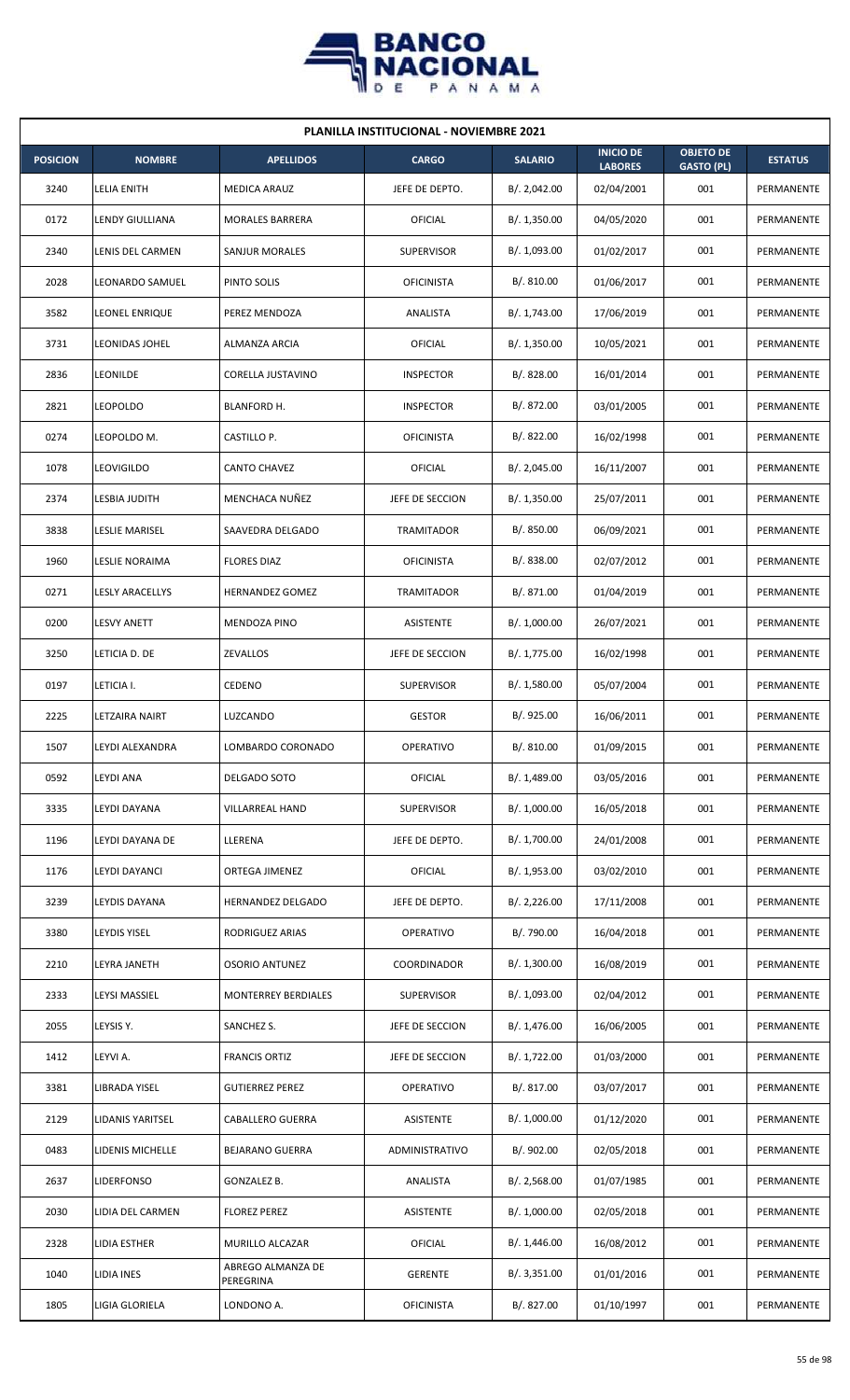

| <b>PLANILLA INSTITUCIONAL - NOVIEMBRE 2021</b> |                     |                                      |                   |                |                                    |                                       |                |  |  |
|------------------------------------------------|---------------------|--------------------------------------|-------------------|----------------|------------------------------------|---------------------------------------|----------------|--|--|
| <b>POSICION</b>                                | <b>NOMBRE</b>       | <b>APELLIDOS</b>                     | <b>CARGO</b>      | <b>SALARIO</b> | <b>INICIO DE</b><br><b>LABORES</b> | <b>OBJETO DE</b><br><b>GASTO (PL)</b> | <b>ESTATUS</b> |  |  |
| 2498                                           | LILIA AMARILIS      | <b>BANCHON WILSON</b>                | <b>OFICINISTA</b> | B/. 813.00     | 01/10/2010                         | 001                                   | PERMANENTE     |  |  |
| 1984                                           | LILIA ISABEL        | <b>CASTRO AIZPRUA</b>                | OFICIAL           | B/. 1,350.00   | 01/03/2016                         | 001                                   | PERMANENTE     |  |  |
| 3794                                           | LILIA ITZEL         | <b>VILLARREAL PITTI</b>              | <b>OFICINISTA</b> | B/. 750.00     | 09/07/2021                         | 001                                   | PERMANENTE     |  |  |
| 2458                                           | LILIA ROSA          | ARAUZ CARREÑO                        | <b>OFICINISTA</b> | B/. 817.00     | 11/04/2014                         | 001                                   | PERMANENTE     |  |  |
| 2335                                           | LILIA TERESA        | VEGA DE AVILA                        | <b>SUPERVISOR</b> | B/. 1,088.00   | 23/11/2011                         | 001                                   | PERMANENTE     |  |  |
| 2313                                           | LILIAN P.           | MORALES C.                           | JEFE DE DEPTO.    | B/. 1,718.00   | 05/04/2004                         | 001                                   | PERMANENTE     |  |  |
| 1508                                           | LILIANA             | SAMUDIO MENDOZA                      | <b>OPERATIVO</b>  | B/. 817.00     | 16/05/2016                         | 001                                   | PERMANENTE     |  |  |
| 0891                                           | LILIANA AIDETH      | <b>MADERA MORALES</b>                | <b>OFICINISTA</b> | B/.814.00      | 03/01/2017                         | 001                                   | PERMANENTE     |  |  |
| 3150                                           | LILIANA ELIZABETH   | HINOJOSA ARMUELLES DE<br><b>GOTI</b> | OFICIAL           | B/. 1,578.00   | 17/08/2015                         | 001                                   | PERMANENTE     |  |  |
| 0655                                           | LILIANA ESTHER      | SANCHEZ MOREIRA                      | OFICIAL           | B/. 1,476.00   | 01/04/1993                         | 001                                   | PERMANENTE     |  |  |
| 0810                                           | LILIANA I.          | LEON R.                              | <b>OFICINISTA</b> | B/. 976.00     | 17/04/2006                         | 001                                   | PERMANENTE     |  |  |
| 2848                                           | LILIANA IBETH       | <b>FLORES</b>                        | <b>OPERATIVO</b>  | B/. 750.00     | 16/07/2019                         | 001                                   | PERMANENTE     |  |  |
| 1034                                           | LILIANA J.          | PINILLA B.                           | <b>GERENTE</b>    | B/. 4,500.00   | 01/10/2014                         | 001                                   | PERMANENTE     |  |  |
| 3557                                           | LILIBETH DEL CARMEN | CIGARRUISTA ARAUZ                    | <b>OFICINISTA</b> | B/. 770.00     | 02/05/2019                         | 001                                   | PERMANENTE     |  |  |
| 3026                                           | LINDA VANESSA       | AVENDAÑO BONILLA                     | ARQUITECTO        | B/. 1,350.00   | 16/11/2016                         | 001                                   | PERMANENTE     |  |  |
| 3096                                           | LINETH DAYANA       | MORENO GUTIERREZ DE<br><b>DIMAS</b>  | TRABAJADOR MANUAL | B/. 800.00     | 03/07/2017                         | 001                                   | PERMANENTE     |  |  |
| 3167                                           | LINETH EDITH        | SANCHEZ ZAMORA                       | <b>PSICOLOGO</b>  | B/. 1,053.00   | 16/10/2013                         | 001                                   | PERMANENTE     |  |  |
| 1500                                           | LINETH ESTHER       | DAR CHALABI ZARATE                   | OPERATIVO         | B/.790.00      | 01/09/2017                         | 001                                   | PERMANENTE     |  |  |
| 1707                                           | LINETH I.           | QUINTERO                             | OPERATIVO         | B/. 934.00     | 03/07/2006                         | 001                                   | PERMANENTE     |  |  |
| 3517                                           | LINETHE ELVIRA      | HERNANDEZ GONZALEZ                   | ASISTENTE         | B/. 1,030.00   | 03/12/2018                         | 001                                   | PERMANENTE     |  |  |
| 1724                                           | LINETTE B.          | DE LIMA                              | <b>OPERATIVO</b>  | B/. 970.00     | 01/09/2005                         | 001                                   | PERMANENTE     |  |  |
| 0113                                           | LINETTE ESTHER      | LOPEZ DE D AMIL                      | <b>GERENTE</b>    | B/.2,318.00    | 01/09/2006                         | 001                                   | PERMANENTE     |  |  |
| 1375                                           | LINETTE JULISSA     | FIGUEROA MORENO DE VEGA              | <b>GERENTE</b>    | B/.3,500.00    | 20/07/2020                         | 001                                   | PERMANENTE     |  |  |
| 1075                                           | LIOMEDES            | PEREZ ABREGO                         | <b>OFICIAL</b>    | B/.2,426.00    | 16/07/2010                         | 001                                   | PERMANENTE     |  |  |
| 0154                                           | LIONEL              | LASSO AGUILAR                        | ABOGADO           | B/.2,018.00    | 01/11/2004                         | 001                                   | PERMANENTE     |  |  |
| 2798                                           | LIONEL ALBERTO      | <b>HIGUERA FLORES</b>                | <b>INSPECTOR</b>  | B/. 818.00     | 06/11/2008                         | 001                                   | PERMANENTE     |  |  |
| 3665                                           | LIONEL ALEXANDER    | LOPEZ RIVERA                         | OFICIAL           | B/. 1,700.00   | 16/03/2021                         | 001                                   | PERMANENTE     |  |  |
| 3462                                           | LIRIETH QUETZALIRIS | <b>GUERRA GONZALEZ</b>               | <b>OPERATIVO</b>  | B/. 770.00     | 17/09/2018                         | 001                                   | PERMANENTE     |  |  |
| 1899                                           | LISA M.             | RÍOS D.                              | <b>OFICINISTA</b> | B/. 858.00     | 20/10/2014                         | 001                                   | PERMANENTE     |  |  |
| 2000                                           | LISBETH DEL ROSARIO | SALINAS MENDEZ                       | OFICIAL           | B/.1,476.00    | 16/06/2000                         | 001                                   | PERMANENTE     |  |  |
| 0107                                           | LISBETH M.          | TORRES M.                            | <b>GERENTE</b>    | B/.2,295.00    | 17/11/2008                         | 001                                   | PERMANENTE     |  |  |
| 2057                                           | LISBETH M. DE       | <b>MARTINEZ</b>                      | <b>GERENTE</b>    | B/. 2,100.00   | 17/12/2007                         | 001                                   | PERMANENTE     |  |  |
| 2343                                           | LISBETH MARGARITA   | QUIEL                                | <b>SUPERVISOR</b> | B/. 1,379.00   | 03/04/2000                         | 001                                   | PERMANENTE     |  |  |
| 0948                                           | LISETH H.           | BARRIOS H.                           | AVALUADOR         | B/.2,426.00    | 28/04/2009                         | 001                                   | PERMANENTE     |  |  |
| 2031                                           | <b>LISHETE</b>      | CORDOBA SAMANIEGO                    | <b>OFICINISTA</b> | B/. 793.00     | 01/12/2017                         | 001                                   | PERMANENTE     |  |  |
| 3618                                           | LISNETH HAYDEE      | LEZCANO GONZALEZ                     | OPERATIVO         | B/. 750.00     | 01/12/2020                         | 001                                   | PERMANENTE     |  |  |
| 1503                                           | LISNETH MARCELINA   | CABALLERO SERRANO                    | OPERATIVO         | B/. 814.00     | 01/03/2017                         | 001                                   | PERMANENTE     |  |  |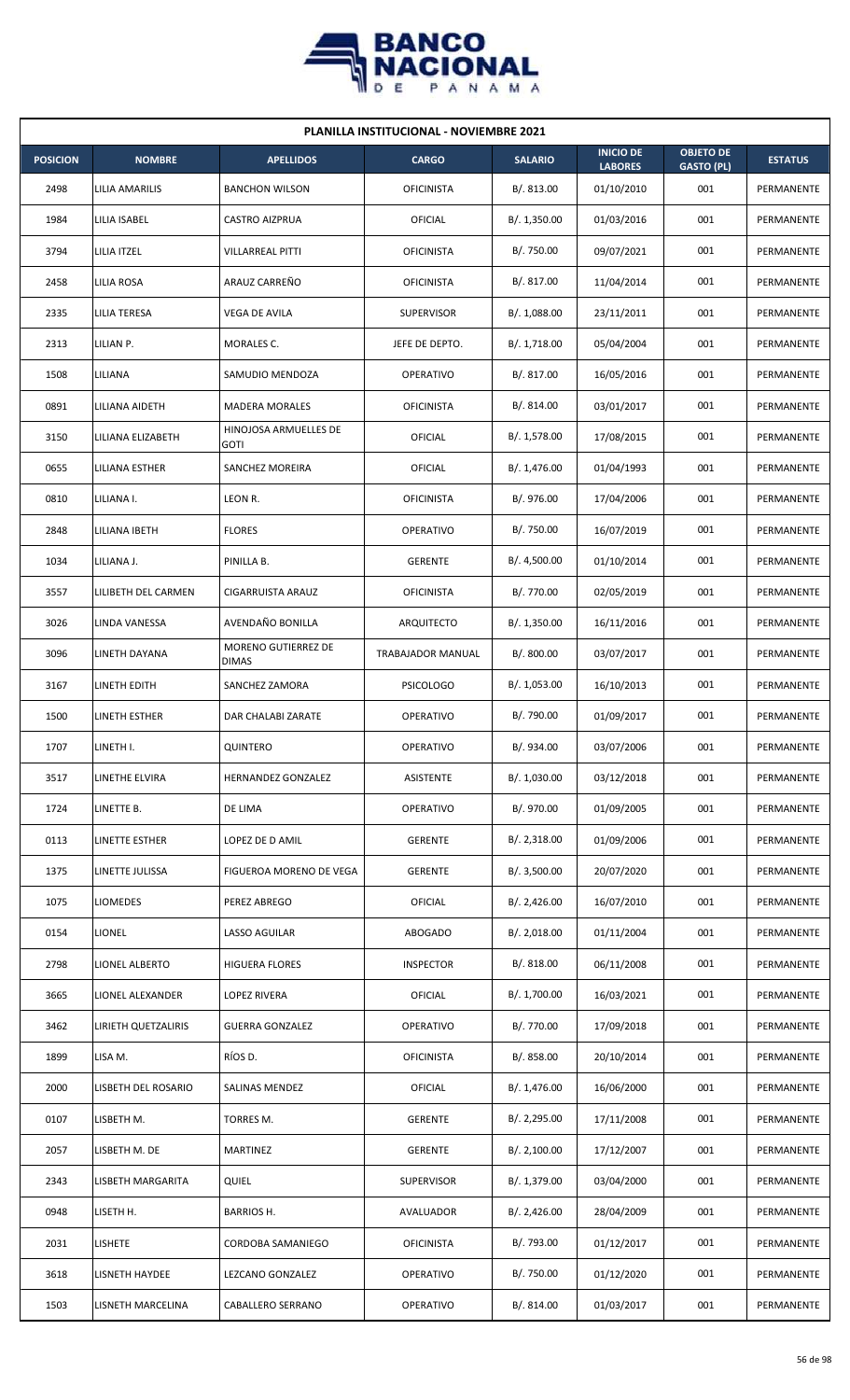

| <b>PLANILLA INSTITUCIONAL - NOVIEMBRE 2021</b> |                          |                            |                   |                |                                    |                                       |                |  |  |
|------------------------------------------------|--------------------------|----------------------------|-------------------|----------------|------------------------------------|---------------------------------------|----------------|--|--|
| <b>POSICION</b>                                | <b>NOMBRE</b>            | <b>APELLIDOS</b>           | <b>CARGO</b>      | <b>SALARIO</b> | <b>INICIO DE</b><br><b>LABORES</b> | <b>OBJETO DE</b><br><b>GASTO (PL)</b> | <b>ESTATUS</b> |  |  |
| 1204                                           | LISSA MILENA             | HERRERA QUIEL DE MIRANDA   | ADMINISTRATIVO    | B/. 1,433.00   | 16/09/2014                         | 001                                   | PERMANENTE     |  |  |
| 1897                                           | LISSETTE CAROLINA        | <b>BOTELLO AIZPRUA</b>     | <b>OFICINISTA</b> | B/. 810.00     | 03/10/2016                         | 001                                   | PERMANENTE     |  |  |
| 0584                                           | LISSETTE YOHANA          | GONZÁLEZ ARAÚZ             | <b>ASISTENTE</b>  | B/. 1,000.00   | 18/01/2021                         | 001                                   | PERMANENTE     |  |  |
| 0421                                           | LISUARTE ENRIQUE         | ROBLEDO RIVAS              | ASISTENTE         | B/. 1,007.00   | 18/07/2016                         | 001                                   | PERMANENTE     |  |  |
| 0396                                           | LISY GISSELLE            | <b>BARRIOS HERNANDEZ</b>   | <b>AUXILIAR</b>   | B/. 720.00     | 16/07/2018                         | 001                                   | PERMANENTE     |  |  |
| 3291                                           | LIUMA DAYAMIN            | MOLINA DOUGLAS             | OFICIAL           | B/. 1,500.00   | 01/12/2020                         | 001                                   | PERMANENTE     |  |  |
| 2512                                           | LIXIS LUCIANA            | <b>GUERRA PIMENTEL</b>     | OFICIAL           | B/.1,350.00    | 21/04/2014                         | 001                                   | PERMANENTE     |  |  |
| 3244                                           | LIZ MARIE                | VILLAMONTE G.              | JEFE DE SECCION   | B/.1,632.00    | 16/08/2001                         | 001                                   | PERMANENTE     |  |  |
| 0478                                           | <b>LIZ MARY</b>          | CARVAJAL CORONADO          | ADMINISTRATIVO    | B/. 1,028.00   | 18/05/2015                         | 001                                   | PERMANENTE     |  |  |
| 2199                                           | LIZ MAVEL                | ANDRADE M.                 | ASISTENTE         | B/. 1,104.00   | 02/12/1997                         | 001                                   | PERMANENTE     |  |  |
| 1060                                           | LIZBEIKA EDITH           | PITTI GUERRA               | OFICIAL           | B/. 1,948.00   | 26/07/2010                         | 001                                   | PERMANENTE     |  |  |
| 1157                                           | LIZBETH E. DE            | SANDOVAL                   | OFICIAL           | B/.2,523.00    | 01/03/1983                         | 001                                   | PERMANENTE     |  |  |
| 0908                                           | LIZEIKA LORENA           | <b>GONZALEZ DE GARCIA</b>  | <b>OFICINISTA</b> | B/. 750.00     | 16/11/2020                         | 001                                   | PERMANENTE     |  |  |
| 0223                                           | LIZETH DEL CARMEN        | <b>BETHANCOURTH TORRES</b> | ASISTENTE         | B/. 1,000.00   | 03/08/2021                         | 001                                   | PERMANENTE     |  |  |
| 2404                                           | LIZETH L.                | <b>GONZALEZ</b>            | JEFE DE SECCION   | B/. 1,454.00   | 02/03/2009                         | 001                                   | PERMANENTE     |  |  |
| 2195                                           | LIZEYKA O. DE            | CAPELLA                    | <b>SUPERVISOR</b> | B/.1,106.00    | 16/12/1999                         | 001                                   | PERMANENTE     |  |  |
| 0567                                           | LIZKA VIANETT            | <b>BURGOS MANCILLA</b>     | OFICIAL           | B/. 1,504.00   | 16/05/2000                         | 001                                   | PERMANENTE     |  |  |
| 3732                                           | <b>LIZLLEY AYZKEL</b>    | SAMANIEGO HERRERA          | <b>OFICINISTA</b> | B/. 750.00     | 24/05/2021                         | 001                                   | PERMANENTE     |  |  |
| 1458                                           | LOHANA VIANETH           | <b>ESCRIBANO RODRIGUEZ</b> | <b>SUPERVISOR</b> | B/. 1,026.00   | 15/10/2010                         | 001                                   | PERMANENTE     |  |  |
| 1230                                           | LOIDA IVETTE             | <b>GODOY TROYA</b>         | ANALISTA          | B/.1,681.00    | 01/06/2016                         | 001                                   | PERMANENTE     |  |  |
| 2529                                           | LOISANA MARIA            | <b>JAEN TELLO</b>          | <b>OFICINISTA</b> | B/.793.00      | 18/06/2018                         | 001                                   | PERMANENTE     |  |  |
| 0166                                           | <b>LORAENS ESTEPHANY</b> | <b>FRAGO SAMUDIO</b>       | JEFE DE DEPTO.    | B/. 2,019.00   | 19/05/2008                         | 001                                   | PERMANENTE     |  |  |
| 2304                                           | LORENA DEL CARMEN        | <b>GONZALEZ RODRIGUEZ</b>  | OPERATIVO         | B/. 829.00     | 10/05/2011                         | 001                                   | PERMANENTE     |  |  |
| 0231                                           | LORENA ELIZABETH         | PERALTA VEGA               | OFICIAL           | B/. 1,623.00   | 23/01/2008                         | 001                                   | PERMANENTE     |  |  |
| 1683                                           | LORENA JOHAN             | RIVERA DE LEON             | <b>OPERATIVO</b>  | B/. 818.00     | 01/04/2014                         | 001                                   | PERMANENTE     |  |  |
| 3052                                           | LORENZO                  | <b>MORALES</b>             | TRABAJADOR MANUAL | B/. 871.00     | 22/07/2010                         | 001                                   | PERMANENTE     |  |  |
| 3542                                           | LORENZO                  | <b>ESCUDERO CERRUD</b>     | <b>GERENTE</b>    | B/. 3,200.00   | 17/08/2020                         | 001                                   | PERMANENTE     |  |  |
| 3584                                           | LORIELA DEL CARMEN       | RAMOS DELGADO              | <b>GERENTE</b>    | B/.2,153.00    | 17/06/2019                         | 001                                   | PERMANENTE     |  |  |
| 1675                                           | LORRAINE ESTELA          | WISDOM DE PEREA            | OPERATIVO         | B/. 828.00     | 16/01/2013                         | 001                                   | PERMANENTE     |  |  |
| 3175                                           | LOURDES A. DE            | CORDOBA                    | <b>GERENTE</b>    | B/. 3,437.00   | 16/02/1984                         | 001                                   | PERMANENTE     |  |  |
| 0775                                           | LOURDES AMELIA           | MARTINEZ PEREZ             | ADMINISTRATIVO    | B/. 1,475.00   | 02/08/2010                         | 001                                   | PERMANENTE     |  |  |
| 0922                                           | LOURDES AYDE             | FLETCHER N.                | <b>OFICINISTA</b> | B/. 810.00     | 01/08/1995                         | 001                                   | PERMANENTE     |  |  |
| 0028                                           | LOURDES D.               | <b>FRIAS SANCHEZ</b>       | ASISTENTE         | B/.1,464.00    | 01/04/1984                         | 001                                   | PERMANENTE     |  |  |
| 1430                                           | LOURDES DEL C.           | MIRANDA VEGA               | JEFE DE SECCION   | B/.1,520.00    | 16/05/1995                         | 001                                   | PERMANENTE     |  |  |
| 0534                                           | LOURDES GABRIELA         | GARCIA VEGA                | <b>ABOGADO</b>    | B/. 1,350.00   | 19/04/2021                         | 001                                   | PERMANENTE     |  |  |
| 1323                                           | LOURDES MARIELA          | <b>GONZALEZ SUAREZ</b>     | <b>GERENTE</b>    | B/. 3,750.00   | 16/05/2016                         | 001                                   | PERMANENTE     |  |  |
| 3290                                           | LOURDES Y.               | <b>QUINTERO VERA</b>       | JEFE DE SECCION   | B/. 1,454.00   | 01/12/1999                         | 001                                   | PERMANENTE     |  |  |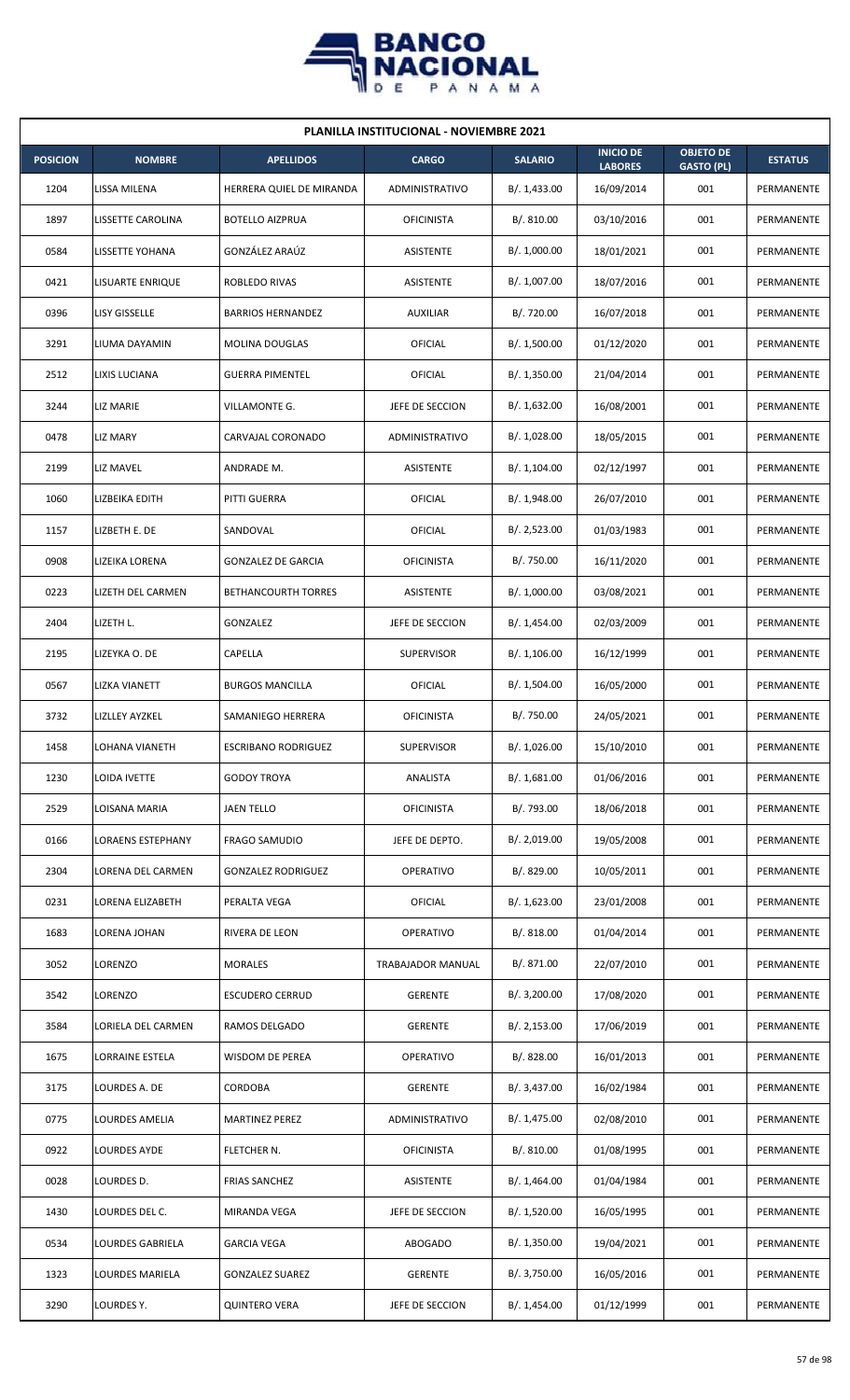

|                 | <b>PLANILLA INSTITUCIONAL - NOVIEMBRE 2021</b> |                           |                   |                |                                    |                                       |                   |  |  |  |
|-----------------|------------------------------------------------|---------------------------|-------------------|----------------|------------------------------------|---------------------------------------|-------------------|--|--|--|
| <b>POSICION</b> | <b>NOMBRE</b>                                  | <b>APELLIDOS</b>          | <b>CARGO</b>      | <b>SALARIO</b> | <b>INICIO DE</b><br><b>LABORES</b> | <b>OBJETO DE</b><br><b>GASTO (PL)</b> | <b>ESTATUS</b>    |  |  |  |
| 3764            | <b>LOURDES YOJHANA</b>                         | <b>DIAZ NAVARRO</b>       | OFICIAL           | B/. 1,500.00   | 16/06/2021                         | 001                                   | PERMANENTE        |  |  |  |
| 1477            | <b>LOURETH MIRIAM</b>                          | <b>MORALES ZAMBRANO</b>   | <b>OPERATIVO</b>  | B/. 956.00     | 18/07/2012                         | 001                                   | PERMANENTE        |  |  |  |
| 3193            | LOYDA I.                                       | HENRIQUEZ P.              | JEFE DE DEPTO.    | B/.2,650.00    | 01/03/2000                         | 001                                   | PERMANENTE        |  |  |  |
| 1527            | LUCIA CAROLINA                                 | <b>GARRIDO CAMARGO</b>    | <b>OPERATIVO</b>  | B/. 790.00     | 01/09/2017                         | 001                                   | PERMANENTE        |  |  |  |
| 1492            | LUCIANO                                        | <b>CABALLERO MORALES</b>  | <b>SUPERVISOR</b> | B/. 1,071.00   | 17/09/2012                         | 001                                   | PERMANENTE        |  |  |  |
| 0549            | LUCILA A.                                      | MIRANDA G.                | OFICIAL           | B/. 1,626.00   | 01/12/2005                         | 001                                   | PERMANENTE        |  |  |  |
| 0060            | LUCY GRACIELA                                  | CHIRU MORAN               | ASISTENTE         | B/.2,000.00    | 01/06/1992                         | 001                                   | PERMANENTE        |  |  |  |
| 3311            | LUIS                                           | <b>CAMPOS</b>             | JEFE DE SECCION   | B/. 1,667.00   | 07/02/1980                         | 001                                   | PERMANENTE        |  |  |  |
| 2823            | LUIS                                           | LAN MARMOLEJO             | <b>INSPECTOR</b>  | B/. 820.00     | 01/05/2011                         | 001                                   | <b>PERMANENTE</b> |  |  |  |
| 1007            | LUIS                                           | LAWSON                    | ASISTENTE         | B/. 3,198.00   | 18/02/2010                         | 001                                   | PERMANENTE        |  |  |  |
| 1991            | LUIS A.                                        | PEREZ M.                  | OFICIAL           | B/. 1,601.00   | 17/04/2003                         | 001                                   | <b>PERMANENTE</b> |  |  |  |
| 2741            | LUIS A.                                        | VERGARA                   | <b>INSPECTOR</b>  | B/. 838.00     | 16/01/2009                         | 001                                   | PERMANENTE        |  |  |  |
| 2968            | LUIS A.                                        | CRUZ G.                   | CONDUCTOR         | B/. 1,000.00   | 01/12/2005                         | 001                                   | PERMANENTE        |  |  |  |
| 1169            | LUIS A.                                        | BEST D.                   | OFICIAL           | B/. 2,122.00   | 16/06/2006                         | 001                                   | PERMANENTE        |  |  |  |
| 2294            | LUIS A.                                        | DUQUE V.                  | JEFE DE SECCION   | B/.1,350.00    | 01/09/2006                         | 001                                   | PERMANENTE        |  |  |  |
| 0165            | LUIS A.                                        | SALDANA G.                | <b>ABOGADO</b>    | B/. 1,469.00   | 01/06/2007                         | 001                                   | PERMANENTE        |  |  |  |
| 2970            | LUIS A.                                        | <b>GRAJALES</b>           | CONDUCTOR         | B/. 781.00     | 18/06/2007                         | 001                                   | PERMANENTE        |  |  |  |
| 2747            | <b>LUIS ADRIEL</b>                             | RODRIGUEZ PINTO           | SUPERVISOR        | B/. 1,005.00   | 24/11/2010                         | 001                                   | PERMANENTE        |  |  |  |
| 2943            | <b>LUIS ALBERTO</b>                            | <b>PONCE</b>              | CONDUCTOR         | B/. 1,000.00   | 19/12/1983                         | 001                                   | PERMANENTE        |  |  |  |
| 2574            | <b>LUIS ALBERTO</b>                            | <b>MEDICA JHANGIMAL</b>   | <b>TECNICO</b>    | B/. 1,894.00   | 01/03/2011                         | 001                                   | PERMANENTE        |  |  |  |
| 0017            | LUIS ALBERTO                                   | <b>GONZALEZ PEÑALOZA</b>  | <b>GERENTE</b>    | B/. 3,589.00   | 20/09/2010                         | 001                                   | PERMANENTE        |  |  |  |
| 2956            | LUIS ALBERTO                                   | ULLOA MENDOZA             | CONDUCTOR         | B/. 790.00     | 18/05/1998                         | 001                                   | PERMANENTE        |  |  |  |
| 3527            | <b>LUIS ALBERTO</b>                            | TEJADA ZALDIVAR           | <b>OFICINISTA</b> | B/. 770.00     | 17/12/2018                         | 001                                   | PERMANENTE        |  |  |  |
| 3540            | LUIS ALBERTO                                   | MUÑOZ SALAS               | CONDUCTOR         | B/. 700.00     | 17/08/2020                         | 001                                   | PERMANENTE        |  |  |  |
| 3604            | LUIS ALBERTO                                   | <b>BARRIA RIVERA</b>      | OPERADOR          | B/. 750.00     | 16/10/2020                         | 001                                   | PERMANENTE        |  |  |  |
| 2552            | LUIS ALEJANDRO                                 | MENDEZ                    | JEFE DE DEPTO.    | B/. 2,770.00   | 02/07/2001                         | 001                                   | PERMANENTE        |  |  |  |
| 0155            | LUIS ALEXANDER                                 | PEREZ RODRIQUEZ           | ABOGADO           | B/. 1,476.00   | 16/02/2012                         | 001                                   | PERMANENTE        |  |  |  |
| 3337            | LUIS ALEXIS                                    | <b>JORDAN JORDAN</b>      | <b>OFICINISTA</b> | B/. 773.00     | 03/09/2018                         | 001                                   | PERMANENTE        |  |  |  |
| 2156            | LUIS ANDRES                                    | <b>GARCIA LINDO</b>       | <b>SUPERVISOR</b> | B/. 1,734.00   | 25/10/1982                         | 001                                   | PERMANENTE        |  |  |  |
| 2163            | LUIS ANGEL                                     | <b>TERAN</b>              | <b>SUPERVISOR</b> | B/.1,302.00    | 16/03/1983                         | 001                                   | PERMANENTE        |  |  |  |
| 1301            | LUIS ANTONIO                                   | VASQUEZ SERRANO           | AVALUADOR         | B/. 2,073.00   | 02/09/1985                         | 001                                   | PERMANENTE        |  |  |  |
| 2742            | LUIS ANTONIO                                   | CAÑAGA RIVERA             | <b>INSPECTOR</b>  | B/. 835.00     | 01/12/2015                         | 001                                   | PERMANENTE        |  |  |  |
| 1263            | LUIS ANTONIO                                   | <b>CASTRO NEWMAN</b>      | ANALISTA          | B/. 1,591.00   | 18/09/2017                         | 001                                   | PERMANENTE        |  |  |  |
| 2027            | <b>LUIS ANTONIO</b>                            | SEGURA VILLARREAL         | <b>INSPECTOR</b>  | B/. 770.00     | 02/07/2019                         | 001                                   | PERMANENTE        |  |  |  |
| 3638            | LUIS ANTONIO                                   | SANTANA ARIAS             | <b>TECNICO</b>    | B/. 800.00     | 18/02/2021                         | 001                                   | PERMANENTE        |  |  |  |
| 2032            | <b>LUIS ANTONIO</b>                            | CASTILLO HERNANDEZ        | ASISTENTE         | B/. 1,000.00   | 16/05/2018                         | 001                                   | PERMANENTE        |  |  |  |
| 2575            | LUIS CARLOS                                    | <b>CASTILLO GUTIERREZ</b> | <b>TECNICO</b>    | B/. 1,229.00   | 21/03/2011                         | 001                                   | PERMANENTE        |  |  |  |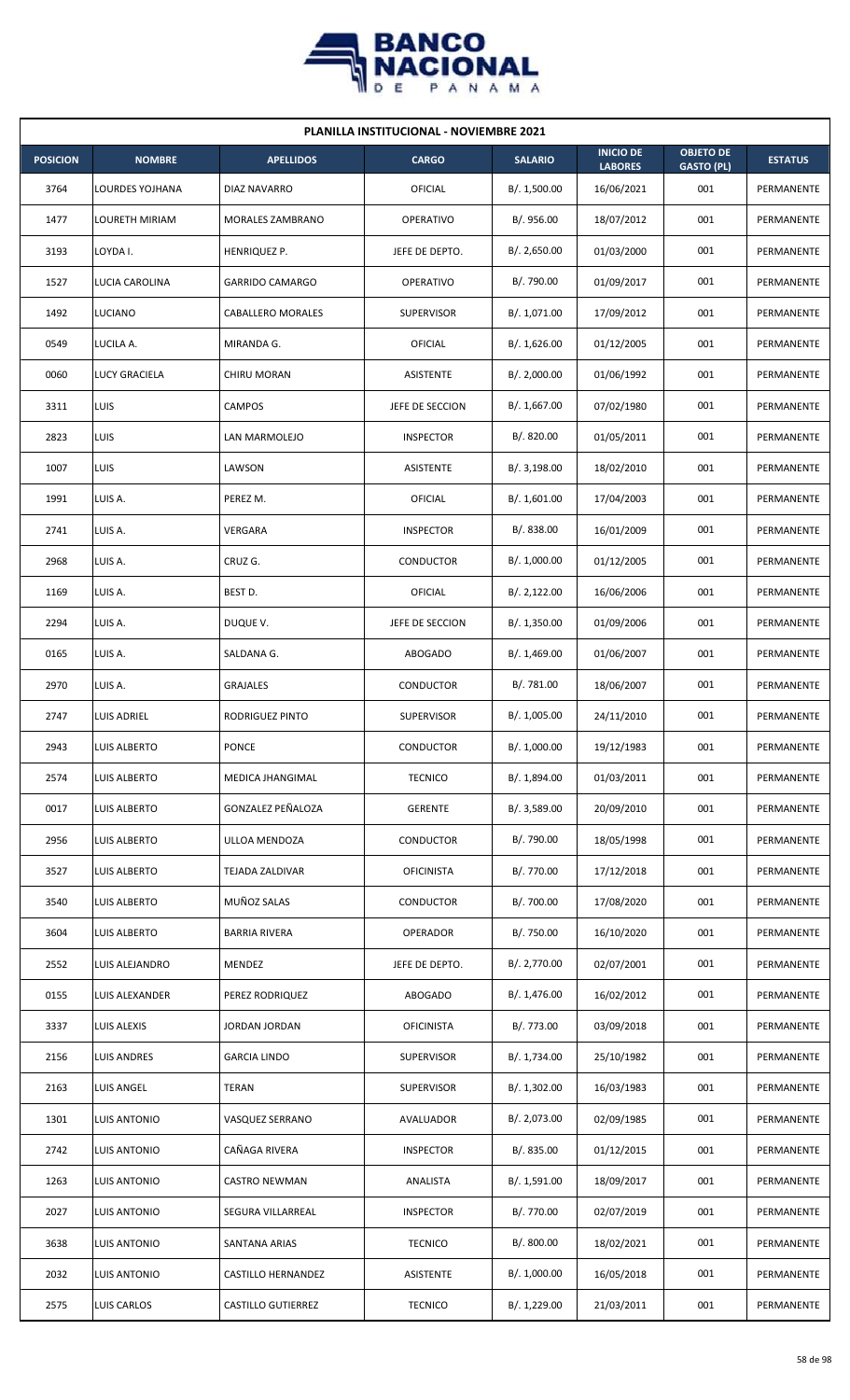

| <b>PLANILLA INSTITUCIONAL - NOVIEMBRE 2021</b> |                     |                           |                   |                |                                    |                                       |                |  |  |
|------------------------------------------------|---------------------|---------------------------|-------------------|----------------|------------------------------------|---------------------------------------|----------------|--|--|
| <b>POSICION</b>                                | <b>NOMBRE</b>       | <b>APELLIDOS</b>          | <b>CARGO</b>      | <b>SALARIO</b> | <b>INICIO DE</b><br><b>LABORES</b> | <b>OBJETO DE</b><br><b>GASTO (PL)</b> | <b>ESTATUS</b> |  |  |
| 3253                                           | LUIS CARLOS         | DE LEON                   | JEFE DE SECCION   | B/. 1,624.00   | 01/09/2003                         | 001                                   | PERMANENTE     |  |  |
| 1925                                           | LUIS CARLOS         | <b>GUERRA CABRERA</b>     | <b>OPERATIVO</b>  | B/. 750.00     | 16/11/2020                         | 001                                   | PERMANENTE     |  |  |
| 1105                                           | LUIS CARLOS         | <b>VERAS RUIZ</b>         | OFICIAL           | B/.2,248.00    | 19/04/2010                         | 001                                   | PERMANENTE     |  |  |
| 1081                                           | LUIS D.             | <b>BATISTA BERNAL</b>     | OFICIAL           | B/.3,000.00    | 03/12/2007                         | 001                                   | PERMANENTE     |  |  |
| 3299                                           | <b>LUIS DANIEL</b>  | RODRIGUEZ RODRIGUEZ       | JEFE DE SECCION   | B/.1,608.00    | 14/11/2011                         | 001                                   | PERMANENTE     |  |  |
| 0731                                           | LUIS E.             | DIAZ G.                   | <b>GERENTE</b>    | B/. 3,750.00   | 01/04/1984                         | 001                                   | PERMANENTE     |  |  |
| 0416                                           | LUIS E.             | <b>TORRES</b>             | <b>OFICINISTA</b> | B/. 775.00     | 02/02/2010                         | 001                                   | PERMANENTE     |  |  |
| 0717                                           | LUIS EDUARDO        | YANGUEZ QUINTERO          | OFICIAL           | B/. 1,500.00   | 18/01/2021                         | 001                                   | PERMANENTE     |  |  |
| 2954                                           | LUIS EDUARDO        | VILLAVERDE SAURI          | CONDUCTOR         | B/. 731.00     | 16/03/2015                         | 001                                   | PERMANENTE     |  |  |
| 3621                                           | LUIS EDUARDO        | MARTINEZ IBARRA           | OPERADOR          | B/. 750.00     | 01/12/2020                         | 001                                   | PERMANENTE     |  |  |
| 2541                                           | LUIS EDUARDO        | <b>MORENO BOTELLO</b>     | <b>OPERATIVO</b>  | B/. 810.00     | 17/10/2016                         | 001                                   | PERMANENTE     |  |  |
| 3446                                           | LUIS EMANUEL        | MC LEAN BERNAL            | <b>INSPECTOR</b>  | B/. 793.00     | 01/12/2017                         | 001                                   | PERMANENTE     |  |  |
| 1236                                           | LUIS ENRIQUE        | PATINO CERRUD             | ANALISTA          | B/. 1,454.00   | 01/12/1987                         | 001                                   | PERMANENTE     |  |  |
| 3273                                           | <b>LUIS ENRIQUE</b> | <b>VERGARA JUAREZ</b>     | JEFE DE SECCION   | B/.1,508.00    | 01/06/2017                         | 001                                   | PERMANENTE     |  |  |
| 2613                                           | LUIS ENRIQUE        | <b>BONILLA BASO</b>       | <b>INGENIERO</b>  | B/.2,400.00    | 03/12/2012                         | 001                                   | PERMANENTE     |  |  |
| 1227                                           | LUIS ENRIQUE        | RAMOS ORTEGA              | <b>SUPERVISOR</b> | B/.2,275.00    | 06/04/2015                         | 001                                   | PERMANENTE     |  |  |
| 1868                                           | LUIS ERNESTO        | DÍAZ TAPIA                | <b>OFICINISTA</b> | B/0.833.00     | 17/02/2014                         | 001                                   | PERMANENTE     |  |  |
| 0276                                           | LUIS ERNESTO        | <b>MORALES</b>            | <b>OFICINISTA</b> | B/. 875.00     | 18/05/1998                         | 001                                   | PERMANENTE     |  |  |
| 0098                                           | LUIS FELIPE         | REYES GONZALEZ            | GERENTE           | B/. 2,829.00   | 07/04/2014                         | 001                                   | PERMANENTE     |  |  |
| 2983                                           | LUIS FERNANDO       | PEÑALBA                   | <b>OFICINISTA</b> | B/. 762.00     | 01/10/2015                         | 001                                   | PERMANENTE     |  |  |
| 3666                                           | LUIS FERNANDO       | LEDEZMA BARRANCO          | MENSAJERO         | B/.600.00      | 16/03/2021                         | 001                                   | PERMANENTE     |  |  |
| 3544                                           | LUIS FERNANDO       | <b>BERROCAL RODRIGUEZ</b> | ASISTENTE         | B/. 1,100.00   | 17/02/2020                         | 001                                   | PERMANENTE     |  |  |
| 2652                                           | LUIS G.             | MONTENEGRO C.             | <b>GERENTE</b>    | B/. 3,000.00   | 16/12/2005                         | 001                                   | PERMANENTE     |  |  |
| 2656                                           | LUIS GUSTAVO        | ESPINOSA FERNANDEZ        | OPERATIVO         | B/. 3,278.00   | 01/09/2010                         | 001                                   | PERMANENTE     |  |  |
| 2547                                           | LUIS HERACLIO       | DIAZ TAYLOR               | <b>GERENTE</b>    | B/.3,500.00    | 28/06/1999                         | 001                                   | PERMANENTE     |  |  |
| 1155                                           | LUIS JAVIER         | CASTROVERDE MEDINA        | <b>OFICIAL</b>    | B/.2,300.00    | 01/12/2017                         | 001                                   | PERMANENTE     |  |  |
| 2375                                           | LUIS JERONIMO       | <b>GUILLEN</b>            | <b>SUPERVISOR</b> | B/. 1,292.00   | 16/09/1983                         | 001                                   | PERMANENTE     |  |  |
| 3130                                           | LUIS JORGE          | <b>BELTRAN SOUSA</b>      | <b>SUPERVISOR</b> | B/. 1,000.00   | 17/05/2010                         | 001                                   | PERMANENTE     |  |  |
| 1529                                           | LUIS LEONARDO       | CARRERA RODRIGUEZ         | <b>OFICINISTA</b> | B/. 818.00     | 17/09/2013                         | 001                                   | PERMANENTE     |  |  |
| 3338                                           | LUIS MANUEL         | QUIJADA                   | <b>OFICINISTA</b> | B/. 796.00     | 16/08/2017                         | 001                                   | PERMANENTE     |  |  |
| 3448                                           | LUIS MANUEL         | MAGALLON CORREA           | <b>INSPECTOR</b>  | B/. 790.00     | 16/11/2017                         | 001                                   | PERMANENTE     |  |  |
| 2835                                           | <b>LUIS MARTIN</b>  | DE LEON ISAACS            | <b>INSPECTOR</b>  | B/.822.00      | 01/09/2008                         | 001                                   | PERMANENTE     |  |  |
| 1743                                           | LUIS MIGUEL         | OLIVARES ORTIZ            | <b>OFICINISTA</b> | B/. 750.00     | 05/07/2021                         | 001                                   | PERMANENTE     |  |  |
| 1932                                           | LUIS ORLANDO        | MADRID DEL CID            | <b>SUPERVISOR</b> | B/. 1,061.00   | 16/08/2016                         | 001                                   | PERMANENTE     |  |  |
| 0856                                           | LUIS SALVADOR       | ELETA G.                  | <b>OFICINISTA</b> | B/. 1,026.00   | 04/01/1988                         | 001                                   | PERMANENTE     |  |  |
| 2230                                           | LUIS TELEMBI        | <b>GONZALEZ MORALES</b>   | <b>ASISTENTE</b>  | B/. 919.00     | 11/08/2014                         | 001                                   | PERMANENTE     |  |  |
| 3339                                           | <b>LUIS VITELIO</b> | VILLARREAL GUERRERO       | <b>OFICINISTA</b> | B/. 793.00     | 07/11/2017                         | 001                                   | PERMANENTE     |  |  |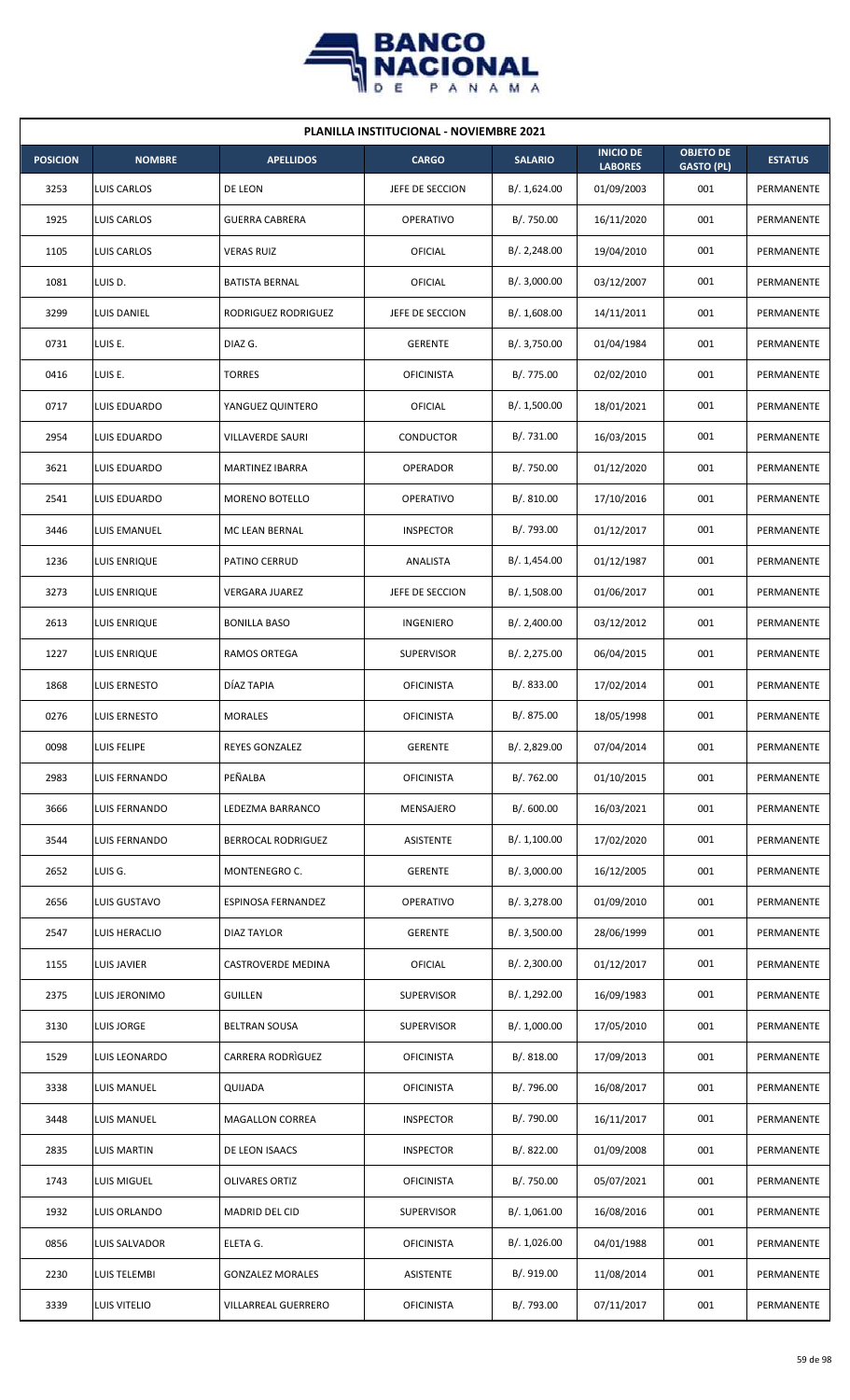

|                 | <b>PLANILLA INSTITUCIONAL - NOVIEMBRE 2021</b> |                                       |                   |                |                                    |                                       |                |  |  |  |
|-----------------|------------------------------------------------|---------------------------------------|-------------------|----------------|------------------------------------|---------------------------------------|----------------|--|--|--|
| <b>POSICION</b> | <b>NOMBRE</b>                                  | <b>APELLIDOS</b>                      | <b>CARGO</b>      | <b>SALARIO</b> | <b>INICIO DE</b><br><b>LABORES</b> | <b>OBJETO DE</b><br><b>GASTO (PL)</b> | <b>ESTATUS</b> |  |  |  |
| 1270            | LUISA                                          | <b>GARCIA JIMENEZ DE DEL</b><br>VASTO | ADMINISTRATIVO    | B/. 1,419.00   | 12/03/2013                         | 001                                   | PERMANENTE     |  |  |  |
| 0503            | LUISA                                          | HERNANDEZ T.                          | <b>SUPERVISOR</b> | B/.2,186.00    | 22/02/1996                         | 001                                   | PERMANENTE     |  |  |  |
| 2485            | LUISA MARIA                                    | ESTRADA HARRISON                      | ANALISTA          | B/. 1,350.00   | 06/11/2015                         | 001                                   | PERMANENTE     |  |  |  |
| 0611            | LUISA YARIELIS                                 | <b>CEDENO VEGA</b>                    | <b>GERENTE</b>    | B/.2,340.00    | 10/05/1999                         | 001                                   | PERMANENTE     |  |  |  |
| 1851            | <b>LUISAURA CELESTE</b>                        | SÁNCHEZ DE LEÓN                       | <b>SUPERVISOR</b> | B/. 1,000.00   | 03/01/2017                         | 001                                   | PERMANENTE     |  |  |  |
| 0020            | LUKENA B.                                      | FORBES G.                             | ASISTENTE         | B/. 1,586.00   | 03/02/1997                         | 001                                   | PERMANENTE     |  |  |  |
| 3427            | LURDES DEL CARMEN                              | RACINE ARGUELLO                       | <b>OFICINISTA</b> | B/. 770.00     | 17/09/2018                         | 001                                   | PERMANENTE     |  |  |  |
| 1978            | LUZ EDILMA                                     | COFFRE M.                             | <b>ASISTENTE</b>  | B/. 1,471.00   | 01/02/1982                         | 001                                   | PERMANENTE     |  |  |  |
| 3733            | LUZ GRACIELA                                   | PENALOZA ABREGO                       | <b>GESTOR</b>     | B/. 700.00     | 03/05/2021                         | 001                                   | PERMANENTE     |  |  |  |
| 2352            | LUZ I.                                         | CARRASCO                              | <b>SUPERVISOR</b> | B/. 1,105.00   | 01/03/2005                         | 001                                   | PERMANENTE     |  |  |  |
| 2678            | LUZ MARIA                                      | DE SAMUDIO                            | <b>SUPERVISOR</b> | B/. 1,412.00   | 01/08/2002                         | 001                                   | PERMANENTE     |  |  |  |
| 0346            | <b>LUZ MILAGROS</b>                            | <b>ETTRICK PALACIOS</b>               | JEFE DE SECCION   | B/. 1,866.00   | 18/02/2013                         | 001                                   | PERMANENTE     |  |  |  |
| 3821            | LUZ MILENA                                     | UREÑA NUÑEZ                           | <b>GESTOR</b>     | B/. 850.00     | 13/08/2021                         | 001                                   | PERMANENTE     |  |  |  |
| 2339            | LUZ MILENA                                     | <b>GRACIANI OBANDO</b>                | JEFE DE SECCION   | B/. 1,404.00   | 01/02/2011                         | 001                                   | PERMANENTE     |  |  |  |
| 1976            | <b>LUZ ZAYIRA</b>                              | PINZON VASQUEZ                        | <b>SUPERVISOR</b> | B/. 1,203.00   | 02/12/2011                         | 001                                   | PERMANENTE     |  |  |  |
| 3035            | LUZMILA                                        | <b>HERRERA</b>                        | ANALISTA          | B/. 963.00     | 09/06/2008                         | 001                                   | PERMANENTE     |  |  |  |
| 1179            | LY ESTELA                                      | <b>QUINTERO ORTIZ</b>                 | JEFE DE DEPTO.    | B/.3,000.00    | 02/03/2017                         | 001                                   | PERMANENTE     |  |  |  |
| 1916            | LYDIA ISABEL                                   | <b>ORTIZ PEREZ</b>                    | <b>OFICINISTA</b> | B/. 1,293.00   | 01/09/2009                         | 001                                   | PERMANENTE     |  |  |  |
| 0684            | <b>LYLE MARIE</b>                              | <b>SOSA ECHEVERS</b>                  | OFICIAL           | B/. 1,700.00   | 03/01/2017                         | 001                                   | PERMANENTE     |  |  |  |
| 2034            | LYN KIABETH                                    | ARANDA ARCIA                          | <b>OFICINISTA</b> | B/. 790.00     | 02/05/2018                         | 001                                   | PERMANENTE     |  |  |  |
| 2779            | LYNDON CESAR                                   | <b>GUILLEN AVILA</b>                  | <b>INSPECTOR</b>  | B/. 817.00     | 16/11/2016                         | 001                                   | PERMANENTE     |  |  |  |
| 1756            | MABEL                                          | PEREZ MENDOZA                         | ADMINISTRATIVO    | B/. 902.00     | 01/06/2016                         | 001                                   | PERMANENTE     |  |  |  |
| 0118            | MACEL YARINA                                   | TREJOS MORENO                         | <b>GERENTE</b>    | B/.2,100.00    | 16/03/2020                         | 001                                   | PERMANENTE     |  |  |  |
| 1717            | MACKDONILDO                                    | <b>GUTIERREZ GARCIA</b>               | <b>SUPERVISOR</b> | B/. 1,000.00   | 18/07/2013                         | 001                                   | PERMANENTE     |  |  |  |
| 3765            | MACYURI YULEYKA                                | DELGADO CUEVAS                        | <b>OPERATIVO</b>  | B/. 750.00     | 01/06/2021                         | 001                                   | PERMANENTE     |  |  |  |
| 0919            | MADELAINE                                      | PEREZ A.                              | <b>OFICINISTA</b> | B/. 825.00     | 01/12/2005                         | 001                                   | PERMANENTE     |  |  |  |
| 3790            | MADELAINE DEL CARMEN                           | <b>BARRAGAN CHING</b>                 | OFICIAL           | B/. 1,350.00   | 06/07/2021                         | 001                                   | PERMANENTE     |  |  |  |
| 0295            | MADELAINE VANESSA                              | ALEMAN CASTILLO                       | <b>OFICINISTA</b> | B/. 775.00     | 01/07/2005                         | 001                                   | PERMANENTE     |  |  |  |
| 3236            | MADELEIN YIROLDI                               | <b>BARRIA COCHEZ</b>                  | <b>OFICINISTA</b> | B/. 790.00     | 16/05/2018                         | 001                                   | PERMANENTE     |  |  |  |
| 1067            | <b>MADELEN ARELIS</b>                          | <b>VEGA QUINTERO</b>                  | OFICIAL           | B/. 2,704.00   | 01/06/2009                         | 001                                   | PERMANENTE     |  |  |  |
| 1559            | MADELINE YAZMIN                                | SOTO DELGADO                          | OPERATIVO         | B/. 817.00     | 16/02/2017                         | 001                                   | PERMANENTE     |  |  |  |
| 1024            | <b>MAGALIS MARISOL</b>                         | MEDINA BERNAL                         | OFICIAL           | B/.1,664.00    | 03/05/2010                         | 001                                   | PERMANENTE     |  |  |  |
| 1485            | <b>MAGALYS</b>                                 | PARRA N.                              | JEFE DE SECCION   | B/.1,632.00    | 03/01/2005                         | 001                                   | PERMANENTE     |  |  |  |
| 0617            | MAGDA LASTENIA                                 | SANCHEZ MORENO DE<br><b>BUITRAGO</b>  | OFICIAL           | B/. 1,672.00   | 03/05/2016                         | 001                                   | PERMANENTE     |  |  |  |
| 3734            | MAGDIEL ALBERTO                                | <b>JIMENEZ RODRIGUEZ</b>              | <b>INSPECTOR</b>  | B/. 750.00     | 10/05/2021                         | 001                                   | PERMANENTE     |  |  |  |
| 0797            | <b>MAGIDA IRCENET</b>                          | <b>GALINDO WILLIAMS</b>               | <b>OFICINISTA</b> | B/. 817.00     | 03/06/2013                         | 001                                   | PERMANENTE     |  |  |  |
| 3248            | MAGUIL                                         | <b>QUINTERO GOMEZ</b>                 | JEFE DE SECCION   | B/. 1,615.00   | 03/09/2012                         | 001                                   | PERMANENTE     |  |  |  |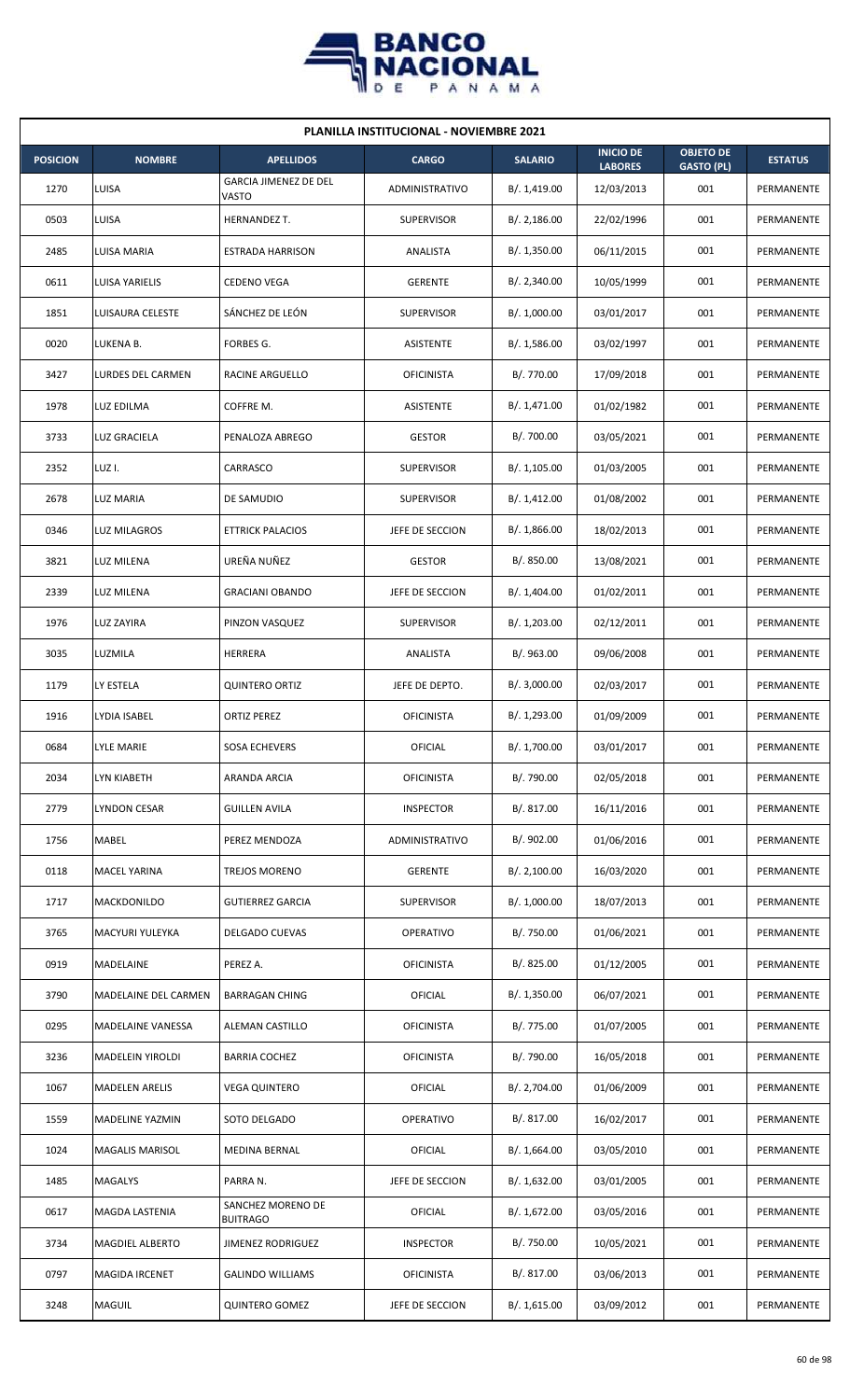

| <b>PLANILLA INSTITUCIONAL - NOVIEMBRE 2021</b> |                          |                          |                   |                |                                    |                                       |                |  |  |  |
|------------------------------------------------|--------------------------|--------------------------|-------------------|----------------|------------------------------------|---------------------------------------|----------------|--|--|--|
| <b>POSICION</b>                                | <b>NOMBRE</b>            | <b>APELLIDOS</b>         | <b>CARGO</b>      | <b>SALARIO</b> | <b>INICIO DE</b><br><b>LABORES</b> | <b>OBJETO DE</b><br><b>GASTO (PL)</b> | <b>ESTATUS</b> |  |  |  |
| 0054                                           | <b>MAIDETH MARLENYS</b>  | <b>REYES VEGA</b>        | <b>PSICOLOGO</b>  | B/. 1,000.00   | 16/09/2020                         | 001                                   | PERMANENTE     |  |  |  |
| 2035                                           | MAILY ALEJANDRA          | ZAPATA PEREZ             | <b>OFICINISTA</b> | B/. 816.00     | 16/05/2017                         | 001                                   | PERMANENTE     |  |  |  |
| 1569                                           | <b>MAILYN DEL CARMEN</b> | ALONSO JAEN              | <b>OPERATIVO</b>  | B/. 817.00     | 16/03/2017                         | 001                                   | PERMANENTE     |  |  |  |
| 3287                                           | MAIRA I.                 | <b>MOLINAR DEANS</b>     | JEFE DE SECCION   | B/. 1,634.00   | 18/10/1993                         | 001                                   | PERMANENTE     |  |  |  |
| 3340                                           | <b>MAIROBIS MAYBETH</b>  | <b>CISNEROS TORRES</b>   | <b>OFICINISTA</b> | B/. 793.00     | 16/10/2017                         | 001                                   | PERMANENTE     |  |  |  |
| 1655                                           | <b>MAITE YUSET</b>       | <b>MEDRANO WAITE</b>     | <b>OPERATIVO</b>  | B/. 817.00     | 01/06/2017                         | 001                                   | PERMANENTE     |  |  |  |
| 0097                                           | <b>MALBIS GRACIELA</b>   | <b>MOJICA RODRIGUEZ</b>  | <b>GERENTE</b>    | B/.2,340.00    | 01/04/2013                         | 001                                   | PERMANENTE     |  |  |  |
| 0850                                           | MALENA MASSIEL           | MONTENEGRO CORDOBA       | <b>SUPERVISOR</b> | B/. 1,000.00   | 16/05/2016                         | 001                                   | PERMANENTE     |  |  |  |
| 0608                                           | <b>MALIBET ITZEL</b>     | ATENCIO JORDAN           | OFICIAL           | B/. 1,483.00   | 06/11/1995                         | 001                                   | PERMANENTE     |  |  |  |
| 3269                                           | MALINET CECILIA          | <b>BUITRAGO MADRID</b>   | <b>SUPERVISOR</b> | B/. 1,500.00   | 01/06/2021                         | 001                                   | PERMANENTE     |  |  |  |
| 0652                                           | <b>MALLERLING NIURKA</b> | MARCIAGA DE CHOW         | OFICIAL           | B/. 1,744.00   | 01/02/2012                         | 001                                   | PERMANENTE     |  |  |  |
| 0699                                           | MALVIN X.                | ORTEGA B.                | <b>GERENTE</b>    | B/. 3,093.00   | 01/08/2007                         | 001                                   | PERMANENTE     |  |  |  |
| 3281                                           | MANUEL                   | AGUILAR                  | <b>SUPERVISOR</b> | B/.2,000.00    | 01/06/1978                         | 001                                   | PERMANENTE     |  |  |  |
| 1149                                           | MANUEL A.                | ALVARADO                 | OFICIAL           | B/.2,675.00    | 12/05/1980                         | 001                                   | PERMANENTE     |  |  |  |
| 1955                                           | MANUEL A.                | CASTILLO B.              | <b>SUPERVISOR</b> | B/. 1,000.00   | 16/07/2008                         | 001                                   | PERMANENTE     |  |  |  |
| 3182                                           | <b>MANUEL ALBERTO</b>    | <b>TEJADA SMITH</b>      | <b>GERENTE</b>    | B/.4,250.00    | 17/04/1995                         | 001                                   | PERMANENTE     |  |  |  |
| 1863                                           | MANUEL ALEXANDER         | GONZALEZ                 | <b>OFICINISTA</b> | B/. 790.00     | 08/04/2013                         | 001                                   | PERMANENTE     |  |  |  |
| 3176                                           | <b>MANUEL ANTONIO</b>    | JAEN Q.                  | <b>SUPERVISOR</b> | B/. 2,818.00   | 01/11/2004                         | 001                                   | PERMANENTE     |  |  |  |
| 2586                                           | <b>MANUEL DE JESUS</b>   | CABALLERO                | ADMINISTRATIVO    | B/. 1,454.00   | 16/08/2013                         | 001                                   | PERMANENTE     |  |  |  |
| 2770                                           | MANUEL DE JESUS          | MELENDEZ ARAUZ           | <b>INSPECTOR</b>  | B/. 820.00     | 18/08/2014                         | 001                                   | PERMANENTE     |  |  |  |
| 1049                                           | <b>MANUEL DE JESUS</b>   | <b>GONZALEZ CAMPOS</b>   | OFICIAL           | B/. 2,425.00   | 19/04/2010                         | 001                                   | PERMANENTE     |  |  |  |
| 3449                                           | MANUEL DE JESUS          | MONTENEGRO ALVARADO      | <b>INSPECTOR</b>  | B/. 790.00     | 16/10/2017                         | 001                                   | PERMANENTE     |  |  |  |
| 2619                                           | MANUEL DE JESUS          | <b>ACUNA REYES</b>       | <b>SUPERVISOR</b> | B/. 1,201.00   | 16/10/2008                         | 001                                   | PERMANENTE     |  |  |  |
| 0357                                           | MANUEL DOMINGO           | <b>MARIN SANTOS</b>      | JEFE DE DEPTO.    | B/. 2,435.00   | 01/04/1993                         | 001                                   | PERMANENTE     |  |  |  |
| 1407                                           | MANUEL E.                | CEDENO                   | JEFE DE DEPTO.    | B/.2,640.00    | 03/01/1983                         | 001                                   | PERMANENTE     |  |  |  |
| 3203                                           | <b>MANUEL EDUARDO</b>    | MIRALLES ESTRIBI         | JEFE DE DEPTO.    | B/.2,685.00    | 05/08/2013                         | 001                                   | PERMANENTE     |  |  |  |
| 1139                                           | MANUEL FERNANDO          | VERGARA RODRÍGUEZ        | OFICIAL           | B/.1,821.00    | 07/11/2016                         | 001                                   | PERMANENTE     |  |  |  |
| 1251                                           | <b>MANUEL GILBERTO</b>   | ORTEGA PINZON            | ANALISTA          | B/. 1,281.00   | 01/09/1979                         | 001                                   | PERMANENTE     |  |  |  |
| 0915                                           | MANUEL JOSE              | MORA ACOSTA              | <b>OFICINISTA</b> | B/. 878.00     | 15/05/2013                         | 001                                   | PERMANENTE     |  |  |  |
| 1808                                           | <b>MANUEL RAMON</b>      | HENRIQUEZ RODRIGUEZ      | <b>OFICINISTA</b> | B/. 977.00     | 17/08/2015                         | 001                                   | PERMANENTE     |  |  |  |
| 3703                                           | MANUEL SALVADOR          | <b>GONZALEZ GONZALEZ</b> | <b>INSPECTOR</b>  | B/. 750.00     | 21/04/2021                         | 001                                   | PERMANENTE     |  |  |  |
| 1013                                           | <b>MARA ITZEL</b>        | MARTINEZ                 | OFICIAL           | B/.2,400.00    | 10/05/1999                         | 001                                   | PERMANENTE     |  |  |  |
| 1828                                           | MARANY L.                | VASSELL F.               | <b>OFICINISTA</b> | B/. 820.00     | 18/08/2008                         | 001                                   | PERMANENTE     |  |  |  |
| 1761                                           | MARCELIANO               | RIVAS MURILLO            | <b>INSPECTOR</b>  | B/. 750.00     | 02/03/2020                         | 001                                   | PERMANENTE     |  |  |  |
| 1160                                           | MARCELINA DE             | PEREZ                    | OFICIAL           | B/. 3,000.00   | 01/12/1994                         | 001                                   | PERMANENTE     |  |  |  |
| 3131                                           | MARCELINO A.             | <b>GIRON</b>             | TRABAJADOR MANUAL | B/. 990.00     | 18/06/1984                         | 001                                   | PERMANENTE     |  |  |  |
| 1400                                           | <b>MARCIA JISSELL</b>    | MARTINEZ W.              | ADMINISTRATIVO    | B/. 1,400.00   | 01/04/1998                         | 001                                   | PERMANENTE     |  |  |  |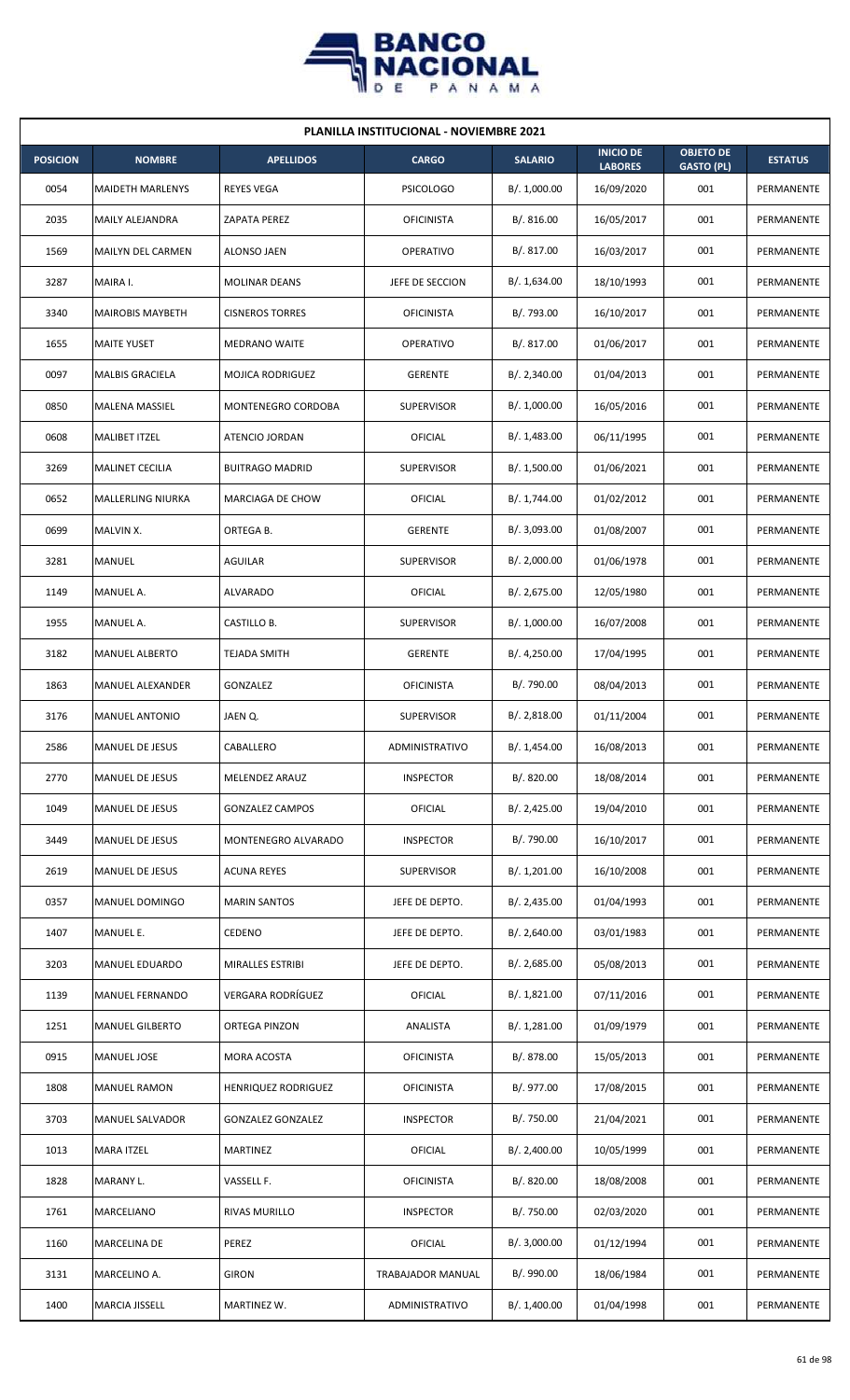

| <b>PLANILLA INSTITUCIONAL - NOVIEMBRE 2021</b> |                         |                           |                      |                |                                    |                                       |                |  |  |  |
|------------------------------------------------|-------------------------|---------------------------|----------------------|----------------|------------------------------------|---------------------------------------|----------------|--|--|--|
| <b>POSICION</b>                                | <b>NOMBRE</b>           | <b>APELLIDOS</b>          | <b>CARGO</b>         | <b>SALARIO</b> | <b>INICIO DE</b><br><b>LABORES</b> | <b>OBJETO DE</b><br><b>GASTO (PL)</b> | <b>ESTATUS</b> |  |  |  |
| 1933                                           | <b>MARCIAL</b>          | BEJERANO BEJERANO         | <b>INSPECTOR</b>     | B/. 770.00     | 01/11/2018                         | 001                                   | PERMANENTE     |  |  |  |
| 0698                                           | MARCIO E.               | GOTI A.                   | <b>GERENTE</b>       | B/. 4,500.00   | 16/06/2008                         | 001                                   | PERMANENTE     |  |  |  |
| 2036                                           | <b>MARCO ANTONIO</b>    | <b>BARRIA CRUZ</b>        | <b>OFICINISTA</b>    | B/. 770.00     | 17/09/2018                         | 001                                   | PERMANENTE     |  |  |  |
| 2215                                           | <b>MARCO ARTURO</b>     | <b>GONZALEZ GONZALEZ</b>  | OFICIAL              | B/. 1,839.00   | 17/12/2007                         | 001                                   | PERMANENTE     |  |  |  |
| 3605                                           | MARCO TULIO             | REYNA MOLINA              | OPERADOR             | B/.800.00      | 01/10/2020                         | 001                                   | PERMANENTE     |  |  |  |
| 2846                                           | <b>MARCOS</b>           | RODRIGUEZ                 | <b>INSPECTOR</b>     | B/. 891.00     | 16/03/1987                         | 001                                   | PERMANENTE     |  |  |  |
| 2469                                           | MARCOS A.               | POLO V.                   | <b>OFICINISTA</b>    | B/0.838.00     | 16/06/2005                         | 001                                   | PERMANENTE     |  |  |  |
| 2696                                           | <b>MARCOS ALFONSO</b>   | LOZANO PORTILLO           | <b>ADMINISTRADOR</b> | B/.2,568.00    | 16/02/2011                         | 001                                   | PERMANENTE     |  |  |  |
| 2745                                           | <b>MARCOS ALFREDO</b>   | <b>CORBIN HERN</b>        | <b>INSPECTOR</b>     | B/. 837.00     | 16/02/2012                         | 001                                   | PERMANENTE     |  |  |  |
| 3067                                           | <b>MARCOS ANTONIO</b>   | <b>GONZALEZ ORTEGA</b>    | <b>TECNICO</b>       | B/. 914.00     | 17/01/2012                         | 001                                   | PERMANENTE     |  |  |  |
| 2203                                           | MARELYS ELIZABETH       | PINTO ODA DE ESPINO       | ASISTENTE            | B/. 1,103.00   | 01/09/2008                         | 001                                   | PERMANENTE     |  |  |  |
| 0320                                           | MARGARITA               | <b>GOMEZ DE GUARDIA</b>   | <b>TECNICO</b>       | B/.850.00      | 01/06/2018                         | 001                                   | PERMANENTE     |  |  |  |
| 0901                                           | MARGARITA L.            | <b>BOUTIN F.</b>          | <b>OFICINISTA</b>    | B/0.833.00     | 01/02/1996                         | 001                                   | PERMANENTE     |  |  |  |
| 0796                                           | MARGARITA LISBETH       | <b>ALVARADO WALTERS</b>   | <b>OFICINISTA</b>    | B/. 801.00     | 02/05/2012                         | 001                                   | PERMANENTE     |  |  |  |
| 3243                                           | MARGELIA                | AMAYA                     | JEFE DE SECCION      | B/.1,631.00    | 19/10/1987                         | 001                                   | PERMANENTE     |  |  |  |
| 0395                                           | MARIA                   | <b>NUNEZ</b>              | <b>AUXILIAR</b>      | B/. 775.00     | 17/12/2007                         | 001                                   | PERMANENTE     |  |  |  |
| 3502                                           | MARIA ALEJANDRA         | <b>CISNERO CHAVEZ</b>     | <b>OFICINISTA</b>    | B/. 773.00     | 01/11/2018                         | 001                                   | PERMANENTE     |  |  |  |
| 0832                                           | MARIA ALEJANDRA         | <b>CESPEDES PALOMINO</b>  | OFICIAL              | B/. 1,854.00   | 16/04/2019                         | 001                                   | PERMANENTE     |  |  |  |
| 3598                                           | MARIA ALEXANDRA         | VASQUEZ CASTRELLON        | <b>GERENTE</b>       | B/.3,000.00    | 09/03/2020                         | 001                                   | PERMANENTE     |  |  |  |
| 2350                                           | MARIA CH. DE            | GONZALEZ                  | <b>SUPERVISOR</b>    | B/.1,114.00    | 16/10/2003                         | 001                                   | PERMANENTE     |  |  |  |
| 1231                                           | MARIA DE L.             | CASTILLERO                | <b>SUPERVISOR</b>    | B/. 2,498.00   | 28/09/2009                         | 001                                   | PERMANENTE     |  |  |  |
| 0999                                           | MARIA DE LA CRUZ        | AVILA APARICIO DE VASQUEZ | <b>GERENTE</b>       | B/.3,000.00    | 17/02/2020                         | 001                                   | PERMANENTE     |  |  |  |
| 2176                                           | MARIA DE LOS A          | AMAYA M.                  | <b>ASISTENTE</b>     | B/.1,151.00    | 16/10/2000                         | 001                                   | PERMANENTE     |  |  |  |
| 0443                                           | MARIA DE LOURDES        | ORTEGA                    | <b>ASISTENTE</b>     | B/. 1,154.00   | 08/01/2008                         | 001                                   | PERMANENTE     |  |  |  |
| 2493                                           | MARIA DEL CARMEN        | <b>VILLAR GAITAN</b>      | <b>OFICINISTA</b>    | B/. 813.00     | 16/03/2016                         | 001                                   | PERMANENTE     |  |  |  |
| 0273                                           | <b>MARIA DEL CARMEN</b> | <b>GUERRA CACERES</b>     | <b>OFICINISTA</b>    | B/. 803.00     | 01/03/2018                         | 001                                   | PERMANENTE     |  |  |  |
| 1132                                           | MARIA DEL PILAR         | MIRANDA DE ROMERO         | EVALUADOR            | B/. 1,391.00   | 16/04/2019                         | 001                                   | PERMANENTE     |  |  |  |
| 3689                                           | <b>MARIA DEL PILAR</b>  | DEGRACIA RUIZ             | <b>GERENTE</b>       | B/. 3,750.00   | 05/04/2021                         | 001                                   | PERMANENTE     |  |  |  |
| 0508                                           | MARIA ELENA             | <b>GOMEZ BRUGIATY</b>     | <b>SUPERVISOR</b>    | B/.2,505.00    | 01/08/1989                         | 001                                   | PERMANENTE     |  |  |  |
| 0325                                           | <b>MARIA ELENA</b>      | <b>BUSTAMANTE HERRERA</b> | AVALUADOR            | B/. 1,675.00   | 11/04/2012                         | 001                                   | PERMANENTE     |  |  |  |
| 1739                                           | MARIA ELENA             | TUÑON HERRERA             | OPERATIVO            | B/. 810.00     | 16/10/2015                         | 001                                   | PERMANENTE     |  |  |  |
| 0185                                           | MARIA ELIANA            | <b>GUILLEN PITTI</b>      | ASISTENTE            | B/.1,111.00    | 25/10/1999                         | 001                                   | PERMANENTE     |  |  |  |
| 2459                                           | MARIA ESTELA            | PAZ ATENCIO               | <b>OFICINISTA</b>    | B/. 820.00     | 03/08/2015                         | 001                                   | PERMANENTE     |  |  |  |
| 2255                                           | MARIA EUGENIA           | RODRIGUEZ MENDIETA        | ASISTENTE            | B/. 1,098.00   | 10/05/2011                         | 001                                   | PERMANENTE     |  |  |  |
| 0828                                           | MARIA EUGENIA           | DIAZ HERNANDEZ            | <b>OFICINISTA</b>    | B/. 750.00     | 11/11/2021                         | 001                                   | PERMANENTE     |  |  |  |
| 1854                                           | <b>MARIA FELIX</b>      | <b>SANCHEZ TERREROS</b>   | JEFE DE SECCION      | B/.1,350.00    | 16/02/2016                         | 001                                   | PERMANENTE     |  |  |  |
| 0304                                           | MARIA FERNANDA          | SERRANO RIOS              | <b>SUPERVISOR</b>    | B/. 1,093.00   | 01/07/2010                         | 001                                   | PERMANENTE     |  |  |  |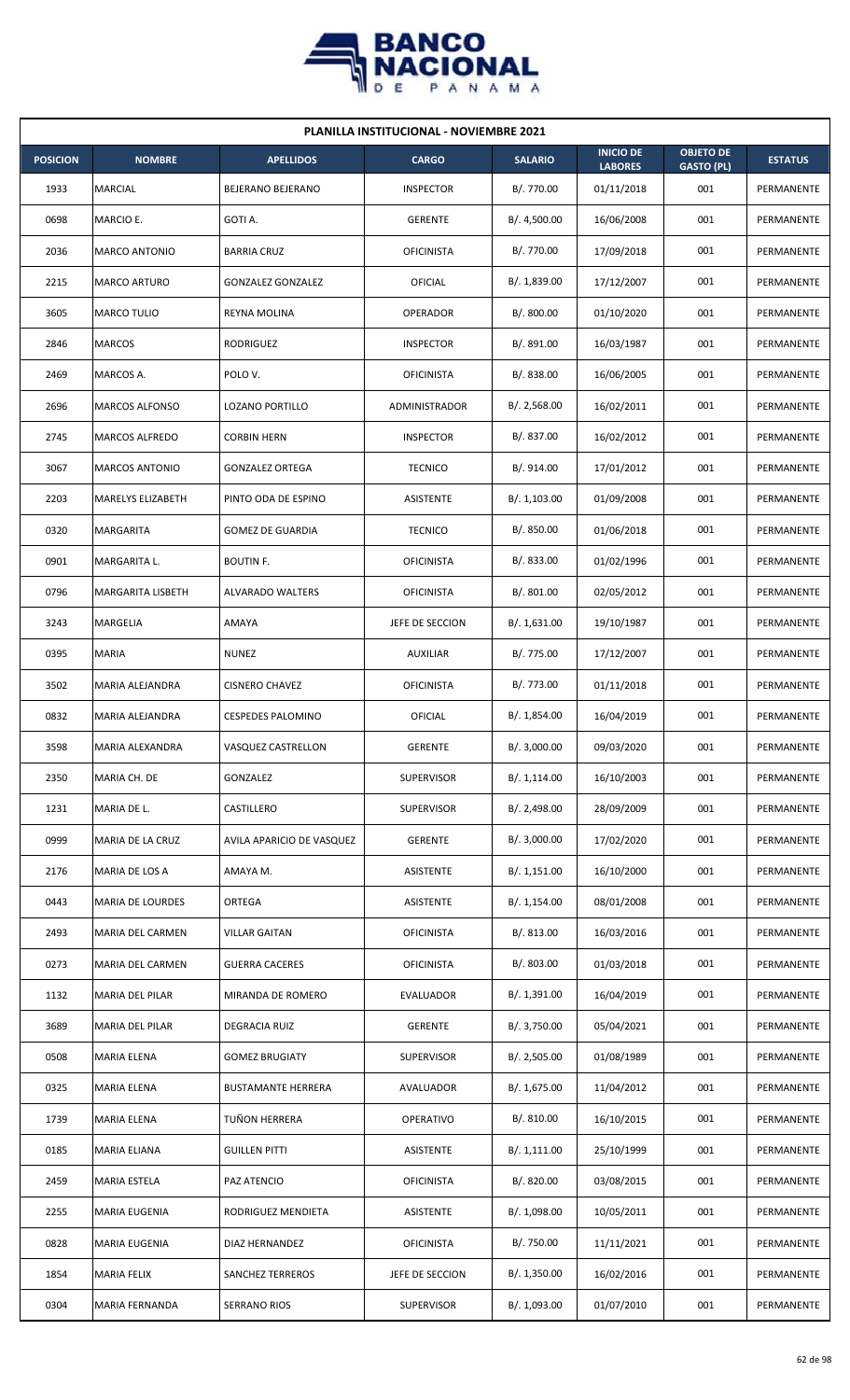

| <b>PLANILLA INSTITUCIONAL - NOVIEMBRE 2021</b> |                            |                             |                   |                |                                    |                                       |                |  |  |  |
|------------------------------------------------|----------------------------|-----------------------------|-------------------|----------------|------------------------------------|---------------------------------------|----------------|--|--|--|
| <b>POSICION</b>                                | <b>NOMBRE</b>              | <b>APELLIDOS</b>            | <b>CARGO</b>      | <b>SALARIO</b> | <b>INICIO DE</b><br><b>LABORES</b> | <b>OBJETO DE</b><br><b>GASTO (PL)</b> | <b>ESTATUS</b> |  |  |  |
| 2673                                           | MARÍA I.                   | DÍAZ M.                     | JEFE DE DEPTO.    | B/.2,228.00    | 17/11/2014                         | 001                                   | PERMANENTE     |  |  |  |
| 1437                                           | MARIA I. DE                | <b>GARCIA</b>               | JEFE DE DEPTO.    | B/.2,362.00    | 16/06/1986                         | 001                                   | PERMANENTE     |  |  |  |
| 1427                                           | MARIA INMACULADA           | <b>HERNANDEZ BRAVO</b>      | JEFE DE SECCION   | B/. 1,462.00   | 01/01/2010                         | 001                                   | PERMANENTE     |  |  |  |
| 1521                                           | <b>MARIA ISABEL</b>        | <b>CHONG PEREIRA</b>        | OPERATIVO         | B/. 810.00     | 19/02/2015                         | 001                                   | PERMANENTE     |  |  |  |
| 3668                                           | <b>MARIA ISABEL</b>        | <b>CUELLAR CASTILLO</b>     | <b>OFICIAL</b>    | B/. 1,700.00   | 16/03/2021                         | 001                                   | PERMANENTE     |  |  |  |
| 3384                                           | <b>MARIA ISABELLA</b>      | <b>STECCO TRUJILLO</b>      | <b>ASISTENTE</b>  | B/.850.00      | 01/12/2020                         | 001                                   | PERMANENTE     |  |  |  |
| 3558                                           | <b>MARIA LAURA</b>         | MORALES SALCEDO             | ARQUITECTO        | B/.1,391.00    | 02/05/2019                         | 001                                   | PERMANENTE     |  |  |  |
| 3793                                           | <b>MARIA LAURA</b>         | <b>LIAO AGUILERA</b>        | <b>OFICINISTA</b> | B/. 750.00     | 09/07/2021                         | 001                                   | PERMANENTE     |  |  |  |
| 2567                                           | <b>MARIA LUISA</b>         | COLEY ORTEGA                | JEFE DE DEPTO.    | B/. 1,849.00   | 16/05/1995                         | 001                                   | PERMANENTE     |  |  |  |
| 2066                                           | <b>MARIA LUISA</b>         | ARAUZ CORREA                | OFICIAL           | B/. 1,700.00   | 09/11/2020                         | 001                                   | PERMANENTE     |  |  |  |
| 0681                                           | <b>MARIA LUISA</b>         | <b>GONZALEZ PEREZ</b>       | OFICIAL           | B/.1,632.00    | 01/06/2000                         | 001                                   | PERMANENTE     |  |  |  |
| 2361                                           | MARIA LURDES DEL<br>CARMEN | ABREGO                      | <b>SUPERVISOR</b> | B/. 1,056.00   | 16/04/2018                         | 001                                   | PERMANENTE     |  |  |  |
| 1565                                           | MARIA M.                   | LABRADOR G.                 | <b>OPERATIVO</b>  | B/. 863.00     | 18/08/2008                         | 001                                   | PERMANENTE     |  |  |  |
| 3341                                           | <b>MARIA MONSERATH</b>     | <b>OSES VARGAS</b>          | <b>OFICINISTA</b> | B/. 770.00     | 16/08/2018                         | 001                                   | PERMANENTE     |  |  |  |
| 0141                                           | <b>MARIA OSORIO DE</b>     | <b>SUNE</b>                 | <b>GERENTE</b>    | B/.2,947.00    | 18/08/1980                         | 001                                   | PERMANENTE     |  |  |  |
| 0446                                           | <b>MARIA TERESA</b>        | <b>TAPIERO VALDES</b>       | TRAMITADOR        | B/. 924.00     | 17/11/2014                         | 001                                   | PERMANENTE     |  |  |  |
| 2227                                           | <b>MARIA VICTORIA</b>      | VILLARREAL SANTAMARIA       | <b>GESTOR</b>     | B/. 915.00     | 02/05/2017                         | 001                                   | PERMANENTE     |  |  |  |
| 1208                                           | <b>MARIA ZORAIDA</b>       | DOMINGUEZ SANCHEZ           | OFICIAL           | B/. 1,384.00   | 02/07/2018                         | 001                                   | PERMANENTE     |  |  |  |
| 0010                                           | MARIAN L.                  | QUIROZ P.                   | <b>GERENTE</b>    | B/. 3,624.00   | 01/03/2010                         | 001                                   | PERMANENTE     |  |  |  |
| 3766                                           | <b>MARIAN MICHELLY</b>     | <b>BROCE GALLARDO</b>       | <b>OFICINISTA</b> | B/. 750.00     | 25/06/2021                         | 001                                   | PERMANENTE     |  |  |  |
| 2659                                           | MARIANELA                  | <b>FAMIGLIETTI</b>          | ADMINISTRADOR     | B/. 3,231.00   | 01/12/2009                         | 001                                   | PERMANENTE     |  |  |  |
| 2655                                           | <b>MARIANELA</b>           | <b>BROCE PORCELL</b>        | <b>GERENTE</b>    | B/. 4,000.00   | 04/05/2020                         | 001                                   | PERMANENTE     |  |  |  |
| 1440                                           | <b>MARIANELA MARLENE</b>   | PEREZ QUINTERO              | JEFE DE SECCION   | B/. 1,876.00   | 16/03/2015                         | 001                                   | PERMANENTE     |  |  |  |
| 3822                                           | MARIANELA VICTORIA         | ESPINOSA CHIRU              | TRAMITADOR        | B/. 850.00     | 12/08/2021                         | 001                                   | PERMANENTE     |  |  |  |
| 0278                                           | MARIANELLA                 | URROZ LEYTON                | <b>OFICINISTA</b> | B/. 775.00     | 11/01/2000                         | 001                                   | PERMANENTE     |  |  |  |
| 1574                                           | MARIANETT YIARISETT        | DE SEDAS                    | <b>OFICINISTA</b> | B/. 770.00     | 02/07/2019                         | 001                                   | PERMANENTE     |  |  |  |
| 2704                                           | <b>MARIANO</b>             | RAMOS                       | <b>OPERADOR</b>   | B/. 794.00     | 18/06/1984                         | 001                                   | PERMANENTE     |  |  |  |
| 1044                                           | <b>MARIANO</b>             | <b>ABAD RODRIGUEZ</b>       | OFICIAL           | B/. 2,240.00   | 01/01/2004                         | 001                                   | PERMANENTE     |  |  |  |
| 3303                                           | MARIBEL                    | <b>GONZALEZ CEDENO</b>      | JEFE DE SECCION   | B/.2,394.00    | 16/03/1983                         | 001                                   | PERMANENTE     |  |  |  |
| 0042                                           | MARIBEL                    | <b>GONZALEZ DE PIMENTEL</b> | ASISTENTE         | B/. 1,763.00   | 17/02/2011                         | 001                                   | PERMANENTE     |  |  |  |
| 0111                                           | MARIBEL                    | MIRANDA PINTO               | <b>GERENTE</b>    | B/. 2,676.00   | 16/01/1995                         | 001                                   | PERMANENTE     |  |  |  |
| 1110                                           | <b>MARIBEL</b>             | <b>FERNANDEZ RUEDAS</b>     | OFICIAL           | B/. 2,170.00   | 01/01/2014                         | 001                                   | PERMANENTE     |  |  |  |
| 3344                                           | MARIBEL DE LOURDES         | <b>WONG RODRIGUEZ</b>       | <b>GERENTE</b>    | B/. 3,200.00   | 01/09/2020                         | 001                                   | PERMANENTE     |  |  |  |
| 0260                                           | MARIBEL DEL C.             | RODRIGUEZ                   | ADMINISTRATIVO    | B/. 1,082.00   | 18/08/2008                         | 001                                   | PERMANENTE     |  |  |  |
| 3210                                           | MARIBEL DEL C.             | SAMUDIO                     | <b>GERENTE</b>    | B/.4,100.00    | 01/01/2010                         | 001                                   | PERMANENTE     |  |  |  |
| 2205                                           | MARIBEL DEL CARMEN         | <b>RUIZ MADRID</b>          | OFICIAL           | B/. 1,476.00   | 19/05/2008                         | 001                                   | PERMANENTE     |  |  |  |
| 0241                                           | <b>MARIBEL EDITH</b>       | BARSALLO R.                 | <b>OFICINISTA</b> | B/.1,131.00    | 03/08/1992                         | 001                                   | PERMANENTE     |  |  |  |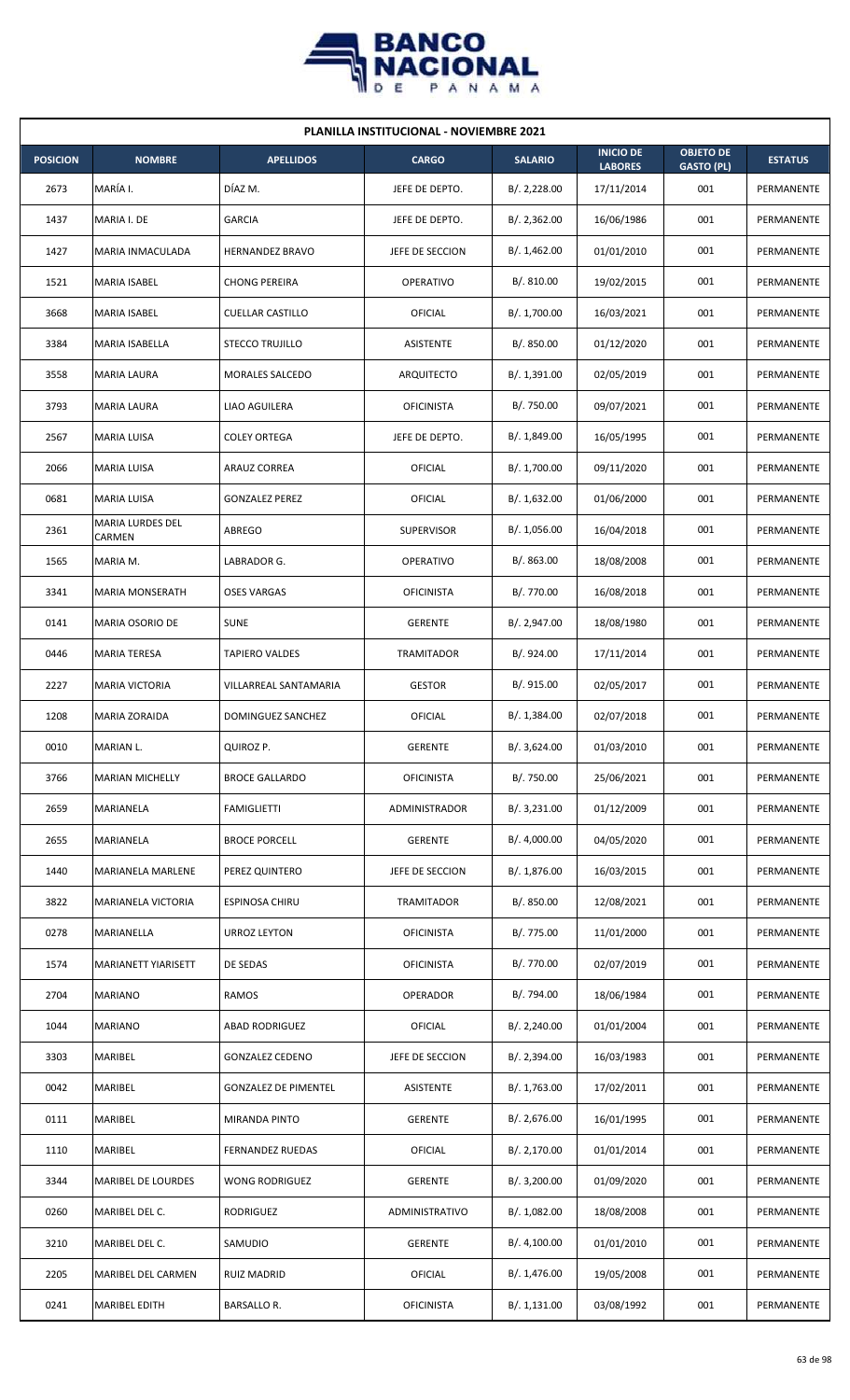

| <b>PLANILLA INSTITUCIONAL - NOVIEMBRE 2021</b> |                            |                             |                   |                |                                    |                                       |                |  |  |
|------------------------------------------------|----------------------------|-----------------------------|-------------------|----------------|------------------------------------|---------------------------------------|----------------|--|--|
| <b>POSICION</b>                                | <b>NOMBRE</b>              | <b>APELLIDOS</b>            | <b>CARGO</b>      | <b>SALARIO</b> | <b>INICIO DE</b><br><b>LABORES</b> | <b>OBJETO DE</b><br><b>GASTO (PL)</b> | <b>ESTATUS</b> |  |  |
| 2086                                           | MARIBEL S. DE              | <b>REYES</b>                | JEFE DE SECCION   | B/. 1,520.00   | 10/05/1999                         | 001                                   | PERMANENTE     |  |  |
| 0596                                           | MARIBEL SERAFINA           | MONTEZUMA PEREZ DE<br>ARAYA | OFICIAL           | B/. 1,490.00   | 20/07/1994                         | 001                                   | PERMANENTE     |  |  |
| 2251                                           | MARIBEL ZULEYMA            | <b>MARENGO LOBO</b>         | <b>GESTOR</b>     | B/. 929.00     | 01/09/2016                         | 001                                   | PERMANENTE     |  |  |
| 0882                                           | <b>MARICARMEN</b>          | <b>TENTURIER RODRÍGUEZ</b>  | JEFE DE SECCION   | B/. 1,350.00   | 01/01/2014                         | 001                                   | PERMANENTE     |  |  |
| 3118                                           | MARICARMEN                 | <b>OLAVE JAEN</b>           | JEFE DE DEPTO.    | B/. 1,500.00   | 16/10/2015                         | 001                                   | PERMANENTE     |  |  |
| 3040                                           | <b>MARICEL DE</b>          | <b>JIMENEZ</b>              | ADMINISTRATIVO    | B/. 751.00     | 01/12/2005                         | 001                                   | PERMANENTE     |  |  |
| 0761                                           | MARICELA DEL CARMEN        | <b>VELEZ SAGEL</b>          | TRAMITADOR        | B/. 968.00     | 03/12/2013                         | 001                                   | PERMANENTE     |  |  |
| 1758                                           | MARICELA Y.                | ORTEGA DE VALDES            | ANALISTA          | B/.1,419.00    | 16/01/2004                         | 001                                   | PERMANENTE     |  |  |
| 3586                                           | MARICELY ANGELICA          | PENGALLY ROJAS              | <b>OFICINISTA</b> | B/. 770.00     | 03/06/2019                         | 001                                   | PERMANENTE     |  |  |
| 2604                                           | MARICHEL JOHAN             | <b>TUNON SAMANIEGO</b>      | <b>OFICINISTA</b> | B/. 773.00     | 01/08/2018                         | 001                                   | PERMANENTE     |  |  |
| 3027                                           | <b>MARICHELL CRISTELL</b>  | <b>REYES CASTILLO</b>       | <b>TECNICO</b>    | B/. 941.00     | 17/06/2013                         | 001                                   | PERMANENTE     |  |  |
| 2628                                           | <b>MARICRUZ</b>            | <b>OBALDIA MORA</b>         | ANALISTA          | B/. 1,600.00   | 16/12/2020                         | 001                                   | PERMANENTE     |  |  |
| 3587                                           | <b>MARICRUZ</b>            | CORONADO MELENDEZ           | <b>OFICINISTA</b> | B/. 770.00     | 17/06/2019                         | 001                                   | PERMANENTE     |  |  |
| 0385                                           | MARIE ELIZABETH            | <b>ACUNA BRUGIATI</b>       | <b>ASISTENTE</b>  | B/. 1,000.00   | 17/07/2017                         | 001                                   | PERMANENTE     |  |  |
| 3526                                           | <b>MARIEL SARAY</b>        | <b>VASQUEZ RODRIGUEZ</b>    | ANALISTA          | B/.1,350.00    | 17/12/2018                         | 001                                   | PERMANENTE     |  |  |
| 3808                                           | MARIELA                    | MONTERO RODRIGUEZ           | <b>OFICINISTA</b> | B/. 750.00     | 01/07/2021                         | 001                                   | PERMANENTE     |  |  |
| 0050                                           | MARIELA DE                 | <b>MARTINEZ</b>             | <b>ASISTENTE</b>  | B/. 1,711.00   | 01/06/1984                         | 001                                   | PERMANENTE     |  |  |
| 0049                                           | MARIELA M.                 | <b>MORENO</b>               | ASISTENTE         | B/. 1,552.00   | 01/06/1984                         | 001                                   | PERMANENTE     |  |  |
| 1890                                           | <b>MARIELA MEREDITH</b>    | MIRANDA MELENDEZ            | <b>OFICINISTA</b> | B/. 914.00     | 18/05/2015                         | 001                                   | PERMANENTE     |  |  |
| 0317                                           | <b>MARIELIZ DE LOURDES</b> | <b>BARRIENTOS MORENO</b>    | ANALISTA          | B/. 929.00     | 01/02/2013                         | 001                                   | PERMANENTE     |  |  |
| 0108                                           | MARILA                     | <b>CEDENO PEREZ</b>         | <b>GERENTE</b>    | B/.2,641.00    | 03/07/2000                         | 001                                   | PERMANENTE     |  |  |
| 0277                                           | <b>MARILIN SARAHI</b>      | <b>GONZALEZ TEJADA</b>      | <b>TRAMITADOR</b> | B/. 742.00     | 16/01/2018                         | 001                                   | PERMANENTE     |  |  |
| 2381                                           | MARILUZ                    | RODRIGUEZ SANCHEZ           | JEFE DE SECCION   | B/. 1,350.00   | 24/01/2011                         | 001                                   | PERMANENTE     |  |  |
| 1364                                           | <b>MARILYN DE</b>          | RODRIGUEZ                   | ANALISTA          | B/. 1,454.00   | 16/02/2009                         | 001                                   | PERMANENTE     |  |  |
| 3736                                           | MARILYN DEL CARMEN         | SAMANIEGO GARCIA            | OFICIAL           | B/.1,350.00    | 14/05/2021                         | 003                                   | CONTINGENTE    |  |  |
| 1738                                           | MARILYN MARIELA            | DIAZ GONZALEZ               | OPERATIVO         | B/. 810.00     | 16/03/2017                         | 001                                   | PERMANENTE     |  |  |
| 0193                                           | MARINA ERNESTINA           | PIÑEIRO CORRALES            | TRAMITADOR        | B/. 897.00     | 18/06/2018                         | 001                                   | PERMANENTE     |  |  |
| 2825                                           | <b>MARINO HUNBERTO</b>     | CASTILLO HERNANDEZ          | <b>INSPECTOR</b>  | B/. 845.00     | 09/12/2008                         | 001                                   | PERMANENTE     |  |  |
| 1191                                           | <b>MARIO</b>               | RAMIREZ ARIZA               | ANALISTA          | B/. 1,600.00   | 07/03/2019                         | 001                                   | PERMANENTE     |  |  |
| 1098                                           | <b>MARIO</b>               | DIAZ HERNANDEZ              | <b>OFICIAL</b>    | B/.2,468.00    | 17/04/2000                         | 001                                   | PERMANENTE     |  |  |
| 0221                                           | <b>MARIO</b>               | RIVERA GONZÁLEZ             | ADMINISTRADOR     | B/. 1,545.00   | 02/05/2019                         | 001                                   | PERMANENTE     |  |  |
| 3345                                           | MARIO ALBERTO              | <b>VILLARREAL GOBERNS</b>   | <b>OFICINISTA</b> | B/. 790.00     | 02/05/2018                         | 001                                   | PERMANENTE     |  |  |
| 2667                                           | MARIO E.                   | GONZALEZ                    | <b>GERENTE</b>    | B/.2,135.00    | 16/09/2003                         | 001                                   | PERMANENTE     |  |  |
| 2432                                           | <b>MARIO ENRIQUE</b>       | MILLER QUINTERO             | ASISTENTE         | B/. 1,018.00   | 01/08/2017                         | 001                                   | PERMANENTE     |  |  |
| 3767                                           | <b>MARIO ESTEBAN</b>       | ROSE BRACHO                 | <b>OFICINISTA</b> | B/. 950.00     | 23/06/2021                         | 001                                   | PERMANENTE     |  |  |
| 1963                                           | <b>MARIO IVAN</b>          | <b>ARCIA</b>                | <b>OFICINISTA</b> | B/. 1,251.00   | 16/01/1990                         | 001                                   | PERMANENTE     |  |  |
| 3463                                           | MARIO JOSE                 | CARRASQUILLA ESPINOSA       | OPERATIVO         | B/. 793.00     | 02/07/2018                         | 001                                   | PERMANENTE     |  |  |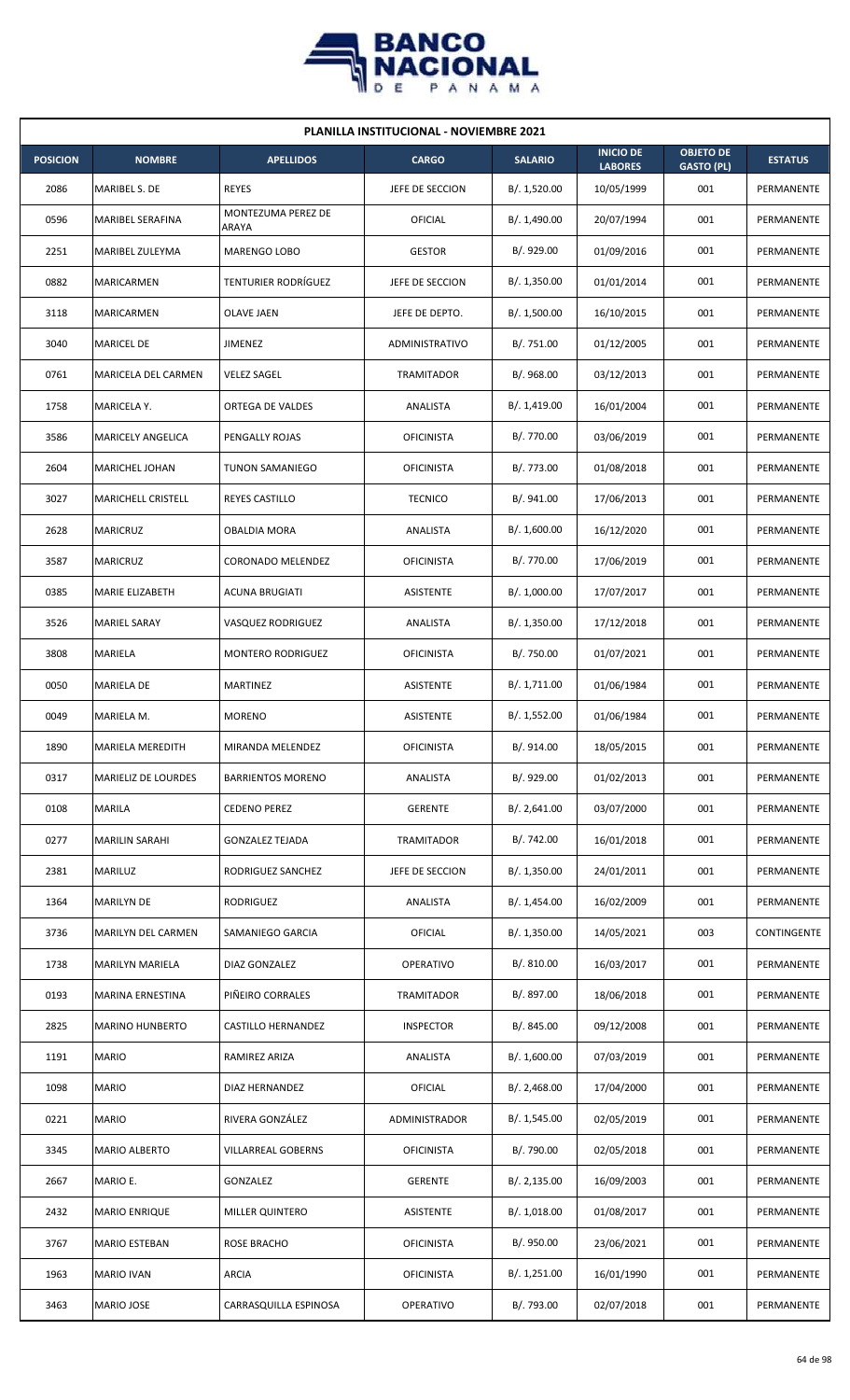

| <b>PLANILLA INSTITUCIONAL - NOVIEMBRE 2021</b> |                            |                               |                   |                |                                    |                                       |                |  |  |
|------------------------------------------------|----------------------------|-------------------------------|-------------------|----------------|------------------------------------|---------------------------------------|----------------|--|--|
| <b>POSICION</b>                                | <b>NOMBRE</b>              | <b>APELLIDOS</b>              | <b>CARGO</b>      | <b>SALARIO</b> | <b>INICIO DE</b><br><b>LABORES</b> | <b>OBJETO DE</b><br><b>GASTO (PL)</b> | <b>ESTATUS</b> |  |  |
| 0279                                           | <b>MARIO ORLANDO</b>       | <b>BONADIES BRUCHER</b>       | <b>ASISTENTE</b>  | B/. 850.00     | 01/02/2018                         | 001                                   | PERMANENTE     |  |  |
| 3839                                           | <b>MARIQUEL EDITH</b>      | NARANJO IGLESIAS DE<br>LOZADA | <b>OFICINISTA</b> | B/. 750.00     | 20/09/2021                         | 001                                   | PERMANENTE     |  |  |
| 0972                                           | MARISA DEL CARMEN          | SANCHEZ ROMERO                | ASISTENTE         | B/. 911.00     | 01/12/2017                         | 001                                   | PERMANENTE     |  |  |
| 0062                                           | MARISEL                    | <b>CASTILLO ESCUDERO</b>      | <b>PSICOLOGO</b>  | B/. 1,025.00   | 01/02/2019                         | 001                                   | PERMANENTE     |  |  |
| 0315                                           | MARISEL DEL CARMEN         | RODRIGUEZ ZAMBRANO            | <b>OFICINISTA</b> | B/. 728.00     | 16/01/2019                         | 001                                   | PERMANENTE     |  |  |
| 0090                                           | MARISELA                   | DOMINGUEZ C.                  | <b>GERENTE</b>    | B/. 2,726.00   | 01/03/2000                         | 001                                   | PERMANENTE     |  |  |
| 1763                                           | MARISELA                   | DOMINGUEZ NUÑEZ               | <b>OFICINISTA</b> | B/. 884.00     | 01/12/2015                         | 001                                   | PERMANENTE     |  |  |
| 1378                                           | <b>MARISOL</b>             | <b>JIMENEZ FUENTES</b>        | <b>GERENTE</b>    | B/. 3,399.00   | 11/06/1979                         | 001                                   | PERMANENTE     |  |  |
| 1334                                           | MARISOL Y.                 | <b>FUENTES B.</b>             | <b>GERENTE</b>    | B/. 2,746.00   | 05/02/1996                         | 001                                   | PERMANENTE     |  |  |
| 0377                                           | MARISSA DEL CARMEN         | <b>MORENO MORENO</b>          | JEFE DE SECCION   | B/. 1,689.00   | 01/01/2011                         | 001                                   | PERMANENTE     |  |  |
| 0212                                           | <b>MARITZA</b>             | MIRANDA BADO                  | JEFE DE SECCION   | B/. 1,547.00   | 01/03/2011                         | 001                                   | PERMANENTE     |  |  |
| 0132                                           | MARITZA E.                 | PERALTA M.                    | <b>GERENTE</b>    | B/.2,918.00    | 01/06/1979                         | 001                                   | PERMANENTE     |  |  |
| 1762                                           | MARITZA ISABEL             | MARTINEZ                      | <b>OFICINISTA</b> | B/0.813.00     | 16/06/2015                         | 001                                   | PERMANENTE     |  |  |
| 0909                                           | MARITZA LINNETTE           | HERNANDEZ MEJIA               | <b>SUPERVISOR</b> | B/. 1,056.00   | 16/09/2013                         | 001                                   | PERMANENTE     |  |  |
| 0535                                           | MARITZA LUNA DE            | <b>ROBLES</b>                 | OFICIAL           | B/. 1,553.00   | 16/01/1986                         | 001                                   | PERMANENTE     |  |  |
| 1687                                           | MARIXEL                    | CASTILLO VEGA                 | <b>OPERATIVO</b>  | B/. 821.00     | 16/08/2012                         | 001                                   | PERMANENTE     |  |  |
| 3226                                           | MARIXENIA                  | <b>BEJARANO AGUIRRE</b>       | ANALISTA          | B/. 1,131.00   | 16/06/2015                         | 001                                   | PERMANENTE     |  |  |
| 0520                                           | <b>MARIXENIA</b>           | <b>BONILLA MADRID</b>         | JEFE DE DEPTO.    | B/.2,427.00    | 16/09/2016                         | 001                                   | PERMANENTE     |  |  |
| 1654                                           | MARIXENIA ANA              | CAMANO AGUILA DEABREGO        | <b>OPERATIVO</b>  | B/. 988.00     | 16/07/2003                         | 001                                   | PERMANENTE     |  |  |
| 1796                                           | <b>MARJORIE KRISTEL</b>    | SALAZAR NÚÑEZ                 | <b>OFICINISTA</b> | B/. 750.00     | 16/07/2019                         | 001                                   | PERMANENTE     |  |  |
| 1470                                           | MARJORIES M.               | <b>MENDIVIL</b>               | <b>SUPERVISOR</b> | B/. 1,066.00   | 06/11/2008                         | 001                                   | PERMANENTE     |  |  |
| 3491                                           | <b>MARJORY MARIE</b>       | PALACIOS CERRUD               | <b>OPERATIVO</b>  | B/. 770.00     | 01/11/2018                         | 001                                   | PERMANENTE     |  |  |
| 1639                                           | <b>MARKIRIS YULIZA</b>     | <b>VELASQUEZ CANO</b>         | <b>OPERATIVO</b>  | B/. 814.00     | 16/10/2014                         | 001                                   | PERMANENTE     |  |  |
| 2660                                           | MARLEM H.                  | BARCENAS P.                   | ADMINISTRADOR     | B/. 2,999.00   | 26/01/1998                         | 001                                   | PERMANENTE     |  |  |
| 0590                                           | MARLENA                    | FERNANDEZ B.                  | <b>OFICIAL</b>    | B/. 1,493.00   | 01/09/2003                         | 001                                   | PERMANENTE     |  |  |
| 2048                                           | MARLENE                    | CASTILLO B.                   | JEFE DE SECCION   | B/. 1,476.00   | 11/01/2000                         | 001                                   | PERMANENTE     |  |  |
| 1480                                           | MARLENE                    | CHOCHO G.                     | <b>SUPERVISOR</b> | B/.1,311.00    | 01/06/2001                         | 001                                   | PERMANENTE     |  |  |
| 1815                                           | MARLENE                    | SANTOS ROBLES                 | <b>OFICINISTA</b> | B/.826.00      | 13/02/2008                         | 001                                   | PERMANENTE     |  |  |
| 2379                                           | <b>MARLENE DESIREE</b>     | <b>HERNANDEZ DUTARY</b>       | JEFE DE SECCION   | B/.1,460.00    | 03/09/2012                         | 001                                   | PERMANENTE     |  |  |
| 0468                                           | <b>MARLENE EDITH</b>       | OLIVARES CARDENAS             | <b>GERENTE</b>    | B/.3,369.00    | 11/01/2011                         | 001                                   | PERMANENTE     |  |  |
| 1721                                           | MARLENE JUDITH             | ABREGO DE VELASQUEZ           | <b>OPERATIVO</b>  | B/. 820.00     | 01/01/2015                         | 001                                   | PERMANENTE     |  |  |
| 1116                                           | <b>MARLENIS YOMIRA</b>     | <b>GUERRA SALAZAR</b>         | <b>OFICINISTA</b> | B/. 773.00     | 01/10/2018                         | 001                                   | PERMANENTE     |  |  |
| 3504                                           | <b>MARLENYS DEL CARMEN</b> | VILLARREAL CASTILLO           | <b>SUPERVISOR</b> | B/. 1,545.00   | 01/11/2018                         | 001                                   | PERMANENTE     |  |  |
| 0407                                           | MARLENYS Y.                | CABALLERO ORTEGA DE VELIZ     | JEFE DE DEPTO.    | B/.2,064.00    | 19/04/2004                         | 001                                   | PERMANENTE     |  |  |
| 1539                                           | MARLINA ISABEL             | VILLARREAL SAMANIEGO          | <b>OFICINISTA</b> | B/. 817.00     | 17/02/2014                         | 001                                   | PERMANENTE     |  |  |
| 3260                                           | MARLIS M.                  | BARRERA C.                    | JEFE DE SECCION   | B/. 1,639.00   | 07/04/2008                         | 001                                   | PERMANENTE     |  |  |
| 0738                                           | MARLON J.                  | BENAVIDES B.                  | JEFE DE DEPTO.    | B/.2,123.00    | 09/12/2008                         | 001                                   | PERMANENTE     |  |  |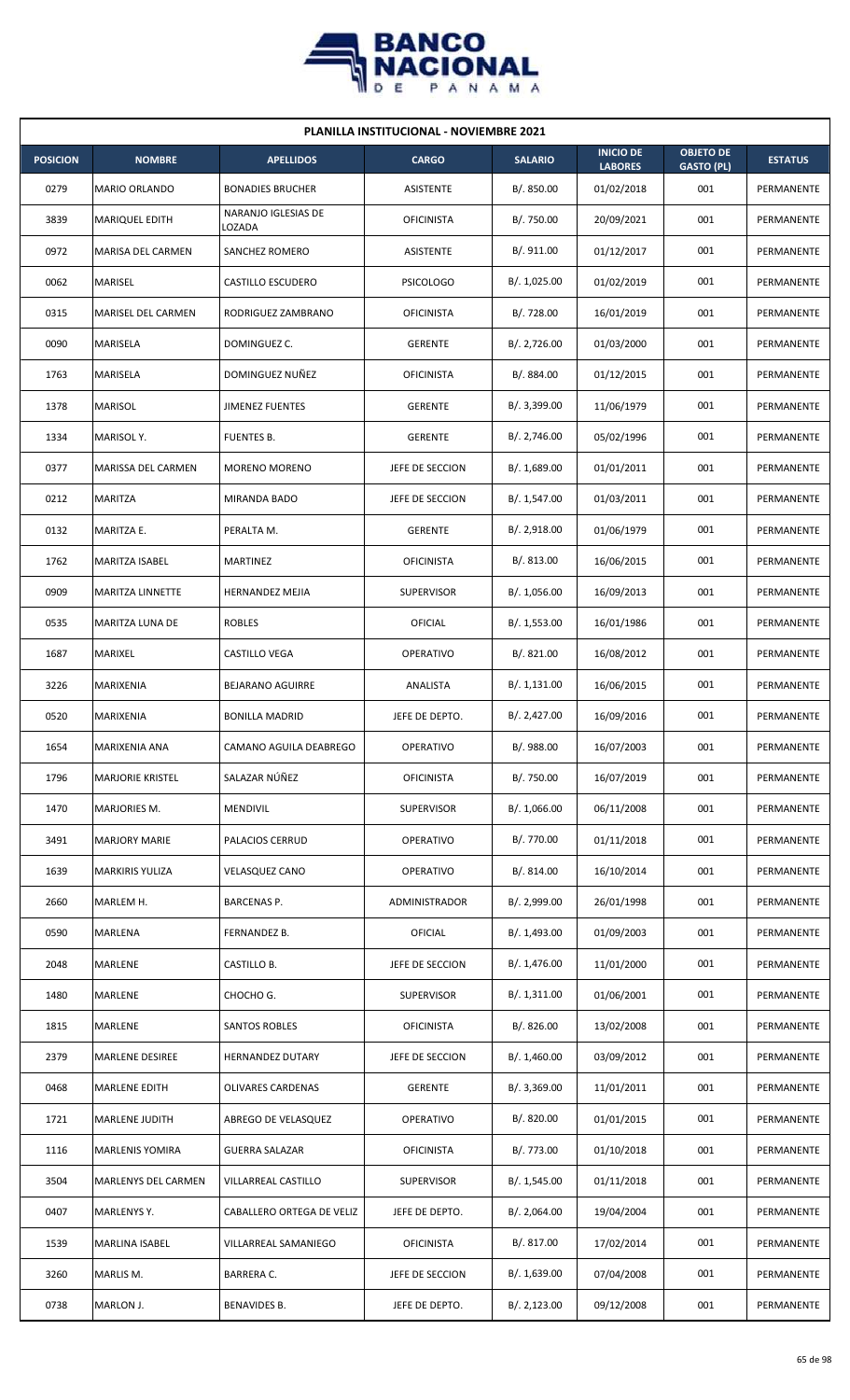

| <b>PLANILLA INSTITUCIONAL - NOVIEMBRE 2021</b> |                         |                                      |                   |                |                                    |                                       |                |  |  |
|------------------------------------------------|-------------------------|--------------------------------------|-------------------|----------------|------------------------------------|---------------------------------------|----------------|--|--|
| <b>POSICION</b>                                | <b>NOMBRE</b>           | <b>APELLIDOS</b>                     | <b>CARGO</b>      | <b>SALARIO</b> | <b>INICIO DE</b><br><b>LABORES</b> | <b>OBJETO DE</b><br><b>GASTO (PL)</b> | <b>ESTATUS</b> |  |  |
| 2388                                           | MARQUELA LINETH         | ANDERSON DE LEON                     | ANALISTA          | B/. 902.00     | 01/08/2017                         | 001                                   | PERMANENTE     |  |  |
| 2288                                           | MARQUELA Y.             | CONTRERAS G.                         | <b>OPERATIVO</b>  | B/. 1,236.00   | 06/11/2000                         | 001                                   | PERMANENTE     |  |  |
| 1781                                           | <b>MARTA AURORA</b>     | DE OBALDIA PRESTAN                   | <b>SUPERVISOR</b> | B/. 1,304.00   | 24/08/2010                         | 001                                   | PERMANENTE     |  |  |
| 0911                                           | <b>MARTA ELIZABETH</b>  | CARVAJAL CASTILLO                    | <b>SUPERVISOR</b> | B/. 1,000.00   | 06/09/2010                         | 001                                   | PERMANENTE     |  |  |
| 3588                                           | <b>MARTA GABRIELA</b>   | <b>AMORES ARABA</b>                  | <b>TRAMITADOR</b> | B/. 884.00     | 03/06/2019                         | 001                                   | PERMANENTE     |  |  |
| 2415                                           | <b>MARTHA DE</b>        | TUNON A.                             | JEFE DE SECCION   | B/. 1,489.00   | 16/06/2009                         | 001                                   | PERMANENTE     |  |  |
| 2989                                           | <b>MARTIN B.</b>        | MENDEZ A.                            | MENSAJERO         | B/0.660.00     | 08/01/2007                         | 001                                   | PERMANENTE     |  |  |
| 3063                                           | <b>MARTIN ROBERTO</b>   | ORTIZ C.                             | TRABAJADOR MANUAL | B/. 966.00     | 02/07/2001                         | 001                                   | PERMANENTE     |  |  |
| 0410                                           | <b>MARUJA OTILIA</b>    | <b>MORENO PEREZ</b>                  | <b>GERENTE</b>    | B/.3,500.00    | 06/09/2019                         | 001                                   | PERMANENTE     |  |  |
| 2394                                           | MARUKEL                 | JARAMILLO R.                         | JEFE DE SECCION   | B/.1,433.00    | 22/09/2003                         | 001                                   | PERMANENTE     |  |  |
| 3166                                           | <b>MARUQUEL MILENIS</b> | <b>AGUILAR PADILLA</b>               | ANALISTA          | B/. 920.00     | 03/12/2012                         | 001                                   | PERMANENTE     |  |  |
| 0875                                           | MARUSBEL ENILDA         | <b>GONZALEZ NUNEZ</b>                | OFICINISTA        | B/. 793.00     | 18/06/2018                         | 001                                   | PERMANENTE     |  |  |
| 3498                                           | MARVER                  | <b>BEJARANO PINEDA</b>               | OFICIAL           | B/. 1,530.00   | 01/11/2018                         | 001                                   | PERMANENTE     |  |  |
| 3186                                           | <b>MARY CARMEN</b>      | FERNANDEZ GOMEZ                      | <b>GERENTE</b>    | B/. 2,904.00   | 02/05/2014                         | 001                                   | PERMANENTE     |  |  |
| 2497                                           | <b>MARY LEXYS</b>       | <b>MENA PALACIO</b>                  | <b>OFICINISTA</b> | B/0.828.00     | 16/09/2013                         | 001                                   | PERMANENTE     |  |  |
| 1936                                           | <b>MARYLIN MALLELYS</b> | RUÍZ RODRIGUEZ                       | <b>SUPERVISOR</b> | B/. 1,093.00   | 01/08/2016                         | 001                                   | PERMANENTE     |  |  |
| 0942                                           | <b>MARYORY SADITH</b>   | <b>CORONADO ORTÍZ</b>                | AVALUADOR         | B/. 1,735.00   | 02/05/2017                         | 001                                   | PERMANENTE     |  |  |
| 0484                                           | <b>MASSIEL ENEIDA</b>   | RODRIGUEZ ESCOBAR                    | <b>SUPERVISOR</b> | B/. 1,007.00   | 10/05/2011                         | 001                                   | PERMANENTE     |  |  |
| 3543                                           | <b>MASSIEL LINETH</b>   | OCAÑA SOLANO DE GOMEZ                | OPERATIVO         | B/. 750.00     | 18/11/2019                         | 001                                   | PERMANENTE     |  |  |
| 0930                                           | MASSIEL PAOLA           | GIRALDO SAA                          | JEFE DE SECCION   | B/.1,350.00    | 22/10/2012                         | 001                                   | PERMANENTE     |  |  |
| 2463                                           | <b>MATIAS</b>           | SALDANA ZAPATA                       | <b>OFICINISTA</b> | B/. 1,103.00   | 01/02/1983                         | 001                                   | PERMANENTE     |  |  |
| 3737                                           | MATILDE ELIZABETH       | ROSAS CASTILLO DE<br>VILLARREAL      | JEFE DE DEPTO.    | B/.3,000.00    | 03/05/2021                         | 001                                   | PERMANENTE     |  |  |
| 0637                                           | <b>MATILDE IBETH</b>    | PINILLA ORTEGA                       | <b>OFICIAL</b>    | B/. 1,462.00   | 16/01/2013                         | 001                                   | PERMANENTE     |  |  |
| 3267                                           | MAUREEN E.              | <b>CHEN RODRIGUEZ</b>                | COORDINADOR       | B/. 2,675.00   | 01/07/1999                         | 001                                   | PERMANENTE     |  |  |
| 2924                                           | <b>MAURICIO</b>         | <b>MURILLO</b>                       | <b>OFICINISTA</b> | B/0.864.00     | 16/07/2003                         | 001                                   | PERMANENTE     |  |  |
| 0995                                           | MAURY G.                | SITTON H.                            | JEFE DE DEPTO.    | B/.2,142.00    | 23/05/2005                         | 001                                   | PERMANENTE     |  |  |
| 2849                                           | <b>MAX AMETH</b>        | <b>IBARRA BEJERANO</b>               | <b>INSPECTOR</b>  | B/. 860.00     | 04/04/2011                         | 001                                   | PERMANENTE     |  |  |
| 1896                                           | <b>MAX JAVIER</b>       | <b>QUINTERO RODRIGUEZ</b>            | <b>SUPERVISOR</b> | B/. 1,000.00   | 16/09/2016                         | 001                                   | PERMANENTE     |  |  |
| 0707                                           | <b>MAXIMINO</b>         | MIRANDA MIRANDA                      | <b>GERENTE</b>    | B/. 3,089.00   | 01/02/1993                         | 001                                   | PERMANENTE     |  |  |
| 2683                                           | MAXIMO A.               | AFU LASSO                            | <b>SUPERVISOR</b> | B/.1,426.00    | 01/07/2008                         | 001                                   | PERMANENTE     |  |  |
| 3768                                           | MAXIMO LORENZO          | MORENO SANCHEZ                       | <b>OFICIAL</b>    | B/. 1,350.00   | 01/06/2021                         | 001                                   | PERMANENTE     |  |  |
| 3313                                           | <b>MAY TERESITA</b>     | ARAUZ ESPINO                         | ANALISTA          | B/. 1,419.00   | 16/08/2017                         | 001                                   | PERMANENTE     |  |  |
| 0993                                           | MAYBEL YARAVI           | TOJEIRO GARCIA DE PAREDES<br>DE VEGA | <b>OFICIAL</b>    | B/.2,300.00    | 16/09/2021                         | 001                                   | PERMANENTE     |  |  |
| 1268                                           | MAYBELLINE MICHELE      | <b>QVISTGAARD HERRERA</b>            | <b>OFICIAL</b>    | B/.1,187.00    | 16/02/2017                         | 001                                   | PERMANENTE     |  |  |
| 0934                                           | MAYBELLINE YAHEL        | <b>OBANDO GUERRA</b>                 | <b>TRAMITADOR</b> | B/. 911.00     | 16/08/2016                         | 001                                   | PERMANENTE     |  |  |
| 2572                                           | <b>MAYCOL THOMAS</b>    | REQUENEZ ZAPATA                      | ADMINISTRATIVO    | B/. 1,598.00   | 16/02/2011                         | 001                                   | PERMANENTE     |  |  |
| 3389                                           | <b>MAYDA DANETTE</b>    | <b>MORAN FRIAS</b>                   | OPERATIVO         | B/. 793.00     | 02/04/2018                         | 001                                   | PERMANENTE     |  |  |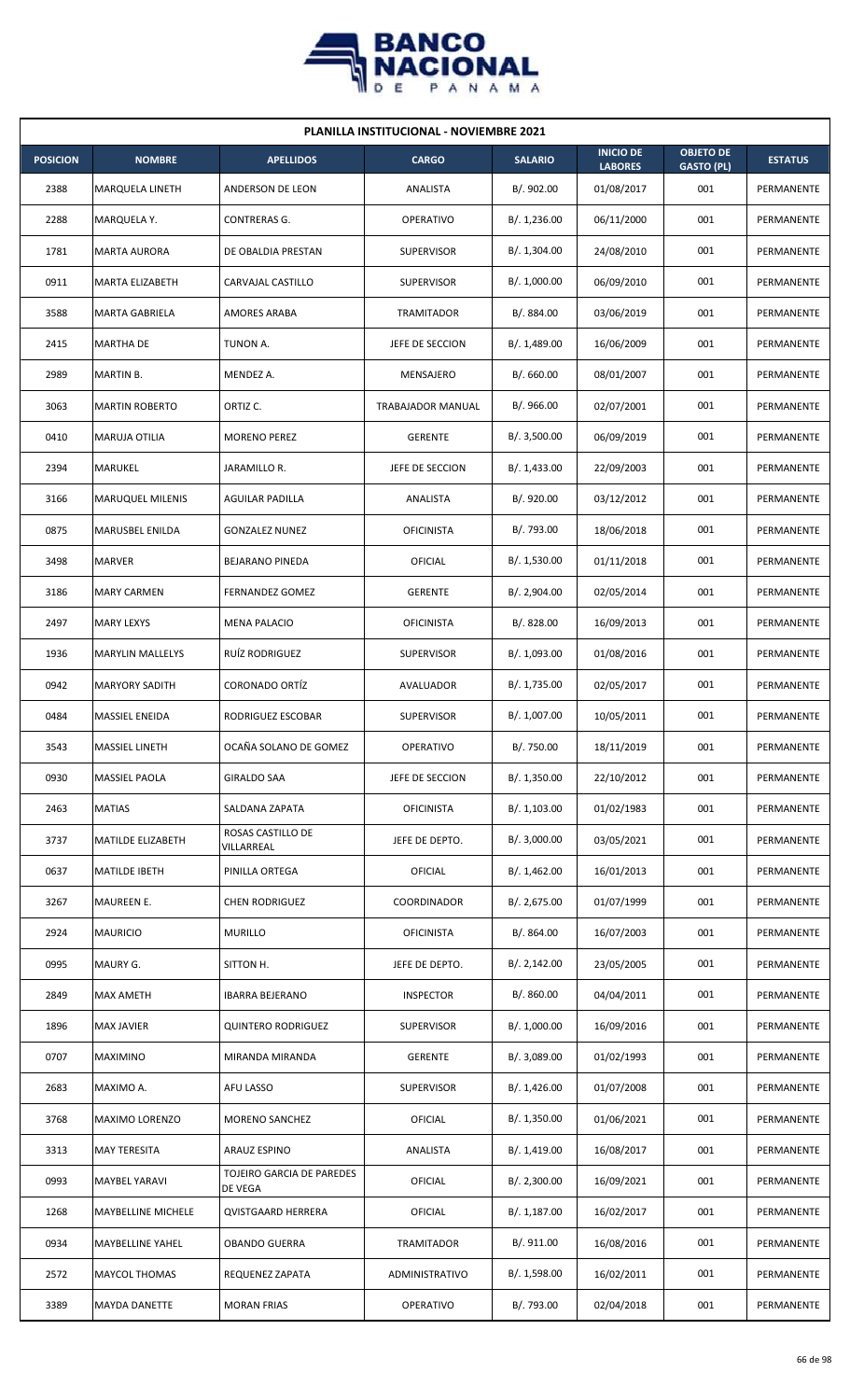

| <b>PLANILLA INSTITUCIONAL - NOVIEMBRE 2021</b> |                           |                                   |                   |                |                                    |                                       |                |  |  |
|------------------------------------------------|---------------------------|-----------------------------------|-------------------|----------------|------------------------------------|---------------------------------------|----------------|--|--|
| <b>POSICION</b>                                | <b>NOMBRE</b>             | <b>APELLIDOS</b>                  | <b>CARGO</b>      | <b>SALARIO</b> | <b>INICIO DE</b><br><b>LABORES</b> | <b>OBJETO DE</b><br><b>GASTO (PL)</b> | <b>ESTATUS</b> |  |  |
| 1337                                           | MAYDELINE                 | SANTAMARIA                        | JEFE DE DEPTO.    | B/.2,250.00    | 10/02/2010                         | 001                                   | PERMANENTE     |  |  |
| 1172                                           | MAYLEN H.                 | SERRANO                           | OFICIAL           | B/.2,133.00    | 16/05/2008                         | 001                                   | PERMANENTE     |  |  |
| 3225                                           | MAYLIN A.                 | CAMAÑO M.                         | ANALISTA          | B/. 1,077.00   | 02/02/2015                         | 001                                   | PERMANENTE     |  |  |
| 0545                                           | <b>MAYLIN ESTELA</b>      | <b>TORRENTES ACOSTA</b>           | OFICIAL           | B/. 1,497.00   | 02/03/2009                         | 001                                   | PERMANENTE     |  |  |
| 1578                                           | MAYRA                     | RUJANO VÁSQUEZ                    | <b>OFICINISTA</b> | B/. 856.00     | 07/11/2011                         | 001                                   | PERMANENTE     |  |  |
| 0454                                           | MAYRA E.                  | DE LASSO                          | ASISTENTE         | B/. 1,218.00   | 08/11/2010                         | 001                                   | PERMANENTE     |  |  |
| 3147                                           | MAYRA E. DE               | <b>COTES</b>                      | <b>GERENTE</b>    | B/. 3,447.00   | 16/07/2009                         | 001                                   | PERMANENTE     |  |  |
| 3318                                           | MAYRA I.                  | MATOS M.                          | <b>GERENTE</b>    | B/. 2,438.00   | 02/02/2009                         | 001                                   | PERMANENTE     |  |  |
| 3031                                           | MAYRA ISABEL              | <b>GUERRERO DE GODOY</b>          | <b>SUPERVISOR</b> | B/. 1,036.00   | 11/10/2010                         | 001                                   | PERMANENTE     |  |  |
| 1725                                           | MAYTEE GINIVA             | <b>CACERES SAMANIEGO</b>          | <b>OFICINISTA</b> | B/. 814.00     | 16/10/2015                         | 001                                   | PERMANENTE     |  |  |
| 1728                                           | <b>MAZIEL ESTHER</b>      | <b>VERGARA CRUZ</b>               | <b>OPERATIVO</b>  | B/. 816.00     | 02/06/2014                         | 001                                   | PERMANENTE     |  |  |
| 2198                                           | <b>MEIVIS MAYANIN</b>     | RIQUELME VEGA                     | OFICIAL           | B/. 1,482.00   | 24/10/2002                         | 001                                   | PERMANENTE     |  |  |
| 1515                                           | <b>MELANI ESTER</b>       | <b>CORTES GALEANO</b>             | OPERATIVO         | B/. 1,082.00   | 16/03/2015                         | 001                                   | PERMANENTE     |  |  |
| 1810                                           | <b>MELANIE STELLA</b>     | <b>TORRES RODRIGUEZ</b>           | <b>OFICINISTA</b> | B/. 827.00     | 01/02/2012                         | 001                                   | PERMANENTE     |  |  |
| 3346                                           | <b>MELANIE ZUSETH</b>     | <b>ARAUZ ATENCIO</b>              | <b>OFICINISTA</b> | B/. 790.00     | 01/03/2018                         | 001                                   | PERMANENTE     |  |  |
| 2363                                           | <b>MELANY IVANY</b>       | ZORRILLA VASQUEZ                  | <b>OFICINISTA</b> | B/. 750.00     | 01/01/2021                         | 001                                   | PERMANENTE     |  |  |
| 3669                                           | <b>MELANY YISETH</b>      | RODRIGUEZ SUIRA                   | <b>OFICINISTA</b> | B/. 750.00     | 01/03/2021                         | 001                                   | PERMANENTE     |  |  |
| 0822                                           | MELBA DEL C.              | <b>TORRES H.</b>                  | <b>OFICINISTA</b> | B/. 816.00     | 16/04/2001                         | 001                                   | PERMANENTE     |  |  |
| 0614                                           | <b>MELIDA DESIREE</b>     | RAMIREZ CEDENO                    | <b>OFICINISTA</b> | B/. 1,366.00   | 01/10/2015                         | 001                                   | PERMANENTE     |  |  |
| 3278                                           | <b>MELIDA MAYDEE</b>      | <b>MORENO NUNEZ</b>               | JEFE DE SECCION   | B/. 1,584.00   | 02/07/2018                         | 001                                   | PERMANENTE     |  |  |
| 1090                                           | <b>MELINA DAMARYS</b>     | <b>MACIAS MOCK</b>                | OFICIAL           | B/. 2,837.00   | 04/08/2008                         | 001                                   | PERMANENTE     |  |  |
| 0806                                           | <b>MELINA MARLENE</b>     | <b>GONZALEZ ROBLES</b>            | <b>OFICINISTA</b> | B/. 820.00     | 17/06/2013                         | 001                                   | PERMANENTE     |  |  |
| 1931                                           | MELISA CARMELA            | JACKMAN REID                      | OPERATIVO         | B/. 790.00     | 01/06/2018                         | 001                                   | PERMANENTE     |  |  |
| 3168                                           | MELISA KATHERINE          | RICAURTE SANTAMARIA DE<br>MENDOZA | <b>OFICINISTA</b> | B/. 965.00     | 07/03/2013                         | 001                                   | PERMANENTE     |  |  |
| 1516                                           | <b>MELISSA EDITH</b>      | <b>NELSON MURES</b>               | SUPERVISOR        | B/. 1,000.00   | 13/07/2013                         | 001                                   | PERMANENTE     |  |  |
| 0387                                           | MELISSA I.                | LOPEZ GONZALE                     | <b>TECNICO</b>    | B/. 1,102.00   | 21/03/1994                         | 001                                   | PERMANENTE     |  |  |
| 1428                                           | <b>MELISSA JUDITH</b>     | RODRIGUEZ GOVEA                   | <b>GERENTE</b>    | B/. 2,228.00   | 16/07/2003                         | 001                                   | PERMANENTE     |  |  |
| 0791                                           | MELISSA L.                | CHACÓN D.                         | <b>SUPERVISOR</b> | B/0.820.00     | 19/02/2015                         | 001                                   | PERMANENTE     |  |  |
| 3738                                           | <b>MELISSA LINETH</b>     | <b>MARTINEZ TORRES</b>            | JEFE DE DEPTO.    | B/.2,300.00    | 24/05/2021                         | 001                                   | PERMANENTE     |  |  |
| 2647                                           | <b>MELISSA LIVONETT</b>   | PENAGOS DICLEAS                   | ANALISTA          | B/.2,669.00    | 15/07/2010                         | 001                                   | PERMANENTE     |  |  |
| 0890                                           | MELISSA MICHELL           | CANO CASTILLO                     | OPERATIVO         | B/. 770.00     | 02/01/2019                         | 001                                   | PERMANENTE     |  |  |
| 1656                                           | <b>MELISSA QUERUBE</b>    | <b>BERNAL SANTOS</b>              | <b>OFICINISTA</b> | B/. 770.00     | 01/08/2013                         | 001                                   | PERMANENTE     |  |  |
| 0252                                           | <b>MELITON</b>            | <b>GONZALEZ ATENCIO</b>           | COORDINADOR       | B/. 1,090.00   | 03/05/2016                         | 001                                   | PERMANENTE     |  |  |
| 1623                                           | MELIZA NATALIA            | ARAUZ RODRIGUEZ                   | <b>SUPERVISOR</b> | B/.1,051.00    | 08/11/2010                         | 001                                   | PERMANENTE     |  |  |
| 3025                                           | MELKER MARITZA            | RUIZ MARTINEZ                     | <b>TECNICO</b>    | B/. 850.00     | 03/02/2020                         | 001                                   | PERMANENTE     |  |  |
| 0868                                           | <b>MELQUIADES ERNESTO</b> | ACEVEDO CEDEÑO                    | <b>SUPERVISOR</b> | B/. 1,000.00   | 16/05/2016                         | 001                                   | PERMANENTE     |  |  |
| 2306                                           | <b>MELVA EDITH</b>        | <b>GONDOLA PEREZ</b>              | <b>OPERATIVO</b>  | B/. 833.00     | 16/02/2012                         | 001                                   | PERMANENTE     |  |  |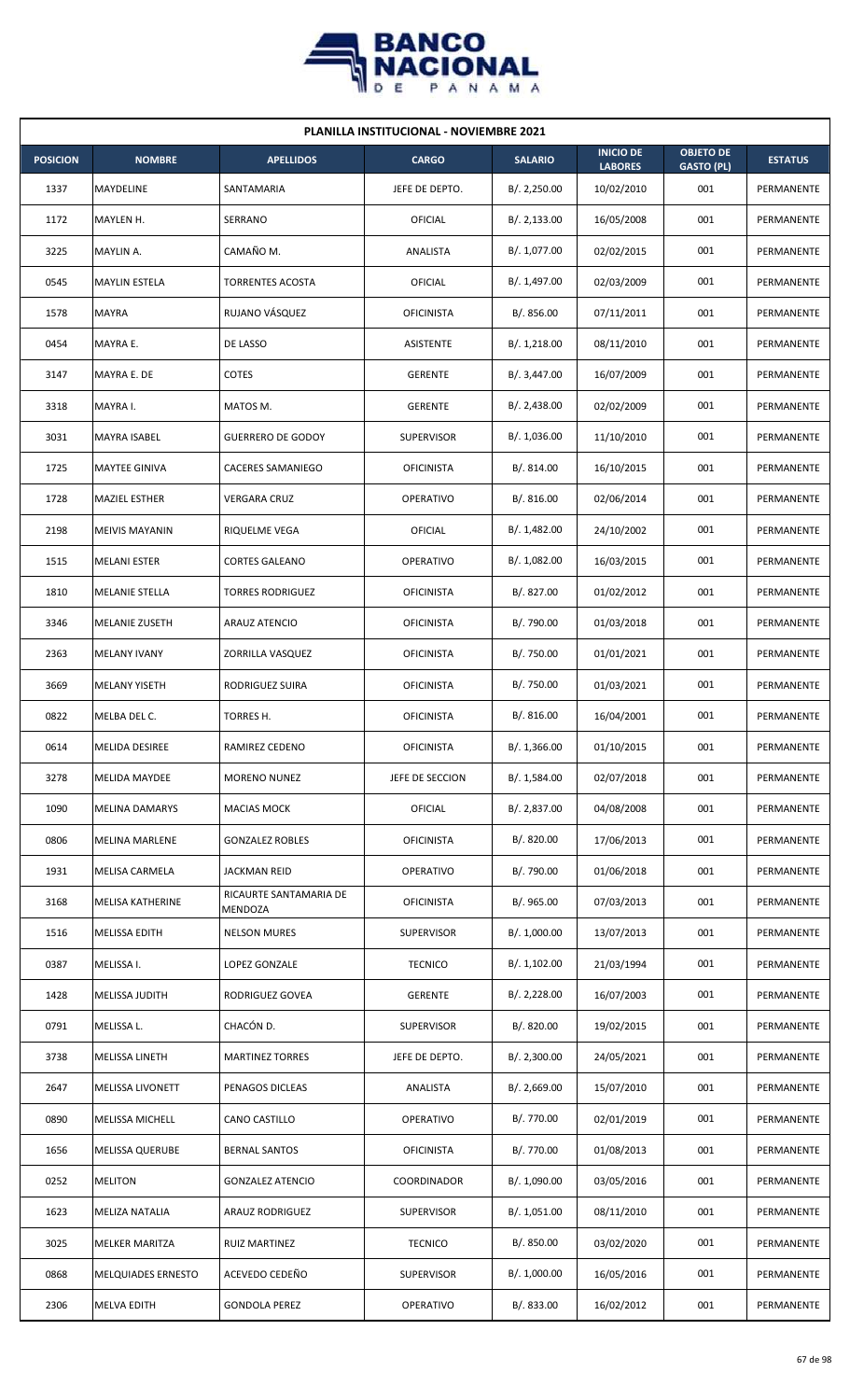

| <b>PLANILLA INSTITUCIONAL - NOVIEMBRE 2021</b> |                        |                          |                   |                |                                    |                                       |                |  |  |
|------------------------------------------------|------------------------|--------------------------|-------------------|----------------|------------------------------------|---------------------------------------|----------------|--|--|
| <b>POSICION</b>                                | <b>NOMBRE</b>          | <b>APELLIDOS</b>         | <b>CARGO</b>      | <b>SALARIO</b> | <b>INICIO DE</b><br><b>LABORES</b> | <b>OBJETO DE</b><br><b>GASTO (PL)</b> | <b>ESTATUS</b> |  |  |
| 2536                                           | <b>MELVA MIREYA</b>    | MORALES HERNANDEZ        | <b>OPERATIVO</b>  | B/. 813.00     | 03/01/2017                         | 001                                   | PERMANENTE     |  |  |
| 1465                                           | <b>MELVIN</b>          | <b>BATISTA PINEDA</b>    | <b>SUPERVISOR</b> | B/. 1,078.00   | 08/11/2010                         | 001                                   | PERMANENTE     |  |  |
| 3428                                           | <b>MELVIN ORIEL</b>    | SUAREZ CASTILLO          | ADMINISTRATIVO    | B/. 770.00     | 01/08/2018                         | 001                                   | PERMANENTE     |  |  |
| 2026                                           | <b>MENYI MURIEL</b>    | <b>CHEN RUIZ</b>         | <b>OFICINISTA</b> | B/. 814.00     | 16/05/2017                         | 001                                   | PERMANENTE     |  |  |
| 3436                                           | MERCEDES ELOISA        | SAMANIEGO MORENO         | <b>OFICINISTA</b> | B/. 750.00     | 02/03/2020                         | 001                                   | PERMANENTE     |  |  |
| 1989                                           | MERY DEL CARMEN        | FLORES GONZALEZ DE BRIAS | ASISTENTE         | B/. 1,093.00   | 16/07/2013                         | 001                                   | PERMANENTE     |  |  |
| 1417                                           | <b>MEYLIN ESTHER</b>   | <b>BARRIA LIAO</b>       | OFICIAL           | B/. 1,404.00   | 02/07/2018                         | 001                                   | PERMANENTE     |  |  |
| 3787                                           | <b>MEYRIELA YANNIS</b> | <b>CARRION JAEN</b>      | OFICIAL           | B/.1,350.00    | 30/07/2021                         | 001                                   | PERMANENTE     |  |  |
| 3622                                           | MEYVIS YASSIEL         | <b>BARRIOS MATA</b>      | ADMINISTRATIVO    | B/. 700.00     | 01/12/2020                         | 001                                   | PERMANENTE     |  |  |
| 1900                                           | MICAELA                | <b>GUERRA ELIZONDRO</b>  | <b>OFICINISTA</b> | B/.1,167.00    | 02/08/2010                         | 001                                   | PERMANENTE     |  |  |
| 3507                                           | MICAELA DEL CARMEN     | <b>FLORES PEREZ</b>      | <b>OPERATIVO</b>  | B/. 770.00     | 16/11/2018                         | 001                                   | PERMANENTE     |  |  |
| 3464                                           | MICAL ROCIO            | <b>IBARRA GONZALEZ</b>   | <b>OFICINISTA</b> | B/. 770.00     | 17/09/2018                         | 001                                   | PERMANENTE     |  |  |
| 3701                                           | MICHAEL ANTONIO        | RODRIGUEZ SERRANO        | <b>INSPECTOR</b>  | B/. 750.00     | 21/04/2021                         | 001                                   | PERMANENTE     |  |  |
| 0211                                           | <b>MICHAEL DAVIS</b>   | PROCTOR DIAZ             | <b>SUPERVISOR</b> | B/. 1,702.00   | 16/06/2000                         | 001                                   | PERMANENTE     |  |  |
| 2653                                           | MICHAEL ISRAEL         | <b>TIMM DEWAR</b>        | ANALISTA          | B/. 1,840.00   | 18/07/2016                         | 001                                   | PERMANENTE     |  |  |
| 2447                                           | MICHAEL N.             | <b>SIMMONDS</b>          | <b>OFICINISTA</b> | B/0.855.00     | 01/07/2003                         | 001                                   | PERMANENTE     |  |  |
| 0916                                           | MICHEL ESTELA          | <b>MONRROY ESPINOSA</b>  | <b>OFICINISTA</b> | B/.817.00      | 07/11/2016                         | 001                                   | PERMANENTE     |  |  |
| 3499                                           | MICHELL ANYELIN        | <b>BOGANTES ARAUZ</b>    | <b>GESTOR</b>     | B/. 876.00     | 16/11/2018                         | 001                                   | PERMANENTE     |  |  |
| 1735                                           | MICHELL EORY           | <b>BEITIA SALINAS</b>    | JEFE DE SECCION   | B/. 1,088.00   | 07/02/2008                         | 001                                   | PERMANENTE     |  |  |
| 1549                                           | MICHELLE ESTELA        | <b>GONZALEZ SANJUR</b>   | <b>OFICINISTA</b> | B/. 750.00     | 16/11/2020                         | 001                                   | PERMANENTE     |  |  |
| 3261                                           | MIDIELLA W. DE         | ORTEGA                   | JEFE DE SECCION   | B/. 2,062.00   | 02/01/2001                         | 001                                   | PERMANENTE     |  |  |
| 2090                                           | MIGDALIA               | VILLAMONTE               | <b>GERENTE</b>    | B/.2,100.00    | 10/05/1999                         | 001                                   | PERMANENTE     |  |  |
| 1611                                           | MIGDALIA ARACELLYS     | RIVAS GONZALEZ           | JEFE DE SECCION   | B/. 1,703.00   | 17/10/2016                         | 001                                   | PERMANENTE     |  |  |
| 1622                                           | MIGDALIA ITZEL         | ROJAS GARCIA             | OPERATIVO         | B/. 1,230.00   | 06/02/1995                         | 001                                   | PERMANENTE     |  |  |
| 1501                                           | MIGDALIA VANESSA       | <b>MAURE MOJICA</b>      | OPERATIVO         | B/. 863.00     | 13/05/2013                         | 001                                   | PERMANENTE     |  |  |
| 1306                                           | <b>MIGUEL</b>          | GALLARDO V.              | AVALUADOR         | B/.1,671.00    | 10/02/2006                         | 001                                   | PERMANENTE     |  |  |
| 2562                                           | <b>MIGUEL</b>          | <b>MORENO RIOS</b>       | <b>GERENTE</b>    | B/.3,623.00    | 07/11/2011                         | 001                                   | PERMANENTE     |  |  |
| 1152                                           | MIGUEL A.              | PEREIRA F.               | JEFE DE DEPTO.    | B/.2,529.00    | 17/01/2000                         | 001                                   | PERMANENTE     |  |  |
| 3222                                           | MIGUEL ANGEL           | <b>RAMOS RODRIGUEZ</b>   | SUPERVISOR        | B/. 1,471.00   | 01/06/2013                         | 001                                   | PERMANENTE     |  |  |
| 2147                                           | MIGUEL ANGEL           | GONZALEZ F.              | <b>SUPERVISOR</b> | B/. 1,232.00   | 18/03/1985                         | 001                                   | PERMANENTE     |  |  |
| 2841                                           | MIGUEL ANGEL           | PLATO GONZALEZ           | <b>INSPECTOR</b>  | B/.826.00      | 02/09/2013                         | 001                                   | PERMANENTE     |  |  |
| 2682                                           | MIGUEL ANGEL           | DEL ROSARIO              | <b>TECNICO</b>    | B/. 1,353.00   | 07/06/1993                         | 001                                   | PERMANENTE     |  |  |
| 3008                                           | MIGUEL ANGEL           | LORENZO COLINDRES        | OPERATIVO         | B/. 824.00     | 16/10/2018                         | 001                                   | PERMANENTE     |  |  |
| 2797                                           | MIGUEL ANGEL           | VILLARREAL CAMPOS        | <b>INSPECTOR</b>  | B/. 857.00     | 06/11/2008                         | 001                                   | PERMANENTE     |  |  |
| 1063                                           | MIGUEL ANTONINO        | RODRIGUEZ CAMANO         | OFICIAL           | B/. 2,391.00   | 07/02/2008                         | 001                                   | PERMANENTE     |  |  |
| 3450                                           | MIGUEL ISIDRO          | MENDOZA RODRIGUEZ        | <b>INSPECTOR</b>  | B/. 793.00     | 16/11/2017                         | 001                                   | PERMANENTE     |  |  |
| 3671                                           | <b>MIGUEL KARIN</b>    | OSORIO GOODRIDGE         | <b>OFICIAL</b>    | B/. 1,500.00   | 01/03/2021                         | 001                                   | PERMANENTE     |  |  |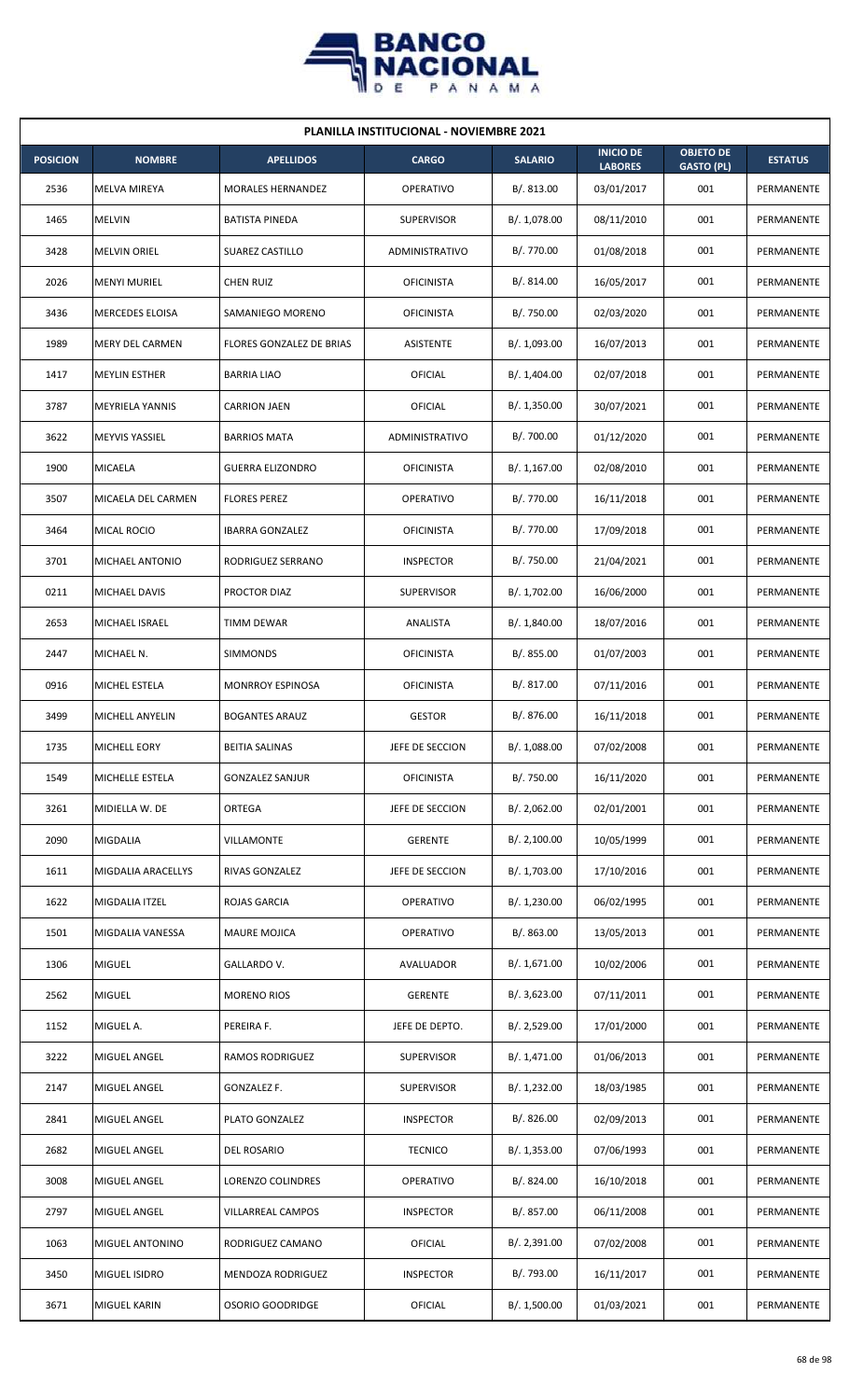

| <b>PLANILLA INSTITUCIONAL - NOVIEMBRE 2021</b> |                       |                           |                   |                |                                    |                                       |                |  |  |
|------------------------------------------------|-----------------------|---------------------------|-------------------|----------------|------------------------------------|---------------------------------------|----------------|--|--|
| <b>POSICION</b>                                | <b>NOMBRE</b>         | <b>APELLIDOS</b>          | <b>CARGO</b>      | <b>SALARIO</b> | <b>INICIO DE</b><br><b>LABORES</b> | <b>OBJETO DE</b><br><b>GASTO (PL)</b> | <b>ESTATUS</b> |  |  |
| 0907                                           | MIHOZOTHIS ESPINO DE  | PERALTA                   | JEFE DE SECCION   | B/.1,350.00    | 17/06/2013                         | 001                                   | PERMANENTE     |  |  |
| 3739                                           | <b>MIJAIL MIJARES</b> | MITRE MURILLO             | <b>OFICINISTA</b> | B/. 800.00     | 13/05/2021                         | 003                                   | CONTINGENTE    |  |  |
| 1698                                           | MILAGRO DEL CARMEN    | <b>RIOS PRADO</b>         | <b>OFICINISTA</b> | B/. 750.00     | 16/07/2019                         | 001                                   | PERMANENTE     |  |  |
| 2133                                           | MILAGRO ISABEL        | <b>QUINTANA REYES</b>     | <b>GESTOR</b>     | B/. 876.00     | 02/01/2019                         | 001                                   | PERMANENTE     |  |  |
| 1915                                           | MILAGRO STEPHANY      | <b>GARCÍA RODRIGUEZ</b>   | <b>OFICINISTA</b> | B/.810.00      | 16/09/2016                         | 001                                   | PERMANENTE     |  |  |
| 1203                                           | <b>MILAGROS</b>       | HENRIQUEZ M.              | ADMINISTRATIVO    | B/. 1,732.00   | 01/04/2009                         | 001                                   | PERMANENTE     |  |  |
| 0794                                           | MILAGROS DEL CARMEN   | PEREZ MOJICA              | ANALISTA          | B/. 1,093.00   | 06/04/2015                         | 001                                   | PERMANENTE     |  |  |
| 3429                                           | MILAGROS IRENE        | SAMANIEGO GUTIERREZ       | <b>OFICINISTA</b> | B/. 773.00     | 16/07/2018                         | 001                                   | PERMANENTE     |  |  |
| 1922                                           | MILAGROS LIRIETH      | ACEVEDO SAMANIEGO         | <b>OFICINISTA</b> | B/. 1,019.00   | 06/07/2015                         | 001                                   | PERMANENTE     |  |  |
| 0565                                           | MILAGROS M.           | MONTERREY G.              | <b>GERENTE</b>    | B/. 2,329.00   | 08/03/2004                         | 001                                   | PERMANENTE     |  |  |
| 0418                                           | MILAGROS MARLENNE     | AGRAZAL QUEZADA           | JEFE DE DEPTO.    | B/. 1,591.00   | 13/05/2015                         | 001                                   | PERMANENTE     |  |  |
| 3697                                           | MILAGROS MITZEL       | RODRIGUEZ DOMINGUEZ       | <b>OFICINISTA</b> | B/. 750.00     | 16/04/2021                         | 001                                   | PERMANENTE     |  |  |
| 0687                                           | MILAGROS YARIBETH     | <b>AGUILAR QUINTERO</b>   | ASISTENTE         | B/. 924.00     | 17/04/2017                         | 001                                   | PERMANENTE     |  |  |
| 1140                                           | <b>MILCIADES</b>      | ALMANZA C.                | OFICIAL           | B/. 1,944.00   | 02/02/2015                         | 001                                   | PERMANENTE     |  |  |
| 1005                                           | MILCIADES OVIDIO      | ZARZAVILLA GARCIA         | <b>ASISTENTE</b>  | B/. 3,277.00   | 17/03/2008                         | 001                                   | PERMANENTE     |  |  |
| 0518                                           | MILCIADES RAUL        | DIAZ CALSADILLA           | OFICIAL           | B/.1,469.00    | 01/01/2008                         | 001                                   | PERMANENTE     |  |  |
| 1750                                           | MILENA GRICELDA       | <b>HIM QUINTERO</b>       | <b>OFICINISTA</b> | B/. 824.00     | 16/01/2019                         | 001                                   | PERMANENTE     |  |  |
| 1620                                           | MILENA ITZEL          | <b>VIGIL RODRIGUEZ</b>    | <b>OPERATIVO</b>  | B/. 873.00     | 08/11/2010                         | 001                                   | PERMANENTE     |  |  |
| 2254                                           | MILENA YAMILET        | ALMANZA DE RIVAS          | ASISTENTE         | B/. 1,103.00   | 16/10/2013                         | 001                                   | PERMANENTE     |  |  |
| 1859                                           | MILENA YAXIBELL       | SEVILLANO BUSTAVINO       | <b>OFICINISTA</b> | B/. 813.00     | 06/04/2015                         | 001                                   | PERMANENTE     |  |  |
| 3211                                           | MILENY EDITH          | <b>ACOSTA HERNÁNDEZ</b>   | ANALISTA          | B/. 1,454.00   | 09/07/2012                         | 001                                   | PERMANENTE     |  |  |
| 3672                                           | MILEYBIS RUTH         | AGRAZAL QUIJADA           | <b>OFICINISTA</b> | B/. 900.00     | 16/03/2021                         | 001                                   | PERMANENTE     |  |  |
| 1722                                           | MILEYKA MICHELLE      | RIVERA CARABALLO          | OPERATIVO         | B/. 867.00     | 16/09/2010                         | 001                                   | PERMANENTE     |  |  |
| 2524                                           | MILIBETH MELITZA      | <b>MORAN GUERRA</b>       | <b>OPERATIVO</b>  | B/.810.00      | 16/05/2017                         | 001                                   | PERMANENTE     |  |  |
| 0078                                           | MILITSA DEL C.        | DUCASA TORRES             | ASISTENTE         | B/. 1,700.00   | 03/01/2005                         | 001                                   | PERMANENTE     |  |  |
| 0970                                           | MILITZA JOAN          | <b>BARSALLO RODRIGUEZ</b> | ANALISTA          | B/.1,103.00    | 01/03/2017                         | 001                                   | PERMANENTE     |  |  |
| 0852                                           | MILKA                 | GALLARDO                  | <b>OFICINISTA</b> | B/. 1,274.00   | 19/05/1986                         | 001                                   | PERMANENTE     |  |  |
| 0947                                           | <b>MILTON AMILCAR</b> | PITTY ALVAREZ             | AVALUADOR         | B/.2,104.00    | 28/04/2009                         | 001                                   | PERMANENTE     |  |  |
| 3382                                           | MILUSKA ASKEL         | <b>CISNEROS MEDINA</b>    | <b>TRAMITADOR</b> | B/. 750.00     | 16/09/2020                         | 001                                   | PERMANENTE     |  |  |
| 3185                                           | MINERVA DE            | <b>DUTARI</b>             | ASISTENTE         | B/.2,434.00    | 23/04/2012                         | 001                                   | PERMANENTE     |  |  |
| 1058                                           | MINERVA ELIZABETH     | CEDENO CANDANEDO          | OFICIAL           | B/. 2,600.00   | 06/11/1995                         | 001                                   | PERMANENTE     |  |  |
| 1463                                           | MINNELY LIZETH        | <b>GONZALEZ CLARKE</b>    | OPERATIVO         | B/. 1,153.00   | 18/09/2006                         | 001                                   | PERMANENTE     |  |  |
| 0683                                           | MIRELYS L.            | SALAMIN O.                | OFICIAL           | B/. 1,876.00   | 24/03/2008                         | 001                                   | PERMANENTE     |  |  |
| 0560                                           | MIRELYS N.            | CORRALES                  | OFICIAL           | B/. 1,597.00   | 03/09/2007                         | 001                                   | PERMANENTE     |  |  |
| 0447                                           | MIREYA ALICIA         | BEITIA ESPINOZA           | TRAMITADOR        | B/. 856.00     | 16/07/2003                         | 001                                   | PERMANENTE     |  |  |
| 0899                                           | MIREYA YITZEL         | PÉREZ PÉREZ               | <b>OFICINISTA</b> | B/. 750.00     | 16/08/2019                         | 001                                   | PERMANENTE     |  |  |
| 1154                                           | MIREYLIS EYLIN        | DIAZ APARICIO             | OFICIAL           | B/. 1,751.00   | 02/04/2018                         | 001                                   | PERMANENTE     |  |  |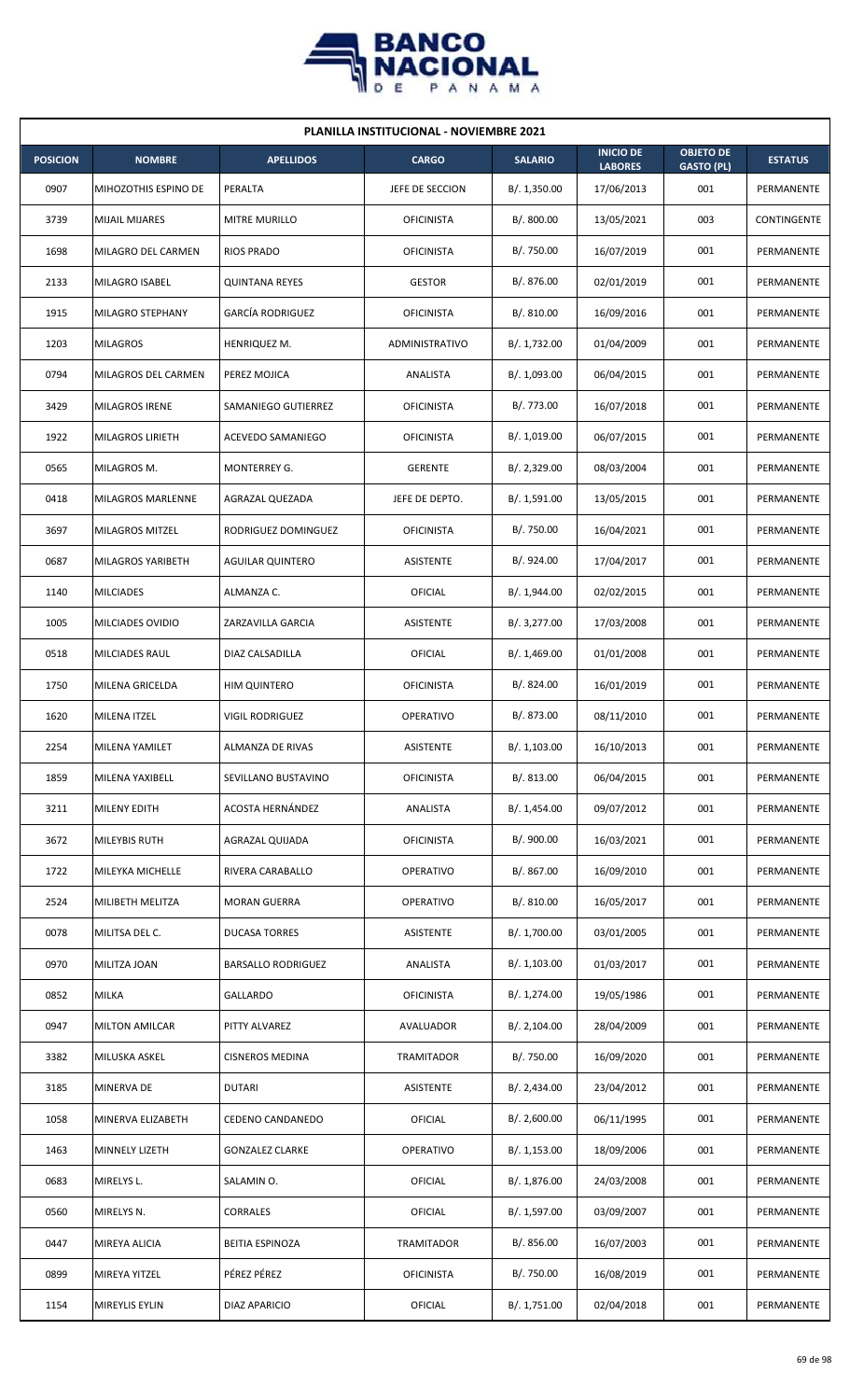

| <b>PLANILLA INSTITUCIONAL - NOVIEMBRE 2021</b> |                         |                               |                   |                |                                    |                                       |                |  |  |  |
|------------------------------------------------|-------------------------|-------------------------------|-------------------|----------------|------------------------------------|---------------------------------------|----------------|--|--|--|
| <b>POSICION</b>                                | <b>NOMBRE</b>           | <b>APELLIDOS</b>              | <b>CARGO</b>      | <b>SALARIO</b> | <b>INICIO DE</b><br><b>LABORES</b> | <b>OBJETO DE</b><br><b>GASTO (PL)</b> | <b>ESTATUS</b> |  |  |  |
| 0968                                           | <b>MIRIAM</b>           | RODRIGUEZ PEREZ               | ANALISTA          | B/. 1,093.00   | 16/03/2012                         | 001                                   | PERMANENTE     |  |  |  |
| 0026                                           | MIRIAM DAMARIS          | <b>MORALES TORRES</b>         | ASISTENTE         | B/. 1,550.00   | 16/04/2002                         | 001                                   | PERMANENTE     |  |  |  |
| 0091                                           | MIRIAM DEL C.           | LOZANO V.                     | <b>GERENTE</b>    | B/.3,310.00    | 16/06/1986                         | 001                                   | PERMANENTE     |  |  |  |
| 3171                                           | <b>MIRIAM ESTHER</b>    | ALVAREZ G.                    | JEFE DE DEPTO.    | B/.2,488.00    | 01/11/2004                         | 001                                   | PERMANENTE     |  |  |  |
| 1736                                           | MIRIAM JULISA           | AROSEMENA QUINTERO            | <b>OPERATIVO</b>  | B/.1,100.00    | 10/02/2005                         | 001                                   | PERMANENTE     |  |  |  |
| 0363                                           | MIRIAM L.               | CASTRO R.                     | JEFE DE DEPTO.    | B/.2,000.00    | 18/08/2008                         | 001                                   | PERMANENTE     |  |  |  |
| 2054                                           | MIRIAM M. DE            | <b>DIAZ</b>                   | JEFE DE SECCION   | B/. 1,769.00   | 01/04/1985                         | 001                                   | PERMANENTE     |  |  |  |
| 1475                                           | <b>MIRIAN</b>           | OTERO R.                      | JEFE DE SECCION   | B/. 1,587.00   | 23/04/2004                         | 001                                   | PERMANENTE     |  |  |  |
| 2590                                           | MIRIAN EDILMA           | VASQUEZ BERNUIL               | ADMINISTRATIVO    | B/. 1,775.00   | 16/09/2010                         | 001                                   | PERMANENTE     |  |  |  |
| 0481                                           | <b>MIRIAN LUZ</b>       | LORENZO RIOS                  | TRAMITADOR        | B/. 1,148.00   | 19/02/2015                         | 001                                   | PERMANENTE     |  |  |  |
| 0414                                           | <b>MIRIAN YORLENIS</b>  | <b>APARICIO</b>               | ADMINISTRATIVO    | B/. 741.00     | 01/02/2018                         | 001                                   | PERMANENTE     |  |  |  |
| 1180                                           | MIRIELLE ESTHER         | ROBLES MORENO                 | JEFE DE DEPTO.    | B/. 1,800.00   | 16/01/2021                         | 001                                   | PERMANENTE     |  |  |  |
| 2496                                           | MIRLA E.                | BARRAGAN D.                   | <b>OFICINISTA</b> | B/. 835.00     | 07/11/2011                         | 001                                   | PERMANENTE     |  |  |  |
| 3184                                           | MIRLO DEL CARMEN        | BRYDEN GONZALEZ DE LOPEZ      | ASISTENTE         | B/.2,275.00    | 06/02/2012                         | 001                                   | PERMANENTE     |  |  |  |
| 2349                                           | MIRNA I. DE             | GONZALEZ                      | <b>SUPERVISOR</b> | B/. 1,265.00   | 17/04/2003                         | 001                                   | PERMANENTE     |  |  |  |
| 0014                                           | MIRTA YAZMIN            | VASQUEZ GONZALEZ              | <b>GERENTE</b>    | B/. 3,479.00   | 06/09/2010                         | 001                                   | PERMANENTE     |  |  |  |
| 1424                                           | MIRYA MARÍA             | ESPINOSA MENDIETA             | JEFE DE SECCION   | B/. 1,639.00   | 16/03/2017                         | 001                                   | PERMANENTE     |  |  |  |
| 1734                                           | MITCHELL GRACIELA       | SANCHEZ NAVARRO               | <b>OPERATIVO</b>  | B/. 833.00     | 16/09/2013                         | 001                                   | PERMANENTE     |  |  |  |
| 0669                                           | MITCHELLE GENHELLA      | <b>URRIOLA ARIAS</b>          | ASISTENTE         | B/. 1,100.00   | 16/12/2020                         | 001                                   | PERMANENTE     |  |  |  |
| 1727                                           | MITZAIDA                | QUIEL HERNANDEZ               | OPERATIVO         | B/.1,143.00    | 16/10/2015                         | 001                                   | PERMANENTE     |  |  |  |
| 1199                                           | MITZELA MARITZA         | MORALES SAAVEDRA DE<br>ALONSO | ADMINISTRATIVO    | B/. 1,509.00   | 01/05/1984                         | 001                                   | PERMANENTE     |  |  |  |
| 1221                                           | <b>MITZI</b>            | LAU DIAZ                      | ADMINISTRATIVO    | B/. 1,539.00   | 10/02/2005                         | 001                                   | PERMANENTE     |  |  |  |
| 2204                                           | MITZILA JANETH          | VASQUEZ DE PINZON             | <b>OFICIAL</b>    | B/. 1,513.00   | 18/02/1999                         | 001                                   | PERMANENTE     |  |  |  |
| 0792                                           | MIXCEL YELENA           | <b>TORRES RODRIGUEZ</b>       | <b>OFICINISTA</b> | B/.816.00      | 01/04/2016                         | 001                                   | PERMANENTE     |  |  |  |
| 0626                                           | MIXI Y.                 | GONZALEZ C.                   | OFICIAL           | B/.1,516.00    | 04/09/2000                         | 001                                   | PERMANENTE     |  |  |  |
| 2451                                           | MODEIZA ITZEL           | RIVAS CISNEROS                | <b>OFICINISTA</b> | B/. 750.00     | 17/02/2020                         | 001                                   | PERMANENTE     |  |  |  |
| 2115                                           | <b>MODESTO</b>          | GÓMEZ CASTREJÓN               | JEFE DE SECCION   | B/. 1,350.00   | 01/12/2015                         | 001                                   | PERMANENTE     |  |  |  |
| 2102                                           | <b>MODESTO</b>          | GONZALEZ C.                   | JEFE DE SECCION   | B/.1,518.00    | 11/08/2003                         | 001                                   | PERMANENTE     |  |  |  |
| 1816                                           | <b>MODESTO DIOGENES</b> | <b>CACERES HERNANDEZ</b>      | JEFE DE SECCION   | B/.1,350.00    | 01/03/2011                         | 001                                   | PERMANENTE     |  |  |  |
| 3823                                           | <b>MOISES</b>           | <b>BUSTAMANTE GONZALEZ</b>    | <b>INSPECTOR</b>  | B/. 750.00     | 09/08/2021                         | 001                                   | PERMANENTE     |  |  |  |
| 2177                                           | <b>MOISES</b>           | QUINTERO SANTAMARIA           | JEFE DE SECCION   | B/. 1,433.00   | 01/07/2008                         | 001                                   | PERMANENTE     |  |  |  |
| 3430                                           | <b>MOISES</b>           | VASQUEZ CAMANO                | <b>OFICINISTA</b> | B/. 790.00     | 01/06/2018                         | 001                                   | PERMANENTE     |  |  |  |
| 1091                                           | MOISES A.               | RODRIGUEZ                     | OFICIAL           | B/.2,213.00    | 01/06/2007                         | 001                                   | PERMANENTE     |  |  |  |
| 3585                                           | MOISES ALFREDO          | ARROYO MASSA                  | <b>GESTOR</b>     | B/0.850.00     | 16/11/2020                         | 001                                   | PERMANENTE     |  |  |  |
| 0682                                           | MOISES AMADO            | <b>ATENCIO MURILLO</b>        | JEFE DE DEPTO.    | B/. 2, 271.00  | 02/12/2008                         | 001                                   | PERMANENTE     |  |  |  |
| 1234                                           | <b>MOISES ANTONIO</b>   | <b>GONZALEZ CORRO</b>         | ANALISTA          | B/. 1,618.00   | 08/02/2010                         | 001                                   | PERMANENTE     |  |  |  |
| 1443                                           | <b>MOISES ANTONIO</b>   | <b>MONTERO MARTINEZ</b>       | JEFE DE DEPTO.    | B/. 2,217.00   | 06/09/2010                         | 001                                   | PERMANENTE     |  |  |  |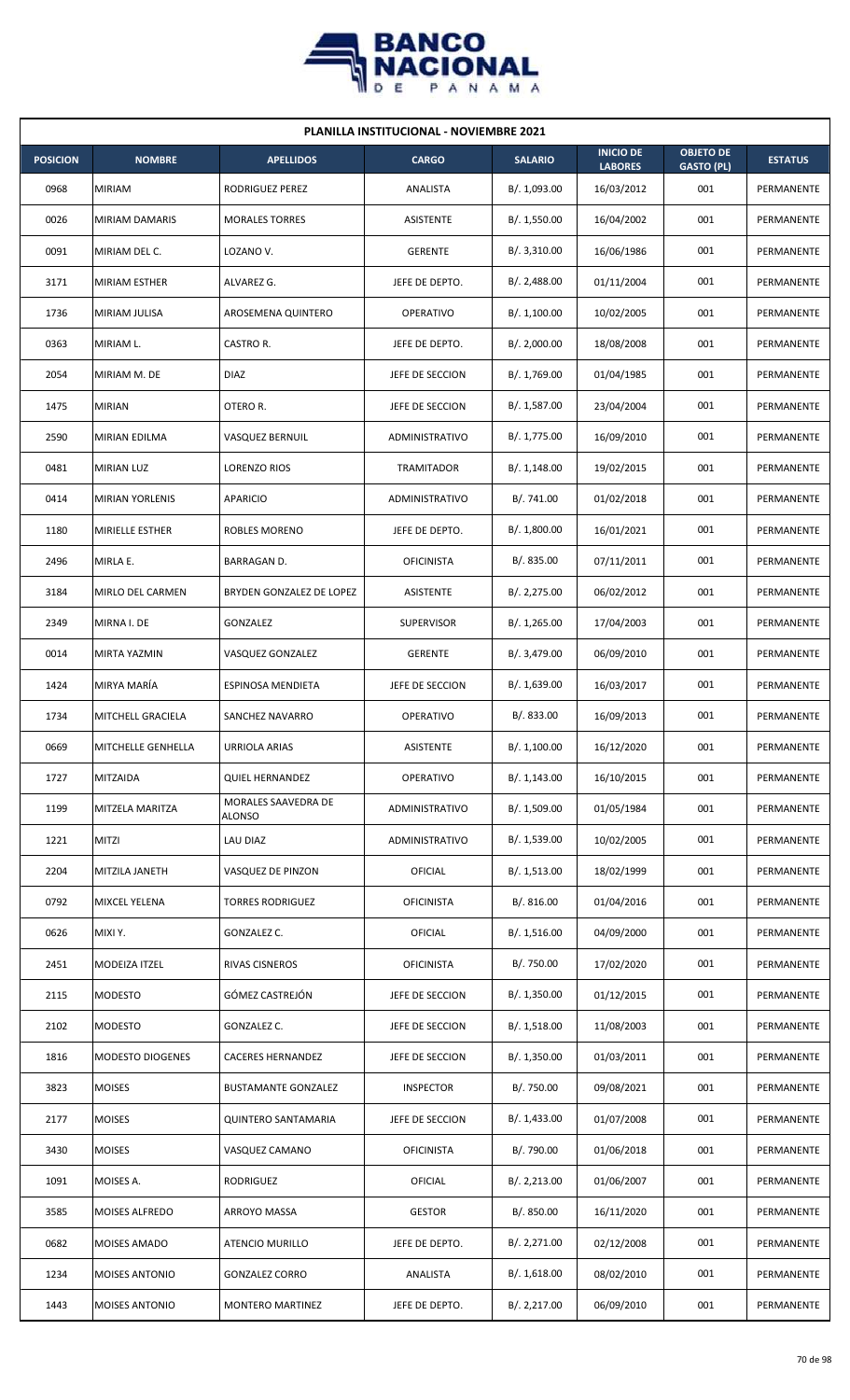

| <b>PLANILLA INSTITUCIONAL - NOVIEMBRE 2021</b> |                          |                                  |                     |                |                                    |                                       |                |  |  |
|------------------------------------------------|--------------------------|----------------------------------|---------------------|----------------|------------------------------------|---------------------------------------|----------------|--|--|
| <b>POSICION</b>                                | <b>NOMBRE</b>            | <b>APELLIDOS</b>                 | <b>CARGO</b>        | <b>SALARIO</b> | <b>INICIO DE</b><br><b>LABORES</b> | <b>OBJETO DE</b><br><b>GASTO (PL)</b> | <b>ESTATUS</b> |  |  |
| 1395                                           | MOISES D.                | SOTO M.                          | ADMINISTRATIVO      | B/. 1,077.00   | 16/01/2015                         | 001                                   | PERMANENTE     |  |  |
| 2784                                           | MOISES EMILIO            | <b>CORRALES CORTES</b>           | <b>SUPERVISOR</b>   | B/. 1,000.00   | 22/04/2003                         | 001                                   | PERMANENTE     |  |  |
| 0475                                           | MOISES HERNAN            | <b>GOMEZ CASTRO</b>              | <b>SUPERVISOR</b>   | B/. 919.00     | 14/03/2011                         | 001                                   | PERMANENTE     |  |  |
| 2183                                           | <b>MONICA</b>            | MIRANDA C.                       | JEFE DE SECCION     | B/. 1,350.00   | 08/01/2008                         | 001                                   | PERMANENTE     |  |  |
| 1096                                           | MONICA ALESSANDRA        | <b>GOMEZ PITTI</b>               | <b>OFICIAL</b>      | B/. 2,043.00   | 01/03/2011                         | 001                                   | PERMANENTE     |  |  |
| 2096                                           | MONICA GRISEL            | SANTAMARIA CARRENO DE<br>MIRANDA | JEFE DE SECCION     | B/. 1,476.00   | 24/02/2003                         | 001                                   | PERMANENTE     |  |  |
| 3506                                           | <b>MONICA RAQUEL</b>     | <b>GONZALEZ RODRIGUEZ</b>        | ARQUITECTO          | B/. 1,545.00   | 16/11/2018                         | 001                                   | PERMANENTE     |  |  |
| 0550                                           | <b>MONICA Y.</b>         | <b>CENTENO CHECA</b>             | OFICIAL             | B/.1,482.00    | 16/12/1999                         | 001                                   | PERMANENTE     |  |  |
| 3830                                           | MUHAMMAD HAMZAH          | <b>HAJI HAJEE</b>                | <b>GERENTE</b>      | B/.3,500.00    | 20/09/2021                         | 001                                   | PERMANENTE     |  |  |
| 1798                                           | MYRIAM DEL C.            | ZAPATA                           | <b>OFICINISTA</b>   | B/. 889.00     | 24/05/2011                         | 001                                   | PERMANENTE     |  |  |
| 1360                                           | <b>MYRNA MURIEL</b>      | <b>CORREA</b>                    | ANALISTA            | B/. 1,952.00   | 10/05/1999                         | 001                                   | PERMANENTE     |  |  |
| 3824                                           | <b>NACKARYS NEDELSY</b>  | PEREZ RODRIGUEZ                  | ANALISTA            | B/. 900.00     | 12/08/2021                         | 001                                   | PERMANENTE     |  |  |
| 1792                                           | NADGEE AIMET             | NATIS BETHANCOURT                | <b>OFICINISTA</b>   | B/. 868.00     | 03/05/2010                         | 001                                   | PERMANENTE     |  |  |
| 0067                                           | NADIA L.                 | GONZALEZ C.                      | ASISTENTE           | B/.1,171.00    | 16/02/2009                         | 001                                   | PERMANENTE     |  |  |
| 0174                                           | <b>NADIA ORIELA</b>      | RENGIFO DE LEON                  | <b>ABOGADO</b>      | B/.2,048.00    | 16/05/2011                         | 001                                   | PERMANENTE     |  |  |
| 0926                                           | <b>NADIA ROCIO</b>       | <b>DELGADO RODRIGUEZ</b>         | <b>OFICINISTA</b>   | B/. 820.00     | 16/09/2014                         | 001                                   | PERMANENTE     |  |  |
| 0438                                           | NADIA YARLENY            | MORENO G.                        | JEFE DE DEPTO.      | B/.3,000.00    | 01/08/2003                         | 001                                   | PERMANENTE     |  |  |
| 2357                                           | <b>NADIER DE</b>         | CEDENO                           | <b>SUPERVISOR</b>   | B/. 1,117.00   | 01/05/1998                         | 001                                   | PERMANENTE     |  |  |
| 2892                                           | <b>NAGELIS NAZARETH</b>  | <b>ESCARTIN GONZALEZ</b>         | <b>INSPECTOR</b>    | B/. 810.00     | 16/05/2011                         | 001                                   | PERMANENTE     |  |  |
| 0525                                           | <b>NANCY</b>             | RODRIGUEZ AIZPRUA                | <b>OFICIAL</b>      | B/. 1,391.00   | 16/10/2018                         | 001                                   | PERMANENTE     |  |  |
| 3528                                           | <b>NANCY ELENA</b>       | SANCHES                          | OPERATIVO           | B/. 770.00     | 17/12/2018                         | 001                                   | PERMANENTE     |  |  |
| 0362                                           | <b>NANCY KERIMA</b>      | DE LEON DE ORTEGA                | JEFE DE DEPTO.      | B/.2,210.00    | 01/02/2016                         | 001                                   | PERMANENTE     |  |  |
| 2508                                           | NANCY L.                 | ROBLES N.                        | <b>OFICINISTA</b>   | B/. 880.00     | 23/05/2005                         | 001                                   | PERMANENTE     |  |  |
| 1712                                           | <b>NANCY LISSETH</b>     | MONTENEGRO DE SANTIAGO           | OPERATIVO           | B/. 902.00     | 16/08/2013                         | 001                                   | PERMANENTE     |  |  |
| 0539                                           | <b>NANCY ROWCELIN</b>    | MENDEZ CAMAÑO                    | OFICIAL             | B/. 1,749.00   | 02/09/2013                         | 001                                   | PERMANENTE     |  |  |
| 2037                                           | NATALIE ARACELYS         | MELENDEZ DOMINGUEZ               | <b>OFICINISTA</b>   | B/. 845.00     | 16/05/2018                         | 001                                   | PERMANENTE     |  |  |
| 1264                                           | NATASHIA GRACIELA        | <b>VELASQUEZ HERRERA</b>         | <b>GERENTE</b>      | B/.2,002.00    | 03/09/2018                         | 001                                   | PERMANENTE     |  |  |
| 3825                                           | <b>NATHALIE MARIE</b>    | <b>NEUMAN BARES</b>              | <b>ESPECIALISTA</b> | B/. 1,500.00   | 16/08/2021                         | 001                                   | PERMANENTE     |  |  |
| 2539                                           | <b>NATHALY CHRISTINE</b> | MEDINA GONZALEZ                  | OPERATIVO           | B/. 895.00     | 16/01/2017                         | 001                                   | PERMANENTE     |  |  |
| 3832                                           | NATHALY LISBETH          | PEÑALBA GUERRA                   | <b>OFICINISTA</b>   | B/. 750.00     | 06/09/2021                         | 001                                   | PERMANENTE     |  |  |
| 3541                                           | NAVIL DEL CARMEN         | TROMBETTA SANCHEZ DE<br>PHILLIPS | <b>OFICINISTA</b>   | B/. 750.00     | 16/03/2020                         | 001                                   | PERMANENTE     |  |  |
| 0100                                           | NAYDA NATALIA            | <b>GUERRERO ESPINOSA</b>         | <b>GERENTE</b>      | B/.2,362.00    | 01/04/1998                         | 001                                   | PERMANENTE     |  |  |
| 2307                                           | NAYLA ALEJANDRA          | <b>GUERRA LOGREIRA</b>           | <b>OFICINISTA</b>   | B/. 855.00     | 01/03/2012                         | 001                                   | PERMANENTE     |  |  |
| 3224                                           | NAYRETH DANYSA           | WILLIAMS BARSALLO                | <b>SUPERVISOR</b>   | B/. 1,082.00   | 16/04/2013                         | 001                                   | PERMANENTE     |  |  |
| 2064                                           | <b>NAYROBY NANCY</b>     | MORALES DE LA TORRE              | JEFE DE SECCION     | B/. 1,505.00   | 08/03/2004                         | 001                                   | PERMANENTE     |  |  |
| 0835                                           | NAZARETH DEL CARMEN      | <b>ZEVALLOS CAMPOS</b>           | <b>SUPERVISOR</b>   | B/.1,061.00    | 01/01/2014                         | 001                                   | PERMANENTE     |  |  |
| 2106                                           | NEDELKA DEL C.           | AGUINA                           | JEFE DE SECCION     | B/.2,256.00    | 18/07/1983                         | 001                                   | PERMANENTE     |  |  |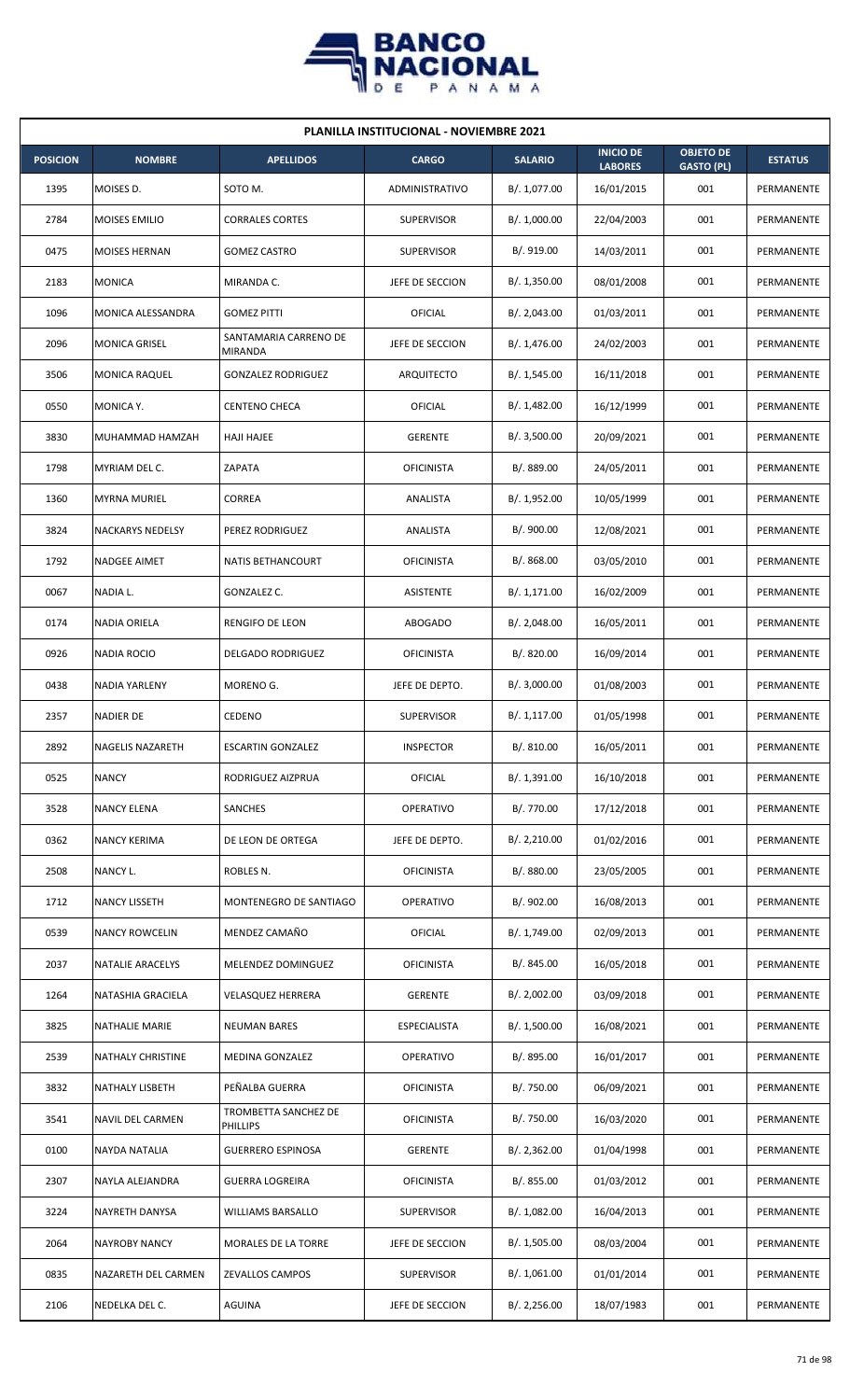

| <b>PLANILLA INSTITUCIONAL - NOVIEMBRE 2021</b> |                        |                          |                   |                |                                    |                                       |                |  |  |  |
|------------------------------------------------|------------------------|--------------------------|-------------------|----------------|------------------------------------|---------------------------------------|----------------|--|--|--|
| <b>POSICION</b>                                | <b>NOMBRE</b>          | <b>APELLIDOS</b>         | <b>CARGO</b>      | <b>SALARIO</b> | <b>INICIO DE</b><br><b>LABORES</b> | <b>OBJETO DE</b><br><b>GASTO (PL)</b> | <b>ESTATUS</b> |  |  |  |
| 2305                                           | NEDELKA FIORELLA       | IBAÑEZ RODRIGUEZ         | TRAMITADOR        | B/. 850.00     | 12/12/2011                         | 001                                   | PERMANENTE     |  |  |  |
| 2257                                           | NEDELKA IDALIDES       | <b>DIAZ ATENCIO</b>      | ASISTENTE         | B/. 1,093.00   | 18/10/1993                         | 001                                   | PERMANENTE     |  |  |  |
| 2438                                           | <b>NEDELKIS LINA</b>   | <b>CHANG LORENZO</b>     | <b>OFICINISTA</b> | B/. 814.00     | 16/06/2015                         | 001                                   | PERMANENTE     |  |  |  |
| 2666                                           | NEFRETERI J.           | <b>SIMITI</b>            | ADMINISTRADOR     | B/. 1,833.00   | 05/05/2008                         | 001                                   | PERMANENTE     |  |  |  |
| 1774                                           | <b>NEFTALI</b>         | LARA DEL CID             | <b>INSPECTOR</b>  | B/. 750.00     | 16/11/2020                         | 001                                   | PERMANENTE     |  |  |  |
| 1630                                           | <b>NEISI RAQUEL</b>    | <b>GOMEZ DUARTE</b>      | <b>OPERATIVO</b>  | B/.810.00      | 16/09/2016                         | 001                                   | PERMANENTE     |  |  |  |
| 1892                                           | <b>NELKELDA MAHELI</b> | NUÑEZ CENTENO            | TRABAJADOR SOCIAL | B/. 1,285.00   | 16/04/2012                         | 001                                   | PERMANENTE     |  |  |  |
| 2668                                           | <b>NELLY CRISTINA</b>  | VALENZUELA PINTO         | AVALUADOR         | B/. 1,538.00   | 01/10/2018                         | 001                                   | PERMANENTE     |  |  |  |
| 1985                                           | NELLY E.               | MAZZITELLI A.            | ASISTENTE         | B/. 1,284.00   | 20/06/2005                         | 001                                   | PERMANENTE     |  |  |  |
| 3769                                           | <b>NELLY MARIEN</b>    | MUÑOZ CHEN               | ASISTENTE         | B/. 1,000.00   | 16/06/2021                         | 001                                   | PERMANENTE     |  |  |  |
| 3410                                           | <b>NELSON</b>          | <b>MORENO GUTIERREZ</b>  | <b>OFICINISTA</b> | B/. 750.00     | 16/09/2019                         | 001                                   | PERMANENTE     |  |  |  |
| 3347                                           | <b>NELSON ARIEL</b>    | MENDOZA SANDOVAL         | <b>OFICINISTA</b> | B/. 793.00     | 16/08/2017                         | 001                                   | PERMANENTE     |  |  |  |
| 3836                                           | <b>NELSON BARRY</b>    | <b>GONZALEZ GONZALEZ</b> | <b>OPERATIVO</b>  | B/0.650.00     | 23/09/2021                         | 001                                   | PERMANENTE     |  |  |  |
| 1992                                           | NELSON E.              | CANO ACOSTA              | OFICIAL           | B/. 1,490.00   | 06/07/1998                         | 001                                   | PERMANENTE     |  |  |  |
| 1425                                           | <b>NELSON ISAAC</b>    | SOUSA ZERNA              | JEFE DE SECCION   | B/. 1,572.00   | 16/02/2000                         | 001                                   | PERMANENTE     |  |  |  |
| 2594                                           | <b>NELSON IVAN</b>     | <b>CEDENO SERRANO</b>    | ASISTENTE         | B/.3,262.00    | 16/06/1998                         | 001                                   | PERMANENTE     |  |  |  |
| 1035                                           | NELVA                  | APARICIO G.              | <b>GERENTE</b>    | B/.3,381.00    | 16/02/2000                         | 001                                   | PERMANENTE     |  |  |  |
| 0593                                           | NELVA M.               | <b>RAMOS</b>             | OFICIAL           | B/. 1,482.00   | 16/10/2014                         | 001                                   | PERMANENTE     |  |  |  |
| 1731                                           | <b>NELZA OMAIDA</b>    | MONRROY MELENDEZ         | OPERATIVO         | B/. 866.00     | 01/04/2011                         | 001                                   | PERMANENTE     |  |  |  |
| 0977                                           | <b>NEMESIS MARIEL</b>  | MOJICA MENDOZA           | JEFE DE DEPTO.    | B/. 1,821.00   | 23/08/2010                         | 001                                   | PERMANENTE     |  |  |  |
| 2095                                           | NENA G.                | MENDEZ R.                | <b>GERENTE</b>    | B/.2,100.00    | 01/06/2007                         | 001                                   | PERMANENTE     |  |  |  |
| 3431                                           | NEREIDA                | MONTENEGRO CAMPBELL      | <b>OFICINISTA</b> | B/. 817.00     | 16/05/2017                         | 001                                   | PERMANENTE     |  |  |  |
| 1253                                           | <b>NESTOR AZAEL</b>    | <b>GONDOLA DIAZ</b>      | ANALISTA          | B/. 1,224.00   | 16/07/1997                         | 001                                   | PERMANENTE     |  |  |  |
| 2317                                           | <b>NESTOR IVAN</b>     | <b>MORALES SALAZAR</b>   | ADMINISTRADOR     | B/. 2,899.00   | 01/04/2013                         | 001                                   | PERMANENTE     |  |  |  |
| 2376                                           | NEYRA L. DE            | MUÑOZ                    | JEFE DE SECCION   | B/. 1,472.00   | 01/09/2009                         | 001                                   | PERMANENTE     |  |  |  |
| 0250                                           | <b>NICANOR</b>         | <b>BROWN BURGOS</b>      | ADMINISTRATIVO    | B/. 1,300.00   | 16/06/2000                         | 001                                   | PERMANENTE     |  |  |  |
| 2786                                           | NICOLAS E.             | TUÑON S.                 | <b>INSPECTOR</b>  | B/. 848.00     | 24/05/2011                         | 001                                   | PERMANENTE     |  |  |  |
| 2915                                           | NICOLE ASHLY           | CAMPOS MIRANDA           | <b>OPERATIVO</b>  | B/. 869.00     | 16/10/2017                         | 001                                   | PERMANENTE     |  |  |  |
| 3845                                           | NICOLE MARIE           | CHOCK VALENCIA           | <b>TRAMITADOR</b> | B/. 1,000.00   | 25/10/2021                         | 001                                   | PERMANENTE     |  |  |  |
| 3271                                           | NIDIA A.               | SANTOS A.                | JEFE DE SECCION   | B/. 1,476.00   | 16/01/2004                         | 001                                   | PERMANENTE     |  |  |  |
| 0087                                           | NIDIA MARIA            | NG ARAUZ                 | <b>GERENTE</b>    | B/. 2,894.00   | 16/02/1982                         | 001                                   | PERMANENTE     |  |  |  |
| 1545                                           | NIDIA MARILYS          | CEDEÑO PINTO             | <b>SUPERVISOR</b> | B/. 1,000.00   | 01/03/2016                         | 001                                   | PERMANENTE     |  |  |  |
| 2038                                           | NIKEYCHA ZUSSETT       | DE LEON BARRIA           | <b>OFICINISTA</b> | B/. 790.00     | 02/04/2018                         | 001                                   | PERMANENTE     |  |  |  |
| 3363                                           | NILKA YANELIS          | RODRIGUEZ MARTINEZ       | <b>OFICINISTA</b> | B/. 750.00     | 16/09/2020                         | 001                                   | PERMANENTE     |  |  |  |
| 3673                                           | NINOSHKA DEL CARMEN    | RODRIGUEZ GONZALEZ       | <b>SUPERVISOR</b> | B/. 1,200.00   | 01/03/2021                         | 001                                   | PERMANENTE     |  |  |  |
| 1628                                           | NISHMA BRISEIDA        | APARICIO CASTILLO        | <b>OPERATIVO</b>  | B/. 820.00     | 01/04/2016                         | 001                                   | PERMANENTE     |  |  |  |
| 1505                                           | NISLA ELTSEN           | <b>BOYD LOPEZ</b>        | OPERATIVO         | B/. 810.00     | 16/08/2016                         | 001                                   | PERMANENTE     |  |  |  |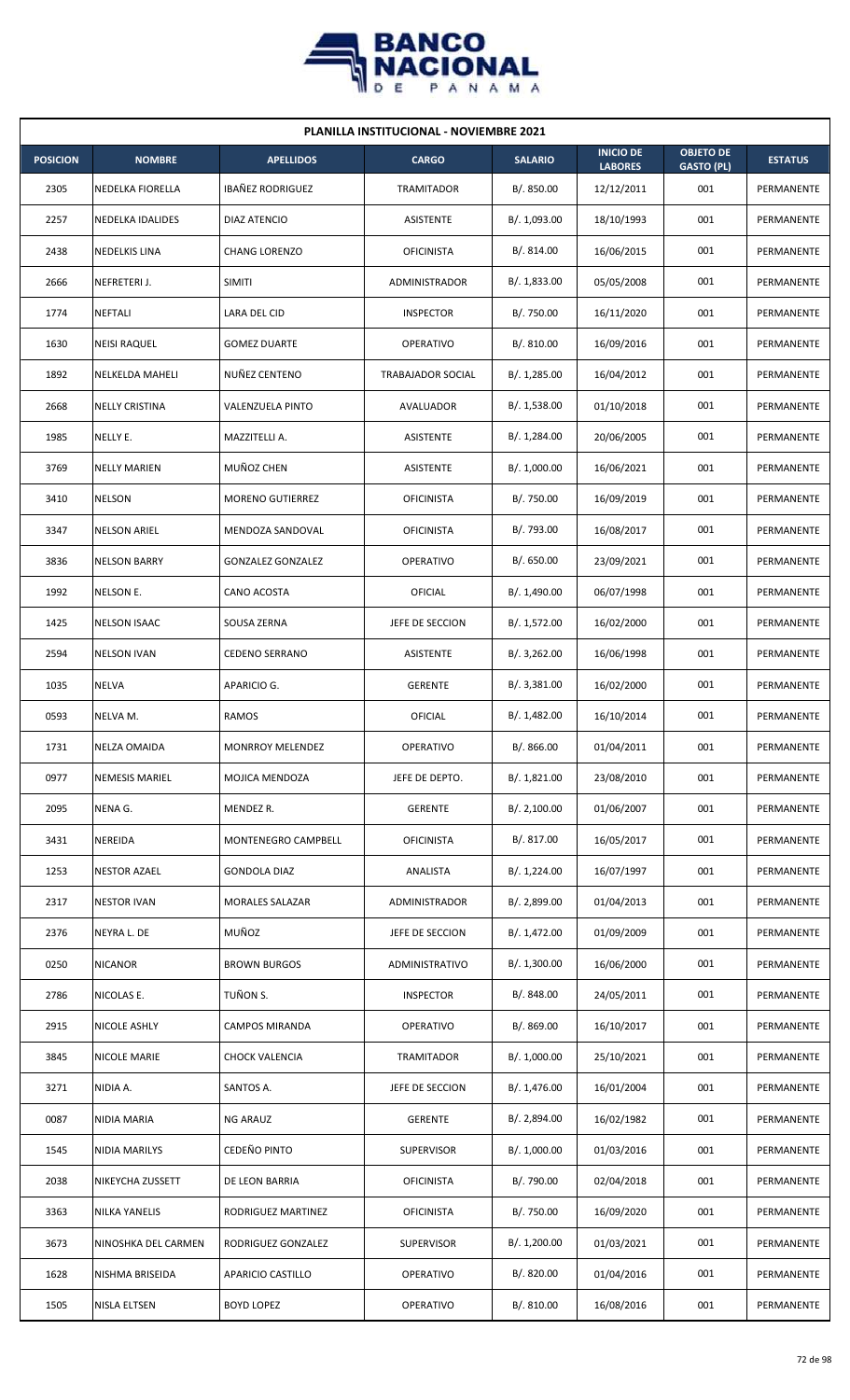

| <b>PLANILLA INSTITUCIONAL - NOVIEMBRE 2021</b> |                        |                                |                   |                |                                    |                                       |                |  |  |
|------------------------------------------------|------------------------|--------------------------------|-------------------|----------------|------------------------------------|---------------------------------------|----------------|--|--|
| <b>POSICION</b>                                | <b>NOMBRE</b>          | <b>APELLIDOS</b>               | <b>CARGO</b>      | <b>SALARIO</b> | <b>INICIO DE</b><br><b>LABORES</b> | <b>OBJETO DE</b><br><b>GASTO (PL)</b> | <b>ESTATUS</b> |  |  |
| 3568                                           | NISLA ODERAY           | <b>JURADO CASTILLO</b>         | <b>OFICINISTA</b> | B/. 773.00     | 16/05/2019                         | 001                                   | PERMANENTE     |  |  |
| 3770                                           | NITZI IRENE            | <b>BOTELLO SUIRA</b>           | OFICIAL           | B/. 1,350.00   | 17/06/2021                         | 003                                   | CONTINGENTE    |  |  |
| 1782                                           | NITZIA                 | NUNEZ VALENCIA                 | <b>OFICINISTA</b> | B/. 825.00     | 13/02/2008                         | 001                                   | PERMANENTE     |  |  |
| 2136                                           | NITZIA MARITEL         | <b>GUEVARA BENITEZ</b>         | <b>SUPERVISOR</b> | B/. 1,147.00   | 11/03/2013                         | 001                                   | PERMANENTE     |  |  |
| 1903                                           | NITZY ITZELA           | VASQUEZ DE SANTOS              | <b>OFICINISTA</b> | B/. 820.00     | 02/09/2013                         | 001                                   | PERMANENTE     |  |  |
| 3301                                           | NIVIA M.               | GONZALEZ                       | JEFE DE SECCION   | B/. 1,674.00   | 21/01/2008                         | 001                                   | PERMANENTE     |  |  |
| 3159                                           | <b>NIXA NATALIA</b>    | <b>ACOSTA SANJUR</b>           | ADMINISTRADOR     | B/.1,170.00    | 16/06/2008                         | 001                                   | PERMANENTE     |  |  |
| 2824                                           | <b>NOEL ARTURO</b>     | <b>GUTIERREZ DE GRACIA</b>     | <b>INSPECTOR</b>  | B/. 914.00     | 16/02/2006                         | 001                                   | PERMANENTE     |  |  |
| 1914                                           | <b>NOEL AUGUSTO</b>    | <b>CERRUD CASTRO</b>           | <b>OFICINISTA</b> | B/. 820.00     | 01/08/2016                         | 001                                   | PERMANENTE     |  |  |
| 2533                                           | <b>NOEL EMIR</b>       | VILLARREAL SAAVEDRA            | <b>OPERATIVO</b>  | B/. 950.00     | 16/11/2016                         | 001                                   | PERMANENTE     |  |  |
| 2148                                           | <b>NOELLIS ITZEL</b>   | <b>MORELL VARGAS</b>           | <b>ASISTENTE</b>  | B/. 876.00     | 07/03/2019                         | 001                                   | PERMANENTE     |  |  |
| 3409                                           | <b>NOEMI DARKELYS</b>  | PINEDA AIZPURUA                | <b>OPERATIVO</b>  | B/. 770.00     | 01/02/2019                         | 001                                   | PERMANENTE     |  |  |
| 1340                                           | NOEMIR. DE             | MARTINEZ                       | OFICIAL           | B/. 1,792.00   | 16/05/1979                         | 001                                   | PERMANENTE     |  |  |
| 0229                                           | NOEMI S.               | CASTILLO J.                    | COORDINADOR       | B/. 1,077.00   | 01/10/2014                         | 001                                   | PERMANENTE     |  |  |
| 2040                                           | <b>NOHELY NOEMI</b>    | <b>BONILLA VELASQUEZ</b>       | OFICIAL           | B/. 872.00     | 16/03/2018                         | 001                                   | PERMANENTE     |  |  |
| 2928                                           | <b>NOHELY STEPHANY</b> | CHANG LOPEZ                    | ASISTENTE         | B/. 1,056.00   | 06/11/2015                         | 001                                   | PERMANENTE     |  |  |
| 1554                                           | <b>NORA YAJARA</b>     | PINZON DE LEON                 | <b>OPERATIVO</b>  | B/. 847.00     | 17/06/2013                         | 001                                   | PERMANENTE     |  |  |
| 2933                                           | <b>NORBERTO</b>        | SANTOS                         | TRABAJADOR MANUAL | B/. 849.00     | 01/08/2000                         | 001                                   | PERMANENTE     |  |  |
| 2949                                           | <b>NORBERTO</b>        | MEJIA JULIO                    | CONDUCTOR         | B/. 899.00     | 02/01/1992                         | 001                                   | PERMANENTE     |  |  |
| 1355                                           | <b>NORIEL</b>          | ALVARADO BARRIA                | <b>OFICIAL</b>    | B/. 1,538.00   | 01/03/2018                         | 001                                   | PERMANENTE     |  |  |
| 1335                                           | NORIS E.               | GONZALEZ                       | <b>GERENTE</b>    | B/. 3,594.00   | 02/01/1996                         | 001                                   | PERMANENTE     |  |  |
| 3559                                           | <b>NORIS MARIA</b>     | <b>HERNANDEZ MADRID</b>        | ADMINISTRATIVO    | B/. 1,384.00   | 02/05/2019                         | 001                                   | PERMANENTE     |  |  |
| 0619                                           | NORMA E.               | ABREGO G.                      | <b>OFICIAL</b>    | B/.1,518.00    | 23/04/2004                         | 001                                   | PERMANENTE     |  |  |
| 0978                                           | NUBIA DEL CARMEN       | <b>BOZA SANCHEZ</b>            | <b>GERENTE</b>    | B/.3,468.00    | 01/07/2010                         | 001                                   | PERMANENTE     |  |  |
| 1385                                           | <b>NURIA YAXIELA</b>   | <b>ROMERO CARR</b>             | <b>GERENTE</b>    | B/. 3,412.00   | 18/07/2016                         | 001                                   | PERMANENTE     |  |  |
| 1811                                           | NYDIA NADIUSKA         | VELASQUEZ DE LOS RIOS          | <b>OFICINISTA</b> | B/. 810.00     | 16/03/2016                         | 001                                   | PERMANENTE     |  |  |
| 2182                                           | <b>NYLVIS NIEVES</b>   | ESPINO ORIOL DIAZ              | JEFE DE SECCION   | B/. 1,490.00   | 02/04/2012                         | 001                                   | PERMANENTE     |  |  |
| 1486                                           | OBED ABSALON           | LOPEZ LEWIS                    | <b>GESTOR</b>     | B/. 850.00     | 01/06/2020                         | 001                                   | PERMANENTE     |  |  |
| 0703                                           | <b>OCTAVIO</b>         | <b>ESTRADA FORBES</b>          | <b>GERENTE</b>    | B/. 2,255.00   | 03/09/2018                         | 001                                   | PERMANENTE     |  |  |
| 0807                                           | <b>OCTAVIO MANUEL</b>  | <b>BATISTA PEREIRA</b>         | ANALISTA          | B/.1,061.00    | 01/04/2014                         | 001                                   | PERMANENTE     |  |  |
| 0635                                           | ODA ATENAIDA           | NIÑO DE PRESCOD                | <b>OFICIAL</b>    | B/. 1,462.00   | 07/11/2011                         | 001                                   | PERMANENTE     |  |  |
| 1585                                           | <b>ODALYS</b>          | <b>GUERRA ALVAREZ</b>          | <b>OFICINISTA</b> | B/. 1,023.00   | 18/11/2002                         | 001                                   | PERMANENTE     |  |  |
| 3699                                           | ODALYS DEL CARMEN      | PERALTA DE LEON                | <b>INSPECTOR</b>  | B/. 750.00     | 21/04/2021                         | 001                                   | PERMANENTE     |  |  |
| 1789                                           | <b>ODALYS ESTHER</b>   | HERRERA CARVAJAL               | <b>OFICINISTA</b> | B/. 866.00     | 01/09/2016                         | 001                                   | PERMANENTE     |  |  |
| 2931                                           | <b>ODERAY ESTHER</b>   | PERALTA BECHECHE DE<br>CHARLES | OPERATIVO         | B/. 750.00     | 16/08/2019                         | 001                                   | PERMANENTE     |  |  |
| 2151                                           | <b>ODIS MALENA</b>     | <b>CASTILLO PLATERO</b>        | <b>SUPERVISOR</b> | B/. 1,056.00   | 16/05/2018                         | 001                                   | PERMANENTE     |  |  |
| 3390                                           | OFELIA IRIS            | <b>ALMANZA MORALES</b>         | OPERATIVO         | B/. 750.00     | 16/09/2020                         | 001                                   | PERMANENTE     |  |  |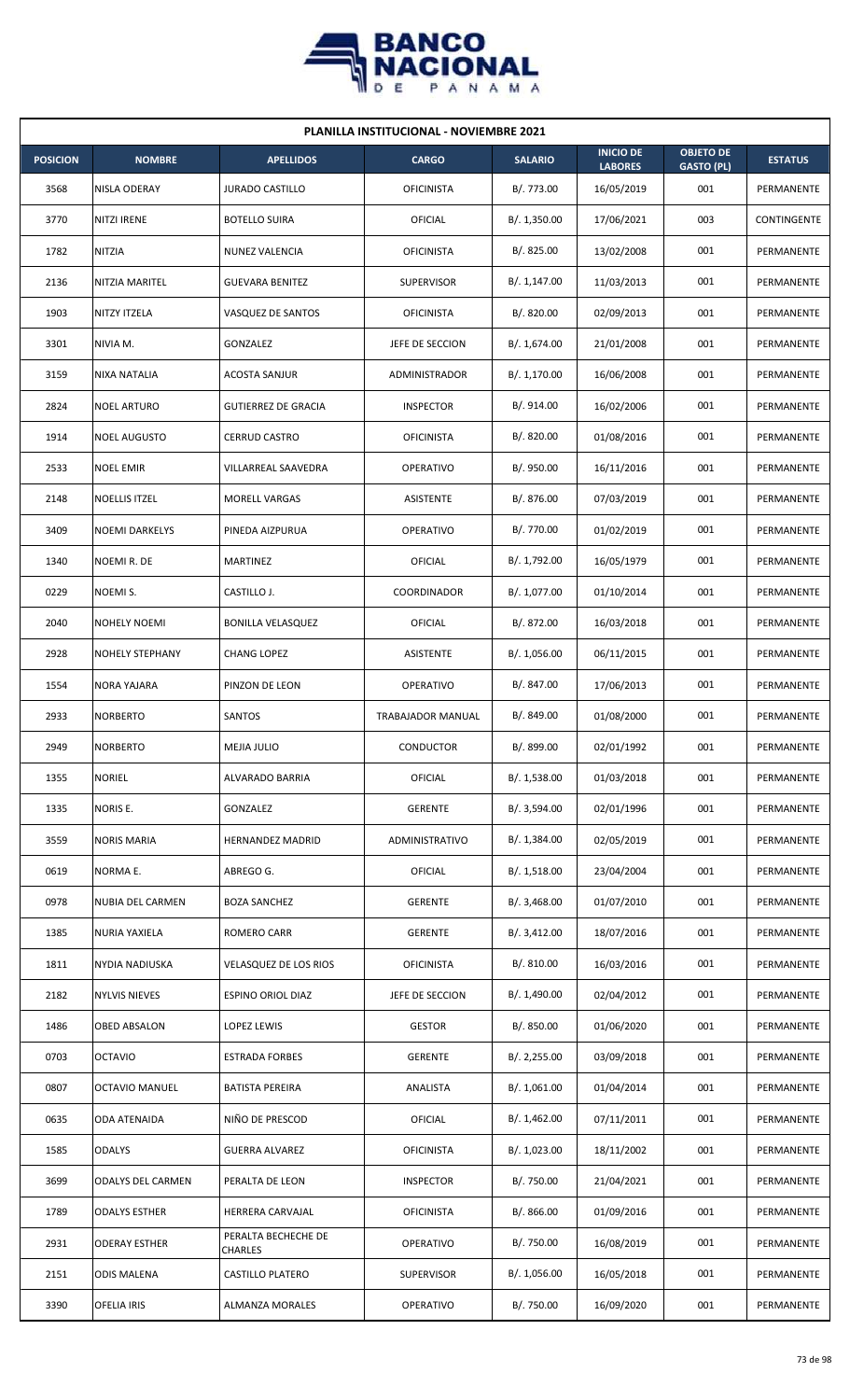

| <b>PLANILLA INSTITUCIONAL - NOVIEMBRE 2021</b> |                         |                                    |                   |                |                                    |                                       |                |  |  |
|------------------------------------------------|-------------------------|------------------------------------|-------------------|----------------|------------------------------------|---------------------------------------|----------------|--|--|
| <b>POSICION</b>                                | <b>NOMBRE</b>           | <b>APELLIDOS</b>                   | <b>CARGO</b>      | <b>SALARIO</b> | <b>INICIO DE</b><br><b>LABORES</b> | <b>OBJETO DE</b><br><b>GASTO (PL)</b> | <b>ESTATUS</b> |  |  |
| 1281                                           | <b>OLGA</b>             | <b>RIVERA</b>                      | JEFE DE DEPTO.    | B/. 2,072.00   | 01/03/1988                         | 001                                   | PERMANENTE     |  |  |
| 0023                                           | OLGA ELIZABETH          | <b>CAZORLA PEREZ</b>               | ASISTENTE         | B/. 1,332.00   | 17/04/1995                         | 001                                   | PERMANENTE     |  |  |
| 2021                                           | <b>OLGA MARIA</b>       | MIRANDA PEREZ                      | OFICIAL           | B/.1,350.00    | 18/04/2011                         | 001                                   | PERMANENTE     |  |  |
| 2641                                           | <b>OLGA MERCEDES</b>    | HIM CASTILLO                       | <b>GERENTE</b>    | B/.2,153.00    | 02/05/2019                         | 001                                   | PERMANENTE     |  |  |
| 3639                                           | OLGA RAQUEL             | CASTRO DE RUIZ                     | <b>SUPERVISOR</b> | B/. 1,000.00   | 01/02/2021                         | 001                                   | PERMANENTE     |  |  |
| 2700                                           | OLGER ADEMAR            | <b>TORRES CUADRA</b>               | OFICIAL           | B/. 1,850.00   | 16/09/2021                         | 001                                   | PERMANENTE     |  |  |
| 1046                                           | <b>OLIVER</b>           | <b>GONZALEZ AVILA</b>              | OFICIAL           | B/.2,219.00    | 01/06/2012                         | 001                                   | PERMANENTE     |  |  |
| 2551                                           | OLIVER A.               | AMAYA ZERNA                        | JEFE DE DEPTO.    | B/. 3,407.00   | 10/05/1999                         | 001                                   | PERMANENTE     |  |  |
| 0756                                           | <b>OLIVER JAYSON</b>    | <b>CORTES CASTRO</b>               | OFICIAL           | B/. 1,795.00   | 16/08/2013                         | 001                                   | PERMANENTE     |  |  |
| 1838                                           | <b>OLIVER PATRICK</b>   | EVELYN CH.                         | <b>OFICINISTA</b> | B/. 836.00     | 16/06/1998                         | 001                                   | PERMANENTE     |  |  |
| 0163                                           | OLIVERIO ARIEL          | TRUJILLO SEMENZATO                 | <b>ABOGADO</b>    | B/. 1,826.00   | 01/03/2001                         | 001                                   | PERMANENTE     |  |  |
| 2799                                           | <b>OLIVIADES ARTURO</b> | <b>CEDENO VERGARA</b>              | <b>INSPECTOR</b>  | B/. 860.00     | 06/11/2008                         | 001                                   | PERMANENTE     |  |  |
| 0008                                           | <b>OLMEDO</b>           | ALMANZA A.                         | <b>GERENTE</b>    | B/. 3,419.00   | 04/10/1994                         | 001                                   | PERMANENTE     |  |  |
| 0985                                           | OLMEDO                  | SERRACIN S.                        | JEFE DE DEPTO.    | B/.2,869.00    | 16/07/1998                         | 001                                   | PERMANENTE     |  |  |
| 2385                                           | <b>OLMEDO ANTONIO</b>   | <b>BRAVO SAMANIEGO</b>             | <b>GERENTE</b>    | B/. 1,752.00   | 16/07/2013                         | 001                                   | PERMANENTE     |  |  |
| 0857                                           | OMAIRA NIMIA            | MONTENEGRO CALDERON DE<br>CARREIRA | <b>OFICINISTA</b> | B/.816.00      | 16/09/2012                         | 001                                   | PERMANENTE     |  |  |
| 0515                                           | OMAR                    | <b>BONILLA</b>                     | ADMINISTRADOR     | B/. 2,037.00   | 25/08/1977                         | 001                                   | PERMANENTE     |  |  |
| 2642                                           | OMAR                    | <b>TEJADA</b>                      | <b>GERENTE</b>    | B/. 3,246.00   | 20/07/1981                         | 001                                   | PERMANENTE     |  |  |
| 1888                                           | <b>OMAR</b>             | <b>DIOSES REYNA</b>                | SUPERVISOR        | B/. 1,082.00   | 01/08/2014                         | 001                                   | PERMANENTE     |  |  |
| 0750                                           | <b>OMAR</b>             | MEJIA CORNEJO                      | <b>TECNICO</b>    | B/. 1,082.00   | 18/04/2016                         | 001                                   | PERMANENTE     |  |  |
| 0198                                           | <b>OMAR</b>             | MARTINEZ ESPINOSA                  | <b>INSPECTOR</b>  | B/. 750.00     | 16/12/2020                         | 001                                   | PERMANENTE     |  |  |
| 0871                                           | <b>OMAR ABDIEL</b>      | <b>AGUIRRE FRIAS</b>               | <b>OFICINISTA</b> | B/. 1,011.00   | 01/05/1998                         | 001                                   | PERMANENTE     |  |  |
| 0910                                           | OMAR E.                 | PEREZ G.                           | <b>OFICINISTA</b> | B/. 790.00     | 01/12/2005                         | 001                                   | PERMANENTE     |  |  |
| 1198                                           | <b>OMAR EMIILIO</b>     | PINILLO CORDOBA                    | ADMINISTRATIVO    | B/. 1,576.00   | 16/05/2016                         | 001                                   | PERMANENTE     |  |  |
| 2858                                           | OMAR ENRIQUE            | ABREGO G.                          | <b>INSPECTOR</b>  | B/. 920.00     | 10/06/1996                         | 001                                   | PERMANENTE     |  |  |
| 1278                                           | OMAYRA LINETH           | PEREZ MONTERO                      | JEFE DE DEPTO.    | B/.2,538.00    | 17/04/2017                         | 001                                   | PERMANENTE     |  |  |
| 3078                                           | ORALDE                  | MONTENEGRO B.                      | <b>SUPERVISOR</b> | B/. 1,103.00   | 18/07/2005                         | 001                                   | PERMANENTE     |  |  |
| 1225                                           | ORANGEL                 | ORTEGA                             | JEFE DE SECCION   | B/. 1,757.00   | 01/09/2006                         | 001                                   | PERMANENTE     |  |  |
| 3192                                           | <b>OREYDA THAIS</b>     | <b>OSORIO MARTINEZ</b>             | JEFE DE SECCION   | B/.1,435.00    | 02/07/2019                         | 001                                   | PERMANENTE     |  |  |
| 1479                                           | ORIEL                   | PEREZ GONZALEZ                     | OPERATIVO         | B/. 1,376.00   | 18/02/1999                         | 001                                   | PERMANENTE     |  |  |
| 0353                                           | ORIEL E.                | SAAVEDRA R.                        | JEFE DE SECCION   | B/. 2,025.00   | 16/06/2005                         | 001                                   | PERMANENTE     |  |  |
| 3197                                           | ORIS                    | SOTO NUNEZ                         | <b>GERENTE</b>    | B/. 3,540.00   | 10/08/2009                         | 001                                   | PERMANENTE     |  |  |
| 2229                                           | ORIS E.                 | ALGANDONA S.                       | <b>GESTOR</b>     | B/.1,088.00    | 01/01/2008                         | 001                                   | PERMANENTE     |  |  |
| 0638                                           | ORIS ELENA              | MARTINEZ SANTAMARIA                | OFICIAL           | B/. 1,490.00   | 16/10/2015                         | 001                                   | PERMANENTE     |  |  |
| 0134                                           | ORLANDO                 | <b>RIVERA</b>                      | <b>GERENTE</b>    | B/. 2,781.00   | 01/04/2019                         | 001                                   | PERMANENTE     |  |  |
| 3674                                           | ORLANDO                 | VALDES ANINO                       | <b>INSPECTOR</b>  | B/. 750.00     | 01/03/2021                         | 001                                   | PERMANENTE     |  |  |
| 2950                                           | ORLANDO A.              | GONZALEZ C.                        | <b>CONDUCTOR</b>  | B/.1,158.00    | 16/07/2003                         | 001                                   | PERMANENTE     |  |  |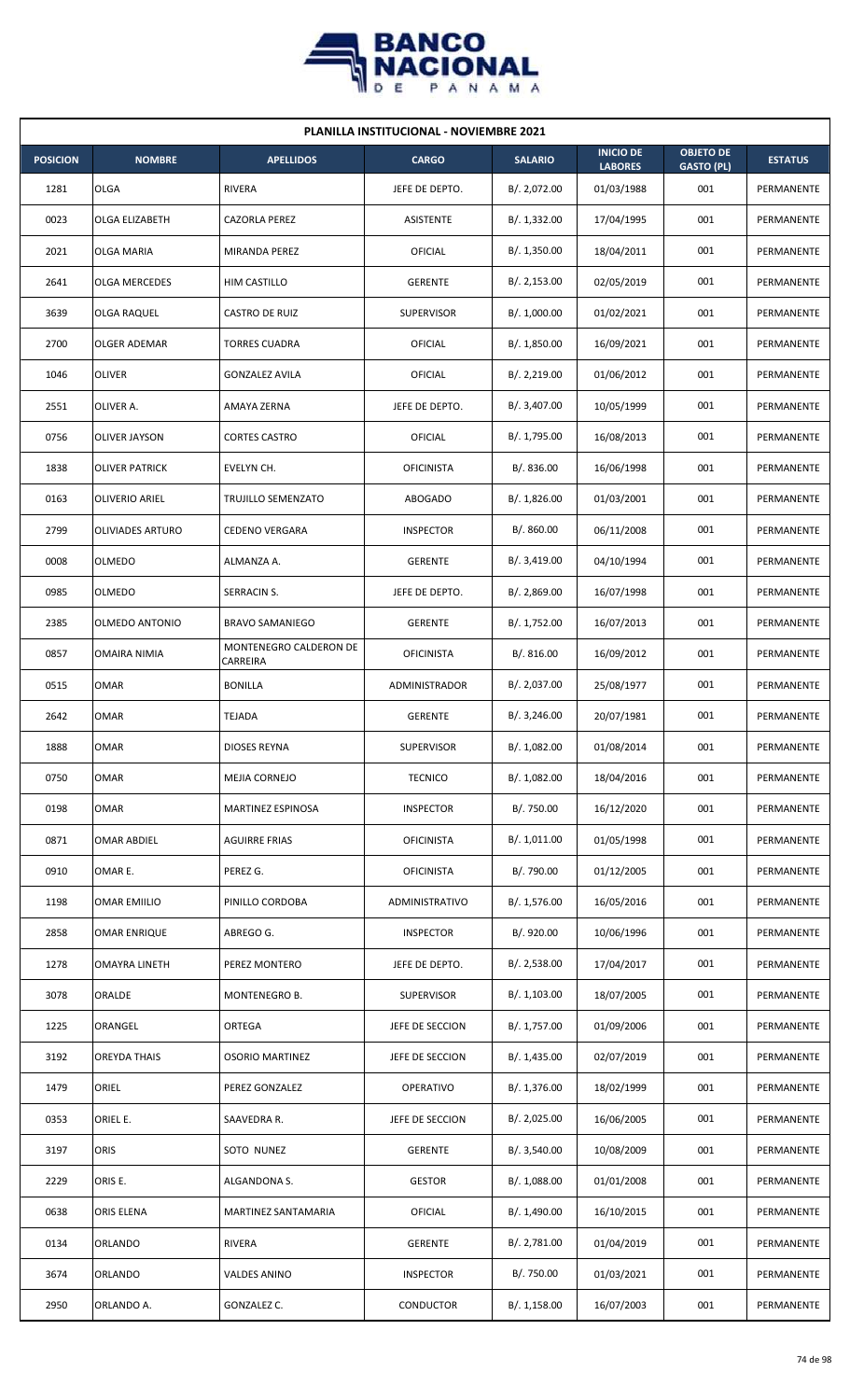

| <b>PLANILLA INSTITUCIONAL - NOVIEMBRE 2021</b> |                        |                           |                   |                |                                    |                                       |                |  |  |
|------------------------------------------------|------------------------|---------------------------|-------------------|----------------|------------------------------------|---------------------------------------|----------------|--|--|
| <b>POSICION</b>                                | <b>NOMBRE</b>          | <b>APELLIDOS</b>          | <b>CARGO</b>      | <b>SALARIO</b> | <b>INICIO DE</b><br><b>LABORES</b> | <b>OBJETO DE</b><br><b>GASTO (PL)</b> | <b>ESTATUS</b> |  |  |
| 2963                                           | ORLANDO A.             | <b>VERGARA B.</b>         | <b>CONDUCTOR</b>  | B/. 816.00     | 16/04/2001                         | 001                                   | PERMANENTE     |  |  |
| 1118                                           | ORLANDO E.             | JARAMILLO O.              | <b>OFICIAL</b>    | B/.2,247.00    | 24/07/2003                         | 001                                   | PERMANENTE     |  |  |
| 3195                                           | ORLANDO RENE           | ALVARADO DE GRACIA        | JEFE DE DEPTO.    | B/.2,595.00    | 01/08/1997                         | 001                                   | PERMANENTE     |  |  |
| 3348                                           | <b>ORLEYS CELIDETH</b> | POLANCO GARCIA            | <b>OFICINISTA</b> | B/. 790.00     | 18/06/2018                         | 001                                   | PERMANENTE     |  |  |
| 2672                                           | <b>OSCAR</b>           | LO POLITO AUSTIN          | ANALISTA          | B/.3,198.00    | 15/07/2011                         | 001                                   | PERMANENTE     |  |  |
| 1618                                           | <b>OSCAR</b>           | <b>TUNON MARTINEZ</b>     | <b>OPERATIVO</b>  | B/. 1,214.00   | 01/02/2000                         | 001                                   | PERMANENTE     |  |  |
| 3365                                           | <b>OSCAR</b>           | <b>OTERO RODRIGUEZ</b>    | <b>INSPECTOR</b>  | B/. 750.00     | 16/09/2020                         | 001                                   | PERMANENTE     |  |  |
| 0658                                           | <b>OSCAR</b>           | <b>BERROA NUNEZ</b>       | OFICIAL           | B/.1,419.00    | 01/06/2018                         | 001                                   | PERMANENTE     |  |  |
| 3826                                           | <b>OSCAR ABDIEL</b>    | SANTAMARIA PEREZ          | <b>TECNICO</b>    | B/. 750.00     | 12/08/2021                         | 001                                   | PERMANENTE     |  |  |
| 2190                                           | <b>OSCAR ARCENIO</b>   | <b>CEDENO</b>             | <b>SUPERVISOR</b> | B/. 1,655.00   | 01/11/1967                         | 001                                   | PERMANENTE     |  |  |
| 3611                                           | <b>OSCAR ENRIQUE</b>   | <b>CORDOBA BATISTA</b>    | <b>OFICINISTA</b> | B/. 750.00     | 01/12/2020                         | 001                                   | PERMANENTE     |  |  |
| 2625                                           | <b>OSIRIS ALINA</b>    | <b>GOMEZ BATISTA</b>      | <b>OFICINISTA</b> | B/. 720.00     | 18/03/2019                         | 001                                   | PERMANENTE     |  |  |
| 1133                                           | <b>OSIRIS EDNA</b>     | RODRIGUEZ BECERRA         | OFICIAL           | B/. 1,795.00   | 16/12/2016                         | 001                                   | PERMANENTE     |  |  |
| 3145                                           | <b>OSIRIS MARIELA</b>  | MARTINEZ JIMENEZ          | OFICIAL           | B/. 1,500.00   | 16/09/2020                         | 001                                   | PERMANENTE     |  |  |
| 1124                                           | <b>OSMIN</b>           | <b>CACERES AGUIRRE</b>    | OFICIAL           | B/.2,000.00    | 01/09/2021                         | 001                                   | PERMANENTE     |  |  |
| 2738                                           | <b>OSVALDO</b>         | MADRID CAMAÑO             | <b>INSPECTOR</b>  | B/. 855.00     | 12/12/2011                         | 001                                   | PERMANENTE     |  |  |
| 2557                                           | OSVALDO ISAAC          | SOLANILLA VALDESPINO      | JEFE DE DEPTO.    | B/.3,375.00    | 03/12/2012                         | 001                                   | PERMANENTE     |  |  |
| 1807                                           | <b>OSVALDO IVAN</b>    | <b>CHRISTIE ROBLES</b>    | <b>OFICINISTA</b> | B/. 810.00     | 01/01/2013                         | 001                                   | PERMANENTE     |  |  |
| 2371                                           | <b>OSVALDO LEONEL</b>  | MARTINEZ A.               | <b>SUPERVISOR</b> | B/. 1,277.00   | 18/10/1993                         | 001                                   | PERMANENTE     |  |  |
| 2728                                           | <b>OVIDIO</b>          | SEGURA PAZ                | <b>INSPECTOR</b>  | B/. 899.00     | 17/02/1994                         | 001                                   | PERMANENTE     |  |  |
| 0551                                           | <b>OVIDIO EVELIS</b>   | MONTENEGRO HENRIQUEZ      | <b>GERENTE</b>    | B/.2,100.00    | 01/07/2015                         | 001                                   | PERMANENTE     |  |  |
| 2967                                           | <b>OVIDIO JUVENAL</b>  | TRISTAN CORREA            | CONDUCTOR         | B/. 722.00     | 01/07/2013                         | 001                                   | PERMANENTE     |  |  |
| 0583                                           | OYUKI G. DE            | PEREZ                     | <b>OFICIAL</b>    | B/.1,350.00    | 07/08/2001                         | 001                                   | PERMANENTE     |  |  |
| 2822                                           | PALESTINO              | ROBERTO TROTMAN           | <b>INSPECTOR</b>  | B/. 814.00     | 01/08/2016                         | 001                                   | PERMANENTE     |  |  |
| 3349                                           | PAOLA ANAMARIA         | <b>ACOSTA RICO</b>        | ASISTENTE         | B/. 1,000.00   | 02/04/2018                         | 001                                   | PERMANENTE     |  |  |
| 3805                                           | <b>PAOLA MARIEL</b>    | PERALTA SANCHEZ           | <b>OFICINISTA</b> | B/. 750.00     | 27/07/2021                         | 001                                   | PERMANENTE     |  |  |
| 1953                                           | PAOLETTE DEL CARMEN    | <b>JARAMILLO</b>          | JEFE DE SECCION   | B/.1,350.00    | 02/07/2009                         | 001                                   | PERMANENTE     |  |  |
| 0045                                           | PARCELIA DEL C.        | MENENDEZ VANELA           | JEFE DE DEPTO.    | B/.2,466.00    | 04/04/1983                         | 001                                   | PERMANENTE     |  |  |
| 3393                                           | PATRIA ANGÉLICA        | AYON RODRIGUEZ            | <b>OPERATIVO</b>  | B/. 750.00     | 01/09/2020                         | 001                                   | PERMANENTE     |  |  |
| 1285                                           | <b>PATRICIA</b>        | ASHBY CHIAL               | JEFE DE DEPTO.    | B/. 2,801.00   | 13/09/2010                         | 001                                   | PERMANENTE     |  |  |
| 3740                                           | <b>PATRICIA</b>        | CORRO MORENO              | TRAMITADOR        | B/. 850.00     | 24/05/2021                         | 001                                   | PERMANENTE     |  |  |
| 2224                                           | <b>PATRICIA</b>        | <b>BARSALLO RODRIGUEZ</b> | ADMINISTRATIVO    | B/. 1,518.00   | 16/09/2016                         | 001                                   | PERMANENTE     |  |  |
| 2248                                           | PATRICIA CAROLINA      | <b>CACERES CONCEPCION</b> | <b>GESTOR</b>     | B/. 929.00     | 16/03/2012                         | 001                                   | PERMANENTE     |  |  |
| 0031                                           | PATRICIA DEL CARMEN    | <b>TUNON ROSS</b>         | ASISTENTE         | B/.1,588.00    | 18/10/1993                         | 001                                   | PERMANENTE     |  |  |
| 1586                                           | PATRICIA E.            | RIOS M.                   | <b>OFICINISTA</b> | B/.1,041.00    | 18/04/2005                         | 001                                   | PERMANENTE     |  |  |
| 3432                                           | PATRICIA ENITH         | DELGADO VIGIL             | <b>OFICINISTA</b> | B/. 770.00     | 17/09/2018                         | 001                                   | PERMANENTE     |  |  |
| 2626                                           | PATRICIA ODERAY        | SANCHEZ RODRIGUEZ         | <b>OPERATIVO</b>  | B/. 770.00     | 07/03/2019                         | 001                                   | PERMANENTE     |  |  |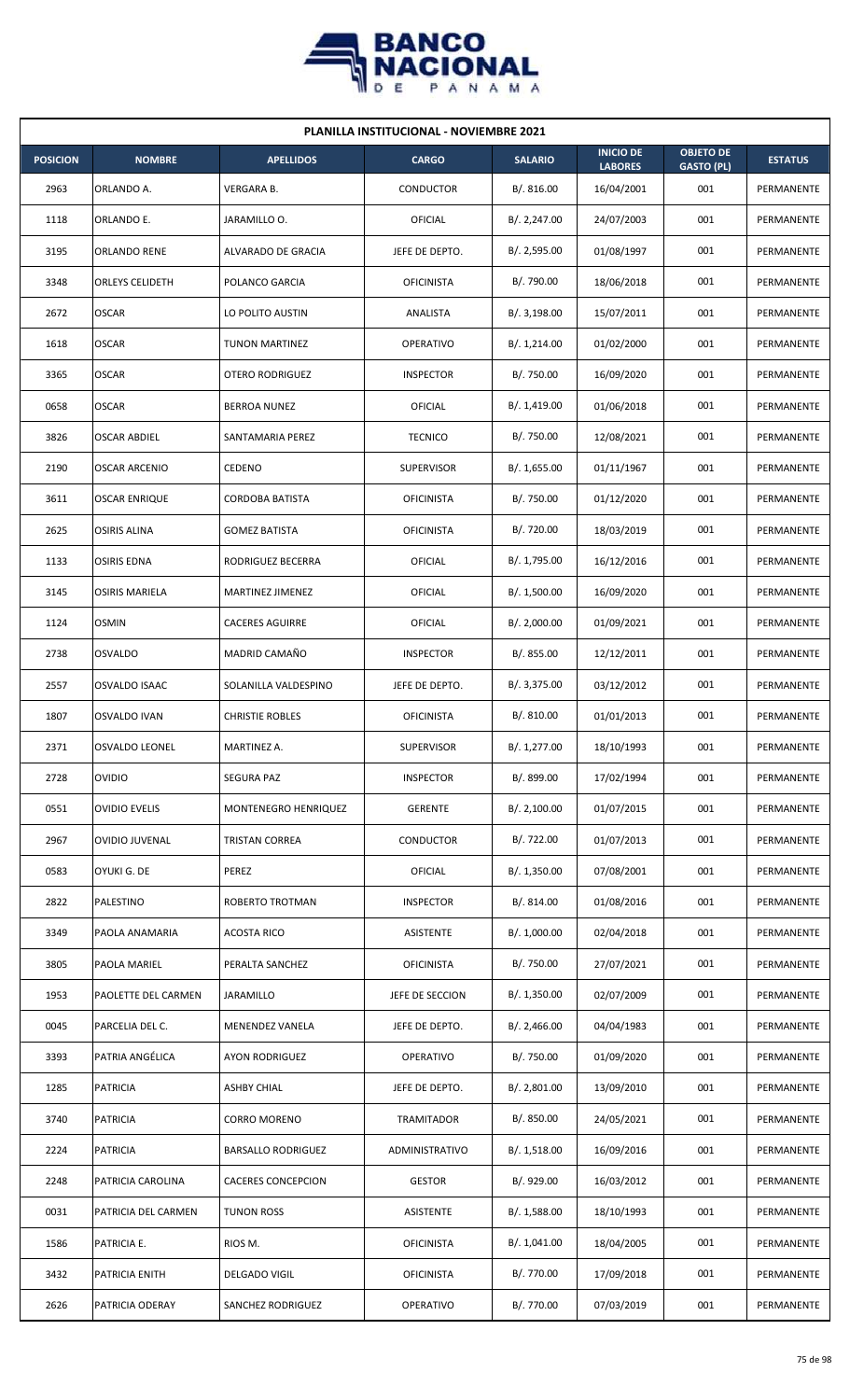

| <b>PLANILLA INSTITUCIONAL - NOVIEMBRE 2021</b> |                       |                           |                   |                |                                    |                                       |                |  |  |  |
|------------------------------------------------|-----------------------|---------------------------|-------------------|----------------|------------------------------------|---------------------------------------|----------------|--|--|--|
| <b>POSICION</b>                                | <b>NOMBRE</b>         | <b>APELLIDOS</b>          | <b>CARGO</b>      | <b>SALARIO</b> | <b>INICIO DE</b><br><b>LABORES</b> | <b>OBJETO DE</b><br><b>GASTO (PL)</b> | <b>ESTATUS</b> |  |  |  |
| 2051                                           | <b>PATRICIO</b>       | MONTEZUMA MONTEZUMA       | <b>GERENTE</b>    | B/.2,100.00    | 16/10/2007                         | 001                                   | PERMANENTE     |  |  |  |
| 0024                                           | PAULA EUGENIA         | PATINO CALANDRIA DE PONCE | OFICIAL           | B/. 1,476.00   | 01/09/2003                         | 001                                   | PERMANENTE     |  |  |  |
| 0840                                           | PAULA J.              | TAPIA C.                  | <b>OFICINISTA</b> | B/. 810.00     | 16/06/2005                         | 001                                   | PERMANENTE     |  |  |  |
| 3009                                           | <b>PAULINO</b>        | <b>GOMEZ MENDOZA</b>      | TRABAJADOR MANUAL | B/. 692.00     | 16/01/2013                         | 001                                   | PERMANENTE     |  |  |  |
| 1202                                           | PEBBELS M.            | CASTILLO R.               | JEFE DE DEPTO.    | B/.2,100.00    | 02/05/2007                         | 001                                   | PERMANENTE     |  |  |  |
| 1857                                           | PEDRO                 | GONZALEZ                  | <b>OFICINISTA</b> | B/. 1,080.00   | 01/09/1989                         | 001                                   | PERMANENTE     |  |  |  |
| 2768                                           | PEDRO                 | GONZALEZ C.               | <b>INSPECTOR</b>  | B/. 920.00     | 16/10/1991                         | 001                                   | PERMANENTE     |  |  |  |
| 3451                                           | PEDRO                 | SMITH PINEDA              | <b>INSPECTOR</b>  | B/. 790.00     | 16/03/2018                         | 001                                   | PERMANENTE     |  |  |  |
| 1947                                           | PEDRO                 | BANDA G.                  | <b>OFICINISTA</b> | B/.941.00      | 01/04/2005                         | 001                                   | PERMANENTE     |  |  |  |
| 3061                                           | PEDRO AMETH           | <b>GIL ORTEGA</b>         | TRABAJADOR MANUAL | B/. 790.00     | 16/05/2018                         | 001                                   | PERMANENTE     |  |  |  |
| 3433                                           | PEDRO ANDRES          | <b>GUTIERREZ CASTILLO</b> | <b>OFICINISTA</b> | B/. 813.00     | 01/02/2017                         | 001                                   | PERMANENTE     |  |  |  |
| 3532                                           | PEDRO ANTONIO         | QUIJANO NARANJO           | <b>OFICINISTA</b> | B/. 770.00     | 17/12/2018                         | 001                                   | PERMANENTE     |  |  |  |
| 0281                                           | PEDRO AURELIO         | <b>DOMINGUEZ</b>          | <b>OFICINISTA</b> | B/. 1,022.00   | 16/07/2003                         | 001                                   | PERMANENTE     |  |  |  |
| 2997                                           | PEDRO FRANCISCO       | <b>CHIARI RODRIGUEZ</b>   | <b>OFICINISTA</b> | B/. 740.00     | 01/12/2016                         | 001                                   | PERMANENTE     |  |  |  |
| 0170                                           | PEDRO JUAN            | EVANS C.                  | <b>ABOGADO</b>    | B/.1,581.00    | 25/06/2003                         | 001                                   | PERMANENTE     |  |  |  |
| 0123                                           | PEDRO LUIS            | ARAUZ GOW                 | <b>GERENTE</b>    | B/.2,401.00    | 01/10/2013                         | 001                                   | PERMANENTE     |  |  |  |
| 2303                                           | PEDRO LUIS            | RODRIGUEZ MARTINEZ        | OPERATIVO         | B/. 720.00     | 01/09/2017                         | 001                                   | PERMANENTE     |  |  |  |
| 1388                                           | PEDRO NOLASCO         | AIZPURUA                  | <b>GERENTE</b>    | B/. 3,300.00   | 17/01/1994                         | 001                                   | PERMANENTE     |  |  |  |
| 0783                                           | PENNY LIRIETH         | SUAREZ CASTILLO           | <b>OFICINISTA</b> | B/. 849.00     | 01/07/2012                         | 001                                   | PERMANENTE     |  |  |  |
| 3029                                           | PERLA HAYDEÉ          | DE LEÓN PINEDA            | JEFE DE DEPTO.    | B/. 1,839.00   | 01/01/2011                         | 001                                   | PERMANENTE     |  |  |  |
| 0429                                           | PETER LUCCIO          | PINEDA SAAVEDRA           | ASISTENTE         | B/. 2,500.00   | 25/10/2021                         | 001                                   | PERMANENTE     |  |  |  |
| 2426                                           | PETRA MARIA           | RODRIGUEZ                 | JEFE DE SECCION   | B/. 1,668.00   | 18/02/1988                         | 001                                   | PERMANENTE     |  |  |  |
| 2258                                           | PETTINA J.            | TERRIENTES                | <b>GESTOR</b>     | B/. 920.00     | 25/04/2005                         | 001                                   | PERMANENTE     |  |  |  |
| 2362                                           | PIER LINA L.DE        | <b>BARRIOS</b>            | <b>SUPERVISOR</b> | B/. 1,093.00   | 24/11/2003                         | 001                                   | PERMANENTE     |  |  |  |
| 3741                                           | PILAR                 | PEREZ BALLESTEROS         | <b>OFICINISTA</b> | B/. 800.00     | 13/05/2021                         | 003                                   | CONTINGENTE    |  |  |  |
| 0208                                           | PIO DEL CARMEN        | RODRIGUEZ M.              | <b>OFICINISTA</b> | B/. 1,300.00   | 01/06/1982                         | 001                                   | PERMANENTE     |  |  |  |
| 1341                                           | <b>PLINIO</b>         | VARELA M.                 | OFICIAL           | B/. 2,750.00   | 02/03/2009                         | 001                                   | PERMANENTE     |  |  |  |
| 0659                                           | PRISCILA MADELAEN     | GOMEZ                     | OFICIAL           | B/.1,469.00    | 16/06/2017                         | 001                                   | PERMANENTE     |  |  |  |
| 3806                                           | PRISILA DEL CARMEN    | LAU                       | ANALISTA          | B/. 900.00     | 30/07/2021                         | 001                                   | PERMANENTE     |  |  |  |
| 1822                                           | <b>QUERUBE</b>        | RAMOS DE MEDINA           | <b>OFICINISTA</b> | B/. 872.00     | 01/12/2010                         | 001                                   | PERMANENTE     |  |  |  |
| 2341                                           | <b>QUINTIN</b>        | ROBLES M.                 | <b>SUPERVISOR</b> | B/. 1,379.00   | 20/02/1980                         | 001                                   | PERMANENTE     |  |  |  |
| 0586                                           | <b>RACHEL SUE</b>     | JAEN CASTILLO             | OFICIAL           | B/.1,426.00    | 18/09/2013                         | 001                                   | PERMANENTE     |  |  |  |
| 2612                                           | RADAMES ALEXIS        | <b>GUERRERO REYES</b>     | INGENIERO         | B/.2,400.00    | 21/09/2011                         | 001                                   | PERMANENTE     |  |  |  |
| 3742                                           | <b>RADAMES EMILIO</b> | LUNA CEBALLOS             | <b>INSPECTOR</b>  | B/. 750.00     | 10/05/2021                         | 001                                   | PERMANENTE     |  |  |  |
| 2548                                           | RAFAEL                | CASTILLO M.               | <b>GERENTE</b>    | B/. 3,465.00   | 01/08/2005                         | 001                                   | PERMANENTE     |  |  |  |
| 2719                                           | RAFAEL                | ROMERO CORPAS             | <b>INSPECTOR</b>  | B/. 924.00     | 05/05/1986                         | 001                                   | PERMANENTE     |  |  |  |
| 3045                                           | <b>RAFAEL</b>         | AGRAZAL                   | <b>SUPERVISOR</b> | B/. 1,000.00   | 01/05/1990                         | 001                                   | PERMANENTE     |  |  |  |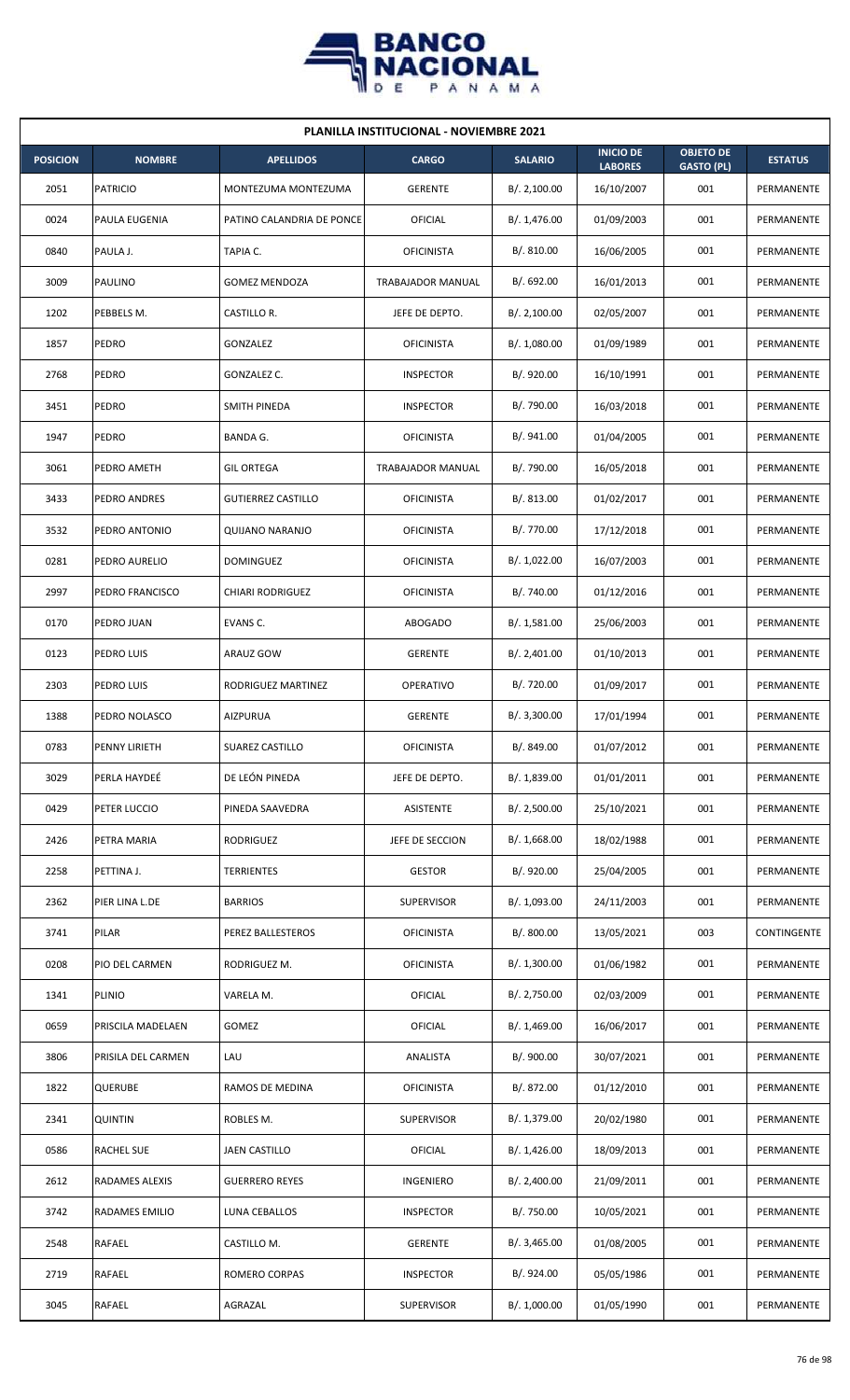

| <b>PLANILLA INSTITUCIONAL - NOVIEMBRE 2021</b> |                       |                          |                   |                |                                    |                                       |                |  |  |  |
|------------------------------------------------|-----------------------|--------------------------|-------------------|----------------|------------------------------------|---------------------------------------|----------------|--|--|--|
| <b>POSICION</b>                                | <b>NOMBRE</b>         | <b>APELLIDOS</b>         | <b>CARGO</b>      | <b>SALARIO</b> | <b>INICIO DE</b><br><b>LABORES</b> | <b>OBJETO DE</b><br><b>GASTO (PL)</b> | <b>ESTATUS</b> |  |  |  |
| 2980                                           | RAFAEL                | <b>MENDEZ LINARES</b>    | <b>SUPERVISOR</b> | B/. 1,508.00   | 18/10/1993                         | 001                                   | PERMANENTE     |  |  |  |
| 0102                                           | RAFAEL                | SERRACIN GONZALEZ        | <b>GERENTE</b>    | B/.2,273.00    | 16/02/2016                         | 001                                   | PERMANENTE     |  |  |  |
| 2819                                           | RAFAEL                | AGUIRRE BEITIA           | <b>SUPERVISOR</b> | B/. 1,245.00   | 01/06/2001                         | 001                                   | PERMANENTE     |  |  |  |
| 2894                                           | RAFAEL ALBERTO        | DE SEDA                  | <b>INSPECTOR</b>  | B/. 898.00     | 16/10/1991                         | 001                                   | PERMANENTE     |  |  |  |
| 3395                                           | RAFAEL ALBERTO        | SALDAÑA GONZÁLEZ         | <b>OPERATIVO</b>  | B/. 793.00     | 02/04/2018                         | 001                                   | PERMANENTE     |  |  |  |
| 0688                                           | <b>RAFAEL ALEXI</b>   | LUCERO CORTES            | <b>ASISTENTE</b>  | B/. 938.00     | 03/04/2017                         | 001                                   | PERMANENTE     |  |  |  |
| 0704                                           | RAFAEL ALFREDO        | JAEN P.                  | <b>GERENTE</b>    | B/.3,262.00    | 16/09/2003                         | 001                                   | PERMANENTE     |  |  |  |
| 0725                                           | RAFAEL AMETH          | DIAZ BONILLA             | <b>SUPERVISOR</b> | B/.1,545.00    | 16/04/2019                         | 001                                   | PERMANENTE     |  |  |  |
| 3771                                           | RAFAEL AMETH          | <b>BONILLA REECE</b>     | <b>GESTOR</b>     | B/. 750.00     | 07/06/2021                         | 001                                   | PERMANENTE     |  |  |  |
| 2540                                           | RAFAEL ANTONIO        | RODRIGUEZ ALVAREZ        | <b>OFICINISTA</b> | B/. 750.00     | 17/02/2020                         | 001                                   | PERMANENTE     |  |  |  |
| 0282                                           | RAFAEL E.             | RODRIGUEZ T.             | <b>GESTOR</b>     | B/. 970.00     | 01/10/1990                         | 001                                   | PERMANENTE     |  |  |  |
| 1122                                           | RAFAEL EDMUNDO        | CABALLERO ESPINOSA       | <b>OFICIAL</b>    | B/. 1,894.00   | 04/05/2015                         | 001                                   | PERMANENTE     |  |  |  |
| 2777                                           | RAFAEL ENRIQUE        | <b>ORTEGA VALDES</b>     | <b>INSPECTOR</b>  | B/. 924.00     | 01/06/2000                         | 001                                   | PERMANENTE     |  |  |  |
| 3596                                           | RAFFAELLA             | <b>CUESTAS LAFRATTA</b>  | <b>GERENTE</b>    | B/. 4,000.00   | 02/03/2020                         | 001                                   | PERMANENTE     |  |  |  |
| 2390                                           | RAINIER EDGARDO       | <b>GARCIA POLO</b>       | <b>ASISTENTE</b>  | B/. 902.00     | 01/06/2018                         | 001                                   | PERMANENTE     |  |  |  |
| 0333                                           | RAMIRO                | <b>GUTIERREZ</b>         | <b>INSPECTOR</b>  | B/.2,568.00    | 05/03/1987                         | 001                                   | PERMANENTE     |  |  |  |
| 2277                                           | RAMIRO EDUARDO        | IBAÑEZ VALDERRAMA        | <b>TECNICO</b>    | B/.1,100.00    | 17/02/2020                         | 001                                   | PERMANENTE     |  |  |  |
| 3696                                           | <b>RAMIRO ERNESTO</b> | NAVARRO MARCIAGA         | MENSAJERO         | B/.600.00      | 16/04/2021                         | 001                                   | PERMANENTE     |  |  |  |
| 1366                                           | RAMIRO ERNESTO        | VILLARREAL CALDERON      | OFICIAL           | B/. 1,433.00   | 16/10/2017                         | 001                                   | PERMANENTE     |  |  |  |
| 1074                                           | RAMON                 | VELASQUEZ A.             | <b>OFICIAL</b>    | B/.2,105.00    | 16/02/2009                         | 001                                   | PERMANENTE     |  |  |  |
| 3640                                           | RANDALL URIEL         | <b>FULLER TERREROS</b>   | <b>OFICINISTA</b> | B/. 750.00     | 17/02/2021                         | 001                                   | PERMANENTE     |  |  |  |
| 2664                                           | RANDOL A.             | PINEDA D.                | <b>TECNICO</b>    | B/. 3,095.00   | 18/09/2000                         | 001                                   | PERMANENTE     |  |  |  |
| 2940                                           | RANGEL                | MONTENEGRO H.            | CONDUCTOR         | B/. 971.00     | 01/04/1982                         | 001                                   | PERMANENTE     |  |  |  |
| 0309                                           | RAQUEL                | <b>BARRIA BATISTA</b>    | <b>OFICINISTA</b> | B/. 997.00     | 16/02/2004                         | 001                                   | PERMANENTE     |  |  |  |
| 2442                                           | RAQUEL B.             | VERGARA                  | <b>OFICINISTA</b> | B/. 848.00     | 16/10/2007                         | 001                                   | PERMANENTE     |  |  |  |
| 1917                                           | RAQUEL YARABIS        | <b>COPRI ATENCIO</b>     | <b>SUPERVISOR</b> | B/. 1,000.00   | 03/01/2017                         | 001                                   | PERMANENTE     |  |  |  |
| 2813                                           | RAUL                  | <b>MORENO FUENTES</b>    | <b>INSPECTOR</b>  | B/0.865.00     | 17/02/2014                         | 001                                   | PERMANENTE     |  |  |  |
| 1447                                           | RAUL ALEXIS           | <b>CORTES BARRIOS</b>    | JEFE DE DEPTO.    | B/. 1,600.00   | 18/01/2021                         | 001                                   | PERMANENTE     |  |  |  |
| 3237                                           | RAYSA ANNETTE         | SANTANA MORAN            | <b>OFICINISTA</b> | B/. 790.00     | 18/06/2018                         | 001                                   | PERMANENTE     |  |  |  |
| 1127                                           | RAYSON REINEL         | RODRIGUEZ VELASQUEZ      | <b>OFICIAL</b>    | B/. 1,894.00   | 01/06/2017                         | 001                                   | PERMANENTE     |  |  |  |
| 0554                                           | REBECA DE             | RIQUELME                 | <b>OFICIAL</b>    | B/. 1,608.00   | 01/12/1982                         | 001                                   | PERMANENTE     |  |  |  |
| 0927                                           | REBECA SUSETTE        | REYES SOTILLO            | <b>SUPERVISOR</b> | B/. 1,061.00   | 18/04/2016                         | 001                                   | PERMANENTE     |  |  |  |
| 2062                                           | REGINA RAQUEL         | <b>CASTILLO GRAJALES</b> | ASISTENTE         | B/. 1,200.00   | 01/10/2020                         | 001                                   | PERMANENTE     |  |  |  |
| 1003                                           | REINA ELIZABETH       | ORTEGA TRILLO DE ADAMES  | <b>GERENTE</b>    | B/. 3,700.00   | 16/10/2020                         | 001                                   | PERMANENTE     |  |  |  |
| 3089                                           | REINALDO A.           | SANCHEZ SHAND            | <b>SUPERVISOR</b> | B/.1,088.00    | 18/10/1993                         | 001                                   | PERMANENTE     |  |  |  |
| 1296                                           | REINALDO A.           | <b>CEDENO VERGARA</b>    | <b>GESTOR</b>     | B/. 810.00     | 02/01/2001                         | 001                                   | PERMANENTE     |  |  |  |
| 1469                                           | REINALDO ANTONIO      | ARCE RODRIGUEZ           | <b>SUPERVISOR</b> | B/. 1,090.00   | 01/07/2014                         | 001                                   | PERMANENTE     |  |  |  |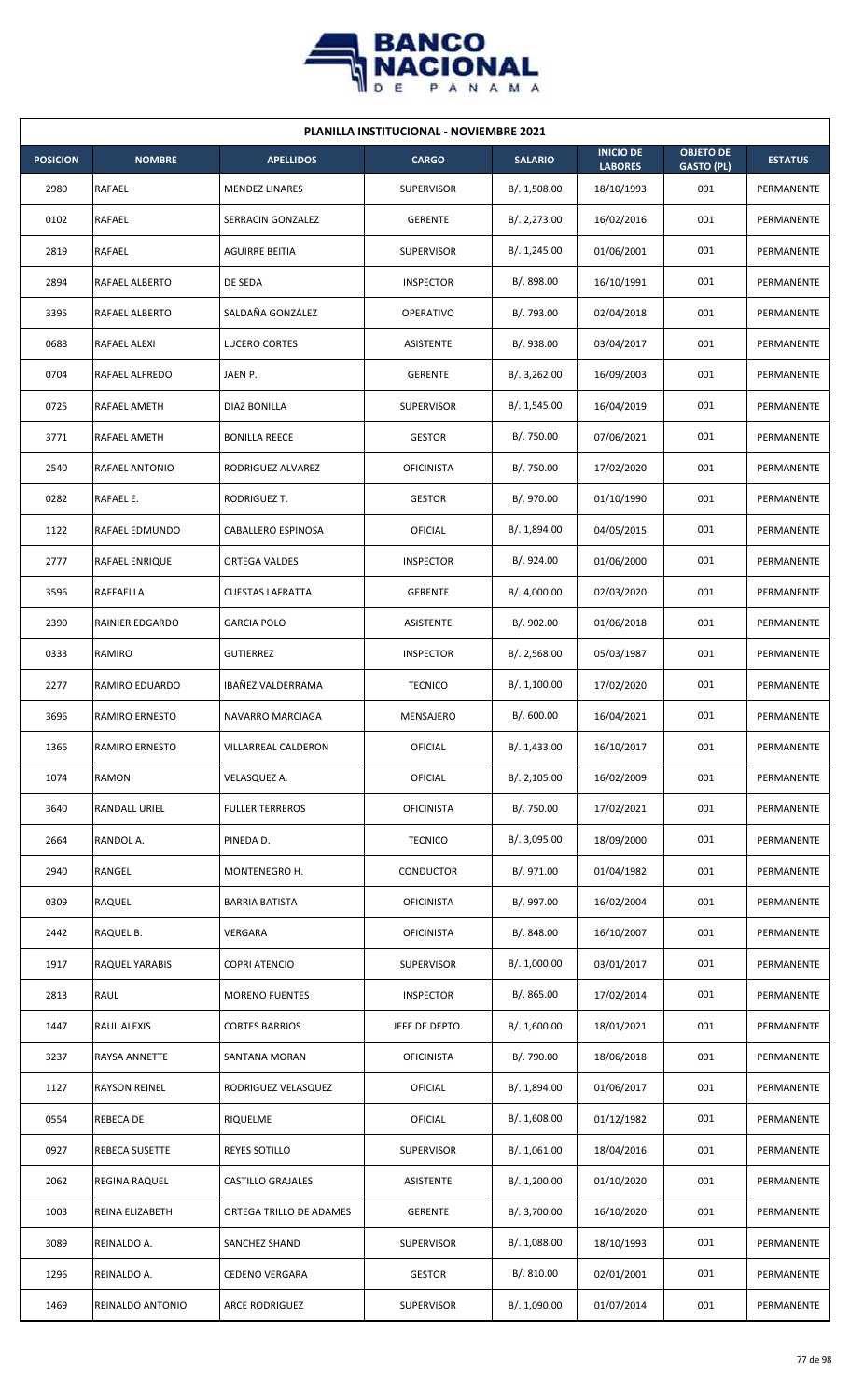

|                 | <b>PLANILLA INSTITUCIONAL - NOVIEMBRE 2021</b> |                        |                   |                |                                    |                                       |                |  |  |  |
|-----------------|------------------------------------------------|------------------------|-------------------|----------------|------------------------------------|---------------------------------------|----------------|--|--|--|
| <b>POSICION</b> | <b>NOMBRE</b>                                  | <b>APELLIDOS</b>       | <b>CARGO</b>      | <b>SALARIO</b> | <b>INICIO DE</b><br><b>LABORES</b> | <b>OBJETO DE</b><br><b>GASTO (PL)</b> | <b>ESTATUS</b> |  |  |  |
| 3693            | <b>REINALDO JORGE</b>                          | PINEDA QUIJADA         | OFICIAL           | B/. 1,800.00   | 30/07/2021                         | 001                                   | PERMANENTE     |  |  |  |
| 2124            | REINIER ALEXANDER                              | <b>OSORIO ESCUDERO</b> | <b>OPERATIVO</b>  | B/. 750.00     | 01/06/2020                         | 001                                   | PERMANENTE     |  |  |  |
| 1836            | <b>REINNIER ANTONIO</b>                        | LAVERGNE MONG          | <b>OFICINISTA</b> | B/. 859.00     | 16/02/2011                         | 001                                   | PERMANENTE     |  |  |  |
| 3275            | <b>RENE</b>                                    | PIMENTO OLMOS          | JEFE DE SECCION   | B/. 1,672.00   | 16/04/1984                         | 001                                   | PERMANENTE     |  |  |  |
| 2706            | <b>RENNY</b>                                   | <b>CORDOBA MARIN</b>   | TRABAJADOR MANUAL | B/. 700.00     | 01/08/2019                         | 001                                   | PERMANENTE     |  |  |  |
| 2735            | <b>RESTITUTO</b>                               | <b>GUERRA GUERRA</b>   | <b>INSPECTOR</b>  | B/. 1,017.00   | 03/03/1997                         | 001                                   | PERMANENTE     |  |  |  |
| 1274            | REYMUNDO                                       | <b>CORNEJO DURAN</b>   | <b>SUPERVISOR</b> | B/. 1,639.00   | 17/04/2003                         | 001                                   | PERMANENTE     |  |  |  |
| 2413            | <b>REYNIER ANTONIO</b>                         | <b>RIVERA DE LEON</b>  | <b>SUPERVISOR</b> | B/. 1,093.00   | 01/06/2005                         | 001                                   | PERMANENTE     |  |  |  |
| 1000            | <b>RICARDO</b>                                 | CACERES P.             | JEFE DE DEPTO.    | B/. 1,910.00   | 03/12/2007                         | 001                                   | PERMANENTE     |  |  |  |
| 2737            | <b>RICARDO</b>                                 | <b>HERNANDEZ RUIZ</b>  | <b>INSPECTOR</b>  | B/. 831.00     | 08/08/2011                         | 001                                   | PERMANENTE     |  |  |  |
| 2744            | <b>RICARDO</b>                                 | VANEGAS M.             | <b>INSPECTOR</b>  | B/. 810.00     | 06/11/2008                         | 001                                   | PERMANENTE     |  |  |  |
| 3199            | <b>RICARDO</b>                                 | MENDEZ V.              | JEFE DE DEPTO.    | B/. 3,000.00   | 01/01/2010                         | 001                                   | PERMANENTE     |  |  |  |
| 2008            | <b>RICARDO</b>                                 | ADAMES ALVARADO        | ADMINISTRADOR     | B/. 850.00     | 17/02/2020                         | 001                                   | PERMANENTE     |  |  |  |
| 3827            | RICARDO                                        | <b>MORENO KENIO</b>    | <b>INSPECTOR</b>  | B/. 750.00     | 09/08/2021                         | 001                                   | PERMANENTE     |  |  |  |
| 3100            | RICARDO A.                                     | <b>BERNAL</b>          | <b>TECNICO</b>    | B/.1,180.00    | 01/05/1984                         | 001                                   | PERMANENTE     |  |  |  |
| 0351            | RICARDO A.                                     | REQUENEZ R.            | JEFE DE DEPTO.    | B/. 2,082.00   | 16/12/1993                         | 001                                   | PERMANENTE     |  |  |  |
| 2898            | RICARDO A.                                     | MAXWELL F.             | <b>INSPECTOR</b>  | B/. 916.00     | 17/02/1994                         | 001                                   | PERMANENTE     |  |  |  |
| 1280            | RICARDO A.                                     | <b>BAYSA ORTEGA</b>    | JEFE DE DEPTO.    | B/.2,654.00    | 26/10/1998                         | 001                                   | PERMANENTE     |  |  |  |
| 3706            | RICARDO ABDIEL                                 | JIMÉNEZ CASTILLO       | <b>INSPECTOR</b>  | B/. 750.00     | 16/04/2021                         | 001                                   | PERMANENTE     |  |  |  |
| 2490            | RICARDO ABDIEL                                 | <b>TORRES ORTEGA</b>   | <b>OPERATIVO</b>  | B/. 750.00     | 09/11/2020                         | 001                                   | PERMANENTE     |  |  |  |
| 1130            | RICARDO ALFONSO                                | ARROYO IGLESIAS        | <b>GERENTE</b>    | B/. 4,050.00   | 17/10/2016                         | 001                                   | PERMANENTE     |  |  |  |
| 3032            | RICARDO ANTONIO                                | MORA JIMENEZ           | <b>OFICINISTA</b> | B/. 909.00     | 17/09/2012                         | 001                                   | PERMANENTE     |  |  |  |
| 3107            | RICARDO ANTONIO                                | <b>GONZALEZ CASTRO</b> | INGENIERO         | B/. 1,639.00   | 03/01/2017                         | 001                                   | PERMANENTE     |  |  |  |
| 3014            | RICARDO ARIEL                                  | HASKINS PINZÓN         | OPERATIVO         | B/. 770.00     | 18/02/2019                         | 001                                   | PERMANENTE     |  |  |  |
| 0749            | RICARDO ARNULFO                                | GUTIERREZ AÑINO        | ANALISTA          | B/. 1,800.00   | 21/04/2021                         | 001                                   | PERMANENTE     |  |  |  |
| 3518            | RICARDO ARTURO                                 | SAUCEDO URANE          | <b>OFICIAL</b>    | B/. 1,384.00   | 03/12/2018                         | 001                                   | PERMANENTE     |  |  |  |
| 3849            | RICARDO ARTURO                                 | DOLLANDER BELUCHE      | <b>OFICIAL</b>    | B/.1,350.00    | 11/11/2021                         | 001                                   | PERMANENTE     |  |  |  |
| 0582            | RICARDO GAMALIEL                               | <b>FRANCO GONZALEZ</b> | <b>OFICIAL</b>    | B/.1,384.00    | 18/02/2019                         | 001                                   | PERMANENTE     |  |  |  |
| 2041            | RICARDO HARISNEL                               | HILS CONCEPCION        | ASISTENTE         | B/. 1,000.00   | 01/06/2017                         | 001                                   | PERMANENTE     |  |  |  |
| 1336            | RICARDO JAVIER                                 | <b>TAPIA CASTILLO</b>  | <b>OFICINISTA</b> | B/. 773.00     | 18/03/2019                         | 001                                   | PERMANENTE     |  |  |  |
| 1164            | RICARDO JOSE                                   | ESPINOSA ZARRAONANDIA  | OFICIAL           | B/. 1,981.00   | 07/08/2006                         | 001                                   | PERMANENTE     |  |  |  |
| 1066            | RICARDO JOSE                                   | <b>FABREGA ADAMES</b>  | OFICIAL           | B/. 2,208.00   | 02/12/2003                         | 001                                   | PERMANENTE     |  |  |  |
| 1100            | RICARDO MANUEL                                 | <b>HENRY VALDES</b>    | <b>OFICIAL</b>    | B/. 3,367.00   | 04/08/2008                         | 001                                   | PERMANENTE     |  |  |  |
| 3772            | <b>RICARDO RENE</b>                            | RAMOS LASSO            | ANALISTA          | B/.2,350.00    | 01/06/2021                         | 001                                   | PERMANENTE     |  |  |  |
| 2722            | RICARDO ROLANDO                                | PRESCOTT MORENO        | <b>INSPECTOR</b>  | B/. 850.00     | 21/03/2011                         | 001                                   | PERMANENTE     |  |  |  |
| 3055            | RICAURTE ANTONIO                               | SORIANO CORDOVA        | SUPERVISOR        | B/. 1,093.00   | 02/08/2010                         | 001                                   | PERMANENTE     |  |  |  |
| 0471            | RICAURTE O.                                    | <b>VIDAL</b>           | JEFE DE DEPTO.    | B/. 2,401.00   | 01/08/2007                         | 001                                   | PERMANENTE     |  |  |  |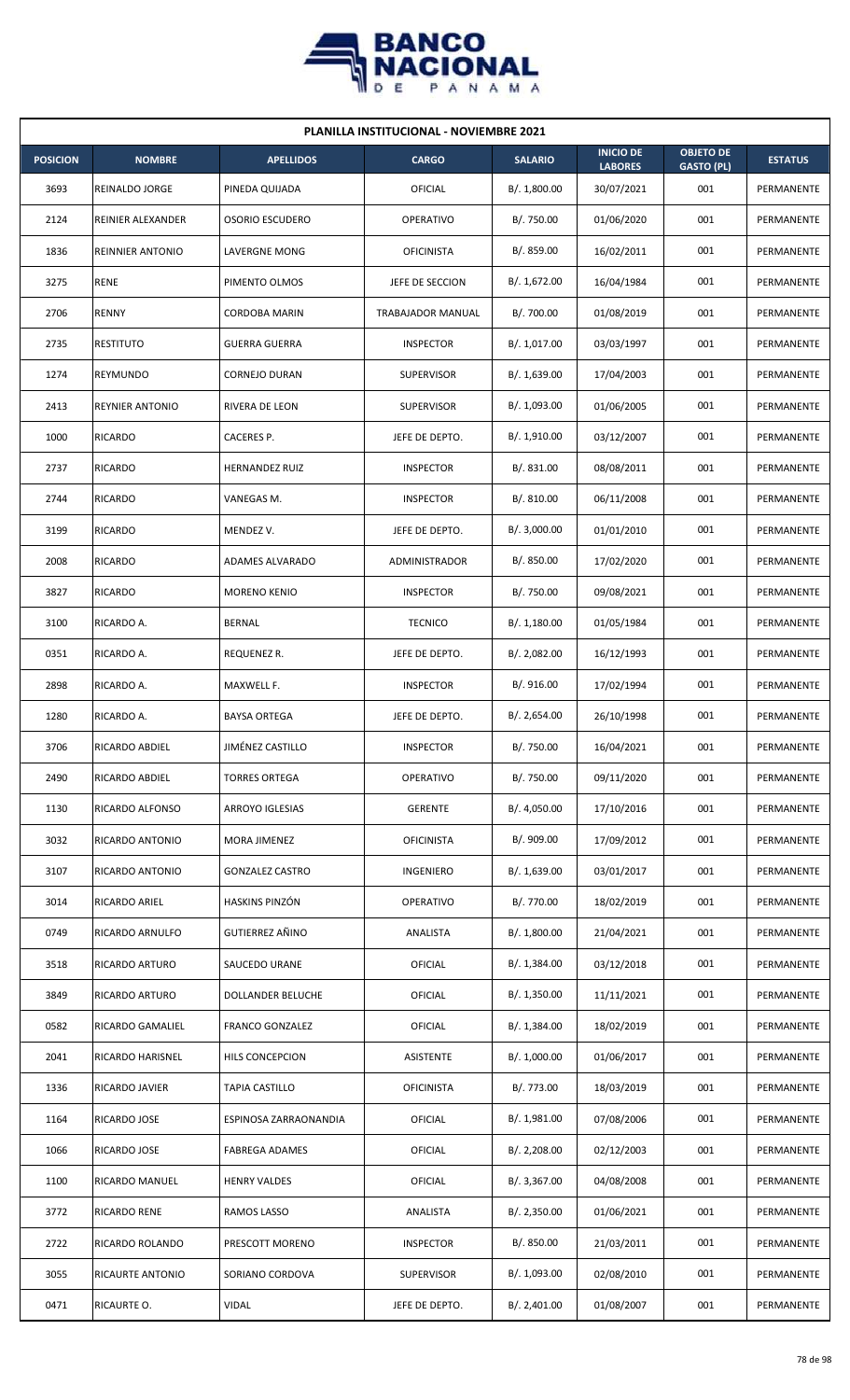

| <b>PLANILLA INSTITUCIONAL - NOVIEMBRE 2021</b> |                      |                                      |                     |                |                                    |                                       |                |  |  |
|------------------------------------------------|----------------------|--------------------------------------|---------------------|----------------|------------------------------------|---------------------------------------|----------------|--|--|
| <b>POSICION</b>                                | <b>NOMBRE</b>        | <b>APELLIDOS</b>                     | <b>CARGO</b>        | <b>SALARIO</b> | <b>INICIO DE</b><br><b>LABORES</b> | <b>OBJETO DE</b><br><b>GASTO (PL)</b> | <b>ESTATUS</b> |  |  |
| 1047                                           | RICAURTE V.          | SOLIS                                | OFICIAL             | B/.2,580.00    | 03/05/2006                         | 001                                   | PERMANENTE     |  |  |
| 2749                                           | RICHARD ALEXANDER    | <b>VELAZCO QUIJADA</b>               | <b>INSPECTOR</b>    | B/.817.00      | 16/12/2016                         | 001                                   | PERMANENTE     |  |  |
| 2080                                           | RICHARD JOVANY       | <b>MEDINA MORENO</b>                 | JEFE DE SECCION     | B/.2,138.00    | 16/12/2013                         | 001                                   | PERMANENTE     |  |  |
| 2632                                           | RICHARD LUIS         | <b>CASTILLO ARAUZ</b>                | OFICIAL             | B/. 1,500.00   | 16/05/2018                         | 001                                   | PERMANENTE     |  |  |
| 0712                                           | <b>RICKY ANTHONY</b> | <b>NG WONG</b>                       | <b>GERENTE</b>      | B/. 3,000.00   | 18/01/2021                         | 001                                   | PERMANENTE     |  |  |
| 3137                                           | <b>RIDER RENE</b>    | <b>MORAN</b>                         | MANUAL              | B/. 1,300.00   | 04/08/2008                         | 001                                   | PERMANENTE     |  |  |
| 3010                                           | <b>RIGOBERTO</b>     | <b>FOSTER MC DERMOTT</b>             | TRABAJADOR MANUAL   | B/0.680.00     | 06/11/2013                         | 001                                   | PERMANENTE     |  |  |
| 2988                                           | <b>RIGOBERTO</b>     | TORIBIO A.                           | MENSAJERO           | B/. 900.00     | 20/12/1983                         | 001                                   | PERMANENTE     |  |  |
| 1305                                           | <b>RIGOBERTO</b>     | <b>ACOSTA BEITIA</b>                 | AVALUADOR           | B/. 1,675.00   | 18/09/2000                         | 001                                   | PERMANENTE     |  |  |
| 1104                                           | <b>RIGOBERTO</b>     | SAMANIEGO                            | OFICIAL             | B/.2,184.00    | 01/06/2007                         | 001                                   | PERMANENTE     |  |  |
| 3336                                           | <b>RIGOBERTO</b>     | <b>GOMEZ PINILLO</b>                 | <b>OFICINISTA</b>   | B/. 750.00     | 17/02/2020                         | 001                                   | PERMANENTE     |  |  |
| 3828                                           | RIGOBERTO ELIECER    | <b>GUTIERREZ PEREZ</b>               | <b>TRAMITADOR</b>   | B/. 1,000.00   | 16/08/2021                         | 001                                   | PERMANENTE     |  |  |
| 3452                                           | RIGOBERTO ISAIAS     | SANCHEZ RODRIGUEZ                    | <b>INSPECTOR</b>    | B/. 790.00     | 01/02/2018                         | 001                                   | PERMANENTE     |  |  |
| 0616                                           | <b>RILDAL</b>        | <b>QUINTERO GONZALEZ</b>             | OFICIAL             | B/. 1,588.00   | 16/12/1982                         | 001                                   | PERMANENTE     |  |  |
| 2762                                           | <b>RITA</b>          | PINTO ZAMBRANO                       | <b>OPERATIVO</b>    | B/. 750.00     | 01/09/2020                         | 001                                   | PERMANENTE     |  |  |
| 1290                                           | RITA CECILIA         | AROSEMENA DE RIOS                    | JEFE DE DEPTO.      | B/.1,936.00    | 14/03/2011                         | 001                                   | PERMANENTE     |  |  |
| 0151                                           | RITA D.              | <b>RUEDA RIOS</b>                    | ABOGADO             | B/. 2,400.00   | 01/06/2006                         | 001                                   | PERMANENTE     |  |  |
| 3743                                           | RITA ELENA           | PEREZ SANCHEZ DE<br><b>RODRIGUEZ</b> | <b>OFICINISTA</b>   | B/. 800.00     | 15/05/2021                         | 003                                   | CONTINGENTE    |  |  |
| 3434                                           | RITA GUADALUPE       | PASCACIO APARICIO                    | <b>OFICINISTA</b>   | B/. 793.00     | 02/07/2018                         | 001                                   | PERMANENTE     |  |  |
| 0788                                           | RITA M.              | HURTADO P.                           | <b>SUPERVISOR</b>   | B/. 1,082.00   | 06/11/2014                         | 001                                   | PERMANENTE     |  |  |
| 1008                                           | RITA MERCEDES        | BARRERA GÓMEZ                        | <b>SUPERVISOR</b>   | B/. 1,350.00   | 16/10/2019                         | 001                                   | PERMANENTE     |  |  |
| 2226                                           | RITA ROSARIO         | <b>COFFRE CARRERA</b>                | ASISTENTE           | B/. 1,093.00   | 06/11/2008                         | 001                                   | PERMANENTE     |  |  |
| 0287                                           | RITHA MASSIEL        | CEDEÑO LESCURE                       | <b>OFICIAL</b>      | B/. 1,447.00   | 16/08/2016                         | 001                                   | PERMANENTE     |  |  |
| 3453                                           | <b>RITTER NORIEL</b> | SANCHEZ CARRERA                      | <b>INSPECTOR</b>    | B/. 770.00     | 01/08/2017                         | 001                                   | PERMANENTE     |  |  |
| 3778                                           | <b>ROBERTO</b>       | <b>VELASCO AGRAZALES</b>             | ANALISTA            | B/.3,000.00    | 18/06/2021                         | 003                                   | CONTINGENTE    |  |  |
| 2854                                           | <b>ROBERTO</b>       | RAMOS TENORIO                        | CONDUCTOR           | B/. 820.00     | 16/12/2013                         | 001                                   | PERMANENTE     |  |  |
| 2726                                           | <b>ROBERTO</b>       | <b>SCOTT NAVARRO</b>                 | <b>INSPECTOR</b>    | B/. 916.00     | 03/05/1993                         | 001                                   | PERMANENTE     |  |  |
| 0772                                           | <b>ROBERTO</b>       | ALMENGOR GUERRERO                    | TRAMITADOR          | B/. 1,405.00   | 18/04/2011                         | 001                                   | PERMANENTE     |  |  |
| 1093                                           | <b>ROBERTO</b>       | ARCHIBOLD CHUITO                     | <b>OFICIAL</b>      | B/.2,101.00    | 18/04/2005                         | 001                                   | PERMANENTE     |  |  |
| 0517                                           | <b>ROBERTO</b>       | AIZPURUA G.                          | <b>OFICIAL</b>      | B/.2,400.00    | 09/10/2006                         | 001                                   | PERMANENTE     |  |  |
| 2883                                           | <b>ROBERTO</b>       | GONZALEZ Q.                          | <b>INSPECTOR</b>    | B/. 852.00     | 25/10/2011                         | 001                                   | PERMANENTE     |  |  |
| 3169                                           | ROBERTO A.           | BARRAGAN D.                          | JEFE DE DEPTO.      | B/. 2,750.00   | 06/09/2006                         | 001                                   | PERMANENTE     |  |  |
| 1041                                           | ROBERTO ANTONIO      | DEL CASTILLO GIBBS                   | ADMINISTRADOR       | B/.2,500.00    | 01/10/2020                         | 001                                   | PERMANENTE     |  |  |
| 3474                                           | ROBERTO ARMANDO      | DELGADO MENDOZA                      | TRABAJADOR MANUAL   | B/. 849.00     | 01/06/2018                         | 001                                   | PERMANENTE     |  |  |
| 3392                                           | ROBERTO CLEMENTE     | <b>MARIN ESPINO</b>                  | <b>INVESTIGADOR</b> | B/. 1,000.00   | 16/09/2020                         | 001                                   | PERMANENTE     |  |  |
| 2213                                           | ROBERTO E.           | ARIAS CEDENO                         | OFICIAL             | B/. 1,687.00   | 03/07/2000                         | 001                                   | PERMANENTE     |  |  |
| 2695                                           | ROBERTO EDUARDO      | EARLE JULIAO                         | JEFE DE DEPTO.      | B/. 2,912.00   | 16/08/2018                         | 001                                   | PERMANENTE     |  |  |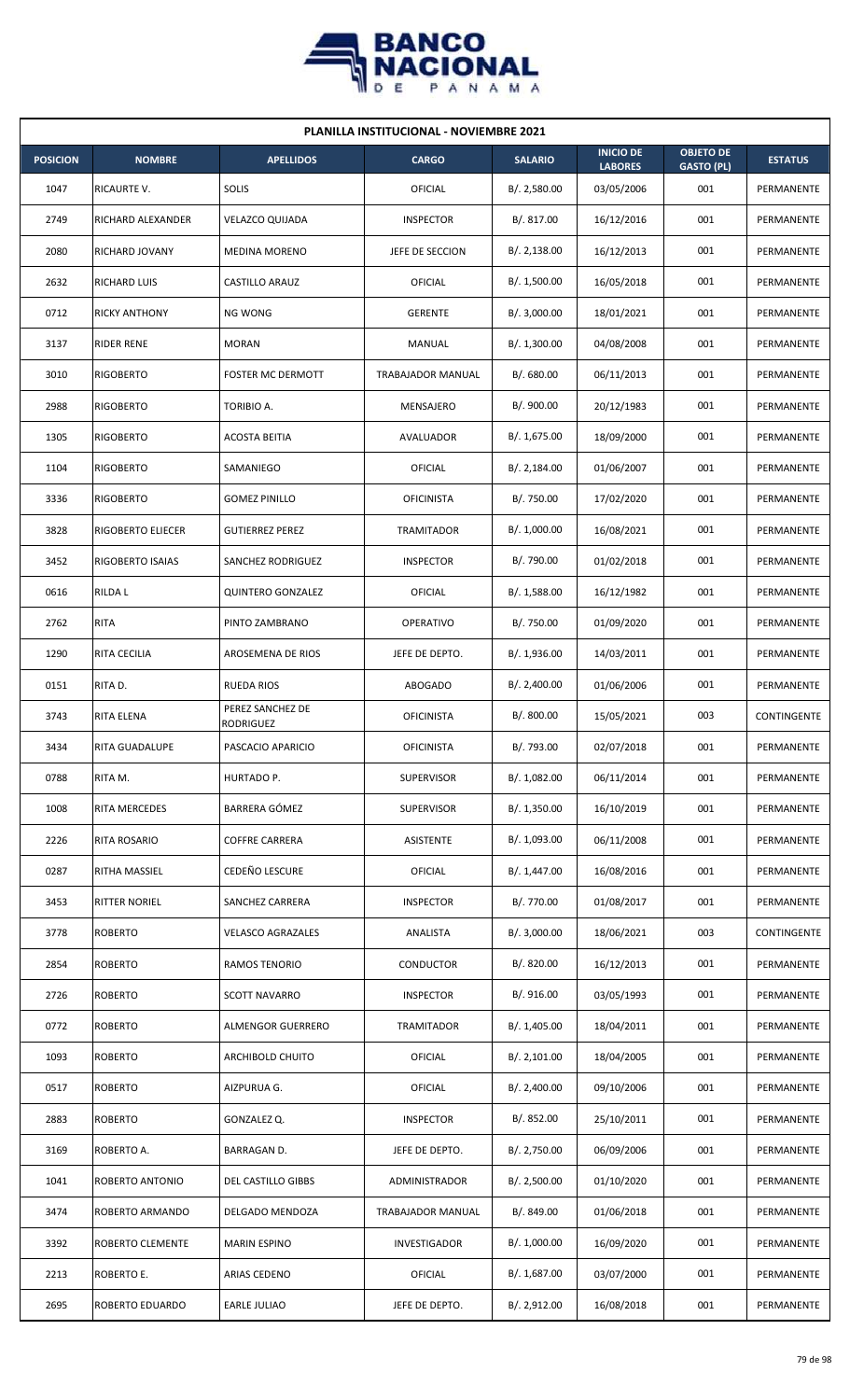

| <b>PLANILLA INSTITUCIONAL - NOVIEMBRE 2021</b> |                         |                         |                   |                |                                    |                                       |                   |  |  |  |
|------------------------------------------------|-------------------------|-------------------------|-------------------|----------------|------------------------------------|---------------------------------------|-------------------|--|--|--|
| <b>POSICION</b>                                | <b>NOMBRE</b>           | <b>APELLIDOS</b>        | <b>CARGO</b>      | <b>SALARIO</b> | <b>INICIO DE</b><br><b>LABORES</b> | <b>OBJETO DE</b><br><b>GASTO (PL)</b> | <b>ESTATUS</b>    |  |  |  |
| 3174                                           | ROBERTO MIGUEL          | <b>MORALES RIVERA</b>   | AVALUADOR         | B/. 1,591.00   | 01/08/2017                         | 001                                   | PERMANENTE        |  |  |  |
| 1019                                           | ROBERTO OMAR            | MARTINEZ OBALDIA        | ANALISTA          | B/. 1,077.00   | 16/05/2016                         | 001                                   | PERMANENTE        |  |  |  |
| 3321                                           | <b>ROBERTO RAFAEL</b>   | MARTÍNEZ AROSEMENA      | <b>GESTOR</b>     | B/. 915.00     | 16/05/2017                         | 001                                   | PERMANENTE        |  |  |  |
| 2596                                           | ROBERTO RAMIRO          | MONTENEGRO RODRIGUEZ    | <b>TECNICO</b>    | B/. 1,000.00   | 22/07/2021                         | 001                                   | PERMANENTE        |  |  |  |
| 1190                                           | ROBERTO RAYMUNDO        | SANCHEZ KENNEDY         | ADMINISTRATIVO    | B/.2,036.00    | 18/08/2014                         | 001                                   | PERMANENTE        |  |  |  |
| 1119                                           | ROBERTO RENE            | VEGA GONZALEZ           | <b>GERENTE</b>    | B/. 3,300.00   | 01/03/2002                         | 001                                   | PERMANENTE        |  |  |  |
| 3626                                           | ROBERTO ROMÁN           | AYALA DEL CID           | <b>OFICINISTA</b> | B/. 750.00     | 04/01/2021                         | 001                                   | PERMANENTE        |  |  |  |
| 2291                                           | ROCENDO A.              | ZARZAVILLA D.           | <b>SUPERVISOR</b> | B/. 1,422.00   | 01/02/2005                         | 001                                   | PERMANENTE        |  |  |  |
| 3320                                           | RODERICK A.             | ZEBALLOS G.             | <b>ANALISTA</b>   | B/. 2,311.00   | 01/10/2012                         | 001                                   | PERMANENTE        |  |  |  |
| 3510                                           | <b>RODERICK ROGELIO</b> | PITTY GUARDAO           | <b>TECNICO</b>    | B/. 1,025.00   | 03/12/2018                         | 001                                   | PERMANENTE        |  |  |  |
| 1320                                           | RODNY A.                | <b>CEDENO BATISTA</b>   | OFICIAL           | B/.3,626.00    | 18/06/1984                         | 001                                   | <b>PERMANENTE</b> |  |  |  |
| 0203                                           | <b>RODOLFO</b>          | <b>NUNEZ</b>            | <b>SUPERVISOR</b> | B/. 1,134.00   | 16/09/1981                         | 001                                   | PERMANENTE        |  |  |  |
| 3803                                           | RODOLFO ENRIQUE         | RAMOS SAMANIEGO         | <b>AUXILIAR</b>   | B/.600.00      | 30/07/2021                         | 001                                   | PERMANENTE        |  |  |  |
| 0348                                           | <b>RODRIGO</b>          | ARCE G.                 | JEFE DE SECCION   | B/.2,400.00    | 01/02/2005                         | 001                                   | PERMANENTE        |  |  |  |
| 1942                                           | RODRIGO A.              | TORRERO T.              | <b>SUPERVISOR</b> | B/. 1,071.00   | 16/05/2000                         | 001                                   | PERMANENTE        |  |  |  |
| 2179                                           | RODRIGO A.              | LORENZO GAONA           | <b>SUPERVISOR</b> | B/. 1,518.00   | 17/07/2000                         | 001                                   | PERMANENTE        |  |  |  |
| 0976                                           | RODRIGO ADRIAN          | LOPEZ CASTILLO          | JEFE DE DEPTO.    | B/. 3,171.00   | 09/07/2012                         | 001                                   | PERMANENTE        |  |  |  |
| 2691                                           | <b>RODRIGO ELIAS</b>    | PALAVICINI V.           | JEFE DE DEPTO.    | B/. 2,741.00   | 16/02/2001                         | 001                                   | PERMANENTE        |  |  |  |
| 0808                                           | RODRIGO ELIECER         | MORENO GALVEZ           | ASISTENTE         | B/. 1,061.00   | 18/04/2016                         | 001                                   | PERMANENTE        |  |  |  |
| 0702                                           | RODRIGO F.              | CASTILLO                | <b>GERENTE</b>    | B/.3,641.00    | 03/02/1986                         | 001                                   | PERMANENTE        |  |  |  |
| 1313                                           | RODRIGO O.              | PEREA M.                | OFICIAL           | B/. 3,000.00   | 01/03/1977                         | 001                                   | PERMANENTE        |  |  |  |
| 2692                                           | <b>ROGELIO</b>          | <b>SMITH BARCENA</b>    | JEFE DE DEPTO.    | B/.2,163.00    | 01/06/1982                         | 001                                   | PERMANENTE        |  |  |  |
| 2876                                           | ROGELIO A.              | GUERRERO R.             | <b>INSPECTOR</b>  | B/. 1,171.00   | 15/04/2003                         | 001                                   | PERMANENTE        |  |  |  |
| 3744                                           | ROGELIO ENRIQUE         | ICAZA GONZALEZ          | <b>GERENTE</b>    | B/. 4,000.00   | 03/05/2021                         | 001                                   | PERMANENTE        |  |  |  |
| 2847                                           | ROGER AUGUSTO           | RODRIGUEZ CACERES       | <b>INSPECTOR</b>  | B/. 814.00     | 02/05/2017                         | 001                                   | PERMANENTE        |  |  |  |
| 1088                                           | ROGER MELVIN            | <b>MORALES CASTILLO</b> | OFICIAL           | B/. 2,091.00   | 01/01/2011                         | 001                                   | PERMANENTE        |  |  |  |
| 0204                                           | <b>ROLANDO</b>          | RODRIGUEZ C.            | <b>SUPERVISOR</b> | B/.1,148.00    | 01/04/1984                         | 001                                   | PERMANENTE        |  |  |  |
| 1037                                           | <b>ROLANDO</b>          | <b>OSORIO</b>           | <b>GERENTE</b>    | B/.3,368.00    | 01/05/1984                         | 001                                   | PERMANENTE        |  |  |  |
| 1289                                           | ROLANDO                 | <b>MUNOZ</b>            | <b>GERENTE</b>    | B/.3,500.00    | 16/07/2009                         | 001                                   | PERMANENTE        |  |  |  |
| 0379                                           | <b>ROLANDO</b>          | GUARDIA H.              | JEFE DE DEPTO.    | B/. 1,670.00   | 16/12/1999                         | 001                                   | PERMANENTE        |  |  |  |
| 2962                                           | ROLANDO                 | MORALES S.              | CONDUCTOR         | B/. 789.00     | 02/10/2000                         | 001                                   | PERMANENTE        |  |  |  |
| 1245                                           | ROLANDO                 | <b>HALL HIGUERO</b>     | ANALISTA          | B/. 2,729.00   | 16/05/2001                         | 001                                   | PERMANENTE        |  |  |  |
| 2969                                           | <b>ROLANDO</b>          | <b>CACERES PINTO</b>    | CONDUCTOR         | B/. 711.00     | 16/12/2016                         | 001                                   | PERMANENTE        |  |  |  |
| 0384                                           | ROLANDO AURELIO         | SANCHEZ BRISTAN         | OFICIAL           | B/. 1,447.00   | 02/05/2018                         | 001                                   | PERMANENTE        |  |  |  |
| 3745                                           | <b>ROLANDO MIGUEL</b>   | ARMUELLES VELARDE       | JEFE DE DEPTO.    | B/.3,000.00    | 03/05/2021                         | 001                                   | PERMANENTE        |  |  |  |
| 0109                                           | ROLANDO RAUL            | <b>MARTINIS GABRIEL</b> | <b>GERENTE</b>    | B/. 2,207.00   | 03/01/2006                         | 001                                   | PERMANENTE        |  |  |  |
| 3059                                           | <b>ROLANDO RENE</b>     | RODRIGUEZ H.            | JEFE DE DEPTO.    | B/. 2,144.00   | 03/02/1997                         | 001                                   | PERMANENTE        |  |  |  |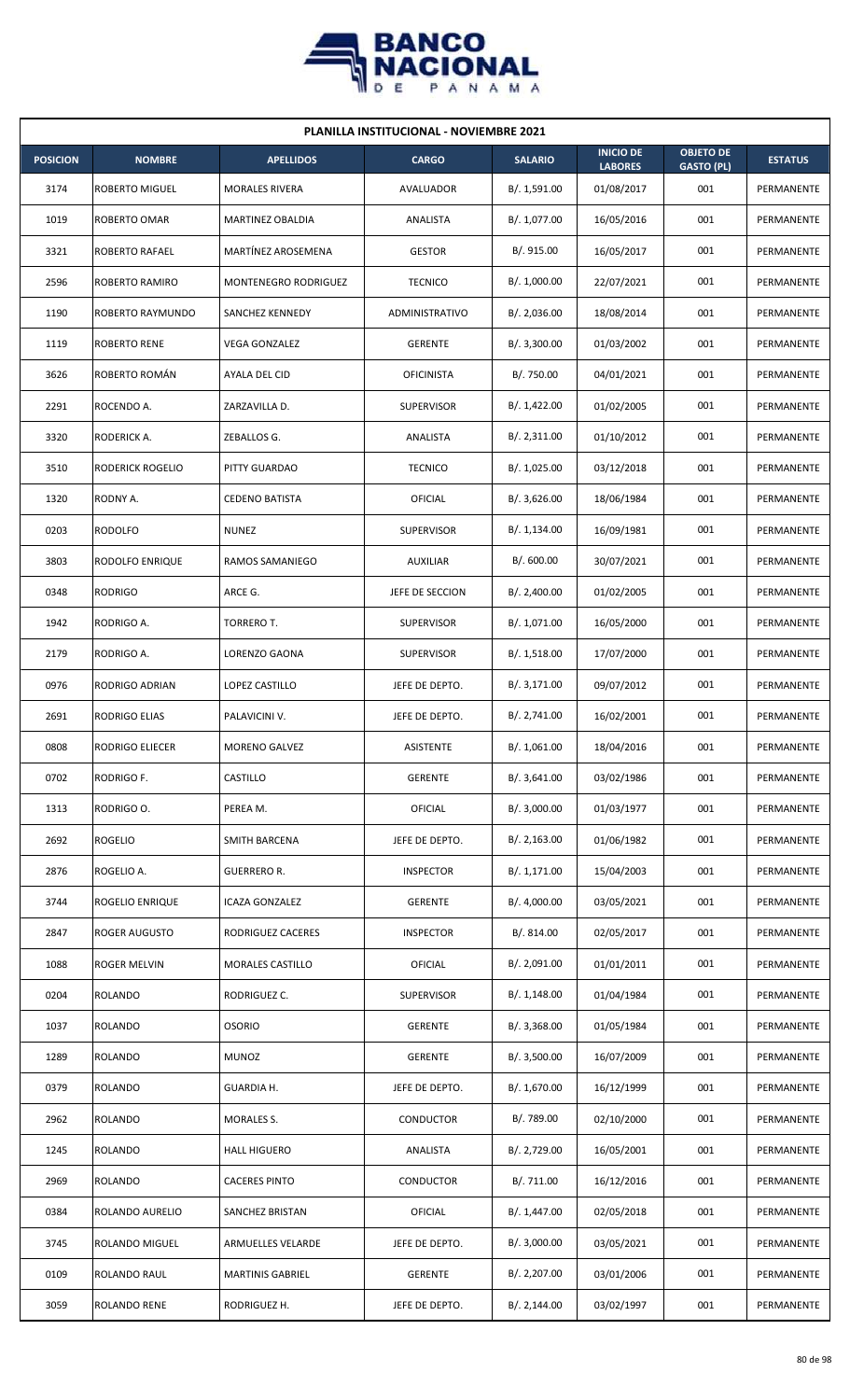

|                 | <b>PLANILLA INSTITUCIONAL - NOVIEMBRE 2021</b> |                                     |                       |                |                                    |                                       |                |  |  |  |
|-----------------|------------------------------------------------|-------------------------------------|-----------------------|----------------|------------------------------------|---------------------------------------|----------------|--|--|--|
| <b>POSICION</b> | <b>NOMBRE</b>                                  | <b>APELLIDOS</b>                    | <b>CARGO</b>          | <b>SALARIO</b> | <b>INICIO DE</b><br><b>LABORES</b> | <b>OBJETO DE</b><br><b>GASTO (PL)</b> | <b>ESTATUS</b> |  |  |  |
| 0821            | ROMAN ARIEL                                    | <b>MORENO ESCOBAR</b>               | <b>SUPERVISOR</b>     | B/. 1,000.00   | 16/07/2015                         | 001                                   | PERMANENTE     |  |  |  |
| 3350            | ROMEL ROGELIO                                  | DE GRACIA JAEN                      | <b>OFICINISTA</b>     | B/. 814.00     | 16/02/2017                         | 001                                   | PERMANENTE     |  |  |  |
| 1546            | ROMMEL DARÍO                                   | VASQUEZ ALVARADO                    | OPERATIVO             | B/. 814.00     | 18/08/2015                         | 001                                   | PERMANENTE     |  |  |  |
| 3414            | ROMMEL EDUARDO                                 | <b>CHARPENTIER GONZALEZ</b>         | <b>OFICINISTA</b>     | B/. 900.00     | 17/02/2020                         | 001                                   | PERMANENTE     |  |  |  |
| 2168            | <b>ROMULO</b>                                  | RANGEL RAMEA                        | <b>SUPERVISOR</b>     | B/. 1,352.00   | 06/12/1982                         | 001                                   | PERMANENTE     |  |  |  |
| 2882            | RONALD                                         | ROSERO DIAZ                         | <b>INSPECTOR</b>      | B/. 817.00     | 03/04/2017                         | 001                                   | PERMANENTE     |  |  |  |
| 0294            | RONALD HENDRICK                                | <b>BALISTAN HONINGS</b>             | <b>SUPERVISOR</b>     | B/. 1,000.00   | 18/02/2014                         | 001                                   | PERMANENTE     |  |  |  |
| 1638            | RONALD O.                                      | CARDENAS E.                         | <b>OPERATIVO</b>      | B/. 865.00     | 03/01/2005                         | 001                                   | PERMANENTE     |  |  |  |
| 3206            | RONALDO EDDIER                                 | RODRIGUEZ SANTAMARIA                | ADMINISTRATIVO        | B/. 810.00     | 01/02/2017                         | 001                                   | PERMANENTE     |  |  |  |
| 3106            | RONALDO ROMAN                                  | LAY SALAS                           | <b>TECNICO</b>        | B/. 889.00     | 16/02/2012                         | 001                                   | PERMANENTE     |  |  |  |
| 3613            | <b>RONIT AMARILIS</b>                          | <b>BATISTA BAZAN</b>                | <b>OFICINISTA</b>     | B/. 750.00     | 16/12/2020                         | 001                                   | PERMANENTE     |  |  |  |
| 1111            | <b>RONNY AUGUSTO</b>                           | <b>BRUGIATI BERTONCINI</b>          | ANALISTA              | B/. 871.00     | 16/10/2018                         | 001                                   | PERMANENTE     |  |  |  |
| 0660            | ROSA AMALIA                                    | <b>MORENO RIVERA</b>                | <b>GERENTE</b>        | B/.2,228.00    | 16/02/2017                         | 001                                   | PERMANENTE     |  |  |  |
| 0556            | ROSA ELVIRA                                    | <b>GONZALEZ DE CERRUD</b>           | OFICIAL               | B/. 1,538.00   | 06/12/1999                         | 001                                   | PERMANENTE     |  |  |  |
| 2630            | ROSA ELVIRA                                    | ALMANZA GORDON                      | ANALISTA              | B/.1,648.00    | 17/09/2018                         | 001                                   | PERMANENTE     |  |  |  |
| 1679            | ROSA I.                                        | DEUS M.                             | <b>OPERATIVO</b>      | B/. 817.00     | 02/12/2014                         | 001                                   | PERMANENTE     |  |  |  |
| 0335            | <b>ROSA IBETT</b>                              | <b>JAEN SANTANA</b>                 | <b>TECNICO</b>        | B/. 1,760.00   | 16/12/1999                         | 001                                   | PERMANENTE     |  |  |  |
| 2081            | <b>ROSA INES</b>                               | <b>RIVAS DE PEREZ</b>               | JEFE DE SECCION       | B/. 1,615.00   | 03/07/2017                         | 001                                   | PERMANENTE     |  |  |  |
| 3317            | ROSA ISABEL                                    | <b>ABRAHAMS RAMOS</b>               | <b>GERENTE</b>        | B/.4,186.00    | 02/12/2014                         | 001                                   | PERMANENTE     |  |  |  |
| 0230            | ROSA ITZEL                                     | LARA                                | <b>DIRECTOR CAIPI</b> | B/. 1,850.00   | 16/10/1992                         | 001                                   | PERMANENTE     |  |  |  |
| 1755            | <b>ROSA MARIA</b>                              | DIAZ MARTINEZ                       | <b>SUPERVISOR</b>     | B/. 1,071.00   | 16/03/2016                         | 001                                   | PERMANENTE     |  |  |  |
| 1390            | ROSA MARLENIS                                  | MIRANDA ROVIRA                      | JEFE DE DEPTO.        | B/.2,362.00    | 25/07/2011                         | 001                                   | PERMANENTE     |  |  |  |
| 1602            | ROSA YAMILETH                                  | RODRIGUEZ RODRIGUEZ                 | <b>OPERATIVO</b>      | B/. 813.00     | 19/02/2015                         | 001                                   | PERMANENTE     |  |  |  |
| 0623            | ROSALINDA                                      | <b>VEGA BEITIA</b>                  | <b>OFICINISTA</b>     | B/. 773.00     | 01/02/2019                         | 001                                   | PERMANENTE     |  |  |  |
| 2060            | ROSARIO A.                                     | MORALES A.                          | JEFE DE SECCION       | B/.1,616.00    | 25/10/1982                         | 001                                   | PERMANENTE     |  |  |  |
| 0661            | ROSARIO DEL CARMEN                             | <b>BARAHONA CASTILLO</b>            | OFICIAL               | B/.2,200.00    | 02/01/2018                         | 001                                   | PERMANENTE     |  |  |  |
| 0106            | ROSAURA P. DE                                  | <b>DIAZ</b>                         | <b>GERENTE</b>        | B/.2,650.00    | 16/03/1995                         | 001                                   | PERMANENTE     |  |  |  |
| 0693            | ROSE M.                                        | ESCALONA G.                         | <b>GERENTE</b>        | B/. 3,412.00   | 17/03/2003                         | 001                                   | PERMANENTE     |  |  |  |
| 1783            | ROSELYS MARIA                                  | LABRADOR MADRID DE<br><b>DUTARY</b> | OFICIAL               | B/. 1,000.00   | 07/04/2008                         | 001                                   | PERMANENTE     |  |  |  |
| 2112            | ROSEMARY                                       | AVILA DE LEON                       | JEFE DE SECCION       | B/.1,518.00    | 08/03/2004                         | 001                                   | PERMANENTE     |  |  |  |
| 1526            | ROSISVETH MILAGROS                             | CARRERA ESPINOSA                    | ANALISTA              | B/. 902.00     | 02/06/2014                         | 001                                   | PERMANENTE     |  |  |  |
| 3397            | <b>ROSITA MARBELYS</b>                         | <b>GUTIERREZ URENA</b>              | <b>OPERATIVO</b>      | B/. 790.00     | 01/09/2017                         | 001                                   | PERMANENTE     |  |  |  |
| 3351            | ROSLYN LIANABEL                                | ORTEGA MARCIAGA                     | <b>OFICINISTA</b>     | B/. 820.00     | 17/04/2017                         | 001                                   | PERMANENTE     |  |  |  |
| 2302            | ROSMARY                                        | <b>QUINTERO ACOSTA</b>              | COORDINADOR           | B/. 2,500.00   | 16/08/2013                         | 001                                   | PERMANENTE     |  |  |  |
| 1583            | ROSMERIE YAMILETH                              | SERRANO ANDRADE                     | SUPERVISOR            | B/. 1,000.00   | 17/06/2013                         | 001                                   | PERMANENTE     |  |  |  |
| 3627            | ROSMERY EDITH                                  | <b>JARAMILLO BEJARANO</b>           | <b>OFICINISTA</b>     | B/. 750.00     | 18/01/2021                         | 001                                   | PERMANENTE     |  |  |  |
| 3258            | <b>ROSMERY ISABEL</b>                          | PINILLA R.                          | JEFE DE SECCION       | B/. 1,623.00   | 17/07/2000                         | 001                                   | PERMANENTE     |  |  |  |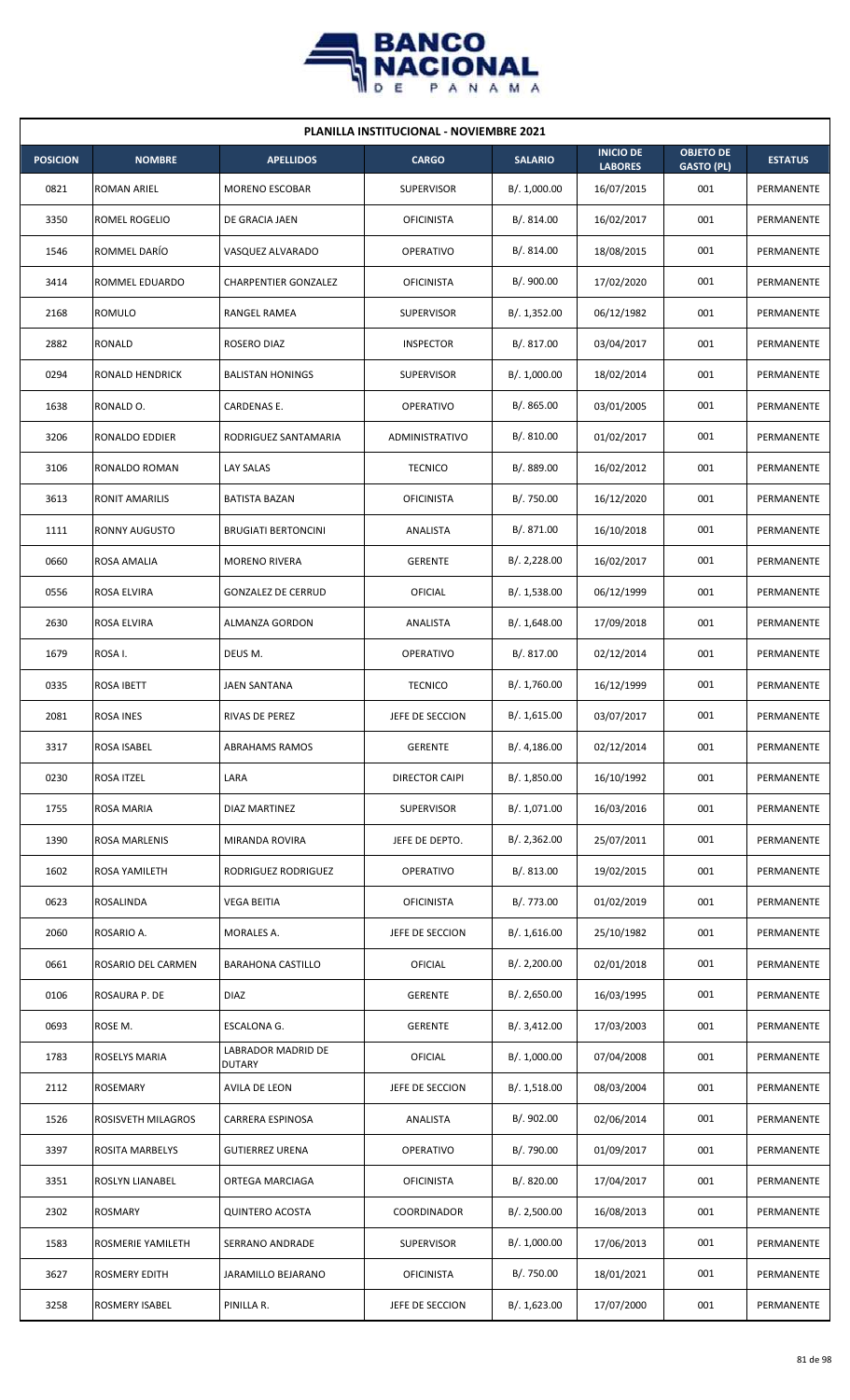

| <b>PLANILLA INSTITUCIONAL - NOVIEMBRE 2021</b> |                        |                               |                          |                |                                    |                                       |                |  |  |  |
|------------------------------------------------|------------------------|-------------------------------|--------------------------|----------------|------------------------------------|---------------------------------------|----------------|--|--|--|
| <b>POSICION</b>                                | <b>NOMBRE</b>          | <b>APELLIDOS</b>              | <b>CARGO</b>             | <b>SALARIO</b> | <b>INICIO DE</b><br><b>LABORES</b> | <b>OBJETO DE</b><br><b>GASTO (PL)</b> | <b>ESTATUS</b> |  |  |  |
| 0243                                           | ROSMERY YARITZEL       | SANTAMARIA CABALLERO          | <b>OPERATIVO</b>         | B/. 750.00     | 02/09/2019                         | 001                                   | PERMANENTE     |  |  |  |
| 2318                                           | ROSSEMARY ANAY         | MELENDEZ ABREGO               | <b>ADMINISTRADOR</b>     | B/. 2,090.00   | 25/04/2011                         | 001                                   | PERMANENTE     |  |  |  |
| 1467                                           | ROXANA                 | SAMANIEGO V.                  | <b>OPERATIVO</b>         | B/. 1,190.00   | 13/11/2000                         | 001                                   | PERMANENTE     |  |  |  |
| 2132                                           | ROXANA I.              | MORA GONZALEZ                 | <b>SUPERVISOR</b>        | B/. 1,817.00   | 03/02/1986                         | 001                                   | PERMANENTE     |  |  |  |
| 2263                                           | <b>ROY JESUS</b>       | <b>MIRANDA FUENTES</b>        | <b>ASISTENTE</b>         | B/. 1,000.00   | 16/09/2020                         | 001                                   | PERMANENTE     |  |  |  |
| 3264                                           | ROY N.                 | FRIAS R.                      | JEFE DE SECCION          | B/.1,845.00    | 16/04/1985                         | 001                                   | PERMANENTE     |  |  |  |
| 1085                                           | <b>RUBEN ANTONIO</b>   | <b>CEDENO CHAVEZ</b>          | OFICIAL                  | B/. 2,074.00   | 15/09/2009                         | 001                                   | PERMANENTE     |  |  |  |
| 1921                                           | <b>RUBEN DARIO</b>     | RODRIGUEZ BELENO              | <b>OFICINISTA</b>        | B/.1,331.00    | 18/01/1993                         | 001                                   | PERMANENTE     |  |  |  |
| 3090                                           | <b>RUBEN DARIO</b>     | <b>GONZALEZ C.</b>            | <b>SUPERVISOR</b>        | B/.1,088.00    | 04/03/1996                         | 001                                   | PERMANENTE     |  |  |  |
| 1282                                           | <b>RUBEN DARIO</b>     | MORENO MORENO                 | JEFE DE DEPTO.           | B/. 2,892.00   | 21/01/2002                         | 001                                   | PERMANENTE     |  |  |  |
| 3746                                           | <b>RUBEN FRANCISCO</b> | <b>VERGARA ARROCHA</b>        | <b>GESTOR</b>            | B/. 700.00     | 03/05/2021                         | 001                                   | PERMANENTE     |  |  |  |
| 3477                                           | <b>RUBI RUBIELA</b>    | ROBLEDO MORENO                | <b>TRABAJADOR MANUAL</b> | B/. 640.00     | 01/06/2018                         | 001                                   | PERMANENTE     |  |  |  |
| 1215                                           | <b>RUBIEL ALBERTO</b>  | <b>ESCOBAR</b>                | <b>GERENTE</b>           | B/.2,500.00    | 20/08/2012                         | 001                                   | PERMANENTE     |  |  |  |
| 3039                                           | RUBISENIA              | PIMENTEL DE LEON              | ANALISTA                 | B/. 1,030.00   | 16/01/2013                         | 001                                   | PERMANENTE     |  |  |  |
| 1684                                           | <b>RUBY ROSEMARY</b>   | <b>GAEZ ROQUEBERT</b>         | <b>SUPERVISOR</b>        | B/.960.00      | 12/12/2011                         | 001                                   | PERMANENTE     |  |  |  |
| 3606                                           | <b>RUBY YANETH</b>     | CEDEÑO CAMAÑO                 | ANALISTA                 | B/. 850.00     | 16/10/2020                         | 001                                   | PERMANENTE     |  |  |  |
| 2449                                           | <b>RUDOLPH</b>         | BEITIA SANTAMARIA             | <b>OFICINISTA</b>        | B/. 817.00     | 16/08/2005                         | 001                                   | PERMANENTE     |  |  |  |
| 2244                                           | <b>RUTH AMARILIS</b>   | LORENZO CONCEPCION            | <b>GESTOR</b>            | B/. 925.00     | 10/12/2013                         | 001                                   | PERMANENTE     |  |  |  |
| 0146                                           | <b>RUTH DEL CARMEN</b> | <b>VANEGAS TORRES</b>         | JEFE DE DEPTO.           | B/.2,163.00    | 16/07/2018                         | 001                                   | PERMANENTE     |  |  |  |
| 1491                                           | RUTH ELIZABETH         | <b>MENA ICAZA</b>             | <b>OFICINISTA</b>        | B/. 1,205.00   | 09/12/2010                         | 001                                   | PERMANENTE     |  |  |  |
| 0946                                           | RUTH JOIDETH           | MONTENEGRO PATIÑO             | OFICIAL                  | B/.1,648.00    | 16/10/2015                         | 001                                   | PERMANENTE     |  |  |  |
| 0859                                           | <b>RUTH MAGALI</b>     | PINTO VALLE                   | <b>OFICINISTA</b>        | B/. 810.00     | 01/12/2005                         | 001                                   | PERMANENTE     |  |  |  |
| 3280                                           | RUTH MARIA DE          | VARGAS                        | JEFE DE SECCION          | B/. 1,721.00   | 01/03/1982                         | 001                                   | PERMANENTE     |  |  |  |
| 2014                                           | RUTHKIRIA RAQUEL       | RODRIGUEZ SANDOVAL DE<br>CHEN | <b>OPERATIVO</b>         | B/. 770.00     | 16/04/2019                         | 001                                   | PERMANENTE     |  |  |  |
| 0376                                           | SABINO ARTURO          | RODRIGUEZ MORENO              | JEFE DE DEPTO.           | B/. 2,141.00   | 18/10/2010                         | 001                                   | PERMANENTE     |  |  |  |
| 0286                                           | SADIA DEL C.           | <b>OCHOA</b>                  | <b>OFICINISTA</b>        | B/. 1,680.00   | 07/04/2008                         | 001                                   | PERMANENTE     |  |  |  |
| 0629                                           | SAIDY YANETH           | <b>GOMEZ GONZALEZ</b>         | <b>OFICIAL</b>           | B/.1,476.00    | 21/07/2008                         | 001                                   | PERMANENTE     |  |  |  |
| 3773                                           | SALLARIS               | MORENO DIAZ                   | <b>OPERATIVO</b>         | B/. 750.00     | 01/06/2021                         | 001                                   | PERMANENTE     |  |  |  |
| 2044                                           | SAMANTHA DEL C         | SANCHEZ MEDINA                | <b>GERENTE</b>           | B/.2,100.00    | 01/11/1999                         | 001                                   | PERMANENTE     |  |  |  |
| 0729                                           | SAMANTHA NEDELKA       | MONTERO GOMEZ                 | ANALISTA                 | B/.2,860.00    | 02/04/2001                         | 001                                   | PERMANENTE     |  |  |  |
| 3097                                           | SAMIRA DEL CARMEN      | <b>GONZALEZ VALENCIA</b>      | TRABAJADOR MANUAL        | B/. 800.00     | 18/04/2016                         | 001                                   | PERMANENTE     |  |  |  |
| 1572                                           | SAMMY ALEJANDRO        | ESPINOZA ORTEGA               | <b>OFICINISTA</b>        | B/. 770.00     | 02/01/2019                         | 001                                   | PERMANENTE     |  |  |  |
| 1457                                           | SAMUEL                 | SALDANA                       | <b>OPERATIVO</b>         | B/. 1,310.00   | 16/08/1978                         | 001                                   | PERMANENTE     |  |  |  |
| 2578                                           | SAMUEL                 | SANTAMARIA SALDAÑA            | <b>TECNICO</b>           | B/. 1,483.00   | 01/01/2011                         | 001                                   | PERMANENTE     |  |  |  |
| 1309                                           | SAMUEL                 | CASAS C.                      | AVALUADOR                | B/.1,648.00    | 09/06/2008                         | 001                                   | PERMANENTE     |  |  |  |
| 0666                                           | SAMUEL ANTONIO         | VASQUEZ VERGARA               | EVALUADOR                | B/. 1,505.00   | 01/03/2017                         | 001                                   | PERMANENTE     |  |  |  |
| 1419                                           | SAMUEL ESTEBAN         | CANIZALES Q.                  | JEFE DE SECCION          | B/. 1,505.00   | 07/06/1993                         | 001                                   | PERMANENTE     |  |  |  |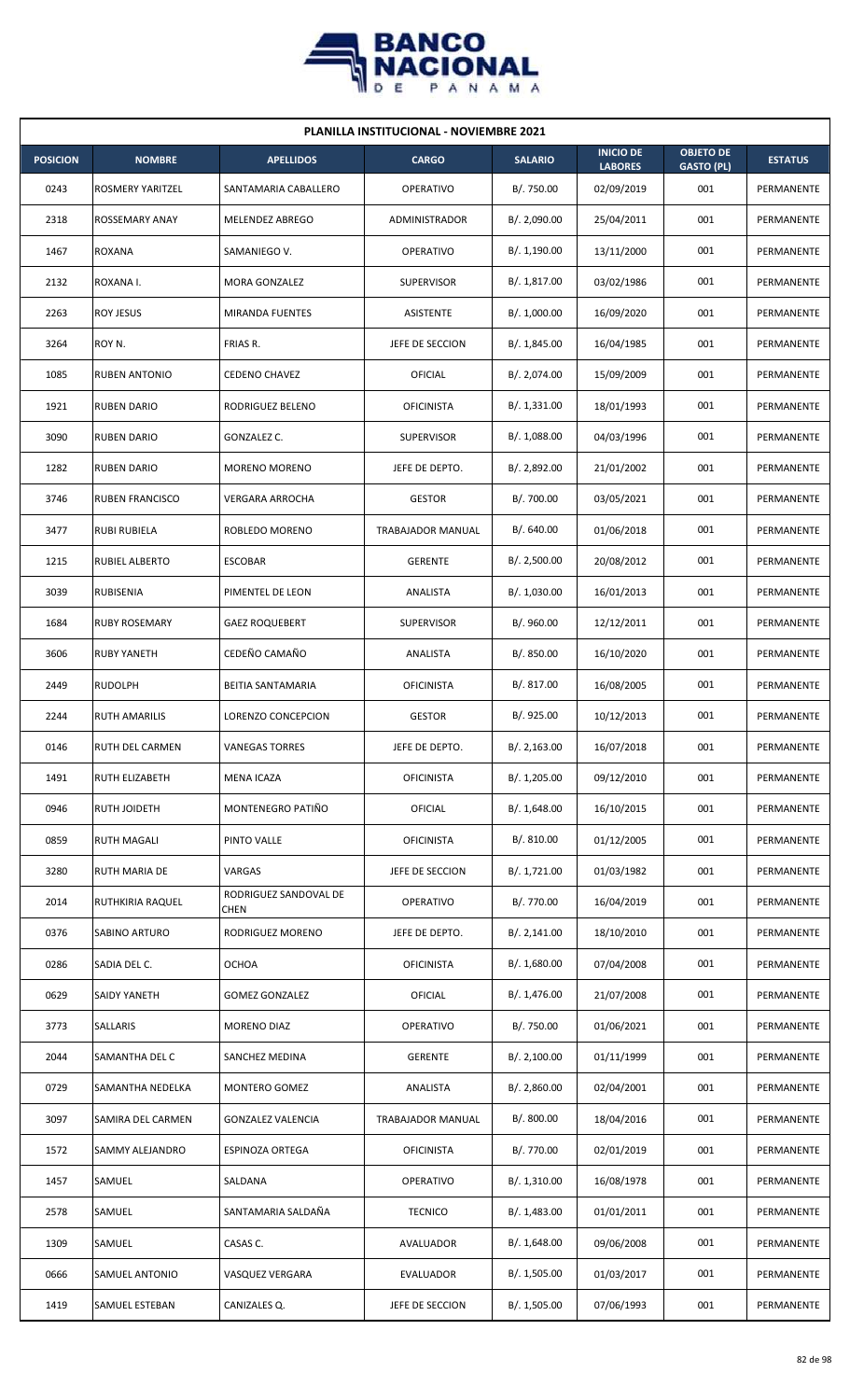

| <b>PLANILLA INSTITUCIONAL - NOVIEMBRE 2021</b> |                              |                                         |                   |                |                                    |                                       |                |  |  |  |
|------------------------------------------------|------------------------------|-----------------------------------------|-------------------|----------------|------------------------------------|---------------------------------------|----------------|--|--|--|
| <b>POSICION</b>                                | <b>NOMBRE</b>                | <b>APELLIDOS</b>                        | <b>CARGO</b>      | <b>SALARIO</b> | <b>INICIO DE</b><br><b>LABORES</b> | <b>OBJETO DE</b><br><b>GASTO (PL)</b> | <b>ESTATUS</b> |  |  |  |
| 0043                                           | SANDRA                       | BADILLA A.                              | ASISTENTE         | B/. 2,000.00   | 01/09/1981                         | 001                                   | PERMANENTE     |  |  |  |
| 2401                                           | SANDRA                       | MORALES M.                              | JEFE DE SECCION   | B/. 1,804.00   | 09/12/2008                         | 001                                   | PERMANENTE     |  |  |  |
| 0819                                           | SANDRA                       | <b>IBARRA ROJAS</b>                     | <b>SUPERVISOR</b> | B/. 1,052.00   | 14/12/2009                         | 001                                   | PERMANENTE     |  |  |  |
| 3398                                           | SANDRA CAROLINA              | SANTOS SANTAMARIA                       | <b>OPERATIVO</b>  | B/. 793.00     | 02/01/2018                         | 001                                   | PERMANENTE     |  |  |  |
| 1186                                           | SANDRA DE LOURDES            | GUEVARA HENRIQUEZ DE<br>VILLALOBOS      | <b>ASISTENTE</b>  | B/. 2,750.00   | 03/05/2011                         | 001                                   | PERMANENTE     |  |  |  |
| 0662                                           | SANDRA IBETH                 | CASTILLO GONZALEZ                       | OFICIAL           | B/.1,462.00    | 16/05/2017                         | 001                                   | PERMANENTE     |  |  |  |
| 0776                                           | SANDRA ISABEL                | <b>GALLARDO ACEVEDO</b>                 | <b>TRAMITADOR</b> | B/. 947.00     | 17/10/2016                         | 001                                   | PERMANENTE     |  |  |  |
| 2167                                           | SANDRA KRYSTEL               | ECHEVERRÍA GONZALEZ                     | ASISTENTE         | B/.850.00      | 16/01/2020                         | 001                                   | PERMANENTE     |  |  |  |
| 0270                                           | SANDRA MITZELA               | MEDINA DE LEON                          | <b>OPERATIVO</b>  | B/. 750.00     | 01/08/2019                         | 001                                   | PERMANENTE     |  |  |  |
| 3519                                           | SANDRA PATRICIA              | OROZCO DUQUE                            | JEFE DE DEPTO.    | B/.1,384.00    | 03/12/2018                         | 001                                   | PERMANENTE     |  |  |  |
| 1261                                           | SANDRA T.                    | MENDOZA                                 | ANALISTA          | B/.2,000.00    | 01/07/2008                         | 001                                   | PERMANENTE     |  |  |  |
| 1166                                           | SANDY GISELA                 | <b>BENITEZ SANCHEZ</b>                  | OFICIAL           | B/. 1,986.00   | 03/05/2016                         | 001                                   | PERMANENTE     |  |  |  |
| 1131                                           | SANTIAGO ABDIEL              | <b>HERRERA JOHN</b>                     | <b>GERENTE</b>    | B/.3,500.00    | 17/02/2020                         | 001                                   | PERMANENTE     |  |  |  |
| 2283                                           | <b>SANTOS</b>                | <b>HIGUERA</b>                          | <b>OPERATIVO</b>  | B/.1,192.00    | 16/03/1983                         | 001                                   | PERMANENTE     |  |  |  |
| 1354                                           | <b>SANTOS OVIDIO</b>         | HERNANDEZ ZAMBRANO                      | OFICIAL           | B/. 1,623.00   | 16/03/2017                         | 001                                   | PERMANENTE     |  |  |  |
| 1326                                           | SANYAI JAVIER                | <b>BARRIA WEST</b>                      | <b>GERENTE</b>    | B/. 4,380.00   | 03/01/2005                         | 001                                   | PERMANENTE     |  |  |  |
| 2624                                           | SARA ALICIA                  | MENDOZA HIDALGO                         | <b>ASISTENTE</b>  | B/. 1,030.00   | 03/09/2018                         | 001                                   | PERMANENTE     |  |  |  |
| 2565                                           | SARAH AISAYIRA               | <b>BURROWS REYES</b>                    | ANALISTA          | B/.2,357.00    | 03/08/2015                         | 001                                   | PERMANENTE     |  |  |  |
| 0833                                           | SARAH LETICIA                | <b>SABIN MORALES</b>                    | <b>OFICINISTA</b> | B/. 810.00     | 01/03/2001                         | 001                                   | PERMANENTE     |  |  |  |
| 1589                                           | SARAI YISSEL                 | <b>FLORES SUIRA</b>                     | OPERATIVO         | B/. 790.00     | 01/08/2016                         | 001                                   | PERMANENTE     |  |  |  |
| 2271                                           | SAREHY ARLENE                | LEZCANO IGLESIAS                        | OFICIAL           | B/. 1,350.00   | 29/10/2021                         | 001                                   | PERMANENTE     |  |  |  |
| 1987                                           | SASHA PAULETTE               | SOLIS                                   | OFICIAL           | B/. 1,350.00   | 03/12/2013                         | 001                                   | PERMANENTE     |  |  |  |
| 3116                                           | SATURNINO                    | <b>GARCIA</b>                           | TRABAJADOR MANUAL | B/. 1,300.00   | 16/10/1980                         | 001                                   | PERMANENTE     |  |  |  |
| 1858                                           | SAYANI ERLEN                 | CARRERA PINTO                           | <b>OFICINISTA</b> | B/. 816.00     | 16/09/2013                         | 001                                   | PERMANENTE     |  |  |  |
| 2120                                           | SAYIRA MARIBEL DEL<br>CARMEN | <b>CENTENO RAMOS</b>                    | JEFE DE DEPTO.    | B/.2,900.00    | 04/04/2011                         | 001                                   | PERMANENTE     |  |  |  |
| 0327                                           | SAYRA PRISCILLA              | VARGAS RIVERA                           | ARQUITECTO        | B/. 1,469.00   | 18/07/2016                         | 001                                   | PERMANENTE     |  |  |  |
| 0176                                           | SEBASTIAN                    | <b>CASTRO RIVERA</b>                    | <b>ABOGADO</b>    | B/.1,454.00    | 16/06/2017                         | 001                                   | PERMANENTE     |  |  |  |
| 2558                                           | SEEGRY JASSET                | JARAMILLO CALERO DE<br><b>GLASSCOCK</b> | <b>GERENTE</b>    | B/. 3,800.00   | 13/07/2020                         | 001                                   | PERMANENTE     |  |  |  |
| 3194                                           | SEGUNDA                      | VALDERRAMA HERNANDEZ                    | JEFE DE DEPTO.    | B/.2,251.00    | 01/10/1982                         | 001                                   | PERMANENTE     |  |  |  |
| 2839                                           | SEGUNDO ELIECER              | <b>VERGARA RUDAS</b>                    | <b>INSPECTOR</b>  | B/. 803.00     | 08/04/2013                         | 001                                   | PERMANENTE     |  |  |  |
| 2587                                           | SEHINAR ROQUE                | CARBONELL ARGUELLES                     | ADMINISTRATIVO    | B/. 1,454.00   | 18/11/2013                         | 001                                   | PERMANENTE     |  |  |  |
| 1052                                           | SELEDONIO                    | <b>GARCIA RICORD</b>                    | OFICIAL           | B/. 2,211.00   | 25/04/2011                         | 001                                   | PERMANENTE     |  |  |  |
| 2138                                           | SELENA SUGEY                 | PEREZ MORALES                           | ASISTENTE         | B/. 1,000.00   | 01/12/2020                         | 001                                   | PERMANENTE     |  |  |  |
| 1188                                           | <b>SELENE DARELYS</b>        | JIMENEZ NUÑEZ                           | ANALISTA          | B/. 893.00     | 02/05/2018                         | 001                                   | PERMANENTE     |  |  |  |
| 3454                                           | SELESTINO YSAAC              | MURILLO ALMANZA                         | <b>INSPECTOR</b>  | B/. 793.00     | 01/02/2018                         | 001                                   | PERMANENTE     |  |  |  |
| 1906                                           | SELVIN OMAR                  | ORTEGA VILLARREAL                       | <b>OFICINISTA</b> | B/. 820.00     | 16/09/2016                         | 001                                   | PERMANENTE     |  |  |  |
| 2939                                           | <b>SERGIO</b>                | <b>GONZALEZ FRIAS</b>                   | CONDUCTOR         | B/.733.00      | 01/10/2013                         | 001                                   | PERMANENTE     |  |  |  |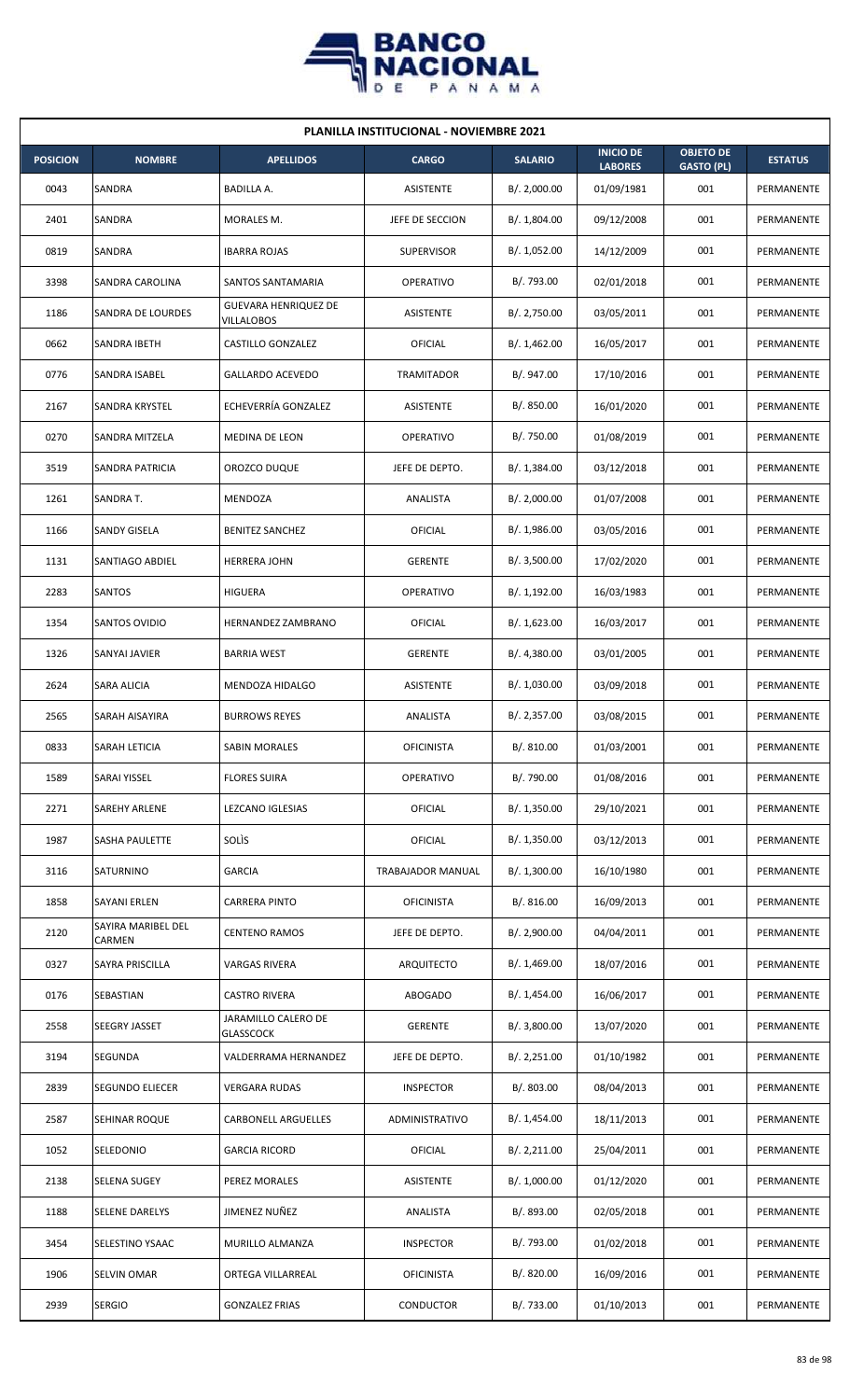

| <b>PLANILLA INSTITUCIONAL - NOVIEMBRE 2021</b> |                         |                            |                   |                |                                    |                                       |                |  |  |
|------------------------------------------------|-------------------------|----------------------------|-------------------|----------------|------------------------------------|---------------------------------------|----------------|--|--|
| <b>POSICION</b>                                | <b>NOMBRE</b>           | <b>APELLIDOS</b>           | <b>CARGO</b>      | <b>SALARIO</b> | <b>INICIO DE</b><br><b>LABORES</b> | <b>OBJETO DE</b><br><b>GASTO (PL)</b> | <b>ESTATUS</b> |  |  |
| 3085                                           | <b>SERGIO</b>           | JIMENEZ                    | <b>SUPERVISOR</b> | B/. 1,697.00   | 01/03/1979                         | 001                                   | PERMANENTE     |  |  |
| 0332                                           | SERGIO AUGUSTO          | PINZON BERRIO              | AVALUADOR         | B/. 1,941.00   | 02/07/2012                         | 001                                   | PERMANENTE     |  |  |
| 3641                                           | <b>SERGIO GASPAR</b>    | SARAVIA ECHEVERS           | <b>INSPECTOR</b>  | B/. 750.00     | 18/02/2021                         | 001                                   | PERMANENTE     |  |  |
| 0326                                           | SERGIO GUILLERMO        | <b>BERNALES CRESPO</b>     | JEFE DE SECCION   | B/.1,631.00    | 16/01/2017                         | 001                                   | PERMANENTE     |  |  |
| 2872                                           | SERGIO RAUL             | <b>BLENCOWE MORCILLO</b>   | <b>INSPECTOR</b>  | B/. 880.00     | 01/05/2011                         | 001                                   | PERMANENTE     |  |  |
| 0330                                           | SERGIO VALENTI          | ATENCIO COUSIN             | COORDINADOR       | B/. 1,559.00   | 16/10/2017                         | 001                                   | PERMANENTE     |  |  |
| 2356                                           | SHANIKA TAYANETT        | <b>GREGORY CAIN</b>        | <b>SUPERVISOR</b> | B/.1,423.00    | 24/01/2011                         | 001                                   | PERMANENTE     |  |  |
| 1029                                           | SHARMIRA ANAIS          | <b>CARRILLO ROSE</b>       | OFICIAL           | B/. 1,476.00   | 03/10/2011                         | 001                                   | PERMANENTE     |  |  |
| 2482                                           | <b>SHARON MACIEL</b>    | CANDANEDO IBARRA           | <b>OPERATIVO</b>  | B/. 750.00     | 16/11/2020                         | 001                                   | PERMANENTE     |  |  |
| 1386                                           | SHASDAI                 | JHANGIMAL V.               | JEFE DE DEPTO.    | B/.2,362.00    | 03/08/2009                         | 001                                   | PERMANENTE     |  |  |
| 3642                                           | <b>SHAWN MARIE</b>      | <b>MORGAN ABREGO</b>       | <b>OPERATIVO</b>  | B/. 750.00     | 01/02/2021                         | 001                                   | PERMANENTE     |  |  |
| 0798                                           | SHAYARI MAYLENE         | MELCHOR JIMENEZ            | <b>OFICINISTA</b> | B/. 817.00     | 18/03/2013                         | 001                                   | PERMANENTE     |  |  |
| 1379                                           | SHEILA GISSELLE         | <b>GARCIA FIGUEROA</b>     | JEFE DE DEPTO.    | B/. 2,512.00   | 11/03/2013                         | 001                                   | PERMANENTE     |  |  |
| 3352                                           | SHEILA KARIMA           | <b>GONZALEZ VILLARREAL</b> | <b>OFICINISTA</b> | B/0.833.00     | 02/05/2017                         | 001                                   | PERMANENTE     |  |  |
| 3256                                           | SHEILA YAMILETH         | <b>TROETSCH</b>            | JEFE DE SECCION   | B/.1,631.00    | 21/07/2003                         | 001                                   | PERMANENTE     |  |  |
| 1579                                           | SHEYESARA SARIYEN       | <b>NILES BROOMS</b>        | <b>OPERATIVO</b>  | B/. 820.00     | 02/07/2014                         | 001                                   | PERMANENTE     |  |  |
| 3342                                           | SHEYLA                  | SOTO TUROLLA               | ASISTENTE         | B/.3,500.00    | 24/08/2020                         | 001                                   | PERMANENTE     |  |  |
| 2514                                           | SHEYLA J.               | REYES A.                   | <b>OFICINISTA</b> | B/.817.00      | 16/12/1999                         | 001                                   | PERMANENTE     |  |  |
| 1420                                           | SHEYLA JANIN            | QUINONEZ M.                | JEFE DE DEPTO.    | B/. 2,074.00   | 20/07/1994                         | 001                                   | PERMANENTE     |  |  |
| 1997                                           | <b>SHIRLEY MICHELLE</b> | SANCHEZ DE MOSCOSO         | <b>OFICIAL</b>    | B/. 1,490.00   | 17/01/2011                         | 001                                   | PERMANENTE     |  |  |
| 1329                                           | SHIRLEY R. DE           | <b>GRIMALDO</b>            | <b>OFICIAL</b>    | B/. 2,325.00   | 16/08/1995                         | 001                                   | PERMANENTE     |  |  |
| 3486                                           | SIAMARIS DIVIA          | <b>GUEVARA</b>             | ASISTENTE         | B/. 1,500.00   | 16/11/2018                         | 001                                   | PERMANENTE     |  |  |
| 0870                                           | <b>SIARA</b>            | SOLIS MIRANDA              | <b>SUPERVISOR</b> | B/. 1,000.00   | 17/08/2015                         | 001                                   | PERMANENTE     |  |  |
| 0786                                           | SIARA PAOLA             | <b>BERNAL GUERRA</b>       | <b>OFICINISTA</b> | B/.814.00      | 16/09/2015                         | 001                                   | PERMANENTE     |  |  |
| 0816                                           | SIDDYA ROSA             | <b>ESPINO ARROCHA</b>      | <b>OFICINISTA</b> | B/. 889.00     | 08/07/1996                         | 001                                   | PERMANENTE     |  |  |
| 0711                                           | SILVESTRE ANTONIO       | CASTILLO ALMENGOR          | <b>GERENTE</b>    | B/.3,310.00    | 01/02/2006                         | 001                                   | PERMANENTE     |  |  |
| 3295                                           | SILVIA A.               | DOMINGUEZ FRIAS            | JEFE DE SECCION   | B/. 1,807.00   | 01/04/2002                         | 001                                   | PERMANENTE     |  |  |
| 1927                                           | SILVIA IRENE            | ROMERO HERNANDEZ           | <b>SUPERVISOR</b> | B/.1,061.00    | 01/07/2015                         | 001                                   | PERMANENTE     |  |  |
| 1462                                           | SILVIA J. DE            | <b>CASTILLO</b>            | <b>OPERATIVO</b>  | B/. 1,387.00   | 02/02/1987                         | 001                                   | PERMANENTE     |  |  |
| 1981                                           | SILVIA KARINA           | CALDERÓN LÓPEZ             | <b>OFICIAL</b>    | B/. 1,469.00   | 18/03/2013                         | 001                                   | PERMANENTE     |  |  |
| 3411                                           | SILVIA MARIE            | <b>CASTRO RODRIGUEZ</b>    | ASISTENTE         | B/. 796.00     | 01/02/2018                         | 001                                   | PERMANENTE     |  |  |
| 3678                                           | SIMON ORLANDO           | <b>MAQUILON BONILLA</b>    | <b>TECNICO</b>    | B/.3,000.00    | 16/04/2021                         | 001                                   | PERMANENTE     |  |  |
| 1609                                           | SINDY YAMILETH          | <b>VEGA MASSA</b>          | OPERATIVO         | B/.816.00      | 01/03/2016                         | 001                                   | PERMANENTE     |  |  |
| 0324                                           | SIRELIS LISETH          | NAVARRO SALDANA            | ADMINISTRATIVO    | B/. 743.00     | 02/04/2018                         | 001                                   | PERMANENTE     |  |  |
| 3129                                           | <b>SIXTO</b>            | PEREZ BARRIOS              | <b>AUXILIAR</b>   | B/. 885.00     | 13/10/1992                         | 001                                   | PERMANENTE     |  |  |
| 2324                                           | SOFIA ABIGAIL           | ATENCIO OSORIO             | JEFE DE SECCION   | B/. 1,469.00   | 24/01/2011                         | 001                                   | PERMANENTE     |  |  |
| 0343                                           | SOFIA MERCEDES          | <b>CEDENO DE ARENAS</b>    | <b>GERENTE</b>    | B/. 3,562.00   | 01/04/2016                         | 001                                   | PERMANENTE     |  |  |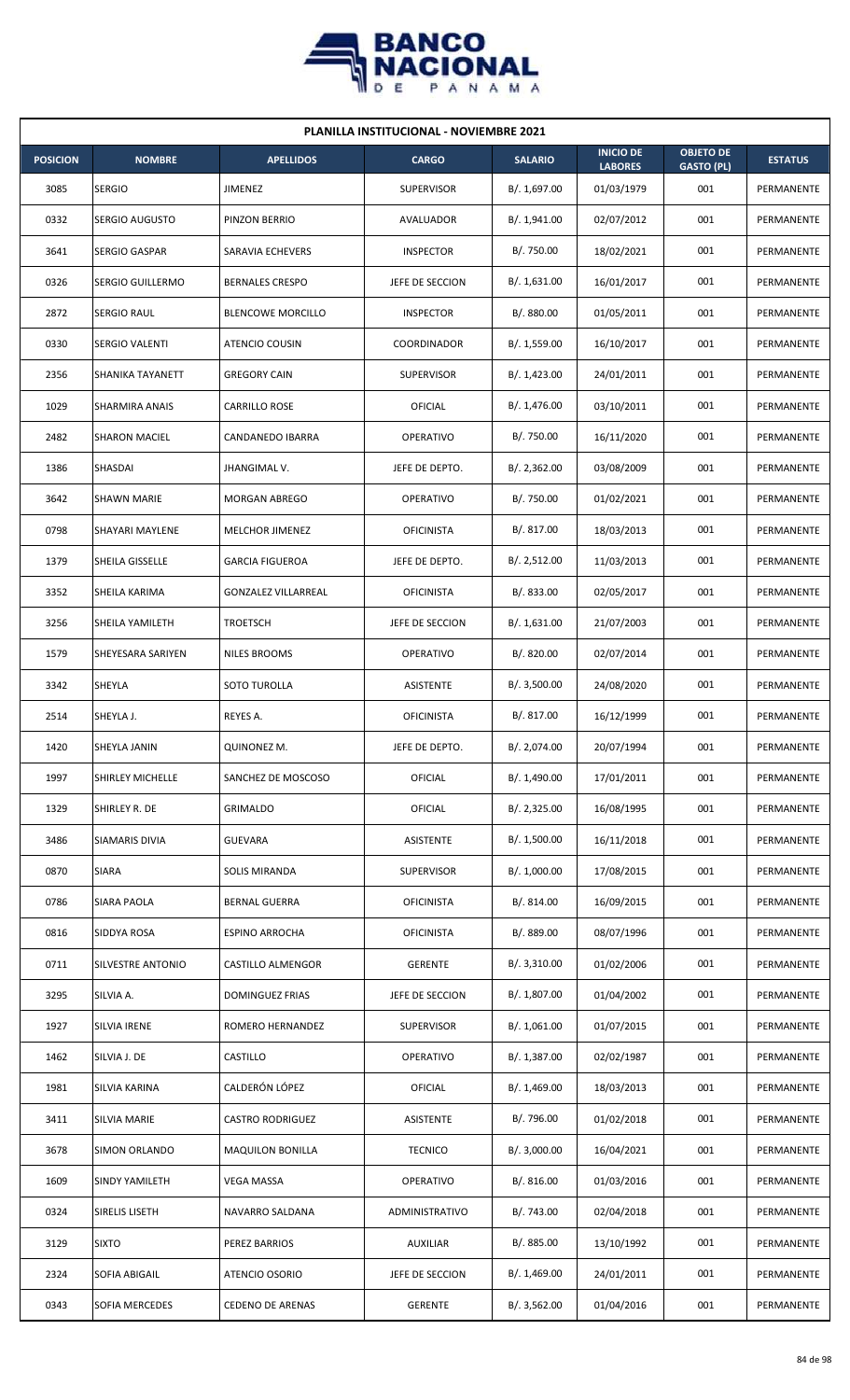

| <b>PLANILLA INSTITUCIONAL - NOVIEMBRE 2021</b> |                         |                              |                   |                |                                    |                                       |                |  |  |  |
|------------------------------------------------|-------------------------|------------------------------|-------------------|----------------|------------------------------------|---------------------------------------|----------------|--|--|--|
| <b>POSICION</b>                                | <b>NOMBRE</b>           | <b>APELLIDOS</b>             | <b>CARGO</b>      | <b>SALARIO</b> | <b>INICIO DE</b><br><b>LABORES</b> | <b>OBJETO DE</b><br><b>GASTO (PL)</b> | <b>ESTATUS</b> |  |  |  |
| 2312                                           | <b>SOL ROSIRIS</b>      | ARAUZ UBARTE                 | ADMINISTRADOR     | B/. 2,323.00   | 03/05/2011                         | 001                                   | PERMANENTE     |  |  |  |
| 3128                                           | SOLANGEL SUSETH         | PINTO SOLIS                  | <b>OPERATIVO</b>  | B/. 750.00     | 01/08/2019                         | 001                                   | PERMANENTE     |  |  |  |
| 1617                                           | SOLEDAD ELIZABETH       | <b>BARRIA DE PEREZ</b>       | OPERATIVO         | B/. 814.00     | 01/09/2015                         | 001                                   | PERMANENTE     |  |  |  |
| 1657                                           | SOLENE                  | MARTINEZ R.                  | OPERATIVO         | B/. 902.00     | 01/07/2015                         | 001                                   | PERMANENTE     |  |  |  |
| 1575                                           | SOLIMAR LISBETH         | VILLARREAL PALACIO           | <b>OPERATIVO</b>  | B/. 854.00     | 16/02/2009                         | 001                                   | PERMANENTE     |  |  |  |
| 1502                                           | SONIA ARGELIS           | RAMOS                        | <b>SUPERVISOR</b> | B/.810.00      | 14/11/2011                         | 001                                   | PERMANENTE     |  |  |  |
| 1193                                           | SONIA MARIELA           | <b>GONZALEZ FRIAS</b>        | ADMINISTRATIVO    | B/. 1,467.00   | 06/11/2012                         | 001                                   | PERMANENTE     |  |  |  |
| 3683                                           | SONYA ISABEL            | NUÑEZ CUEVAS                 | <b>GERENTE</b>    | B/.3,600.00    | 05/04/2021                         | 001                                   | PERMANENTE     |  |  |  |
| 1588                                           | STEFANIA MABEL          | <b>GAITAN RIOS</b>           | <b>OFICINISTA</b> | B/. 814.00     | 02/12/2014                         | 001                                   | PERMANENTE     |  |  |  |
| 2091                                           | STEFANO J.              | <b>GRECOR.</b>               | JEFE DE SECCION   | B/. 1,505.00   | 24/05/2011                         | 001                                   | PERMANENTE     |  |  |  |
| 3643                                           | STEFFANNY VANESSA       | PITTY BURNEO                 | <b>OFICINISTA</b> | B/. 750.00     | 01/02/2021                         | 001                                   | PERMANENTE     |  |  |  |
| 0127                                           | STELLA MARIS            | <b>GONZALEZ HERBRUGER</b>    | <b>GERENTE</b>    | B/.3,236.00    | 24/11/2011                         | 001                                   | PERMANENTE     |  |  |  |
| 1666                                           | STEPHANIE               | <b>WHITTAKER MARIN</b>       | <b>OPERATIVO</b>  | B/0.813.00     | 01/06/2016                         | 001                                   | PERMANENTE     |  |  |  |
| 0299                                           | STEPHANIE D             | <b>MOORE</b>                 | <b>SUPERVISOR</b> | B/. 1,210.00   | 21/01/2008                         | 001                                   | PERMANENTE     |  |  |  |
| 3465                                           | STEPHANIE DIANETH       | VIGIL BARBA                  | <b>OPERATIVO</b>  | B/. 770.00     | 16/08/2018                         | 001                                   | PERMANENTE     |  |  |  |
| 3629                                           | STEPHANIE LYNN          | VILLARREAL BIANCO            | OFICIAL           | B/. 1,500.00   | 16/01/2021                         | 001                                   | PERMANENTE     |  |  |  |
| 0527                                           | STEPHANIE RAQUEL        | ZAMBRANO NAY                 | OFICIAL           | B/. 1,751.00   | 03/12/2018                         | 001                                   | PERMANENTE     |  |  |  |
| 3644                                           | STEPHANY ANNETH         | CASTILLO ESPINOSA            | <b>GERENTE</b>    | B/.3,000.00    | 18/02/2021                         | 001                                   | PERMANENTE     |  |  |  |
| 3353                                           | STEPHANY DESIRETH       | PERALTA RIOS                 | <b>OFICINISTA</b> | B/. 773.00     | 17/09/2018                         | 001                                   | PERMANENTE     |  |  |  |
| 3007                                           | STEPHANY KEYNA          | CASTILLO ANDRADE             | OPERATIVO         | B/. 750.00     | 04/01/2021                         | 001                                   | PERMANENTE     |  |  |  |
| 1114                                           | STEVEN EVANGELISTO      | RODRÍGUEZ POVEDA             | <b>OFICIAL</b>    | B/. 1,858.00   | 04/05/2015                         | 001                                   | PERMANENTE     |  |  |  |
| 1746                                           | STHEFANY RAQUEL         | SANCHEZ MORAN                | <b>OFICINISTA</b> | B/. 820.00     | 06/11/2013                         | 001                                   | PERMANENTE     |  |  |  |
| 1525                                           | STILIANI J.             | LOPEZ B.                     | OPERATIVO         | B/. 813.00     | 16/10/2014                         | 001                                   | PERMANENTE     |  |  |  |
| 2990                                           | <b>STIVENSON RUBEN</b>  | CARVAJAL MENDOZA             | <b>OFICINISTA</b> | B/. 745.00     | 16/06/2016                         | 001                                   | PERMANENTE     |  |  |  |
| 3230                                           | SUGEIDY I.              | NUÑEZ P.                     | ANALISTA          | B/. 1,071.00   | 02/02/2015                         | 001                                   | PERMANENTE     |  |  |  |
| 0189                                           | <b>SUGEIDY MARYELIN</b> | FLORES AIZPRÚA               | TRAMITADOR        | B/. 902.00     | 01/02/2018                         | 001                                   | PERMANENTE     |  |  |  |
| 2092                                           | <b>SUGEIS SILENE</b>    | RODRIGUEZ SOLIS DE<br>MORENO | JEFE DE SECCION   | B/. 1,391.00   | 16/12/2004                         | 001                                   | PERMANENTE     |  |  |  |
| 2437                                           | SUGEY M.                | CARRASCO C.                  | JEFE DE SECCION   | B/. 813.00     | 16/10/2014                         | 001                                   | PERMANENTE     |  |  |  |
| 3412                                           | <b>SUGEY OSIRIS</b>     | <b>BARRERA CRUZ</b>          | <b>OFICINISTA</b> | B/. 770.00     | 03/09/2018                         | 001                                   | PERMANENTE     |  |  |  |
| 2020                                           | <b>SULAY ARACELIZ</b>   | SANCHEZ VASQUEZ              | <b>OFICINISTA</b> | B/. 838.00     | 18/04/2011                         | 001                                   | PERMANENTE     |  |  |  |
| 2537                                           | SULYN MARISSA           | LABRADOR CHAVEZ              | <b>OFICINISTA</b> | B/. 813.00     | 01/12/2016                         | 001                                   | PERMANENTE     |  |  |  |
| 1895                                           | SUSAN A.                | PÉREZ F.                     | <b>OFICINISTA</b> | B/. 854.00     | 06/11/2014                         | 001                                   | PERMANENTE     |  |  |  |
| 3617                                           | SUSAN ILIANA            | CHONG MUÑOZ DE CRUZ          | <b>OFICINISTA</b> | B/. 800.00     | 16/12/2020                         | 001                                   | PERMANENTE     |  |  |  |
| 0227                                           | SUSANA ANABELL          | NAVARRO GARCIA               | <b>OFICINISTA</b> | B/. 773.00     | 01/02/2019                         | 001                                   | PERMANENTE     |  |  |  |
| 1912                                           | <b>SUSANA INES</b>      | ORTEGA BEDOYA                | SUPERVISOR        | B/. 1,205.00   | 01/03/2000                         | 001                                   | PERMANENTE     |  |  |  |
| 0845                                           | SUSANA IVETH            | <b>ATENCIO LARA</b>          | <b>OFICINISTA</b> | B/. 810.00     | 01/12/2005                         | 001                                   | PERMANENTE     |  |  |  |
| 1691                                           | SUSANA MIREYA           | SANCHEZ CERCEÑO              | OPERATIVO         | B/. 796.00     | 16/07/2013                         | 001                                   | PERMANENTE     |  |  |  |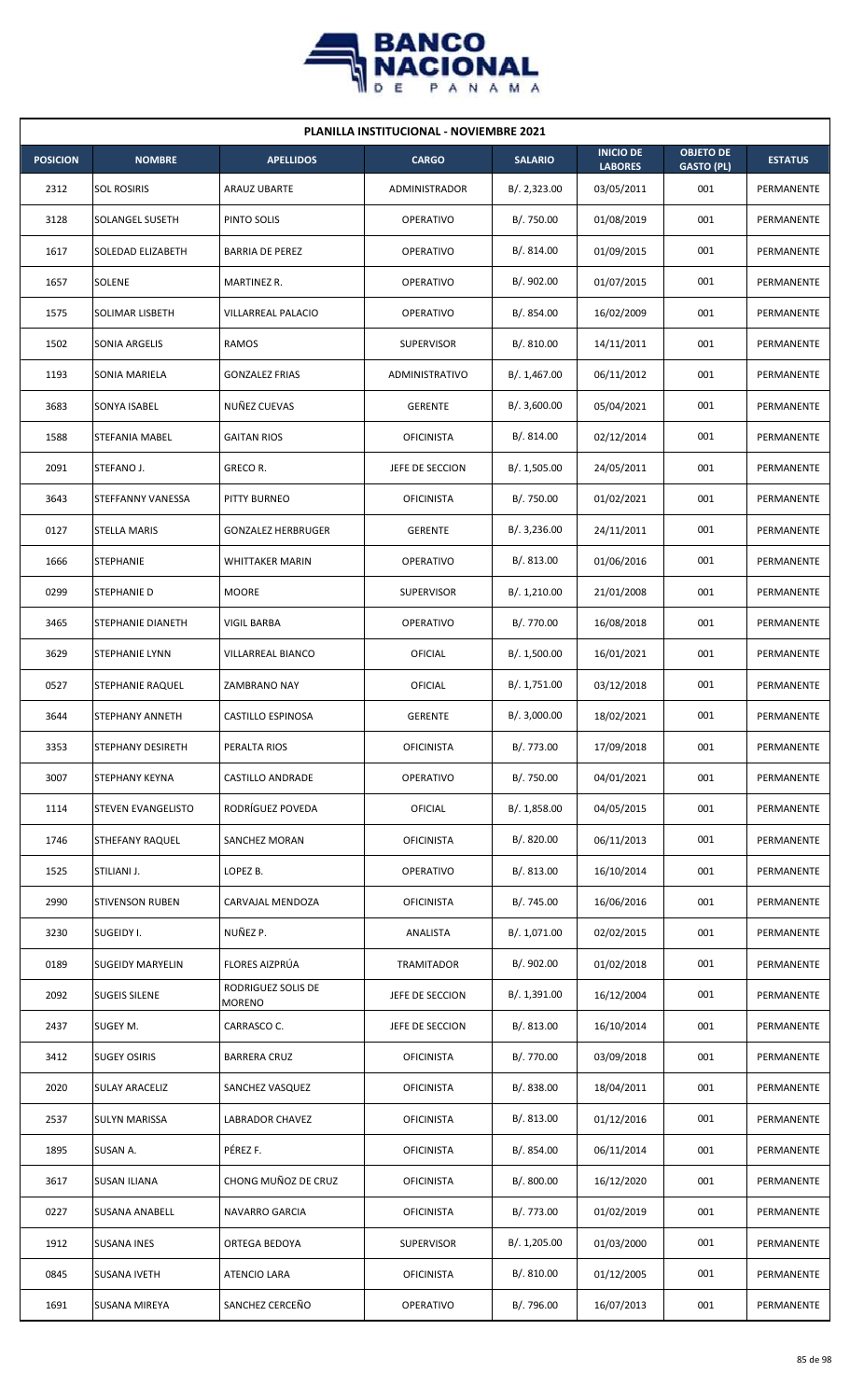

| <b>PLANILLA INSTITUCIONAL - NOVIEMBRE 2021</b> |                          |                          |                   |                |                                    |                                       |                |  |  |
|------------------------------------------------|--------------------------|--------------------------|-------------------|----------------|------------------------------------|---------------------------------------|----------------|--|--|
| <b>POSICION</b>                                | <b>NOMBRE</b>            | <b>APELLIDOS</b>         | <b>CARGO</b>      | <b>SALARIO</b> | <b>INICIO DE</b><br><b>LABORES</b> | <b>OBJETO DE</b><br><b>GASTO (PL)</b> | <b>ESTATUS</b> |  |  |
| 3399                                           | <b>SUSANA YANETH</b>     | <b>RODRIGUEZ</b>         | <b>OPERATIVO</b>  | B/. 814.00     | 01/03/2017                         | 001                                   | PERMANENTE     |  |  |
| 0959                                           | SUSARIS Y.               | <b>DIAZ</b>              | JEFE DE SECCION   | B/.1,718.00    | 08/01/2008                         | 001                                   | PERMANENTE     |  |  |
| 2241                                           | <b>SUZETH DEL CARMEN</b> | ALVARADO CHIRU           | <b>GESTOR</b>     | B/. 925.00     | 19/02/2015                         | 001                                   | PERMANENTE     |  |  |
| 1637                                           | TAIRA I.                 | SANGUILLEN               | OPERATIVO         | B/. 1,080.00   | 01/10/2008                         | 001                                   | PERMANENTE     |  |  |
| 2236                                           | TAIRA ZIRA DE            | MELENDEZ                 | <b>GESTOR</b>     | B/. 1,077.00   | 06/11/2008                         | 001                                   | PERMANENTE     |  |  |
| 0244                                           | TAMARA LISBETH           | LEVY CALVO               | <b>OFICINISTA</b> | B/. 897.00     | 04/05/2010                         | 001                                   | PERMANENTE     |  |  |
| 0636                                           | <b>TANIA</b>             | <b>MOLINA</b>            | <b>SUPERVISOR</b> | B/. 2,494.00   | 22/02/2010                         | 001                                   | PERMANENTE     |  |  |
| 0672                                           | TANIA LUCETTE            | <b>GONZALEZ MORALES</b>  | EVALUADOR         | B/. 1,779.00   | 02/05/2008                         | 001                                   | PERMANENTE     |  |  |
| 3208                                           | TANIA MARIBEL            | VASQUEZ GIRON            | <b>GERENTE</b>    | B/.3,500.00    | 11/01/2011                         | 001                                   | PERMANENTE     |  |  |
| 3466                                           | TANIA MASSIEL            | AVENDANO DELGADO         | <b>OPERATIVO</b>  | B/. 793.00     | 02/07/2018                         | 001                                   | PERMANENTE     |  |  |
| 0370                                           | TANIA ODALYS             | ABREGO BONILLA           | JEFE DE DEPTO.    | B/. 1,606.00   | 16/11/2017                         | 001                                   | PERMANENTE     |  |  |
| 1560                                           | TATIANA CELESTE          | ZURITA CAMARENA          | JEFE DE SECCION   | B/.1,350.00    | 13/05/2013                         | 001                                   | PERMANENTE     |  |  |
| 3694                                           | TATIANA DEL CARMEN       | CARLUCCI GUEVARA         | COORDINADOR       | B/. 1,000.00   | 20/09/2021                         | 001                                   | PERMANENTE     |  |  |
| 2471                                           | <b>TATIANA GISEL</b>     | CASTILLO                 | <b>OFICINISTA</b> | B/. 814.00     | 17/04/2017                         | 001                                   | PERMANENTE     |  |  |
| 1567                                           | TATIANA MARJORIS         | <b>HERNANDEZ HERRERA</b> | <b>OPERATIVO</b>  | B/. 817.00     | 18/05/2015                         | 001                                   | PERMANENTE     |  |  |
| 1233                                           | TATIANA Y.               | AGUDO B.                 | ANALISTA          | B/. 1,476.00   | 23/06/2004                         | 001                                   | PERMANENTE     |  |  |
| 2084                                           | TAYLIN DEL CARMEN        | CASTILLO CERCEÑO         | JEFE DE SECCION   | B/.1,632.00    | 01/06/2017                         | 001                                   | PERMANENTE     |  |  |
| 0969                                           | TAYRA CELIBETH           | <b>REINA RODRIGUEZ</b>   | <b>ANALISTA</b>   | B/. 1,292.00   | 16/08/2010                         | 001                                   | PERMANENTE     |  |  |
| 2261                                           | TELIA YAMILETH           | COLOMA BERNAL            | <b>ASISTENTE</b>  | B/. 1,012.00   | 16/05/2014                         | 001                                   | PERMANENTE     |  |  |
| 3343                                           | TEMISTOCLES PLINIO       | VALDES GONZALEZ          | <b>GERENTE</b>    | B/.3,500.00    | 01/09/2020                         | 001                                   | PERMANENTE     |  |  |
| 2223                                           | TEODORO VIDAL            | CIANCA ZAMBRANO          | JEFE DE DEPTO.    | B/. 2,343.00   | 03/01/2011                         | 001                                   | PERMANENTE     |  |  |
| 0269                                           | TERENCIO                 | ROBLES BATISTA           | <b>OFICINISTA</b> | B/. 957.00     | 09/02/1981                         | 001                                   | PERMANENTE     |  |  |
| 0632                                           | TERESA                   | <b>BURRELL TOVARES</b>   | <b>OFICIAL</b>    | B/.1,515.00    | 01/01/2010                         | 001                                   | PERMANENTE     |  |  |
| 0233                                           | TERESA DE                | <b>BERNAL</b>            | <b>SUPERVISOR</b> | B/. 1,110.00   | 01/06/1982                         | 001                                   | PERMANENTE     |  |  |
| 1347                                           | TERESA ENRIQUETA         | LOPOLITO AGUIRRE         | JEFE DE DEPTO.    | B/. 2,723.00   | 16/09/2016                         | 001                                   | PERMANENTE     |  |  |
| 2197                                           | TERESA I.                | QUINTANA A.              | ASISTENTE         | B/.2,000.00    | 03/03/2008                         | 001                                   | PERMANENTE     |  |  |
| 3435                                           | TERRY PUCHER             | <b>MORRIS PEREZ</b>      | <b>OFICINISTA</b> | B/. 750.00     | 17/02/2020                         | 001                                   | PERMANENTE     |  |  |
| 3413                                           | THAIS LILIANA            | <b>CHEN CARRION</b>      | TRAMITADOR        | B/. 911.00     | 16/02/2017                         | 001                                   | PERMANENTE     |  |  |
| 3400                                           | THAIS MICHELLE           | <b>MTEIR MOJICA</b>      | OPERATIVO         | B/. 793.00     | 16/11/2017                         | 001                                   | PERMANENTE     |  |  |
| 2264                                           | THAIS MIREYA             | SANMARTIN GUTIERREZ      | <b>OFICINISTA</b> | B/. 750.00     | 01/12/2020                         | 001                                   | PERMANENTE     |  |  |
| 3779                                           | THAIS MONSERRAT          | RIOS GONZALEZ            | <b>GESTOR</b>     | B/. 850.00     | 08/07/2021                         | 001                                   | PERMANENTE     |  |  |
| 2327                                           | <b>THAIS ORNELLA</b>     | LIGUAS HIDALGO           | JEFE DE SECCION   | B/.1,476.00    | 24/01/2011                         | 001                                   | PERMANENTE     |  |  |
| 2043                                           | THAISA ZOLVEIK           | CASTILLO NIETO           | <b>OPERATIVO</b>  | B/. 770.00     | 07/03/2019                         | 001                                   | PERMANENTE     |  |  |
| 3493                                           | THAYRIN YOSIBELL         | <b>MORENO</b>            | <b>OPERATIVO</b>  | B/. 770.00     | 01/11/2018                         | 001                                   | PERMANENTE     |  |  |
| 0301                                           | THELMA I.                | OSORIO R.                | <b>OFICINISTA</b> | B/.1,180.00    | 11/12/1995                         | 001                                   | PERMANENTE     |  |  |
| 3496                                           | THELMA MARIELA           | <b>CAMARGO MONTERO</b>   | <b>ABOGADO</b>    | B/. 1,384.00   | 01/11/2018                         | 001                                   | PERMANENTE     |  |  |
| 3154                                           | THIERRY GABRIEL          | ALTAFULLA GONZALEZ       | ADMINISTRADOR     | B/.1,435.00    | 01/12/2015                         | 001                                   | PERMANENTE     |  |  |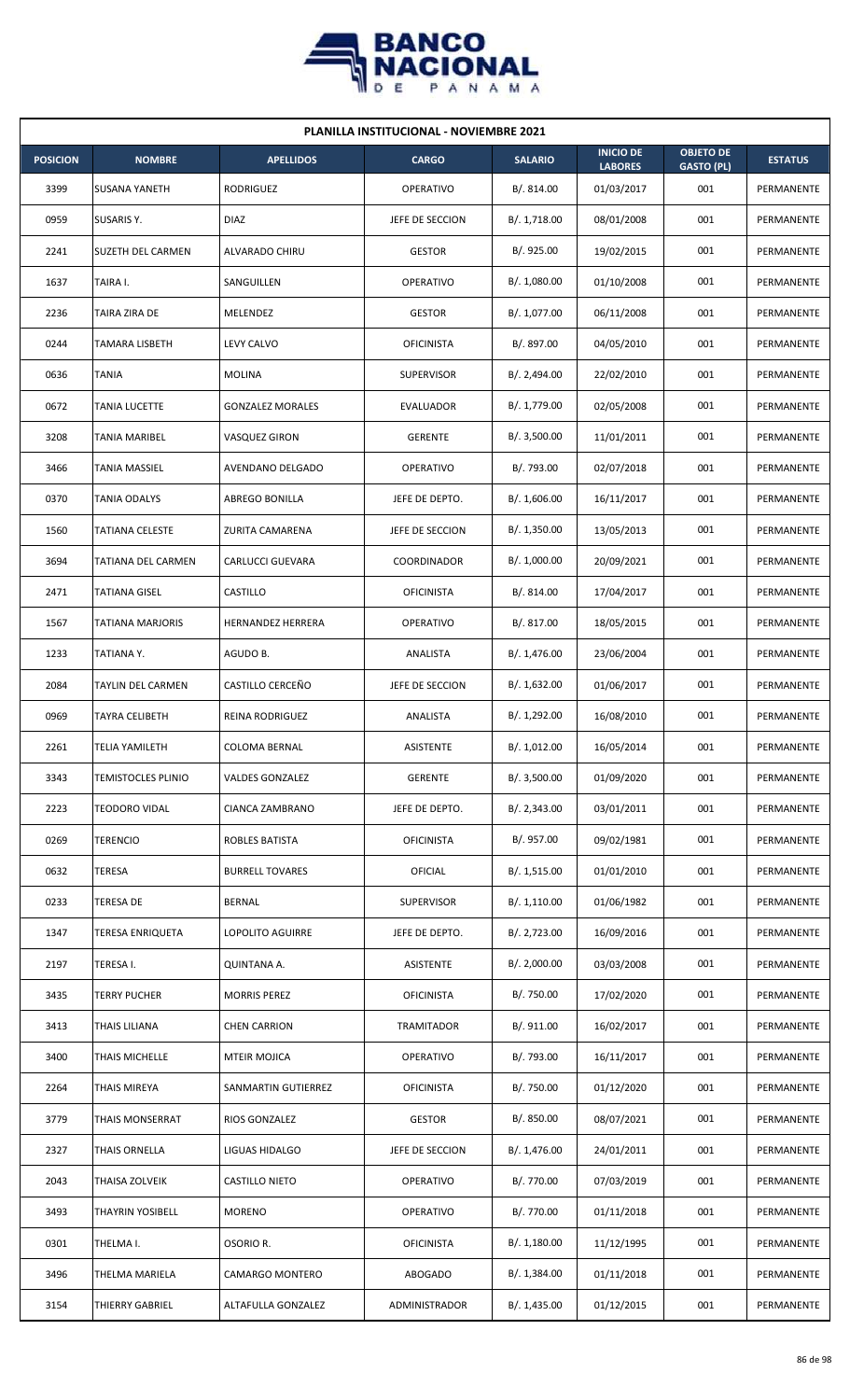

| <b>PLANILLA INSTITUCIONAL - NOVIEMBRE 2021</b> |                         |                          |                   |                |                                    |                                       |                |  |  |
|------------------------------------------------|-------------------------|--------------------------|-------------------|----------------|------------------------------------|---------------------------------------|----------------|--|--|
| <b>POSICION</b>                                | <b>NOMBRE</b>           | <b>APELLIDOS</b>         | <b>CARGO</b>      | <b>SALARIO</b> | <b>INICIO DE</b><br><b>LABORES</b> | <b>OBJETO DE</b><br><b>GASTO (PL)</b> | <b>ESTATUS</b> |  |  |
| 2714                                           | THOMAS EDUARDO          | PEREZ CASTAÑEDA          | <b>INSPECTOR</b>  | B/. 862.00     | 01/04/2011                         | 001                                   | PERMANENTE     |  |  |
| 2740                                           | THYRONE DANIEL          | <b>GUELFI FRANCIS</b>    | <b>INSPECTOR</b>  | B/.817.00      | 16/10/2015                         | 001                                   | PERMANENTE     |  |  |
| 0876                                           | TIHANY ELIZABETH        | <b>ORTEGA PIMENTEL</b>   | <b>OFICINISTA</b> | B/. 817.00     | 16/11/2016                         | 001                                   | PERMANENTE     |  |  |
| 1943                                           | TIHARA C.               | GONZALEZ                 | <b>SUPERVISOR</b> | B/. 1,088.00   | 10/06/2008                         | 001                                   | PERMANENTE     |  |  |
| 0168                                           | <b>TOMAS</b>            | VALDES                   | <b>ABOGADO</b>    | B/.2,400.00    | 01/04/1985                         | 001                                   | PERMANENTE     |  |  |
| 1875                                           | <b>TOMAS</b>            | GOMEZ                    | <b>OFICINISTA</b> | B/. 1,300.00   | 02/08/1974                         | 001                                   | PERMANENTE     |  |  |
| 3607                                           | <b>TOMAS</b>            | LEBLANC GARCIA           | ASISTENTE         | B/.3,500.00    | 01/10/2020                         | 001                                   | PERMANENTE     |  |  |
| 0789                                           | <b>TOMAS ARIEL</b>      | ARAUZ ESPINOZA           | ANALISTA          | B/. 820.00     | 03/08/2015                         | 001                                   | PERMANENTE     |  |  |
| 2582                                           | TOMAS E.                | CRUZ                     | <b>TECNICO</b>    | B/. 1,599.00   | 18/01/2010                         | 001                                   | PERMANENTE     |  |  |
| 2520                                           | <b>TOMAS ENRIQUE</b>    | LEZCANO ESTRIBI          | <b>OFICINISTA</b> | B/.948.00      | 01/09/1980                         | 001                                   | PERMANENTE     |  |  |
| 1302                                           | <b>TONY ROLANDO</b>     | LAUNSETT R.              | AVALUADOR         | B/. 1,896.00   | 20/07/1994                         | 001                                   | PERMANENTE     |  |  |
| 1200                                           | TORIBIO A.              | <b>CHANIS NAVARRO</b>    | ADMINISTRATIVO    | B/. 1,650.00   | 18/09/2000                         | 001                                   | PERMANENTE     |  |  |
| 0255                                           | UBALDINO                | <b>DIAZ</b>              | <b>OFICINISTA</b> | B/. 1,031.00   | 18/05/1981                         | 001                                   | PERMANENTE     |  |  |
| 2853                                           | <b>UBALDINO</b>         | MANCILLA E.              | <b>INSPECTOR</b>  | B/. 963.00     | 16/08/1995                         | 001                                   | PERMANENTE     |  |  |
| 0267                                           | <b>ULIBERTO</b>         | <b>URENA</b>             | <b>GESTOR</b>     | B/. 807.00     | 01/02/1979                         | 001                                   | PERMANENTE     |  |  |
| 1353                                           | ULICES ESEQUIEL         | TRUJILLO VILLARREAL      | <b>OFICIAL</b>    | B/. 1,742.00   | 16/04/2018                         | 001                                   | PERMANENTE     |  |  |
| 1949                                           | ULISES EFRAIN           | <b>MORENO</b>            | <b>OFICINISTA</b> | B/. 1,279.00   | 01/06/1982                         | 001                                   | PERMANENTE     |  |  |
| 0037                                           | UNDINA CORALIA          | BETHANCOURT RAMOS        | ASISTENTE         | B/.1,110.00    | 01/06/2015                         | 001                                   | PERMANENTE     |  |  |
| 3670                                           | <b>URBANO</b>           | SANCHEZ MORALES          | ASISTENTE         | B/. 3,500.00   | 26/07/2021                         | 001                                   | PERMANENTE     |  |  |
| 3354                                           | VADINESKA BEATRIZ       | <b>QUINTANA QUINTERO</b> | <b>SUPERVISOR</b> | B/. 817.00     | 01/03/2017                         | 001                                   | PERMANENTE     |  |  |
| 2795                                           | VALENTIN                | VALDES B.                | <b>INSPECTOR</b>  | B/. 860.00     | 03/12/2007                         | 001                                   | PERMANENTE     |  |  |
| 3597                                           | <b>VALENTIN AUGUSTO</b> | <b>SOLIS PEREZ</b>       | <b>GERENTE</b>    | B/.3,500.00    | 02/03/2020                         | 001                                   | PERMANENTE     |  |  |
| 3401                                           | VALERIA DEL CARMEN      | <b>OLCESE RIOS</b>       | OPERATIVO         | B/. 810.00     | 16/06/2017                         | 001                                   | PERMANENTE     |  |  |
| 3796                                           | VALERIA MARIA           | <b>MENDIVES RIOS</b>     | <b>OFICINISTA</b> | B/. 750.00     | 12/07/2021                         | 001                                   | PERMANENTE     |  |  |
| 2297                                           | <b>VALERIE E.</b>       | ROUSE                    | <b>SUPERVISOR</b> | B/. 1,438.00   | 01/09/2007                         | 001                                   | PERMANENTE     |  |  |
| 3402                                           | <b>VALERIE KATIUSKA</b> | ORTEGA TABORDA           | OPERATIVO         | B/. 790.00     | 17/07/2017                         | 001                                   | PERMANENTE     |  |  |
| 0073                                           | <b>VALERIE MIA</b>      | <b>GONZALEZ SASSO</b>    | ASISTENTE         | B/. 1,373.00   | 01/09/2017                         | 001                                   | PERMANENTE     |  |  |
| 1288                                           | <b>VALERIE NICOLLE</b>  | DONDIS CABALLERO         | <b>OFICINISTA</b> | B/. 750.00     | 16/09/2020                         | 001                                   | PERMANENTE     |  |  |
| 2621                                           | <b>VALERIO RUFFO</b>    | <b>GOMEZ AVILA</b>       | <b>OFICIAL</b>    | B/.1,350.00    | 10/05/2011                         | 001                                   | PERMANENTE     |  |  |
| 1754                                           | VANESSA                 | VAN HOORDE               | <b>OFICINISTA</b> | B/. 830.00     | 01/11/2007                         | 001                                   | PERMANENTE     |  |  |
| 3589                                           | VANESSA DEL CARMEN      | LEE MEREL DE URENA       | <b>OFICIAL</b>    | B/. 1,384.00   | 03/06/2019                         | 001                                   | PERMANENTE     |  |  |
| 0674                                           | VANESSA I.              | SAM A.                   | SUPERVISOR        | B/. 2,750.00   | 16/08/2007                         | 001                                   | PERMANENTE     |  |  |
| 1940                                           | VANESSA INDIRA          | <b>SALINAS FRANCO</b>    | JEFE DE SECCION   | B/.1,462.00    | 17/06/2013                         | 001                                   | PERMANENTE     |  |  |
| 2406                                           | VANESSA JASMIN          | <b>WILLIAMS MOLINA</b>   | <b>SUPERVISOR</b> | B/. 1,103.00   | 17/04/2017                         | 001                                   | PERMANENTE     |  |  |
| 0690                                           | <b>VELKIS JOHANA</b>    | <b>MENESES GARCIA</b>    | JEFE DE DEPTO.    | B/. 965.00     | 16/10/2015                         | 001                                   | PERMANENTE     |  |  |
| 2684                                           | VELKIS Y.               | VELASQUEZ B.             | <b>GERENTE</b>    | B/.3,500.00    | 03/01/2005                         | 001                                   | PERMANENTE     |  |  |
| 3455                                           | <b>VELKIS YAMARA</b>    | DOMINGUEZ ORTEGA         | <b>INSPECTOR</b>  | B/. 793.00     | 01/02/2018                         | 001                                   | PERMANENTE     |  |  |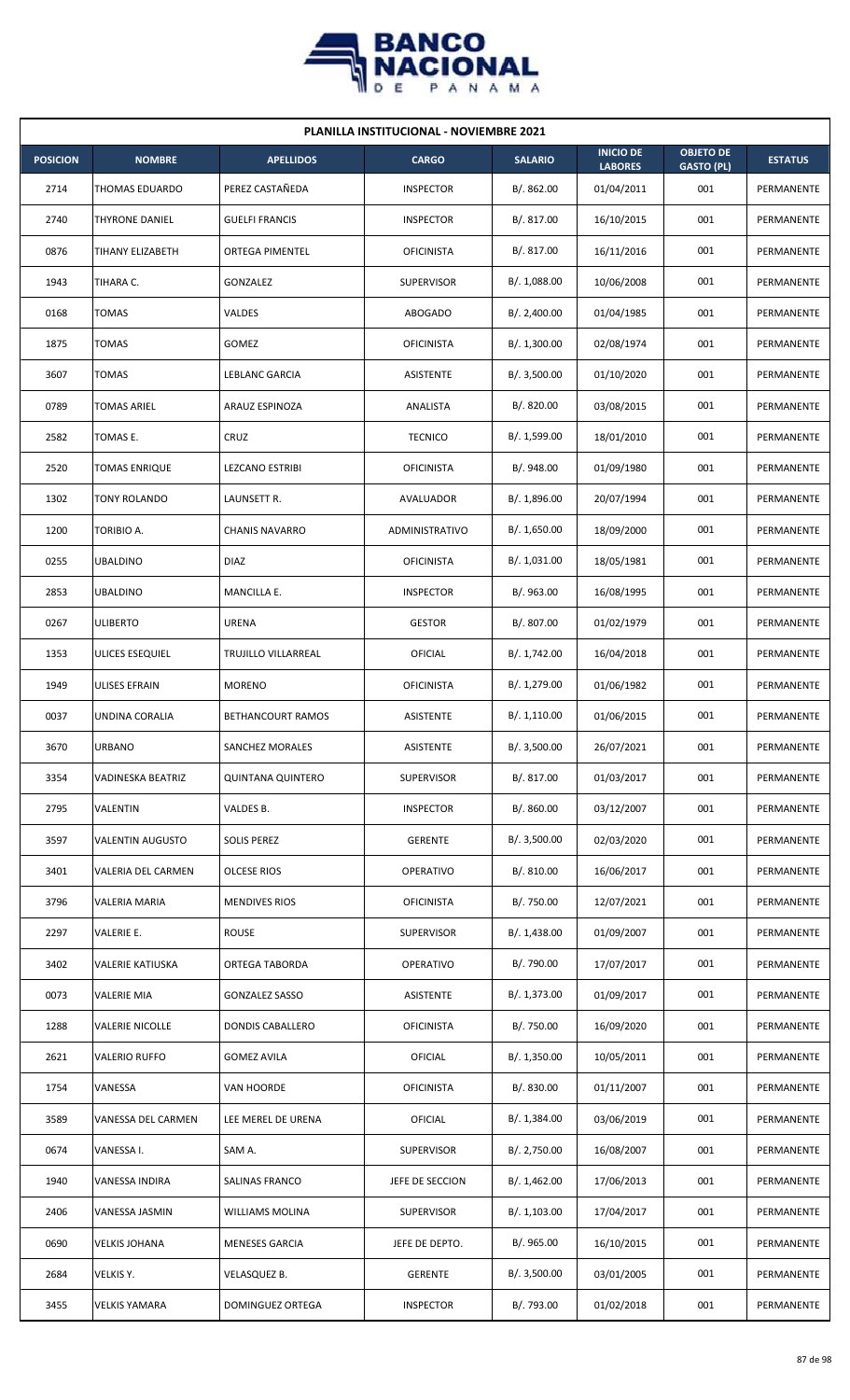

|                 | <b>PLANILLA INSTITUCIONAL - NOVIEMBRE 2021</b> |                                 |                      |                |                                    |                                       |                |  |  |  |  |
|-----------------|------------------------------------------------|---------------------------------|----------------------|----------------|------------------------------------|---------------------------------------|----------------|--|--|--|--|
| <b>POSICION</b> | <b>NOMBRE</b>                                  | <b>APELLIDOS</b>                | <b>CARGO</b>         | <b>SALARIO</b> | <b>INICIO DE</b><br><b>LABORES</b> | <b>OBJETO DE</b><br><b>GASTO (PL)</b> | <b>ESTATUS</b> |  |  |  |  |
| 0368            | <b>VELKIS YANETH</b>                           | <b>ACEVEDO ORTIZ</b>            | <b>SUPERVISOR</b>    | B/. 1,497.00   | 15/05/2002                         | 001                                   | PERMANENTE     |  |  |  |  |
| 1070            | VENANCIO                                       | CABALLERO SAMUDIO               | <b>OFICIAL</b>       | B/. 1,840.00   | 26/10/2015                         | 001                                   | PERMANENTE     |  |  |  |  |
| 1151            | <b>VENEDICTO</b>                               | <b>OJO RODRI</b>                | OFICIAL              | B/.2,244.00    | 03/05/1993                         | 001                                   | PERMANENTE     |  |  |  |  |
| 2890            | VENTURA                                        | MOLINA PALACIO                  | <b>INSPECTOR</b>     | B/. 899.00     | 16/09/2008                         | 001                                   | PERMANENTE     |  |  |  |  |
| 0474            | <b>VERNON XAVIER</b>                           | <b>VEGA RODRIGUEZ</b>           | ADMINISTRATIVO       | B/. 1,077.00   | 24/09/2012                         | 001                                   | PERMANENTE     |  |  |  |  |
| 0858            | VERONICA                                       | <b>AGUILAR CASTRO</b>           | <b>OFICINISTA</b>    | B/.810.00      | 02/04/2012                         | 001                                   | PERMANENTE     |  |  |  |  |
| 0803            | <b>VERONICA</b>                                | CARRILLO GRACIA                 | <b>OFICINISTA</b>    | B/.814.00      | 09/06/2008                         | 001                                   | PERMANENTE     |  |  |  |  |
| 1168            | <b>VERONICA DEL CARMEN</b>                     | AIZPURUA PERALTA                | <b>OFICIAL</b>       | B/. 2,070.00   | 16/06/2008                         | 001                                   | PERMANENTE     |  |  |  |  |
| 1283            | <b>VERONICA ESTHER</b>                         | SMITH RODRIGUEZ DE<br>FERNANDEZ | <b>GERENTE</b>       | B/. 4,000.00   | 15/07/2021                         | 001                                   | PERMANENTE     |  |  |  |  |
| 1581            | <b>VERONICA JANETH</b>                         | PINTO TENORIO                   | OPERATIVO            | B/. 810.00     | 01/01/2016                         | 001                                   | PERMANENTE     |  |  |  |  |
| 3355            | <b>VERONICA MADELAINE</b>                      | ARAUZ ULLOA                     | <b>OFICINISTA</b>    | B/. 790.00     | 16/02/2018                         | 001                                   | PERMANENTE     |  |  |  |  |
| 1625            | <b>VERONICA MARIA</b>                          | <b>FERNANDEZ ORTEGA</b>         | <b>SUPERVISOR</b>    | B/. 1,190.00   | 13/11/2000                         | 001                                   | PERMANENTE     |  |  |  |  |
| 1402            | VERONICA ROSALBA                               | TORRES MUNOZ                    | ADMINISTRATIVO       | B/. 1,224.00   | 01/04/2013                         | 001                                   | PERMANENTE     |  |  |  |  |
| 0371            | VERONICA Y.                                    | <b>GUERRA</b>                   | <b>GERENTE</b>       | B/.2,812.00    | 17/12/2007                         | 001                                   | PERMANENTE     |  |  |  |  |
| 3403            | VERONICA YULISSA                               | <b>FALCON ITURRADO</b>          | OPERATIVO            | B/. 790.00     | 01/12/2017                         | 001                                   | PERMANENTE     |  |  |  |  |
| 3293            | <b>VERONICO</b>                                | <b>STELL BAKER</b>              | JEFE DE SECCION      | B/. 1,492.00   | 19/04/1993                         | 001                                   | PERMANENTE     |  |  |  |  |
| 3560            | VERUSHKA DEL CARMEN                            | <b>HIDALGO RAMOS</b>            | <b>OFICINISTA</b>    | B/. 820.00     | 02/05/2019                         | 001                                   | PERMANENTE     |  |  |  |  |
| 0079            | <b>VESTA SELENE</b>                            | <b>NAYLOR ORTIZ</b>             | ASISTENTE            | B/.4,100.00    | 03/05/2016                         | 001                                   | PERMANENTE     |  |  |  |  |
| 0872            | <b>VIANKA</b>                                  | PERALTA JULIO                   | <b>SUPERVISOR</b>    | B/. 1,000.00   | 02/05/2013                         | 001                                   | PERMANENTE     |  |  |  |  |
| 0575            | VIANKA CECILIA                                 | DOMINGUEZ CEDEÑO                | <b>OFICIAL</b>       | B/. 1,469.00   | 17/08/2015                         | 001                                   | PERMANENTE     |  |  |  |  |
| 1983            | <b>VIBELLE ALEXANDRA</b>                       | <b>QUINTERO ROMERO</b>          | <b>ASISTENTE</b>     | B/. 1,061.00   | 02/09/2013                         | 001                                   | PERMANENTE     |  |  |  |  |
| 2088            | VICADY DEL CARMEN                              | <b>BULTRON GUARDIA</b>          | JEFE DE SECCION      | B/. 1,490.00   | 17/01/2011                         | 001                                   | PERMANENTE     |  |  |  |  |
| 0449            | <b>VICENTE</b>                                 | <b>MELA PORTUGAL</b>            | TRAMITADOR           | B/. 1,192.00   | 24/05/1982                         | 001                                   | PERMANENTE     |  |  |  |  |
| 2615            | <b>VICENTE</b>                                 | <b>ESPINOSA</b>                 | <b>SUPERVISOR</b>    | B/. 1,600.00   | 11/05/1984                         | 001                                   | PERMANENTE     |  |  |  |  |
| 2068            | <b>VICENTE</b>                                 | <b>ARROYO PIMENTEL</b>          | JEFE DE SECCION      | B/.1,610.00    | 24/01/1994                         | 001                                   | PERMANENTE     |  |  |  |  |
| 2859            | VICENTE A.                                     | VISUETTE N.                     | <b>INSPECTOR</b>     | B/. 950.00     | 22/11/2004                         | 001                                   | PERMANENTE     |  |  |  |  |
| 0415            | <b>VICENTE ISAAC</b>                           | <b>GUEVARA PAN</b>              | <b>ADMINISTRADOR</b> | B/. 1,000.00   | 16/05/2016                         | 001                                   | PERMANENTE     |  |  |  |  |
| 0983            | VICENTE SEGUNDO                                | DE LEON TORRES                  | <b>GERENTE</b>       | B/.2,295.00    | 16/08/2010                         | 001                                   | PERMANENTE     |  |  |  |  |
| 0663            | <b>VICENTE URIXIS</b>                          | VILLARREAL RIVERA               | <b>OFICIAL</b>       | B/.1,426.00    | 16/03/2018                         | 001                                   | PERMANENTE     |  |  |  |  |
| 2421            | <b>VICTOR</b>                                  | <b>JOHNSON</b>                  | JEFE DE SECCION      | B/. 1,716.00   | 16/04/1984                         | 001                                   | PERMANENTE     |  |  |  |  |
| 2680            | <b>VICTOR</b>                                  | MARTINEZ                        | JEFE DE SECCION      | B/. 1,654.00   | 18/10/1993                         | 001                                   | PERMANENTE     |  |  |  |  |
| 2964            | <b>VICTOR</b>                                  | CASAZOLA VALDEZ                 | CONDUCTOR            | B/. 724.00     | 03/01/2005                         | 001                                   | PERMANENTE     |  |  |  |  |
| 3645            | VICTOR ADRIAN                                  | MARTINEZ MARTINEZ               | <b>OFICINISTA</b>    | B/. 750.00     | 01/02/2021                         | 001                                   | PERMANENTE     |  |  |  |  |
| 1702            | <b>VICTOR ANTONIO</b>                          | <b>GARCIA RUIZ</b>              | OPERATIVO            | B/. 1,088.00   | 17/03/2014                         | 001                                   | PERMANENTE     |  |  |  |  |
| 0380            | <b>VICTOR DOMINGO</b>                          | <b>DOMINGUEZ MONTENEGRO</b>     | JEFE DE SECCION      | B/. 1,462.00   | 01/01/2016                         | 001                                   | PERMANENTE     |  |  |  |  |
| 1766            | <b>VICTOR ELEAZAR</b>                          | <b>SOLIS RIVERA</b>             | <b>OFICINISTA</b>    | B/. 790.00     | 16/03/1995                         | 001                                   | PERMANENTE     |  |  |  |  |
| 1298            | <b>VICTOR FERNANDO</b>                         | RODRIGUEZ ATENCIO               | <b>GESTOR</b>        | B/. 816.00     | 03/01/2011                         | 001                                   | PERMANENTE     |  |  |  |  |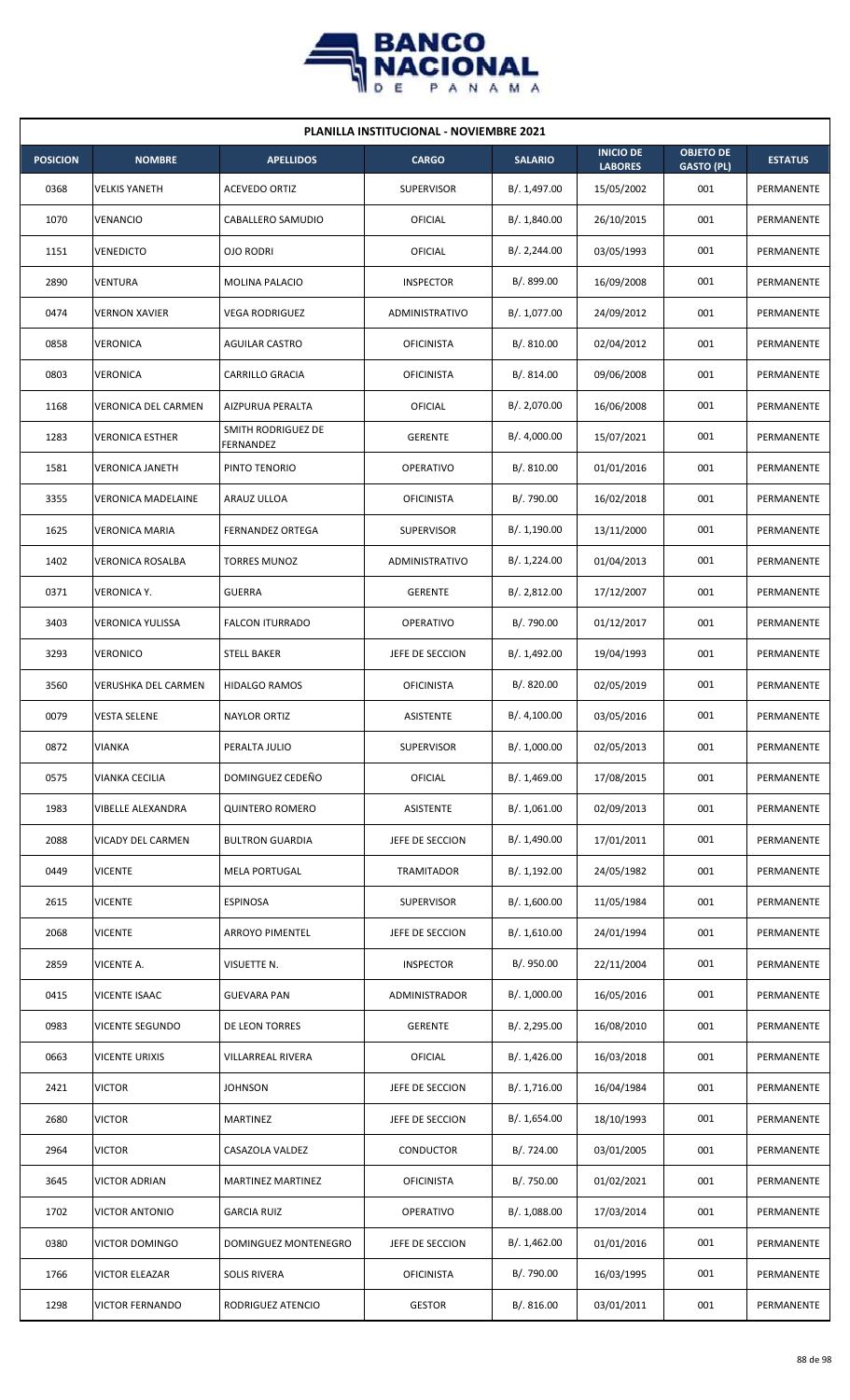

| <b>PLANILLA INSTITUCIONAL - NOVIEMBRE 2021</b> |                           |                           |                    |                |                                    |                                       |                |  |  |
|------------------------------------------------|---------------------------|---------------------------|--------------------|----------------|------------------------------------|---------------------------------------|----------------|--|--|
| <b>POSICION</b>                                | <b>NOMBRE</b>             | <b>APELLIDOS</b>          | <b>CARGO</b>       | <b>SALARIO</b> | <b>INICIO DE</b><br><b>LABORES</b> | <b>OBJETO DE</b><br><b>GASTO (PL)</b> | <b>ESTATUS</b> |  |  |
| 0466                                           | <b>VICTOR HORTENCIO</b>   | <b>GONZALEZ MARTINEZ</b>  | <b>COORDINADOR</b> | B/.1,426.00    | 16/08/2016                         | 001                                   | PERMANENTE     |  |  |
| 1413                                           | <b>VICTOR HUGO</b>        | <b>BARRERA PINEDA</b>     | JEFE DE SECCION    | B/.1,446.00    | 02/10/2017                         | 001                                   | PERMANENTE     |  |  |
| 1076                                           | VICTOR J.                 | CORDOBA D.                | OFICIAL            | B/.2,427.00    | 18/04/2005                         | 001                                   | PERMANENTE     |  |  |
| 0425                                           | <b>VICTOR JOSE</b>        | <b>GONZALEZ VARGAS</b>    | ASISTENTE          | B/. 938.00     | 01/07/2016                         | 001                                   | PERMANENTE     |  |  |
| 3415                                           | <b>VICTOR JOSE</b>        | URRUTIA GUTIERREZ         | <b>SUPERVISOR</b>  | B/. 1,000.00   | 02/04/2018                         | 001                                   | PERMANENTE     |  |  |
| 0202                                           | VICTOR M.                 | MENDEZ                    | JEFE DE SECCION    | B/.2,188.00    | 02/07/1984                         | 001                                   | PERMANENTE     |  |  |
| 1817                                           | VICTOR M.                 | AFU JAEN                  | <b>OFICINISTA</b>  | B/. 1,096.00   | 16/10/2002                         | 001                                   | PERMANENTE     |  |  |
| 1926                                           | <b>VICTOR MANUEL</b>      | <b>FRANCO GONZALEZ</b>    | <b>OFICINISTA</b>  | B/. 896.00     | 03/05/1983                         | 001                                   | PERMANENTE     |  |  |
| 3850                                           | <b>VICTOR MANUEL</b>      | MORENO GOMEZ              | <b>GERENTE</b>     | B/.3,200.00    | 22/11/2021                         | 001                                   | PERMANENTE     |  |  |
| 3569                                           | <b>VICTOR MANUEL</b>      | <b>MORAN JAEN</b>         | CONDUCTOR          | B/. 670.00     | 16/05/2019                         | 001                                   | PERMANENTE     |  |  |
| 3675                                           | <b>VICTOR MANUEL</b>      | MARQUEZ RODRIGUEZ         | <b>OFICINISTA</b>  | B/. 750.00     | 16/03/2021                         | 001                                   | PERMANENTE     |  |  |
| 1847                                           | <b>VICTOR MIGUEL</b>      | <b>CASTILLO RODRIGUEZ</b> | <b>TECNICO</b>     | B/. 1,100.00   | 01/07/2020                         | 001                                   | PERMANENTE     |  |  |
| 2773                                           | <b>VICTOR NEDOL</b>       | ROMERO MENDOZA            | <b>INSPECTOR</b>   | B/.822.00      | 03/10/2011                         | 001                                   | PERMANENTE     |  |  |
| 3416                                           | <b>VICTOR ODIN</b>        | SANTOS VALDES             | <b>OFICINISTA</b>  | B/. 793.00     | 17/07/2017                         | 001                                   | PERMANENTE     |  |  |
| 0150                                           | <b>VICTOR RAUL</b>        | DEL BUSTO PINZON          | ABOGADO            | B/.1,350.00    | 16/01/2020                         | 001                                   | PERMANENTE     |  |  |
| 0007                                           | <b>VICTOR RAUL</b>        | <b>ANTINORI NIETO</b>     | <b>GERENTE</b>     | B/. 4,500.00   | 01/06/2017                         | 001                                   | PERMANENTE     |  |  |
| 1308                                           | VICTOR S.                 | BARAHONA                  | AVALUADOR          | B/. 1,639.00   | 01/10/2008                         | 001                                   | PERMANENTE     |  |  |
| 0196                                           | VICTORIA A. DE            | PINEDA                    | <b>SUPERVISOR</b>  | B/. 1,353.00   | 01/02/1993                         | 001                                   | PERMANENTE     |  |  |
| 3774                                           | <b>VICTORIA ELIZABETH</b> | YAU EMILIANI DE MATA      | GERENTE            | B/. 3,500.00   | 10/06/2021                         | 001                                   | PERMANENTE     |  |  |
| 2534                                           | VICTORIA INDIANA          | ZAPATA MARTINEZ           | OPERATIVO          | B/. 817.00     | 02/05/2017                         | 001                                   | PERMANENTE     |  |  |
| 0809                                           | VICTORIA MARIA            | <b>FABREGA PEREZ</b>      | SUPERVISOR         | B/. 1,071.00   | 01/04/2014                         | 001                                   | PERMANENTE     |  |  |
| 3747                                           | VICTORIA MICHELLE         | URRIOLA BRANDA            | <b>INSPECTOR</b>   | B/. 750.00     | 26/05/2021                         | 001                                   | PERMANENTE     |  |  |
| 1031                                           | VICTORIA Y.               | HERNANDEZ V.              | JEFE DE DEPTO.     | B/. 2,704.00   | 16/10/1996                         | 001                                   | PERMANENTE     |  |  |
| 1877                                           | <b>VICTORIANO</b>         | <b>BALLESTEROS A.</b>     | <b>OFICINISTA</b>  | B/.810.00      | 16/05/2000                         | 001                                   | PERMANENTE     |  |  |
| 0162                                           | <b>VICTORINO</b>          | LIMA CHACON               | ABOGADO            | B/. 1,476.00   | 01/10/1980                         | 001                                   | PERMANENTE     |  |  |
| 2260                                           | <b>VICTORINO</b>          | QUINTERO BUSTAVINO        | ADMINISTRATIVO     | B/.1,454.00    | 18/08/2014                         | 001                                   | PERMANENTE     |  |  |
| 3077                                           | VIDAL A.                  | ARABA ESPINOS             | CONDUCTOR          | B/. 1,088.00   | 16/06/2000                         | 001                                   | PERMANENTE     |  |  |
| 2074                                           | <b>VIDIS ANELIS</b>       | <b>TAM SAMANIEGO</b>      | <b>GERENTE</b>     | B/.2,318.00    | 10/03/2011                         | 001                                   | PERMANENTE     |  |  |
| 0555                                           | VIELKA                    | <b>GUTIERREZ SANTOS</b>   | <b>OFICIAL</b>     | B/. 1,501.00   | 01/11/1999                         | 001                                   | PERMANENTE     |  |  |
| 1825                                           | VIELKA E.                 | PEREZ C.                  | <b>OFICINISTA</b>  | B/.1,161.00    | 01/09/2006                         | 001                                   | PERMANENTE     |  |  |
| 1704                                           | VIELKA E.                 | RODRIGUEZ P.              | OPERATIVO          | B/.861.00      | 23/04/2004                         | 001                                   | PERMANENTE     |  |  |
| 1016                                           | VIELKA ELIZABETH          | <b>BENITEZ MANUEL</b>     | ANALISTA           | B/. 1,082.00   | 07/03/2013                         | 001                                   | PERMANENTE     |  |  |
| 0562                                           | VIELKA ERENIA             | NUNEZ APARICIO            | OFICIAL            | B/. 1,645.00   | 21/07/2003                         | 001                                   | PERMANENTE     |  |  |
| 0585                                           | VIELKA H. DE              | <b>CHANIS</b>             | OFICIAL            | B/. 1,462.00   | 11/01/1999                         | 001                                   | PERMANENTE     |  |  |
| 1846                                           | VIELKA I.                 | GONZALEZ M.               | <b>OFICINISTA</b>  | B/. 939.00     | 16/05/2005                         | 001                                   | PERMANENTE     |  |  |
| 1332                                           | <b>VIELKA ITZEL</b>       | <b>FRAGO DELVI</b>        | ADMINISTRATIVO     | B/. 1,893.00   | 04/07/1994                         | 001                                   | PERMANENTE     |  |  |
| 0075                                           | VIELKA N.                 | <b>BARRIAS G.</b>         | COORDINADOR        | B/.1,350.00    | 02/04/2001                         | 001                                   | PERMANENTE     |  |  |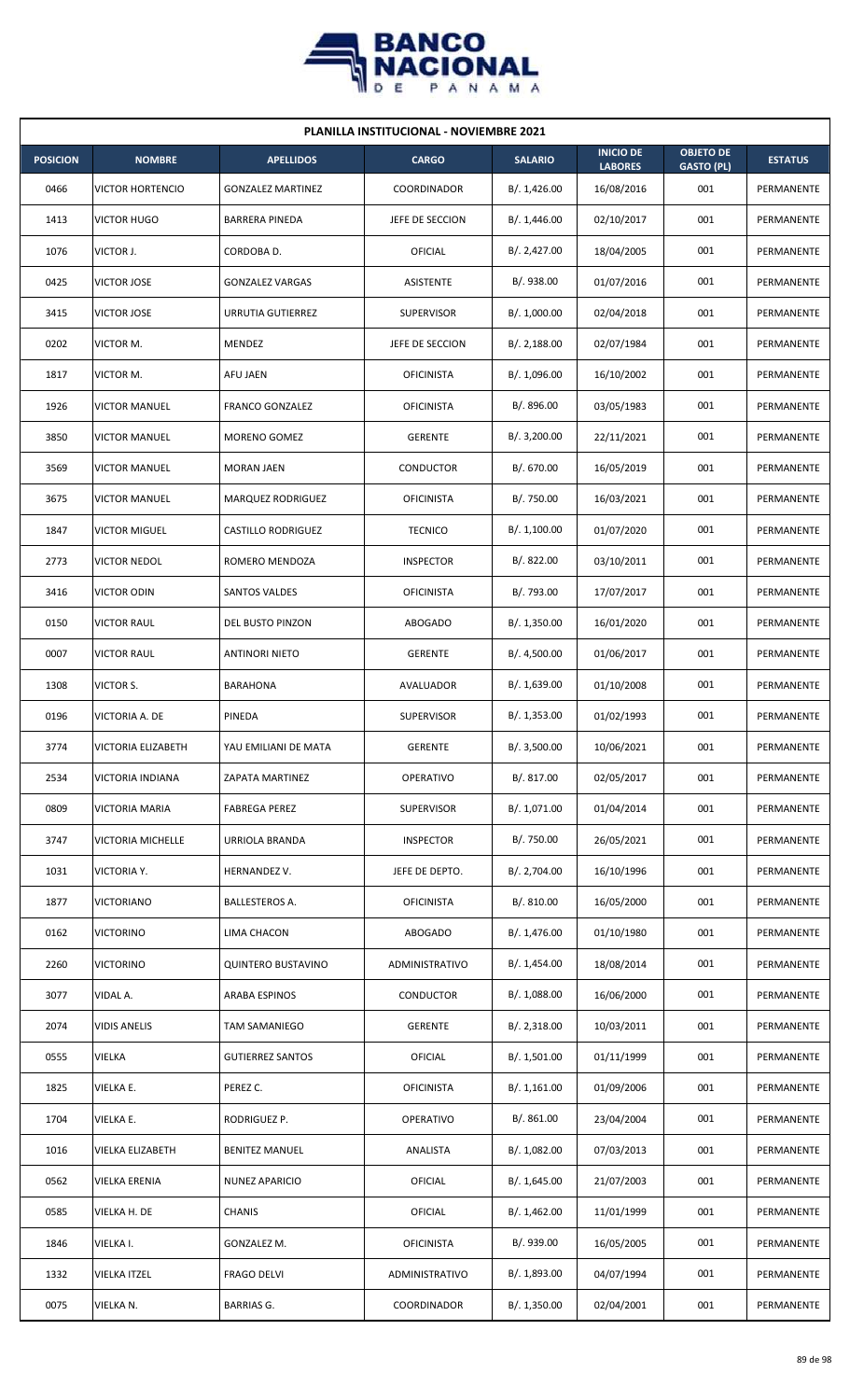

| <b>PLANILLA INSTITUCIONAL - NOVIEMBRE 2021</b> |                         |                                |                   |                |                                    |                                       |                |  |  |
|------------------------------------------------|-------------------------|--------------------------------|-------------------|----------------|------------------------------------|---------------------------------------|----------------|--|--|
| <b>POSICION</b>                                | <b>NOMBRE</b>           | <b>APELLIDOS</b>               | <b>CARGO</b>      | <b>SALARIO</b> | <b>INICIO DE</b><br><b>LABORES</b> | <b>OBJETO DE</b><br><b>GASTO (PL)</b> | <b>ESTATUS</b> |  |  |
| 2452                                           | VIELKA O.               | PALACIO C.                     | <b>OFICINISTA</b> | B/. 855.00     | 23/04/2004                         | 001                                   | PERMANENTE     |  |  |
| 0612                                           | VIELKA R. DE            | CAMPBELL                       | OFICIAL           | B/. 1,694.00   | 01/05/1984                         | 001                                   | PERMANENTE     |  |  |
| 2344                                           | VIELKA SUHAILYS         | <b>MORALES BEITIA</b>          | JEFE DE SECCION   | B/. 1,105.00   | 16/07/2003                         | 001                                   | PERMANENTE     |  |  |
| 0347                                           | VIENA E.                | ALONSO ABREGO                  | JEFE DE SECCION   | B/. 2,568.00   | 17/01/1994                         | 001                                   | PERMANENTE     |  |  |
| 3786                                           | <b>VIENA NAIR</b>       | AROSEMENA JIMENEZ              | <b>OFICINISTA</b> | B/. 750.00     | 16/07/2021                         | 001                                   | PERMANENTE     |  |  |
| 0321                                           | VILMA AMARYS            | DE LEON MACIAS                 | <b>OFICINISTA</b> | B/. 775.00     | 16/12/2013                         | 001                                   | PERMANENTE     |  |  |
| 3404                                           | <b>VIODELDA</b>         | <b>ARRACERA CHAVEZ</b>         | ASISTENTE         | B/. 1,000.00   | 16/06/2017                         | 001                                   | PERMANENTE     |  |  |
| 1377                                           | <b>VIODELYS ITZEL</b>   | BOTELLO GONZALEZ DE<br>JIMENEZ | <b>ASISTENTE</b>  | B/.3,660.00    | 08/07/2019                         | 001                                   | PERMANENTE     |  |  |
| 1711                                           | VIRGILIA MARIA          | PERALTA ALONSO                 | <b>OPERATIVO</b>  | B/0.886.00     | 01/09/2011                         | 001                                   | PERMANENTE     |  |  |
| 3561                                           | VIRGILIO EMILIO         | SIMONS DELEGADO                | COORDINADOR       | B/. 1,538.00   | 02/05/2019                         | 001                                   | PERMANENTE     |  |  |
| 0220                                           | <b>VIRGINIA KRISTEL</b> | <b>BRUNEL PALACIOS</b>         | OFICIAL           | B/. 1,350.00   | 12/08/2013                         | 001                                   | PERMANENTE     |  |  |
| 3080                                           | <b>VITERBO</b>          | PEREZ PINZON                   | <b>SUPERVISOR</b> | B/. 1,093.00   | 15/03/2002                         | 001                                   | PERMANENTE     |  |  |
| 1018                                           | <b>VIVIAN</b>           | POLO C.                        | ANALISTA          | B/. 1,868.00   | 16/09/2009                         | 001                                   | PERMANENTE     |  |  |
| 0173                                           | VIVIAN M.               | ARRUE A.                       | ABOGADO           | B/.2,000.00    | 16/06/2008                         | 001                                   | PERMANENTE     |  |  |
| 0839                                           | <b>VIVIANA ITZEL</b>    | MURGAS SALDAÑA                 | <b>SUPERVISOR</b> | B/. 1,000.00   | 18/04/2011                         | 001                                   | PERMANENTE     |  |  |
| 0954                                           | VIVIANA MADELANE        | <b>FLORES BARRIA</b>           | <b>ASISTENTE</b>  | B/. 1,077.00   | 01/04/2014                         | 001                                   | PERMANENTE     |  |  |
| 0489                                           | VIVIANA R.              | CASTILLO                       | JEFE DE DEPTO.    | B/. 2,777.00   | 01/06/2007                         | 001                                   | PERMANENTE     |  |  |
| 3328                                           | <b>VIVIANA VERONICA</b> | <b>VILLARREAL VILLAMONTE</b>   | <b>OPERATIVO</b>  | B/. 750.00     | 01/10/2020                         | 001                                   | PERMANENTE     |  |  |
| 2862                                           | <b>VLADIMIR</b>         | SUIRA VALDES                   | <b>INSPECTOR</b>  | B/. 810.00     | 18/02/2013                         | 001                                   | PERMANENTE     |  |  |
| 2100                                           | VLADIMIR A.             | CANTO H.                       | JEFE DE SECCION   | B/.2,138.00    | 17/11/2008                         | 001                                   | PERMANENTE     |  |  |
| 3324                                           | <b>VLADIMIR ALBENIZ</b> | <b>MARTINEZ RIOS</b>           | TRABAJADOR MANUAL | B/. 950.00     | 01/04/2020                         | 001                                   | PERMANENTE     |  |  |
| 2289                                           | VLADIMIR J.             | <b>SUIRA</b>                   | <b>OPERATIVO</b>  | B/. 1,088.00   | 17/09/2007                         | 001                                   | PERMANENTE     |  |  |
| 1137                                           | <b>WALDO</b>            | MARTINEZ CONCEPCION            | OFICIAL           | B/. 1,786.00   | 16/09/2016                         | 001                                   | PERMANENTE     |  |  |
| 2584                                           | <b>WALDO ALBERTO</b>    | DOMINGUEZ BUENDIA              | <b>TECNICO</b>    | B/. 1,077.00   | 03/05/2016                         | 001                                   | PERMANENTE     |  |  |
| 1937                                           | <b>WALMARIE JOHANA</b>  | <b>MORENO SOLIS</b>            | SUPERVISOR        | B/. 1,000.00   | 03/04/2017                         | 001                                   | PERMANENTE     |  |  |
| 2050                                           | WALQUIRIA               | <b>GIRON BOTACIO</b>           | JEFE DE SECCION   | B/. 1,783.00   | 18/11/1996                         | 001                                   | PERMANENTE     |  |  |
| 2838                                           | <b>WALTER ENRIQUE</b>   | <b>CASTILLO PEREZ</b>          | JEFE DE SECCION   | B/.1,350.00    | 16/06/2009                         | 001                                   | PERMANENTE     |  |  |
| 1053                                           | <b>WALTER ROLANDO</b>   | ABREGO AVILES                  | OFICIAL           | B/. 2,236.00   | 18/08/2008                         | 001                                   | PERMANENTE     |  |  |
| 1396                                           | <b>WENDY MICHEL</b>     | SEALY DIAZ DE DOMINGUEZ        | OPERATIVO         | B/. 770.00     | 01/02/2019                         | 001                                   | PERMANENTE     |  |  |
| 2372                                           | <b>WENDY MITZILA</b>    | <b>FUENTES RODRIGUEZ</b>       | <b>SUPERVISOR</b> | B/. 1,082.00   | 02/04/2012                         | 001                                   | PERMANENTE     |  |  |
| 3529                                           | <b>WENDY RAYDELL</b>    | MUNOZ RODRIGUEZ                | OPERATIVO         | B/. 770.00     | 17/12/2018                         | 001                                   | PERMANENTE     |  |  |
| 1591                                           | <b>WENDY YARIBEL</b>    | PITTI BEITIA                   | <b>OPERATIVO</b>  | B/. 810.00     | 01/11/2016                         | 001                                   | PERMANENTE     |  |  |
| 0256                                           | <b>WHITNEY MERCEDES</b> | BARBA PAZMIÑO                  | <b>OFICINISTA</b> | B/. 765.00     | 18/07/2016                         | 001                                   | PERMANENTE     |  |  |
| 1803                                           | <b>WILFREDO</b>         | <b>HERAZO HERAZO</b>           | <b>OFICINISTA</b> | B/. 818.00     | 06/03/2014                         | 001                                   | PERMANENTE     |  |  |
| 1115                                           | WILFREDO A.             | <b>MITRE BURGOS</b>            | OFICIAL           | B/.2,219.00    | 16/10/2000                         | 001                                   | PERMANENTE     |  |  |
| 1153                                           | <b>WILFREDO ARLEN</b>   | MENDOZA VARGAS                 | OFICIAL           | B/.2,376.00    | 18/09/2017                         | 001                                   | PERMANENTE     |  |  |
| 2623                                           | WILFREDO ORLANDO        | <b>GARCIA CIANCA</b>           | ASISTENTE         | B/. 1,056.00   | 01/06/2018                         | 001                                   | PERMANENTE     |  |  |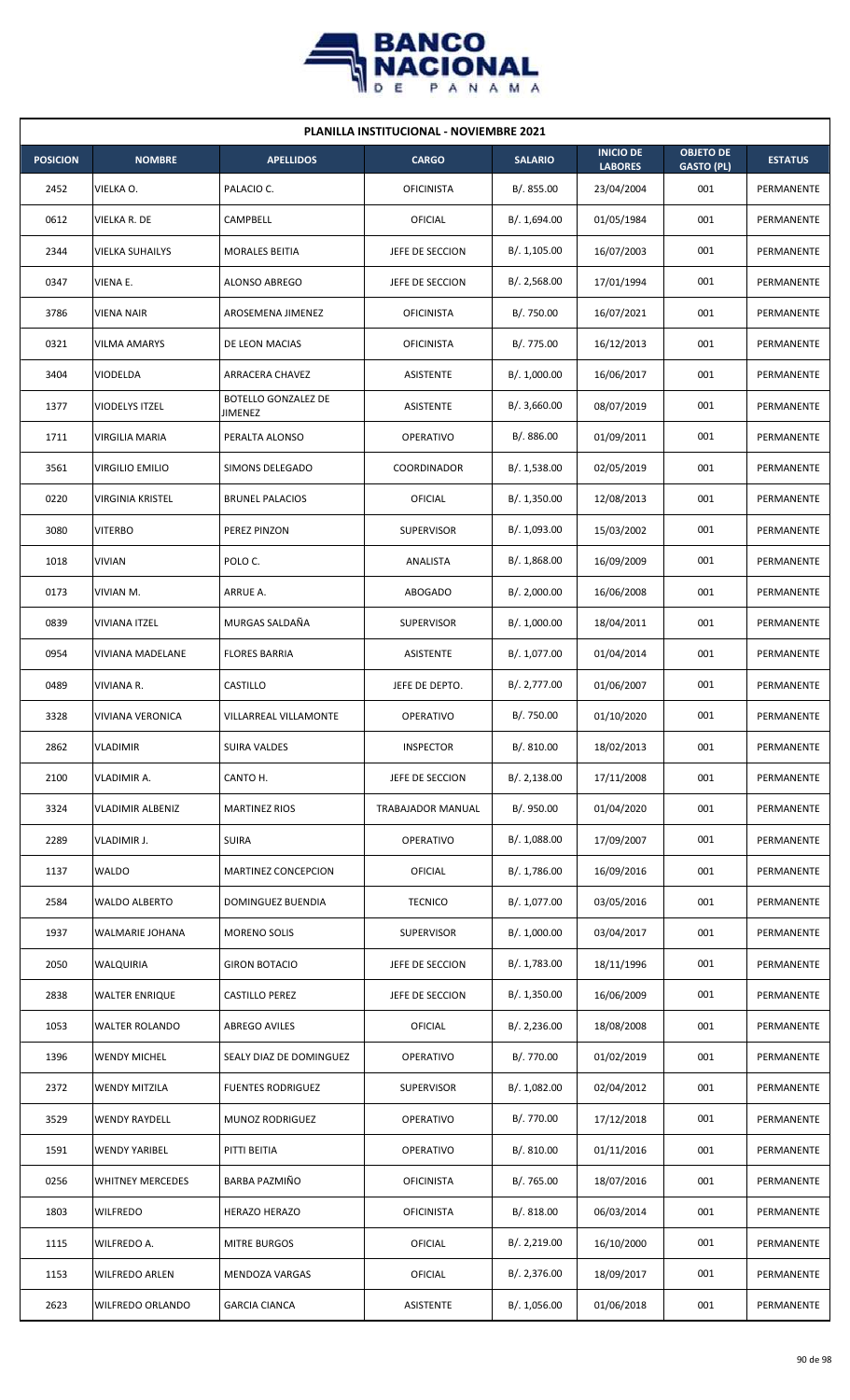

| <b>PLANILLA INSTITUCIONAL - NOVIEMBRE 2021</b> |                          |                          |                   |                |                                    |                                       |                |  |  |
|------------------------------------------------|--------------------------|--------------------------|-------------------|----------------|------------------------------------|---------------------------------------|----------------|--|--|
| <b>POSICION</b>                                | <b>NOMBRE</b>            | <b>APELLIDOS</b>         | <b>CARGO</b>      | <b>SALARIO</b> | <b>INICIO DE</b><br><b>LABORES</b> | <b>OBJETO DE</b><br><b>GASTO (PL)</b> | <b>ESTATUS</b> |  |  |
| 1025                                           | <b>WILFREDY DE JESUS</b> | SERRANO VALDES           | <b>OFICIAL</b>    | B/. 1,454.00   | 21/09/2011                         | 001                                   | PERMANENTE     |  |  |
| 2972                                           | WILLIAM                  | ROGERS H.                | CONDUCTOR         | B/. 711.00     | 16/10/2014                         | 001                                   | PERMANENTE     |  |  |
| 3071                                           | WILLIAM ALEXANDER        | <b>QUINTERO GONZALEZ</b> | <b>INSPECTOR</b>  | B/. 750.00     | 01/09/2021                         | 001                                   | PERMANENTE     |  |  |
| 2461                                           | <b>WILLIAM CARLOS</b>    | <b>GOMEZ QUINTERO</b>    | <b>INSPECTOR</b>  | B/. 770.00     | 16/11/2018                         | 001                                   | PERMANENTE     |  |  |
| 2978                                           | WILLIAM E.               | SANCHEZ S.               | CONDUCTOR         | B/. 1,298.00   | 06/06/2005                         | 001                                   | PERMANENTE     |  |  |
| 2820                                           | <b>WILLIAM NORYEL</b>    | AGUILAR HERNANDEZ        | <b>INSPECTOR</b>  | B/. 827.00     | 17/09/2007                         | 001                                   | PERMANENTE     |  |  |
| 3189                                           | WILLIAM S.               | BONILLA V.               | JEFE DE DEPTO.    | B/.2,261.00    | 03/09/2007                         | 001                                   | PERMANENTE     |  |  |
| 2308                                           | WILMER E.                | VARGAS C.                | <b>TRAMITADOR</b> | B/. 929.00     | 18/05/2009                         | 001                                   | PERMANENTE     |  |  |
| 3748                                           | <b>WILSON JAVIER</b>     | <b>CORDOBA RIVERA</b>    | <b>OFICINISTA</b> | B/. 850.00     | 17/05/2021                         | 001                                   | PERMANENTE     |  |  |
| 3356                                           | WINANDA CLEMENTINA       | <b>OSSES CORNEJO</b>     | <b>OFICINISTA</b> | B/. 801.00     | 16/01/2018                         | 001                                   | PERMANENTE     |  |  |
| 1966                                           | WINDY L.                 | PEARSALL V.              | <b>OFICINISTA</b> | B/. 1,218.00   | 01/09/2003                         | 001                                   | PERMANENTE     |  |  |
| 2778                                           | WINI EDUARDO             | ROBBINS GONZALEZ         | <b>INSPECTOR</b>  | B/. 894.00     | 01/06/2000                         | 001                                   | PERMANENTE     |  |  |
| 3322                                           | XAVIER ANTONIO           | NUNEZ VASQUEZ            | <b>GESTOR</b>     | B/. 902.00     | 01/12/2017                         | 001                                   | PERMANENTE     |  |  |
| 2202                                           | <b>XENIA XIOMARA</b>     | <b>BAULE APARICIO</b>    | <b>OFICIAL</b>    | B/. 1,898.00   | 02/05/2014                         | 001                                   | PERMANENTE     |  |  |
| 3405                                           | YACLY ESTHEFANY          | <b>MORALES VASQUEZ</b>   | <b>OPERATIVO</b>  | B/. 770.00     | 01/02/2018                         | 001                                   | PERMANENTE     |  |  |
| 2927                                           | YACQUELINE DE            | CASTANEDAS               | ADMINISTRADOR     | B/. 830.00     | 03/01/2000                         | 001                                   | PERMANENTE     |  |  |
| 1566                                           | YADIETH ROSMERY          | <b>TREJOS MORALES</b>    | <b>OPERATIVO</b>  | B/.825.00      | 01/04/2014                         | 001                                   | PERMANENTE     |  |  |
| 3417                                           | YADIRA ANETH             | TORRES DE LA CRUZ        | <b>OFICINISTA</b> | B/. 810.00     | 16/05/2017                         | 001                                   | PERMANENTE     |  |  |
| 2286                                           | YADIRA B.                | ZALDIVAR                 | OPERATIVO         | B/. 1,335.00   | 01/06/1992                         | 001                                   | PERMANENTE     |  |  |
| 2299                                           | YADIRA DEL CARMEN        | <b>JIMENEZ RAMOS</b>     | ANALISTA          | B/. 850.00     | 01/06/2020                         | 001                                   | PERMANENTE     |  |  |
| 1845                                           | YADIRA LORENA            | <b>URRIOLA MELGAREJO</b> | <b>OFICINISTA</b> | B/. 1,514.00   | 16/12/1999                         | 001                                   | PERMANENTE     |  |  |
| 0444                                           | YADIRA MABEL             | <b>MENDOZA RIOS</b>      | ABOGADO           | B/. 902.00     | 02/09/2013                         | 001                                   | PERMANENTE     |  |  |
| 1214                                           | YADITZA Y.               | CAMARENA A.              | ADMINISTRATIVO    | B/.1,641.00    | 16/09/2003                         | 001                                   | PERMANENTE     |  |  |
| 2070                                           | YADIXA ARGELIS           | CHANIS U.                | JEFE DE SECCION   | B/. 1,919.00   | 16/04/2002                         | 001                                   | PERMANENTE     |  |  |
| 0089                                           | YAEL ESTHER              | GUEVARA DE BARDAYAN      | ASISTENTE         | B/. 3,677.00   | 02/01/2007                         | 001                                   | PERMANENTE     |  |  |
| 1705                                           | YAHAIRA LIZBETH          | SOTO ORTEGA              | <b>OPERATIVO</b>  | B/. 899.00     | 17/03/2014                         | 001                                   | PERMANENTE     |  |  |
| 0645                                           | YAHAIRA YAMILETH         | NÚÑEZ BETHANCOURTH       | <b>OFICIAL</b>    | B/.1,518.00    | 16/07/2015                         | 001                                   | PERMANENTE     |  |  |
| 1626                                           | YAHEL IVETH              | MOSQUERA PEREZ           | OPERATIVO         | B/. 810.00     | 01/04/2014                         | 001                                   | PERMANENTE     |  |  |
| 0718                                           | YAHELIS JUDITH           | <b>GONZALEZ PERALTA</b>  | OFICIAL           | B/.2,500.00    | 17/08/2020                         | 001                                   | PERMANENTE     |  |  |
| 1695                                           | YAHIRA YANETH            | SERRANO SOLIS            | <b>OFICINISTA</b> | B/. 814.00     | 16/09/2014                         | 001                                   | PERMANENTE     |  |  |
| 2443                                           | YAIRA MELEIKA            | PADILLA RUIZ             | <b>OFICINISTA</b> | B/. 1,050.00   | 11/01/2000                         | 001                                   | PERMANENTE     |  |  |
| 1941                                           | YAITZA QUERUBE           | ZAMBRANO DIAZ            | JEFE DE SECCION   | B/.1,350.00    | 16/06/2015                         | 001                                   | PERMANENTE     |  |  |
| 1719                                           | YAJAIRA                  | HERNANDEZ DE TROETSH     | OPERATIVO         | B/. 919.00     | 16/01/2014                         | 001                                   | PERMANENTE     |  |  |
| 2290                                           | YAJAIRA L.               | <b>CORRALES S.</b>       | <b>SUPERVISOR</b> | B/. 1,462.00   | 01/04/2002                         | 001                                   | PERMANENTE     |  |  |
| 0307                                           | YAJAIRA MARLENE          | <b>QUIJANO DE CHASE</b>  | <b>OFICINISTA</b> | B/. 740.00     | 01/08/2017                         | 001                                   | PERMANENTE     |  |  |
| 1662                                           | YAKELIN ITZEL            | <b>GARCIA MORALES</b>    | <b>OFICINISTA</b> | B/. 861.00     | 13/11/2013                         | 001                                   | PERMANENTE     |  |  |
| 3138                                           | YALITZA ITZEL            | <b>GALVEZ LOPEZ</b>      | JEFE DE DEPTO.    | B/. 1,949.00   | 01/05/1998                         | 001                                   | PERMANENTE     |  |  |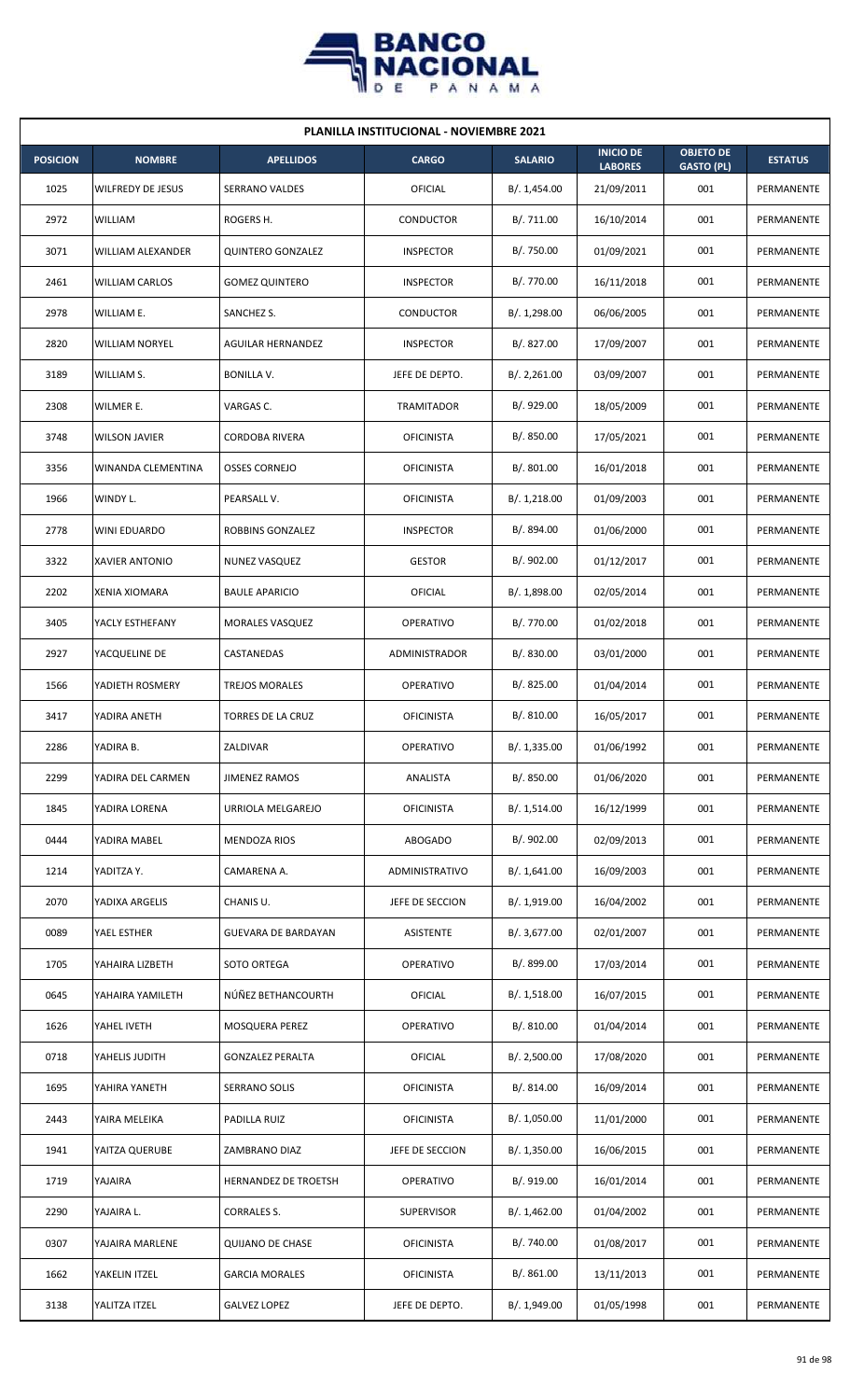

| <b>PLANILLA INSTITUCIONAL - NOVIEMBRE 2021</b> |                     |                           |                   |                |                                    |                                       |                   |  |  |
|------------------------------------------------|---------------------|---------------------------|-------------------|----------------|------------------------------------|---------------------------------------|-------------------|--|--|
| <b>POSICION</b>                                | <b>NOMBRE</b>       | <b>APELLIDOS</b>          | <b>CARGO</b>      | <b>SALARIO</b> | <b>INICIO DE</b><br><b>LABORES</b> | <b>OBJETO DE</b><br><b>GASTO (PL)</b> | <b>ESTATUS</b>    |  |  |
| 3357                                           | YAMALY DEL CARMEN   | <b>NEGRON MARISCAL</b>    | <b>OFICINISTA</b> | B/. 796.00     | 16/10/2017                         | 001                                   | PERMANENTE        |  |  |
| 1547                                           | YAMILCAR YAMILETH   | <b>BULTRON HERNANDEZ</b>  | <b>OPERATIVO</b>  | B/. 814.00     | 19/02/2015                         | 001                                   | PERMANENTE        |  |  |
| 0664                                           | YAMILET DEL CARMEN  | CABALLERO GONZALEZ        | <b>OFICIAL</b>    | B/. 1,460.00   | 16/03/2018                         | 001                                   | PERMANENTE        |  |  |
| 1026                                           | YAMILETH            | MOSQUERA VALDES           | OFICIAL           | B/.1,476.00    | 18/04/2011                         | 001                                   | PERMANENTE        |  |  |
| 0633                                           | YAMILETH            | URENA P.                  | OFICIAL           | B/.1,518.00    | 07/12/2009                         | 001                                   | PERMANENTE        |  |  |
| 1271                                           | YAMILETH ANETH      | MUNOZ DE MENDOZA          | OFICIAL           | B/. 1,545.00   | 16/08/2018                         | 001                                   | PERMANENTE        |  |  |
| 1488                                           | YAMILETH DE         | GONZALEZ                  | <b>OPERATIVO</b>  | B/.1,465.00    | 16/04/1984                         | 001                                   | PERMANENTE        |  |  |
| 2049                                           | YAMILETH DEL CARMEN | URRIOLA CEBALLOS          | <b>GERENTE</b>    | B/.2,295.00    | 17/06/2013                         | 001                                   | PERMANENTE        |  |  |
| 1436                                           | YAMILETH DEL CARMEN | <b>CASTRELLON MORALES</b> | OFICIAL           | B/. 1,917.00   | 24/10/2006                         | 001                                   | PERMANENTE        |  |  |
| 3516                                           | YAMILETH DEL CARMEN | <b>GOMEZ GOMEZ</b>        | <b>OFICINISTA</b> | B/. 770.00     | 03/12/2018                         | 001                                   | PERMANENTE        |  |  |
| 0784                                           | YAMILETH EDITH      | <b>DELGADO MARTINEZ</b>   | <b>SUPERVISOR</b> | B/. 876.00     | 03/08/2015                         | 001                                   | PERMANENTE        |  |  |
| 0561                                           | YAMILETH ESTHER     | CASTILLO BARRIA           | OFICIAL           | B/.1,482.00    | 18/04/2016                         | 001                                   | PERMANENTE        |  |  |
| 1661                                           | YAMILETH ESTHER     | <b>DUARTE MARTINEZ</b>    | <b>OPERATIVO</b>  | B/.813.00      | 06/11/2013                         | 001                                   | PERMANENTE        |  |  |
| 0992                                           | YAMILETH LIRIELA    | SANJUR VEGA               | <b>GERENTE</b>    | B/.3,342.00    | 18/07/2012                         | 001                                   | PERMANENTE        |  |  |
| 2411                                           | YAMILETH ROSARIO    | MORENO GONZALEZ           | JEFE DE SECCION   | B/. 1,904.00   | 01/11/2006                         | 001                                   | PERMANENTE        |  |  |
| 1247                                           | YAMILETH YARIELA    | CHAVARRIA DE ESPINOSA     | OFICIAL           | B/.1,350.00    | 12/08/2021                         | 003                                   | CONTINGENTE       |  |  |
| 1775                                           | YAMILKA             | MARTINEZ L.               | <b>OFICINISTA</b> | B/. 829.00     | 02/06/2003                         | 001                                   | PERMANENTE        |  |  |
| 2253                                           | YAMILKA MARIA       | HERRERA DE CALDERON       | <b>GESTOR</b>     | B/. 1,086.00   | 01/07/2013                         | 001                                   | PERMANENTE        |  |  |
| 2087                                           | YAMIRETH DEL CARMEN | FERNANDEZ BATISTA         | JEFE DE SECCION   | B/.2,302.00    | 26/03/2012                         | 001                                   | PERMANENTE        |  |  |
| 3533                                           | YAN CARLOS          | MARTINEZ CHIRU            | <b>INSPECTOR</b>  | B/. 750.00     | 01/10/2020                         | 001                                   | PERMANENTE        |  |  |
| 0066                                           | YANARIS DEL CARMEN  | MORENO MENDOZA            | <b>OFICINISTA</b> | B/. 750.00     | 01/12/2020                         | 001                                   | PERMANENTE        |  |  |
| 3163                                           | YANELIS             | HURTADO MELENDEZ          | OFICIAL           | B/. 1,482.00   | 01/10/2013                         | 001                                   | PERMANENTE        |  |  |
| 0284                                           | YANELIS DENIS       | MOYA LEIRA                | OPERATIVO         | B/. 750.00     | 01/08/2019                         | 001                                   | PERMANENTE        |  |  |
| 1079                                           | YANELIS ENEREYDA    | TELLO DEAGO DE CALDERON   | OFICIAL           | B/. 1,795.00   | 16/09/2016                         | 001                                   | PERMANENTE        |  |  |
| 0398                                           | YANELIS MARIELA     | RODRIGUEZ NAVARRO         | <b>SUPERVISOR</b> | B/. 1,230.00   | 18/03/2019                         | 001                                   | PERMANENTE        |  |  |
| 3418                                           | YANELYS MARIEL      | ARAUZ VARGAS              | ASISTENTE         | B/. 1,000.00   | 16/02/2017                         | 001                                   | PERMANENTE        |  |  |
| 1456                                           | YANETH E. M. DE     | <b>RODRIGUEZ</b>          | SUPERVISOR        | B/.1,147.00    | 18/01/1999                         | 001                                   | PERMANENTE        |  |  |
| 0634                                           | YANETH VADO DE      | CHANG                     | <b>OFICIAL</b>    | B/.1,816.00    | 04/01/1988                         | 001                                   | PERMANENTE        |  |  |
| 1389                                           | YANICEL ENITH       | CORONADO                  | <b>GERENTE</b>    | B/. 3,753.00   | 18/07/2016                         | 001                                   | PERMANENTE        |  |  |
| 1791                                           | YANIN MILAGROS      | PÉREZ GUERRERO            | <b>SUPERVISOR</b> | B/. 1,000.00   | 10/06/2013                         | 001                                   | PERMANENTE        |  |  |
| 0388                                           | YANINA DEL C.       | BROWN AYARZA              | <b>TECNICO</b>    | B/. 1,155.00   | 04/04/1994                         | 001                                   | PERMANENTE        |  |  |
| 0084                                           | YANINA DEL CARMEN   | QUIROS ALMENGOR           | AVALUADOR         | B/. 1,538.00   | 01/11/2018                         | 001                                   | PERMANENTE        |  |  |
| 0741                                           | YANINA ESTHER       | <b>AGUIRRE MUNOZ</b>      | OFICIAL           | B/.2,000.00    | 01/10/2003                         | 001                                   | PERMANENTE        |  |  |
| 3688                                           | YANIRE NERISA       | MORENO LOMBARDO           | OFICIAL           | B/.2,000.00    | 16/04/2021                         | 001                                   | <b>PERMANENTE</b> |  |  |
| 2272                                           | YANISELIS EUNICE    | LOPEZ GARCIA DE RODRIGUEZ | <b>GESTOR</b>     | B/. 925.00     | 19/02/2015                         | 001                                   | PERMANENTE        |  |  |
| 2510                                           | YANISELLY E.        | <b>RUIZ</b>               | <b>SUPERVISOR</b> | B/. 1,133.00   | 01/02/1993                         | 001                                   | PERMANENTE        |  |  |
| 1843                                           | YANITZA             | <b>ESCUDERO</b>           | <b>OFICINISTA</b> | B/.1,360.00    | 16/02/1987                         | 001                                   | <b>PERMANENTE</b> |  |  |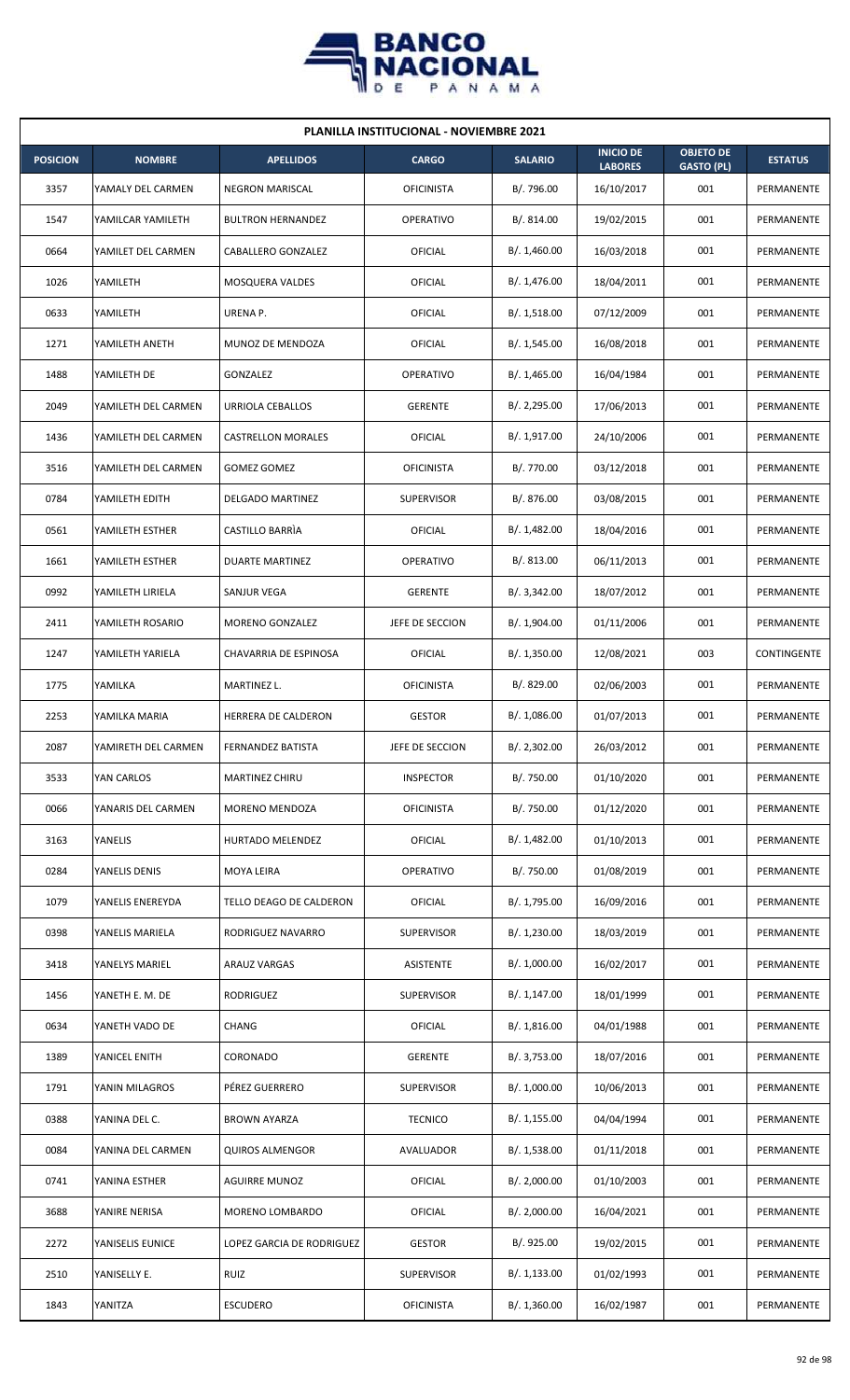

| <b>PLANILLA INSTITUCIONAL - NOVIEMBRE 2021</b> |                         |                          |                   |                |                                    |                                       |                |  |  |
|------------------------------------------------|-------------------------|--------------------------|-------------------|----------------|------------------------------------|---------------------------------------|----------------|--|--|
| <b>POSICION</b>                                | <b>NOMBRE</b>           | <b>APELLIDOS</b>         | <b>CARGO</b>      | <b>SALARIO</b> | <b>INICIO DE</b><br><b>LABORES</b> | <b>OBJETO DE</b><br><b>GASTO (PL)</b> | <b>ESTATUS</b> |  |  |
| 1512                                           | YANITZA ELIZABETH       | <b>HERRERA FLORES</b>    | <b>OPERATIVO</b>  | B/.810.00      | 01/02/2014                         | 001                                   | PERMANENTE     |  |  |
| 0665                                           | YANITZA YIRILUTH        | CASTILLO ESPINOSA        | OFICIAL           | B/. 1,490.00   | 01/06/2017                         | 001                                   | PERMANENTE     |  |  |
| 0417                                           | YANIZETH YANISTYN       | PINTO GONZÁLEZ           | ANALISTA          | B/. 929.00     | 13/05/2013                         | 001                                   | PERMANENTE     |  |  |
| 1346                                           | YARA GICELA             | <b>VALENCIA SOLIS</b>    | OFICIAL           | B/. 1,783.00   | 16/09/2016                         | 001                                   | PERMANENTE     |  |  |
| 0369                                           | YARA KARIN              | <b>GARRIDO GOMEZ</b>     | OFICIAL           | B/.2,400.00    | 16/06/2000                         | 001                                   | PERMANENTE     |  |  |
| 3283                                           | YARA MARITCHEL          | <b>MORA GASLIN</b>       | JEFE DE SECCION   | B/. 1,470.00   | 16/10/1997                         | 001                                   | PERMANENTE     |  |  |
| 0651                                           | YARABETH INDIRA         | SOTILLO GUZMAN           | JEFE DE DEPTO.    | B/. 2,200.00   | 16/05/2008                         | 001                                   | PERMANENTE     |  |  |
| 1747                                           | YARABIS TATIANA         | CEDEÑO CAMARENA          | <b>OFICINISTA</b> | B/. 807.00     | 04/07/2011                         | 001                                   | PERMANENTE     |  |  |
| 1240                                           | YARABY ITZEL            | <b>GARCIA ORTEGA</b>     | ANALISTA          | B/. 1,543.00   | 02/05/2017                         | 001                                   | PERMANENTE     |  |  |
| 0990                                           | YARAVI A. DE            | <b>GOMEZ</b>             | <b>SUPERVISOR</b> | B/. 2, 311.00  | 16/05/1997                         | 001                                   | PERMANENTE     |  |  |
| 2207                                           | YARAVI DE               | <b>OSPINO</b>            | JEFE DE SECCION   | B/. 1,858.00   | 06/11/2008                         | 001                                   | PERMANENTE     |  |  |
| 2531                                           | YARAVIN ILEENE          | STEELE MIRANDA           | <b>OPERATIVO</b>  | B/. 813.00     | 16/09/2016                         | 001                                   | PERMANENTE     |  |  |
| 0119                                           | YARAVITH Z.             | MC CLEAN                 | <b>GERENTE</b>    | B/. 2,340.00   | 11/09/2000                         | 001                                   | PERMANENTE     |  |  |
| 3149                                           | YARELIS ELIZABETH       | <b>ACEVEDO CORTES</b>    | <b>SUPERVISOR</b> | B/. 1,103.00   | 25/08/2011                         | 001                                   | PERMANENTE     |  |  |
| 2009                                           | YARIBETH ISABEL         | <b>QUINTERO DELGADO</b>  | ANALISTA          | B/. 932.00     | 16/03/2015                         | 001                                   | PERMANENTE     |  |  |
| 2029                                           | YARIBETH MARLETTE       | SOTILLO RODRIGUEZ        | <b>OPERATIVO</b>  | B/. 770.00     | 16/01/2019                         | 001                                   | PERMANENTE     |  |  |
| 1594                                           | YARIBETH MELISSA        | NUÑEZ TORRES             | OPERATIVO         | B/. 816.00     | 03/08/2015                         | 001                                   | PERMANENTE     |  |  |
| 3419                                           | YARIBETH STEPHANIE      | MACIAS CACO DE BATISTA   | <b>OFICINISTA</b> | B/. 811.00     | 16/11/2017                         | 001                                   | PERMANENTE     |  |  |
| 3314                                           | YARICEL LISNETH         | <b>MARTINEZ GUERRA</b>   | <b>EVALUADOR</b>  | B/. 1,447.00   | 16/08/2017                         | 001                                   | PERMANENTE     |  |  |
| 2053                                           | YARIELA A. DE           | <b>CUEVAS</b>            | JEFE DE SECCION   | B/. 1,489.00   | 16/01/2004                         | 001                                   | PERMANENTE     |  |  |
| 2325                                           | YARIELA CECILIA         | TROETSCH DE CANO         | <b>ASISTENTE</b>  | B/. 1,753.00   | 08/11/2010                         | 001                                   | PERMANENTE     |  |  |
| 1404                                           | YARIELA DE              | GILL                     | ADMINISTRATIVO    | B/. 1,093.00   | 08/11/2004                         | 001                                   | PERMANENTE     |  |  |
| 0767                                           | YARIELA ESTELA          | <b>MARTINEZ CASTILLO</b> | TRAMITADOR        | B/.1,150.00    | 01/07/2013                         | 001                                   | PERMANENTE     |  |  |
| 2601                                           | YARIELA JUDITH          | RODRIGUEZ CASTRO         | ANALISTA          | B/. 1,082.00   | 16/03/2016                         | 001                                   | PERMANENTE     |  |  |
| 0826                                           | YARIELA KARINA          | NAVARRO M.               | <b>SUPERVISOR</b> | B/. 1,000.00   | 03/12/2007                         | 001                                   | PERMANENTE     |  |  |
| 1830                                           | YARIELKIS MAGALY DEL C. | SERRANO OLIVARES         | ADMINISTRATIVO    | B/.600.00      | 18/05/2020                         | 001                                   | PERMANENTE     |  |  |
| 3550                                           | YARIKA ELENA            | LOPEZ BARRIA             | <b>OFICINISTA</b> | B/. 750.00     | 01/10/2020                         | 001                                   | PERMANENTE     |  |  |
| 1359                                           | YARILIN A.              | <b>CERRUD MORALES</b>    | JEFE DE DEPTO.    | B/.2,100.00    | 16/06/2003                         | 001                                   | PERMANENTE     |  |  |
| 3456                                           | YARINA MILAGROS         | MORAN AROSEMENA          | <b>OFICINISTA</b> | B/. 1,000.00   | 01/04/2021                         | 001                                   | PERMANENTE     |  |  |
| 3480                                           | YARINETH ITZEL          | SANCHEZ VARGAS           | OPERATIVO         | B/. 770.00     | 01/10/2018                         | 001                                   | PERMANENTE     |  |  |
| 3406                                           | YARISEL JOANE           | VASQUEZ PEREZ            | OPERATIVO         | B/. 872.00     | 18/09/2017                         | 001                                   | PERMANENTE     |  |  |
| 3538                                           | YARITZA                 | JIMÉNEZ GARCÍA           | <b>OPERATIVO</b>  | B/. 750.00     | 17/02/2020                         | 001                                   | PERMANENTE     |  |  |
| 1455                                           | YARITZA E.              | GALVAN A.                | <b>SUPERVISOR</b> | B/. 1,430.00   | 01/07/2003                         | 001                                   | PERMANENTE     |  |  |
| 1848                                           | YARITZA ITZELA          | SILGADO VIGIL            | <b>OFICINISTA</b> | B/. 850.00     | 02/04/2012                         | 001                                   | PERMANENTE     |  |  |
| 1266                                           | YARO VIR                | <b>CASTRO TRUJILLO</b>   | ANALISTA          | B/. 1,839.00   | 03/07/2017                         | 001                                   | PERMANENTE     |  |  |
| 1421                                           | YASIBEL X.              | POSSO CHACON             | JEFE DE DEPTO.    | B/. 1,894.00   | 03/01/2005                         | 001                                   | PERMANENTE     |  |  |
| 3497                                           | YASIRIS MAYULI          | <b>ESCOBAR</b>           | ADMINISTRADOR     | B/. 770.00     | 01/11/2018                         | 001                                   | PERMANENTE     |  |  |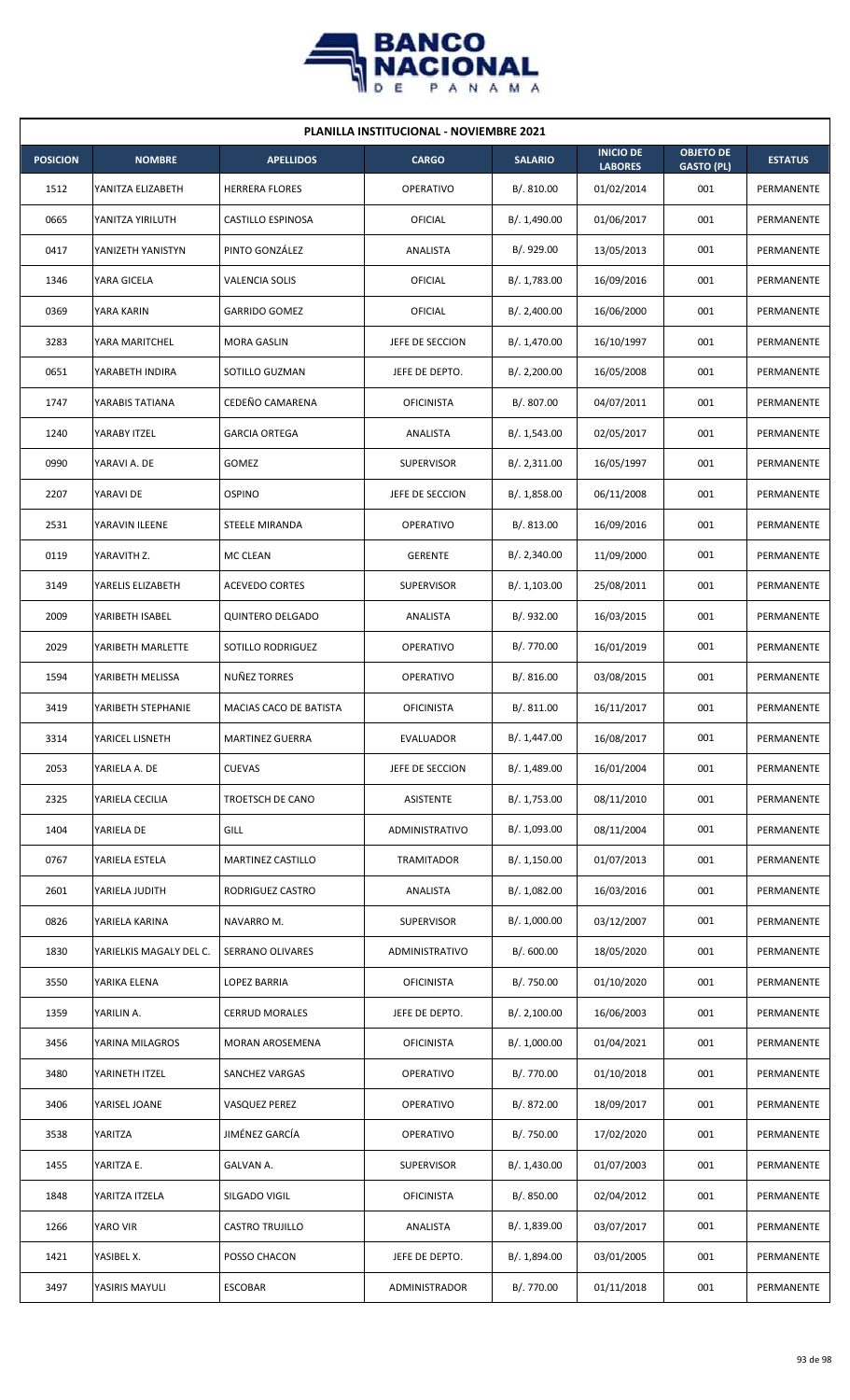

| <b>PLANILLA INSTITUCIONAL - NOVIEMBRE 2021</b> |                      |                          |                      |                |                                    |                                       |                   |  |  |
|------------------------------------------------|----------------------|--------------------------|----------------------|----------------|------------------------------------|---------------------------------------|-------------------|--|--|
| <b>POSICION</b>                                | <b>NOMBRE</b>        | <b>APELLIDOS</b>         | <b>CARGO</b>         | <b>SALARIO</b> | <b>INICIO DE</b><br><b>LABORES</b> | <b>OBJETO DE</b><br><b>GASTO (PL)</b> | <b>ESTATUS</b>    |  |  |
| 1887                                           | YASKELLIS ENITH      | PEÑALOZA DIAZ            | <b>SUPERVISOR</b>    | B/.1,114.00    | 16/05/2011                         | 001                                   | PERMANENTE        |  |  |
| 0364                                           | YASMILETH DEL CARMEN | CEDEÑO ALFARO            | <b>COORDINADOR</b>   | B/. 1,624.00   | 17/12/2012                         | 001                                   | PERMANENTE        |  |  |
| 1499                                           | YASMIN ESTHER        | MENDOZA CRUZ             | <b>SUPERVISOR</b>    | B/. 902.00     | 18/08/2014                         | 001                                   | PERMANENTE        |  |  |
| 1696                                           | YASMIN SURIELIS      | CASTILLO LIMA            | <b>OPERATIVO</b>     | B/. 810.00     | 02/03/2015                         | 001                                   | <b>PERMANENTE</b> |  |  |
| 3420                                           | YASMIN YIZEL         | SANTOS ATENCIO           | <b>OFICINISTA</b>    | B/. 810.00     | 16/02/2017                         | 001                                   | PERMANENTE        |  |  |
| 0360                                           | YASMINA IBETT        | CORDOBA ROMERO           | <b>OPERATIVO</b>     | B/. 770.00     | 18/02/2019                         | 001                                   | PERMANENTE        |  |  |
| 2721                                           | YASSIRETH YAMIREYLIS | <b>DOMINGUEZ</b>         | <b>OFICINISTA</b>    | B/. 750.00     | 14/07/2021                         | 001                                   | PERMANENTE        |  |  |
| 0965                                           | YASURI ANABEL        | MOJICA CAMPOS            | ANALISTA             | B/.1,152.00    | 16/09/2011                         | 001                                   | PERMANENTE        |  |  |
| 3421                                           | YATZURI MARBELIS     | SANTAMARIA AGUIRRE       | ASISTENTE            | B/. 1,000.00   | 01/01/2019                         | 001                                   | PERMANENTE        |  |  |
| 2904                                           | YAXIBEL SADITH       | <b>TEJADA VELASQUEZ</b>  | <b>SUPERVISOR</b>    | B/. 1,000.00   | 16/09/2013                         | 001                                   | PERMANENTE        |  |  |
| 0897                                           | YAZMIN               | MARISCAL ROJAS           | <b>SUPERVISOR</b>    | B/. 1,000.00   | 16/06/2016                         | 001                                   | PERMANENTE        |  |  |
| 1692                                           | YAZMIN B.            | AGUILAR B.               | <b>OPERATIVO</b>     | B/. 882.00     | 07/04/2008                         | 001                                   | PERMANENTE        |  |  |
| 1534                                           | YAZMIN DEL ROSARIO   | SERRANO CASTILLO         | <b>SUPERVISOR</b>    | B/. 1,093.00   | 19/05/2008                         | 001                                   | PERMANENTE        |  |  |
| 0469                                           | YAZMIN ELCIRI        | <b>CORONADO MARTINEZ</b> | <b>GERENTE</b>       | B/.3,450.00    | 16/09/2011                         | 001                                   | PERMANENTE        |  |  |
| 2481                                           | YAZMIN ITZEL         | LASSO ABREGO             | <b>OFICINISTA</b>    | B/. 849.00     | 01/02/2012                         | 001                                   | PERMANENTE        |  |  |
| 3358                                           | YAZMIN LUPITA        | SALAZAR SALDAÑA          | <b>OFICINISTA</b>    | B/. 816.00     | 02/05/2017                         | 001                                   | PERMANENTE        |  |  |
| 0722                                           | YAZMIN OSIRIS        | <b>FLOREZ POSSO</b>      | <b>OFICINISTA</b>    | B/.2,116.00    | 01/06/1993                         | 001                                   | PERMANENTE        |  |  |
| 3160                                           | YAZMIN P. DE         | <b>GONZALEZ</b>          | <b>ADMINISTRADOR</b> | B/. 1,093.00   | 01/09/2005                         | 001                                   | PERMANENTE        |  |  |
| 0485                                           | YAZMINA              | GONZALEZ S.              | ADMINISTRATIVO       | B/. 915.00     | 01/08/2007                         | 001                                   | PERMANENTE        |  |  |
| 0158                                           | YEDILSA DIMELIS      | DELGADO RAMIREZ          | <b>ABOGADO</b>       | B/. 1,600.00   | 22/11/2010                         | 001                                   | PERMANENTE        |  |  |
| 3359                                           | YEILEXIS MILAGROS    | CANO TAYLOR              | <b>OFICINISTA</b>    | B/. 790.00     | 16/03/2018                         | 001                                   | PERMANENTE        |  |  |
| 0419                                           | YEIMY Y.             | ROMERO                   | OFICIAL              | B/. 929.00     | 16/09/2014                         | 001                                   | PERMANENTE        |  |  |
| 0486                                           | YEIMY YOVIRA         | RODRIGUEZ GIRON          | ADMINISTRATIVO       | B/. 893.00     | 16/04/2018                         | 001                                   | PERMANENTE        |  |  |
| 1670                                           | YEINY YACKSENIA      | <b>CEDEÑO PEREZ</b>      | <b>OPERATIVO</b>     | B/. 1,115.00   | 02/09/2013                         | 001                                   | PERMANENTE        |  |  |
| 0538                                           | YEIRA DEL C.         | RANGEL B.                | OFICIAL              | B/. 1,652.00   | 02/07/2001                         | 001                                   | PERMANENTE        |  |  |
| 3591                                           | YEIRI DELINA         | <b>MORRIS ALFARO</b>     | <b>OPERATIVO</b>     | B/. 770.00     | 17/06/2019                         | 001                                   | PERMANENTE        |  |  |
| 1307                                           | YEISY                | <b>BATISTA SANCHEZ</b>   | AVALUADOR            | B/. 2,392.00   | 16/12/2016                         | 001                                   | PERMANENTE        |  |  |
| 3842                                           | YELEAN MARLENE       | <b>CASTRO IBARRA</b>     | OPERATIVO            | B/. 650.00     | 16/09/2021                         | 001                                   | PERMANENTE        |  |  |
| 0966                                           | YELINETH ELENA       | RIOS SANCHEZ             | ANALISTA             | B/. 1,357.00   | 16/11/2010                         | 001                                   | PERMANENTE        |  |  |
| 0732                                           | YELISA YELICETH      | AGUDO MUÑOZ              | OPERATIVO            | B/. 750.00     | 01/07/2020                         | 001                                   | PERMANENTE        |  |  |
| 0046                                           | YELITZA E.           | BU                       | <b>GERENTE</b>       | B/. 1,687.00   | 19/05/2008                         | 001                                   | PERMANENTE        |  |  |
| 0222                                           | YELITZA KRISTELL     | MARINO HURTADO           | ASISTENTE            | B/. 1,103.00   | 01/08/2014                         | 001                                   | PERMANENTE        |  |  |
| 3775                                           | YENELA DEL CARMEN    | REY FIGUEROA DE PINO     | <b>TRAMITADOR</b>    | B/. 850.00     | 23/06/2021                         | 001                                   | PERMANENTE        |  |  |
| 1235                                           | YENIA ARGELIS        | ORTEGA DE BERNARD        | JEFE DE DEPTO.       | B/. 2,132.00   | 18/02/1988                         | 001                                   | PERMANENTE        |  |  |
| 2387                                           | YENIREE YAHAIRA      | LEWIS ALVARADO           | <b>OFICINISTA</b>    | B/. 800.00     | 16/07/2020                         | 001                                   | PERMANENTE        |  |  |
| 3422                                           | YENNIFER NAZARETH    | SAMANIEGO FRIAS          | ASISTENTE            | B/. 1,000.00   | 16/04/2018                         | 001                                   | PERMANENTE        |  |  |
| 3686                                           | YENNIFHER OSIRIS     | REYES RODRIGUEZ          | ADMINISTRATIVO       | B/. 800.00     | 16/04/2021                         | 001                                   | PERMANENTE        |  |  |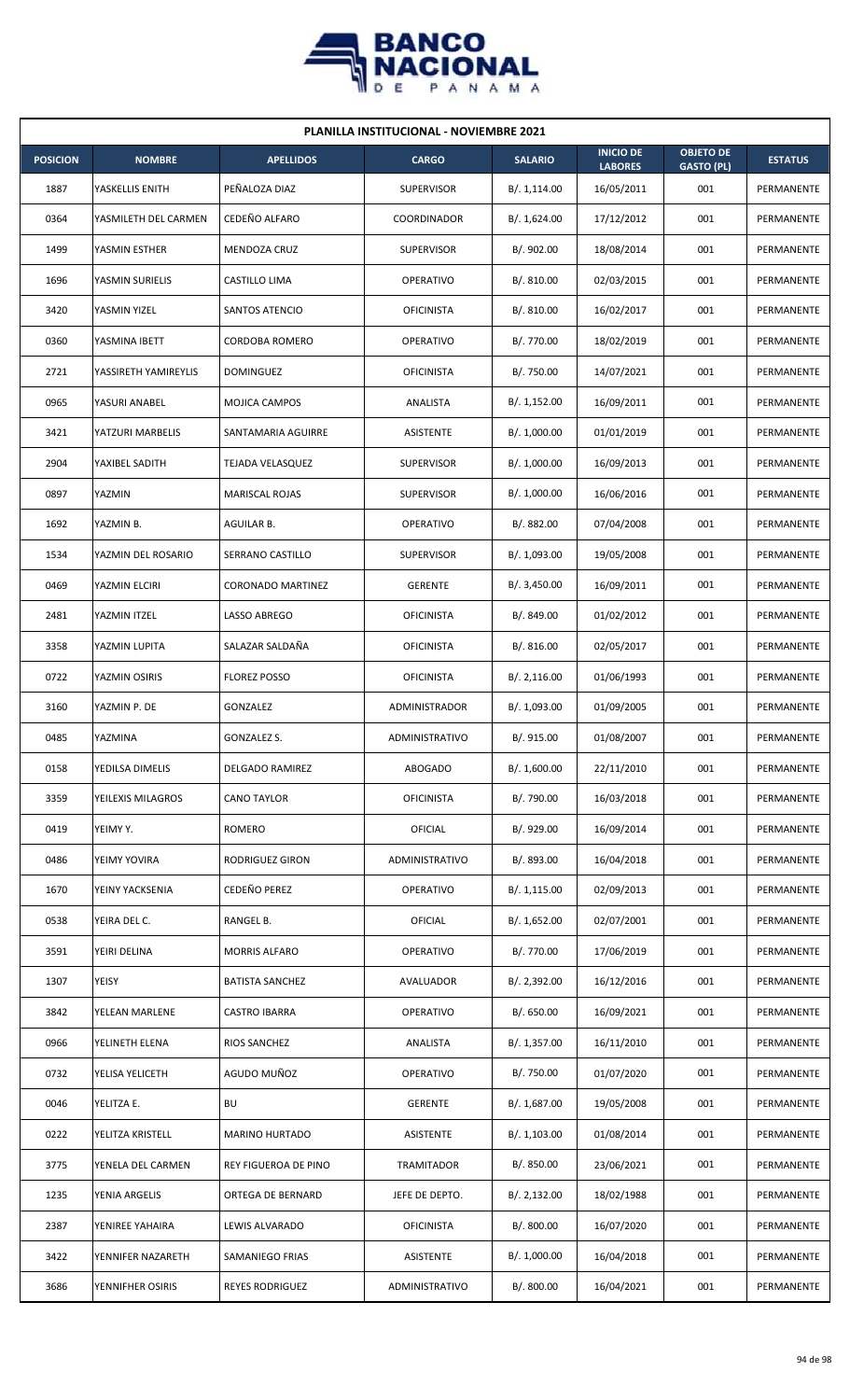

| <b>PLANILLA INSTITUCIONAL - NOVIEMBRE 2021</b> |                    |                                        |                    |                |                                    |                                       |                |  |  |
|------------------------------------------------|--------------------|----------------------------------------|--------------------|----------------|------------------------------------|---------------------------------------|----------------|--|--|
| <b>POSICION</b>                                | <b>NOMBRE</b>      | <b>APELLIDOS</b>                       | <b>CARGO</b>       | <b>SALARIO</b> | <b>INICIO DE</b><br><b>LABORES</b> | <b>OBJETO DE</b><br><b>GASTO (PL)</b> | <b>ESTATUS</b> |  |  |
| 2056                                           | YENNY ELIZABETH    | CASTILLO SOTO DE IBARRA                | <b>GERENTE</b>     | B/. 2,100.00   | 02/06/2003                         | 001                                   | PERMANENTE     |  |  |
| 1920                                           | YENNY L.           | CONCEPCION                             | <b>OFICINISTA</b>  | B/. 848.00     | 24/05/2011                         | 001                                   | PERMANENTE     |  |  |
| 2906                                           | YENRY IVAN         | <b>VARGAS AVILAS</b>                   | <b>INSPECTOR</b>   | B/. 842.00     | 01/06/2010                         | 001                                   | PERMANENTE     |  |  |
| 0018                                           | YERALDIN AERIN     | VARGAS CASTRO                          | ANALISTA           | B/. 1,671.00   | 02/05/2017                         | 001                                   | PERMANENTE     |  |  |
| 0641                                           | YERALDINE KATERINE | CARDOZE CASTILLO                       | <b>OFICIAL</b>     | B/. 1,469.00   | 03/04/2017                         | 001                                   | PERMANENTE     |  |  |
| 3749                                           | YERILKIA MABEL     | VALLEJOS NUÑEZ                         | OFICIAL            | B/. 1,350.00   | 13/05/2021                         | 003                                   | CONTINGENTE    |  |  |
| 1158                                           | YERITZA ANETH      | MARÍN CÓRDOBA                          | OFICIAL            | B/. 1,913.00   | 10/03/2011                         | 001                                   | PERMANENTE     |  |  |
| 1788                                           | YERITZA MABEL      | ROSALES V.                             | JEFE DE DEPTO.     | B/. 1,655.00   | 16/12/2004                         | 001                                   | PERMANENTE     |  |  |
| 0226                                           | YESAELIZ SUSANA    | DIAZ CEDEÑO                            | <b>COORDINADOR</b> | B/. 1,093.00   | 14/07/2011                         | 001                                   | PERMANENTE     |  |  |
| 2503                                           | YESENIA            | HERRERA ALONZO                         | <b>OFICINISTA</b>  | B/. 836.00     | 01/01/2014                         | 001                                   | PERMANENTE     |  |  |
| 0512                                           | <b>YESENIA</b>     | PEREZ GUZMAN                           | <b>OFICIAL</b>     | B/. 1,384.00   | 03/09/2018                         | 001                                   | PERMANENTE     |  |  |
| 2593                                           | YESENIA ARIANYS    | VILLARREAL SANCHEZ                     | <b>ASISTENTE</b>   | B/. 1,040.00   | 16/07/2018                         | 001                                   | PERMANENTE     |  |  |
| 1027                                           | YESENIA DEL CARMEN | <b>RIVAS ORTIZ</b>                     | JEFE DE DEPTO.     | B/. 2,217.00   | 01/09/2016                         | 001                                   | PERMANENTE     |  |  |
| 1959                                           | YESENIA JUDITH     | REYES MERCADO                          | <b>OFICINISTA</b>  | B/. 817.00     | 16/07/2015                         | 001                                   | PERMANENTE     |  |  |
| 1474                                           | YESENIA T. DE      | <b>AVILA</b>                           | <b>OPERATIVO</b>   | B/. 1,022.00   | 19/06/2006                         | 001                                   | PERMANENTE     |  |  |
| 3407                                           | YESICA JANETH      | <b>GIRON RODRIGUEZ</b>                 | <b>OPERATIVO</b>   | B/. 790.00     | 01/12/2017                         | 001                                   | PERMANENTE     |  |  |
| 1497                                           | YESICA LISET       | <b>MARTINEZ RAMOS</b>                  | <b>OPERATIVO</b>   | B/. 820.00     | 01/06/2015                         | 001                                   | PERMANENTE     |  |  |
| 2464                                           | YESICA YASMIN      | <b>CABALLERO ATENCIO DE</b><br>CARDONA | <b>OFICINISTA</b>  | B/. 862.00     | 01/10/2010                         | 001                                   | PERMANENTE     |  |  |
| 2535                                           | <b>YESIREL</b>     | CONTRERAS SERRACIN                     | <b>OPERATIVO</b>   | B/. 813.00     | 02/05/2017                         | 001                                   | PERMANENTE     |  |  |
| 3776                                           | YESSELL YOHAN      | LASSO DELGADO                          | ANALISTA           | B/. 1,950.00   | 10/06/2021                         | 001                                   | PERMANENTE     |  |  |
| 3140                                           | YESSENIA J.        | <b>MAYORGA GARCIA</b>                  | <b>GERENTE</b>     | B/. 3,500.00   | 16/12/1999                         | 001                                   | PERMANENTE     |  |  |
| 1924                                           | YESSENIA ROSMERY   | PEÑA VILLARREAL                        | JEFE DE SECCION    | B/. 1,460.00   | 01/03/2013                         | 001                                   | PERMANENTE     |  |  |
| 1799                                           | YESTANI R.         | CASTILLO DE RIOS                       | <b>OFICINISTA</b>  | B/. 810.00     | 01/06/2011                         | 001                                   | PERMANENTE     |  |  |
| 0070                                           | YESY JOANA         | GONZALEZ S.                            | JEFE DE SECCION    | B/. 1,726.00   | 18/05/1998                         | 001                                   | PERMANENTE     |  |  |
| 3423                                           | YETZABEL NATASHA   | FRANCO VALDERRAMA                      | OFICIAL            | B/. 796.00     | 16/02/2018                         | 001                                   | PERMANENTE     |  |  |
| 3233                                           | YEYMIS MILAGROS    | VÁSQUEZ PÉREZ                          | ANALISTA           | B/. 1,056.00   | 16/07/2015                         | 001                                   | PERMANENTE     |  |  |
| 0236                                           | YEZENIA            | SANTAMARIA R.                          | ASISTENTE          | B/. 1,351.00   | 01/03/2000                         | 001                                   | PERMANENTE     |  |  |
| 3438                                           | YHAIR ENRIQUE      | <b>BAZAN DIAZ</b>                      | <b>OFICINISTA</b>  | B/. 810.00     | 16/03/2017                         | 001                                   | PERMANENTE     |  |  |
| 1556                                           | YHEIZZI MARISOL    | PINZON SILVA                           | OPERATIVO          | B/. 1,011.00   | 20/11/2006                         | 001                                   | PERMANENTE     |  |  |
| 1511                                           | YIANINA CHANTAL    | <b>GUERRA CASTILLO</b>                 | OPERATIVO          | B/. 817.00     | 16/08/2016                         | 001                                   | PERMANENTE     |  |  |
| 3788                                           | YIBELIS ANAIS      | <b>VELASCO ABREGO</b>                  | OPERATIVO          | B/. 700.00     | 01/07/2021                         | 001                                   | PERMANENTE     |  |  |
| 3698                                           | YILDA LUZMILA      | QUEZADA ZARZAVILLA                     | <b>OFICINISTA</b>  | B/. 750.00     | 16/04/2021                         | 001                                   | PERMANENTE     |  |  |
| 1267                                           | YILIAN ESTEFANY    | MORENO VEGA                            | ANALISTA           | B/. 1,676.00   | 01/09/2017                         | 001                                   | PERMANENTE     |  |  |
| 3467                                           | YIMASKA EDITH      | SHUFFLER LEZCANO                       | OPERATIVO          | B/. 770.00     | 03/09/2018                         | 001                                   | PERMANENTE     |  |  |
| 1369                                           | YINA MICHEL        | <b>GUDINO CORBOBA</b>                  | ANALISTA           | B/. 1,667.00   | 16/05/2005                         | 001                                   | PERMANENTE     |  |  |
| 1195                                           | YINI MAYRE         | <b>VALDES RODRIGUEZ</b>                | <b>OFICINISTA</b>  | B/. 800.00     | 16/07/2020                         | 001                                   | PERMANENTE     |  |  |
| 1894                                           | YINIVA E.          | RIOS H.                                | <b>OFICINISTA</b>  | B/. 810.00     | 16/10/2008                         | 001                                   | PERMANENTE     |  |  |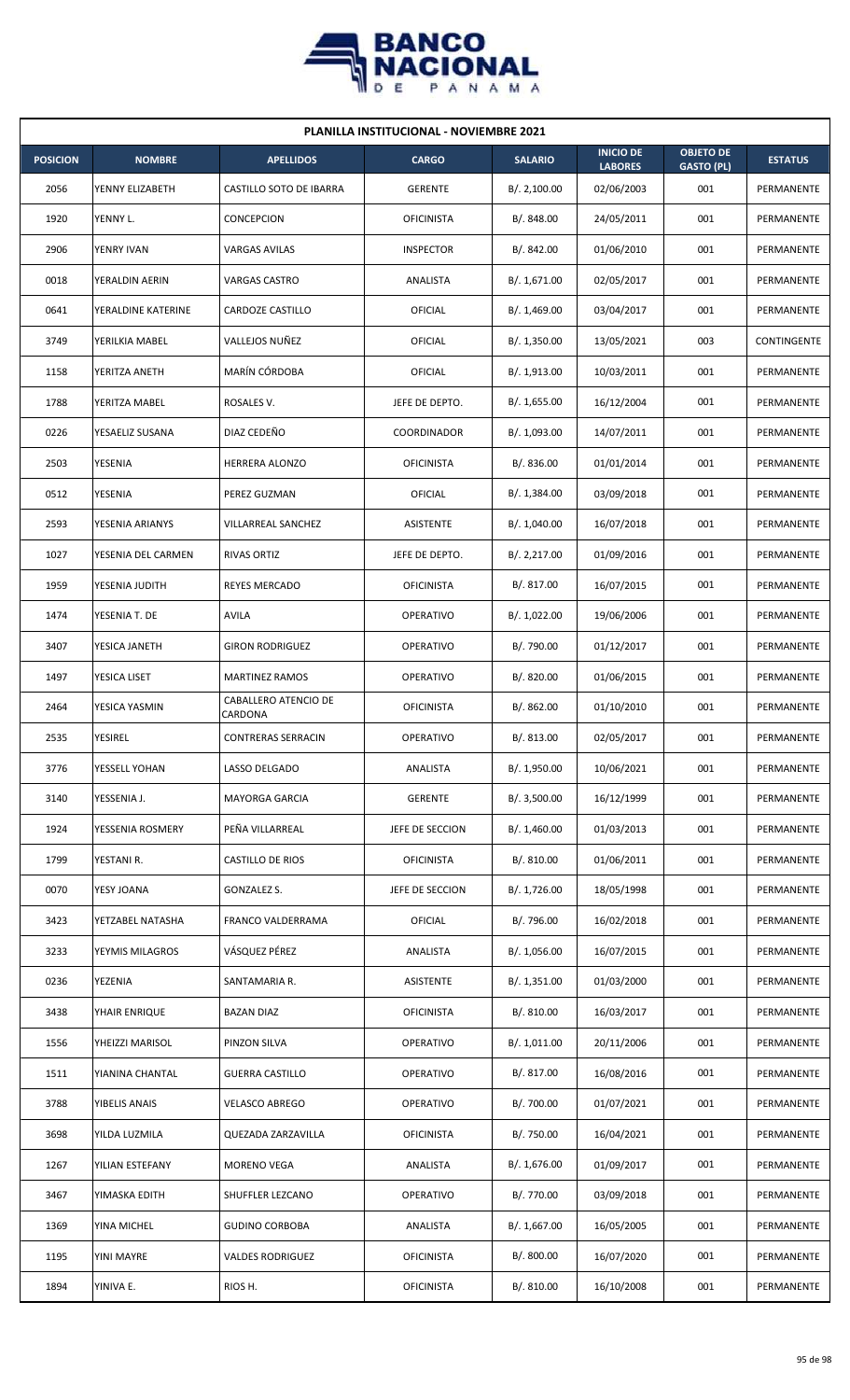

| <b>PLANILLA INSTITUCIONAL - NOVIEMBRE 2021</b> |                     |                           |                       |                |                                    |                                       |                |  |  |  |
|------------------------------------------------|---------------------|---------------------------|-----------------------|----------------|------------------------------------|---------------------------------------|----------------|--|--|--|
| <b>POSICION</b>                                | <b>NOMBRE</b>       | <b>APELLIDOS</b>          | <b>CARGO</b>          | <b>SALARIO</b> | <b>INICIO DE</b><br><b>LABORES</b> | <b>OBJETO DE</b><br><b>GASTO (PL)</b> | <b>ESTATUS</b> |  |  |  |
| 2407                                           | YINY DEL CARMEN     | <b>LEZCANO DE CORDOBA</b> | JEFE DE SECCION       | B/. 1,350.00   | 19/05/2008                         | 001                                   | PERMANENTE     |  |  |  |
| 2530                                           | YIORELIS MAILIN     | VILLARREAL GONZALEZ       | <b>OPERATIVO</b>      | B/. 820.00     | 03/10/2016                         | 001                                   | PERMANENTE     |  |  |  |
| 1187                                           | YIRA IVETTE         | TAMAYO H.                 | JEFE DE DEPTO.        | B/. 2,071.00   | 16/07/1992                         | 001                                   | PERMANENTE     |  |  |  |
| 0763                                           | YIRA IVETTE         | PEREZ ORTEGA              | <b>OFICINISTA</b>     | B/. 1,100.00   | 02/05/2014                         | 001                                   | PERMANENTE     |  |  |  |
| 2119                                           | YIRA M.             | <b>VILLA</b>              | ADMINISTRADOR         | B/. 936.00     | 17/12/2007                         | 001                                   | PERMANENTE     |  |  |  |
| 0818                                           | YIRA YAREMI         | <b>ARIAS GONZALEZ</b>     | <b>OFICINISTA</b>     | B/. 1,381.00   | 01/08/2000                         | 001                                   | PERMANENTE     |  |  |  |
| 2500                                           | YIRA YONITZA        | SAAVEDRA GARAY            | <b>OFICINISTA</b>     | B/. 835.00     | 16/05/2014                         | 001                                   | PERMANENTE     |  |  |  |
| 1708                                           | YIRI YIRIELKA       | LEZCANO DE NÚÑEZ          | <b>OPERATIVO</b>      | B/. 899.00     | 16/07/2015                         | 001                                   | PERMANENTE     |  |  |  |
| 3315                                           | YIRLAM SUZETH       | REYNA ESCUDERO            | OPERATIVO             | B/. 770.00     | 18/03/2019                         | 001                                   | PERMANENTE     |  |  |  |
| 1222                                           | YIRLENIS GISEL      | <b>CABALLERO GARCIA</b>   | <b>ADMINISTRATIVO</b> | B/. 1,469.00   | 01/09/2005                         | 001                                   | PERMANENTE     |  |  |  |
| 0183                                           | YISELA I.           | HERRERA V.                | ASISTENTE             | B/. 1,071.00   | 19/06/2007                         | 001                                   | PERMANENTE     |  |  |  |
| 1426                                           | YISELL LINETH       | <b>CABALLERO ORTIZ</b>    | OFICIAL               | B/. 1,500.00   | 02/07/2019                         | 001                                   | PERMANENTE     |  |  |  |
| 2246                                           | YISKAIRA Y.         | IBAÑEZ C.                 | <b>ASISTENTE</b>      | B/. 1,061.00   | 19/02/2015                         | 001                                   | PERMANENTE     |  |  |  |
| 3316                                           | YISSEL ADRIANA      | RIVERA BETHANCOURT        | OFICIAL               | B/.1,433.00    | 18/09/2017                         | 001                                   | PERMANENTE     |  |  |  |
| 0668                                           | YISSEL IVETH        | MIRANDA CONCEPCION        | <b>EVALUADOR</b>      | B/. 1,476.00   | 16/09/2016                         | 001                                   | PERMANENTE     |  |  |  |
| 3037                                           | YISSEL Y.           | <b>YIORI</b>              | ANALISTA              | B/. 983.00     | 16/10/2007                         | 001                                   | PERMANENTE     |  |  |  |
| 0314                                           | YISSEL ZARAY        | ULLOA ESTRADA             | <b>OFICINISTA</b>     | B/. 742.00     | 16/01/2018                         | 001                                   | PERMANENTE     |  |  |  |
| 1561                                           | YITSELKA AICHEL     | BERMUDEZ CHAPERÓN         | <b>OPERATIVO</b>      | B/. 820.00     | 16/05/2014                         | 001                                   | PERMANENTE     |  |  |  |
| 3458                                           | YITZACK HEMIR       | DELGADO DE GRACIA         | ADMINISTRADOR         | B/. 1,033.00   | 16/05/2017                         | 001                                   | PERMANENTE     |  |  |  |
| 1460                                           | YOCELIN STEPHANIE   | CEDEÑO CEDEÑO             | <b>TECNICO</b>        | B/. 850.00     | 03/02/2020                         | 001                                   | PERMANENTE     |  |  |  |
| 2427                                           | YOHANA ESTHER       | NUÑEZ BATISTA             | <b>OPERATIVO</b>      | B/. 750.00     | 01/06/2020                         | 001                                   | PERMANENTE     |  |  |  |
| 2649                                           | YOHANNA GISSET      | ESPINOSA FERNANDEZ        | <b>OFICINISTA</b>     | B/. 770.00     | 16/10/2018                         | 001                                   | PERMANENTE     |  |  |  |
| 3494                                           | YOHANY LISETH       | <b>TUNON ORTEGA</b>       | OPERATIVO             | B/. 770.00     | 16/11/2018                         | 001                                   | PERMANENTE     |  |  |  |
| 2400                                           | YOIRA YANINA        | LOPEZ                     | <b>SUPERVISOR</b>     | B/. 1,103.00   | 02/07/2012                         | 001                                   | PERMANENTE     |  |  |  |
| 0510                                           | YOIVY LINETT        | <b>GUERRA BENITEZ</b>     | <b>SUPERVISOR</b>     | B/. 1,919.00   | 02/04/2018                         | 001                                   | PERMANENTE     |  |  |  |
| 0625                                           | YOJAN FARINA        | ROBLES DUCREUX            | OFICIAL               | B/. 1,505.00   | 16/04/2001                         | 001                                   | PERMANENTE     |  |  |  |
| 3810                                           | YOLANDA DEL CARMEN  | <b>ATENCIO TERAN</b>      | <b>OFICIAL</b>        | B/. 1,350.00   | 12/07/2021                         | 001                                   | PERMANENTE     |  |  |  |
| 2580                                           | YOLANDA E.          | <b>SILGADO</b>            | ANALISTA              | B/. 2,290.00   | 02/05/2007                         | 001                                   | PERMANENTE     |  |  |  |
| 1481                                           | YOLANDA EMILIA      | <b>GARCIA</b>             | <b>OPERATIVO</b>      | B/. 1,370.00   | 05/04/1999                         | 001                                   | PERMANENTE     |  |  |  |
| 1771                                           | YOLENYS MEYLIN      | NAVARRO MORENO            | <b>OFICINISTA</b>     | B/. 820.00     | 07/04/2014                         | 001                                   | PERMANENTE     |  |  |  |
| 3235                                           | YOLYBIS VIRGINIA    | <b>GARCIA</b>             | TRAMITADOR            | B/. 850.00     | 16/08/2019                         | 001                                   | PERMANENTE     |  |  |  |
| 1450                                           | YOMARIS AMALIA      | PORTUGAL ESPINOSA         | <b>SUPERVISOR</b>     | B/. 1,032.00   | 01/08/2012                         | 001                                   | PERMANENTE     |  |  |  |
| 0129                                           | YORLANIS            | ARAUZ F.                  | <b>GERENTE</b>        | B/. 3,000.00   | 23/04/2004                         | 001                                   | PERMANENTE     |  |  |  |
| 0595                                           | YORLENI A.          | GARCIA C.                 | <b>OFICIAL</b>        | B/. 1,505.00   | 22/09/2003                         | 001                                   | PERMANENTE     |  |  |  |
| 1423                                           | YORLENIS            | GUERRA MIRANDA            | <b>OFICINISTA</b>     | B/. 770.00     | 07/03/2019                         | 001                                   | PERMANENTE     |  |  |  |
| 0599                                           | YORLENYS DEL CARMEN | <b>GUEVARA CASTILLO</b>   | OFICIAL               | B/. 1,426.00   | 21/10/2013                         | 001                                   | PERMANENTE     |  |  |  |
| 3326                                           | YOSELIN ESTHER      | <b>FERNANDEZ CUEVAS</b>   | <b>OPERATIVO</b>      | B/. 750.00     | 01/06/2020                         | 001                                   | PERMANENTE     |  |  |  |
| 3323                                           | YOSELIN ROSMERY     | <b>GIL CASTILLO</b>       | <b>GESTOR</b>         | B/. 902.00     | 17/07/2017                         | 001                                   | PERMANENTE     |  |  |  |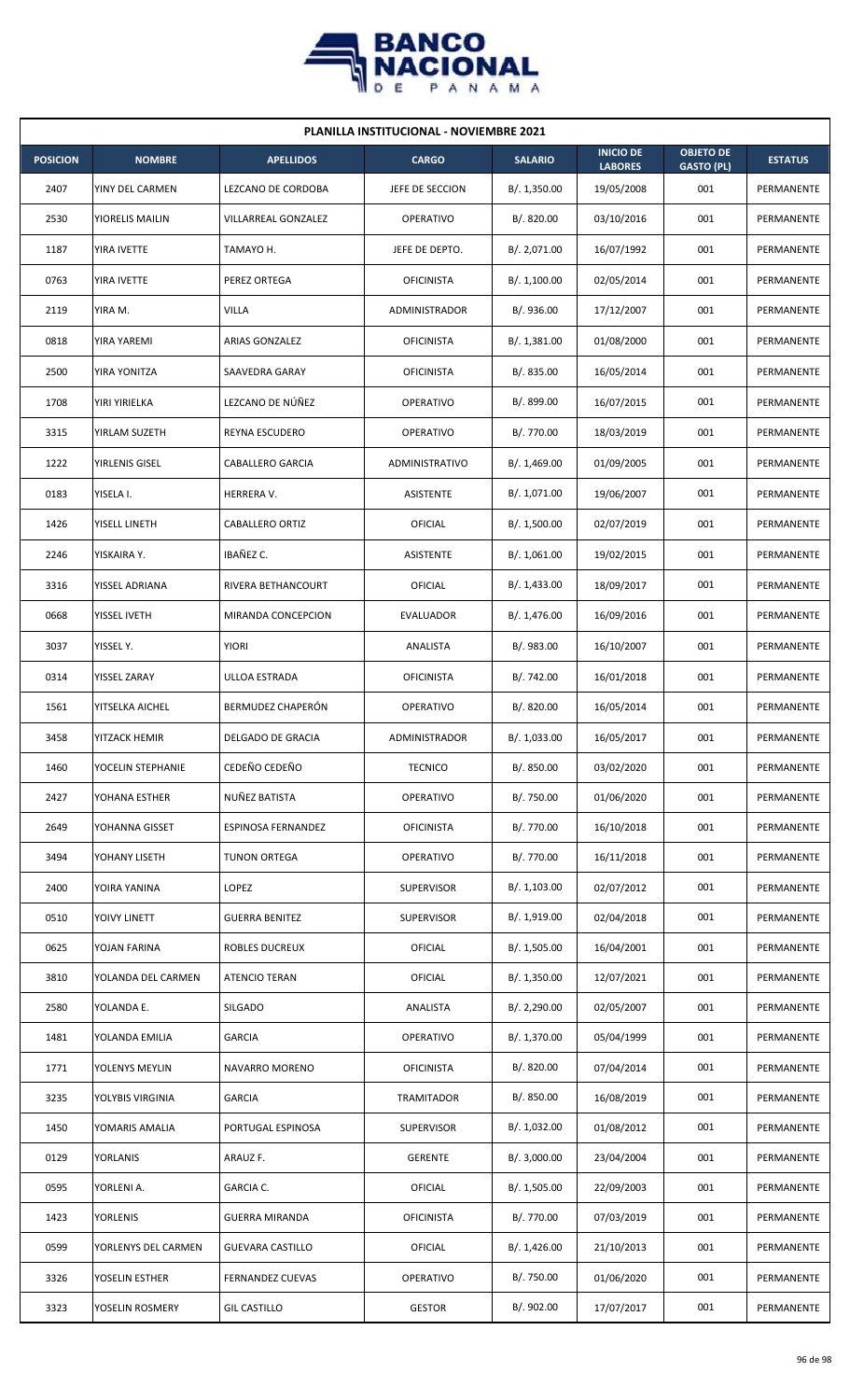

| <b>PLANILLA INSTITUCIONAL - NOVIEMBRE 2021</b> |                        |                            |                   |                |                                    |                                       |                |  |  |  |  |
|------------------------------------------------|------------------------|----------------------------|-------------------|----------------|------------------------------------|---------------------------------------|----------------|--|--|--|--|
| <b>POSICION</b>                                | <b>NOMBRE</b>          | <b>APELLIDOS</b>           | <b>CARGO</b>      | <b>SALARIO</b> | <b>INICIO DE</b><br><b>LABORES</b> | <b>OBJETO DE</b><br><b>GASTO (PL)</b> | <b>ESTATUS</b> |  |  |  |  |
| 1224                                           | YOSELYN MILAGROS       | <b>QUINTANA CUPAS</b>      | <b>OFICIAL</b>    | B/. 1,576.00   | 01/12/2017                         | 001                                   | PERMANENTE     |  |  |  |  |
| 3792                                           | YOSELYN YISSEL         | <b>VERGARA GONZALEZ</b>    | <b>OFICINISTA</b> | B/. 750.00     | 08/07/2021                         | 001                                   | PERMANENTE     |  |  |  |  |
| 3628                                           | YOSLENIS MACIEL        | ORTEGA DE LA ROSA          | <b>TRAMITADOR</b> | B/. 1,000.00   | 18/01/2021                         | 001                                   | PERMANENTE     |  |  |  |  |
| 2275                                           | YOSUE ALBERTO          | PRADO ORTEGA               | <b>GESTOR</b>     | B/. 925.00     | 17/10/2016                         | 001                                   | PERMANENTE     |  |  |  |  |
| 2259                                           | YOVALIS MARQUELIS      | RODRIGUEZ GARCIA           | <b>GESTOR</b>     | B/. 1,065.00   | 01/02/2013                         | 001                                   | PERMANENTE     |  |  |  |  |
| 1446                                           | YOVANA LISBETH         | LAVAL VILLARREAL           | JEFE DE DEPTO.    | B/. 1,813.00   | 21/05/2012                         | 001                                   | PERMANENTE     |  |  |  |  |
| 2816                                           | YOVANY JOEL            | <b>CAMPOS PINEDA</b>       | <b>INSPECTOR</b>  | B/. 838.00     | 02/04/2007                         | 001                                   | PERMANENTE     |  |  |  |  |
| 1099                                           | YOVANYS YULISA         | MONTERO CRUZ               | <b>OFICIAL</b>    | B/.2,468.00    | 09/02/2009                         | 001                                   | PERMANENTE     |  |  |  |  |
| 3783                                           | YUIL MANUEL            | SEBALLOS ACOSTA            | <b>OPERATIVO</b>  | B/. 750.00     | 01/07/2021                         | 001                                   | PERMANENTE     |  |  |  |  |
| 3468                                           | YULEIDIS EDITH         | <b>FLORES DELGADO</b>      | <b>OPERATIVO</b>  | B/. 770.00     | 03/09/2018                         | 001                                   | PERMANENTE     |  |  |  |  |
| 1629                                           | YULIANA                | RODRIGUEZ FLORES           | <b>OPERATIVO</b>  | B/. 813.00     | 01/04/2016                         | 001                                   | PERMANENTE     |  |  |  |  |
| 0323                                           | YULIANNA YORLEANY      | ESPINOZA SANCHEZ           | ASISTENTE         | B/. 1,000.00   | 16/11/2016                         | 001                                   | PERMANENTE     |  |  |  |  |
| 2941                                           | YULIMEY NAIKIVA        | ZABALA ALEMAN              | <b>OPERATIVO</b>  | B/. 750.00     | 17/02/2020                         | 001                                   | PERMANENTE     |  |  |  |  |
| 0511                                           | YULISA MAGALY          | RODRIGUEZ REYES            | <b>SUPERVISOR</b> | B/. 1,607.00   | 16/02/2018                         | 001                                   | PERMANENTE     |  |  |  |  |
| 1107                                           | YULISSA GISELA         | <b>NG CHAN</b>             | <b>GERENTE</b>    | B/.3,500.00    | 16/10/2020                         | 001                                   | PERMANENTE     |  |  |  |  |
| 3424                                           | YUREISKI NADIUSHKA     | GONZALEZ VELASQUEZ         | <b>OFICINISTA</b> | B/. 790.00     | 02/04/2018                         | 001                                   | PERMANENTE     |  |  |  |  |
| 1471                                           | ZAHIRA O.              | SANCHEZ                    | <b>OPERATIVO</b>  | B/. 1,293.00   | 01/09/2000                         | 001                                   | PERMANENTE     |  |  |  |  |
| 0728                                           | ZAIDA CRISTINA         | <b>GUERRA MUNOZ</b>        | <b>OFICINISTA</b> | B/. 770.00     | 07/03/2019                         | 001                                   | PERMANENTE     |  |  |  |  |
| 2073                                           | ZAIDA ROSA             | <b>TORRES TORRERO</b>      | JEFE DE SECCION   | B/. 1,476.00   | 01/09/2000                         | 001                                   | PERMANENTE     |  |  |  |  |
| 3308                                           | <b>ZARINA ESTHER</b>   | NAVARRO VASQUEZ            | JEFE DE SECCION   | B/. 1,576.00   | 17/07/2017                         | 001                                   | PERMANENTE     |  |  |  |  |
| 2104                                           | ZELIDETH               | <b>CONCEPCION JIMENEZ</b>  | <b>OFICIAL</b>    | B/. 1,510.00   | 01/09/2003                         | 001                                   | PERMANENTE     |  |  |  |  |
| 0563                                           | ZENAIDA                | <b>DIAZ</b>                | <b>OFICIAL</b>    | B/. 1,492.00   | 16/01/2004                         | 001                                   | PERMANENTE     |  |  |  |  |
| 3789                                           | ZOILA MARIA            | DIAZ CUEVA DE RAMPOLLA     | <b>GERENTE</b>    | B/.2,500.00    | 06/07/2021                         | 001                                   | PERMANENTE     |  |  |  |  |
| 2336                                           | ZORAIDA ITZEL          | <b>ESPINOSA BARRIOS</b>    | JEFE DE SECCION   | B/. 1,404.00   | 01/04/2014                         | 001                                   | PERMANENTE     |  |  |  |  |
| 1954                                           | ZORAIDA MARIA          | <b>VEGA NIETO</b>          | <b>SUPERVISOR</b> | B/. 1,000.00   | 22/11/2010                         | 001                                   | PERMANENTE     |  |  |  |  |
| 0061                                           | <b>ZULAY ESTHER</b>    | RODRIGUEZ DE HERNANDEZ     | ASISTENTE         | B/. 1,163.00   | 16/09/2010                         | 001                                   | PERMANENTE     |  |  |  |  |
| 1660                                           | ZULEIKA                | PITTI CARRION DE DE GRACIA | <b>OFICINISTA</b> | B/.825.00      | 06/08/2012                         | 001                                   | PERMANENTE     |  |  |  |  |
| 3487                                           | <b>ZULEIKA ARELIS</b>  | HIDALGO MENESES            | <b>OFICINISTA</b> | B/. 750.00     | 02/03/2020                         | 001                                   | PERMANENTE     |  |  |  |  |
| 2395                                           | <b>ZULEIKA DE</b>      | <b>HOULSTON</b>            | JEFE DE SECCION   | B/. 1,812.00   | 02/01/1996                         | 001                                   | PERMANENTE     |  |  |  |  |
| 3695                                           | ZULEIKA DEL CARMEN     | MURILLO AVILA              | OPERATIVO         | B/. 750.00     | 16/04/2021                         | 001                                   | PERMANENTE     |  |  |  |  |
| 0135                                           | ZULEIKA DEL ROSARIO    | RIVERA DE VILLAREAL        | <b>GERENTE</b>    | B/. 2,988.00   | 03/08/1987                         | 001                                   | PERMANENTE     |  |  |  |  |
| 0768                                           | ZULEIKA K.             | SOLIS A.                   | TRAMITADOR        | B/. 929.00     | 01/08/2005                         | 001                                   | PERMANENTE     |  |  |  |  |
| 2489                                           | <b>ZULEIKA YANETH</b>  | RODRIGUEZ ESPINO           | <b>OFICINISTA</b> | B/. 813.00     | 18/04/2016                         | 001                                   | PERMANENTE     |  |  |  |  |
| 1962                                           | <b>ZULEIMI SUGEY</b>   | REYES JUSTAVINO            | <b>OFICINISTA</b> | B/. 750.00     | 16/11/2020                         | 001                                   | PERMANENTE     |  |  |  |  |
| 1128                                           | ZULEYKA DEL CARMEN     | DONADO AGUILAR             | JEFE DE DEPTO.    | B/. 2,812.00   | 16/08/2017                         | 001                                   | PERMANENTE     |  |  |  |  |
| 3408                                           | <b>ZULEYMA LISBETH</b> | <b>GRANT BELLIDO</b>       | OPERATIVO         | B/. 817.00     | 01/03/2017                         | 001                                   | PERMANENTE     |  |  |  |  |
| 0310                                           | ZULEYNI MICHELLE       | MONTENEGRO BARRAGAN        | <b>OFICINISTA</b> | B/. 813.00     | 16/02/2017                         | 001                                   | PERMANENTE     |  |  |  |  |
| 0640                                           | <b>ZULIN ESTHER</b>    | <b>ATENCIO BERRAS</b>      | OFICIAL           | B/. 1,476.00   | 18/07/2016                         | 001                                   | PERMANENTE     |  |  |  |  |